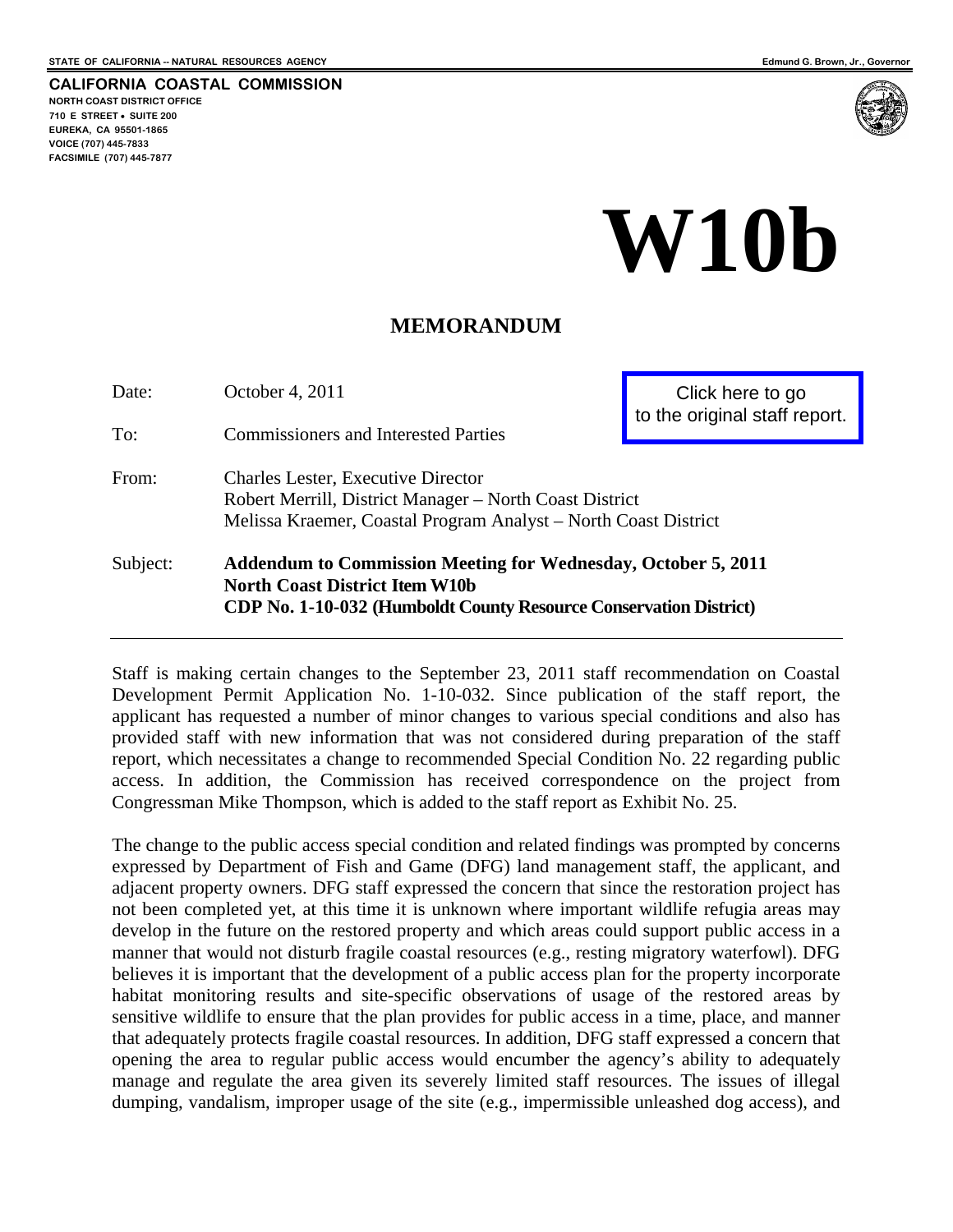molestation of surrounding agricultural uses all are concerns shared by DFG staff, the applicant, and surrounding property owners. Furthermore, DFG staff explained that its regulations require that particular management standards and regulations must be developed and adopted for new property acquisitions prior to opening an area to public access, which is a process that takes time and has not yet occurred for the subject property. Moreover, both DFG and the applicant strongly believe that the development of a public access plan for the property must involve local community participation and support to determine the most appropriate vehicular access routes to the property, parking areas, allowable usage types, areas, and intensities, and other factors to ensure that public safety needs and the rights of private property owners are protected. Finally, the applicant raised a concern expressed by a landowner (of APN 100-111-002) adjacent to the subject DFG property that the western-most approximately 1,000-foot-long segment of Riverside Road is held in private ownership, and DFG maintains merely an access easement over that portion of the road. Currently, vehicular access to the DFG-owned property is limited to Riverside Road.

Recommended Special Condition No. 22 requires the submittal of a public access plan for the provision of public access at the DFG-owned property known as Riverside Ranch. Preparation of the public access plan required by the special condition will afford the opportunity for the various issues raised by the applicant, DFG, and the public to be evaluated and for a final public access plan to be prepared that ensures that maximum public access will be provided in a manner that protects fragile coastal resources and agricultural resources. Staff agrees with the assertion that more time is needed to develop and implement the public access plan for the DFG-owned property known as Riverside Ranch and has revised the condition to require submittal of the plan for the review and approval of the Executive Director within two years of completion of Phase 1 of the development, rather than prior to the commencement of development (other than vegetation removal), and to require implementation of the public access plan within one year of approval of the plan as shown in Section I-A below. Staff has investigated the assertion that the latter portion of Riverside Road is privately owned and has found no evidence to support that assertion. On the contrary, according to staff from the Real Property Services Division of the Humboldt County Public Works Department who research County right-of-ways, Riverside Road (County Road No. 2H015) is maintained by the County from its junction with Dillon Road for a distance of approximately 0.96-mile. County staff expressed the belief that although the maintenance segment of the road is shorter than the actual road length, the entirety of Riverside Road is held in public ownership. In other words, County staff believes Riverside Road may be a public right-of-way in its entirety (i.e., all the way to the DFG-owned property), but it's only a publicly-maintained right-of-way for 0.96-mile from its junction with Dillon Road (i.e., to a point about 1,000 feet short of the DFG-owned property). County staff recommended the review of preliminary title reports for both the subject DFG property and adjacent property (APN 100- 111-002) to verify this claim. Staff agrees with the applicant and DFG that the development of any public access plan for the DFG-owned property known as Riverside Ranch must include an analysis of establishing alternative public vehicular access to the property. The revised condition would allow consideration of alternatives for vehicular access using Riverside Road, Camp Weott Road, Dillon Road, or Port Kenyon Road. In addition, if some other currently unidentified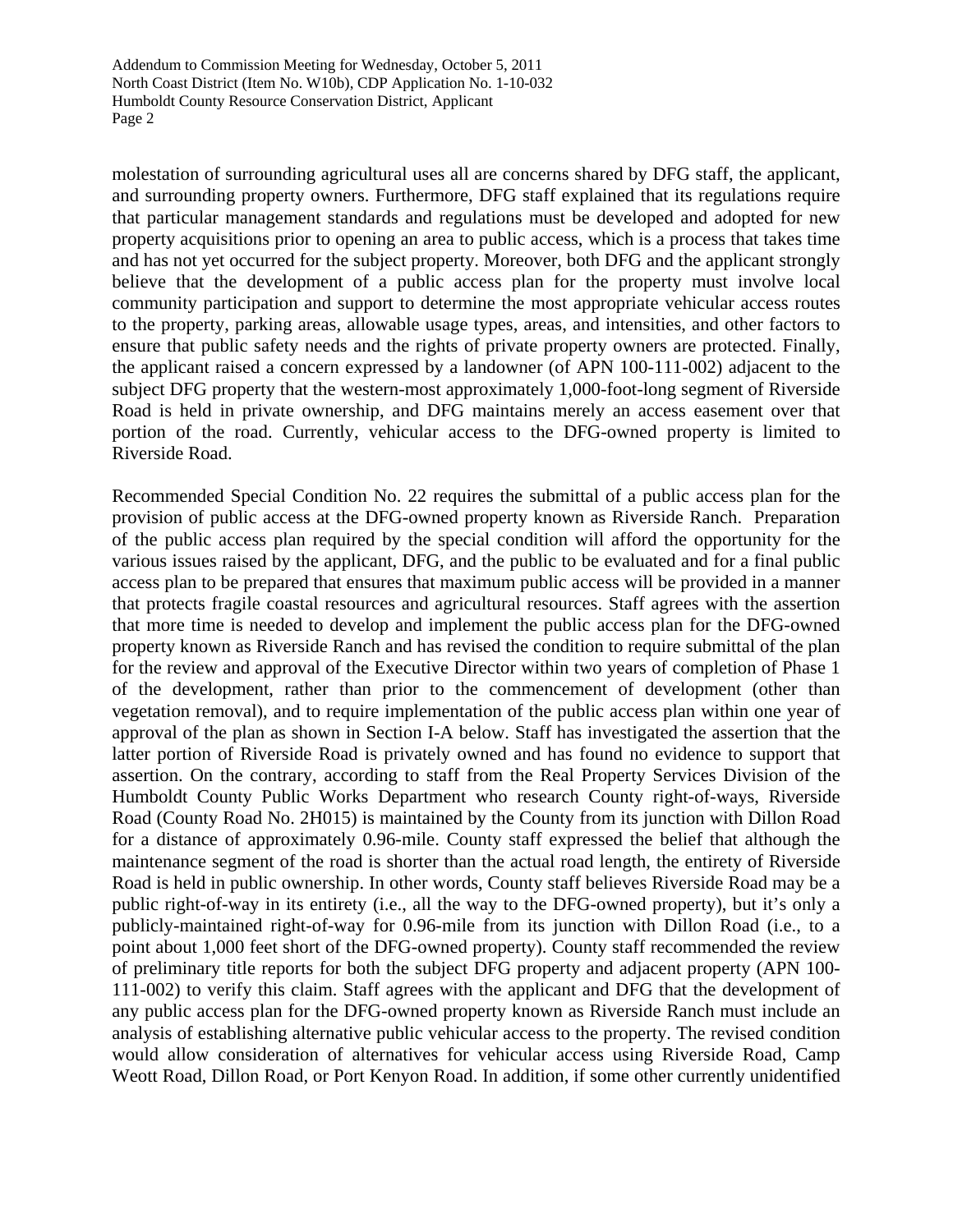vehicular access alternative is identified as the best alternative, the condition allows the applicant to seek an amendment to the permit to allow for the use of such an alternative.

Besides the changes to the condition to require evaluation of vehicular access alternatives, changes to Special Condition No. 22 would reduce the number of weekends that the public access area must be made available for public use from year-round to three quarters of the year (39 weekends) and would require that an access trail be established on a minimum of half of the 11,000-foot-long setback levee rather than the entire length of the setback levee to provide flexibility for planning for wildlife refugia and avoiding public access impacts to sensitive wildlife during sensitive time periods for the wildlife. Should DFG or the permittee demonstrate that this revised amount and frequency of required public access use cannot be provided consistent with the protection of fragile coastal resources and agricultural resources on the subject property, the applicant may seek a Commission amendment to this coastal development permit to change the required availability of public access.

The staff revisions to Special Condition No. 22 are shown in Section I-A below.

The minor changes staff has made in response to the applicant's requests to various other special conditions as described below in Section I-B are intended to promote clarity, change the timing for condition compliance, or allow for minor changes to specified methodology or standards. The reasons for each recommended change to the conditions follow each recommended revised condition.

Staff continues to recommend that the Commission approve the project with the special conditions included in the staff recommendation of September 23, 2011, as modified by the revisions described below.

# **I. REVISIONS TO RECOMMENDED SPECIAL CONDITIONS**

### **A. Changes to the Public Access Special Condition**

Staff is recommending modifications to the text of Special Condition No. 22 on pages 29-31 of the September 23, 2011 staff report as follows (text to be deleted is shown in strikethrough; text to be added appears in **bold double-underline**):

### **22. Final Public Access Plan**

(A) **PRIOR TO DEVELOPMENT OTHER THAN AUTHORIZED VEGETATION REMOVAL, OR SUCH ADDITIONAL TIME AS THE EXECUTIVE DIRECTOR MAY GRANT FOR GOOD CAUSE**, the applicant shall submit, for the review and approval of the Executive Director, a final public access plan providing for public access at Riverside Ranch within two years of completion of the authorized Phase 1 construction activities.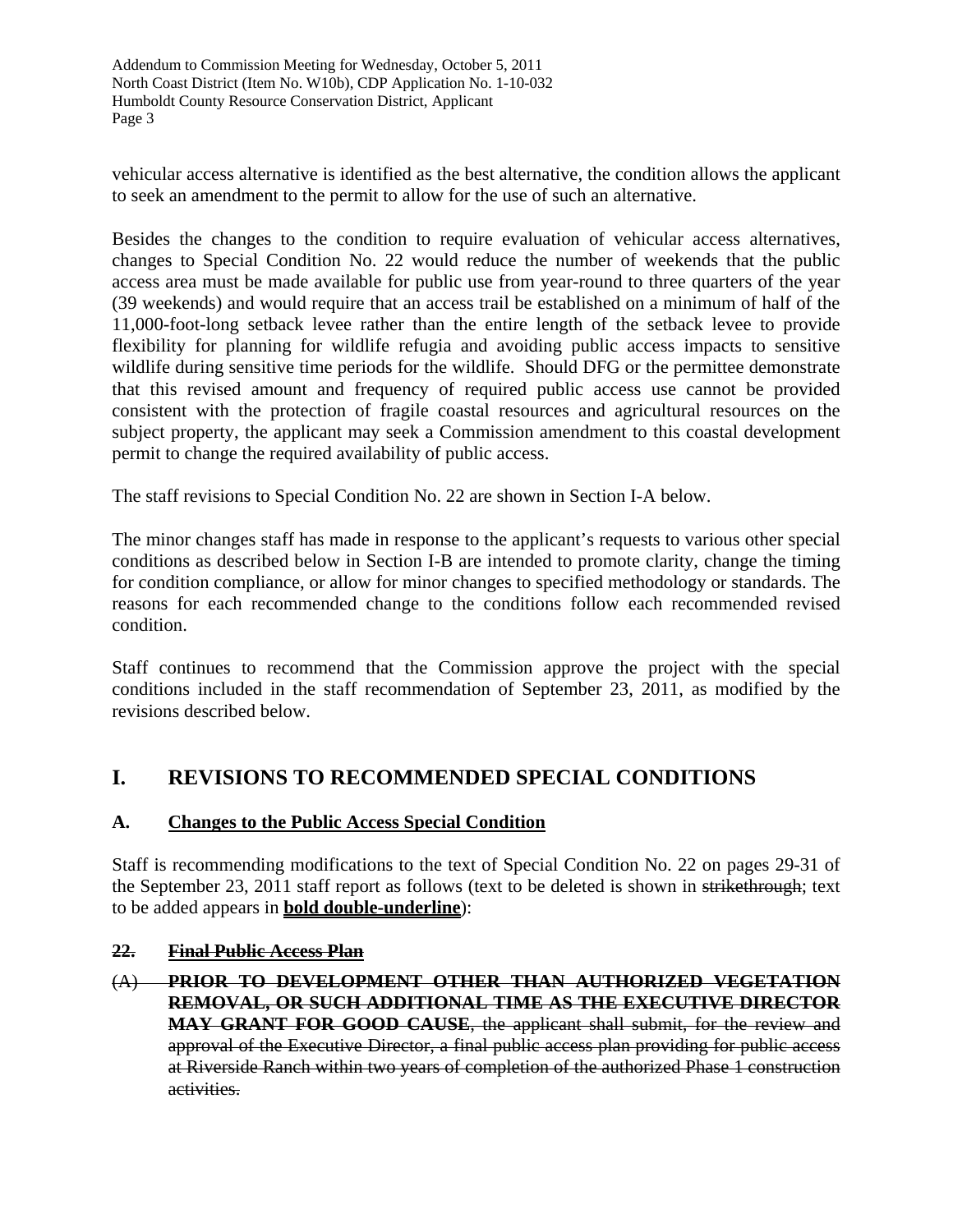- 1. The plan shall demonstrate all of the following:
	- a. Public access amenities shall be provided at Riverside Ranch within two years of completion of the authorized Phase 1 construction activities.
	- b. Public access amenities shall include, at a minimum:
		- (i) Public parking for a minimum of six to eight vehicles;
		- (ii) A trail suitable for foot traffic on top of and along the entire length of the new setback berm;
		- (iii) A viewing platform at the seaward end of the setback berm trail;
		- (iv) At least two interpretive panels or signs describing the restoration project and/or issues, information, and history related to the Eel River Estuary. A minimum of one interpretive panel/sign shall be co-located with the viewing platform, and at least one interpretive panel/sign shall be located at or near the parking area near the beginning of the berm trail; and
		- (v) Access for non-motorized boating located at or near the parking area.
	- c. All public access areas and amenities shall be available to the general public free of charge at a minimum during daylight hours (i.e., one hour before sunrise to one hour after sunset) each weekend of the year.
- 2. The plan shall include, at a minimum, the following:
	- a. A clear depiction of all proposed public access areas and amenities, including, but not limited to, all parking areas, trails, walkways, boating access points, restrooms, bench seating, trash and recycling receptacles, bicycle racks, and/or other public access amenities as proposed;
	- b. Clear identification of all parameters for use of the site by the public, including hours and days of admittance, types of access available (e.g., pedestrian or other user group access, whether or not dogs are allowed, etc.), and other applicable parameters;
	- c. A signage plan identifying all signs and any other project elements that will be used to facilitate, manage, and provide public access to the approved project, including identification of all public education/ interpretation features that will be provided on the site (educational displays, interpretive signage, etc.). Sign details showing the location, materials, design, and text of all public access signs shall be provided. Signs shall be designed so as to provide clear information without impacting public views and site character. At a minimum, one public access interpretive sign with appropriate (to Eel River Estuary) issues, information, and history shall be placed both at the public viewing platform at the seaward of the berm trail and also at at least one location at or near the parking area. Public access signage shall acknowledge the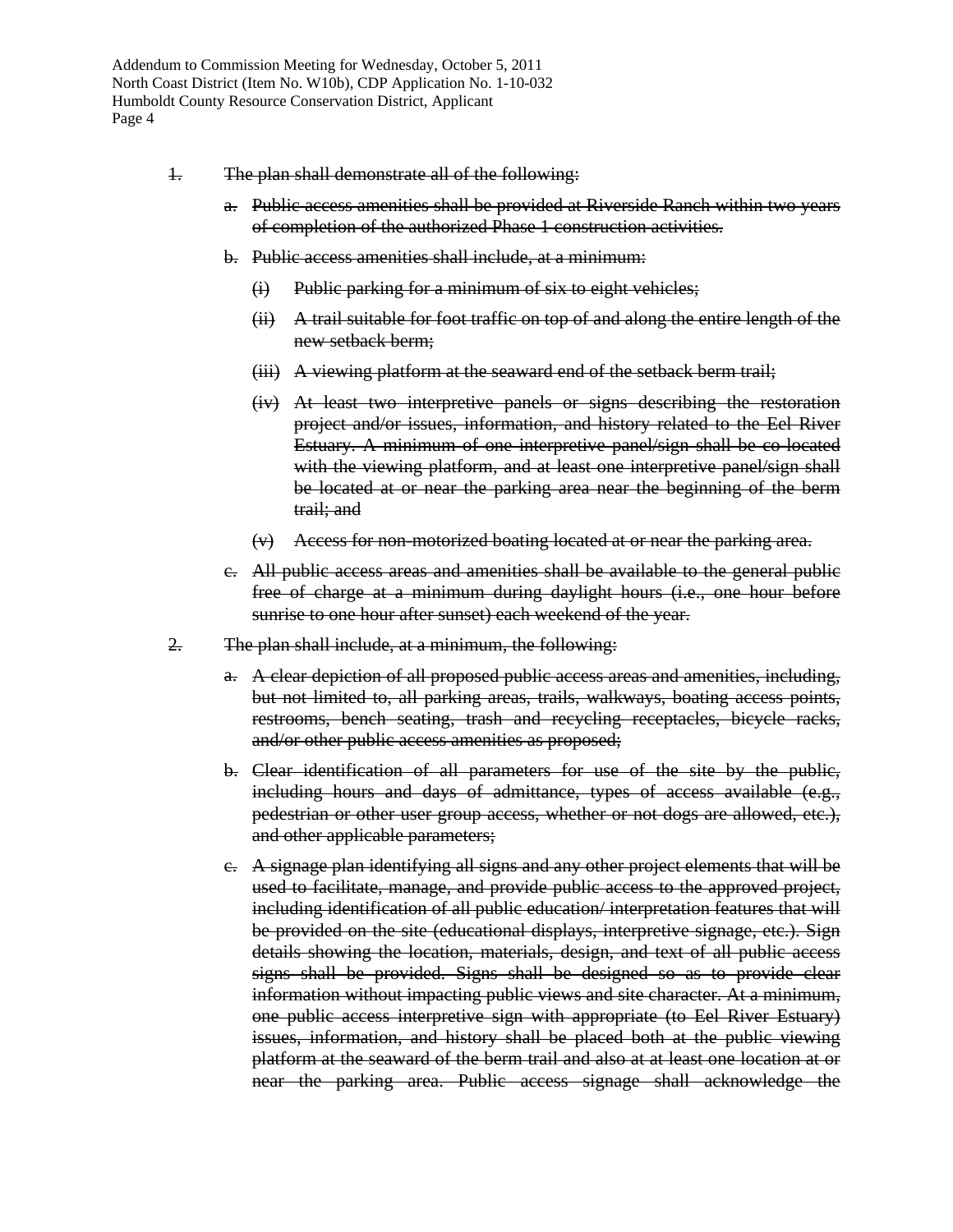> participants in the design and provision of the public access components, including the California Coastal Commission.

- (B) The permittee shall undertake development in accordance with the approved final plans. Any proposed changes to the approved final plans shall be reported to the Executive Director. No changes to the approved final plans shall occur without a Commission amendment to this coastal development permit, unless the Executive Director determines that no amendment is legally required.
- **22. Final Public Access Plan**
- **(A) WITHIN TWO (2) YEARS OF COMPLETION OF PHASE ONE (1) CONSTRUCTION, the permittee shall submit, for the review and approval of the Executive Director, a final public access plan providing for public access at the Department of Fish and Game-owned property known as Riverside Ranch.**
	- **(1) The plan shall demonstrate all of the following:**
		- **a. A boating put-in and/or take-out access point for at least nonmotorized boating use shall be developed on the Riverside Ranch Property to provide boating access to the property for the public.**
		- **b. Vehicular access to the Riverside Ranch property shall be provided either via (i) Riverside Road unless the permittee demonstrates to the satisfaction of the Executive Director that the portions of Riverside Road needed to gain access to the Riverside Ranch property are not publically owned, (ii) Camp Weott Road, Dillon Road, or Port Kenyon Road with a vehicular or footbridge over the Salt River to the Riverside Ranch property if the selected alternative is demonstrated to be feasible to the satisfaction of the Executive Director, or (iii) another public vehicular access alternative approved by a Commission amendment to this coastal development permit.**
		- **c. Public access amenities shall be provided at the subject property within one year of approval of the approved final public access plan.**
		- **d. Public access amenities shall include, at a minimum all of the following:**
			- **(i) Public vehicular parking;**
			- **(ii) A trail suitable for foot traffic on top of and along at least half the length of the new setback berm unless the permittee: (a) demonstrates that access along half of the setback berm cannot be provided consistent with the protection of fragile coastal resources and agricultural resources on the subject property, and (b) obtains a Commission amendment to this coastal development permit to reduce the amount or change the location of the required public access; and**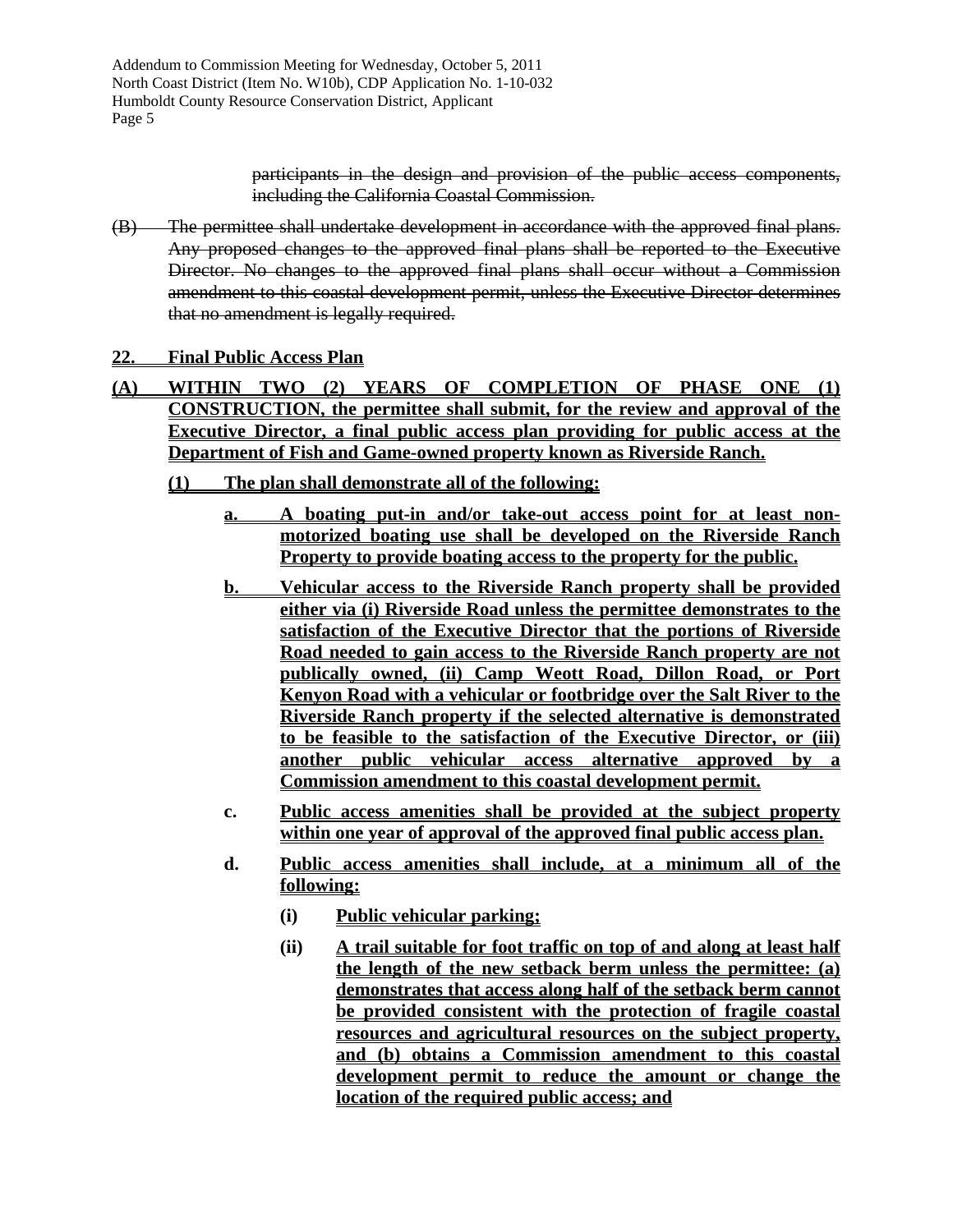- **(iii) Signage delineating the public access areas to facilitate public use.**
- **e. All public access areas and amenities shall be available to the general public free of charge at a minimum during daylight hours (i.e., one hour before sunrise to one hour after sunset) and for a minimum of 39 weekends of the year unless the permittee (i) demonstrates that access during those hours or number of weekends cannot be provided consistent with the protection of fragile coastal resources and agricultural resources on the subject property, and (ii) obtains a Commission amendment to this coastal development permit to change the required availability of public access.**
- **(2) The plan shall include, at a minimum, the following components:**
	- **a. A narrative and site plan showing how public vehicular access will be provided to the property and which demonstrates that (i) the route of the access alternative is legally available for use by the public and (ii) all necessary permit authorizations from public agencies for improvement of the access alternative can be obtained for the alternative;**
	- **b. An analysis, based on applicable monitoring results reported pursuant to Special Condition No. 2 and/or other property-specific scientific data and/or factors, explaining which portions of the property are suitable for public access and recreational uses consistent with the protection of fragile coastal resources and agricultural uses on the subject property;**
	- **c. An analysis, based on applicable monitoring results reported pursuant to Special Condition No. 2 and/or other property-specific scientific data and/or factors, explaining what intensity of use (e.g., frequency and timing of use in terms of hours per day or days per week or months per year) and what types of uses are appropriate for public access and recreational uses at the property consistent with the protection of fragile coastal resources and agricultural uses on the subject property;**
	- **d. Discussions of the regulations and management that will be used to facilitate, manage, and provide public access to the approved project.**
	- **e. A clear depiction of all proposed public access areas and amenities, including, but not limited to, all parking areas, trails, walkways, boating access points, restrooms, bench seating, trash and recycling receptacles, bicycle racks, and/or other public access amenities as proposed;**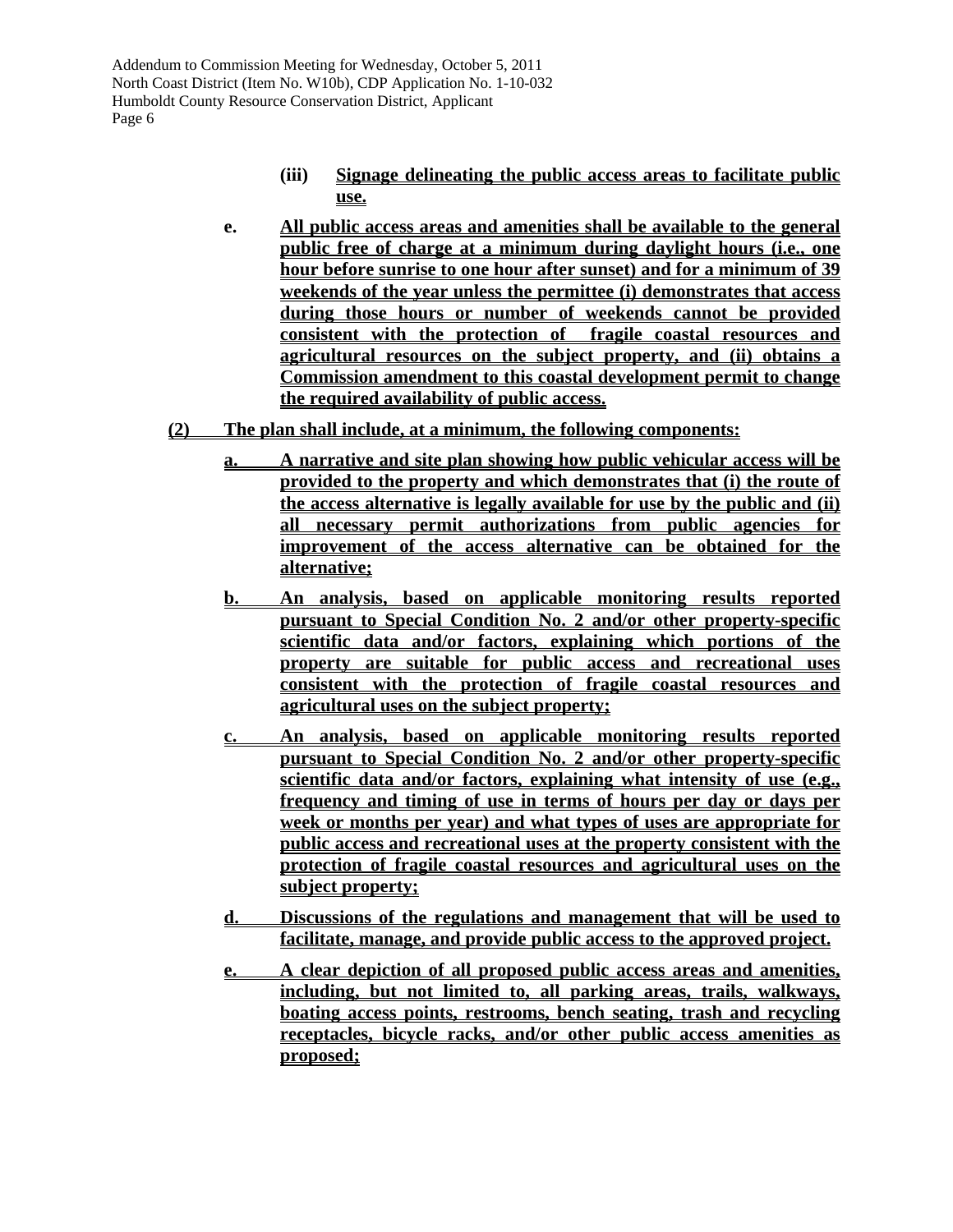- **f. Clear identification of all parameters for use of the site by the public, including hours and days of admittance, compatible types of public access use, and other applicable parameters; and**
- **g. A signage plan identifying all signs and any other project elements that will be used to facilitate, manage, and provide public access to the approved project, including, if applicable, identification of all public education/interpretation features that will be provided on the site (educational displays, interpretive signage, etc.). Sign details showing the location, materials, design, and text of all public access signs shall be provided. Signs shall be designed so as to provide clear information without impacting public views and site character. Public access signage shall acknowledge the participants in the design and provision of the public access components, including the California Coastal Commission.**
- **(B) The permittee shall undertake development in accordance with the approved final plans. Any proposed changes to the approved final plans shall be reported to the Executive Director. No changes to the approved final plans shall occur without a Commission amendment to this coastal development permit, unless the Executive Director determines that no amendment is legally required.**

# **B. Minor Changes to Various Other Special Conditions**

The applicant has requested various minor changes to a number of special conditions to promote clarity, change the timing for condition compliance, or allow for minor changes to methodology or standards specified in the special conditions. For the sake of brevity, only the relevant portions of the conditions with recommended changes are shown below. Staff is recommending modifications to the text of the portions of Special Condition Nos. 2, 3, 4, 5, 10, 12, 13, 21, and 24 on pages 9 through 31 of the September 23, 2011 staff report as follows (text to be deleted is shown in strikethrough; text to be added appears in **bold double-underline**):

# **2. Final Revised Habitat Monitoring & Reporting Program**

- (A) **PRIOR TO ISSUANCE OF THE COASTAL DEVELOPMENT PERMIT**, the applicant shall submit, for the review and written approval of the Executive Director, a final revised habitat monitoring and reporting program that substantially conforms with the plan prepared by H.T. Harvey & Associates titled "Salt River Ecosystem Restoration Project Habitat Mitigation and Monitoring Plan" dated May 4, 2011, except that the plan shall be revised to include provisions for all of the following:
	- **…**
	- 5. A map of the Riverside Ranch tidal restoration areas with 0.5 **1**-foot elevation contours shall be submitted for the review and approval of the Executive Director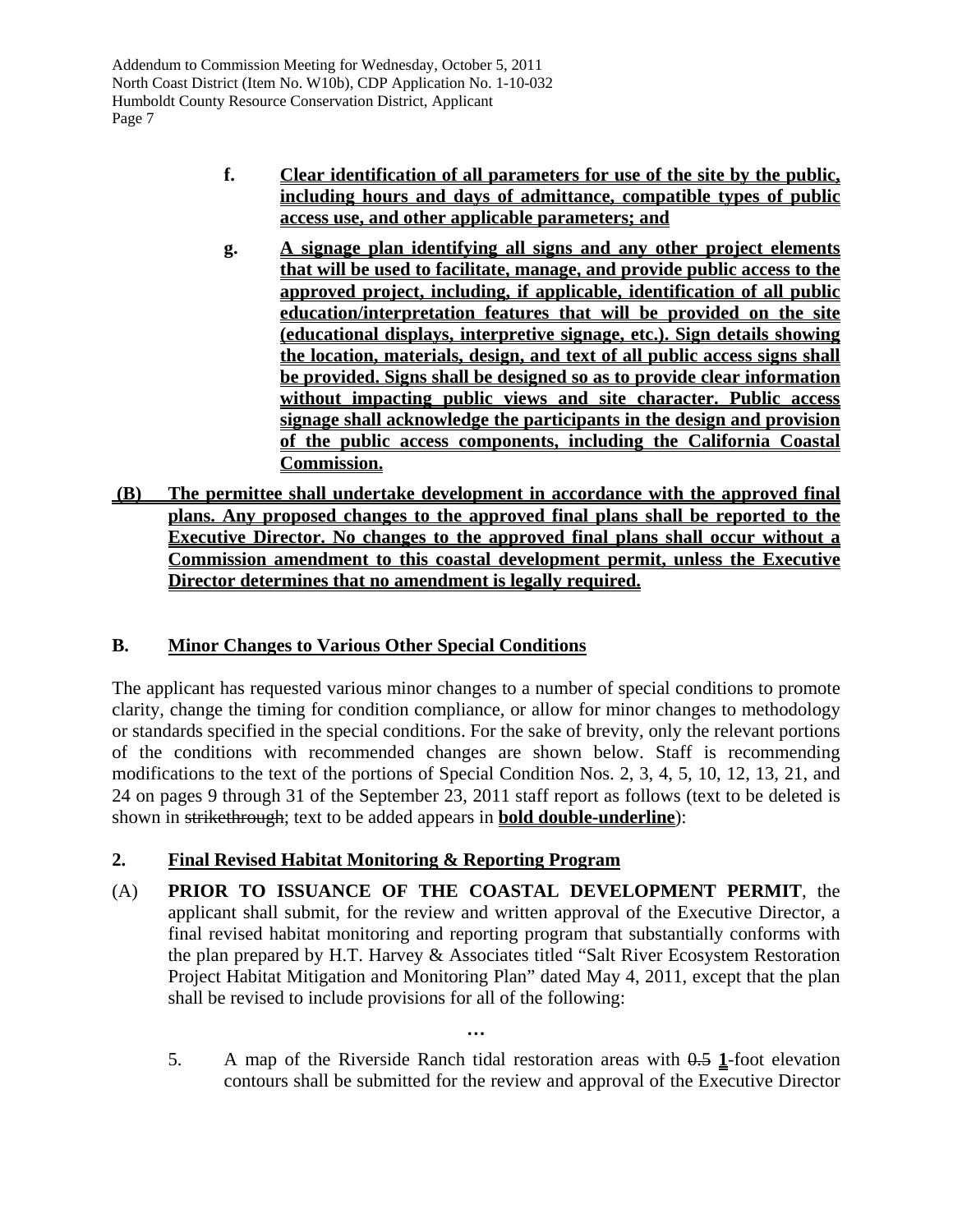within six months following completion of all restoration grading, filling, and dredging within the tidal restoration areas.

17. Only native and/or non-persistent, non-invasive **and/or pasture mix** plants shall be used in all proposed plantings and seed mixes to be used in the project consistent with the requirements of Special Condition No. 12.

**…** 

**…** 

**Reason for recommended change:** The purpose of the change to subsection (A)-5 of the special condition is to allow for submittal of map that uses a less-intensive (in terms of mapping effort) elevational standard than previously recommended that the Commission's ecologist believes still will be adequate to accomplish the objective of ensuring that the tidal restoration area has been built to the appropriate elevations. The purpose of the change to subsection (A)-17 of the special condition is to allow for existing pastures on private lands in the project area that may be temporarily impacted by construction activities (e.g., by establishment of temporary construction access routes across pastures) that are proposed to be restored to pasture use to be planted with a pasture seed mix suitable for livestock grazing, consistent with the recommended change to Special Condition No. 12 shown below.

# **3. Construction Responsibilities & Standards**

The authorized work shall comply with the following construction responsibilities and standards:

**…** 

- (H) The following seasonal restrictions shall apply to the authorized construction work:
	- 1. Out-of-channel grading, excavation, and other earth-moving activities shall only be conducted during the dry season period of June 1 through October 15 except as provided below. If rainfall is forecast during the time construction activities are being performed, any exposed soil areas shall be promptly mulched or covered with plastic sheeting and secured with sand bagging or other appropriate materials before the onset of precipitation **BMPs shall be implemented in conformance with the final SWPPP approved pursuant to Special Condition No. 4**. Any grading excavation, and other earth-moving activities that cannot feasibly be conducted within the June 1 through October 15 time period may be conducted between April 15 and May 31 and/or between October 16 and November 30 subject to the following conditions: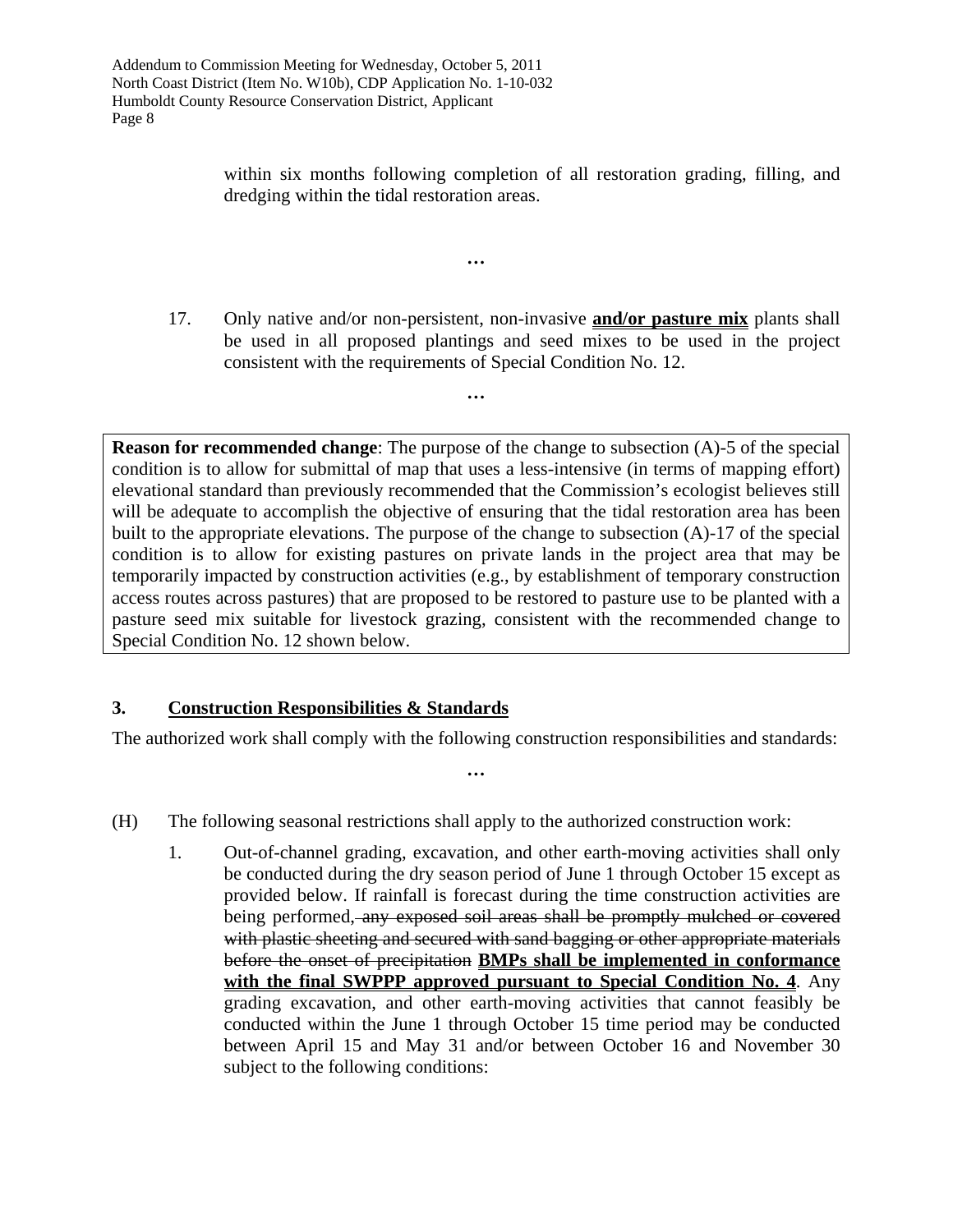- a. All work shall cease upon the onset of precipitation at the project site and shall not recommence until the predicted chance of rain is less than 40 percent for the Ferndale area;
- b. The work site(s) shall be winterized between work cessation periods by installing stormwater runoff and erosion control barriers around the perimeter of each construction site to prevent the entrainment of sediment into coastal waters;
- c. Adequate stocks of stormwater runoff and erosion control barrier materials shall be kept onsite and made available for immediate use.
- 2. In-channel construction and maintenance activities shall be limited to (a) the dry season period of June 1 through November 30 only, subject to subsections 1.a-c above; and (b) any more restrictive time period within the June 1-November 30 timeframe if required by NOAA-Fisheries, Fish & Wildlife Service, or the Department of Fish & Game.
- (J) Excess ground water shall **not** be pumped **or discharged** into upland **wetland** areas on surrounding fields **outside of the project area footprint** to prevent sediment-laden water from entering coastal waters or wetlands;

**…** 

**…** 

**Reason for recommended change**: The purpose of the change to subsection (H)-1 of the special condition is to promote consistency, with respect to stormwater runoff control and related BMPs, between the construction standards of this special condition and those of the final SWPPP required by Special Condition No. 4. The purpose of the change to subsection (J) is to clarify that excess groundwater may be pumped if needed to surrounding fields within the project area regardless of their wetland/upland status during construction, since the project area will ultimately be either restored or substantially altered to various habitat types by the end of the two phases of construction. However, excess groundwater must only be discharged during construction to upland areas outside of the project footprint to ensure that no sediment-laden water discharges to coastal wetlands (transitional agricultural lands) inconsistent with the water quality protection provisions of Section 30231 of the Coastal Act.

# **4. Final Storm Water Pollution Prevention Plan**

(A) **PRIOR TO COMMENCEMENT OF DEVELOPMENT OTHER THAN AUTHORIZED VEGETATION REMOVAL**, the applicant shall submit, for the review and approval of the Executive Director, a final Storm Water Pollution Prevention Plan (SWPPP) for Phase 1 construction activities. **PRIOR TO COMMENCEMENT OF PHASE TWO (2) DEVELOPMENT**, the applicant shall submit, for the review and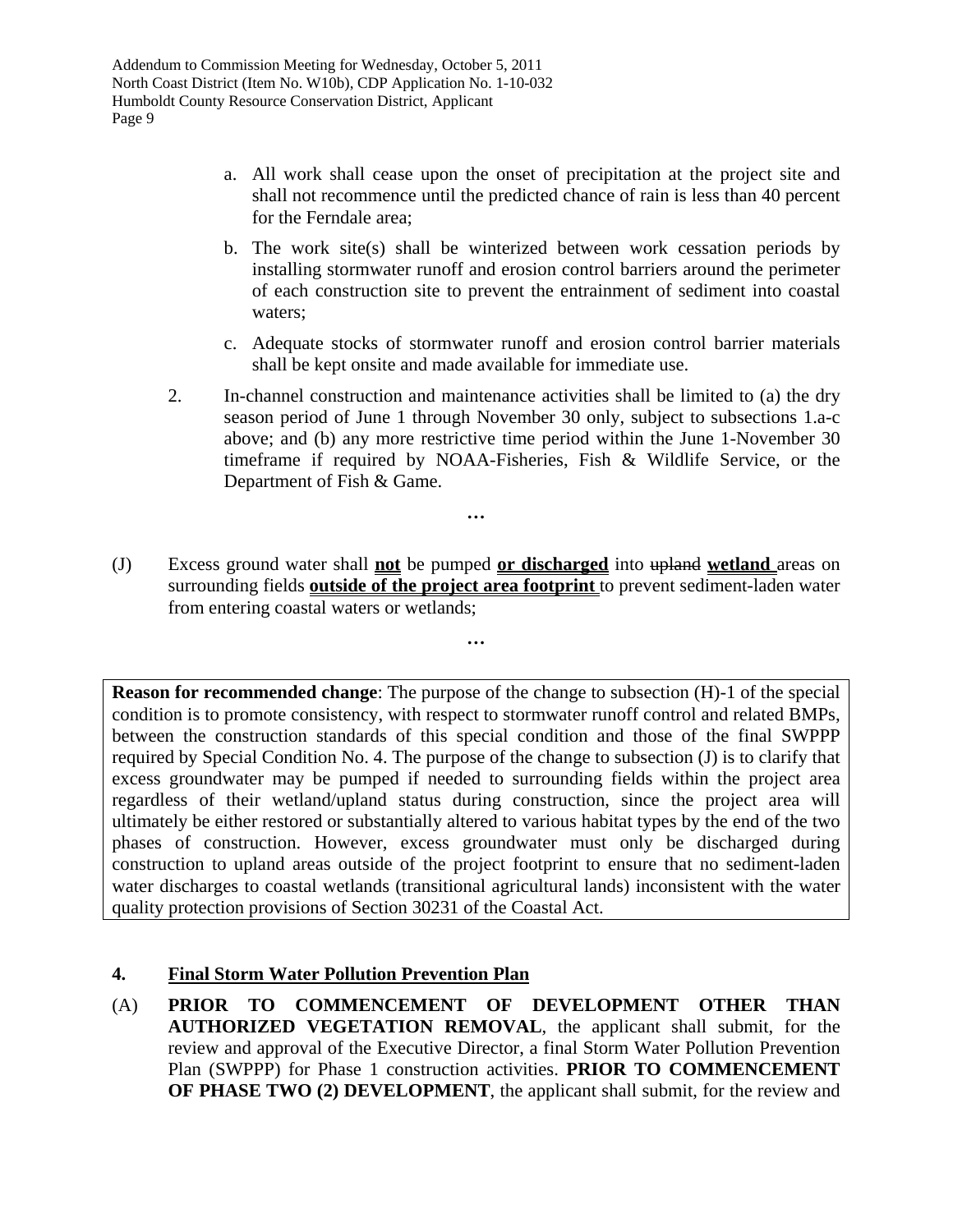approval of the Executive Director, a final SWPPP for Phase 2 construction activities. The final SWPPPs shall include provisions for all of the following:

1. Runoff from the project site shall not increase sedimentation in coastal waters or wetlands during construction or post-construction**. During construction runoff from the project site shall not increase sedimentation in coastal waters beyond what's allowable under the final Water Quality Certification approved for the project by the North Coast Regional Water Quality Control Board**;

**Reason for recommended change**: The purpose of this change is to acknowledge that some level of incidental sedimentation to coastal waters may result from stormwater runoff during construction but that such sedimentation shall not exceed North Coast Regional Water Quality Control Board standards.

…

# **5. Final Construction Plans**

- (A) **PRIOR TO COMMENCEMENT OF DEVELOPMENT OTHER THAN AUTHORIZED VEGETATION REMOVAL,** the applicant shall submit, for the review and approval of the Executive Director, final plans for Phase One (1) construction that substantially conform with the Phase 1 construction 75 percent plans prepared by Kamman Hydrology & Engineering, Inc. dated May 2011 and which are consistent with all Special Conditions of Coastal Development Permit No. 1-10-032;
- (B) **PRIOR TO COMMENCEMENT OF PHASE TWO (2) DEVELOPMENT OTHER THAN AUTHORIZED VEGETATION REMOVAL**, the applicant shall submit, for the review and approval of the Executive Director, both of the following:
	- 1. Final plans for Phase Two (2) construction that substantially conform with the Phase 2 construction 50 percent plans prepared by Winzler & Kelly and Michael Love & Associates dated May 2011 and which are consistent with all Special Conditions of Coastal Development Permit No. 1-10-032; and
	- 2. Final project plans for the construction of the Francis Creek culvert replacement at Port Kenyon Road that substantially conform with the preliminary plans prepared by Humboldt County dated January 7, 2011.
- (C) The permittee shall undertake development in accordance with the approved final construction plans. Any proposed changes to the approved final plans shall be reported to the Executive Director. No changes to the approved final plans shall occur without a Commission amendment to this coastal development permit, unless the Executive Director determines that no amendment is legally required.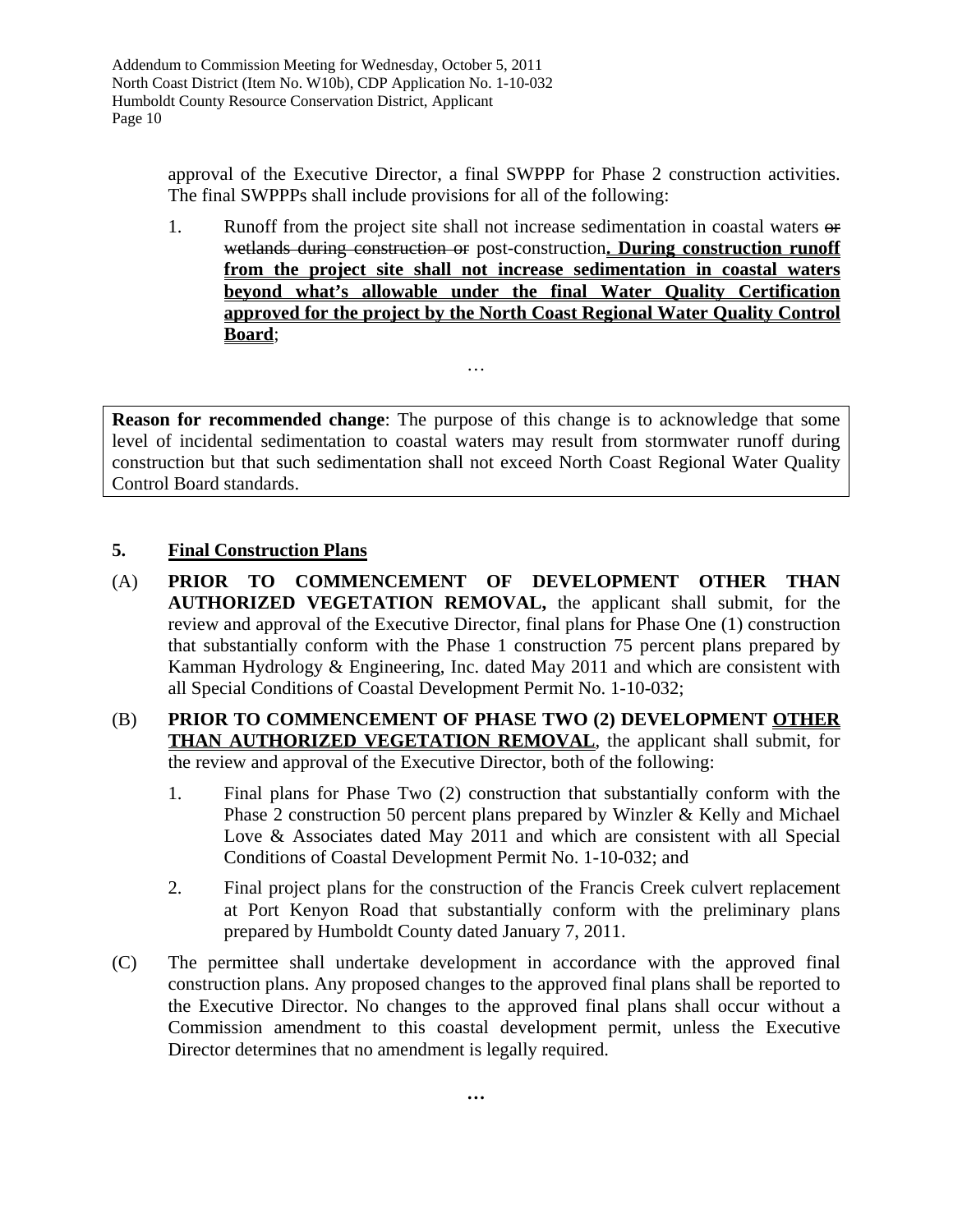**Reason for recommended change**: The purpose of this change is to grant flexibility in the required timing of final plan submittal, as all Phase 2 development other than authorized vegetation removal is planned for the spring/summer of 2013, while the "authorized vegetation removal" referenced in the special condition is planned for the summer/fall of 2012.

# **10. Protection of Bird Breeding & Nesting Habitat**

- (A) **PRIOR TO ISSUANCE OF THE COASTAL DEVELOPMENT PERMIT**, the permittee shall submit, for the review and written approval of the Executive Director, a Sensitive Bird Nesting Habitat Protection Plan, prepared by a qualified biologist, for conducting seasonally appropriate pre-construction surveys for sensitive bird nesting habitat in the project area and protecting such habitat from construction impacts. The plan shall include, at a minimum, the following:
	- 1. Provisions for surveying the project area each year by a qualified biologist according to current Department of Fish and Game protocols no more than one week prior to commencement of construction activities proposed to occur that year during the bird breeding and nesting season (March 1 through August 15) for the presence of active nesting habitat;
	- 2. Provisions for avoiding **construction** activities **other than vehicular use of roads** during the nesting season(s) within 100 feet of an occupied nest of any native migratory bird species; within 300 feet of an occupied nest of any specialstatus bird species; and within 500 feet of an occupied nest of any raptor species. No-disturbance buffers around active nests shall be maintained until completion of nesting.

**Reason for recommended change**: The purpose of this change is to provide clarity to the condition and to the types of activities that must be avoided during the nesting season. The applicant envisions that vehicular use may occur on the project site during the nesting season but agrees with the stipulation of the special condition prohibiting construction activities within the various specified distances of occupied nests.

**…** 

### **12. Revegetation Standards & Limitations**

(A) Only native plant species shall be planted in the proposed restoration areas. All proposed plantings shall be obtained from local genetic stocks within Humboldt County. If documentation is provided to the Executive Director that demonstrates that native vegetation from local genetic stock is not available, native vegetation obtained from genetic stock outside of the local area may be used. No plant species listed as problematic and/or invasive by the California Native Plant Society, the California Invasive Plant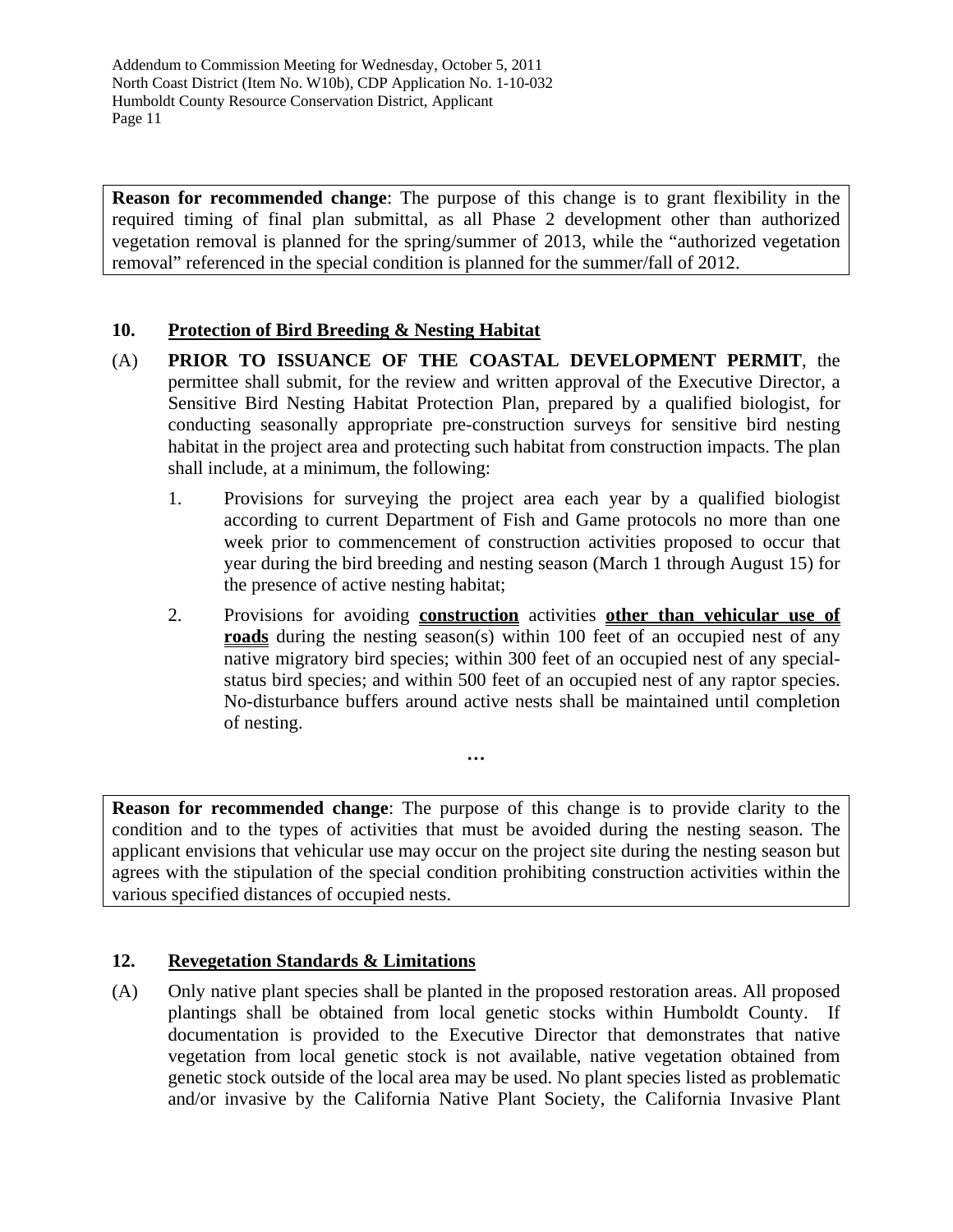Council, or as may be identified from time to time by the State of California shall be employed or allowed to naturalize or persist on the site. No plant species listed as a "noxious weed" by the governments of the State of California or the United States shall be utilized within the project area.

(B) For the proposed soil stabilization and erosion control applications, regionally appropriate native plants shall be used if feasible. If infeasible (e.g., on privately owned pasturelands disturbed by temporary construction impacts proposed to be restored to agricultural production), the use of nonnative species or varieties may be used [e.g., sterile, short-lived, non-persistent cereal grasses such as barley (*Hordeum vulgare*), buckwheat (*Fagopyron esculentum*), rye (*Secale cereale*), and wheat (*Triticum aestivum*)] only if the proposed species or varieties are known not to persist or spread in the ecosystem. **Alternatively, the pasture mix proposed in the May 4, 2011 Habitat Mitigation and Monitoring Plan may be used in areas proposed to be restored to pasture grazing use**.

**Reason for recommended change**: The purpose of this change is to allow for existing pastures on private lands in the project area that may be temporarily impacted by construction activities (e.g., by establishment of temporary construction access routes across pastures) that are proposed to be restored to pasture use to be planted with a pasture seed mix suitable for livestock grazing.

**…** 

# **13. Final Sediment Reuse Plans**

(A) **PRIOR TO COMMENCEMENT OF DEVELOPMENT OTHER THAN AUTHORIZED VEGETATION REMOVAL PHASE TWO (2) CONSTRUCTION AND PRIOR TO THE PLACEMENT OF EXCAVATED SEDIMENTS ON ANY AGRICULTURAL PROPERTY**, the applicant shall submit, for the review and approval of the Executive Director, **a** final sediment reuse plans for each **the** agricultural property proposed to receive excavated sediments from Phase 2 construction. Each sediment reuse plan shall provide that no excavated sediments shall be placed either within any wetlands located on or immediately adjacent to the subject property or within wetland buffer areas as proposed in the example sediment reuse plan included as Appendix E of the document titled "Wetland Buffer Assessment for Sediment Reuse Areas on Agricultural Lands" prepared by Winzler & Kelly dated August 2011. The final sediment reuse plans shall substantially conform to the example sediment reuse plan, except that each plan shall be made site-specific for each property and shall include the following additional provisions: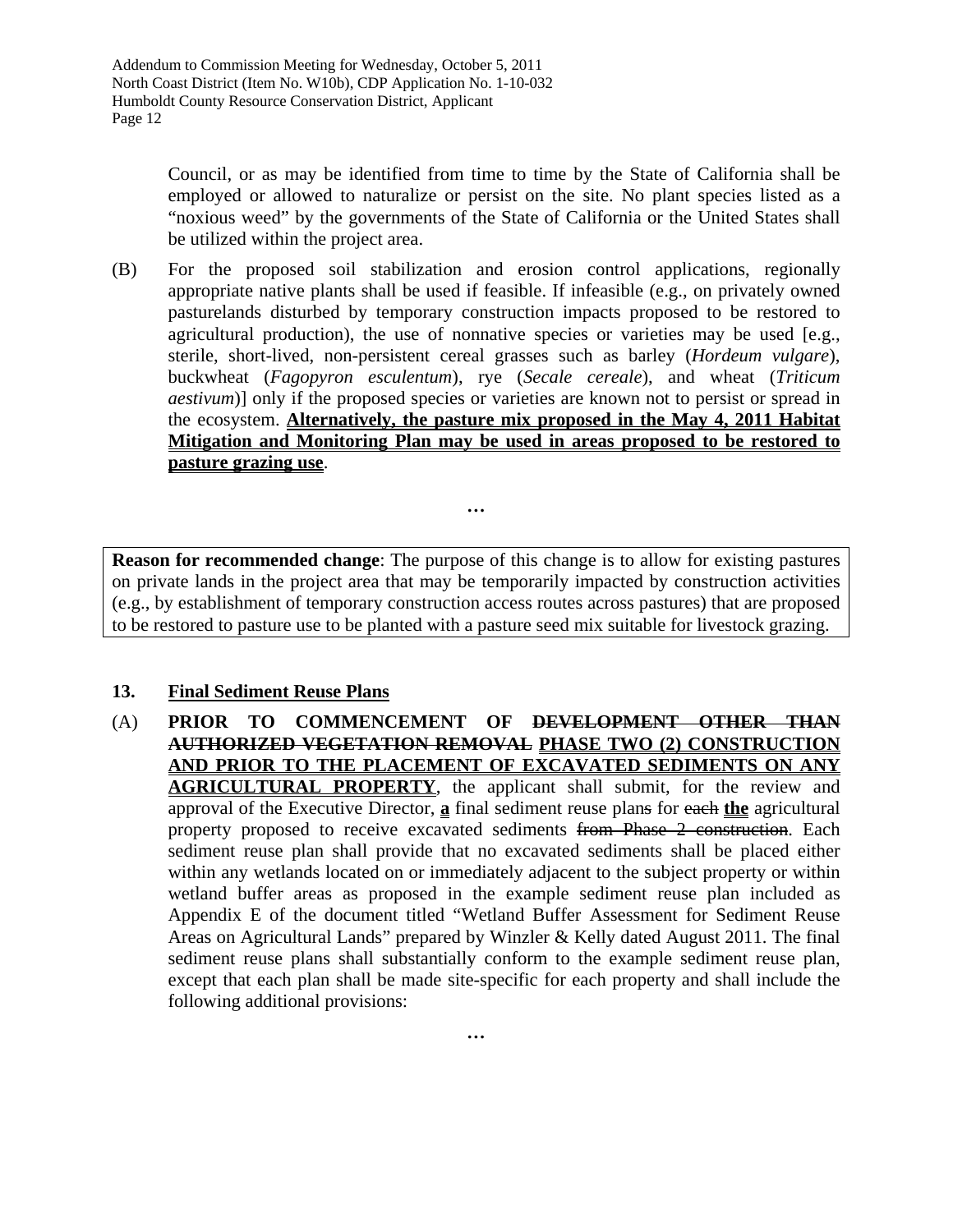**Reason for recommended change**: The purpose of this change is to grant flexibility in the required timing of final plan submittal since the majority of excavated sediment proposed for reuse on surrounding agricultural uplands will be associated with Phase 2 development other than vegetation removal, and final Phase 2 final construction plans (and associated estimations of final sediment volumes) are not expected to be complete until early in 2013. Furthermore, a small amount of excavated sediments proposed for reuse (pursuant to an approved final sediment reuse plan) may be associated with Phase 1 construction.

# **21. Protection of Archaeological Resources**

- (A) **PRIOR TO COMMENCEMENT OF PHASE 2 DEVELOPMENT,** the additional pre-project testing **survey** recommended by the archaeological report in the location between Port Kenyon and the Salt River be conducted and a qualified cultural resource specialist analyze the significance of any resources discovered. If an area of historic or prehistoric cultural resources or human remains are discovered during the course of the project or pre-construction testing, all construction within twenty (20) meters of the discovery shall cease and shall not recommence except as provided in subsection (B) hereof, and a qualified cultural resources specialist shall analyze the significance of the find.
- (B) A permittee seeking to recommence construction following discovery of the cultural deposits shall submit an archaeological plan for the review and approval of the Executive Director.
	- 1. If the Executive Director approves the Archaeological Plan and determines that the Archaeological Plan's recommended changes to the proposed development or mitigation measures are *de minimis* in nature and scope, construction may recommence after this determination is made by the Executive Director.
	- 2. If the Executive Director approves the Archaeological Plan but determines that the changes therein are not *de minimis*, construction may not recommence until after an amendment to this permit is approved by the Commission.

**Reason for recommended change:** The purpose of this change is to clarify that only a survey rather than testing need be conducted prior to commencement of Phase 2 development, since the archaeological report recommends the former, and the latter suggests the need for excavation with heavy equipment (e.g., backhoe).

**…** 

# **24. Department of Fish & Game Consistency Determination**

**PRIOR TO ISSUANCE OF THE COASTAL DEVELOPMENT PERMIT**, the applicant shall provide, for the review and written approval of the Executive Director, a copy of a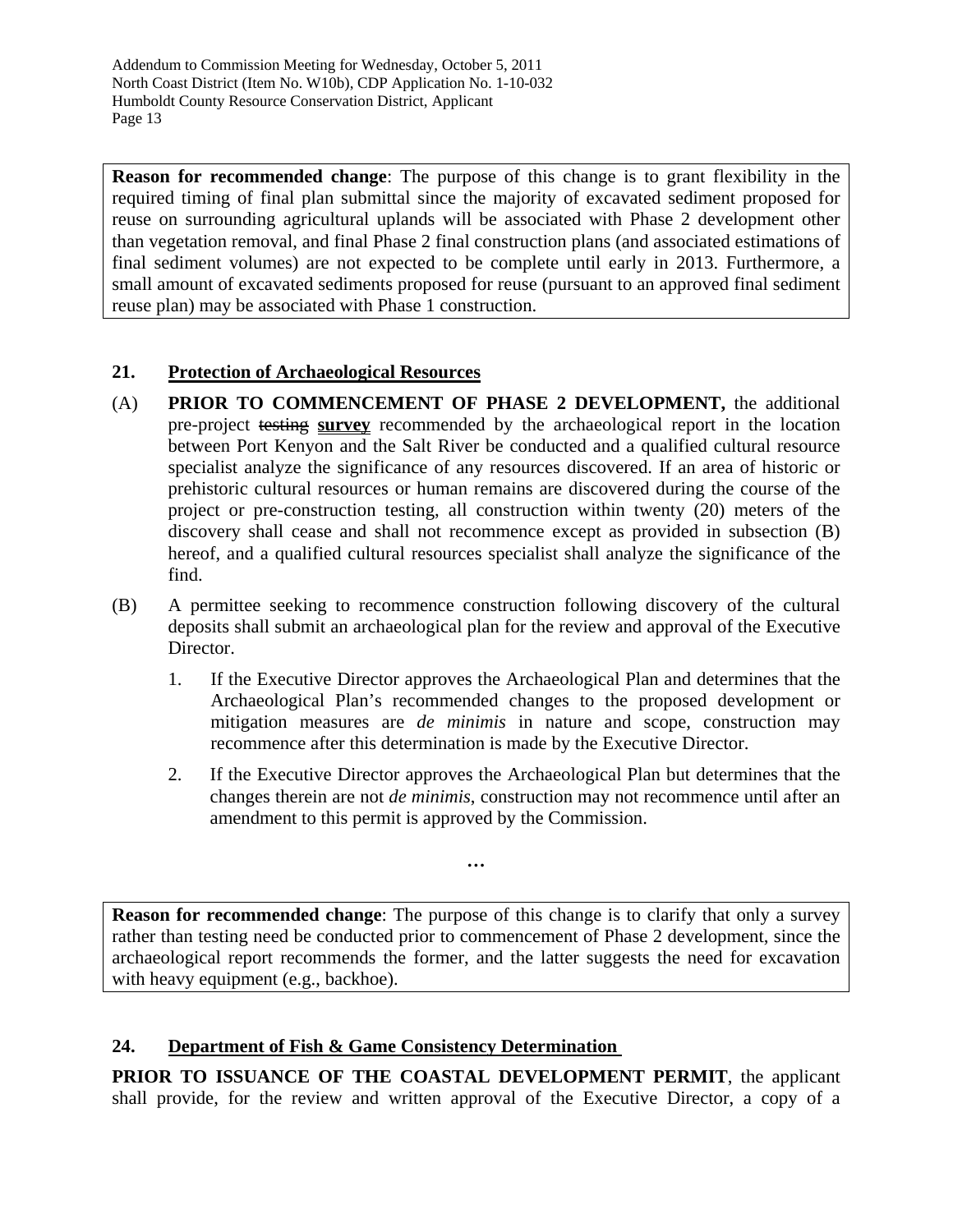Consistency Determination (CD) **and/or Incidental Take Permit** issued by the Department of Fish and Game pursuant to the California Endangered Species Act, or evidence that no CD **or ITP** is required. The applicant shall inform the Executive Director of any changes to the project required by the Department. Such changes shall not be incorporated into the project until the applicant obtains a Commission amendment to this coastal development permit, unless the Executive Director determines that no amendment is legally required.

**Reason for recommended change**: The purpose of this change is to clarify that DFG may ultimately issue an Incidental Take Permit for the project rather than a Consistency Determination.

**…** 

# **II. REVISIONS TO THE FINDINGS OF THE STAFF REPORT**

To accurately reflect the recommended changes to the special conditions discussed above, staff also is recommending modifications to the related findings of the September 23, 2011 staff report as follows (text to be deleted is shown in strikethrough; text to be added appears in **bold double-underline**):

# • *Modify the portions of the Pubic Access Finding IV-J beginning on page 120 as follows:*

Thus, the Commission finds that (1) existing public access in the project area is non-existent to severely limited, (2) a large portion (over half) of the project area has recently been transferred to public ownership (DFG), and (3) the access policies of the Coastal Act require that development maximize public access and recreational opportunities. The Commission therefore finds that inclusion of public access is necessary to avoid any of the project's potential adverse impacts on future potential public access to Riverside Ranch (i.e., the portion of the project area under public ownership). Without the development of a public access plan for the property, future management of the site could be undertaken in a way that would preclude public access. The preparation and implementation of a public access plan would fulfill Coastal Act requirements for maximizing public access and would provide specificity on how such public access amenities shall be provided, maintained, and made available for general public recreational use in a manner that maximizes their utility and value, protects public safety, and does not adversely affect natural or agricultural resources.

**Commission staff discussed the development and implementation of a public access plan for the DFG-owned property known as Riverside Ranch with the applicant, DFG land management staff, and State Coastal Conservancy staff. DFG staff expressed the concern that since the restoration project has not been completed yet, at this time it is unknown where important wildlife refugia areas may develop in the future on the restored property**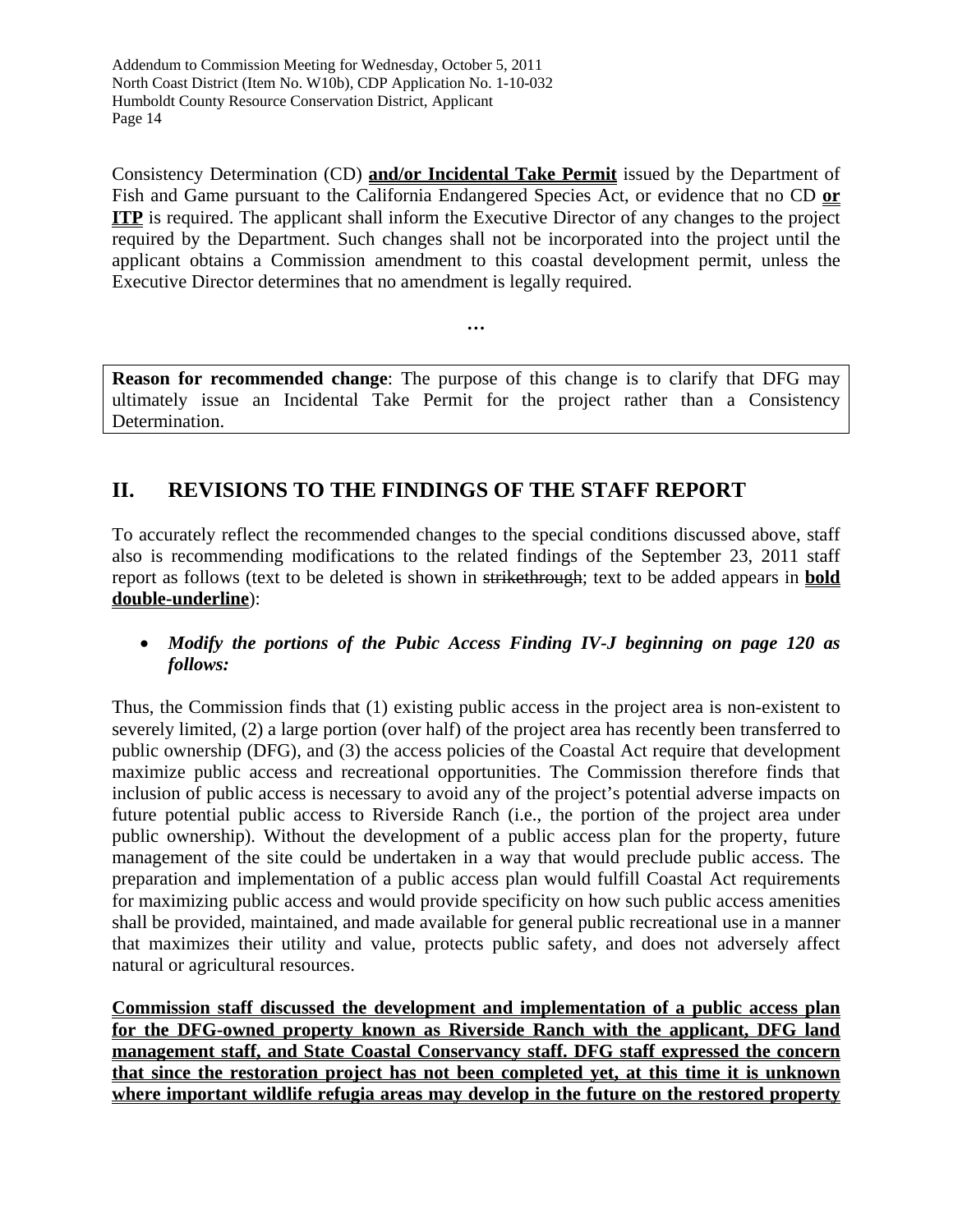**and which areas could support public access in a manner that would not disturb fragile coastal resources (e.g., resting migratory waterfowl). DFG staff believes it is important that the development of a public access plan for the property incorporate habitat monitoring results and site-specific observations of usage of the restored areas by sensitive wildlife to ensure that the plan provides for public access in a time, place, and manner that adequately protects fragile coastal resources. In addition, DFG staff expressed a concern that opening the area to regular public access would encumber the agency's ability to adequately manage and regulate the area given its severely limited staff resources. The issues of illegal dumping, vandalism, improper usage of the site (e.g., impermissible unleashed dog access), and molestation of surrounding agricultural uses all are concerns shared by DFG staff, the applicant, and surrounding property owners. Furthermore, DFG staff explained that its regulations require that particular management standards and regulations must be developed and adopted for new property acquisitions prior to opening an area to public access, which is a process that takes time and has not yet occurred for the subject property. Moreover, both DFG and the applicant strongly believe that the development of a public access plan for the property must involve local community participation and support to determine the most appropriate vehicular access routes to the property, parking areas, allowable usage types, areas, and intensities, and other factors to ensure that public safety needs and the rights of private property owners are protected. Finally, State Coastal Conservancy staff has expressed its support for the development and implementation of a public access plan for the property, especially as public access is one of the principal uses envisioned for the property as stated in the terms and conditions of the Conservancy's grant agreement for the property acquisition.**

**In addition to the issues and concerns discussed above, the applicant raised a concern expressed by a landowner (of APN 100-111-002) adjacent to the subject DFG property that the western-most approximately 1,000-foot-long segment of Riverside Road may be held in private ownership, and DFG may maintain merely an access easement over that portion of the road. Currently, vehicular access to the DFG-owned property is limited to Riverside Road. [Although the DFG property includes a portion of the Salt River channel corridor adjacent to the Dillon Road Bridge near the Dillon Road junction with Riverside Road, there is no parking availability at this location due to the predominance of riverine and riparian habitats.] Riverside Road is a narrow, unimproved County road that runs along the north side of the Salt River from Dillon Road east of the community of Port Kenyon for about a mile before dead-ending on the subject property. According to staff from the Real Property Services Division of the Humboldt County Public Works Department who researches County right-of-ways, Riverside Road (County Road No. 2H015) is maintained by the County from its junction with Dillon Road for a distance of approximately 0.96-mile. County staff expressed the belief that although the maintenance segment of the road is shorter than the actual road length, the entirety of Riverside Road is held in public ownership. In other words, County staff believes Riverside Road may be a public right-ofway in its entirety (i.e., all the way to the DFG-owned property), but it's only a publiclymaintained right-of-way for 0.96-mile from its junction with Dillon Road (i.e., to a point about 1,000 feet short of the DFG-owned property). County staff recommended the review**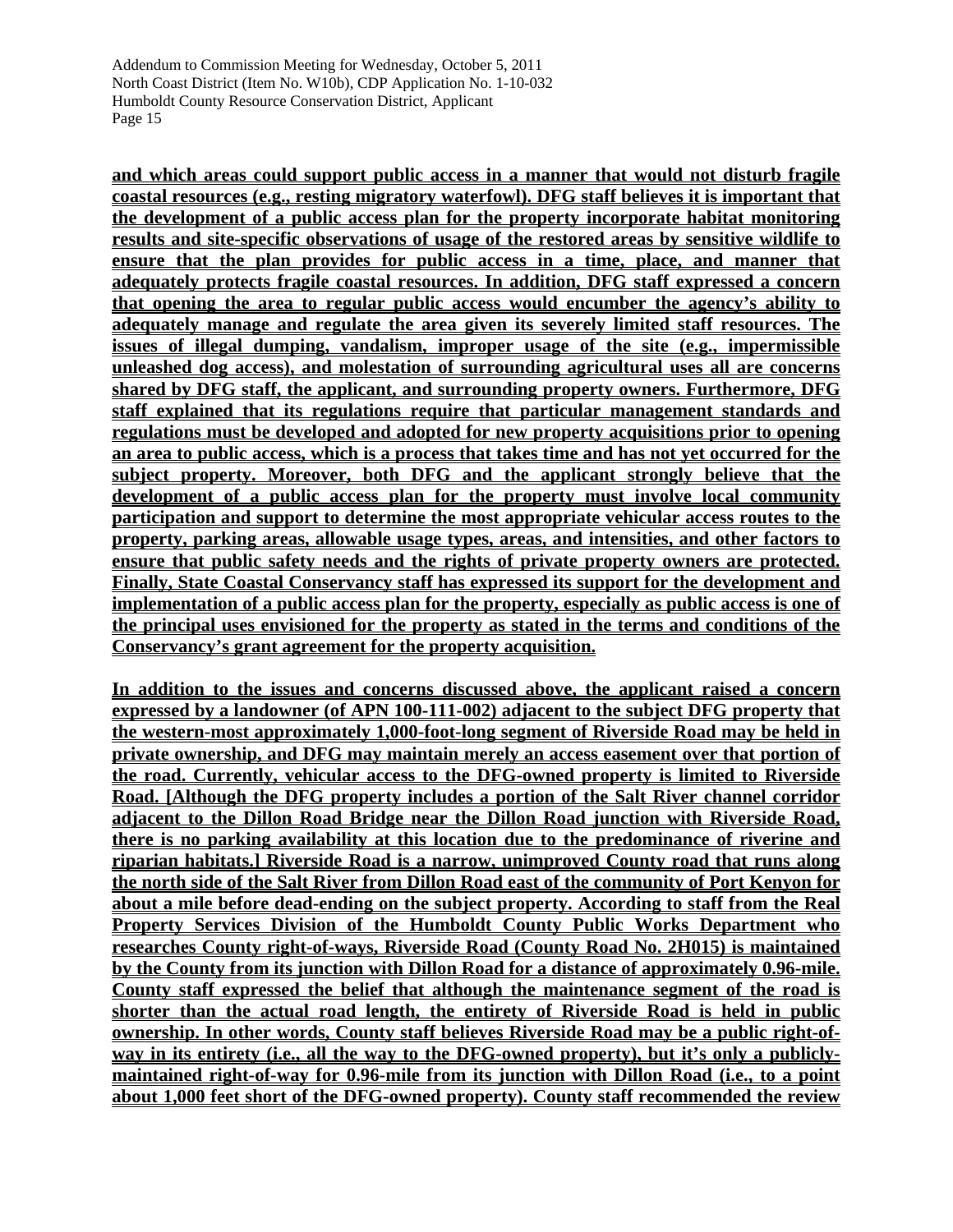**of preliminary title reports for both the subject DFG property (APN 100-111-001) and adjacent property (APN 100-111-002) to verify this claim. The development of any public access plan for the DFG-owned property known as Riverside Ranch must include an analysis of alternatives for establishing public vehicular access to the property in addition to planning for the other public access amenities to be provided at the site.**

**Thus, the Commission finds that development of a public access plan is needed to refine and secure public access elements in a way that will provide maximum public benefit at this important public site in the Eel River Estuary consistent with the Coastal Act policies discussed in this finding. Furthermore, the Commission finds that sufficient time is needed to develop the public access plan to allow for consideration of (a) feasible vehicular access alternatives to the property, (b) the type, frequency, and intensity of public access uses appropriate for the site consistent with the protection of fragile coastal resources and surrounding agricultural uses, and (c) the process of drafting and adopting regulatory standards for the newly acquired property consistent with DFG regulations. The Commission's ecologist (John Dixon) believes, based on direct experience with tidal marsh restoration projects of comparable size in southern California, that an area this large (~440 acres) can accommodate appropriately-sited public access and passive recreational uses without having adverse effects on fragile coastal resources and while still providing restored areas of high natural resource value. It is worth noting that thousands of acres of land and waters immediately adjacent to and in the nearby vicinity of the subject site (including The Wildlands Conservancy's 1,100-acre Eel River Estuary Preserve, the DFG's Cock Robin Island Management Unit of the Eel River Wildlife Area, and the approximately mile-wide lower Eel River in general) will complement and enhance the functionality of the restored Riverside Ranch in achieving the multiple objectives of fish and wildlife habitat restoration, agriculture preservation, and public access uses.**

Therefore, the Commission attaches **Special Condition No. 22** to require that a public access plan for the property be prepared and submitted for the Executive Director's review and approval prior to commencement **within two years of completion** of Phase 1 construction (or such additional time as the Executive Director may grant for good cause). The plan must demonstrate that (a) public access amenities shall be provided at Riverside Ranch within two **one** years of completion of the authorized Phase 1 construction activities **approval of the public access plan**; (b) public access amenities shall include, at a minimum, the following: (i) public parking for a minimum of six to eight vehicles; (ii) a trail suitable for foot traffic on top of and along **a minimum of half** the entire length of the new setback berm; (iii) a viewing platform at the seaward end of the setback berm trail **signage delineating the public access areas to facilitate public use**; (iv) at least two interpretive panels or signs describing the restoration project and/or issues, information, and history related to the Eel River Estuary; and (v) access for nonmotorized boating located at or near the parking area; **(c) a boating put-in and/or take-out access point for at least non-motorized boats shall be developed;** and  $\left(\epsilon\right)$  (d) all public access areas and amenities shall be available to the general public free of charge at a minimum during daylight hours **a minimum of 39** each weekends of the year. The required public access plan is needed to refine and secure public access elements in a way that will provide maximum public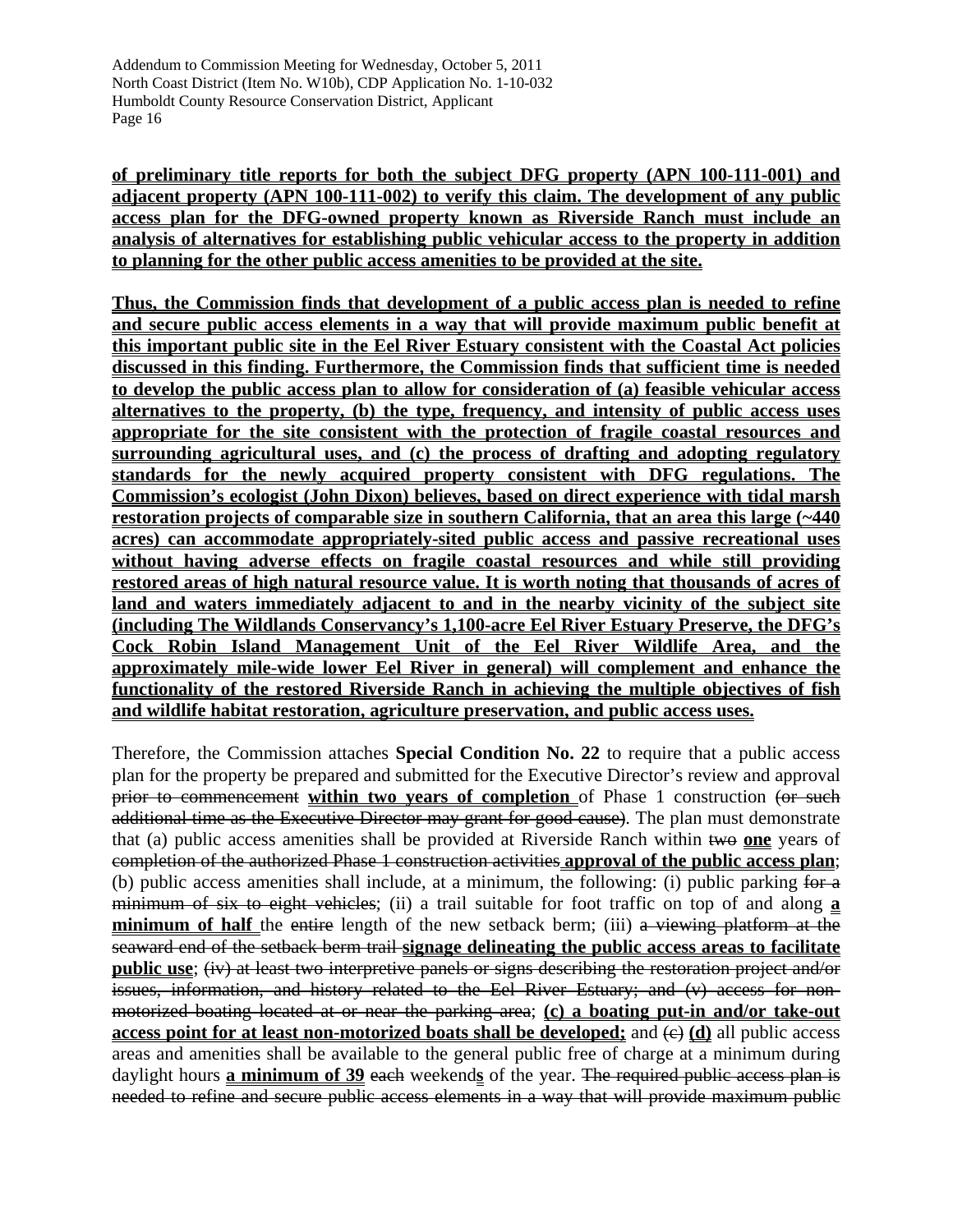### benefit at this important public site in the Eel River Estuary consistent with the Coastal Act policies discussed in this finding.

In conclusion, the Commission finds that the project, as conditioned, will provide maximum public access consistent with public safety needs and the protection of natural resources and is consistent with the requirements of Coastal Act Sections 30210, 30211, 30212, and 30214.

### • *Modify the portions of Finding IV-C-1 regarding "Restoration of Marine Resources and the Biological Productivity of Coastal Wetlands" on pages 55-56 as follows:*

Although the measures proposed in the HMMP are appropriate, in some cases they do not go far enough, lack detail, or fail to address certain factors to ensure that the permissible development does not result in long-term degradation of the surrounding habitats and indeed achieves the objectives for which it is intended. Commission staff, including the Commission's ecologist (John Dixon), have reviewed the submitted plan and recommended various additional provisions to help ensure the success of the development in achieving its restoration objectives. These additional provisions include all of the following: (1) field documentation that the physical restoration, planting plan, and cattle exclusion fencing have been built-to-plan within three months of the completion of grading, filling, and dredging within each restoration area (both phases); (2) verification, within 180 days of completion of each phase of construction, that all wetlands, agricultural lands, and other sensitive habitats temporarily impacted by construction activities have been returned to pre-project conditions as proposed; (3) production of a map of the Riverside Ranch tidal restoration areas with  $0.5 \text{ 1}$ -foot elevation contours within six months following completion of all restoration grading, filling, and dredging within the tidal restoration areas; (4) continuous monitoring of water level and salinity at one location in the Eel River Estuary near the mouth of the Salt River and at two locations within the Riverside Ranch tidal restoration areas from July 1 through October 31 during the first summer following completion of restoration grading and dredging; (5) collection of spot salinity measurements in the Salt River channel within 1 hour of each higher high tide from July 1 through October 31 during the first summer following completion of creek dredging in order to create a depth profile of salinity at several locations and thereby to determine the upstream limit and approximate shape of the tidal salt water wedge; (6) quantitative monitoring of the Riverside Ranch tidal restoration area and of the riparian restoration areas; (7) inclusion of success criteria for each habitat type, including criteria for species diversity and composition; (8) implementing an eelgrass mitigation plan to adequately compensate for direct impacts to approximately 1.2 acres of eelgrass beds proposed to be impacted by restoration activities; (9) conducting tidewater goby, salmonid, and avian surveys in suitable habitats of the project restoration areas following the completion of restoration activities; (10) completion of a wetland delineation in the  $5<sup>th</sup>$  year following completion of restoration activities; (11) periodic documentation of channel profiles of the Salt River and of tidal creeks in the Riverside Ranch tidal restoration area to determine channel stability and measure changes that may have to be addressed by adaptive management; (12) the use of native and/or non-persistent, non-invasive **and/or pasture mix** plants only in all proposed plantings and seed mixes to be used in the project; and (13) submittal of a reporting schedule to the Executive Director.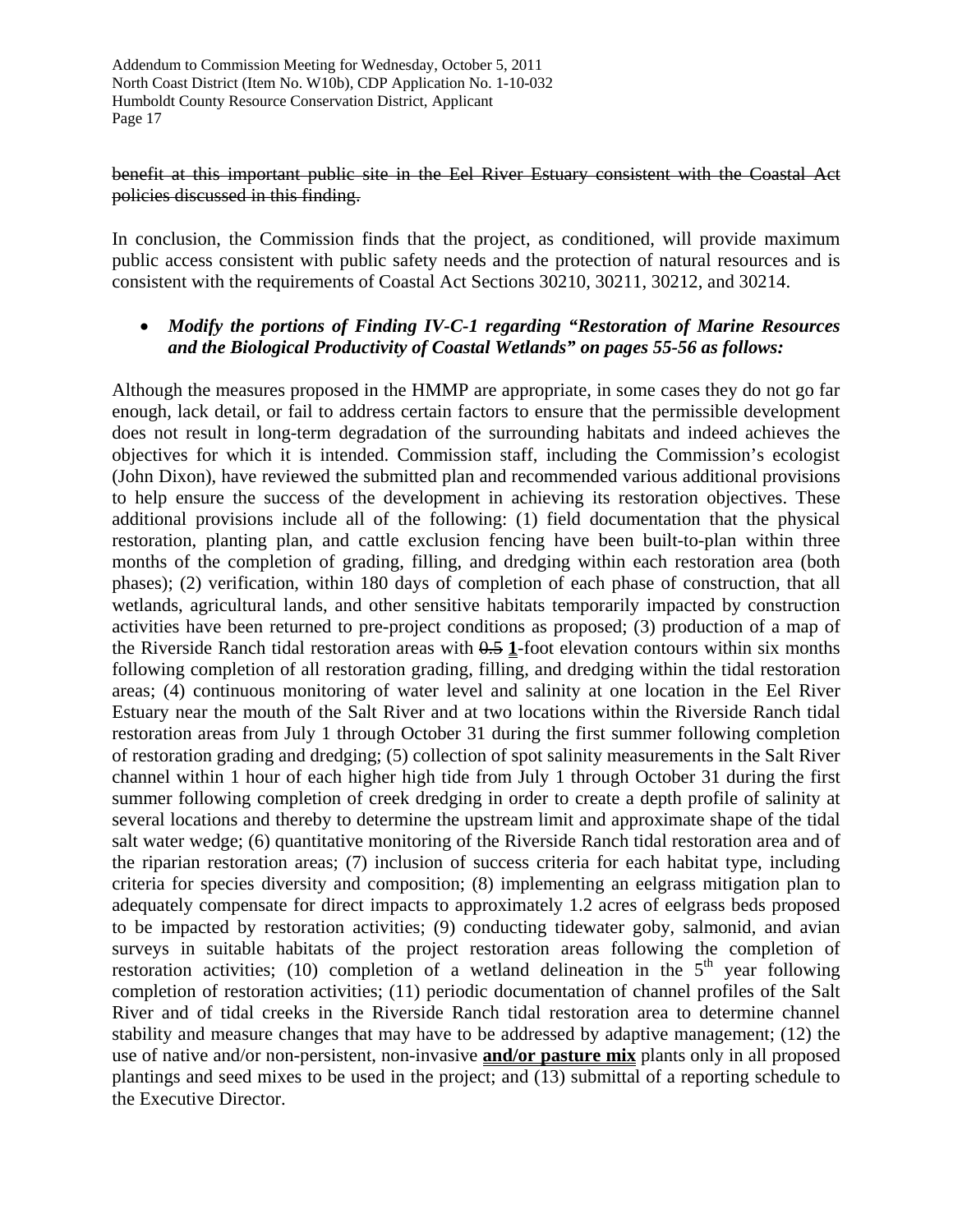# • *Modify the portions of Finding IV-D-3(i) regarding "Feasible Mitigation Measures" for "Permissible Diking, Dredging, and Filling of Coastal Wetlands and Waters" on pages 63-64 as follows:*

To ensure that the applicant implements the proposed measures and BMPs to protect water quality, the Commission attaches Special Condition Nos. 3 through 6. Special Condition No. 3 imposes various construction responsibilities that must be adhered to during construction including, but not limited to, the following: (a) during construction, all trash shall be properly contained, removed from the work site, and disposed of on a regular basis to avoid contamination of habitat during construction activities; (b) out-of-channel grading, excavation, and other earth-moving activities shall be conducted during the dry season period of June 1 through October 15 only, with limited allowances for earth-moving activities during the broader dry season period of April 15 through November 30; (c) in-channel construction and maintenance activities shall be limited to the dry season period of June 1 through November 30 only; (d) excess ground water shall **not** be pumped **or discharged** into upland **wetland** areas on surrounding fields **outside of the project area footprint** to prevent sediment-laden water from entering coastal waters or wetlands; (e) in-stream erosion and turbidity control measures shall be implemented during channel dredging activities; (f) any fueling and maintenance of construction equipment shall occur within upland areas outside of environmentally sensitive habitat areas or within designated staging areas; mechanized heavy equipment and other vehicles used during construction shall not be refueled or washed within 100 feet of coastal waters; (g) fuels, lubricants, and solvents shall not be allowed to enter the coastal waters or wetlands; and (h) upon completion of construction activities and prior to the onset of the rainy season, all bare soil areas shall be seeded and mulched with weed-free rice straw. **Special Condition No. 4** requires submittal of a final SWPPP for the Executive Director's review and approval. The SWPPP must demonstrate that (a) runoff from the project site shall not increase sedimentation in coastal waters or wetlands during construction or post-construction**. During construction runoff from the project site shall not increase sedimentation in coastal waters beyond what's allowable under the final Water Quality Certification approved for the project by the North Coast Regional Water Quality Control Board**; (b) runoff from the project site shall not result in pollutants entering coastal waters or wetlands during construction or post-construction; (c) BMPs shall be used to prevent the entry of polluted stormwater runoff into coastal waters and wetlands during construction and post-construction; (d) an on-site spill prevention and control response program shall be implemented to capture and clean-up any accidental releases of oil, grease, fuels, lubricants, or other hazardous materials from entering coastal waters or wetlands; and (e) the SWPPP shall be consistent with the provisions of all other terms and conditions of Coastal Development Permit No. 1-10-032. **Special Condition No. 5** requires submittal of final construction plans, including final Phase 1 plans, Phase 2 plans, and Francis Creek culvert replacement plans, prior to commencement of each phase of construction for the Executive Director's review and approval. The plans shall substantially conform to the proposed plans submitted with the application (Exhibit Nos. 9-10) and also shall be consistent with all special conditions of this CDP. Finally, **Special Condition No. 6** requires submittal of final debris disposal plans prior to issuance of the CDP (for Phase 1 debris disposal) and prior to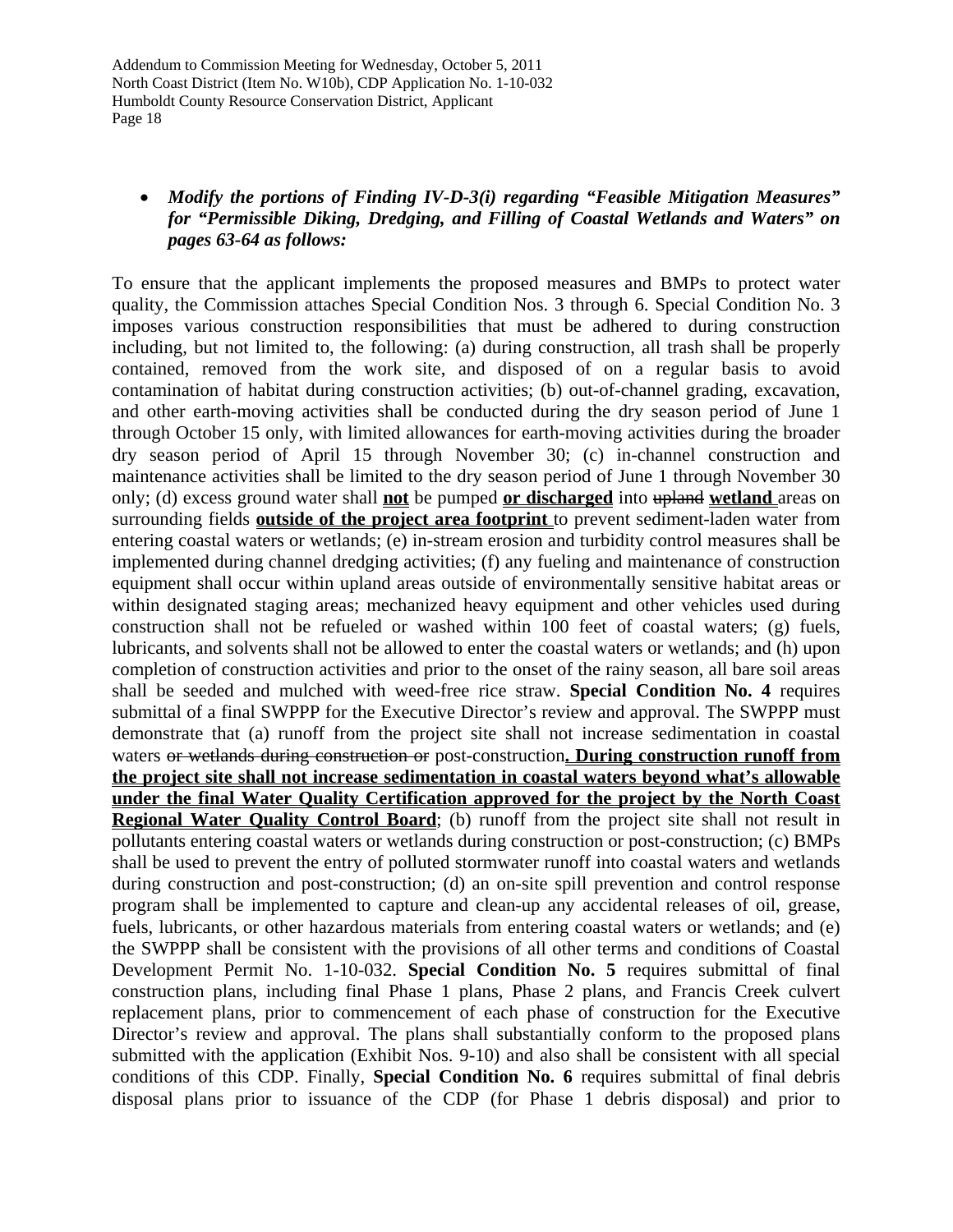commencement of Phase 2 development (for Phase 2 debris disposal) for the Executive Director's review and approval. The plans are required to demonstrate that (a) all temporary stockpiles of construction debris, excess sediments, vegetative spoils, and any other debris and waste associated with the authorized work shall be minimized and limited to areas within the proposed project footprint as depicted on the final approved construction plans required by Special Condition No. 5 and where they can feasibly be contained with appropriate BMPs to prevent any discharge of contaminants to coastal waters and wetlands; (b) all construction debris, excess sediments, vegetative spoils, and any other debris and waste expected to be generated by the authorized work shall be disposed of at an authorized disposal site(s) capable of receiving such materials; and (c) side casting or placement of any such material within coastal waters and wetlands is prohibited.

# • *Modify the portions of Finding IV-D-3(iii) regarding "Feasible Mitigation Measures" for "Permissible Diking, Dredging, and Filling of Coastal Wetlands and Waters" on page 68-69 as follows:*

The applicant has proposed a revegetation plan (within the Habitat Mitigation and Monitoring Plan and on the project plans, Exhibit Nos. 9-10 and 17-18), which includes a plant palette for each proposed restored habitat type and seed mixes for active bench seeding and erosion control seeding. Native, regionally appropriate and habitat appropriate species are proposed for all cases except for the erosion control seeding, which proposes a mix of nonnative species "or a mix specified by the landowner and approved by the HCRCD." The Commission finds that rare plant and wetland habitats located within the restored areas and adjacent to the restoration site could be adversely affected if non-native, invasive plant species were to colonize or be dispersed to the areas. Introduced invasive exotic plant species could colonize environmentally sensitive habitat areas and displace native vegetation, thereby disrupting the functions and values of the adjacent sensitive areas. Thus, to ensure that rare plant habitat and other ESHA in or adjacent to the project area are not significantly degraded by any revegetation or seeding that contains invasive exotic species, the Commission attaches **Special Condition No. 12.** This condition requires that only native and/or non-persistent, non-invasive plant species be planted at the site. **Alternatively, the pasture mix proposed in the May 4, 2011 Habitat Mitigation and Monitoring Plan may be used in areas proposed to be restored to pasture grazing use**. In addition, **Special Condition No. 2(16)** requires that the final revised habitat monitoring and reporting program be revised to include provisions for the use of native plants only in all proposed plantings and seed mixes consistent with Special Condition No. 12.

# • *Modify the portions of Finding IV-D-3(iv) regarding "Feasible Mitigation Measures" for "Permissible Diking, Dredging, and Filling of Coastal Wetlands and Waters" on page 71-72 as follows:*

Thus, to ensure that site-specific plans are prepared as proposed for each of the properties proposed to receive excavated sediments, and to further ensure that the window when sediments could be spread across upland areas for agricultural reuse is restricted to the dryer season, the Commission attaches **Special Condition No. 13**. This condition requires submittal of the various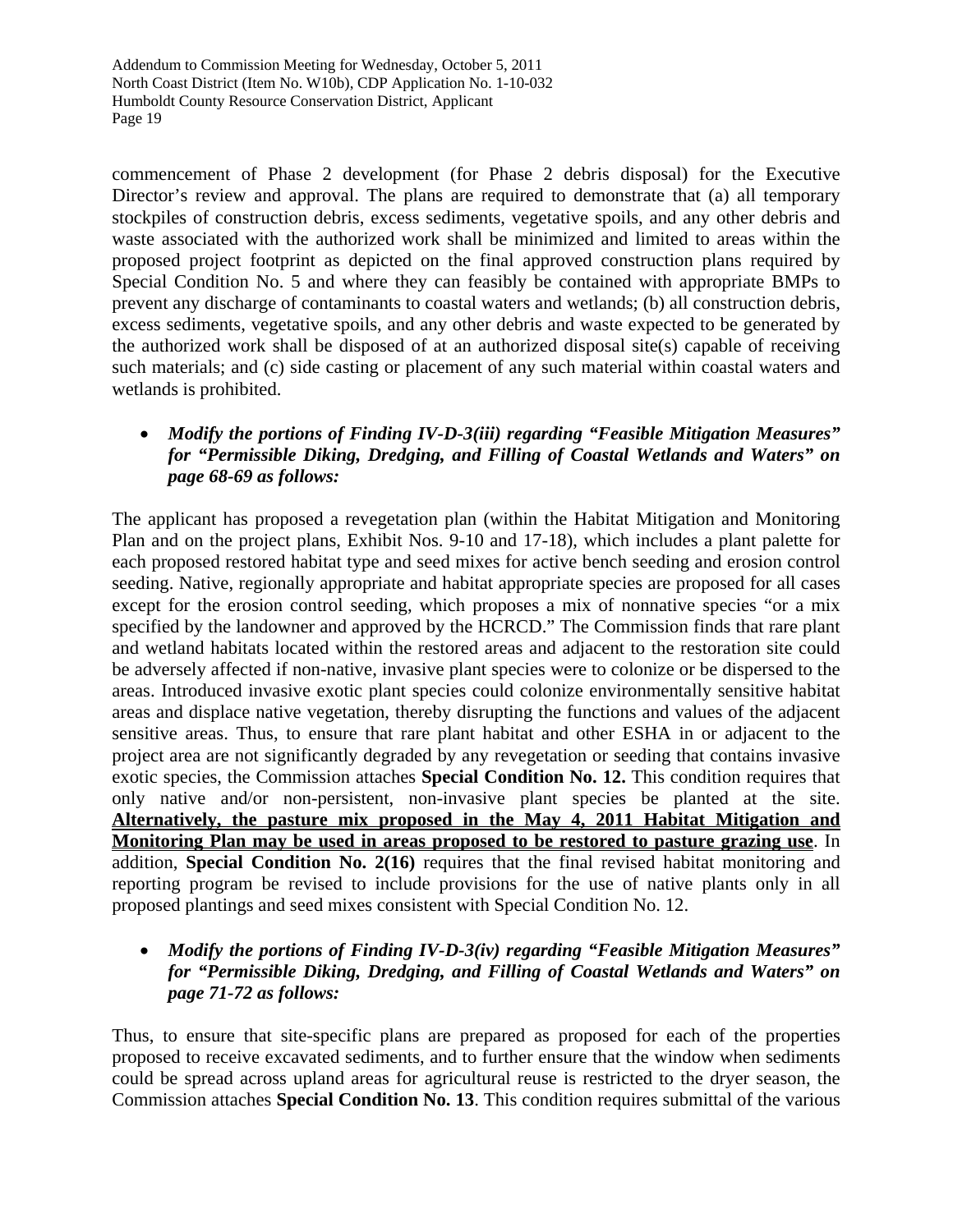final sediment reuse plans prior to commencement of Phase 2 construction **and prior to the placement of excavated sediments on any agricultural property** for the Executive Director's review and approval. Each sediment reuse plan shall substantially conform to the proposed example sediment reuse plan (Exhibit No. 14), except that each plan shall be site-specific for each property and shall include various specified narrative and graphical information such as (a) the upland acreage available on the subject property for receiving dredged spoils for sediment reuse; (b) the amount of dredged spoils proposed to be placed on the subject property for sediment reuse; (c) generally when, how, and where the dredged spoils will be applied on the subject property; (d) the work window for sediment application on agricultural uplands, with the restriction that sediments shall be applied only during the generally dryer period of April through November; (e) specific BMPs to be used to ensure that no wind- or rain-induced erosion results from the stockpiling and application of material on the subject site; (f) the applicable setback distances from the sediment windrowing and application areas that shall be established on the subject property; and (g) any limitations and restrictions imposed on established buffer areas during the reestablishment of vegetation following sediment application on the sediment reuse area. The condition further requires that the applicant ensure that sediment disposal/reuse is undertaken in accordance with the approved final plans.

# • *Modify the portions of Finding IV-E-3(i) regarding "Incorporation of Best Mitigation Measures Feasible" for "Development Within Coastal Rivers and Streams" on page 81 as follows:*

To minimize impacts to adjacent nesting birds and to ensure implementation of the proposed mitigation measures and no-disturbance buffers recommended by DFG, the Commission includes **Special Condition No. 10.** This condition requires the applicant to submit, prior to commencement of Phase 1 construction for the Executive Director's review and approval, a Sensitive Bird Nesting Habitat Protection Plan, prepared by a qualified biologist, for conducting seasonally appropriate pre-construction surveys for sensitive bird nesting habitat in the project area and for protecting such habitat from construction impacts. The plan must include provisions for (1) surveying the project area by a qualified biologist according to current DFG protocols no more than one week prior to commencement of construction activities proposed to occur during the bird breeding and nesting season for the presence of active nesting habitat; (2) avoiding **construction** activities **other than vehicular use of roads** during the nesting season within 100 feet of an occupied nest of any native migratory bird species; within 300 feet of an occupied nest of any special-status bird species; and within 500 feet of an occupied nest of any raptor species; and (3) submittal of the surveys required above for the review and approval of the Executive Director prior to the commencement of the authorized work each construction season that include a map that locates any sensitive nesting habitat identified by the surveys and a narrative that describes sensitive avoidance measures proposed.

• *Modify the portions of Finding IV-I regarding "Protection of Archaeological Resources" on page 116 as follows:*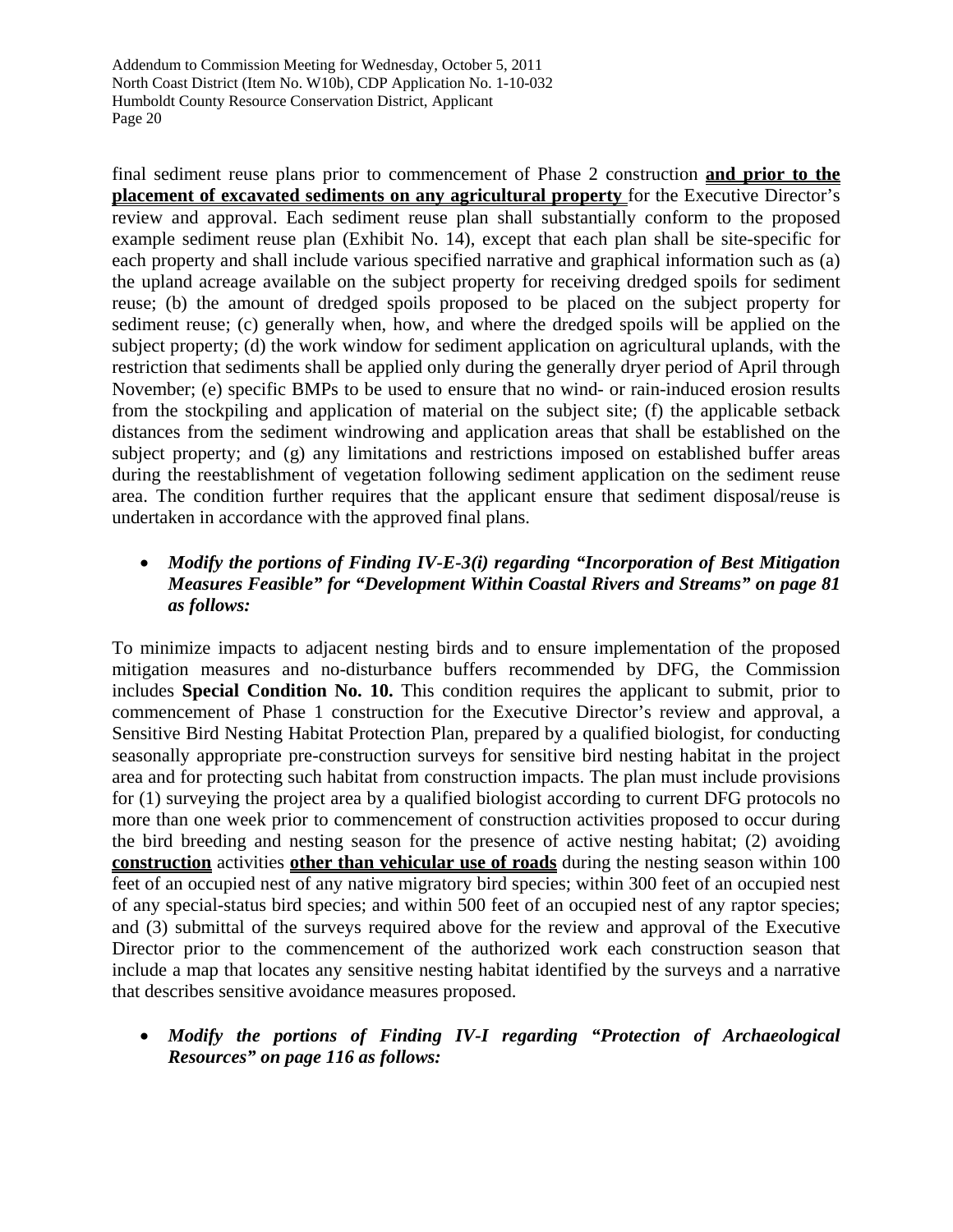To ensure protection of any archaeological or cultural resources that may be discovered at the site during construction of the proposed project, the Commission attaches **Special Condition No. 21**. This condition requires (a) that the additional pre-project testing **survey** recommended by the archaeological report in the location between Port Kenyon and the Salt River be conducted and that a qualified cultural resource specialist analyze the significance of any resources discovered prior to the commencement of Phase 2 development, and (b) that if an area of cultural deposits is discovered during the course of the project, all construction within 20 meters of the discovery must cease, and a qualified cultural resource specialist must analyze the significance of the find and recommend any needed changes to the proposed development or mitigation measures to protect archaeological resources at either the site of pre-project testing or during construction. To recommence development following discovery of cultural deposits, the applicant is required to submit a supplementary archaeological plan for the review and approval of the Executive Director to determine whether the changes are *de minimis* in nature and scope, or whether an amendment to this permit is required.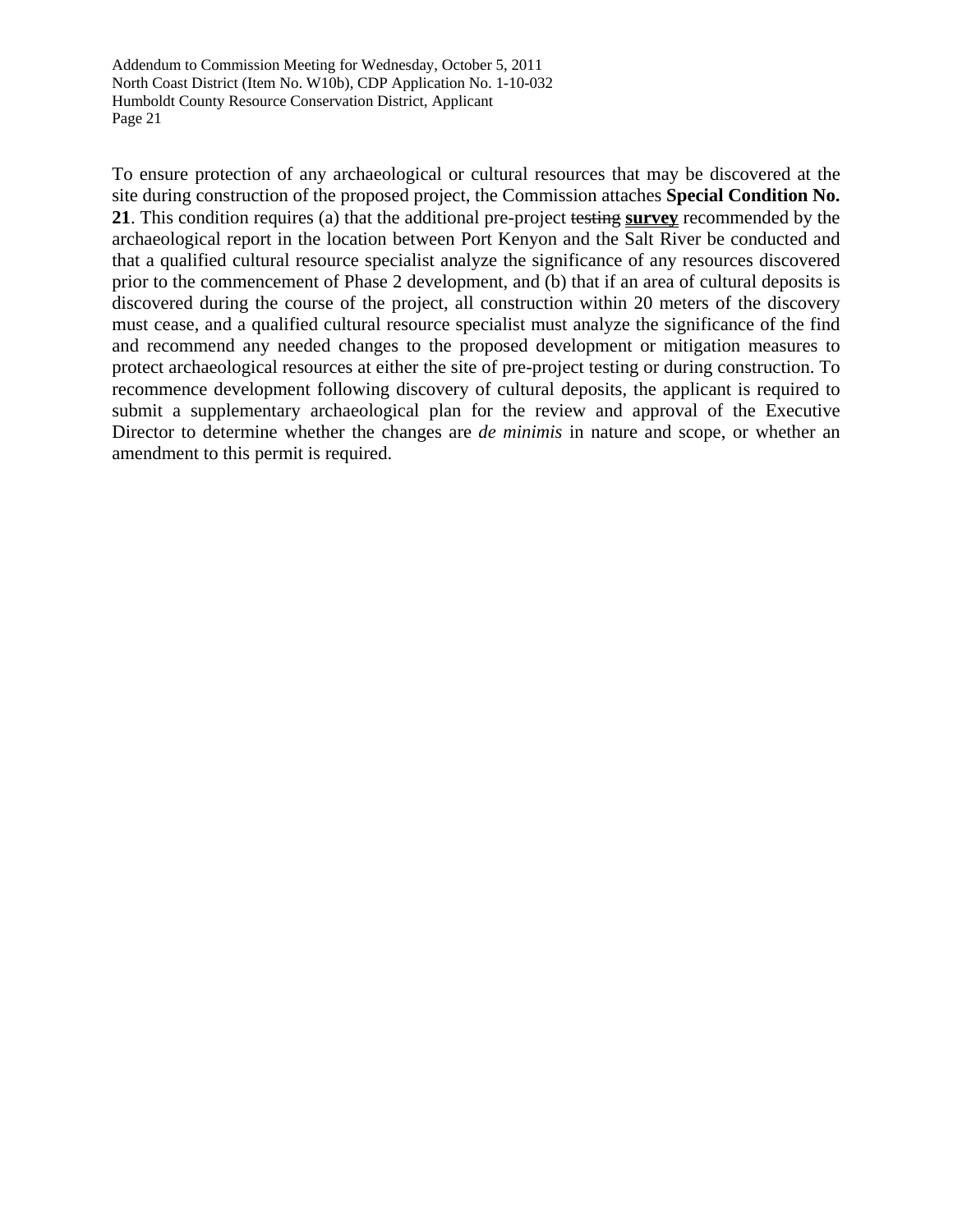#### **MIKE THOMPSON**

**1st DISTRICT, CALIFORNIA** 

**COMMITTEE ON WAYS AND MEANS** 

**SUBCOMMITTEE ON HEALTH SUBCOMMITTEE ON SELECT REVENUE MEASURES** 

PERMANENT SELECT **COMMITTEE ON INTELLIGENCE** RANKING MEMBER, SUBCOMMITTEE ON TERRORISM. HUMAN INTELLIGENCE, ANALYSIS AND **COUNTERINTELLIGENCE SUBCOMMITTEE ON OVERSIGHT** 



CONGRESS OF THE UNITED STATES HOUSE OF REPRESENTATIVES WASHINGTON, DC 20515

October 3, 2011

**RECEIVED** 

OCT 0 4 2011

CALIFORNIA

DISTRICE OFFICES: 1010 MAIN STREET, SCTTE 101 NAPA CA 01550 (707) 226-9898

317 THRD STREET, SITTE I **ECREKA, CA 95501** (707) 269-9595

Post Office Box 2208 *FORT BRAGG, CA 95437* (707) 962-0033

712 MAIN STREET, SUITE 101 WOODE AND, CA 95695 (530) 662-5272

CAPITOL OFFICE: 231 CANNON HOUSE OFFICE BUILDING WASHINGTON, DC 20515  $(202)$  225-3311

WEB: http://mikethompson.house.gov

Chairwoman Mary Shallenberger California Coastal Commission 45 Fremont Street, Suite 2000 San Francisco, CA 94105-2219

Dear Chairwoman

COASTAL COMMISSION

I am writing to express my full support of the Humboldt County Resource Conservation District's application for a coastal development permit for the Salt River Ecosystem Restoration Project. The effort to repair the Salt River and fix chronic flooding outside of Ferndale is of great importance to a large number of my constituents in the First Congressional District.

This large-scale project has brought together a broad array of interested parties, including landowners, local, state and federal agencies and environmental groups. The Salt River effort spans more than 800 acres over agricultural properties of differing private ownership and on a 440-acre property acquired by the California Department of Fish and Game. It runs along 7.5 miles of an important tributary of the Eel River.

The project as proposed will dramatically improve drainage of important and productive pasturelands currently flooded during the wet season; significantly improve the city of Ferndale wastewater treatment system's ability to meet water quality standards; and enhance critical habitat and provide access to spawning grounds for protected coho salmon along miles of stream.

The Salt River Ecosystem Restoration Project represents a large commitment of federal, state and local funding and incredible perseverance on the part of landowners and agencies. I strongly support your approval of a coastal development permit for this important project.

**EXHIBIT NO. 25** 

**APPLICATION NO.** 1-10-032 - HUMBOLDT **COUNTY RESOURCE CONSERVATION DISTRICT** 

**CORRESPONDENCE** 

Sincerely,

**MIKE THOMPSON** Member of Congress

m conscidenti

Printed on recycled paper  $0.955333$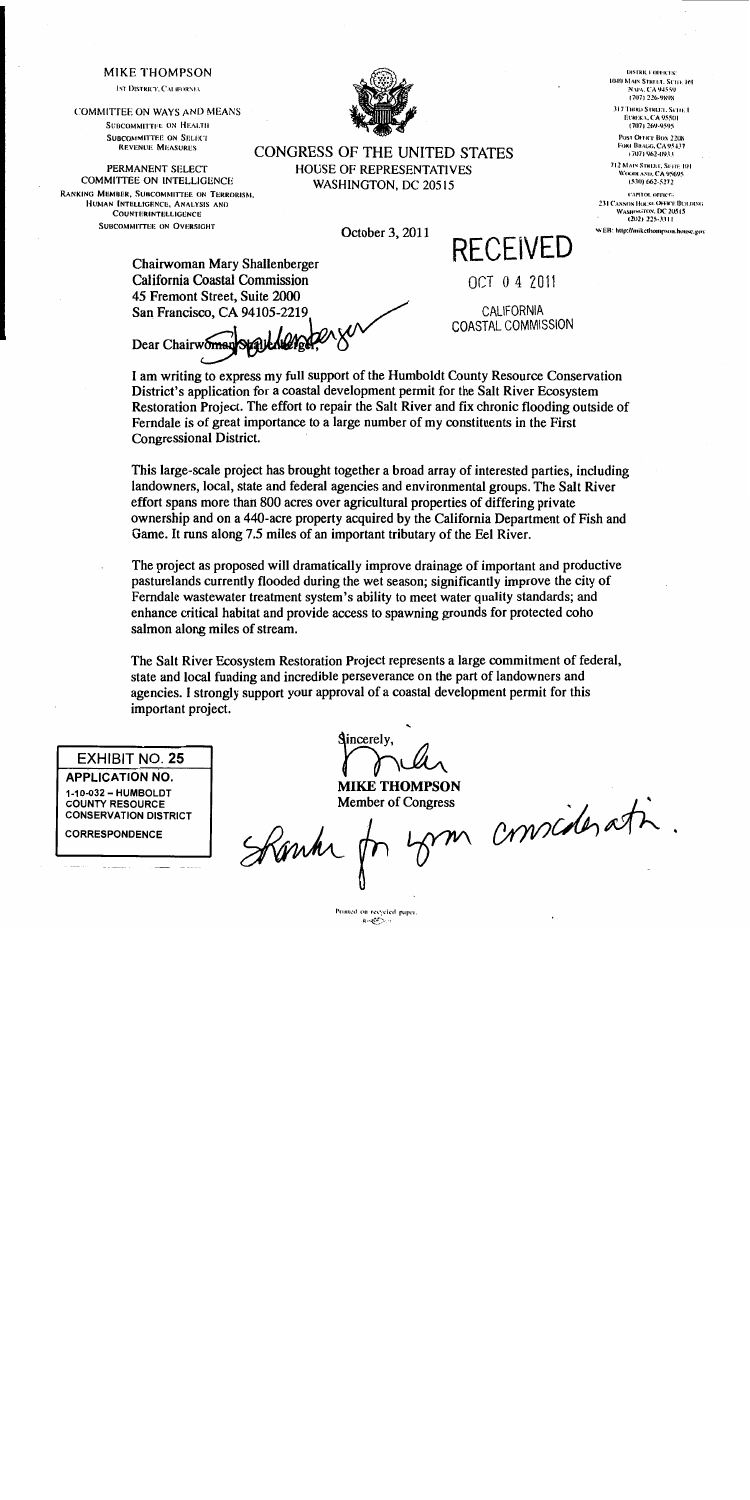<span id="page-22-0"></span>**FACSIMILE (707) 445-7877** 



# **W10b**

Filed: September 9, 2011<br>49<sup>th</sup> day: October 28, 2011  $49<sup>th</sup>$  day: October 28, 2011<br>180<sup>th</sup> day: March 7, 2012 March 7, 2012 Staff: Melissa Kraemer Staff Report: September 23, 2011<br>Hearing Date: October 5, 2011 October 5, 2011 Commission Action:

# **STAFF REPORT: REGULAR CALENDAR**

| <b>APPLICATION NUMBER:</b> | CDP No. 1-10-032                                                                                                                                                                                                                                                                                                                                                                                                                                                                                                                                                                                                                                                                                                                                                                                                                                                                   |
|----------------------------|------------------------------------------------------------------------------------------------------------------------------------------------------------------------------------------------------------------------------------------------------------------------------------------------------------------------------------------------------------------------------------------------------------------------------------------------------------------------------------------------------------------------------------------------------------------------------------------------------------------------------------------------------------------------------------------------------------------------------------------------------------------------------------------------------------------------------------------------------------------------------------|
| <b>APPLICANT:</b>          | <b>Humboldt County Resource Conservation District</b>                                                                                                                                                                                                                                                                                                                                                                                                                                                                                                                                                                                                                                                                                                                                                                                                                              |
| <b>AGENT:</b>              | Winzler & Kelly (Attn: Jeremy Svehla)                                                                                                                                                                                                                                                                                                                                                                                                                                                                                                                                                                                                                                                                                                                                                                                                                                              |
| PROJECT LOCATION:          | Across ~808 acres of mostly agricultural properties<br>under a variety of different ownerships, including the<br>440-acre Riverside Ranch owned by the Department<br>of Fish and Game, along $\sim$ 7.5 miles of the Salt River<br>near Ferndale, Humboldt County (see Appendix B<br>for list of project area APNs and landowners).                                                                                                                                                                                                                                                                                                                                                                                                                                                                                                                                                |
| PROJECT DESCRIPTION:       | Implementation of the Salt River Ecosystem<br>Restoration Project, a multi-year, region-wide,<br>collaborative restoration and flood alleviation project<br>comprised of three major components: (1) Phase 1<br>involves restoring approximately 400 acres of<br>estuarine marsh, estuarine aquatic, riparian, and<br>freshwater wetland habitats on the lower 2.5 miles of<br>the Salt River and on the 440-acre Riverside Ranch<br>former dairy farm property owned by the Department<br>of Fish & Game; (2) Phase 2 involves restoring<br>hydraulic capacity, in-stream fish habitat, riparian<br>vegetation, and improved water quality along an<br>additional approximately 5 miles of the Salt River,<br>$\sim$ 2,900 feet of lower Francis Creek, and $\sim$ 500 feet of<br>lower Eastside Drainage; and (3) long-term<br>maintenance and adaptive management activities to |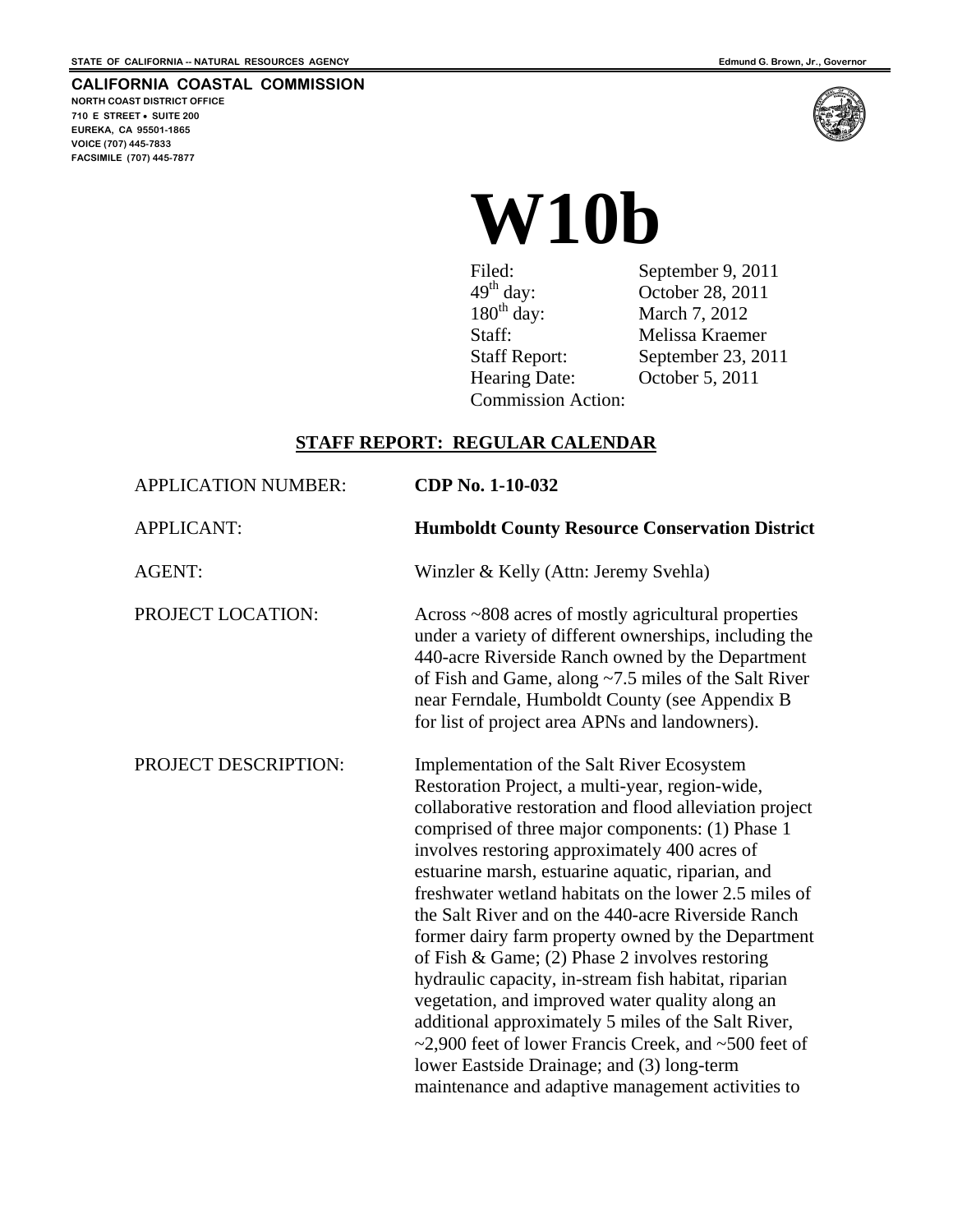### CDP APPLICATION NO. 1-10-032 HUMBOLDT COUNTY RESOURCE CONSERVATION DISTRICT PAGE 2

|                        | ensure the project meets its goals and objectives to be<br>performed over multiple years.                                                                                                                                                           |
|------------------------|-----------------------------------------------------------------------------------------------------------------------------------------------------------------------------------------------------------------------------------------------------|
| <b>GENERAL PLAN</b>    |                                                                                                                                                                                                                                                     |
| DESIGNATION(S):        | Primarily Agricultural Exclusive (AE) throughout the<br>majority of the project area and Natural Resources<br>(NR) within the Salt River channel corridor. The area<br>surrounding Eastside Drainage is designated Low<br>Density Residential (RL). |
| ZONING DESIGNATION(S): | Primarily Agricultural Exclusive-60-acre minimum<br>parcel size (AE-60) with Coastal Wetland Areas (W),<br>Flood Hazard Areas (F), Streams & Riparian                                                                                               |
|                        | Corridors Protection (R), and/or Transitional<br>Agricultural Lands (T) Combining Zones; also                                                                                                                                                       |
|                        | Natural Resources with Streams & Riparian                                                                                                                                                                                                           |
|                        | Corridors Protection Combining Zone (NR/R) within<br>the Salt River channel corridor. The area around                                                                                                                                               |
|                        | Eastside Drainage is zoned Residential Single Family<br>(RS) with No Further Subdivision Allowed (X) and                                                                                                                                            |
|                        | Manufactured Home (M) and Flood Hazard Areas (F)<br>Combining Zones.                                                                                                                                                                                |
| <b>LOCAL APPROVALS</b> |                                                                                                                                                                                                                                                     |
| <b>RECEIVED:</b>       | Humboldt County Conditional Use Permit No. CUP-<br>10-05 (approved July 7, 2011) and CUP Modification<br>No. CUP-10-05M (approved August 4, 2011)                                                                                                   |
| <b>OTHER APPROVALS</b> |                                                                                                                                                                                                                                                     |

### OTHER APPROVALS REQUIRED:

(1) U.S. Army Corps of Engineers (CWA Sec. 404/R&H Act Sec. 10 Permits); (2) NOAA-Fisheries Biological Opinion/Incidental Take Permit (pursuant to the ESA); (3) Fish & Wildlife Service Biological Opinion/Incidental Take Permit (pursuant to the ESA); (4) North Coast Regional Water Quality Control Board (CWA Sec. 401 Water Quality Certification); (5) Department of Fish & Game (FGC Sec. 1602 Streambed Alteration Agreement); (6) DFG Consistency Determination (pursuant to California ESA); (7) State Lands Commission Lease; (8) Caltrans Encroachment Permit; and (9) Humboldt County Department of Public Works Encroachment Permit

### SUBSTANTIVE FILE DOCUMENTS:

- 1. *Final Environmental Impact Report* (Grassetti Environmental Consulting, February 2011);
- 2. *Salt River Watershed Assessment* (Downie & Lucy 2005);
- 3. *Adaptive Management Plan* (H.T. Harvey & Assoc., January 28, 2011

with supplemental Table A1 dated September 7, 2011);

- 4. *Habitat Mitigation & Monitoring Plan* (H.T. Harvey, May 4, 2011);
- 5. *Rare Plant Mitigation & Monitoring Plan* (H.T. Harvey, January 27, 2011);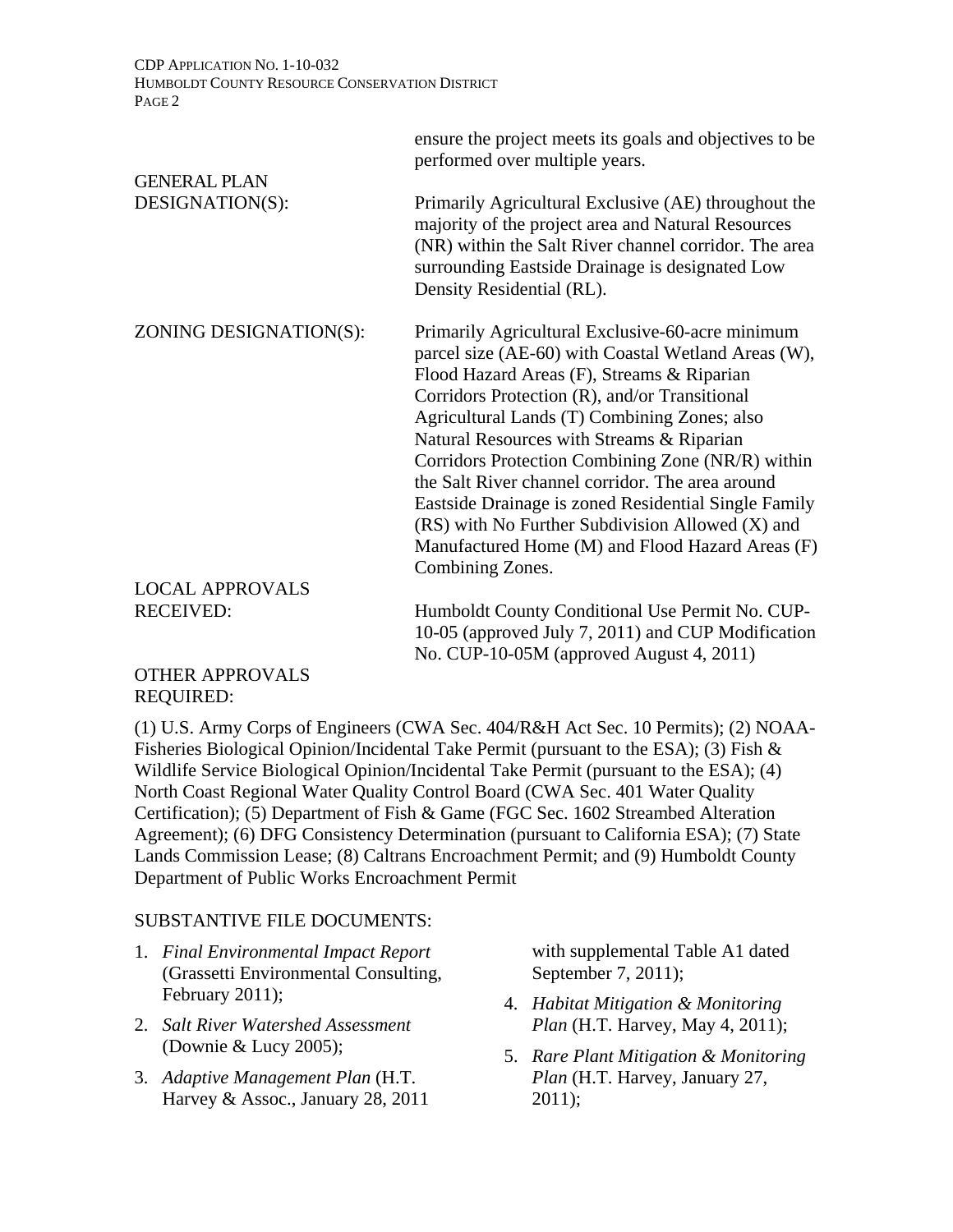CDP APPLICATION NO. 1-10-032 HUMBOLDT COUNTY RESOURCE CONSERVATION DISTRICT PAGE 3

- 6. *Take Avoidance Measures for State-Listed Species* (H.T. Harvey, May 4, 2011);
- 7. *Cultural Resources Investigation & Addendum* (Roscoe & Assoc., January 2011);
- 8. *Sensitive Plant & Animal Species Survey Near Ferndale, CA* [Winzler & Kelly (W&K), September 2010];
- 9. *2010 Willow Flycatcher & Yellow-Billed Cuckoo Surveys* (W&K, September 13, 2010);
- 10. *Uplands Delineation for Salt River Restoration Project, Ferndale, CA* (Army Corps of Engineers, HCRCD, and W&K, rev. version April 2011);
- 11. *Uplands Delineation for Various Agricultural Fields Salt River Sediment Reuse Plan, Ferndale, CA* (Corps, HCRCD, and W&K, rev. version, April 2011);
- 12. *Revised Wetland Delineation for Alexandre Sediment Reuse Plan* (Corps, HCRCD, and W&K, rev. version April 2011);
- 13. *Revised Wetland Delineation & Supplemental Data for Rocha Sediment Reuse Plan* (W&K, rev. version, August 2010);
- 14. *Supporting Information for Wetland Conversion, Creation and Impacts on Riverside Ranch (Phase I)* (W&K, April 5, 2011);
- 15. *Agricultural Impacts Analysis* (HCRCD & State Coastal Conservancy, April 14, 2011);
- 16. *Biological Assessment* (W&K, June 2011);
- 17. *Tidewater Goby Biological Assessment* (H.T Harvey, May 25, 2011);
- 18. *Geotechnical & Engineering Geologic Report* (LACO Assoc., April 2011);
- 19. *Documentation Supporting the Coastal Development Permit Application* (H.T. Harvey, May 4, 2011);
- 20. *Ponded Water Survey Memo* (HCRCD, June 2011);
- 21. *Wetland Buffer Assessment for Sediment Reuse Areas on Agricultural Lands* (W&K, August 2011);
- 22. *Riverside Ranch Wetland Conversion Assessment* (W&K et al. August 2011);
- 23. Commission Emergency Permit File No. 1-10-035-G (Humboldt County Public Works Dept.); CDP Waiver No. 1-08-036-W (Humboldt County Public Works Dept.); & CDP File No. 1-09-024 (City of Ferndale); and
- 24. Humboldt County Local Coastal Program (LCP)

### **SUMMARY OF STAFF RECOMMENDATION**

Staff recommends approval with special conditions of the coastal development permit application for the proposed "Salt River Ecosystem Restoration Project."

The Salt River is a tributary to the Eel River Estuary located approximately five miles south of Humboldt Bay and 15 miles south of Eureka near the city of Ferndale. Historically, the Salt River was largely influenced by tidal action and was the principal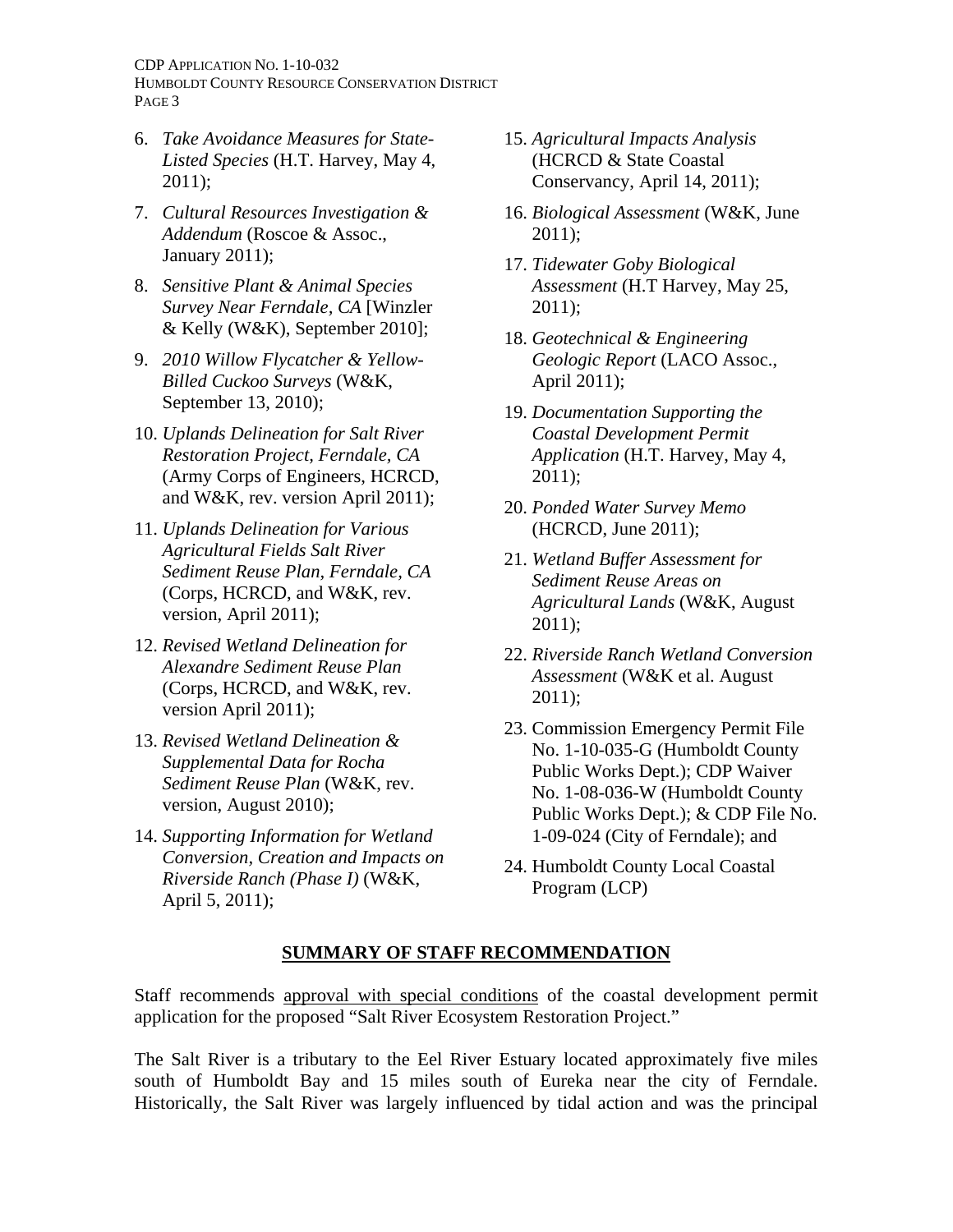slough tributary to the Eel River Estuary. In the 1800's, the Salt River had four anadromous freshwater tributaries, seven smaller drainages and several significant estuarine tributaries. Today, the channel is undefined and marshy, and only one of the river's tributaries supports severely limited habitat for some species of anadromous fish. In addition, only a small fraction of the original Salt River estuary complex is currently subject to tidal influence.

Past and ongoing land use practices in the surrounding area in combination with natural geographic and geologic factors and processes have contributed to the hydrologic dysfunction and ecological decline of the Salt River. The severely aggraded (filled in with sediment) condition of the channel that characterizes the Salt River today has largely resulted from historical (and ongoing) land reclamation activities, past levee and tide gate construction in the area, and uncontrollable and (to a lesser extent) controllable sediment loads related to landslides, bank erosion, earth flows, timber harvesting practices, and roadrelated sources in the upper watershed in the Wildcat Hills. Periodic flooding from the Eel River also has deposited large amounts of sediment, filling the historic channels that helped to drain the basin. In general, the Salt River has filled in with sediment faster than that sediment can be removed naturally, due to the elimination of channel cleansing forces such as flow volume and tidal exchange. Today, the main channel of the Salt River and the lower reaches of its tributaries are choked with sediment and riparian vegetation and have lost nearly all natural hydraulic function.

The hydraulic dysfunction of the Salt River has led to significant annual flooding and water quality problems in the region for many years. Agriculture is the principal land use in the lower Salt River Basin. As sediment loads continually aggrade drainages each winter during the rainy season, the Salt River and the lower reaches of its tributaries overflow their banks, resulting in almost perpetual flood conditions across several areas, including public and private roads and infrastructure, residences, and agricultural lands. According to the applicant, based on interviews with producers and ranchers in the area, approximately 750 acres of mostly prime agricultural lands (mostly dairy and grazing lands) in the area surrounding the Salt River are taken out of production for one to eight months each year due to chronic flooding. Forage productivity is greatly compromised by inundation impacts, and agricultural producers must bear production losses and the additional expenses associated with supplemental feed, pumping out floodwater, and farming and reseeding flooded areas. In addition to regular and sustained flooding in the region, the hydrologically impaired condition of the Salt River channel leads to numerous water quality problems. Of great significance for water quality is the fact that sedimentation and flow volume reduction in the Salt River have reduced channel capacity and the receiving water flows to the point that the effluent from the City of Ferndale's wastewater treatment plant, located near the confluence of the Salt River and Francis Creek, violates water quality standards. The failure of the City to comply with water quality regulations is directly related to the ever-worsening channel conditions in the Salt River.

The Salt River historically functioned as a migration corridor for adult salmonids reaching spawning habitat in tributaries within the Wildcat Mountains and provided rearing habitat for juveniles migrating downstream to the Eel River estuary. Current poor fish passage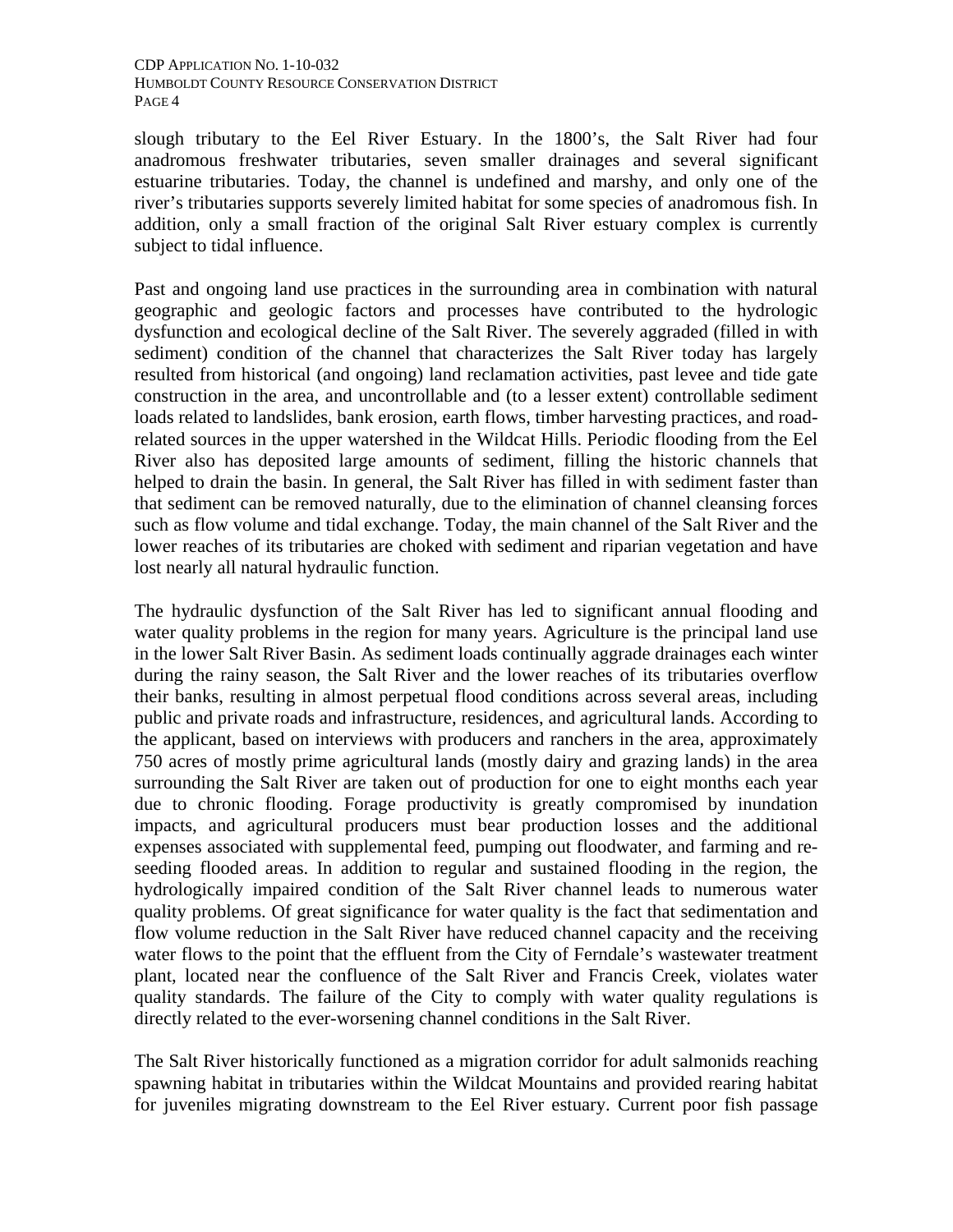conditions in many parts of the basin coupled with riparian vegetation loss in some locations and water quality problems related to water temperature, water chemistry, turbidity, and sediment load have resulted in drastic population declines of all species of salmonids that formerly were more widespread in the Salt River and its tributaries. The Salt River Ecosystem Restoration Project (proposed project) was developed to respond to these problems, with the expected benefits of reduced flood impacts, improved fish passage, improved water quality, improved and expanded habitat for riparian and wetland species, and improved sediment transport.

The proposed project is comprised of two major components. Phase 1 involves restoring approximately 400 acres of estuarine marsh, estuarine aquatic, riparian, and freshwater wetland habitats on the lower 2.5 miles of the Salt River and on the 440-acre Riverside Ranch former dairy farm property comprised mainly of diked former tidelands (seasonal agricultural wetlands) owned by the Department of Fish & Game (DFG). Phase 2 involves restoring hydraulic capacity, in-stream fish habitat, riparian vegetation, and improved water quality along an additional approximately 5 miles of the Salt River, ~2,900 feet of lower Francis Creek, and ~500 feet of lower Eastside Drainage by dredging and reconstructing the river and stream channels and replanting riparian vegetation along the river and stream corridors. The applicant also is proposing long-term maintenance and adaptive management activities to ensure that channel functions and habitat values are appropriately maintained. The proposed project is explained in detail in Finding IV.B and in Exhibit Nos. 9 through 20.

In general, the proposed project would greatly increase estuarine marsh, aquatic, and freshwater wetland habitats in the overall project area while at the same time converting approximately 325 acres of agricultural lands, including 52 acres of prime and 273 acres of non-prime agricultural lands, to restored habitat types. The restoration project would improve or reconnect access to approximately 15 miles of salmonid spawning habitat in Reas, Francis, and Williams Creeks, improve over 7.5 miles of riverine channel habitat with multiple fish habitat features such as alcoves and instream structures in the Salt River and lower Francis Creek, increase the availability of necessary transition (salt/freshwater) habitat for juvenile coho and other salmonids by 264 acres, increase eelgrass habitat by 8.7 acres, and create up to 11 acres and 12,500 linear feet of suitable habitat for tidewater goby.

Staff believes that the proposed project, as conditioned, will maintain and enhance the functional capacity of the habitat and increase the biological productivity of coastal waters necessary to maintain and restore optimum populations of marine organisms and to protect human health, consistent with the mandates of Sections 30230 and 30231 of the Coastal Act. Staff further believes that the proposed diking, dredging, and filling aspects of the project (which would involve ~153,150 cubic yards of dredge material and ~337,450 cubic yards of fill material) are for an allowable use, there is no feasible less environmentally damaging alternative, adequate mitigation is required (in the form of the various recommended special conditions described below) for potential impacts associated with the diking, dredging, and filling of coastal wetlands, and marine habitat values will be maintained or enhanced consistent with Sections 30230, 30231, and 30233 of the Coastal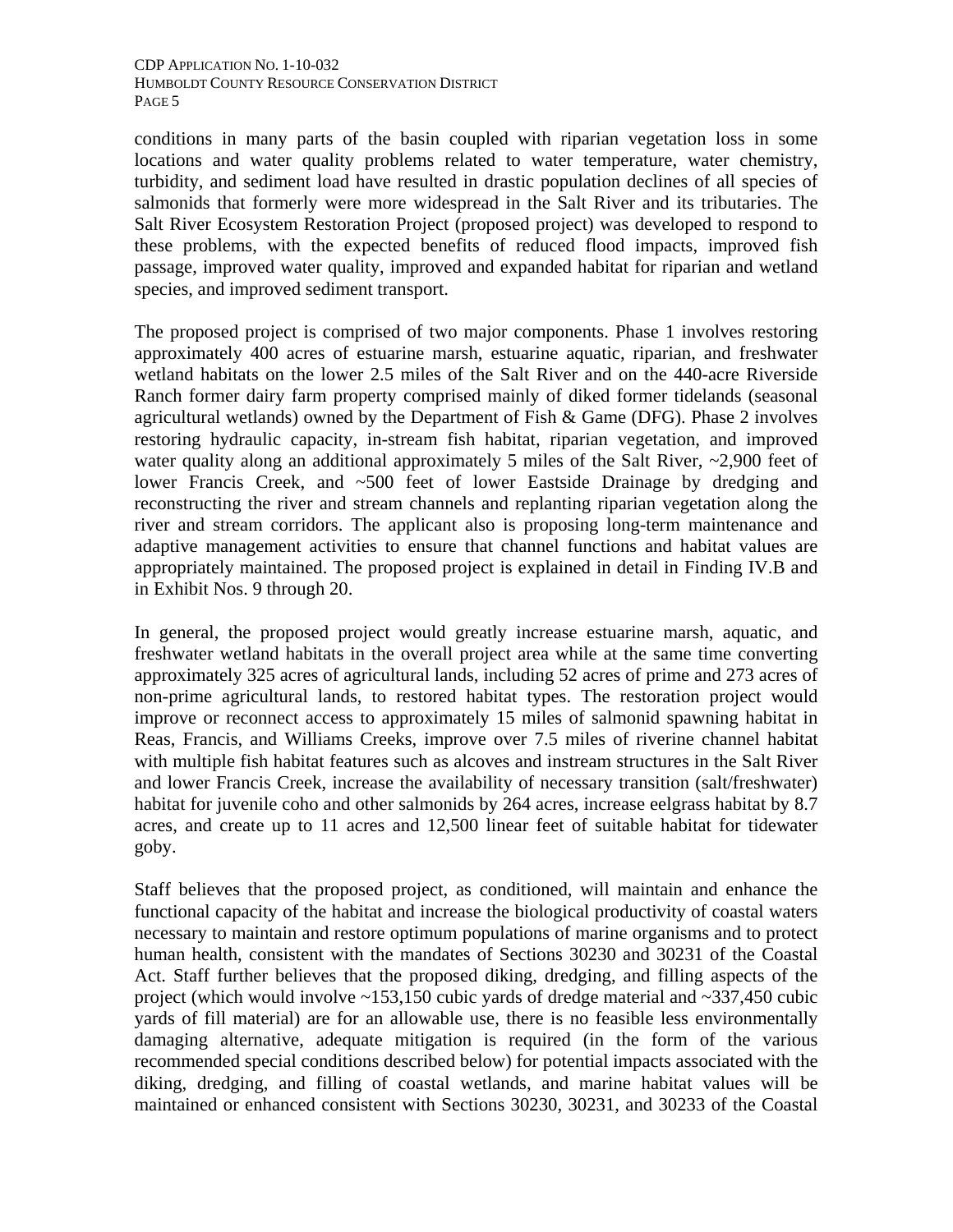Act. Moreover, staff believes that the proposed substantial alterations of the Salt River and lower Francis Creek are allowable under Coastal Act Section 30236, since (1) the dual principal objectives of the project are the necessary improvement of fish and wildlife habitat and flood alleviation to protect existing structures and development in the floodplain, both permissible uses under Section 30236, (2) no other feasible measures currently exist for protecting structures within the area, and (3) such protection is necessary to protect public safety and existing development. Staff recommends Special Condition Nos. 2 through 16 as feasible mitigation measures to minimize the project's potential impacts to water quality, sensitive species, wetlands, and other environmentally sensitive habitats.

In addition to the habitat restoration aspects of the project, staff believes that the conversion of 273 acres of non-prime agricultural land on Riverside Ranch for the proposed estuary restoration project is consistent with Section 30242 of the Coastal Act, because it is both necessary to preserve prime agricultural land in the surrounding area and compatible with continued agricultural use on surrounding lands. Although the necessary 273-acre conversion of non-prime agricultural land for estuarine restoration on Riverside Ranch would result in the loss of approximately 1,776 Animal Unit Months (AUMs) per year, the project is expected to protect and enhance at least 750 acres of prime agricultural land in the surrounding area by reducing flooding on surrounding prime agricultural lands through the restoration of channel cleansing forces such as flow volume and tidal exchange that would result in part from the greater tidal prism accommodated by the Riverside Ranch estuarine restoration component of the project. The project would result in an overall net gain of 1,972 AUMs per year.

Nevertheless, the project would result in the permanent conversion of 52 acres of prime agricultural land, inconsistent with Section 30241 of the Coastal Act. Thus, staff believes that it is appropriate to invoke Section 30007.5 of the Coastal Act to resolve the conflict in a manner that is on balance most protective of coastal resources. Staff believes that the proposed project presents a true conflict between Chapter 3 policies of the Coastal Act. The proposed restoration of habitats for the benefit of juvenile salmonids and tidewater gobies, among other marine resources, would convert agricultural land in a manner inconsistent with the provisions of Sections 30241 of the Coastal Act. However, to not approve the project would result in a failure to maintain and enhance marine resources and the biological productivity of coastal waters that would be inconsistent with the mandates of Sections 30230 and 30231 of the Coastal Act. Staff further believes that the benefits of the project are inherent in the essential nature of the project, and there are no alternatives identified that are both feasible and consistent with all of the relevant Chapter 3 policies. In this case, the impacts on coastal resources from not constructing the project would be more significant than the project's agricultural conversion impacts. Although denying the project because of its inconsistency with Section 30241 would avoid the conversion of 52 acres of agricultural land, denial also would result in the failure to maintain and enhance marine resources and the biological productivity of coastal waters appropriate to maintain optimum populations of all species of marine organisms and protect human health as mandated by the requirements of Sections 30230 and 30231. The proposed restoration project would alleviate flooding and improve water quality while at the same time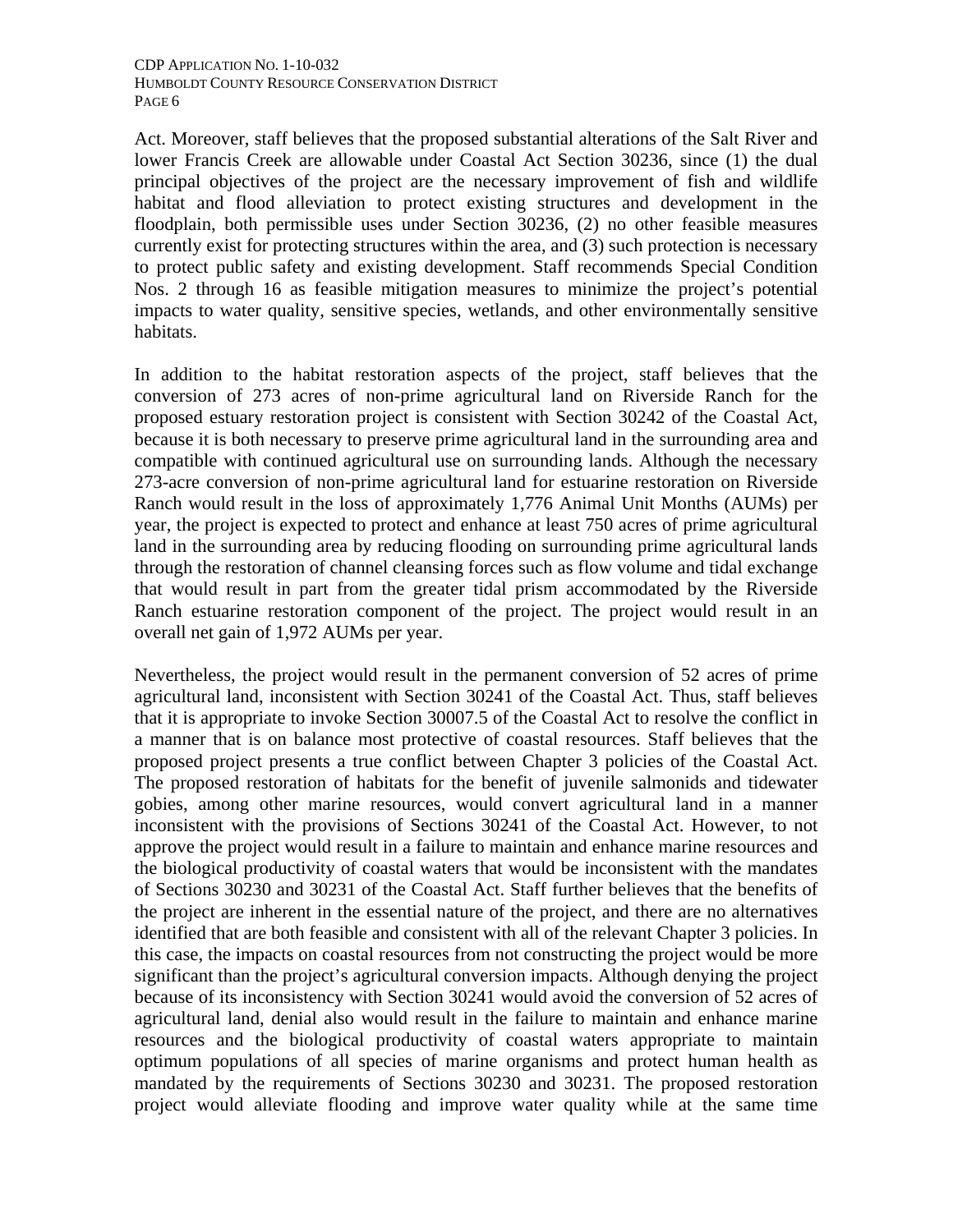benefiting marine resources by (1) restoring hydraulic capacity and expanding the tidal prism to improve water quality and drainage efficiency across the floodplain; (2) restoring historic estuarine habitat and tidal connectivity within the lower Salt River, including increasing the availability of necessary transition habitat for juvenile salmonids by 264 acres; (3) increasing suitable habitat for eelgrass by 8.7 acres; (4) creating up to 11 acres and 12,500 linear feet of suitable habitat for tidewater gobies; (5) improving over 7.5 miles of riverine channel habitat with multiple fish habitat features; and (6) reconnecting access to approximately 15 miles of salmonid spawning habitat in Reas, Francis, and Williams Creeks. As discussed at length in Finding IV.G, staff believes that only as conditioned to include Special Condition Nos. 2 through 16 can the proposed project be approved pursuant to Section 30007.5 of the Coastal Act.

Finally, staff recommends various other special conditions to (in part) ensure that the agricultural productivity lost by the proposed conversion of 52 acres of prime agricultural lands will be offset by an equivalent increase in agricultural productivity in and around the project area, to protect archaeological resources, and ensure that a public access plan is prepared and implemented to provide for new public access at Riverside Ranch.

# **The Motion to adopt the staff recommendation of Approval with Conditions is found on page 8 below.**

\_\_\_\_\_\_\_\_\_\_\_\_\_\_\_\_\_\_\_\_\_\_\_\_\_\_\_\_\_\_\_\_\_\_\_\_\_\_\_\_\_\_\_\_\_\_\_\_\_\_\_\_\_\_\_\_\_\_\_\_\_\_\_\_\_\_\_\_\_\_\_\_

# **STAFF NOTES**

# **1. Standard of Review**

The proposed project area is bisected by the boundary between the retained coastal development permit (CDP) jurisdiction of the Commission and the CDP jurisdiction delegated to Humboldt County by the Commission through the County's certified local coastal program (LCP). The portions of the project area within the Commission's retained jurisdiction include Riverside Ranch, the Salt River channel, the portions of the Francis Creek channel downstream of the city limits of Ferndale, and some of the agricultural areas proposed for sediment reuse. The remainder of the portion of the project area within the coastal zone, including most of the agricultural areas proposed for sediment reuse, is within the CDP jurisdiction of Humboldt County.

Section 30601.3 of the Coastal Act authorizes the Commission to process a consolidated coastal development permit application when requested by the local government and the applicant and approved by the Executive Director for projects that would otherwise require coastal development permits from both the Commission and from a local government with a certified LCP. In this case, the Humboldt County Board of Supervisors adopted a resolution, and both the applicant and the County submitted letters requesting consolidated processing of the coastal development permit application by the Commission for the subject project, which was approved by the Executive Director.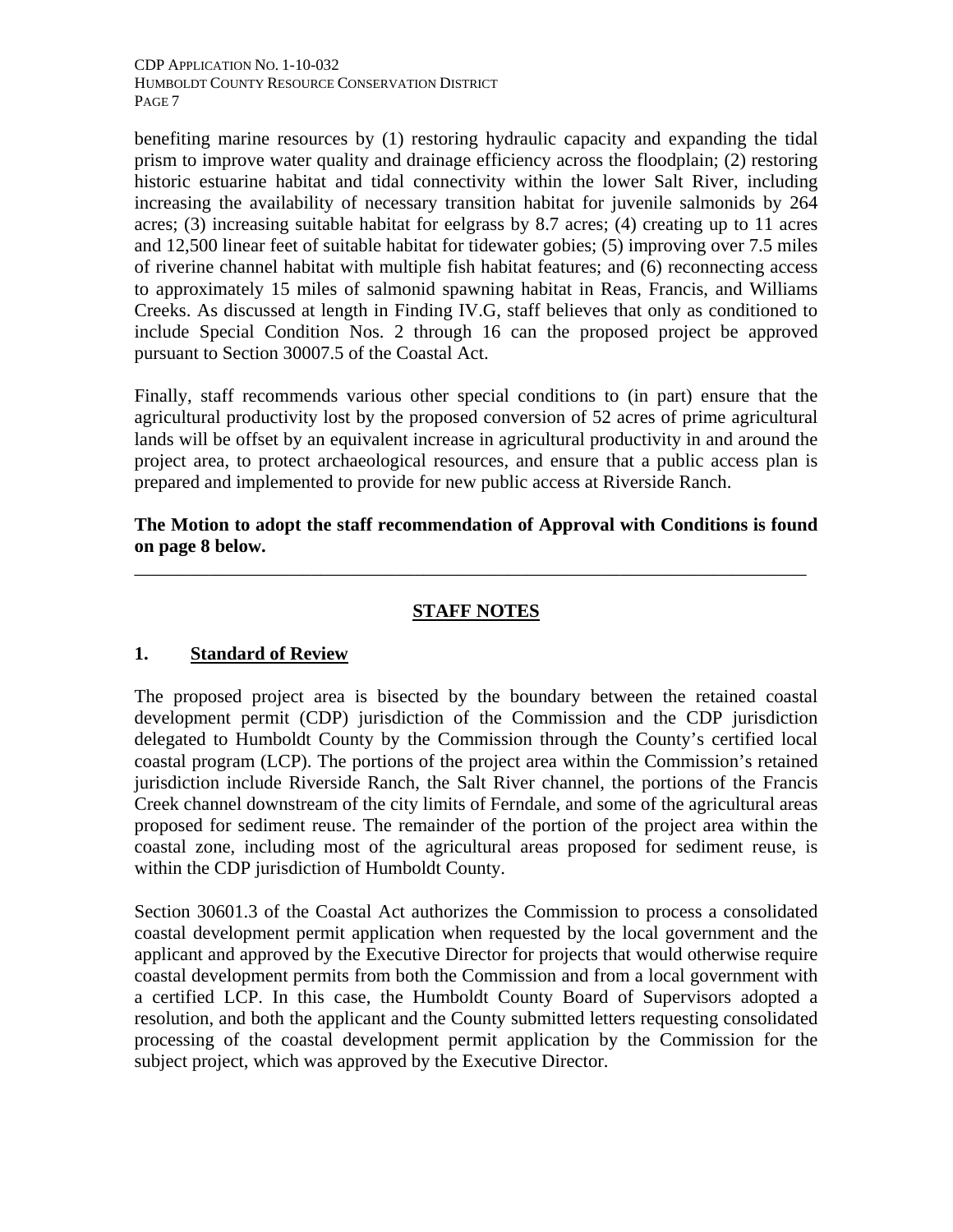CDP APPLICATION NO. 1-10-032 HUMBOLDT COUNTY RESOURCE CONSERVATION DISTRICT PAGE 8

The policies of Chapter 3 of the Coastal Act provide the legal standard of review for a consolidated coastal development permit application submitted pursuant to Section 30601.3. The local government's certified LCP may be used as guidance.

# **2. Applicant's Legal Interest in Subject Property**

None of the approximately 808-acre project area is in the applicant's ownership. Instead, the proposed project area spans properties (a total of 93 APNs) under the ownership of 45 different landowner entities (see Appendix B). As required by Section 30601.5 of the Coastal Act, the applicant has submitted evidence that (a) each property owner has been notified of the project as proposed in the CDP application (all phases), and (b) each property owner has been invited to join the CDP application as a co-applicant. Evidence has been submitted for all property involved in the proposed project where any form of development is proposed to occur (all phases). In addition, as also required by Section 30601.5, the applicant has submitted Landowner Agreements signed by each of the seven property owners with property within the Phase 1 (Riverside Ranch restoration) project footprint giving the applicant permission to undertake development on the property as conditioned by the Commission. Submittal of such signed Landowner Agreements for the remaining 38 property owners within the Phase 2 (Salt River channel corridor restoration) project footprint and proposed excavated sediment reuse areas is pending (though some have been submitted to date) and, pursuant to recommended **Special Condition No. 1,** must be obtained prior to issuance of the CDP.

# **3. Past Commission Field Trip**

The Commission toured a portion of the proposed project area at its September 6, 2007 public meeting in Eureka.

\_\_\_\_\_\_\_\_\_\_\_\_\_\_\_\_\_\_\_\_\_\_\_\_\_\_\_\_\_\_\_\_\_\_\_\_\_\_\_\_\_\_\_\_\_\_\_\_\_\_\_\_\_\_\_\_\_\_\_\_\_\_\_\_\_\_\_\_\_\_\_\_

# **I. MOTION, STAFF RECOMMENDATION, & RESOLUTION**

The staff recommends that the Commission adopt the following resolution:

# **Motion:**

*I move that the Commission approve Coastal Development Permit No. 1-10-032 pursuant to the staff recommendation.* 

# **Staff Recommendation of Approval:**

Staff recommends a **YES** vote. Passage of this motion will result in approval of the permit as conditioned and adoption of the following resolution and findings. The motion passes only by affirmative vote of a majority of the Commissioners present.

# **Resolution to Approve Permit with Conditions:**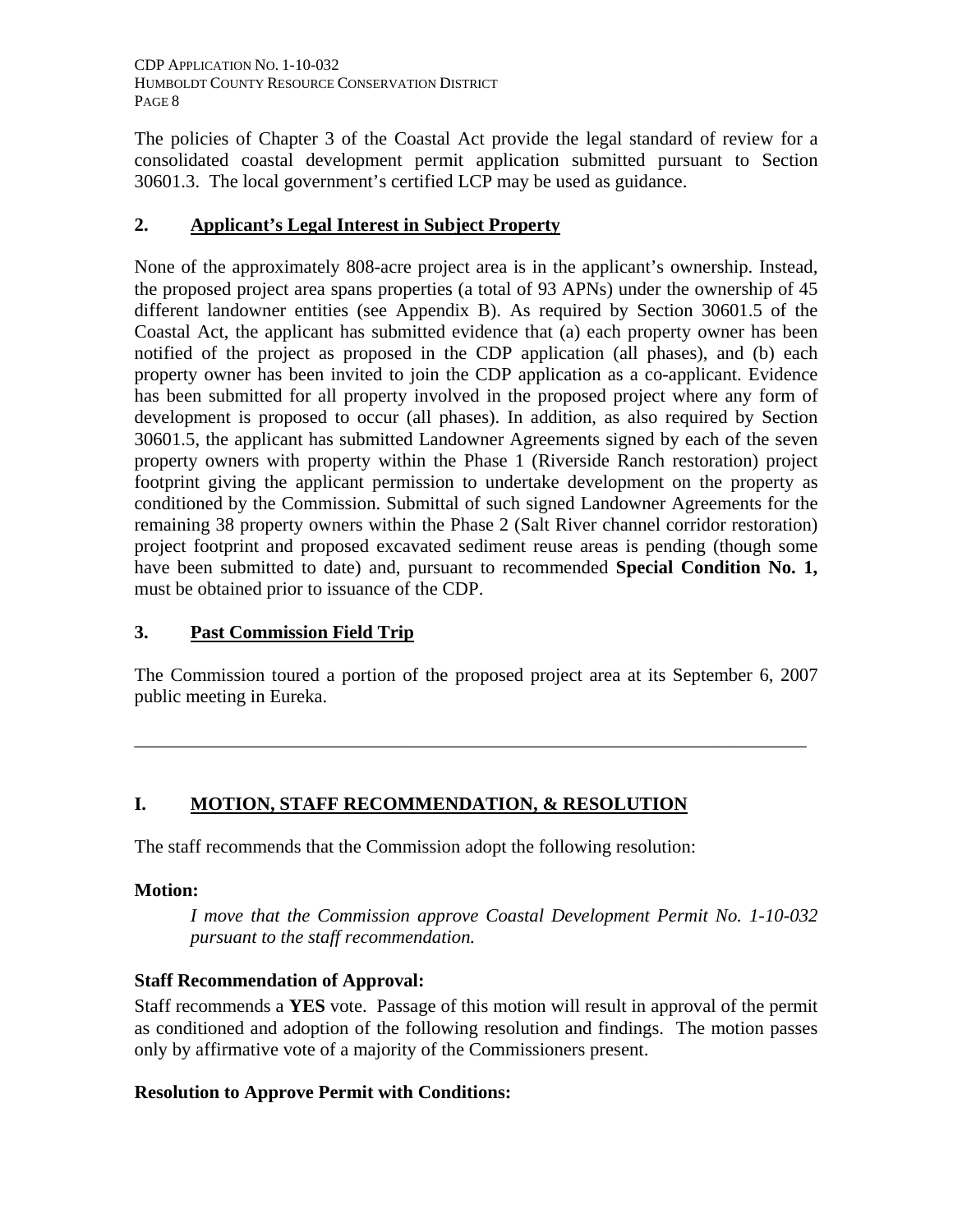The Commission hereby approves a coastal development permit for the proposed development and adopts the findings set forth below on grounds that the development as conditioned will be in conformity with the policies of Chapter 3 of the Coastal Act. Approval of the permit complies with the California Environmental Quality Act because either 1) feasible mitigation measures and/or alternatives have been incorporated to substantially lessen any significant adverse effects of the development on the environment, or 2) there are no further feasible mitigation measures or alternatives that would substantially lessen any significant adverse impacts of the development on the environment.

# **II. STANDARD CONDITIONS:** See Appendix A.

# **III. SPECIAL CONDITIONS:**

# **1. Demonstration of Adequate Property Rights**

**PRIOR TO ISSUANCE OF THE COASTAL DEVELOPMENT PERMIT**, the applicant shall submit, for the review and written approval of the Executive Director, copies of all landowner access agreements for all properties involved in all aspects of both Phase 1 and Phase 2 project activities and for properties proposed to receive Phase 2 excavated sediments for agronomic reuse. All landowner access agreements shall clearly demonstrate that the property owner grants permission to the applicant to undertake development on the property as conditioned by the Commission.

# **2. Final Revised Habitat Monitoring & Reporting Program**

- (A) **PRIOR TO ISSUANCE OF THE COASTAL DEVELOPMENT PERMIT**, the applicant shall submit, for the review and written approval of the Executive Director, a final revised habitat monitoring and reporting program that substantially conforms with the plan prepared by H.T. Harvey & Associates titled "Salt River Ecosystem Restoration Project Habitat Mitigation and Monitoring Plan" dated May 4, 2011, except that the plan shall be revised to include provisions for all of the following:
	- 1. The grading, filling, and dredging within each restoration area (both phases) shall not be considered complete until it has been documented in the field that the physical restoration has been built-to-plan. This documentation shall be particularly focused on the attained elevations within each restoration area and shall be completed by an independent qualified surveyor, engineer, or landscape architect. Field documentation that the physical restoration has been built-to-plan shall be submitted for the review and approval of the Executive Director within three months of the completion of grading, filling, and dredging within each restoration area (both phases).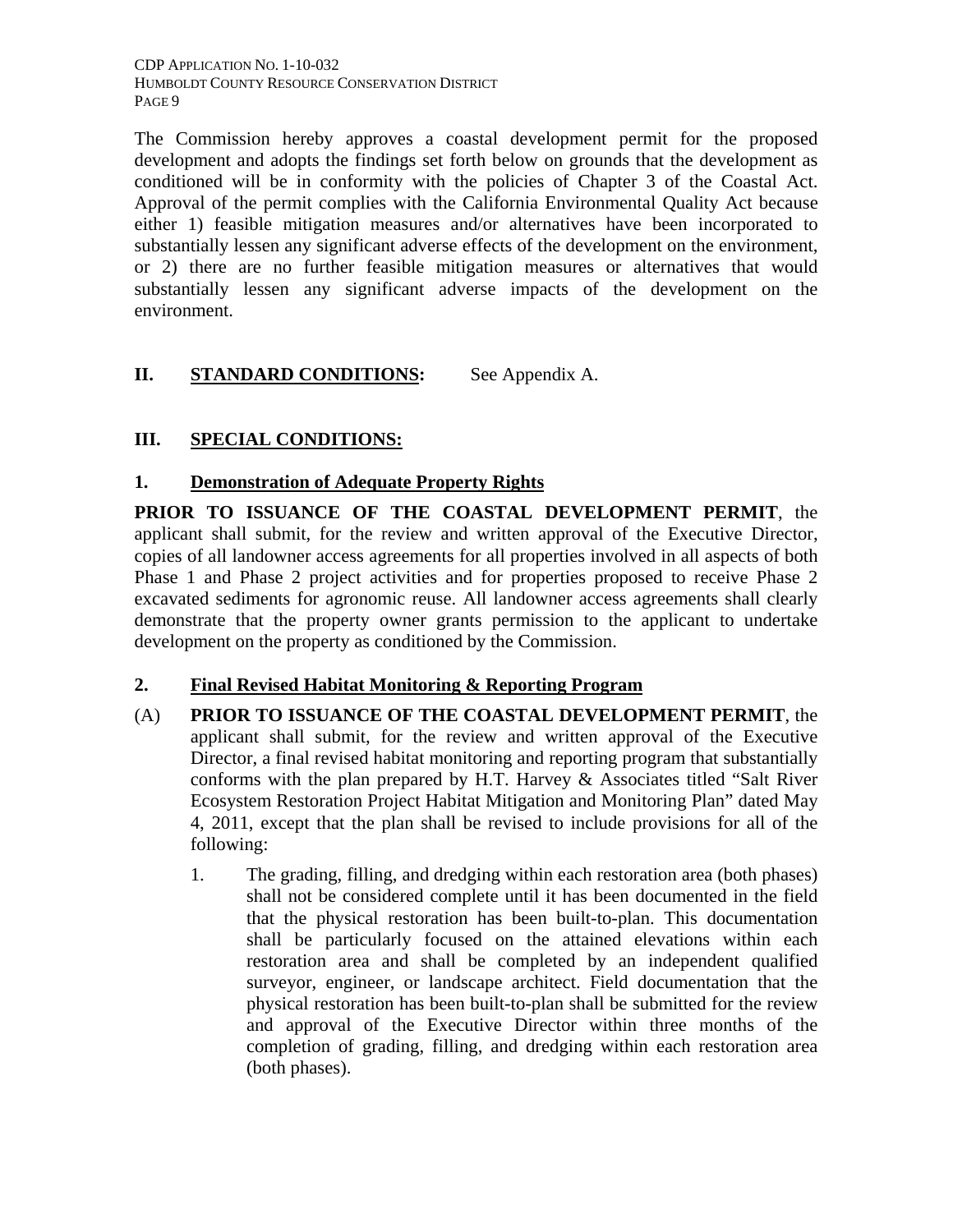CDP APPLICATION NO. 1-10-032 HUMBOLDT COUNTY RESOURCE CONSERVATION DISTRICT PAGE 10

- 2. The restoration planting within each restoration area (both phases) shall not be considered complete until it has been documented in the field that the proposed planting has been built-to-plan. This documentation shall be completed by an independent restoration ecologist. Field documentation that the planting plan has been built-to-plan with regard to location, spacing, and species diversity shall be submitted for the review and approval of the Executive Director within three months following the completion of planting within each restoration area (both phases).
- 3. The installation of livestock-exclusion fencing within each restoration area (both phases) shall not be considered complete until it has been documented in the field that the proposed fencing has been built-to-plan. Field documentation that the exclusion fencing has been built-to-plan shall be submitted for the review and approval of the Executive Director within three months of completion of fencing within each restoration area (both phases).
- 4. Verification that all wetlands, agricultural lands, and other sensitive habitats temporarily impacted by construction activities (estimated ~535 acres) have been returned to pre-project conditions as proposed shall be submitted for the review and approval of the Executive Director within 180 days of completion of each phase of construction.
- 5. A map of the Riverside Ranch tidal restoration areas with 0.5-foot elevation contours shall be submitted for the review and approval of the Executive Director within six months following completion of all restoration grading, filling, and dredging within the tidal restoration areas.
- 6. Continuous monitoring of water level and salinity at one location in the Eel River Estuary near the mouth of the Salt River and at two locations within the Riverside Ranch tidal restoration areas shall be performed from July 1 through October 31 during the first summer following completion of restoration grading and dredging. Within the restoration area, one instrument site shall be located in the most northern portion of the restoration area within the internal slough channel most distant from the Salt River, and one site shall similarly be located in the most southern portion of the restoration area.
- 7. Spot salinity measurements shall be collected in the Salt River channel within one hour of each higher high tide from July 1 through October 31 during the first summer following completion of restoration dredging in order to create a depth profile of salinity at several locations and thereby to determine the upstream limit and approximate shape of the tidal salt water wedge.
- 8. Quantitative monitoring of the Riverside Ranch tidal restoration area shall be conducted, including mapping and estimating the total cover of broad community types, which may be based on the analysis of aerial or satellite imagery. Field sampling shall include spatially stratified, random samples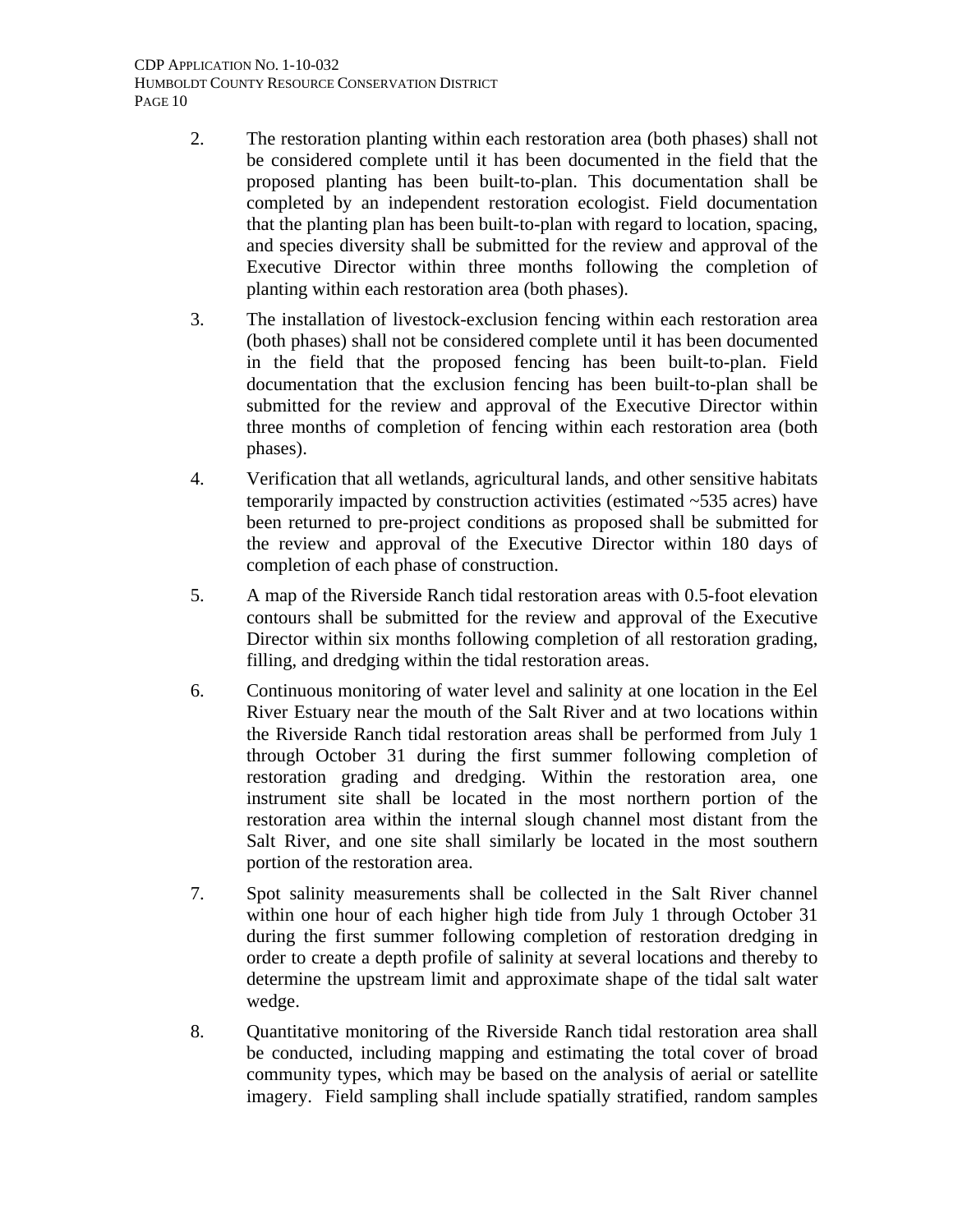with visual estimates of cover by species within elevational strata in both the north and south restoration areas. Elevational strata shall each be spatially stratified to ensure roughly uniform sampling of the entire restoration area. Sampling shall take place during the period June 1 through August 31 during the  $3<sup>rd</sup>$ ,  $5<sup>th</sup>$ , and  $10<sup>th</sup>$  years (at a minimum) following the completion of restoration activities.

- 9. Quantitative monitoring of the riparian restoration areas shall be conducted, including boundary mapping and cover and diversity estimates based on spatially stratified, random samples within each habitat reach (e.g., "spruce dominated riparian forest with brackish marsh") and within each habitat type (i.e., active channel edge riparian vegetation, active berm shrub and herbaceous vegetation, and riparian forest). Total cover within each habitat type may be estimated from aerial or satellite imagery. Field sampling shall include visual estimates of the proportional representation and average diameter-at-breast-height (DBH) of each tree species and visual estimates of cover of each shrub and herbaceous species within the active bench. Sampling and boundary mapping shall take place during the period of June 1 through August 31 during the  $3^{rd}$ ,  $5^{th}$ , and  $10^{th}$  years (at a minimum) following the completion of restoration activities. In addition, the boundaries and estimated cover of riparian areas shall be estimated from aerial photographs or from on-the-ground GPS surveys in the  $15<sup>th</sup>$  and  $20<sup>th</sup>$ years following completion of restoration activities. The riparian boundaries from each survey shall be overlain on all previous boundary determinations in order to determine the spatial stability of the riparian restoration.
- 10. Monitoring criteria for each habitat type shall be provided, including criteria for species diversity and composition.
- 11. An eelgrass mitigation and monitoring plan shall be prepared and implemented pursuant to Special Condition No. 11 to ensure that eelgrass is sufficiently restored in the area to compensate for anticipated direct impacts to approximately 1.2 acres of eelgrass.
- 12. Tidewater goby surveys shall be conducted in suitable habitats of the project restoration areas at a minimum in the  $3<sup>rd</sup>$ ,  $5<sup>th</sup>$ , and  $10<sup>th</sup>$  years following the completion of restoration activities.
- 13. Salmonid surveys shall be conducted in the project restoration areas at a minimum in the  $3<sup>rd</sup>$ ,  $5<sup>th</sup>$ , and  $10<sup>th</sup>$  years following completion of restoration activities.
- 14. Avian surveys shall be conducted in the project restoration areas at a minimum in the  $3<sup>rd</sup>$ ,  $5<sup>th</sup>$ , and  $10<sup>th</sup>$  years following completion of restoration activities.
- 15. A wetland delineation shall be completed in the  $5<sup>th</sup>$ -year following completion of restoration activities. The delineation within the Riverside Ranch tidal restoration area may be based on the results of the mapping,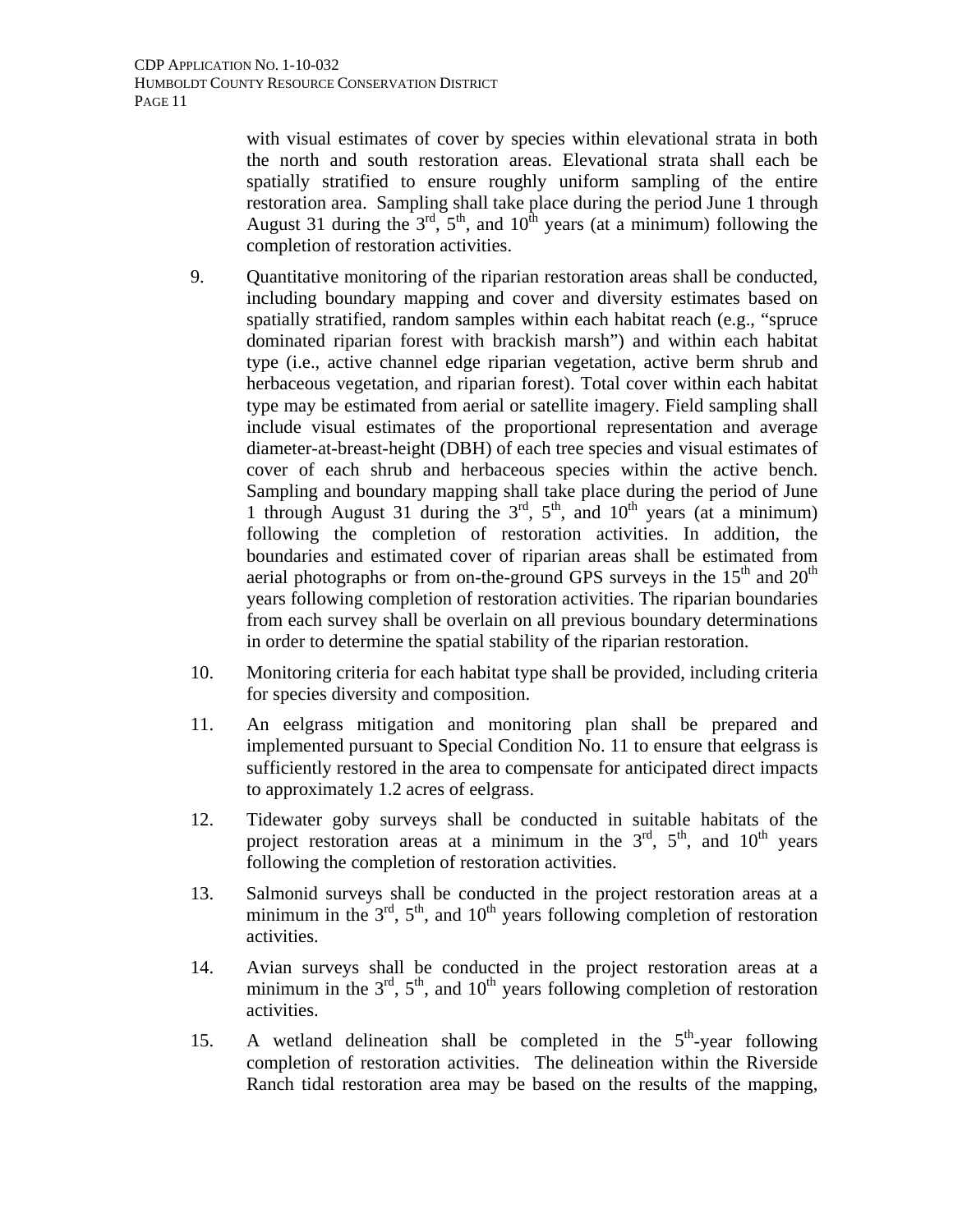measurement, and sampling required in condition subsections 1, 2  $\&$  5 above, with spot checks of the estimated wetland boundary.

- 16. Periodic documentation of channel profiles of the Salt River and of tidal creeks in the Riverside Ranch tidal restoration area shall be conducted to determine channel stability and to measure changes that may need to be addressed by adaptive management.
- 17. Only native and/or non-persistent, non-invasive plants shall be used in all proposed plantings and seed mixes to be used in the project consistent with the requirements of Special Condition No. 12.
- 18. A reporting schedule shall be submitted to the Executive Director, which includes, but is not necessarily limited to, all of the following: (a) a report documenting that all temporary impact areas have been restored to preproject conditions within 180 days of each phase of construction consistent with subsection (4) above; (b) a map of the Riverside Ranch tidal restoration areas consistent with subsection (5) above within six months following completion of Phase 1 construction; (c) a report documenting the results of hydrological monitoring required by subsections (6) and (7) above by November 30 of the first year following completion of each phase of construction documenting that the physical restoration was built-to-plan; (d) reports documenting that the biological/habitat restoration based on seeding and container planting was built-to-plan within four months of completion of restoration activities for each Phase 1 and Phase 2 construction; (e) the results of biological monitoring (including fish, bird, eelgrass, and other rare plant survey results) in the  $3<sup>rd</sup>$ ,  $5<sup>th</sup>$ , and  $10<sup>th</sup>$  years following completion of Phase 2 restoration activities, including an assessment of success relative to the established criteria, within one year of completion of each year of field sampling; (f) the results of the wetland delineation required by subsection (15) above documenting a minimum of 757 acres of wetlands within the project area footprint; (g) the results of the riparian habitat restoration required by subsection (9) above documenting a minimum of 128 acres of riparian habitat within the project area footprint; and (h) the revised or supplemental restoration and monitoring program described in subsection (B) below.
- $(B)$  If the 10<sup>th</sup>-year biological monitoring report indicates that the project has been unsuccessful, in part, or in whole, based on the approved goals and objectives set forth in the approved coastal development permit application, the permittee shall submit an application of an amendment to CDP No. 1-10-032 proposing a revised or supplemental restoration and monitoring program to compensate for those portions of the original program which did not meet the approved goals and objectives within six months of submittal of the  $10<sup>th</sup>$ -year biological monitoring report.
- (C) The permittee shall monitor the project site in accordance with the approved final habitat restoration and monitoring program. Any proposed changes to the approved final monitoring program shall be reported to the Executive Director. No changes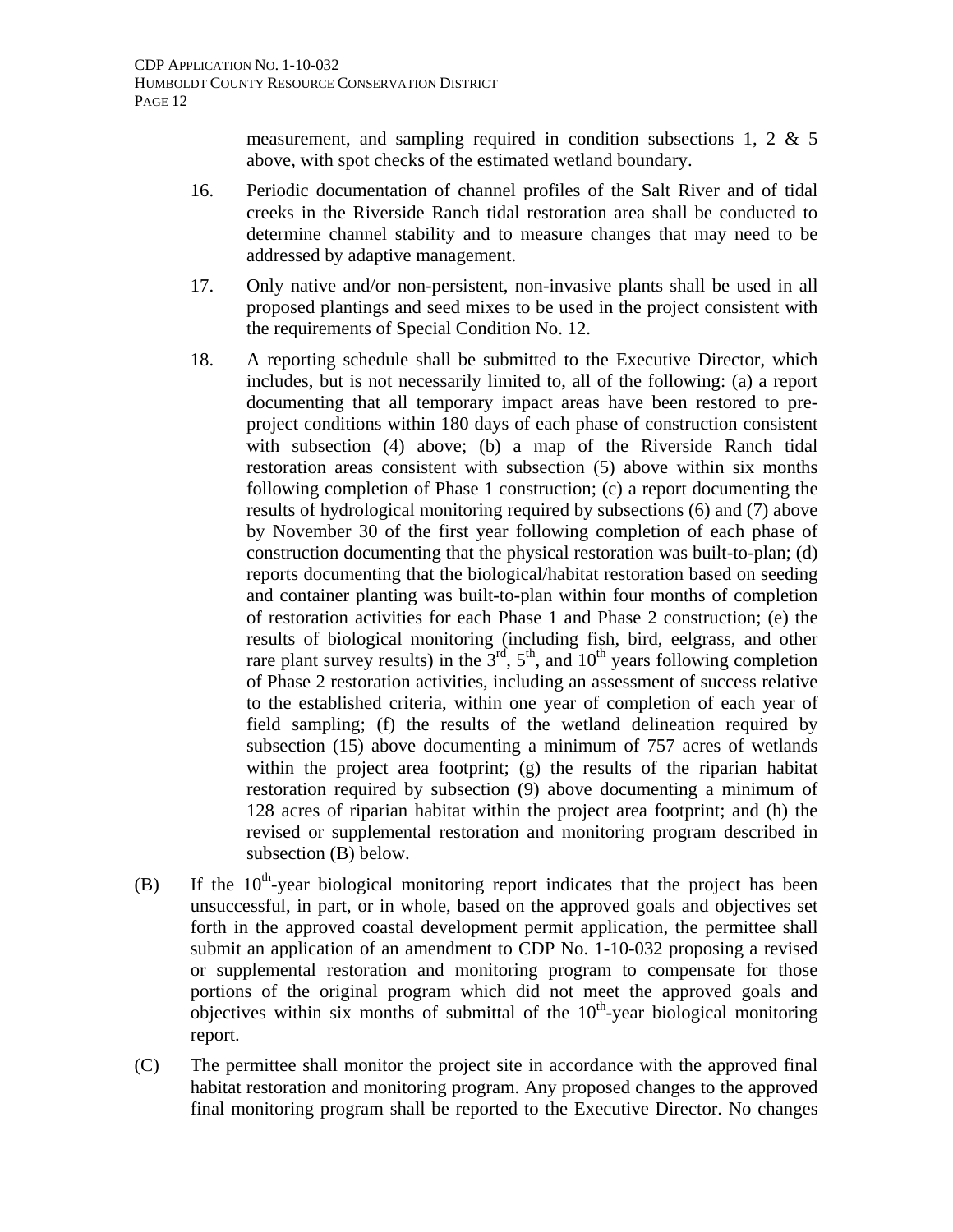to the approved final monitoring program shall occur without a Commission amendment to this coastal development permit, unless the Executive Director determines that no amendment is legally required.

# **3. Construction Responsibilities & Standards**

The authorized work shall comply with the following construction responsibilities and standards:

- (A) **Prior to the commencement of any development authorized under this CDP**, the permittee shall ensure that all on-site workers and contractors understand and agree to observe the standards for work outlined in this permit and in the detailed project description included as part of the application submittal and as revised by these conditions.
- (B) **Prior to commencement of ground-disturbing activities** associated with both Phase 1 and Phase 2 construction, appropriate erosion, sediment, and runoff control measures shall be deployed in accordance with the final Storm Water Pollution Prevention Plan approved pursuant to Special Condition No. 4, and all measures shall be properly maintained throughout the duration of construction activities.
- (C) **Prior to the commencement of construction**, the limits of the work areas and staging areas shall be delineated in cooperation with a qualified biologist, limiting the potential area affected by construction and ensuring that all agricultural lands, wetlands, and other environmentally sensitive habitats adjacent to construction areas are avoided during construction. All vehicles and equipment shall be restricted to pre-established work areas and haul routes and to established or designated staging areas;
- (D) During construction, all trash shall be properly contained, removed from the work site, and disposed of on a regular basis to avoid contamination of habitat during construction activities. Any debris inadvertently discharged into coastal waters shall be recovered immediately and disposed of consistent with the requirements of this coastal development permit;
- (E) All construction debris, including demolished fencing materials, gating, water lines, agricultural structures, and other related debris, shall be removed from the project site and disposed of in an upland location outside of the coastal zone or at an approved disposal facility pursuant to the final debris disposal plans approved pursuant to Special Condition No. 6;
- (F) Channels shall be dewatered prior to excavation under the supervision of a qualified aquatic biologist in accordance with the fish and aquatic resources protection measures required by Special Condition No. 7.
- (G) Prior to commencement of channel excavation, coffer dams or other temporary fish barriers shall be placed in the river channel during periods of low tide only. Dams and barriers shall be removed following completion of construction during periods of low tide;
- (H) The following seasonal restrictions shall apply to the authorized construction work: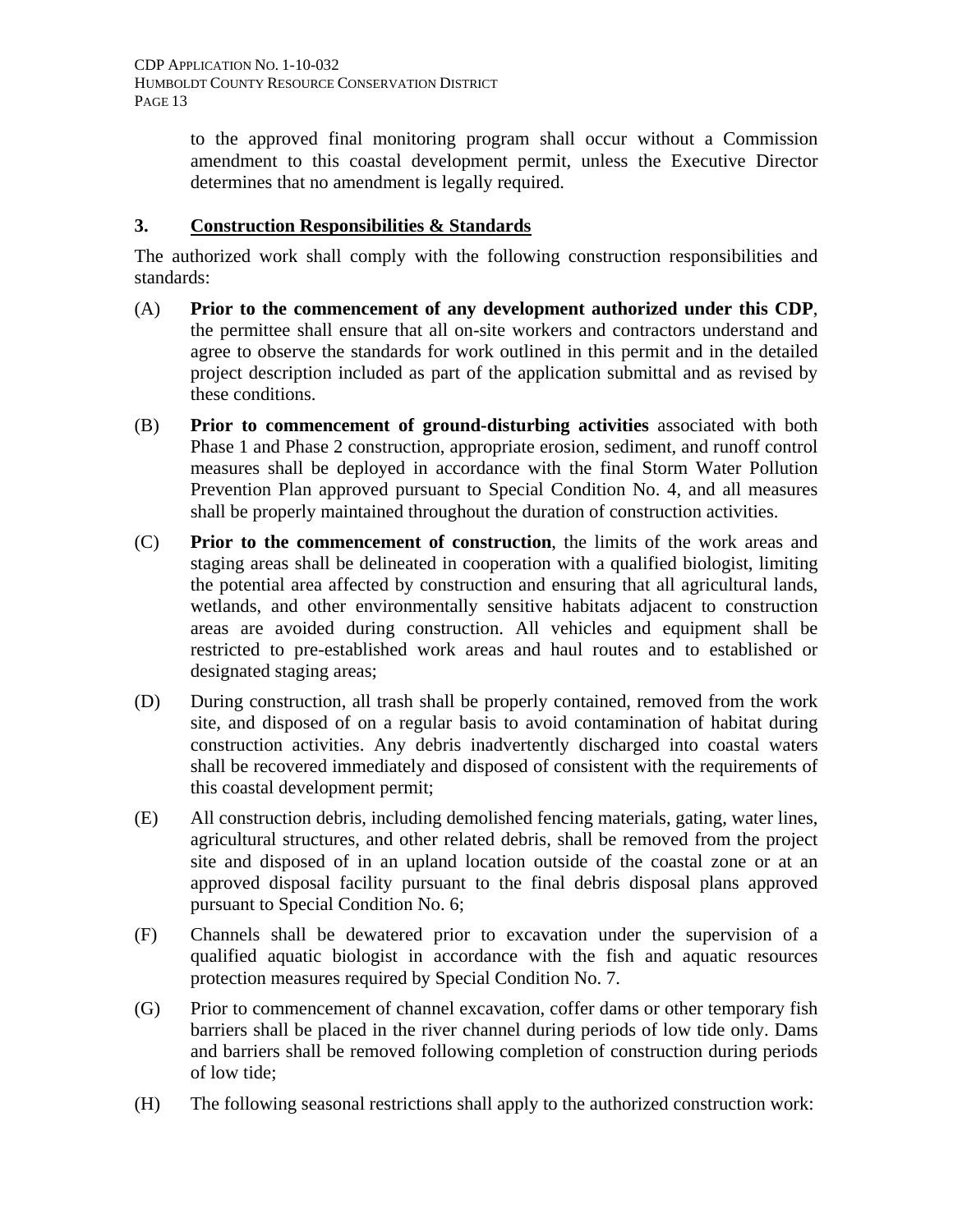CDP APPLICATION NO. 1-10-032 HUMBOLDT COUNTY RESOURCE CONSERVATION DISTRICT PAGE 14

- 1. Out-of-channel grading, excavation, and other earth-moving activities shall only be conducted during the dry season period of June 1 through October 15 except as provided below. If rainfall is forecast during the time construction activities are being performed, any exposed soil areas shall be promptly mulched or covered with plastic sheeting and secured with sand bagging or other appropriate materials before the onset of precipitation. Any grading excavation, and other earth-moving activities that cannot feasibly be conducted within the June 1 through October 15 time period may be conducted between April 15 and May 31 and/or between October 16 and November 30 subject to the following conditions:
	- a. All work shall cease upon the onset of precipitation at the project site and shall not recommence until the predicted chance of rain is less than 40 percent for the Ferndale area;
	- b. The work site(s) shall be winterized between work cessation periods by installing stormwater runoff and erosion control barriers around the perimeter of each construction site to prevent the entrainment of sediment into coastal waters;
	- c. Adequate stocks of stormwater runoff and erosion control barrier materials shall be kept onsite and made available for immediate use.
- 2. In-channel construction and maintenance activities shall be limited to (a) the dry season period of June 1 through November 30 only, subject to subsections 1.a-c above; and (b) any more restrictive time period within the June 1-November 30 timeframe if required by NOAA-Fisheries, Fish & Wildlife Service, or the Department of Fish & Game.
- (I) Excess excavated sediments not proposed for reuse on site in accordance with the approved final construction plans shall be disposed of either off-site in a confirmed upland area outside of the coastal zone in conformance with the approved final debris disposal plans required by Special Condition No. 6 or placed in an upland area of an agricultural property in the coastal zone in conformance with an approved final sediment reuse plan approved pursuant to Special Condition No. 13;
- (J) Excess ground water shall be pumped into upland areas on surrounding fields to prevent sediment-laden water from entering coastal waters or wetlands;
- (K) In-stream erosion and turbidity control measures shall be implemented during channel dredging activities;
- (L) Equipment staging and materials stockpiling areas shall be limited to the locations and sizes specified in the approved final plans. Construction vehicles shall be restricted to designated haul routes. Construction equipment and materials shall be stored only in designated staging and stockpiling areas as depicted on the final plans approved pursuant to Special Condition No. 5;
- (M) Any fueling and maintenance of construction equipment shall occur within upland areas outside of environmentally sensitive habitat areas or within designated staging areas. Mechanized heavy equipment and other vehicles used during the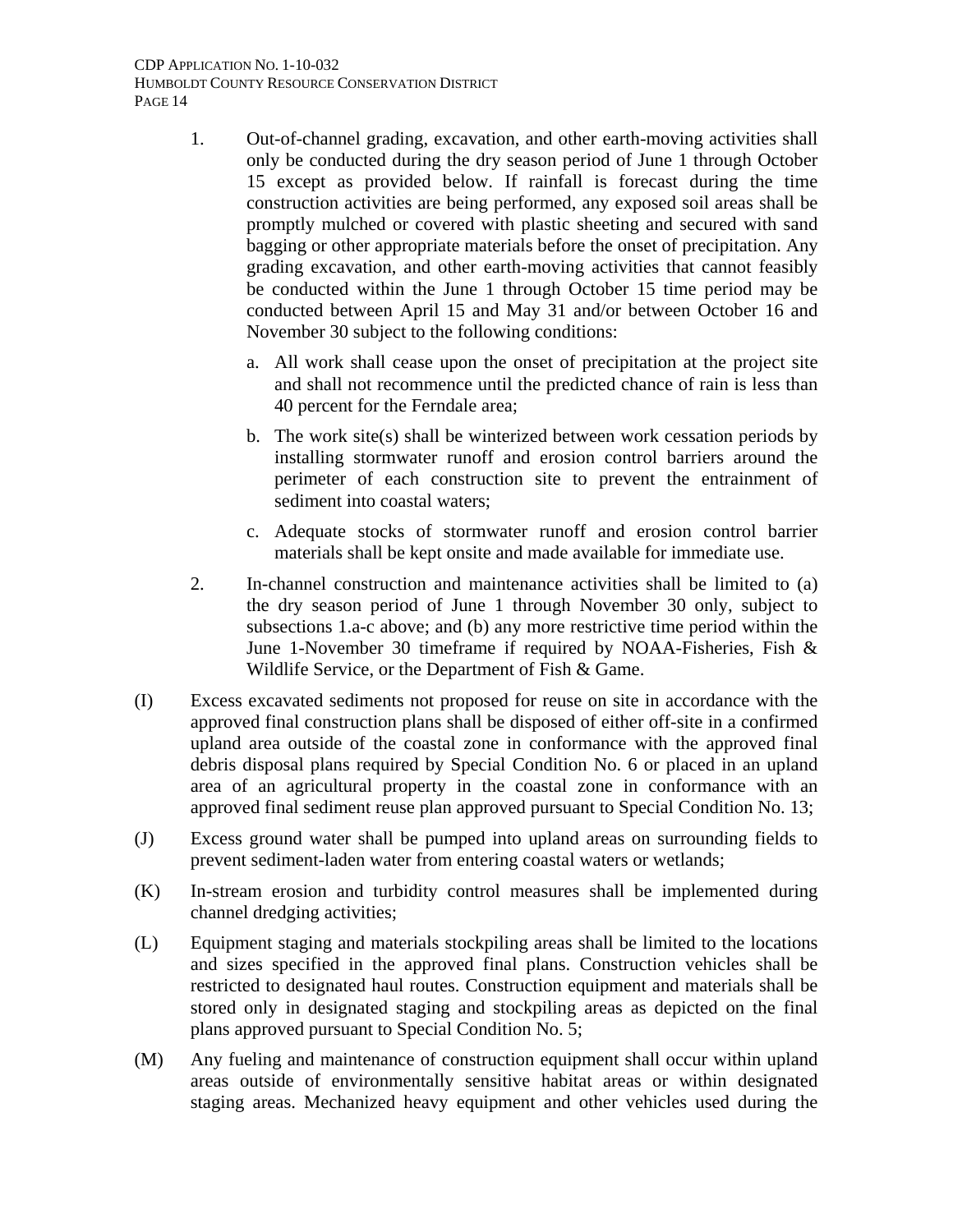construction process shall not be refueled or washed within 100 feet of coastal waters;

- (N) Fuels, lubricants, and solvents shall not be allowed to enter the coastal waters or wetlands. Hazardous materials management equipment including oil containment booms and absorbent pads shall be available immediately on-hand at the project site, and a registered first-response, professional hazardous materials cleanup/remediation service shall be locally available on call. Any accidental spill shall be rapidly contained and cleaned up; and
- (O) Upon completion of construction activities and prior to the onset of the rainy season, all bare soil areas shall be seeded in compliance with Special Condition No. 12 and mulched with weed-free rice straw.

## **4. Final Storm Water Pollution Prevention Plan**

- (A) **PRIOR TO COMMENCEMENT OF DEVELOPMENT OTHER THAN AUTHORIZED VEGETATION REMOVAL**, the applicant shall submit, for the review and approval of the Executive Director, a final Storm Water Pollution Prevention Plan (SWPPP) for Phase 1 construction activities. **PRIOR TO COMMENCEMENT OF PHASE TWO (2) DEVELOPMENT**, the applicant shall submit, for the review and approval of the Executive Director, a final SWPPP for Phase 2 construction activities. The final SWPPPs shall include provisions for all of the following:
	- 1. Runoff from the project site shall not increase sedimentation in coastal waters or wetlands during construction or post-construction;
	- 2. Runoff from the project site shall not result in other pollutants entering coastal waters or wetlands during construction or post-construction;
	- 3. Best Management Practices (BMPs) shall be used to prevent the entry of polluted stormwater runoff into coastal waters and wetlands during construction and post-construction, including use of relevant BMPs as detailed in the current California Storm Water Quality Best Management Handbooks [\(http://www.cabmphandbooks.com](http://www.cabmphandbooks.com/));
	- 4. An on-site spill prevention and control response program, consisting of best management practices (BMPs) for the storage of clean-up materials, training, designation of responsible individuals, and reporting protocols to the appropriate public and emergency services agencies in the event of a spill, shall be implemented at the project to capture and clean-up any accidental releases of oil, grease, fuels, lubricants, or other hazardous materials from entering coastal waters or wetlands;
	- 5. A schedule for installation and maintenance of appropriate construction source-control BMPs to prevent entry of stormwater runoff into the construction site and the entrainment of excavated materials into runoff leaving the construction site; and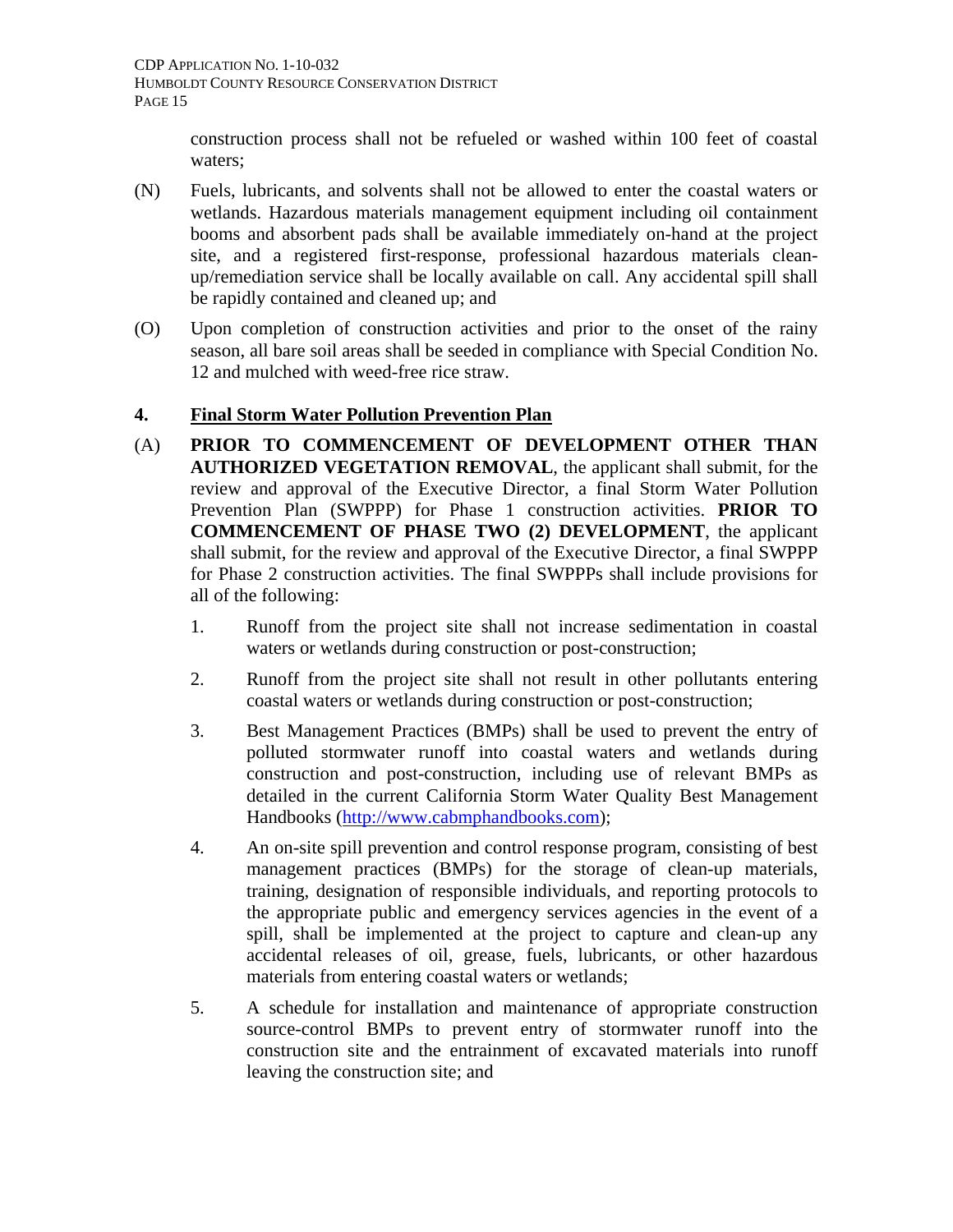- 6. The SWPPPs shall be consistent with the provisions of all other terms and conditions of Coastal Development Permit No. 1-10-032.
- (B) The permittee shall undertake development in accordance with the approved final storm water pollution prevention plans. Any proposed changes to the approved final plans shall be reported to the Executive Director. No changes to the approved final plans shall occur without a Commission amendment to this coastal development permit, unless the Executive Director determines that no amendment is legally required.

## **5. Final Construction Plans**

- (A) **PRIOR TO COMMENCEMENT OF DEVELOPMENT OTHER THAN AUTHORIZED VEGETATION REMOVAL,** the applicant shall submit, for the review and approval of the Executive Director, final plans for Phase One (1) construction that substantially conform with the Phase 1 construction 75 percent plans prepared by Kamman Hydrology & Engineering, Inc. dated May 2011 and which are consistent with all Special Conditions of Coastal Development Permit No. 1-10-032;
- (B) **PRIOR TO COMMENCEMENT OF PHASE TWO (2) DEVELOPMENT**, the applicant shall submit, for the review and approval of the Executive Director, both of the following:
	- 1. Final plans for Phase Two (2) construction that substantially conform with the Phase 2 construction 50 percent plans prepared by Winzler & Kelly and Michael Love & Associates dated May 2011 and which are consistent with all Special Conditions of Coastal Development Permit No. 1-10-032; and
	- 2. Final project plans for the construction of the Francis Creek culvert replacement at Port Kenyon Road that substantially conform with the preliminary plans prepared by Humboldt County dated January 7, 2011.
- (C) The permittee shall undertake development in accordance with the approved final construction plans. Any proposed changes to the approved final plans shall be reported to the Executive Director. No changes to the approved final plans shall occur without a Commission amendment to this coastal development permit, unless the Executive Director determines that no amendment is legally required.

# **6. Final Debris Disposal Plans**

(A) **PRIOR TO ISSUANCE OF THE COASTAL DEVELOPMENT PERMIT**, the applicant shall submit, for the review and written approval of the Executive Director, final plans for the disposal of all construction debris, excess sediments, vegetative spoils, and any other debris and waste expected to be generated by the authorized Phase One (1) work. In addition, **PRIOR TO COMMENCEMENT OF PHASE TWO (2) DEVELOPMENT**, the applicant shall submit, for the review and approval of the Executive Director, final plans for the disposal of all construction debris, excess sediments, vegetative spoils, and any other debris and waste expected to be generated by the authorized Phase 2 work.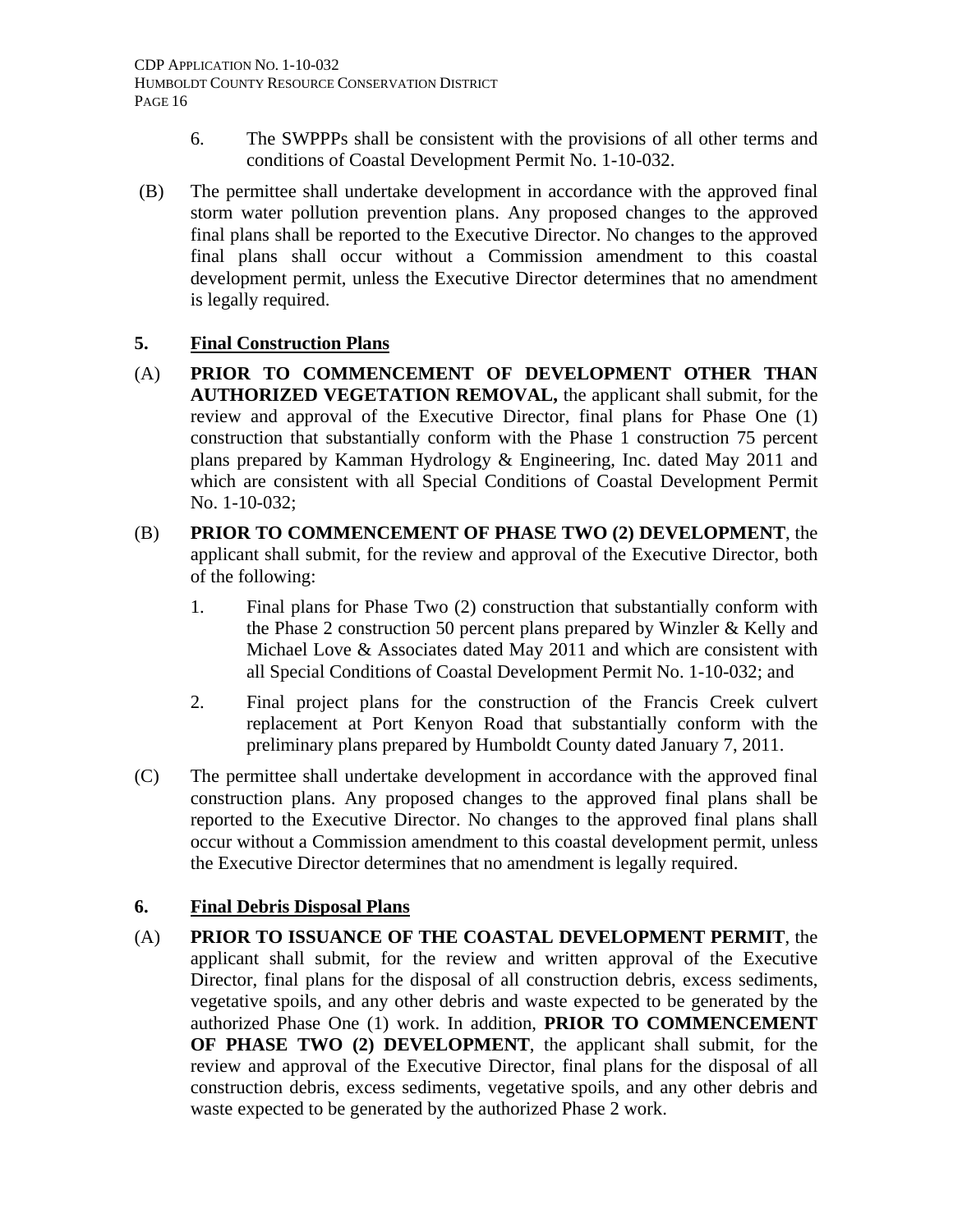CDP APPLICATION NO. 1-10-032 HUMBOLDT COUNTY RESOURCE CONSERVATION DISTRICT PAGE 17

- 1. The plans shall demonstrate that:
	- a. All temporary stockpiles of construction debris, excess sediments not approved for reuse on surrounding agricultural uplands pursuant to Special Condition No. 13, vegetative spoils, and any other debris and waste associated with the authorized work shall be minimized and limited to areas within the proposed project footprint as depicted on the final approved construction plans required by Special Condition No. 5 and where they can feasibly be contained with appropriate BMPs to prevent any discharge of contaminants to coastal waters and wetlands;
	- b. All construction debris, excess sediments not approved for reuse on surrounding agricultural uplands pursuant to Special Condition No. 13, vegetative spoils, and any other debris and waste generated by the authorized work shall be disposed of at an authorized disposal site(s) capable of receiving such materials;
	- c. Side casting or placement of any construction debris, excess sediments not approved for reuse on surrounding agricultural uplands pursuant to Special Condition No. 13, vegetative spoils, and any other debris and waste generated by the authorized work within the Salt River, any slough, creek, or drainage, or any other wetland area, including grazed seasonal wetlands, is prohibited; and
	- d. Disposal of excavated sediments on surrounding agricultural uplands in the coastal zone for agronomic reuse purposes shall occur only on properties for which final sediment reuse plans have been approved pursuant to Special Condition No. 13.
- 2. The plans shall include, at a minimum, the following:
	- a. A site plan showing all proposed locations for the temporary stockpiling of construction debris, excess sediments, vegetative spoils, and any other debris and waste associated with the authorized work during construction operations;
	- b. A description of the manner by which the stockpiled materials will be removed from the construction site and identification of all debris disposal sites that will be used; and
	- c. A schedule for the removal of all construction debris, excess sediments, vegetative spoils, and any other debris and waste associated with the authorized work.
- (B) The permittee shall undertake development in accordance with the approved final debris disposal plans. Any proposed changes to the approved final plans shall be reported to the Executive Director. No changes to the approved final plans shall occur without a Commission amendment to this coastal development permit, unless the Executive Director determines that no amendment is legally required.

## **7. Protection of Sensitive Fish and Aquatic Resources**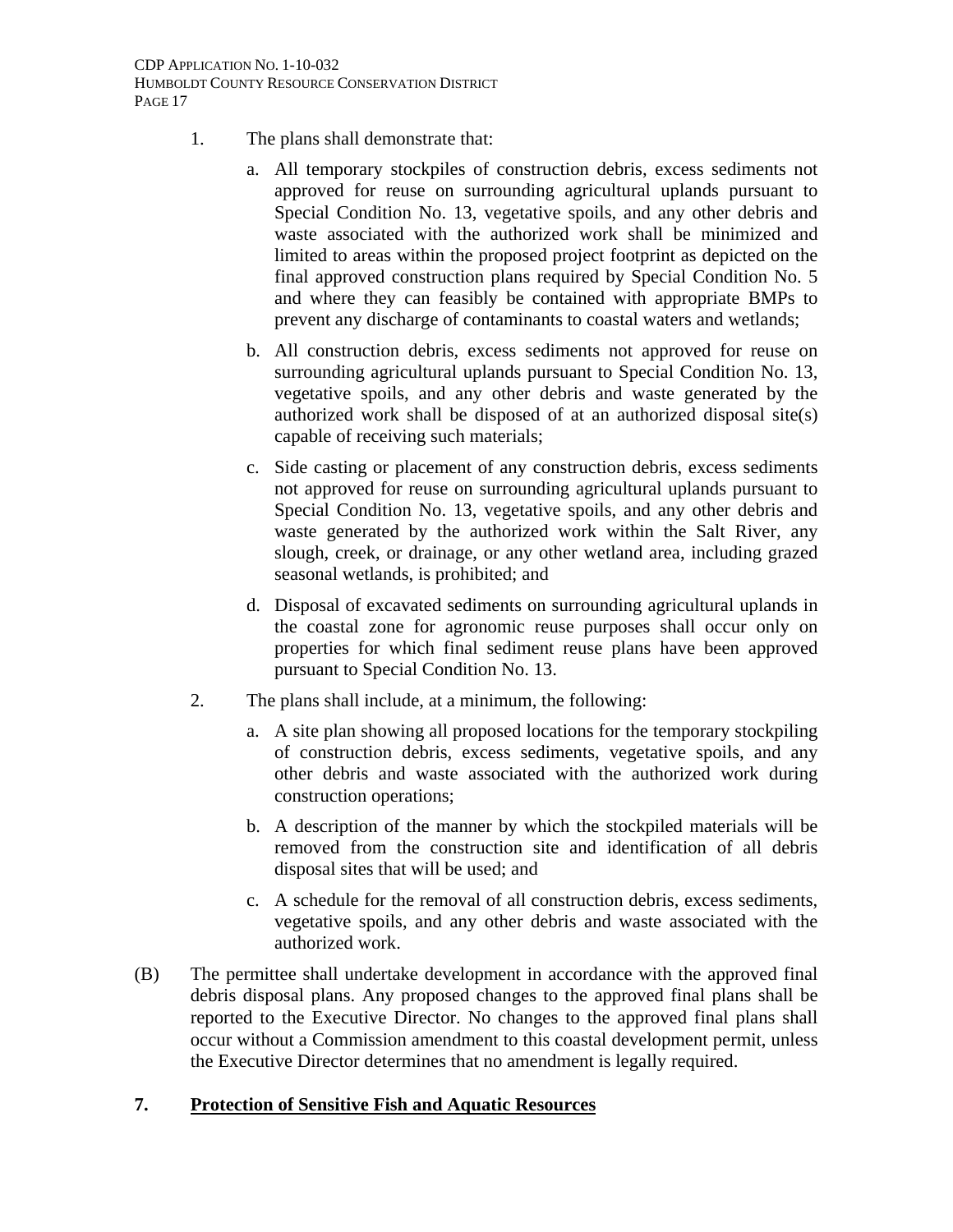The permittee shall undertake all development authorized by CDP No. 1-10-032 in accordance with the fish and aquatic resources protection measures and protocols detailed in the application and included within the February 2011 Final Environmental Impact Report (Mitigation Monitoring and Reporting Program) and the two Biological Assessments (May 25, 2011 and June 2011) prepared for the project to ensure minimization of impacts to sensitive fish species and sensitive fish critical habitat within and around the project area. Fish and aquatic resources protection measures shall include, but shall not necessarily be limited to, the following:

- (A) Coffer dams shall be erected prior to dewatering;
- (B) Channels shall be dewatered prior to excavation under the supervision of a qualified aquatic biologist;
- (C) Fish screens shall be installed upstream of coffer dams to prevent aquatic organisms from transfer into bypass piping;
- (D) A qualified biologist shall appropriately use seining, dip nets, electrofishing, or other trapping procedures to transfer aquatic organisms out of the work area;
- (E) Any captured Sacramento pikeminnow shall be euthanized rather than relocated;
- (F) Coffer dam construction, channel dewatering, and relocation of aquatic organisms shall be performed in consultation with staff from NOAA-Fisheries, DFG, and Fish & Wildlife Service;
- (G) The various avoidance and minimization measures for tidewater goby shall be implemented as proposed in the May 25, 2011 Biological Assessment; and
- (H) The various water quality protection measures required by Special Condition Nos. 3, 4, and 6 shall be implemented.

# **8. Sacramento Pikeminnow Mitigation Measures**

The permittee shall undertake monitoring and control of Sacramento pikeminnow in the project area as proposed in the June 2011 Biological Assessment prepared for the project including, but not necessarily limited to, conducting annual monitoring for and documentation of pikeminnow for at least five years following completion of Phase 2 development to assess presence/absence, population estimates, habitat preferences, dietary preferences, movement patterns, and other factors. Annual reports shall be submitted to the Executive Director by December 31 of each year. In the event that adult pikeminnow greater than 10 inches in size become dominant in the project area, a control program shall be implemented as proposed in the Biological Assessment. The pikeminnow control program shall require an amendment to this coastal development permit, unless the Executive Director determines that no amendment is legally required.

# **9. Riparian Vegetation Removal Restrictions**

Authorized riparian vegetation removal is prohibited during the portion of the bird breeding/nesting seasons between March 1 and July 1. During the remaining portion of the bird breeding and nesting season between July 1 and August 15, riparian vegetation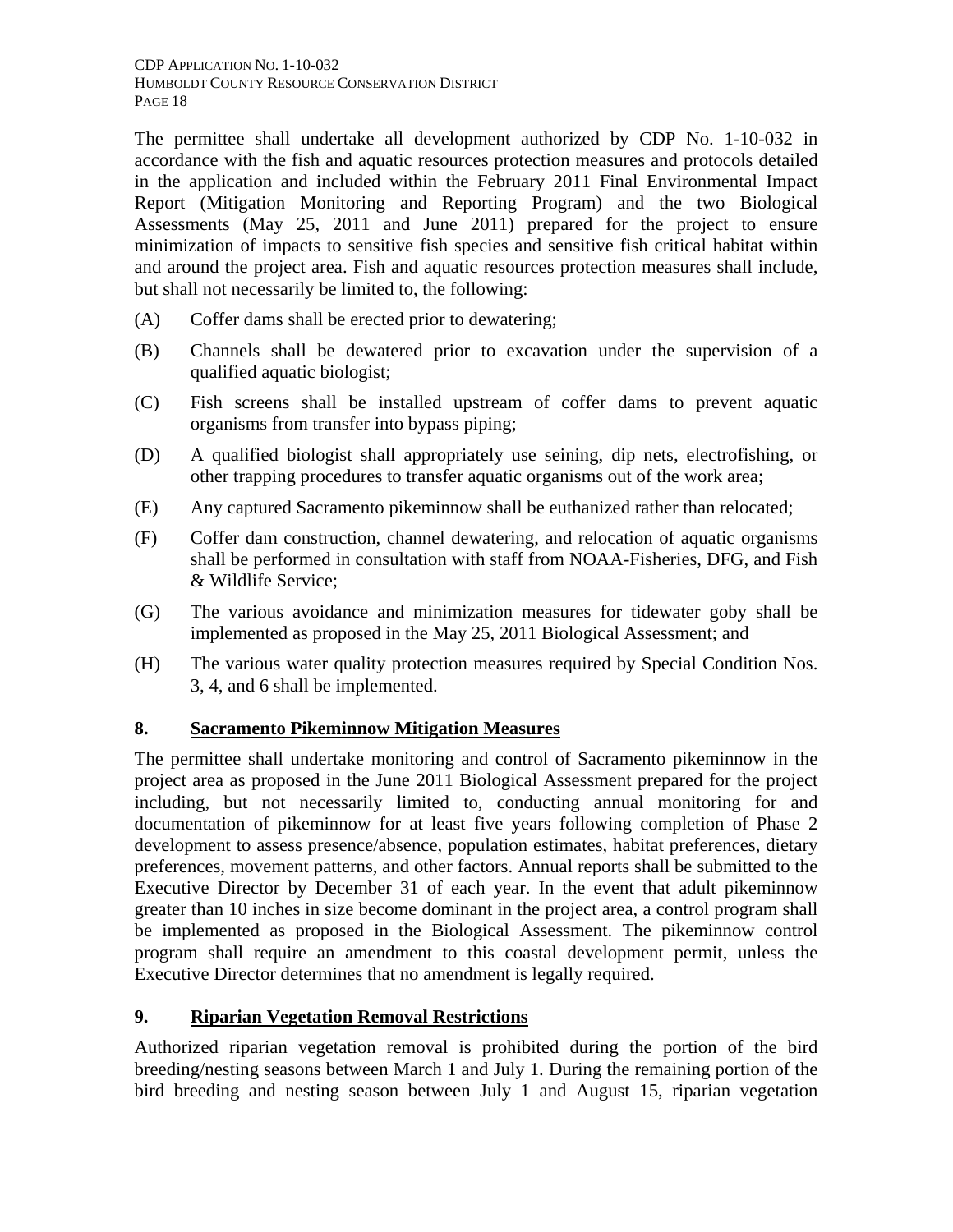CDP APPLICATION NO. 1-10-032 HUMBOLDT COUNTY RESOURCE CONSERVATION DISTRICT PAGE 19

removal may only occur if (a) a qualified biologist has surveyed the area according to the approved Sensitive Bird Nesting Habitat Protection Plan required by Special Condition No. 10, and (b) the survey results indicate that no willow flycatchers are present in the area and no nesting habitat for any bird species is present in the area. Authorized vegetation removal may occur without these restrictions between August 15 and March 1.

## **10. Protection of Bird Breeding & Nesting Habitat**

- (A) **PRIOR TO ISSUANCE OF THE COASTAL DEVELOPMENT PERMIT**, the permittee shall submit, for the review and written approval of the Executive Director, a Sensitive Bird Nesting Habitat Protection Plan, prepared by a qualified biologist, for conducting seasonally appropriate pre-construction surveys for sensitive bird nesting habitat in the project area and protecting such habitat from construction impacts. The plan shall include, at a minimum, the following:
	- 1. Provisions for surveying the project area each year by a qualified biologist according to current Department of Fish and Game protocols no more than one week prior to commencement of construction activities proposed to occur that year during the bird breeding and nesting season (March 1 through August 15) for the presence of active nesting habitat;
	- 2. Provisions for avoiding activities during the nesting season(s) within 100 feet of an occupied nest of any native migratory bird species; within 300 feet of an occupied nest of any special-status bird species; and within 500 feet of an occupied nest of any raptor species. No-disturbance buffers around active nests shall be maintained until completion of nesting.
	- 3. Provisions for submittal of the surveys required above for the review and approval of the Executive Director prior to the commencement of authorized work each year during the bird breeding and nesting season that includes a map that locates any sensitive nesting habitat identified by the surveys and a narrative that describes sensitive habitat avoidance measures proposed.
- (B) The permittee shall undertake development in accordance with the approved final sensitive bird nesting habitat protection plans. Any proposed changes to the approved final plans shall be reported to the Executive Director. No changes to the approved final plans shall occur without a Commission amendment to this coastal development permit, unless the Executive Director determines that no amendment is legally required.

## **11. Final Revised Rare Plant Mitigation and Monitoring Plan**

(A) **PRIOR TO COMMENCEMENT OF DEVELOPMENT OTHER THAN AUTHORIZED VEGETATION REMOVAL**, the applicant shall submit, for the review and approval of the Executive Director, a final revised rare plant mitigation and monitoring plan prepared by a qualified botanist or ecologist that substantially conforms with the plan prepared by H.T. Harvey & Associates titled "Salt River Ecosystem Restoration Project Rare Plant Mitigation and Monitoring Plan" dated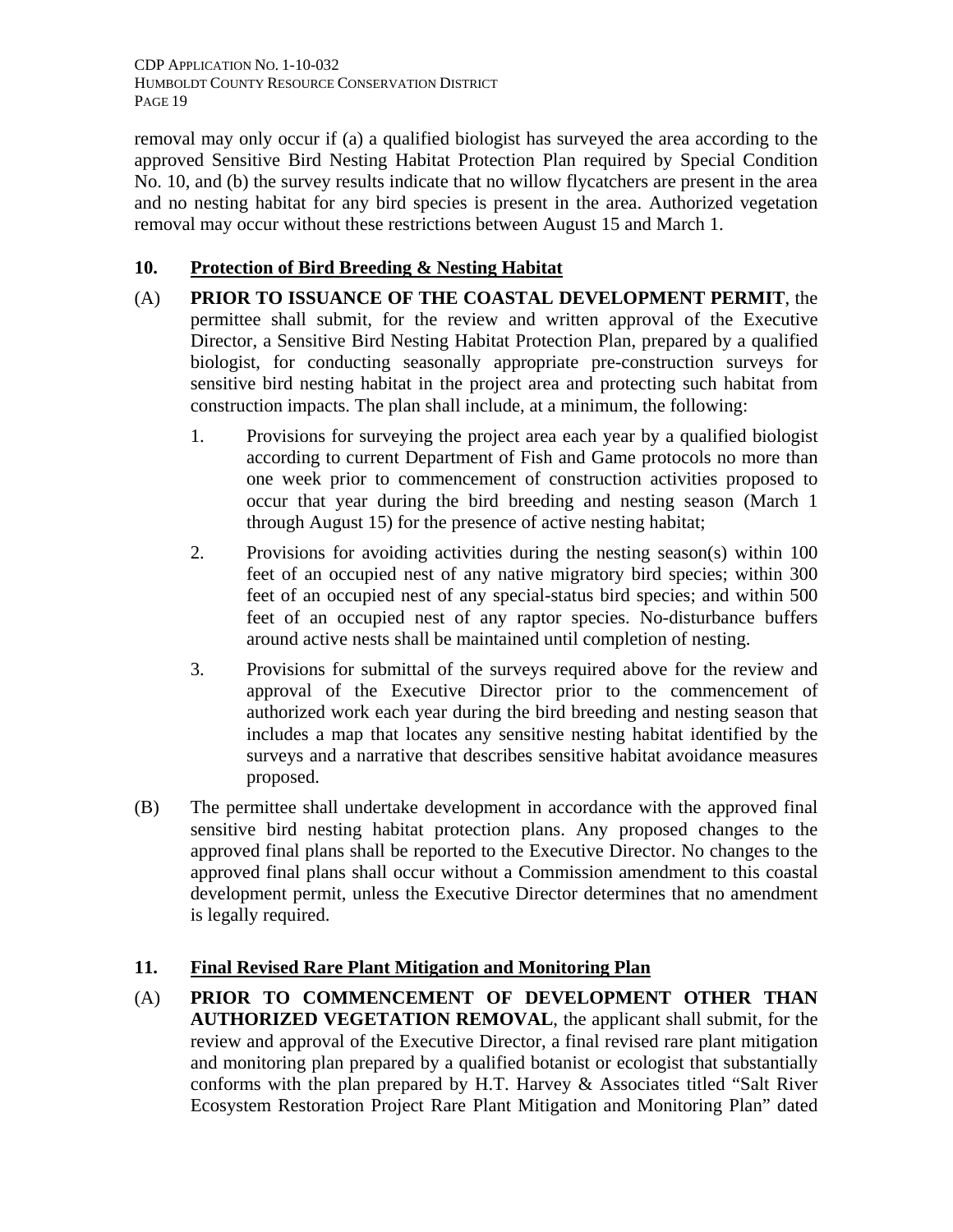January 27, 2011, except that the plan shall be revised to include various additional provisions for eelgrass mitigation and monitoring, as follows:

- 1. A pre-construction eelgrass survey shall be completed during the months of May through August. The pre-construction survey shall be completed prior to the beginning of construction and shall be valid until the next period of active growth.
- 2. A post-construction eelgrass survey shall be completed in the same month as the pre-construction survey during the next growing season immediately following the completion of construction.
- 3. If post-construction eelgrass surveys indicate any decrease in eelgrass density or cover, then the site shall be monitored consistent with the approved final mitigation and monitoring plan until the performance criteria in subsection (6) have been met. If post-construction survey results demonstrate to the satisfaction of the Executive Director that eelgrass densities have not decreased at all and there has been no loss of extent of vegetated cover, then no further monitoring or mitigation is required.
- 4. Adverse impacts to eelgrass shall be measured as the difference between the pre-construction and post-construction estimates of eelgrass cover and density. The extent of vegetated cover is defined as that area where eelgrass is present and where gaps in coverage are less than one meter between individual turion clusters. Density is defined as the average number of turions per unit area.
- 5. Density and extent of vegetative cover shall be estimated at control areas during pre-construction surveys, post-construction surveys, and during annual monitoring. Changes in density and extent of vegetated cover of the control areas shall be used to account for natural variability. Selection of an appropriate control site shall be performed in consultation with the Department of Fish and Game and NOAA-Fisheries staff.
- 6. Within three years of completion of the project (both phases), the entire preconstruction eelgrass area plus the restored areas suitable for eelgrass recruitment shall have an extent of vegetative cover equal to at least 1.2 times the impacted area and have an average density equal to the preconstruction average density.
- 7. Monitoring methods shall include mapping and random sampling of the eelgrass areas using a sampling size adequate to obtain representative qualitative data for the entire project site to determine percent cover and shoot density as defined in subsection (4) above.
- 8. A detailed monitoring schedule shall be provided that indicates when each of the required monitoring events will be completed. Monitoring reports shall be provided to the Executive Director, DFG, and NOAA-Fisheries within 30 days of completion of each required monitoring period;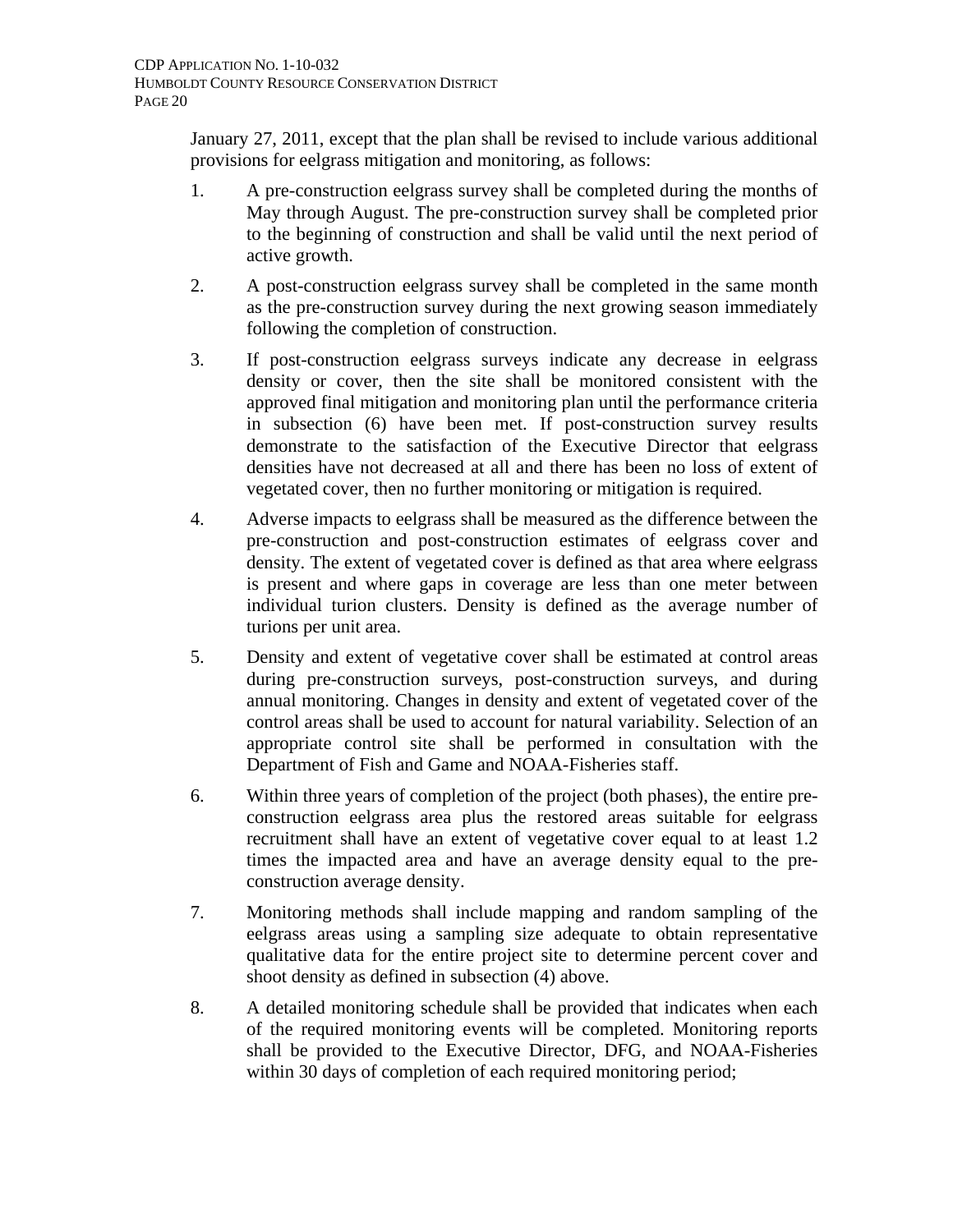- 9. If the impacted eelgrass areas have not met the recovery standard in subsection (6) in three years, the areas shall be remediated within one year of a determination by the permittee or the Executive Director that monitoring results indicate that recovery has not taken place;
- 10. A detailed remediation plan shall be included that provides for mitigation site identification, planting methods, monitoring methods, and schedule. Specific success and monitoring criteria are as follows:
	- a. A minimum of 70 percent aerial coverage and 30 percent density in the mitigation area after the first year;
	- b. A minimum of 85 percent aerial coverage and 70 percent density in the mitigation area after the second year;
	- c. A minimum of 100 percent aerial coverage and 85 percent density in the mitigation area after the third year.
- (B) If the performance criteria in subsection (A)-10 above have not been met at the end of the three-year remediation period, the permittee shall submit an application for an amendment to Coastal Development Permit No. 1-10-032 proposing additional mitigation to ensure all performance criteria are satisfied consistent with all terms and conditions of this permit.
- (C) The permittee shall undertake development in accordance with the approved final rare plant mitigation and monitoring plans. Any proposed changes to the approved final plans shall be reported to the Executive Director. No changes to the approved final plans shall occur without a Commission amendment to this coastal development permit, unless the Executive Director determines that no amendment is legally required.

## **12. Revegetation Standards & Limitations**

- (A) Only native plant species shall be planted in the proposed restoration areas. All proposed plantings shall be obtained from local genetic stocks within Humboldt County. If documentation is provided to the Executive Director that demonstrates that native vegetation from local genetic stock is not available, native vegetation obtained from genetic stock outside of the local area may be used. No plant species listed as problematic and/or invasive by the California Native Plant Society, the California Invasive Plant Council, or as may be identified from time to time by the State of California shall be employed or allowed to naturalize or persist on the site. No plant species listed as a "noxious weed" by the governments of the State of California or the United States shall be utilized within the project area.
- (B) For the proposed soil stabilization and erosion control applications, regionally appropriate native plants shall be used if feasible. If infeasible (e.g., on privately owned pasturelands disturbed by temporary construction impacts proposed to be restored to agricultural production), the use of nonnative species or varieties may be used [e.g., sterile, short-lived, non-persistent cereal grasses such as barley (*Hordeum vulgare*), buckwheat (*Fagopyron esculentum*), rye (*Secale cereale*), and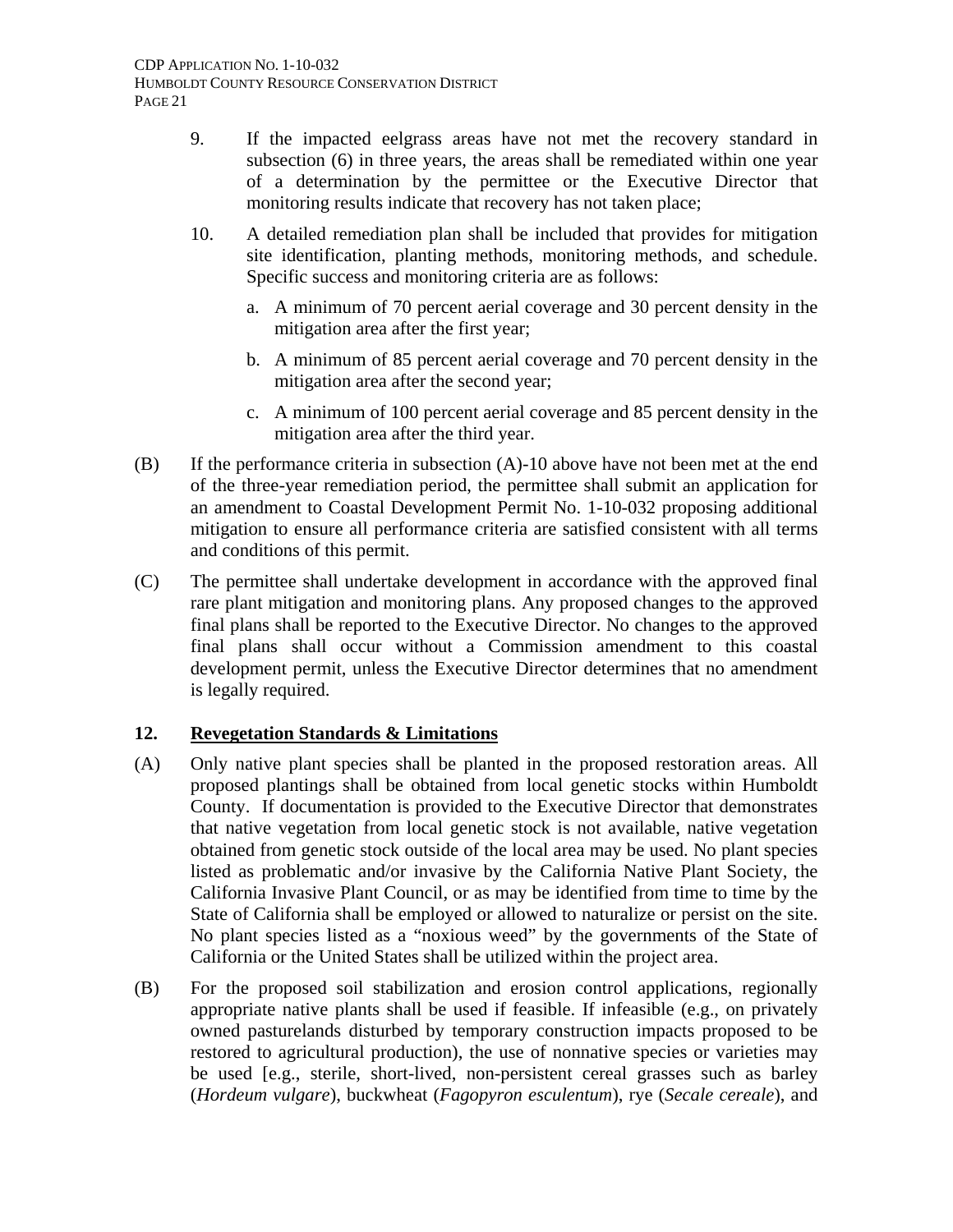wheat (*Triticum aestivum*)] only if the proposed species or varieties are known not to persist or spread in the ecosystem.

- (C) All proposed planting shall be completed by the end of the first full optimal planting season that occurs after completion of construction;
- (D) All required plantings shall be maintained in good growing condition throughout the life of the project and whenever necessary shall be replaced with new plant materials to ensure continued compliance with the restoration goals and objectives.
- (E) The use of rodenticides containing any anticoagulant compounds including, but not limited to, Bromadiolone, Brodifacoum or Diphacinone is prohibited.

## **13. Final Sediment Reuse Plans**

- (A) **PRIOR TO COMMENCEMENT OF DEVELOPMENT OTHER THAN AUTHORIZED VEGETATION REMOVAL**, the applicant shall submit, for the review and approval of the Executive Director, final sediment reuse plans for each agricultural property proposed to receive excavated sediments from Phase 2 construction. Each sediment reuse plan shall provide that no excavated sediments shall be placed either within any wetlands located on or immediately adjacent to the subject property or within wetland buffer areas as proposed in the example sediment reuse plan included as Appendix E of the document titled "Wetland Buffer Assessment for Sediment Reuse Areas on Agricultural Lands" prepared by Winzler & Kelly dated August 2011. The final sediment reuse plans shall substantially conform to the example sediment reuse plan, except that each plan shall be made site-specific for each property and shall include the following additional provisions:
	- 1. A narrative description of (a) property owner name, site location, and APN(s); (b) the upland acreage available on the subject property for receiving excavated sediments for sediment reuse; (c) the amount of excavated sediments proposed to be placed on the subject property for sediment reuse; (d) generally when, how, and where the excavated sediments will be applied on the subject property, whether the material will be temporarily windrowed and if so for how long, and any other relevant details; (e) the work window for sediment application on agricultural uplands, with the restriction that sediments shall be applied only during the generally dryer period of April through November; (f) specific best management practices to be used to ensure that no wind- or rain-induced erosion results from the stockpiling and application of material on the subject site; (g) the applicable setback distances from the sediment windrowing and application areas that shall be established on the subject property; (h) limitations and restrictions imposed on established buffer areas during the reestablishment of vegetation following sediment application on the sediment reuse area (e.g., vegetation maintenance, allowable depth of overland flow through the area, etc.); and (i) the upland and/or wetland delineation reference applicable to the specific property.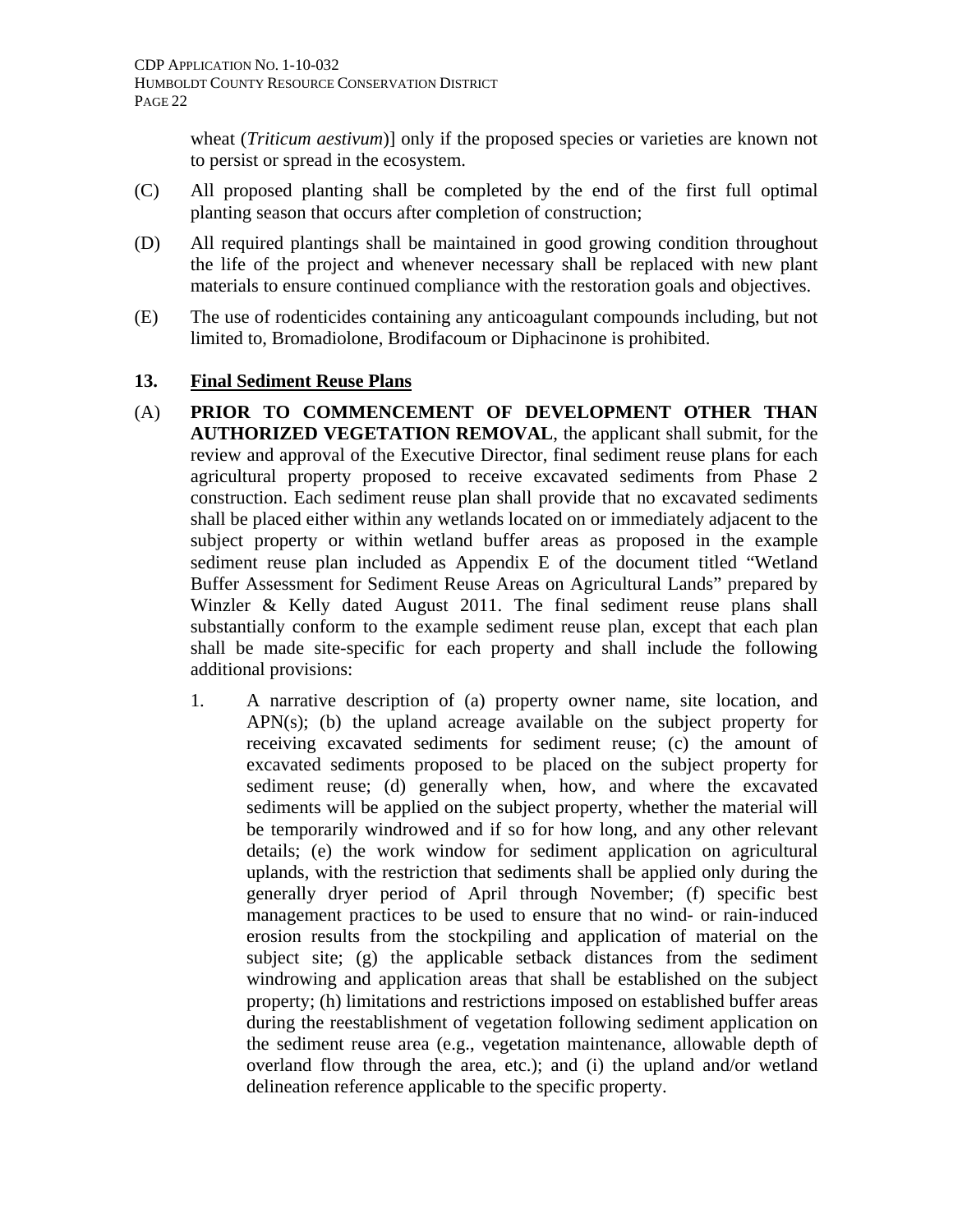CDP APPLICATION NO. 1-10-032 HUMBOLDT COUNTY RESOURCE CONSERVATION DISTRICT PAGE 23

- 2. A clear, appropriately-scaled graphic depiction of (a) all areas of the subject property proposed to receive excavated material for sediment reuse; (b) all wetlands on and immediately adjacent to the subject property; (c) all applicable setback buffers (from delineated wetlands, fence lines with wetlands on adjacent properties, etc.) for the subject property as proposed in the August 2011 example sediment reuse plan; (d) proposed windrow/stockpiling areas; (e) locations of specified BMPs; and (f) any upland or wetland delineation data points recorded on the subject property.
- 3. Addition of a sediment reuse note that explains that the placement of the excavated sediments on the property for temporary stockpiling and subsequent sediment reuse is regulated as a form of development under Coastal Development Permit No. 1-10-032 subject to the applicable terms and conditions of the CDP.
- (B) The permittee shall ensure that excavated sediment disposal/reuse is undertaken in accordance with the approved final plans. Any proposed changes to the approved final plans shall be reported to the Executive Director. No changes to the approved final plans shall occur without a Commission amendment to this coastal development permit, unless the Executive Director determines that no amendment is legally required.

## **14. Final Revised Adaptive Management Plan**

- (A) **PRIOR TO ISSUANCE OF THE COASTAL DEVELOPMENT PERMIT**, the applicant shall submit, for the review and written approval of the Executive Director, a final revised adaptive management plan that substantially conforms to the Adaptive Management Plan (AMP) prepared by H.T. Harvey & Associates dated January 28, 2011 and the AMP Supplement Update Table A-1 dated September 7, 2011, except that the plan shall be revised to include provisions for all of the following:
	- 1. All measures, protocols, standards, limitations, and BMPs listed in Special Condition Nos. 2 through 13 of CDP No. 1-10-032 shall be applied as they relate to each specific "potential management action" listed in AMP Supplement Update Table A-1.
	- 2. Channel excavation to remove sediment to improve channel function (row #4 of Supplement Update Table A-1) shall be limited annually to an area not to exceed 25,000 cubic yards of sediment and 2,000 linear feet of sediment removal.
	- 3. Pre- and post-storm maintenance activities in the channel (row #6 of Supplement Update Table A-1) shall be restricted annually to the period of June 1 through November 30 only;
	- 4. The removal of any native vegetation in riparian forest restoration areas and existing riparian areas (row #10 of Supplement Update Table A-1) shall be prohibited without an amendment to this coastal development permit.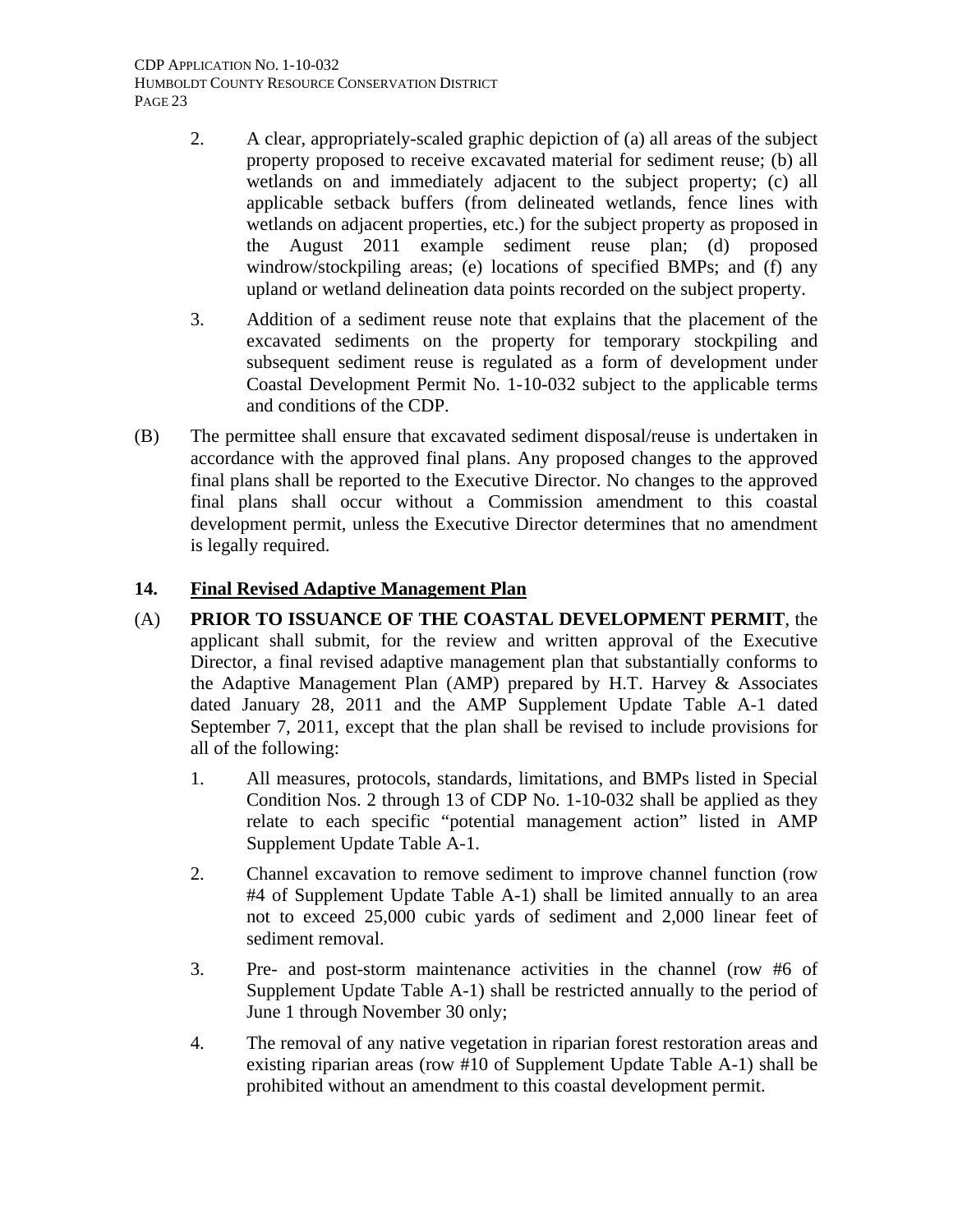CDP APPLICATION NO. 1-10-032 HUMBOLDT COUNTY RESOURCE CONSERVATION DISTRICT PAGE 24

- 5. The removal of riparian vegetation (row #10 of Supplement Update Table A-1) shall be limited annually to areas of five (5) acres or less within Sediment Management Areas, active bench areas, and active channel areas only, and within these areas only young (i.e., less than 5-year-old) trees and shrubs no larger than 4 inches in diameter are permitted to be removed. Such vegetation removal shall be prohibited during the portion of the bird breeding/nesting season between March 1 and July 1. During the remaining portion of the bird breeding and nesting season between July 1 and August 15, riparian vegetation removal may only be performed if (a) a qualified biologist has surveyed the area according to the approved Sensitive Bird Nesting Habitat Protection Plan required by Special Condition No. 10, and (b) the survey results indicate that no willow flycatchers are present in the area and no nesting habitat for any bird species is present in the area.
- 6. The work window for applying/placing excavated sediments on agricultural uplands (row #16 of Supplement Update Table A-1) shall be restricted to the dry season period of April through November only.
- 7. Criteria for flash grazing shall be provided, which (a) restricts grazing to limited time periods across limited acreages within active bench areas and upland berm areas only; (b) requires that pre-construction rare plant surveys be conducted in proposed grazing areas within or adjacent to rare plant suitable habitat; and (c) requires that temporary livestock exclusion fencing be installed to exclude livestock from channels, riparian areas, and other sensitive habitat areas.
- 8. Those potential management actions listed in Table A-1 that include (a) repairing failed or damaged road-stream crossings where the crossing would be enlarged, (b) implementing site-specific erosion control BMPs such as soil bioengineering and vegetative revetments, (c) replacing or enlarging culverts and tide gates as needed, (d) excavating tidal channels and/or refilling or drainage ditches to improve hydrologic connectivity, and (e) certain erosion control measures (e.g., armoring and geotechnical bank protection) shall not occur without an amendment to this coastal development permit, unless the Executive Director determines that no amendment is legally required.
- 9. The September 7, 2011 version of Table A-1, as modified herein, shall be incorporated into the final approved AMP.
- 10. The period of AMP authorization shall be limited consistent with Special Condition No. 15.
- 11. An annual maintenance/adaptive management operations plan shall be submitted each year pursuant to Special Condition No. 16 for the Executive Director's review and approval prior to commencement of annual maintenance and/or adaptive management operations.
- (B) The permittee shall undertake maintenance and adaptive management development in accordance with the approved final adaptive management plans. Any proposed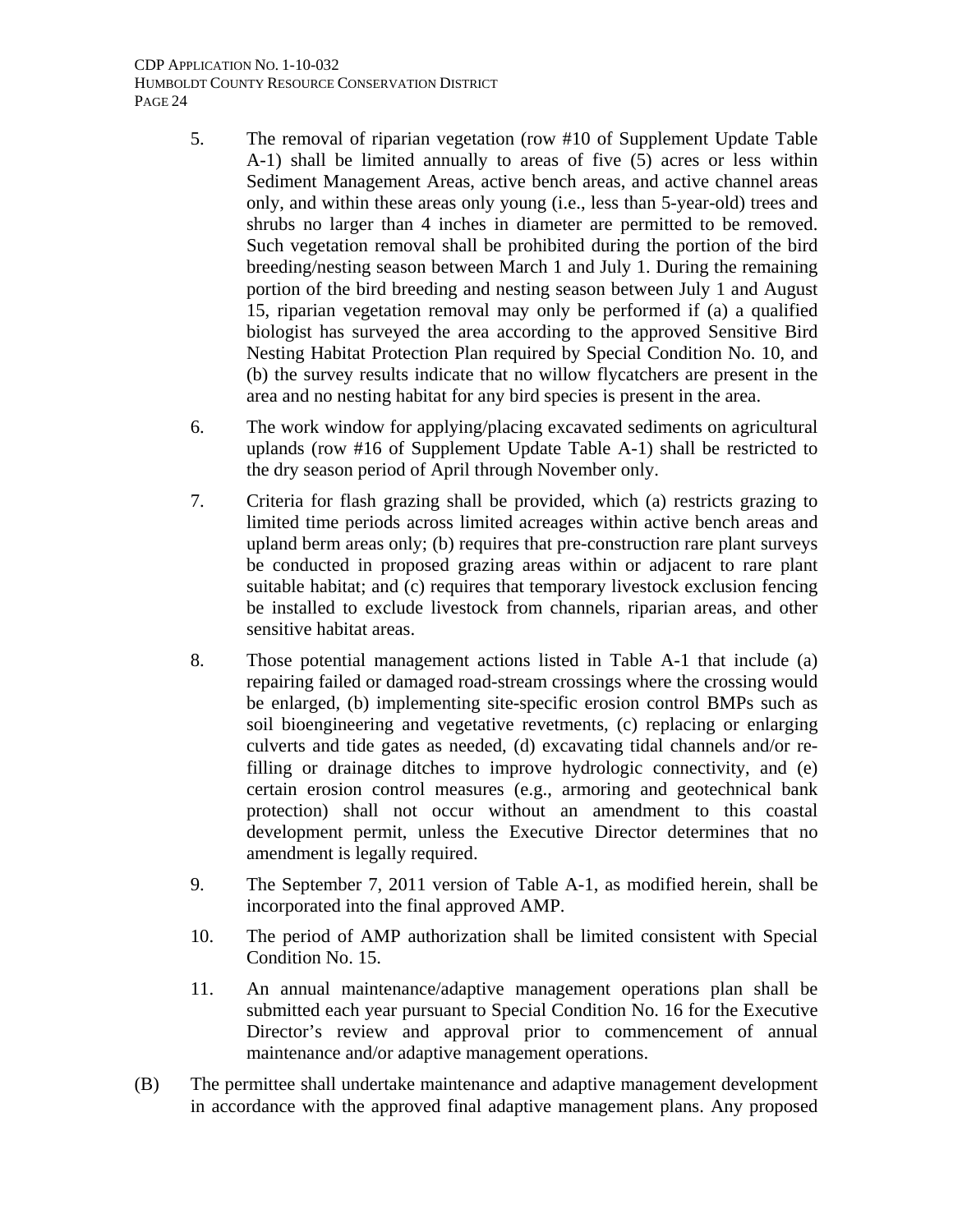changes to the approved final plans shall be reported to the Executive Director. No changes to the approved final plans shall occur without a Commission amendment to this coastal development permit, unless the Executive Director determines that no amendment is legally required.

## **15. Length of Development Authorization for Ongoing Maintenance and Adaptive Management Activities Authorized by CDP 1-10-032**

Development authorized by this permit is valid for five (5) years from the date of Commission approval (until October 5, 2016). One request for an additional five-year period of development authorization may be accepted, reviewed and approved by the Executive Director for a maximum total of ten (10) years of development authorization, provided the request would not alter the project description and/or require modifications of conditions due to new information or technology or other changed circumstances. The request for an additional five-year period of development authorization shall be made at least 120 days prior to October 5, 2016. If the request for an additional five-year authorization period would alter the project description and/or require modifications of conditions due to new information or technology or other changed circumstances, an amendment to CDP No. 1-10-032 shall be necessary to authorize development beyond October 5, 2016.

## **16. Submittal of Annual Maintenance/Adaptive Management Operations Plan**

- (A) **PRIOR TO COMMENCEMENT OF ANNUAL MAINTENANCE AND/OR ADAPTIVE MANAGEMENT OPERATIONS IN ANY YEAR IN WHICH MAINTENANCE AND/OR ADAPTIVE MANAGEMENT OPERATIONS ARE CONDUCTED PURSUANT TO THIS COASTAL DEVELOPMENT PERMIT AUTHORIZATION,** the permittee shall submit, for the review and approval of the Executive Director, an annual Maintenance/Adaptive Management Operations Plan for that year's proposed maintenance/adaptive management work that (a) is consistent with the final revised Adaptive Management Plan approved by the Executive Director pursuant to Special Condition No. 14, (b) is consistent with all terms and conditions of Coastal Development Permit No. 1-10-032, and (c) contains, at a minimum, the following information:
	- 1. A site plan depicting the location(s) of proposed annual maintenance and/or adaptive management activities, including applicable Assessor's Parcel Numbers and property owner names for all proposed work sites and associated construction areas;
	- 2. A description of the type(s) of annual maintenance/adaptive management activities proposed;
	- 3. Cross sections, maps, and associated calculations as necessary that accurately depict the proposed annual maintenance/adaptive management work area(s);
	- 4. Copies of any necessary biological and botanical surveys needed for approval of annual maintenance/adaptive management activities;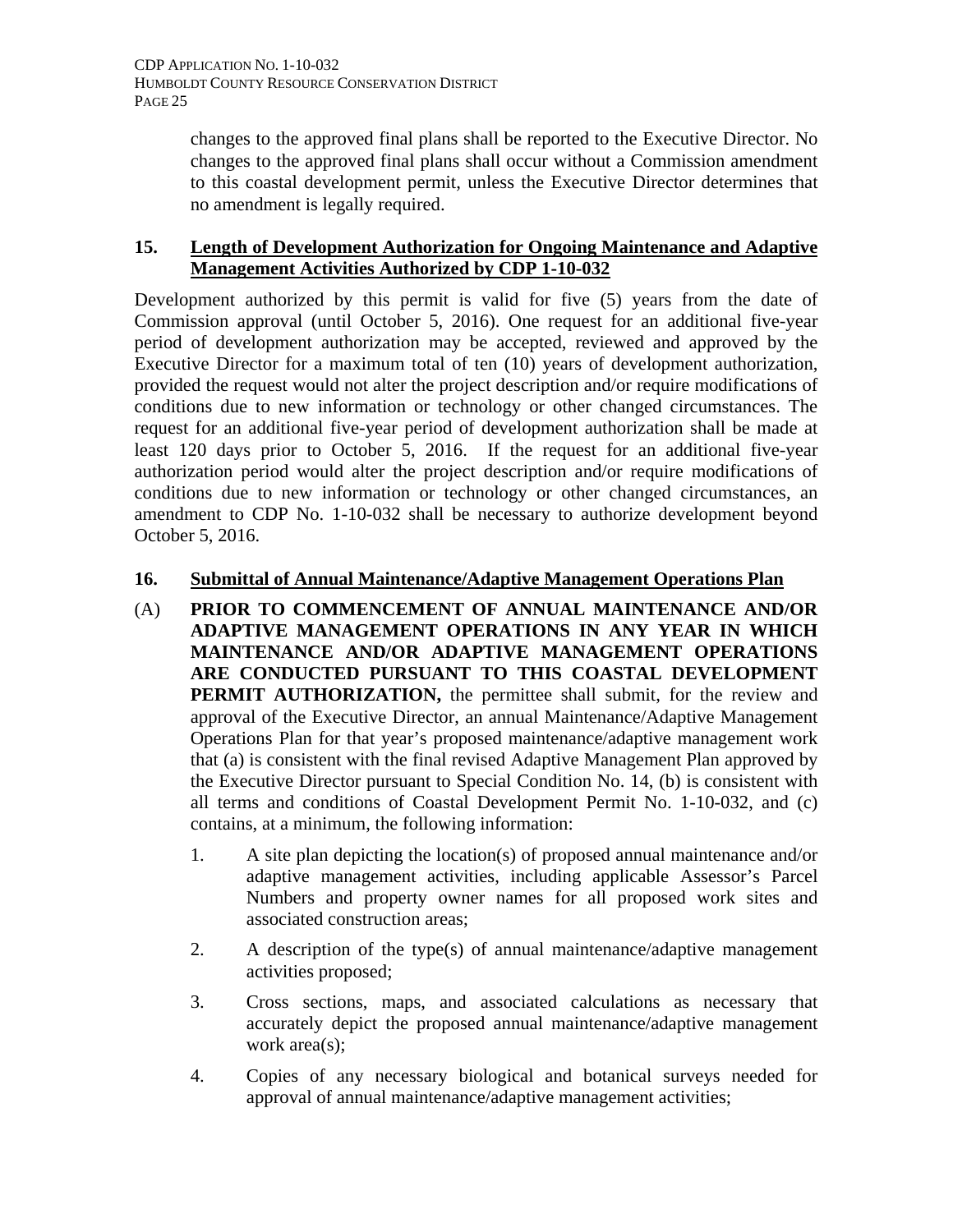CDP APPLICATION NO. 1-10-032 HUMBOLDT COUNTY RESOURCE CONSERVATION DISTRICT PAGE 26

- 5. A plan for erosion, run-off, and sedimentation control to avoid significant adverse impacts on coastal resources. The plan shall demonstrate that (a) run-off from the work sites shall not increase sedimentation in or result in pollutants entering coastal waters; and (b) Best Management Practices (BMPs) shall be used to prevent entry of polluted stormwater runoff into coastal waters during the construction, including the use of relevant BMPs as detailed in the current California Storm Water Quality Best Management Handbooks ([http://www.cabmphandbooks.com](http://www.cabmphandbooks.com/)). The plan shall contain both (a) a narrative report and a site plan describing the locations of all temporary erosion, runoff, and sedimentation control measures to be used during annual maintenance/adaptive management activities; and (b) a schedule for installation and removal of the temporary control measures.
- 6. If applicable, a debris disposal plan consistent with Special Condition No. 6;
- 7. If applicable, a creek dewatering and diversion plan consistent with the protection measures outlined in Special Condition No. 7.
- 8. If applicable, a revegetation plan consistent with restrictions enumerated in Special Condition No. 12;
- 9. If applicable, a sediment reuse plan consistent with Special Condition No. 13; and
- 10. A schedule for proposed annual maintenance/adaptive management activities.
- (B) The permittee shall undertake development in accordance with the approved final plans. Any proposed changes to the approved final plans shall be reported to the Executive Director. No changes to the approved final plans shall occur without a Commission amendment to this coastal development permit, unless the Executive Director determines that no amendment is legally required.

## **17. Final Revised Agricultural Enhancement Monitoring Plan**

- (A) **PRIOR TO COMMENCEMENT OF DEVELOPMENT OTHER THAN AUTHORIZED VEGETATION REMOVAL,** the permittee shall submit, for the review and approval of the Executive Director, a final Agricultural Enhancement Monitoring Plan designed to monitor changes in agricultural productivity within and around the project area resulting from implementation of the proposed project. The plan shall substantially conform to the Agricultural Enhancement Monitoring Plan submitted with the coastal development permit application, except that it shall contain the following additional provisions:
	- 1. Provisions for ensuring that agricultural productivity shall be increased by at least 4,270 Animal Unit Months (AUMs) per year (or an equivalent agricultural productivity value) on the 750 acres of prime agricultural lands within and around the project area footprint within five years of completion of Phase 2 construction;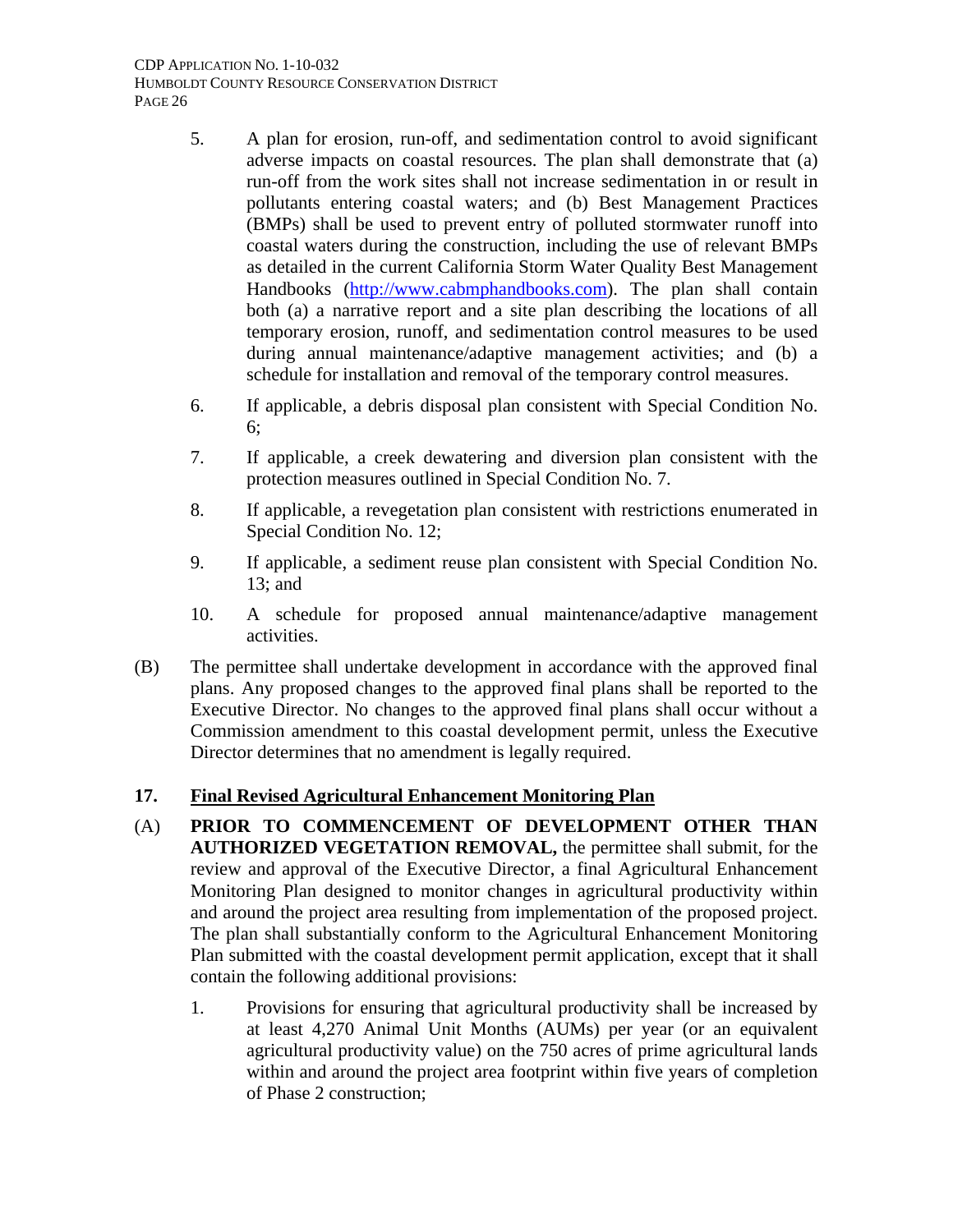- 2. Details on the proposed methods for measuring changes in agricultural productivity within and around the project area over a minimum five-year period following completion of Phase 2 construction;
- 3. A map depicting all agricultural lands proposed to be included in the agricultural enhancement monitoring area, including a calculation of the total acreage of lands to be included within and surrounding the project area). The map shall depict all "prime agricultural land" (as defined in Section 51201(c) of the California Government Code) within the agricultural enhancement monitoring area;
- 4. Provisions for submittal of documentation to the Executive Director at the end of the 5-year monitoring period demonstrating that agricultural productivity on the 750 acres of prime agricultural lands within and around the project area has been increased by at least 4,270 AUMs per year or an equivalent measure of agricultural productivity; and
- 5. A detailed monitoring and reporting schedule that indicates when the agricultural productivity monitoring events will be completed throughout the proposed monitoring program and when annual reports will be submitted to the Executive Director. Monitoring reports shall be provided to the Executive Director annually beginning the first year following completion of Phase 2 construction and continuing each year for at least five years.
- (B) If the  $5<sup>th</sup>$ -year monitoring report indicates that the project has been unsuccessful, in part or in whole, the permittee shall submit an application for an amendment to CDP No. 1-10-032 proposing revisions to the project authorized by CDP No. 1-10- 032 to achieve the increase in agricultural productivity required by Section (A)-4 above.
- (C) The permittee shall undertake development in accordance with the approved final plans. Any proposed changes to the approved final plans shall be reported to the Executive Director. No changes to the approved final plans shall occur without a Commission amendment to this coastal development permit, unless the Executive Director determines that no amendment is legally required.

# **18. Restoration of Prime Agricultural Land on Riverside Ranch**

- (A) **PRIOR TO COMMENCEMENT OF DEVELOPMENT OTHER THAN AUTHORIZED VEGETATION REMOVAL,** the permittee shall submit, for the review and approval of the Executive Director, a plan to transform at least fifty-two (52) acres of currently non-prime agricultural land on Riverside Ranch to "prime agricultural land" as defined in Section 51201(c) of the California Government Code within five (5) years of completion of Phase 1 construction. The plan shall include provisions for all of the following:
	- 1. Within five years of completion of Phase 1 construction, at least 52 acres of the retained agricultural land on Riverside Ranch shall qualify as prime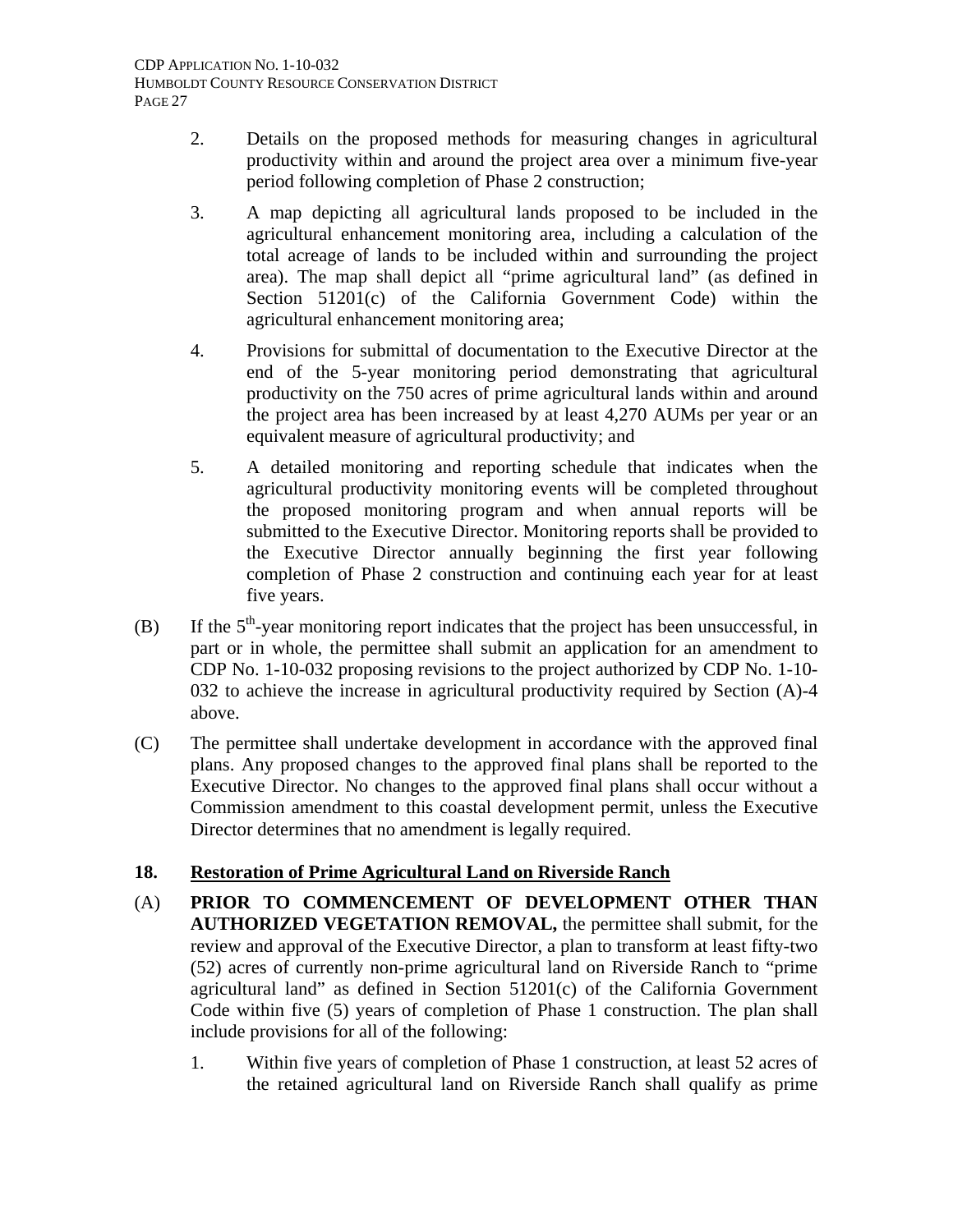based on any one of the four paragraphs of Section 51201(c) of the California Government Code;

- 2. A description of the agricultural management activities that will be undertaken to restore the agricultural land to prime conditions and the type of documentation that will be submitted as evidence that the land has been transformed to prime.
- 3. A site plan depicting the property's agricultural features such as proposed fences and/or livestock fencing maintenance areas, grazing and/or pasturing areas, agricultural structures, water lines, and other infrastructure, etc.;
- 4. Provisions for submittal of a report to the Executive Director at the end of the 5th-year following completion of Phase 1 construction documenting how much of the retained agricultural land on Riverside Ranch qualifies at that time as prime based on any one of the four paragraphs of Section 51201(c) of the California Government Code.
- (B) If the  $5<sup>th</sup>$ -year monitoring report indicates that less than 52 acres of the retained agricultural land on Riverside Ranch qualifies as prime agricultural land, the permittee shall submit an application for an amendment to CDP No. 1-10-032 proposing either (i) corrective measures to ensure that at least 52 acres of the retained agricultural land on Riverside Ranch will qualify as prime agricultural land within one year of approval of the permit amendment, or (ii) to transform other non-prime agricultural land elsewhere within the coastal zone in the Eel River Delta to prime agricultural land in an amount equal to or greater than the number of acres less than 52 that have been transformed to prime agricultural land on Riverside Ranch.
- (C) The permittee shall undertake development in accordance with the approved final plan. Any proposed changes to the approved final plans shall be reported to the Executive Director. No changes to the approved final plans shall occur without a Commission amendment to this coastal development permit, unless the Executive Director determines that no amendment is legally required.

## **19. Submittal of Upslope Sediment Reduction Program Annual Progress Reports**

The Upslope Sediment Reduction Program as described in the Final Environmental Impact Report for the Salt River Ecosystem Restoration Project shall be implemented as proposed, and annual progress reports on the program shall be submitted for the review and approval of the Executive Director by December 31 of each calendar year for the duration of the five-year monitoring period required by Special Condition No. 17. The annual reports shall (a) document the progress made during the reporting period in planning, coordinating, and implementing specific erosion control and sediment reduction projects under the program, (b) summarize the total number of sites treated under the program to date, (c) identify the high-priority sites to be addressed in the coming year of the program and discuss the steps needed to implement an erosion control or sediment reduction project at each site, (d) identify funding that has been secured to date and the amount of new funding that was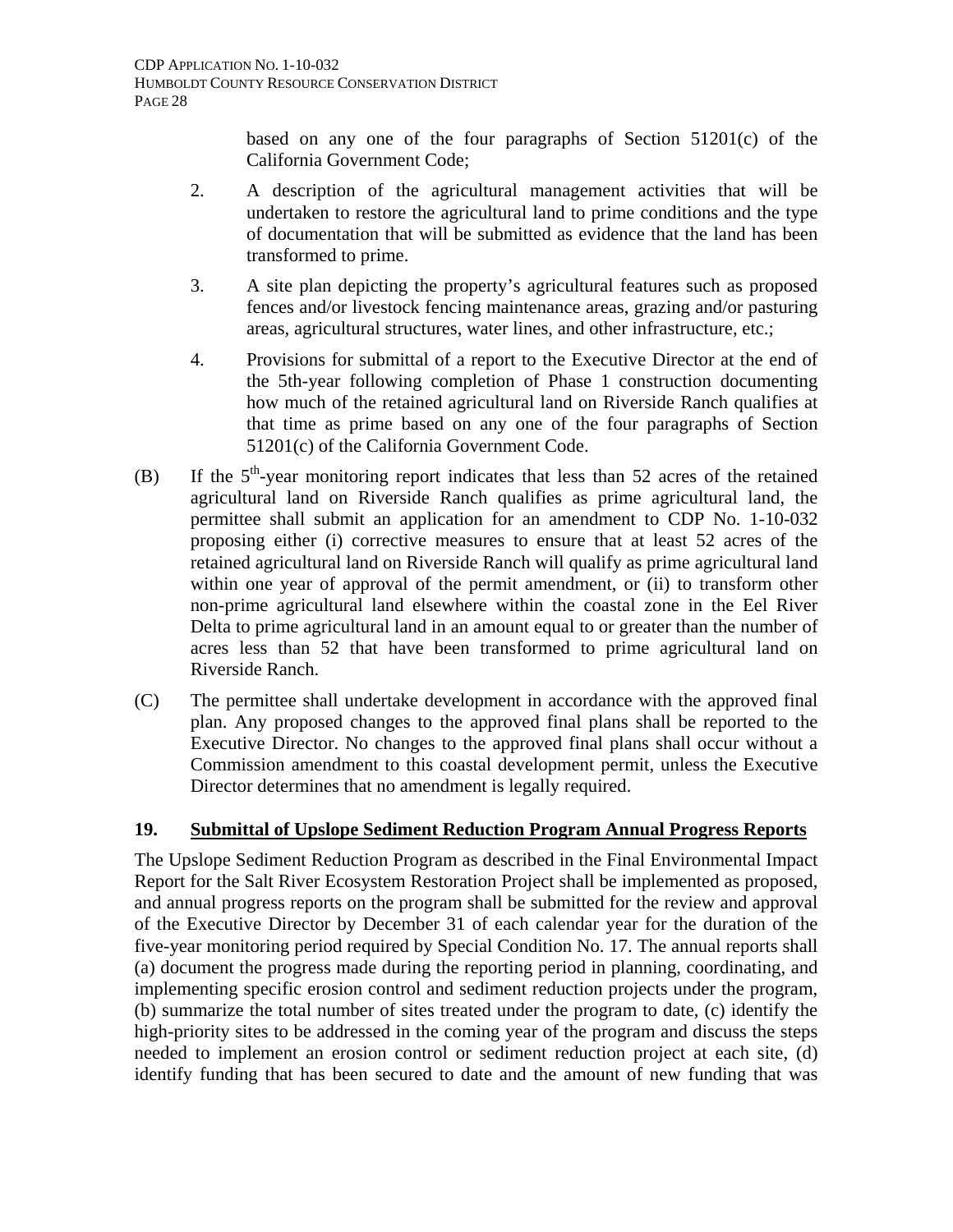secured over the reporting period, and (e) identify steps to be followed to secure additional needed funding over the next year.

## **20. Assumption of Risk, Waiver of Liability and Indemnity Agreement**

By acceptance of this permit the applicant acknowledges and agrees (i) that the site may be subject to hazards from flooding, tsunami wave run-up, erosion, and earth movement; (ii) to assume the risks to the applicant and the property that is the subject of this permit of injury and damage from such hazards in connection with this permitted development; (iii) to unconditionally waive any claim of damage or liability against the Commission, its officers, agents, and employees for injury or damage from such hazards; and (iv) to indemnify and hold harmless the Commission, its officers, agents, and employees with respect to the Commission's approval of the project against any and all liability, claims, demands, damages, costs (including costs and fees incurred in defense of such claims), expenses, and amounts paid in settlement arising from any injury or damage due to such hazards.

## **21. Protection of Archaeological Resources**

- (A) **PRIOR TO COMMENCEMENT OF PHASE 2 DEVELOPMENT,** the additional pre-project testing recommended by the archaeological report in the location between Port Kenyon and the Salt River be conducted and a qualified cultural resource specialist analyze the significance of any resources discovered. If an area of historic or prehistoric cultural resources or human remains are discovered during the course of the project or pre-construction testing, all construction within twenty (20) meters of the discovery shall cease and shall not recommence except as provided in subsection (B) hereof, and a qualified cultural resources specialist shall analyze the significance of the find.
- (B) A permittee seeking to recommence construction following discovery of the cultural deposits shall submit an archaeological plan for the review and approval of the Executive Director.
	- 1. If the Executive Director approves the Archaeological Plan and determines that the Archaeological Plan's recommended changes to the proposed development or mitigation measures are *de minimis* in nature and scope, construction may recommence after this determination is made by the Executive Director.
	- 2. If the Executive Director approves the Archaeological Plan but determines that the changes therein are not *de minimis*, construction may not recommence until after an amendment to this permit is approved by the Commission.

## **22. Final Public Access Plan**

(A) **PRIOR TO DEVELOPMENT OTHER THAN AUTHORIZED VEGETATION REMOVAL, OR SUCH ADDITIONAL TIME AS THE EXECUTIVE DIRECTOR MAY GRANT FOR GOOD CAUSE**, the applicant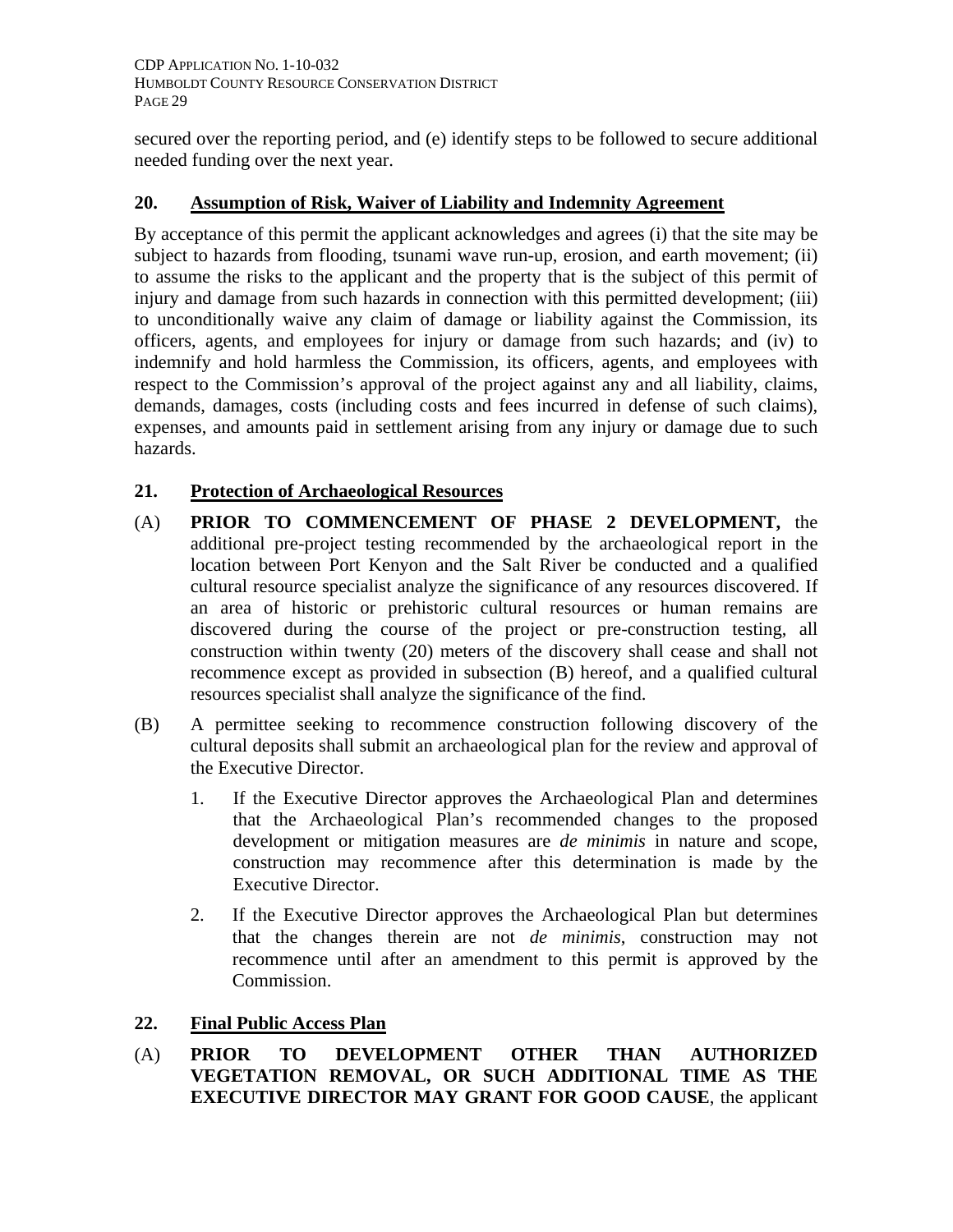shall submit, for the review and approval of the Executive Director, a final public access plan providing for public access at Riverside Ranch within two years of completion of the authorized Phase 1 construction activities.

- 1. The plan shall demonstrate all of the following:
	- a. Public access amenities shall be provided at Riverside Ranch within two years of completion of the authorized Phase 1 construction activities.
	- b. Public access amenities shall include, at a minimum:
		- (i) Public parking for a minimum of six to eight vehicles;
		- (ii) A trail suitable for foot traffic on top of and along the entire length of the new setback berm;
		- (iii) A viewing platform at the seaward end of the setback berm trail;
		- (iv) At least two interpretive panels or signs describing the restoration project and/or issues, information, and history related to the Eel River Estuary. A minimum of one interpretive panel/sign shall be co-located with the viewing platform, and at least one interpretive panel/sign shall be located at or near the parking area near the beginning of the berm trail; and
		- (v) Access for non-motorized boating located at or near the parking area.
	- c. All public access areas and amenities shall be available to the general public free of charge at a minimum during daylight hours (i.e., one hour before sunrise to one hour after sunset) each weekend of the year.
- 2. The plan shall include, at a minimum, the following:
	- a. A clear depiction of all proposed public access areas and amenities, including, but not limited to, all parking areas, trails, walkways, boating access points, restrooms, bench seating, trash and recycling receptacles, bicycle racks, and/or other public access amenities as proposed;
	- b. Clear identification of all parameters for use of the site by the public, including hours and days of admittance, types of access available (e.g., pedestrian or other user group access, whether or not dogs are allowed, etc.), and other applicable parameters;
	- c. A signage plan identifying all signs and any other project elements that will be used to facilitate, manage, and provide public access to the approved project, including identification of all public education/ interpretation features that will be provided on the site (educational displays, interpretive signage, etc.). Sign details showing the location, materials, design, and text of all public access signs shall be provided. Signs shall be designed so as to provide clear information without impacting public views and site character. At a minimum, one public access interpretive sign with appropriate (to Eel River Estuary) issues,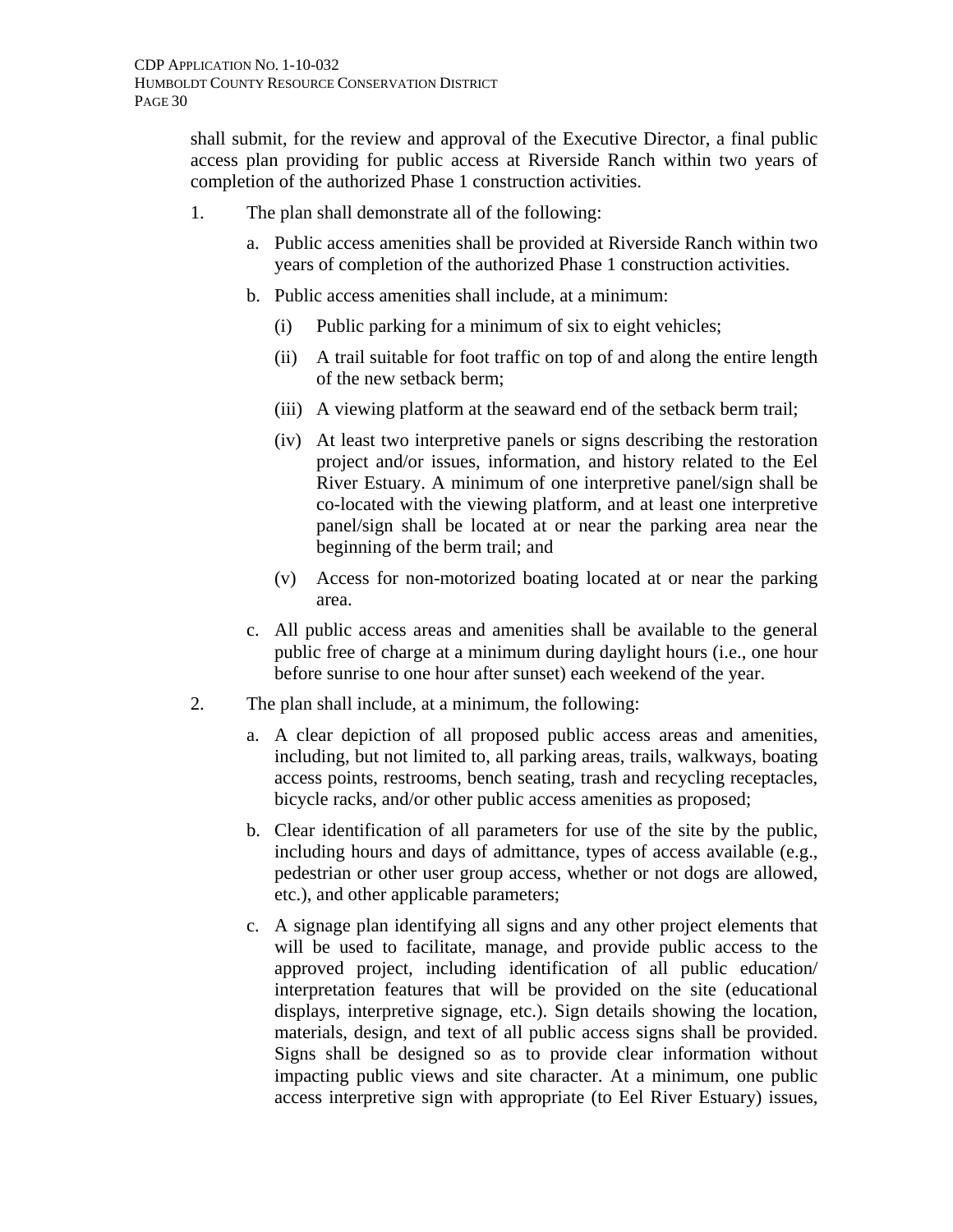information, and history shall be placed both at the public viewing platform at the seaward of the berm trail and also at at least one location at or near the parking area. Public access signage shall acknowledge the participants in the design and provision of the public access components, including the California Coastal Commission.

(B) The permittee shall undertake development in accordance with the approved final plans. Any proposed changes to the approved final plans shall be reported to the Executive Director. No changes to the approved final plans shall occur without a Commission amendment to this coastal development permit, unless the Executive Director determines that no amendment is legally required.

## **23. State Lands Commission Review**

**PRIOR TO ISSUANCE OF THE COASTAL DEVELOPMENT PERMIT**, the applicant shall provide to the Executive Director a written determination from the State Lands Commission that:

- (A) No State or public trust lands are involved in the development; or
- (B) State or public trust lands are involved in the development and all permits required by the State Lands Commission have been obtained; or
- (C) State or public trust lands may be involved in the development, but pending a final determination an agreement has been made with the State Lands Commission for the approved project as conditioned by the Commission to proceed without prejudice to that determination.

## **24. Department of Fish & Game Consistency Determination**

**PRIOR TO ISSUANCE OF THE COASTAL DEVELOPMENT PERMIT**, the applicant shall provide, for the review and written approval of the Executive Director, a copy of a Consistency Determination (CD) issued by the Department of Fish and Game pursuant to the California Endangered Species Act, or evidence that no CD is required. The applicant shall inform the Executive Director of any changes to the project required by the Department. Such changes shall not be incorporated into the project until the applicant obtains a Commission amendment to this coastal development permit, unless the Executive Director determines that no amendment is legally required.

# **25. Department of Fish & Game SAA Approval**

**PRIOR TO ISSUANCE OF THE COASTAL DEVELOPMENT PERMIT**, the applicant shall provide, for the review and written approval of the Executive Director, a copy of a Streambed Alteration Agreement (SAA) issued by the Department of Fish and Game, or evidence that no SAA is required. The applicant shall inform the Executive Director of any changes to the project required by the Department. Such changes shall not be incorporated into the project until the applicant obtains a Commission amendment to this coastal development permit, unless the Executive Director determines that no amendment is legally required.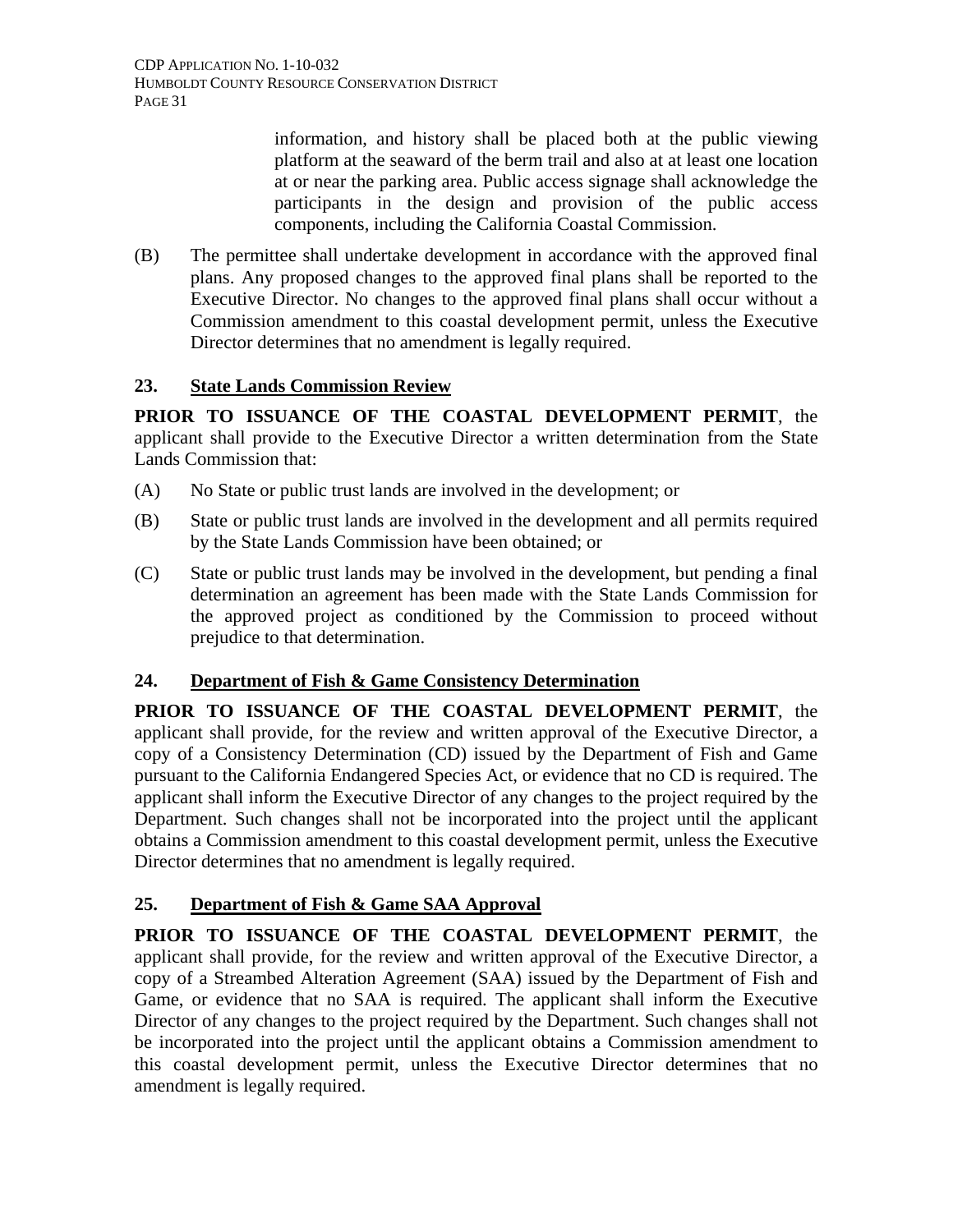## **26. Regional Water Quality Control Board Approval**

**PRIOR TO ISSUANCE OF THE COASTAL DEVELOPMENT PERMIT**, the applicant shall provide, for the review and written approval of the Executive Director, a copy of a permit issued by the North Coast Regional Water Quality Control Board, or evidence that no permit is required. The applicant shall inform the Executive Director of any changes to the project required by the Board. Such changes shall not be incorporated into the project until the applicant obtains a Commission amendment to this coastal development permit, unless the Executive Director determines that no amendment is legally required.

# **27. U.S. Army Corps of Engineers Approval**

**PRIOR TO COMMENCEMENT OF PHASE ONE (1) CONSTRUCTION**, the permittee shall provide to the Executive Director a copy of a permit or permit amendment issued by the Army Corps of Engineers, or letter of permission, or evidence that no permit or permission is required. The applicant shall inform the Executive Director of any changes to the project required by the Army Corps of Engineers. Such changes shall not be incorporated into the project until the applicant obtains a Commission amendment to this coastal development permit, unless the Executive Director determines that no amendment is legally required.

## **28. Submittal of Final Federal Biological Opinions**

**PRIOR TO ISSUANCE OF THE COASTAL DEVELOPMENT PERMIT**, the applicant shall submit evidence, for the review and written approval of the Executive Director, that the National Marine Fisheries Service (NOAA-Fisheries) and the U.S. Fish and Wildlife Service have issued final Biological Opinions, and, if necessary, Incidental Take Permits, in support of the project authorized by this permit and that are consistent with all terms and conditions of this permit. The applicant shall inform the Executive Director of any changes to the project required by the federal agencies. Such changes shall not be incorporated into the project until the applicant obtains a Commission amendment to this coastal development permit, unless the Executive Director determines that no amendment is legally required.

# **29. Caltrans Encroachment Permit**

**PRIOR TO COMMENCEMENT OF PHASE TWO (2) CONSTRUCTION**, the applicant shall provide to the Executive Director a copy of an encroachment permit issued by Caltrans for project activities located around Highway 211, or evidence that no permit is required. The applicant shall inform the Executive Director of any changes to the project required by Caltrans. Such changes shall not be incorporated into the project until the applicant obtains a Commission amendment to this coastal development permit, unless the Executive Director determines that no amendment is legally required.

# **30. Humboldt County Encroachment Permit**

**PRIOR TO COMMENCEMENT OF PHASE ONE (1) CONSTRUCTION**, the applicant shall submit for the review and approval of the Executive Director a copy of an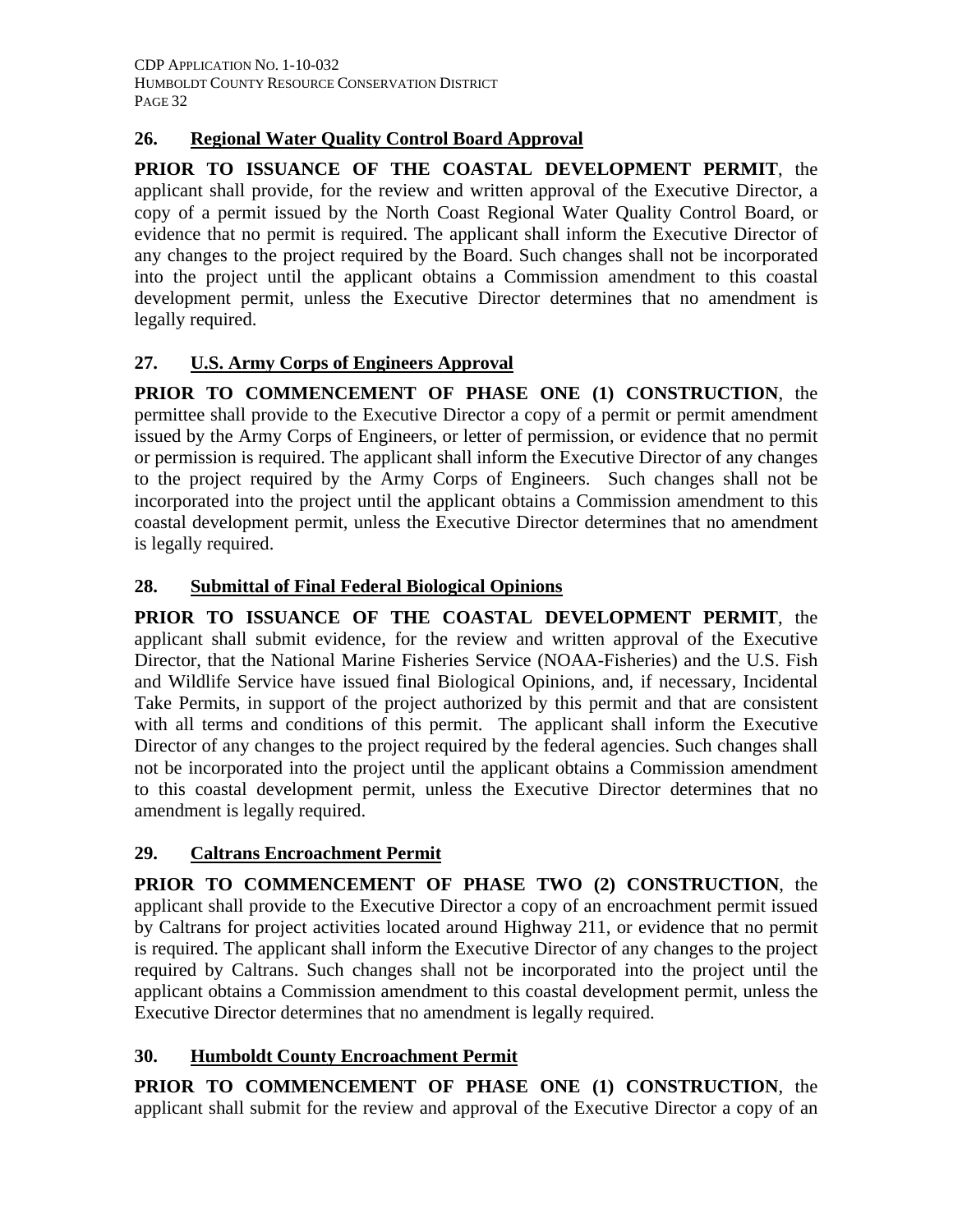CDP APPLICATION NO. 1-10-032 HUMBOLDT COUNTY RESOURCE CONSERVATION DISTRICT PAGE 33

encroachment permit issued by Humboldt County, or evidence that no permit is required. The applicant shall inform the Executive Director of any changes to the project required by the County. Such changes shall not be incorporated into the project until the applicant obtains a Commission amendment to this coastal development permit, unless the Executive Director determines that no amendment is legally required.

## **IV. FINDINGS & DECLARATIONS:**

The Commission hereby finds and declares as follows:

# **A. BACKGROUND & ENVIRONMENTAL SETTING**

## *(1) THE DECLINE OF THE SALT RIVER'S HYDROLOGIC FUNCTION OVER TIME*

The Salt River is a tributary to the Eel River Estuary located approximately five miles south of Humboldt Bay and 15 miles south of Eureka near the city of Ferndale (Exhibit Nos. 1-3). The Salt River Basin is approximately 47 square miles in size, and the main river channel spans an approximate length of ten miles from its confluence with the Eel River (located approximately one mile inland from the mouth of the Eel River) to the outer Ferndale bottomlands near Waddington Road. Smith, Reas, Francis, Williams, and Coffee Creeks (ordered from west to east, originating in the Wildcat Hills south of Ferndale) are the primary tributaries to the Salt River. It is believed that at one time the Salt River occupied a former channel of the Eel River that was left behind as the dominant river channel migrated north across the delta over centuries of change (Downie & Lucey 2005). Historically, the Salt River was largely influenced by tidal action and was the principal slough tributary to the Eel River Estuary (Exhibit No. 4).

In the 1800's, the Salt River had four anadromous freshwater tributaries, seven smaller drainages and several significant estuarine tributaries. At Port Kenyon (approximately four miles upstream from the confluence of the Salt and Eel Rivers), the river was approximately 200 feet wide and 15 feet deep and was large enough to accommodate small ocean steamers. Today, in that same area, the channel is undefined and marshy, and only Francis Creek supports severely limited habitat for some species of anadromous fish (salmonid access to Williams and Coffee Creeks has been completely eliminated). In addition, only a small fraction of the original Salt River estuary complex is currently subject to tidal influence.

Past and ongoing land use practices in the surrounding area in combination with natural geographic and geologic factors and processes have contributed to the hydrologic dysfunction and ecological decline of the Salt River. In the 1870's, a shipping industry was established along the banks of the Salt River in the town of Port Kenyon, which facilitated the growth of agriculture in the area and supported several sawmills and canneries. In the 1880's, according to the Salt River Watershed Assessment (Downie & Lucey 2005), "…there was a substantial effort to reclaim tidelands in the western delta. A reclamation district was formed, and an estimated 2,900 acres of tidelands were targeted for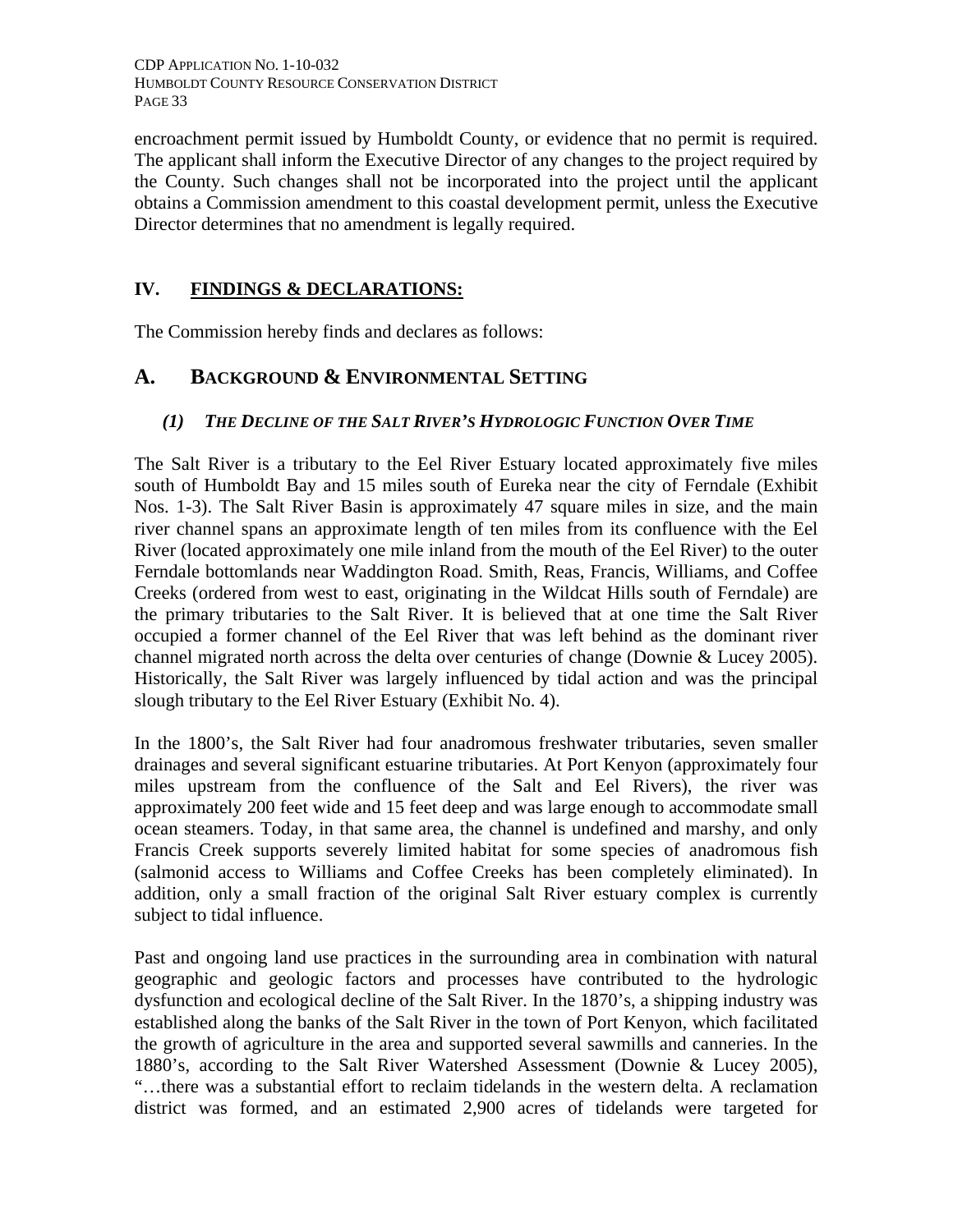reclamation. Levees and tidegates were installed along and across waterways in order to convert tidelands into agricultural land. The actions of widespread tideland reclamation across the Eel River Delta reduced the tidal prism of the Eel River Estuary, which contributed to the reduced the size of the Salt River. Also, several of the creek tributaries to the Salt River were channelized in attempt to reduce the risks of flooding and to accommodate property boundaries."

The severely aggraded (filled in with sediment) condition of the channel that characterizes the Salt River today has largely resulted from historical (and ongoing) land reclamation activities, past levee and tide gate construction in the area, and uncontrollable and (to a lesser extent) controllable sediment loads related to landslides, bank erosion, earth flows, timber harvesting practices, and road-related sources in the Wildcat Hills. The river's various tributary watercourses naturally transport massive loads of sediment each year to the Salt River, which is located in a depositional area on a low-gradient alluvial floodplain, due to the combined effects of steep topography in the Wildcat Hills, relatively high rainfall, unstable geological structure, high rates of tectonic activity (including both uplift and subsidence in the delta), and highly erodible soils. Periodic flooding from the Eel River (e.g., in 1964) also has deposited large amounts of sediment, filling the historic channels that helped to drain the basin.

In addition, the river system's ability to maintain hydraulic conveyance and cleanse sediment deposits from the channel has been diminished by a number of factors. Accumulated sediment in the river channel has led to the growth of woody vegetation (primarily willows and alders) within the channel itself, which in turn has led to more sediment trapping and fish passage blockage. Furthermore, the eastern portion of the Salt River Basin has been diverted (due to sediment sills and natural debris blockage), resulting in a 42 percent reduction in the size of the basin. Williams and Coffee Creeks no longer flow into the Salt River, and the river currently receives flows only from Francis Creek and tributaries west of Francis Creek. The decreased flows in the Salt River have exacerbated the channel aggradation problem. Infilling of the mainstem channel has essentially split the Salt River Basin into two separate watersheds, with flows from Williams and Coffee Creeks flowing north into Old River via Perry Slough (Exhibit No. 5). Importantly, a massive reduction of tidal influence has reduced the system's ability to clear sediment deposits from the channel.

In general, the Salt River has filled in with sediment faster than that sediment can be removed naturally, due to the elimination of channel cleansing forces such as flow volume and tidal exchange. Today, the main channel of the Salt River and the lower reaches of its tributaries are choked with sediment and riparian vegetation and have lost nearly all natural hydraulic function.

## *(2) RESULTING FLOODING AND WATER QUALITY PROBLEMS*

The hydraulic dysfunction of the Salt River has led to significant annual flooding and water quality problems in the region for many years. Agriculture is the principal land use in the lower Salt River Basin (Exhibit No. 3). Most of the lands in the area are zoned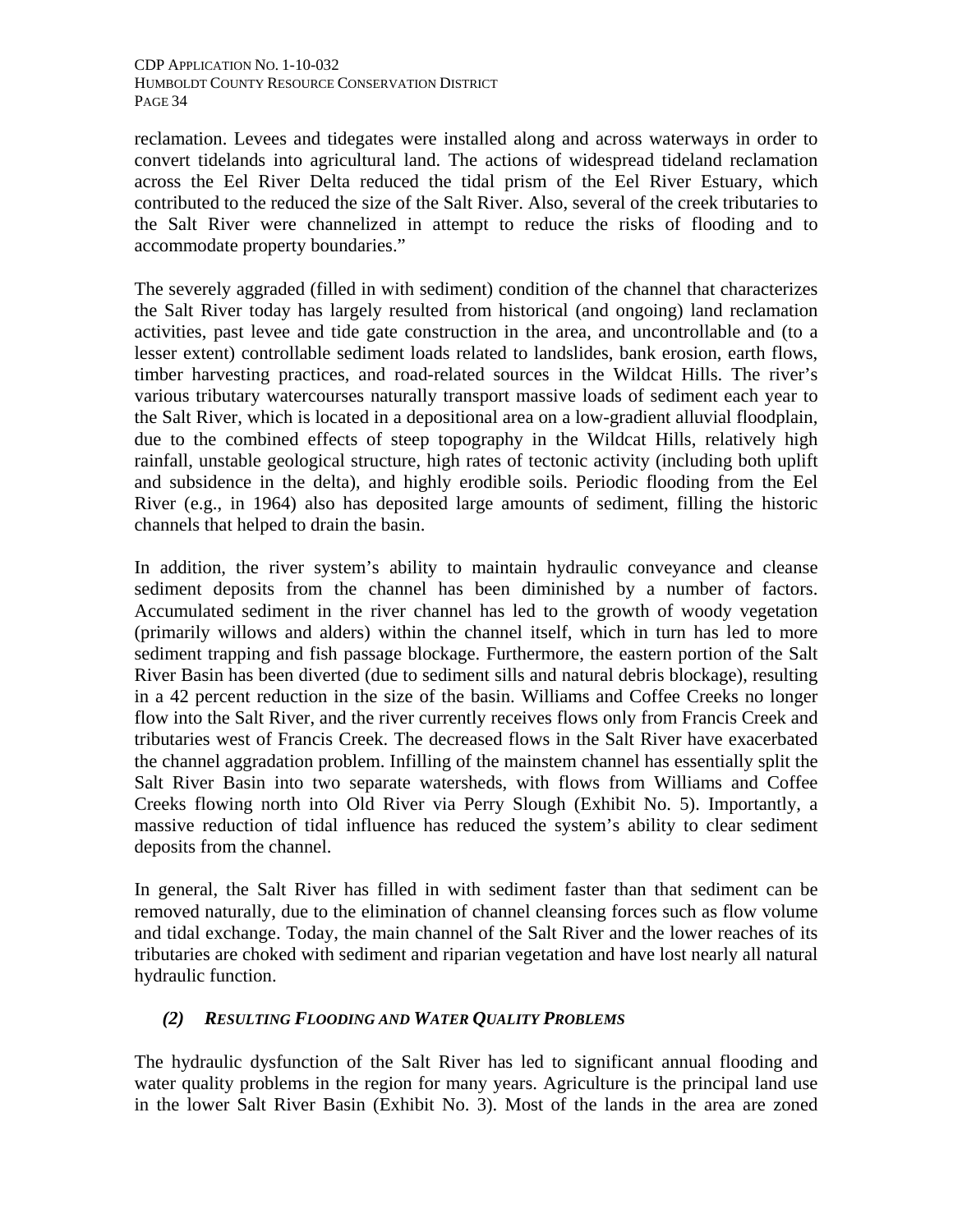Agriculture Exclusive–60 acre minimum parcel size under the Humboldt County certified LCP. The City of Ferndale (population approximately 1,370), which is outside the coastal zone but surrounded by the coastal zone boundary on three sides, also is located in the lower Salt River Basin. As sediment loads continually aggrade drainages each winter during the rainy season, the Salt River and the lower reaches of its tributaries overflow their banks, resulting in almost perpetual flood conditions across several areas, including public and private ranch roads and infrastructure, residences, and agricultural lands.

According to the applicant, based on interviews with producers and ranchers in the area, approximately 750 acres of mostly prime agricultural lands (mostly dairy and grazing lands), are taken out of production for one to eight months each year due to chronic flooding. Forage productivity is greatly compromised by inundation impacts, and agricultural producers must bear production losses and the additional expenses associated with supplemental feed, pumping out floodwater, and farming and re-seeding flooded areas. Road culverts routinely become plugged by sediment, further exacerbating flooding and requiring regular maintenance and expense to landowners in the region and the County.

In addition to regular and sustained flooding in the region, the hydrologically impaired condition of the Salt River channel leads to water quality problems as well. High quantities of nutrients from surrounding agricultural land present water quality problems in the mainstem of the river as well as in the estuary. Livestock from surrounding ranch lands has access to the river and streams in many locations within the basin, resulting in trampling of stream banks and bank erosion, poor riparian plant recruitment, and direct input of fecal and urine contaminants. Fish spawning habitat in the river basin and lower tributaries is inadequate due to excessive amounts of fine sediments. Other factors that influence salmonid habitat such as water temperature, water chemistry, and turbidity also are adversely affected by the hydrologic impairment of the river.

Of great significance for water quality is the fact that sedimentation and flow volume reduction in the Salt River have reduced channel capacity and the receiving water flows to the point that the effluent from the City of Ferndale's wastewater treatment plant, located near the confluence of the Salt River and Francis Creek, violates water quality standards. Historically, water flows within the Salt River were sufficient to provide the required dilution for the discharge from the wastewater treatment plant. In 2003, after hundreds of accumulated water quality violations, the North Coast Regional Water Quality Control Board issued a Cease and Desist Order (CDO) to the City's facility for the violation of effluent discharge standards, and the Board imposed a moratorium on new sewer hookups for the City. Treated effluent has on occasion flowed undiluted into residential areas and agricultural lands, and sediment deposition near the confluence of Francis Creek and the Salt River put the entire wastewater treatment plant at increasing risk of being flooded. In December of 2009, the Commission approved CDP No. 1-09-024, which authorized an upgrade to the City's wastewater treatment facility (utilizing tertiary treatment of wastewater) to bring it into compliance with water quality and waste discharge standards as directed by the CDO provisions mandated by the NCRWQCB. The failure of the City to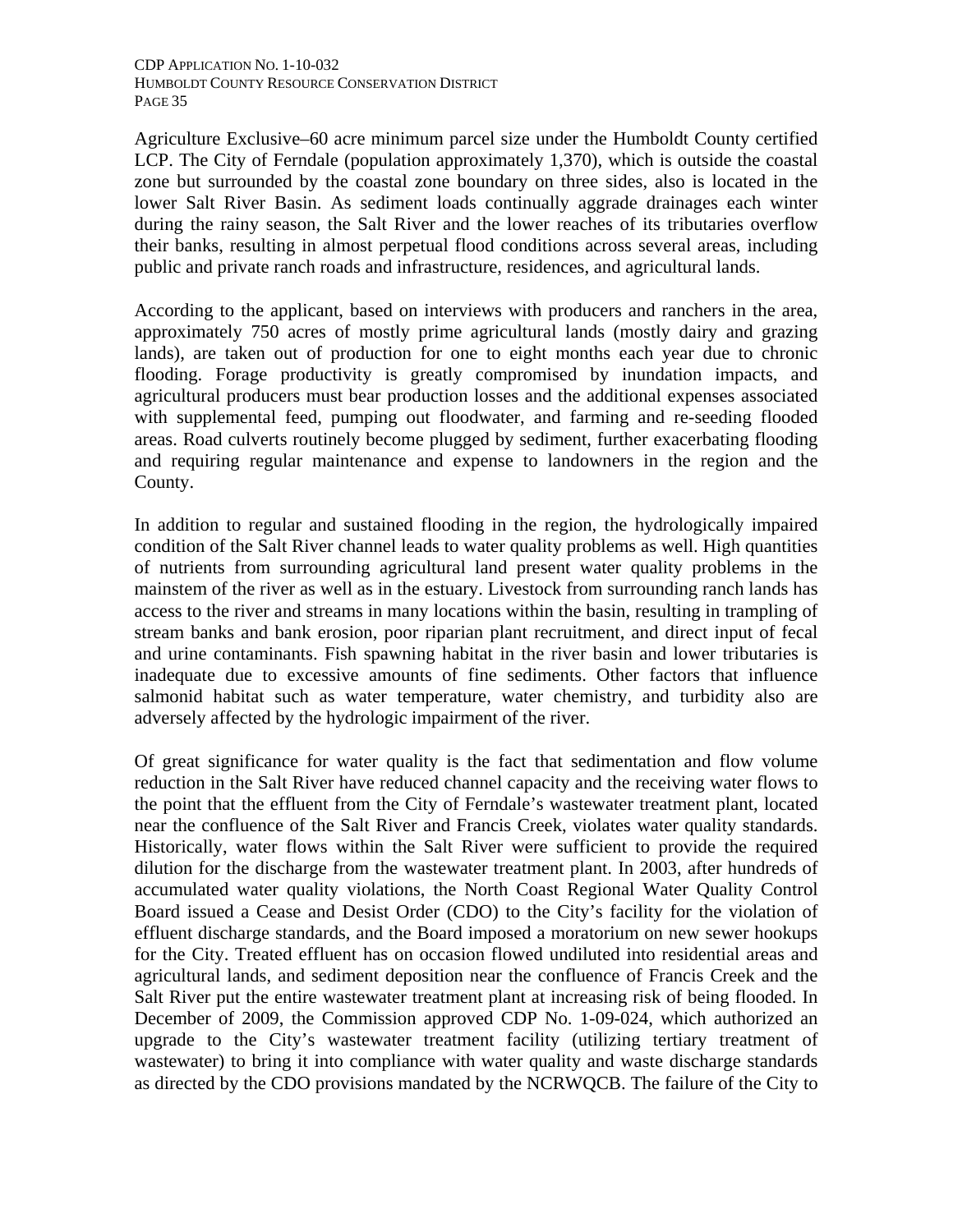comply with water quality regulations is directly related to the ever-worsening channel conditions in the Salt River.

#### *(3) ECOLOGICAL DIVERSITY IN THE SALT RIVER AREA*

The floodplain of the Eel River extending from the mouth of the river up to the confluence of the Van Duzen River and the Eel River near Highway 101 and Alton approximately 12 miles inland is known as the Eel River Delta. The delta, which covers approximately 50 square miles (~33,000 acres), is a mostly flat, depositional region that once was comprised of an intricate network of sloughs, side channels, and open water. Historically, the combination of tidal exchange and a substantial input of freshwater provided vast acreages of salt and brackish marsh habitats, sloughs, side channels, and open water, which in turn created a hospitable environment for a rich assemblage of aquatic and estuarine species. Today, the Eel River Estuary is still recognized as one of the most ecologically important tidal marsh habitats in the state. As the third largest estuary in the state, the Eel River Estuary, along with Humboldt Bay, is the only substantial tidal marsh habitat between San Francisco and Coos Bay, Oregon. The Salt River is the lowermost tributary to this important estuarine system and, as discussed above, historically functioned largely as a tidal slough.

According to an 1888 observation cited in the Final Environmental Impact Report (FEIR) prepared for the proposed project, pre-settlement vegetation in the delta consisted of "forests of pine, spruce and here and there redwood, with alder growing near the water courses…looking east from the ocean, the forest formed an almost unbroken line cross the low land" [page 3.3-2]. Extensive salt marsh and mudflat habitat also were documented, as were "fern prairies" in upland areas around Ferndale (hence the place-name origin) and Waddington to the east. Vegetation along the channel banks likely was influenced by salt water intrusion, so that sloughs were mostly open, free-flowing, and lined with dense sedge growth.

By 1941, according to aerial photographs, much of the project area was devoid of historic vegetation due to farming practices in the region. The reduction in historic estuarine habitats is directly correlated with the increase of agricultural land in the delta. In addition, removal of colonizing riparian vegetation by landowners in an effort to keep the river channel free from debris and sediment accumulation was routine. In the 1970's, the Department of Fish and Game began to curtail the practice of riparian vegetation removal in the area, and willows and alders have since proliferated in the main river channel and along its banks, further aggravating the sediment accumulation problems discussed above.

Today, the primary land cover type in the approximately 808-acre proposed project area, as well as throughout the surrounding Eel River Delta, is agricultural grassland (~600 acres in the proposed project area). The vegetation of the agricultural grasslands in the area consists primarily of various nonnative pasture grasses such as perennial ryegrass, Kentucky bluegrass, creeping bentgrass, common velvet grass, common oat grass, and reed canary grass (in wet areas). A suite of common nonnative flowering herbs also are interspersed throughout the agricultural grasslands including clovers, creeping buttercup, wild radish,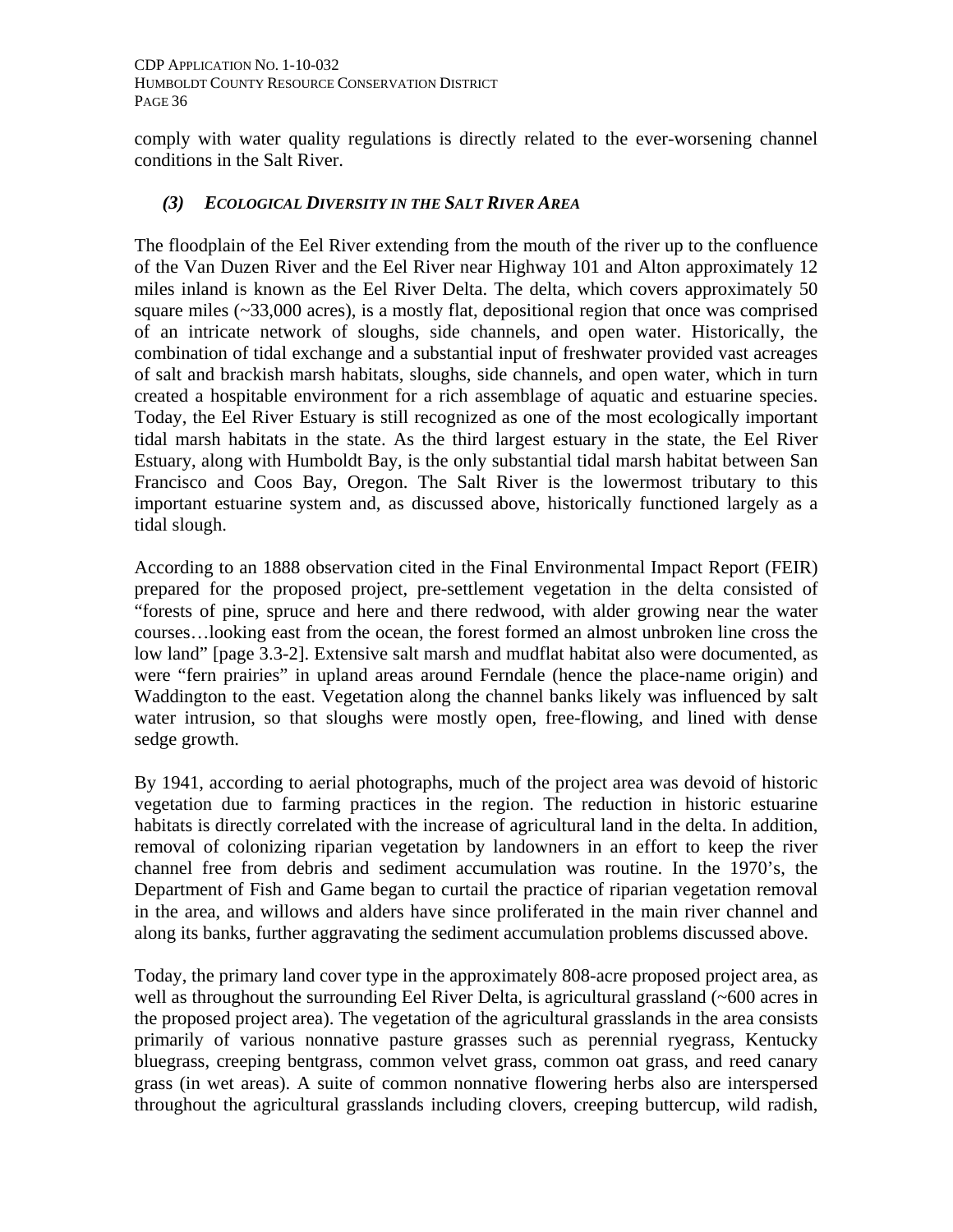hairy cat's-ear, common dandelion, wild fennel, poison hemlock, bindweed, dock, English plantain, and various others. Wildlife species that frequent the agricultural grasslands and "ruderal" areas (which the FEIR describes as dominated mostly by nonnative invasive species) include various rodents (e.g., California vole, Pacific shrew, coast mole, mice, rats, etc.), other mammals (e.g., striped skunks, raccoons, opossums, feral cats, and coyotes), passerine birds (e.g., different species of swallows, sparrows, blackbirds, and others), shorebirds (e.g., long-billed curlew, marbled godwit, common snipe, dunlin, whimbrels, sandpipers, and others), raptors (e.g., white-tailed kite, northern harrier, peregrine falcon, red-tailed hawk, western burrowing owl, and others), herons and egrets, and a diversity of waterfowl (when pastures are inundated during periods of substantial precipitation).

In addition to serving as agricultural land for livestock grazing, hay production, and other agricultural uses, it is important to note that the agricultural grasslands in the area also, in many areas, function as seasonal wetlands. This dual function is recognized in the County's certified LCP through the designation of much of the agricultural land in the region as "transitional agricultural wetlands" with a "T" combining zone overlay. The stated purpose of the overlay designation is "to permit agricultural use as a principal permitted use while providing that development in transitional agricultural lands is conducted in such a manner as to maintain long-term wetland habitat values and minimize short-term habitat degradation within these environmentally sensitive habitat areas" (Humboldt County certified Coastal Zoning Regulations (CZR) Section 313-35.1.1). The zoning regulations specify various limitations on diking, dredging, filling, and land divisions in transitional agricultural lands and require certain mitigations to be employed for all new development in these areas.

Aside from the agricultural grasslands and seasonal wetlands, other principal land cover types in the delta include riparian forest and scrub (~97 acres in the proposed project area), estuarine marsh  $\left(\sim 36 \text{ acres in the proposed project area}\right)$ , estuarine aquatic habitats  $\left(\sim 11 \text{ miles}\right)$ acres in the proposed project area), and freshwater marsh (~1 acre in the proposed project area).

The approximately 97 acres of riparian habitat in the project area exists within a 50-200 foot-wide corridor within and around the Salt River channel and adjacent levees as well as within narrower bands and patches along tributary drainages. The riparian vegetation consists mostly of various species of willows, red alder, and black cottonwood, along with California blackberry, thimbleberry, and other shrub and herbaceous species. The riparian habitat supports a relatively high diversity of birds throughout the year, including breeding habitat for neotropical migratory and resident species. Two state-listed (under the California Endangered Species Act) "endangered" bird species that occur in the riparian habitat in the project area are willow flycatcher (*Empidonax trailii*) and yellow-billed cuckoo (*Coccyzus americanus*). Other sensitive bird species (listed by the Department of Fish and Game (DFG) as "Species of Special Concern") that are known to occur or have a high potential to occur in the riparian area (based on 2010 surveys) include black-capped chickadee (*Poecile atricapillus*), yellow warbler (*Dendroica petechia*), purple martin (*Progne subis*), and nesting white-tailed kite (*Elanus leucurus*). The riparian habitat in the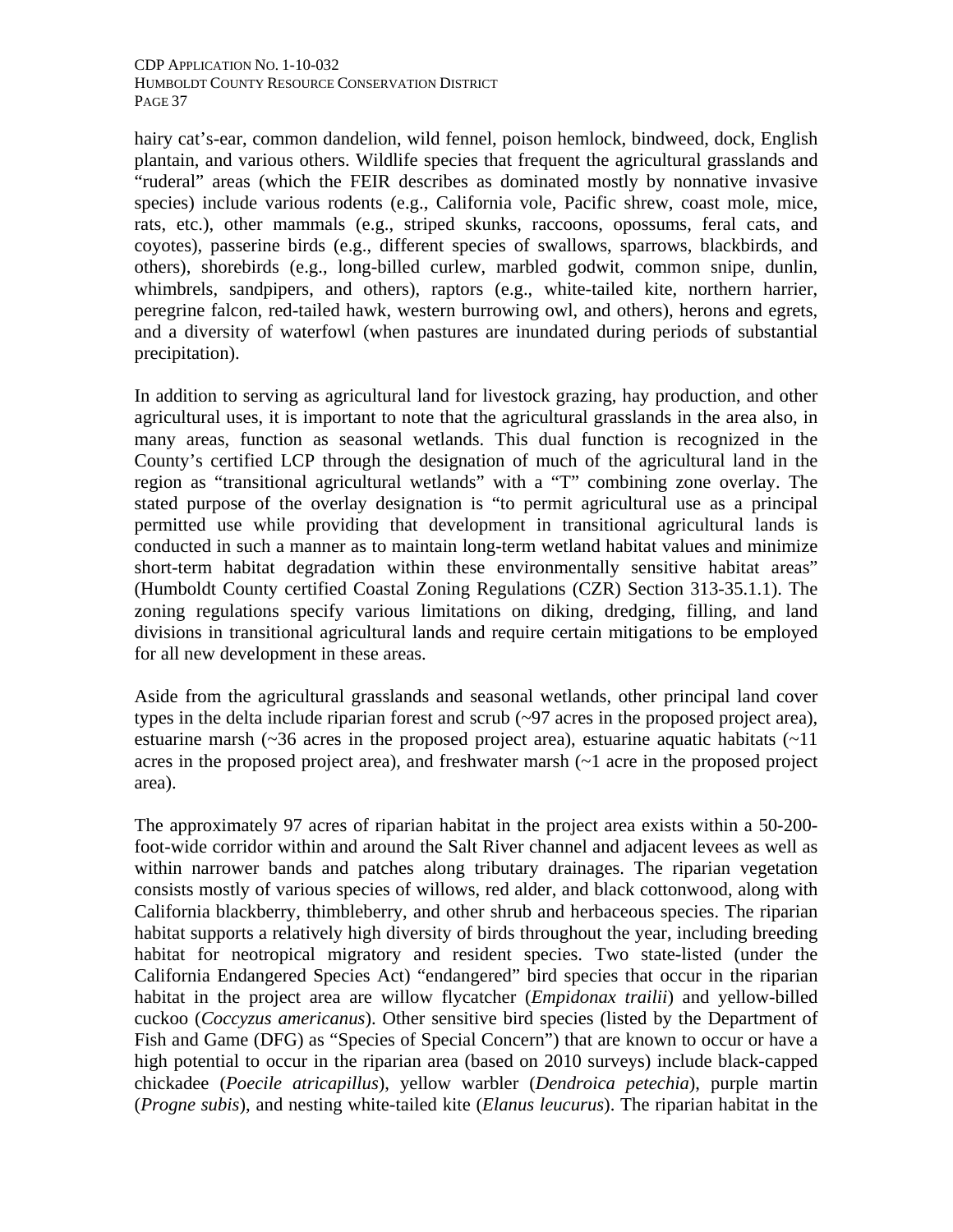area also hosts various species of reptiles, amphibians (including the state-listed "species of concern" northern red-legged, *Rana aurora*), and mammals.

The ~36 acres of existing estuarine marsh in the project area is limited to the banks of the Salt River channel adjacent to the northern (downstream) half of Riverside Ranch. The tidal marsh habitat is dominated by the nonnative invasive dense-flowered cordgrass along with native species such as pickleweed, saltgrass, slender arrowgrass, and spearscale. Lyngbye's sedge (*Carex lyngbyei*), a CNPS List 2.2<sup>[1](#page-59-0)</sup> plant commonly associated with brackish marsh habitats, was documented in 2010 surveys growing in a continuous, 3-to-15-foot-wide band along both channel banks of the Salt River for a span of nearly two river miles from the lowest-most reach of the project area to as far upstream as Port Kenyon Road. In addition, Humboldt Bay owl's-clover (*Castilleja ambigua* ssp. *humboldtiensis*), a CNPS List 1B.2 species<sup>1</sup>, also was documented at three locations (totaling 58 individuals). Though not detected during surveys, the salt marshes in the project area support habitat for Point Reyes bird's beak (*Cordylanthus* [*Chloropyron*] *maritimus* ssp. *palustris*), also a CNPS List 1B.2 species, sea watch (*Angelica lucida*), a CNPS List  $4.2$  species,<sup>1</sup> and others. Because the estuarine marsh habitat in the project area is fairly narrow and linear, its functionality as wildlife habitat is limited. Species that frequent estuarine marsh habitat in general in the Eel River Delta that have the potential to occur in the project area include various birds (e.g., song sparrow, marsh wren, herons, soras, yellow rails, mallard, American green-winged teal, gadwall, and various others) and mammals (e.g., native California voles and white-footed mice as well as nonnative rats and house mice).

The Salt River and its tributaries provide approximately 11 acres of aquatic habitats (estuarine and freshwater channels) in the project area. At low tides, a small amount of mudflat habitat is exposed, especially near the Eel River confluence. Portions of the lower Salt River channel support eelgrass beds (*Zostera marina*), though the populations tend to die-back in the winter, presumably due to freshwater influences. Eelgrass beds are considered to be a type of environmentally sensitive habitat worthy of protection because they function as important shelter, foraging, and in some cases spawning habitats for a variety of fish and invertebrate species, including the state- and federally listed coho salmon (*Oncorhynchus kisutch*). The long, green leaves of the aquatic flowering plant also are an important food source for certain birds, such as black brant (small migratory geese). In addition, the federally endangered tidewater goby (*Eucyclogobius newberryi*) has been documented (in 2010 surveys) on Riverside Ranch in small quiet pools downstream of tidegates adjacent to the Salt River channel.

The Salt River historically functioned as a migration corridor for adult salmonids reaching spawning habitat in tributaries within the Wildcat Mountains and provided rearing habitat for juveniles migrating downstream to the Eel River estuary. Southern Oregon/Northern

 $\overline{a}$ 

<span id="page-59-0"></span><sup>&</sup>lt;sup>1</sup> California Native Plant Society (CNPS). 2011. *Inventory of Rare and Endangered Plants* (online edition, v8-01a). CNPS. Sacramento, CA. [http://www.cnps.org/inventory.](http://www.cnps.org/inventory) **LIST 1B** = Rare, threatened, or endangered in California and elsewhere; **LIST 2** = Rare, threatened, or endangered in California but more common elsewhere; **LIST 4** = Uncommon in California; **0.2** = fairly endangered in California.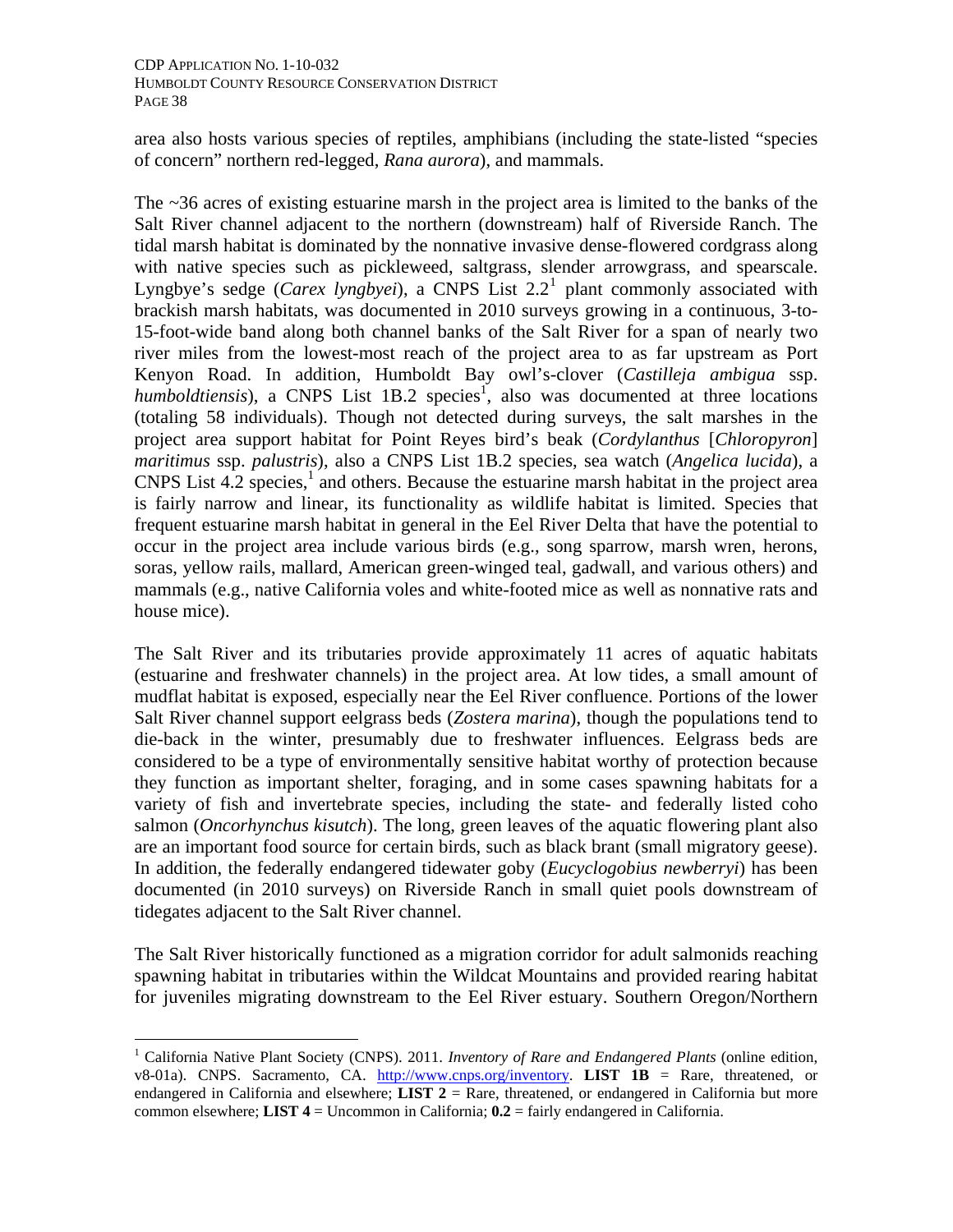California Coho Salmon, California Coastal Chinook Salmon (*O. tshawytscha*), and Northern California Steelhead Trout (*O. mykiss irideus*), all of which are listed as "threatened" under the federal Endangered Species Act (Southern Oregon/Northern California coho also is listed as "threatened" under the state ESA), historically were documented in the river, and small populations of all three salmonid species, as well as Coastal Cutthroat Trout (*O. clarkia clarkia*), a DFG "Species of Special Concern" that occurs at the southern extent of its geographic range in the area, have been documented more recently in the limited available habitat in the watershed. Current poor fish passage conditions in many parts of the basin coupled with riparian vegetation loss in some locations and water quality problems related to water temperature, water chemistry, turbidity, and sediment load have resulted in drastic population declines of all species of salmonids that formerly were more widespread in the Salt River and its tributaries. The Salt River Ecosystem Restoration Project (proposed project) was developed to respond to these problems, with the benefits of reduced flood impacts, improved fish passage, improved water quality, improved and expanded habitat for riparian and wetland species, and improved sediment transport.

# **B. PROJECT DESCRIPTION**

# *(1) PROJECT BACKGROUND & GOALS*

Collaborative planning to address the myriad of resource problems associated with flooding and sedimentation along the Salt River dates back at least several decades. In 1987, the Eel River Resource Conservation District was formed as a special district of the County in part to address flooding and sedimentation problems around the Salt River. [In 1993 the district was renamed the Humboldt County RCD and expanded to a county-wide special district focusing on cooperation with voluntary landowners to reduce soil erosion, conserve water, and improve water quality.] In 2004, the Salt River Advisory Group was established to build partnerships between private landowners living adjacent to the Salt River and public entities involved in planning for the proposed project. In 2007, the applicant, as the lead agency for CEQA purposes, solicited public comments on the Notice of Preparation of the Environmental Impact Report for the proposed project. In February of 2011 the applicant certified the project's Final EIR. Project implementation is expected to begin in the summer of 2012, with some limited development proposed to occur this year prior to the start of rainy season.

The Salt River Ecosystem Restoration Project (proposed project) is comprised of two major components (Exhibit No. 6). Phase 1 involves restoring approximately 400 acres of estuarine marsh, estuarine aquatic, riparian, and freshwater wetland habitats on the lower 2.5 miles of the Salt River and on the 440-acre Riverside Ranch former dairy farm property owned by DFG. Phase 2 involves restoring hydraulic capacity, in-stream fish habitat, riparian vegetation, and improved water quality along an additional approximately 5 miles of the Salt River, ~2,900 feet of lower Francis Creek, and ~500 feet of lower Eastside Drainage. The applicant also is proposing long-term adaptive management activities as proposed in the Adaptive Management Plan (Exhibit No. 20). The EIR addressed an additional component of the project not proposed under this coastal development permit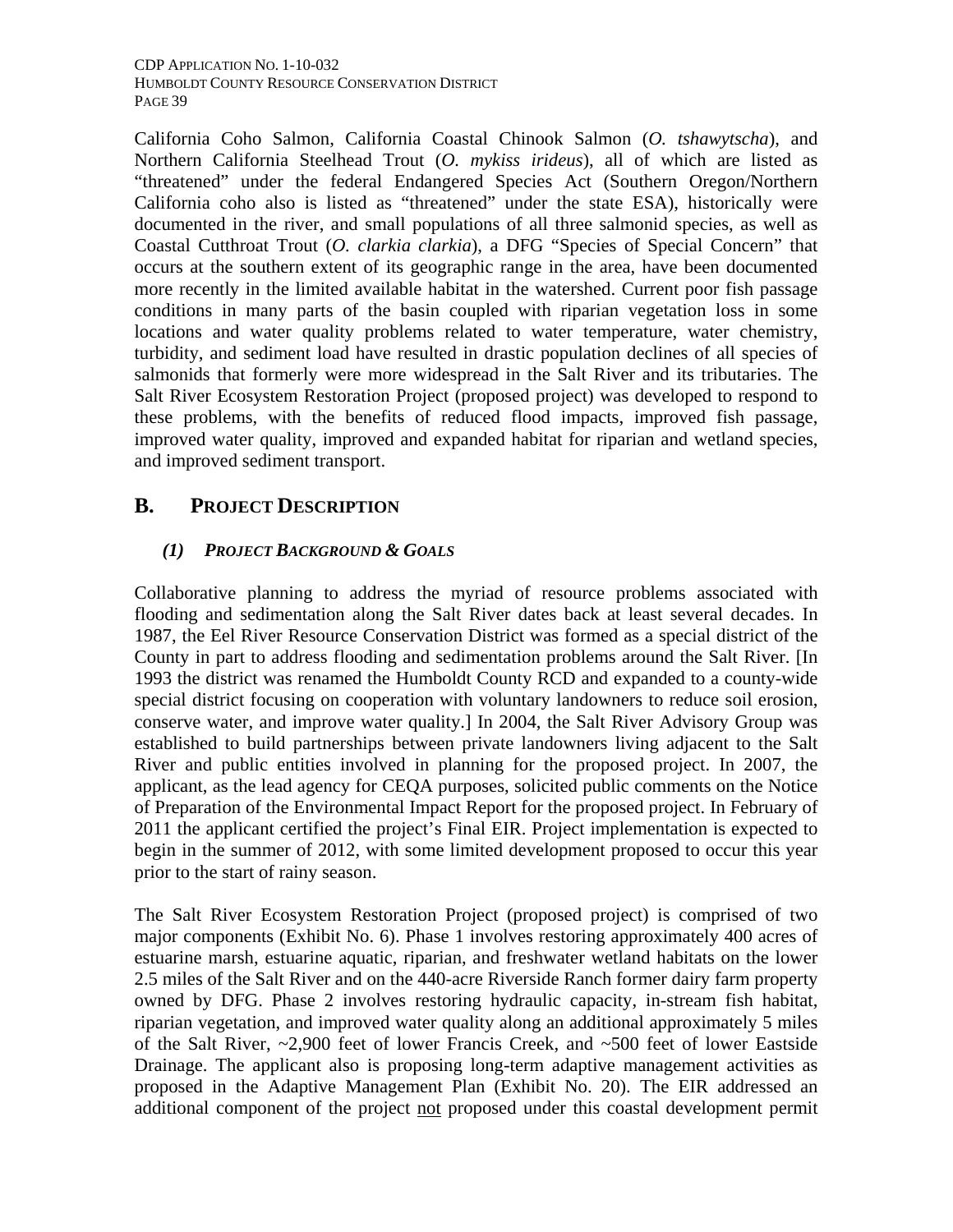application, which is the ongoing implementation of a variety of sediment reduction and erosion control actions in the Williams Creek, Francis Creek, and Reas Creek subwatersheds as funding and landowner cooperation allow (Exhibit No. 24). Much of this work occurs outside of the coastal zone and includes upslope channel restoration, riparian planting, bank stabilization, livestock fencing, and road drainage upgrades.

The principal goals of the project include the following:

- Restore the Salt River channel and adjacent riparian floodplain by increasing hydraulic conveyance and constructing habitat features that reestablish ecological processes beneficial to fish and other native species;
- Restore historic estuarine habitat and tidal connectivity within the lower Salt River;
- Improve water quality and drainage efficiency across the floodplain;
- Manage excess sediment loads by maximizing fluvial and tidal channel sediment transport capacity;
- Design and maintain active and passive sediment management areas that minimize long-term impacts to land use and ecological function;
- Initiate a long-term corridor adaptive management process that maximizes ecological restoration success in a working landscape by:
	- o Reducing headwater erosion and sediment delivery to the Salt River floodplain;
	- o Increasing the volume and efficiency of clear water drainage from the upstream watershed and adjacent agricultural land; and
	- o Providing and maintaining sediment management areas that minimize impacts to land use and ecological function.

The proposed project is being undertaken by a collaboration of partners including the applicant, private landowners in the region, the County of Humboldt, the City of Ferndale, DFG, the State Coastal Conservancy (SCC), the Army Corps of Engineers, NOAA-Fisheries, and others. The proposed project is being funded in part by the State Water Resources Control Board (Prop. 50), the SCC, Ducks Unlimited, DFG (Fisheries Restoration Grant Program), the California Department of Conservation, Caltrans, and other sources.

## *(2) PROPOSED PHASE 1: RIVERSIDE RANCH RESTORATION*

Phase 1 of the proposed project involves the restoration of the lower 2.5 miles of the Salt River and over 300 acres of estuarine marsh habitats and approximately 20 acres of estuarine aquatic and mudflat habitats on Riverside Ranch, an approximately 440-acre former dairy farm property abutting the lower Salt River that was purchased by Western Rivers Conservancy in 2007 before being conveyed to the Department of Fish and Game in 2010 (Exhibit No. 9). The Phase 1 project area spans the tidally influenced portion of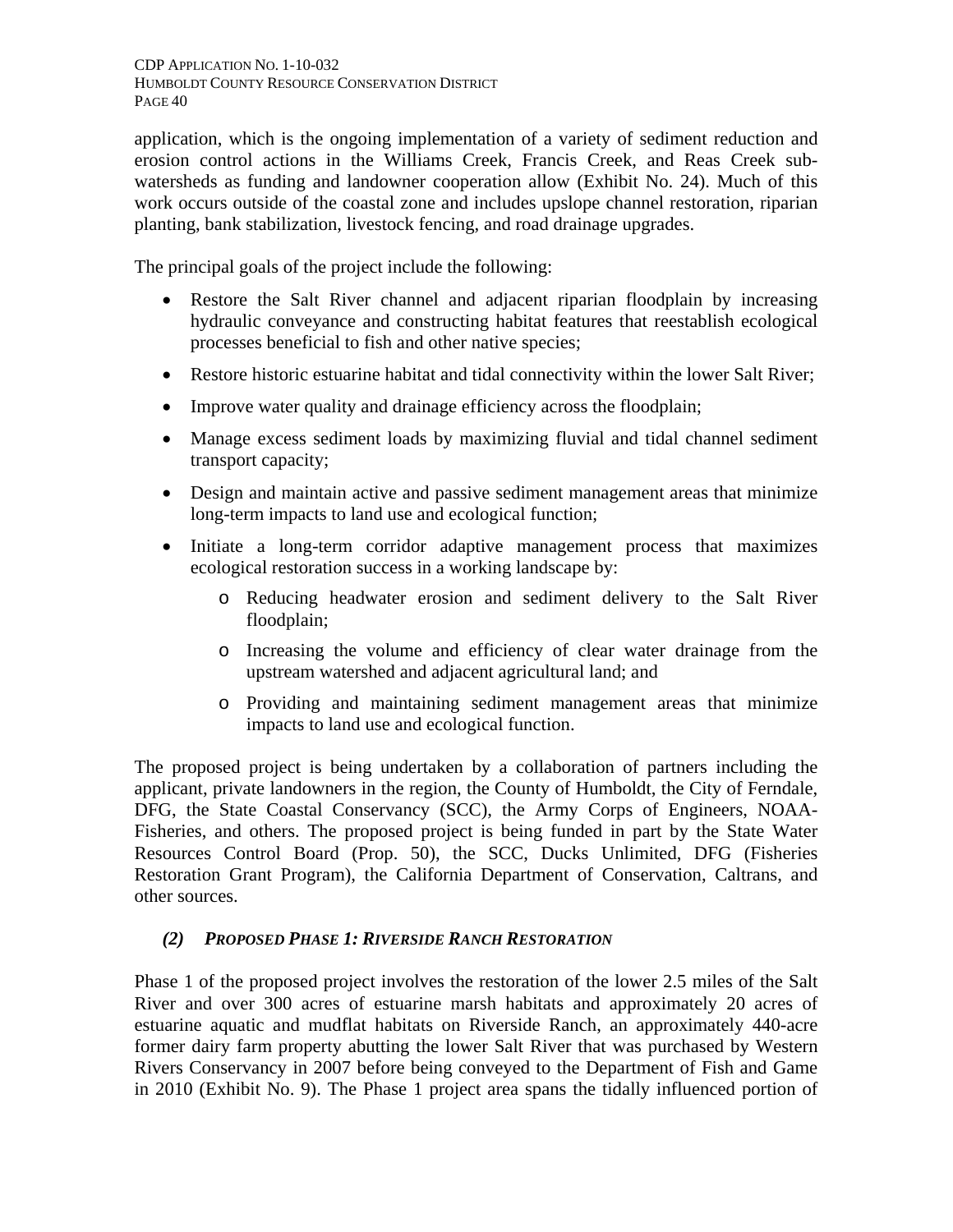the Salt River channel corridor from its confluence with Cutoff Slough near the downstream end of Riverside Ranch up to the confluence of the river with Reas Creek near the upstream end of Riverside Ranch. Approximately 2.5 miles of the river channel would be excavated in this reach to more closely resemble its historic channel configuration and to expand the tidal prism, which is intended to allow for tidal exchange within the newly created tidal habitats on Riverside Ranch as well as to expand and reestablish an enhanced tidal prism capable of cleansing sediment deposits from the upstream river reach. Approximately 13 acres of riparian vegetation (primarily willows and alders) growing within the river channel (due to chronic sedimentation) would be removed outside of bird breeding and nesting seasons and prior to channel excavation (proposed for fall 2011 prior to the start of proposed construction in early summer 2012).

In addition to the main channel excavation, a network of internal slough channels (totaling approximately 3.75 miles in length) also would be excavated across the Riverside Ranch property to restore over 10 acres of estuarine aquatic channel and mudflat habitats. Additional excavations (~60,000 cubic yards) would occur in certain areas to ensure appropriate elevations (e.g., between approximately 4.5 feet and 7.5 feet NAVD88) across the proposed tidal marsh restoration areas. The existing perimeter levees that line the Salt River on Riverside Ranch would be lowered and breached in key locales at the north and south ends of the property to allow for tidal inundation of the estuarine marsh and slough channel restoration areas while at the same time maximizing the length of the river exposed to tidal exchange, which is key to maximizing hydraulic conveyance and sediment transport through the river system upstream from Riverside Ranch.

Most of the excavated sediments from the proposed river and slough channel restoration dredging (~185,000 cubic yards) would be used to construct a proposed setback berm on Riverside Ranch that is needed to protect adjacent properties and agricultural lands from flooding, including the approximately 55 acres of agricultural land proposed to be retained in agricultural production on Riverside Ranch inland of the new berm. The proposed setback berm would be approximately 11,000 feet long, would have a maximum height of  $\sim$ 14.75 feet (NAVD88) and top width of  $\sim$ 12 feet, and would have side slopes of 3:1 (horizontal:vertical). The proposed setback berm design includes culverts (with tidegates), maintenance access, and potential floodways for Eel River flooding. New livestock exclusion wire fencing (~4 feet tall with galvanized metal T-posts and 4- to 5-inch diameter juniper anchor posts) would be installed along the outer perimeter of the proposed new setback berm. Approximately 3,500 feet of existing berm along the northern boundary of the property also would be refurbished to match the dimensions of the proposed new setback berm. Approximately 121,000 cubic yards of the excavated sediments would be placed across ~13 acres of the estuarine marsh restoration area to maximize habitat complexity (e.g., through the creation of "high marsh ecotone" habitat areas between ~7.5 ft and 9 ft NAVD88) on the restored tidal marsh plain. Additional excavated sediments (~30,000 cubic yards) would be used to fill approximately 5,000 linear feet of existing agricultural ditches on the property.

The applicant does not propose to plant the restored estuarine marsh habitats but instead expects that naturally recruiting saline-tolerant plant species (such as slough sedge,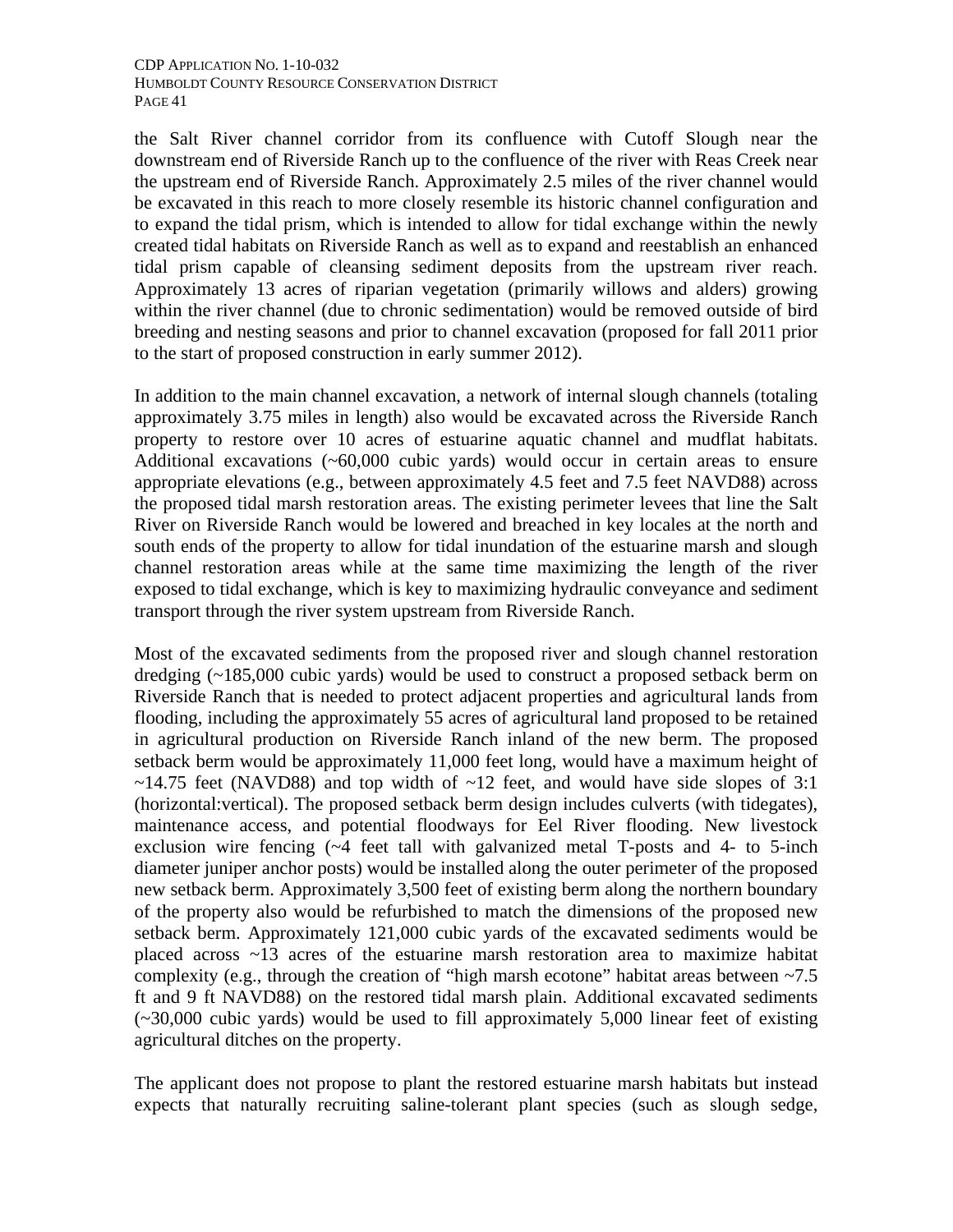pickleweed, salt grass, and various others) will colonize the habitats naturally as tidal inundation is restored to the area (see relevant pages of Exhibit No. 18). The applicant proposes to monitor the area over time to determine whether it is developing an appropriate diversity of representative native estuarine marsh species. If the monitoring shows it is necessary, planting of regionally appropriate estuarine marsh species would occur. The restoration area also would be monitored for the spread of invasive exotic species such as dense-flowered cordgrass, and if necessary, an invasive plant eradication program would be implemented. The applicant does propose to plant approximately 25 acres of new riparian habitat along the restored river channel and along the outboard side of the proposed new setback berm. These areas would be planted with riparian vegetation that historically occurred in the delta including Sitka spruce, shore pine, willows, and various shrub species. The proposed riparian planting is intended in part to compensate for impacts to approximately 13 acres of riparian habitat growing in the Salt River channel proposed to be removed in order to implement the proposed restoration activities. Despite this riparian impact, the project has been designed to avoid impacts to approximately 18 acres of additional existing riparian habitat on the property.

Detailed habitat monitoring and adaptive management plans are attached as Exhibit Nos. 17-18 and 20 respectively. Phase 1 75% design plans are attached as Exhibit No. 9. Table 1 displays the proposed dredge and fill estimates for Phase 1 of the project. Additional project details are included in Tables 1-3 below.

| <b>PHASE 1: RIVERSIDE RANCH RESTORATION</b>                  |                    |               |                                                              |                                                                       |  |
|--------------------------------------------------------------|--------------------|---------------|--------------------------------------------------------------|-----------------------------------------------------------------------|--|
| Permanent <sup>1</sup><br><b>Dredge &amp; Fill Estimates</b> |                    |               | Temporary <sup>2</sup><br><b>Dredge &amp; Fill Estimates</b> |                                                                       |  |
| <b>Description</b>                                           | <b>Cubic Yards</b> | <b>Acres</b>  | <b>Linear Feet</b>                                           | <b>Cubic Yards</b>                                                    |  |
| <b>Salt River Channel</b><br>(Dredge Native)                 | 183,400            | 22.2          | 12,900                                                       |                                                                       |  |
| Internal Sloughs<br>(Dredge Native)                          | 47,000             | 8.7           | 19,700                                                       |                                                                       |  |
| Lower Marsh Plain<br>(Dredge Native)                         | 60,600             | $-50$         | Not applicable                                               |                                                                       |  |
| Raise Marsh Plain<br>(Fill Native)                           | 121,300            | $~1 - 35$     | Not applicable                                               |                                                                       |  |
| New Setback Berm<br>(Fill Native)                            | 185,000            | 13.7          | 11,360                                                       | $~1,600$ cubic yards of<br>gravel/rock/sheet-pile/soil <sup>3,4</sup> |  |
| <b>Berm Outboard Ditch</b><br>(Dredge Native)                | 31,400             | 13            | 10,500                                                       |                                                                       |  |
| Fill Existing Ag Ditches<br>(Fill Native)                    | 30,250             | $-3$          | 5,000                                                        |                                                                       |  |
| Lower Existing Levees<br>(Dredge Native)                     | 14,150             | ~1            | 7,000                                                        |                                                                       |  |
| <b>Total Permanent</b><br><b>Dredge Impacts</b>              | 336,550            | $-99$         | >50,100<br>(>9.5 miles)                                      |                                                                       |  |
| <b>Total Permanent</b>                                       | $336,550^5$        | $-52^{\circ}$ | $>16,360^{5}$                                                |                                                                       |  |

**Table 1**. Dredge and fill volume and area estimates for the proposed Riverside Ranch restoration project (Phase 1 of the Salt River Ecosystem Restoration Project, which spans approximately 472 acres).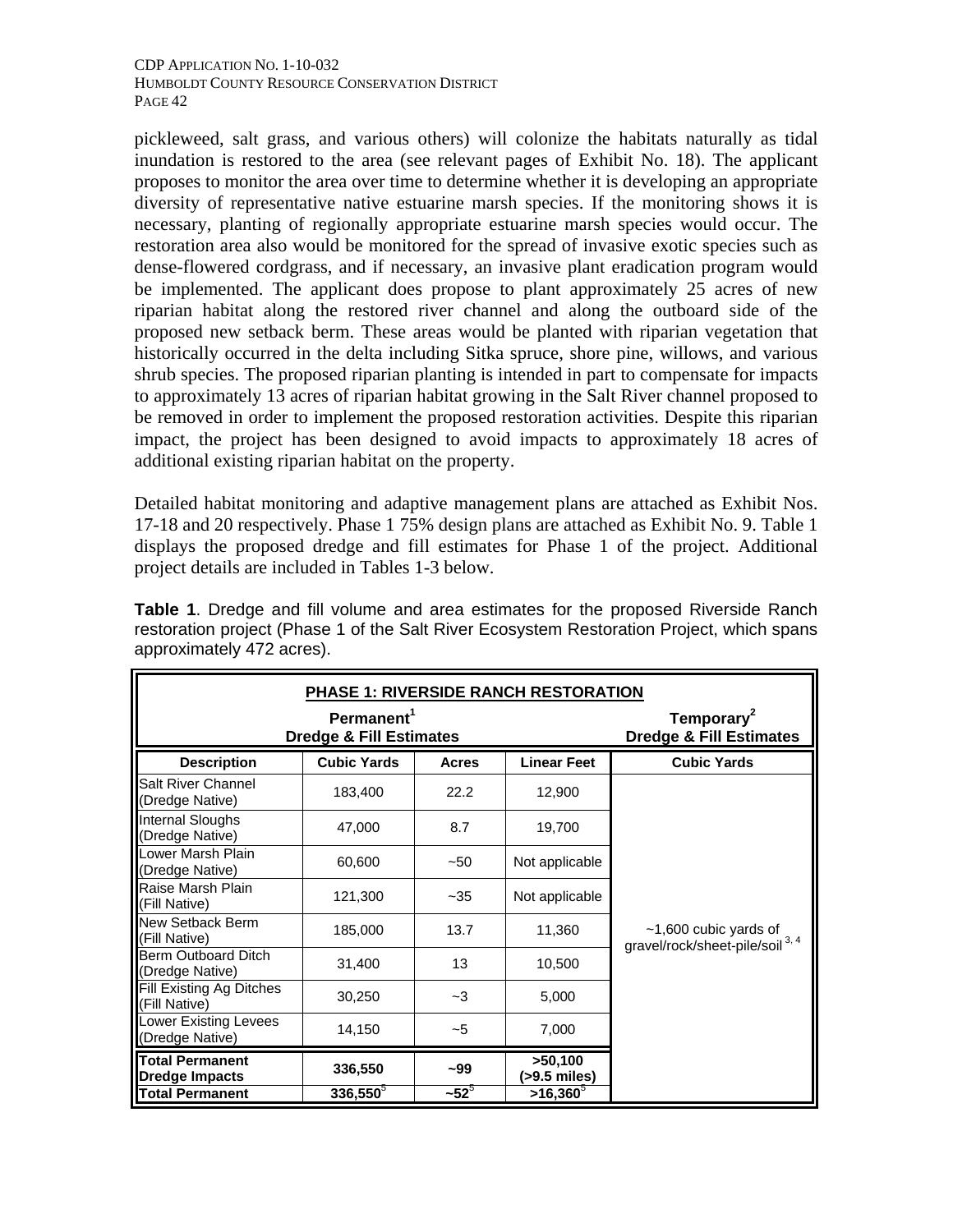| <b>PHASE 1: RIVERSIDE RANCH RESTORATION</b>                             |  |  |                                                              |                    |  |
|-------------------------------------------------------------------------|--|--|--------------------------------------------------------------|--------------------|--|
| Permanent <sup>1</sup><br><b>Dredge &amp; Fill Estimates</b>            |  |  | Temporary <sup>2</sup><br><b>Dredge &amp; Fill Estimates</b> |                    |  |
| <b>Description</b><br><b>Cubic Yards</b><br><b>Linear Feet</b><br>Acres |  |  |                                                              | <b>Cubic Yards</b> |  |
| $( > 3$ miles)<br><b>IFill Impacts</b>                                  |  |  |                                                              |                    |  |

Permanent impact areas are defined as areas that will experience permanent dredge/fill.

 $2$  Temporary impact areas are areas where temporary construction disturbance could occur and are within the project area. These areas are proposed to be utilized for haul roads, staging areas and stockpiling areas and would be restored back to pre-construction conditions. These areas exclude the proposed soil amendment areas on agriculture lands (Exhibit Nos. 6 and 13).

- Does not include area bound by Salt River channel and proposed berm (~400 acres) that is proposed to be temporarily disturbed for construction access and material hauling. This area is proposed to be decompacted and restored back to pre-construction conditions. 4
- $4$  Temporary fill for construction access and coffer dam placement in Salt River Channel.

 The only permanent fill impacts that would result in the conversion of existing wetland habitat to upland habitat would result from the portion of the proposed new setback berm above 9 feet NAVD88, which equates to an area of ~13.7 acres in size. The remainder of fill impacts would not result in the conversion of existing wetland habitat to upland habitat but rather would be placed for wetland habitat restoration purposes. See Finding IV-D below.

Table 2. Acreages of coastal wetlands<sup>1</sup> permanently impacted and created in proposed Phase 1 (Riverside Ranch restoration). The Phase 1 project area footprint is ~472 acres.

| <b>Existing Wetland Acreage</b><br>in the ~472-acre Phase 1<br><b>Project Area</b> | Wetland<br>Acreage to be<br><b>Converted to</b><br><b>Uplands</b> | <b>Upland Acreage</b><br>to be Restored to<br>Wetlands | <b>Projected Wetland</b><br>Acreage Post-Project<br>Implementation |
|------------------------------------------------------------------------------------|-------------------------------------------------------------------|--------------------------------------------------------|--------------------------------------------------------------------|
| 463                                                                                | 12 $7^2$                                                          | 13 $7^{\circ}$                                         | 463                                                                |

1 As delineated in the *Uplands Delineation for Salt River Restoration Project, Ferndale, CA* (Army Corps of Engineers, HCRCD, and W&K, rev. version April 2011). 2

- $2$  Although native fill from the channel excavation is proposed to be placed across over 50 acres for tidal marsh restoration purposes, only 13.7 acres of existing seasonal wetlands (agricultural lands) would be permanently converted to upland habitat (portions of the proposed new setback berm above 9 feet NAVD88 on the tidal side of the berm and above existing ground level on the outboard side of the new berm).
- The existing upland habitat proposed to be restored to wetland habitat includes ~1.25 miles of existing upland access road proposed to be removed and restored, an existing concrete slab and developed dairy facilities near the property entrance proposed to be removed and restored, and the lowering of existing upland elevations and levees in the proposed estuarine marsh restoration area. Additional areas in the tidal marsh restoration area that would receive fill for restoration purposes would remain wetland in nature (restored "high marsh ecotone" habitat).

**Table 3**. Existing and proposed land use and habitat projections for the 472-acre Phase 1 project area (Riverside Ranch restoration area including the Salt River channel up to Reas Creek). Also see Exhibit Nos. 7 and 8.

| <b>Habitat Types</b>                                                     | Existing       | Acreage Proposed to | Acreage Proposed to   |
|--------------------------------------------------------------------------|----------------|---------------------|-----------------------|
|                                                                          | Acreage in the | be Impacted/Removed | be Restored, Created, |
|                                                                          | Phase 1 Area   | and/or Converted    | &/or Retained         |
| <b>Estuarine Marsh Wetlands</b><br>loincluding salt, brackish, and "high | 36             | 14                  | 334                   |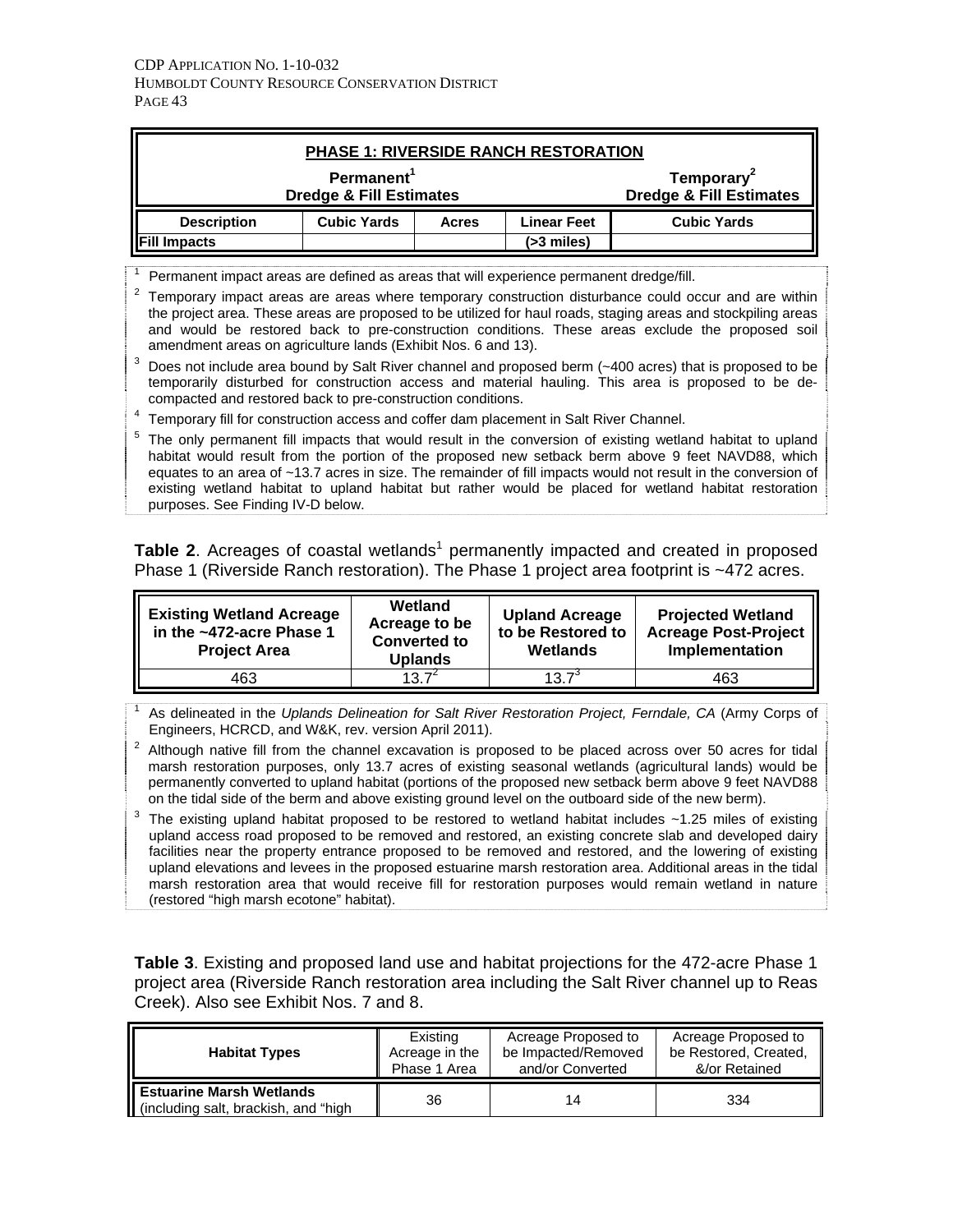#### CDP APPLICATION NO. 1-10-032 HUMBOLDT COUNTY RESOURCE CONSERVATION DISTRICT PAGE 44

| <b>Habitat Types</b>                                                             | Existing<br>Acreage in the<br>Phase 1 Area | Acreage Proposed to<br>be Impacted/Removed<br>and/or Converted | Acreage Proposed to<br>be Restored, Created,<br>&/or Retained |
|----------------------------------------------------------------------------------|--------------------------------------------|----------------------------------------------------------------|---------------------------------------------------------------|
| marsh ecotone wetlands")                                                         |                                            |                                                                |                                                               |
| <b>Estuarine Aquatic &amp; Mudflat (e.g.,</b><br>eelgrass, algae, widgeon grass) | 8                                          |                                                                | 21                                                            |
| <b>Riparian</b> (forest & scrub)                                                 | 31                                         | 13                                                             | 43                                                            |
| <b>Freshwater Marsh &amp; Channel</b><br>Wetlands                                | ا>                                         |                                                                | ا>                                                            |
| <b>Seasonal Freshwater Wetlands</b>                                              | 3                                          | з                                                              | -1                                                            |
| Agricultural/Grasslands/Levees                                                   | 358                                        | $303^1$                                                        | $73^2$                                                        |
| Scrub-Shrub (e.g., blackberry,<br>California rose, coyote brush)                 | 8                                          | 8                                                              | 0                                                             |
| Ruderal (mostly invasive spp.)                                                   | 20                                         | 20                                                             | U                                                             |
| Developed (structures, roads, etc.)                                              | 8                                          | 8                                                              | ا>                                                            |
| <b>TOTALS</b>                                                                    | 472                                        | 365                                                            | 472                                                           |

1 This acreage also includes grassland habitat on existing levees – some of which is not currently used for

agricultural purposes.<br><sup>2</sup> 55 acres of agricultural lands are proposed to be retained in agricultural production on the inland side of the proposed new setback berm and managed for livestock grazing and Aleutian cackling goose grazing habitat. 18 acres of new setback berm habitat is proposed to be seeded with native and erosion control grass species above 9 feet NAVD88 on the tidal side and on the entire slope of the outboard side.

## *(3) PROPOSED PHASE 2: SALT RIVER CHANNEL CORRIDOR RESTORATION*

Phase 2 of the proposed project involves the restoration of an additional five miles of the Salt River channel corridor from Reas Creek to approximately 500 feet upstream of the Perry Slough confluence (Exhibit No. 10). Geomorphic elements of the proposed restored channel corridor include: (1) a restored approximately 15-foot- to-24-ft-wide active channel, which would be designed to function as a high velocity channel capable of transporting sediment and water volumes over a wide range of flows from summer base flows to high flows that would only be exceeded approximately 60-70 days per year; (2) a variable width (ranging from as narrow as 12 ft to as wide as  $\sim$ 188 ft) active bench adjacent to each side of the restored active channel, which would be designed in some areas to function as a sediment deposition zone where future sediment management activities would occur in three proposed "active sediment management areas" as needed pursuant to the proposed Adaptive Management Plan (Exhibit No. 20); and (3) a restored riparian forest corridor lining the outer edges of the active benches. The restored riparian forest corridor would be approximately 10 ft to 25 ft wide along each side of the restored channel reach, although in many areas the restored habitat would abut (enhance) existing riparian vegetation of up to 100 feet in width. The restored riparian forest habitat would be planted with Sitka spruce, black cottonwood, and other regionally appropriate riparian species as proposed in the Habitat Mitigation and Monitoring Plan (Exhibit Nos. 17 and 18). In addition, willows and other riparian trees would be planted (along a 10-25-footwide "active berm," separating the active channel from the active bench areas, to provide shading for the main river channel and help inhibit colonization by invasive species. The active bench areas would be restored as riverine wetland habitat planted with slough sedge, common spike rush, and salvaged native species. New "wildlife-friendly" livestock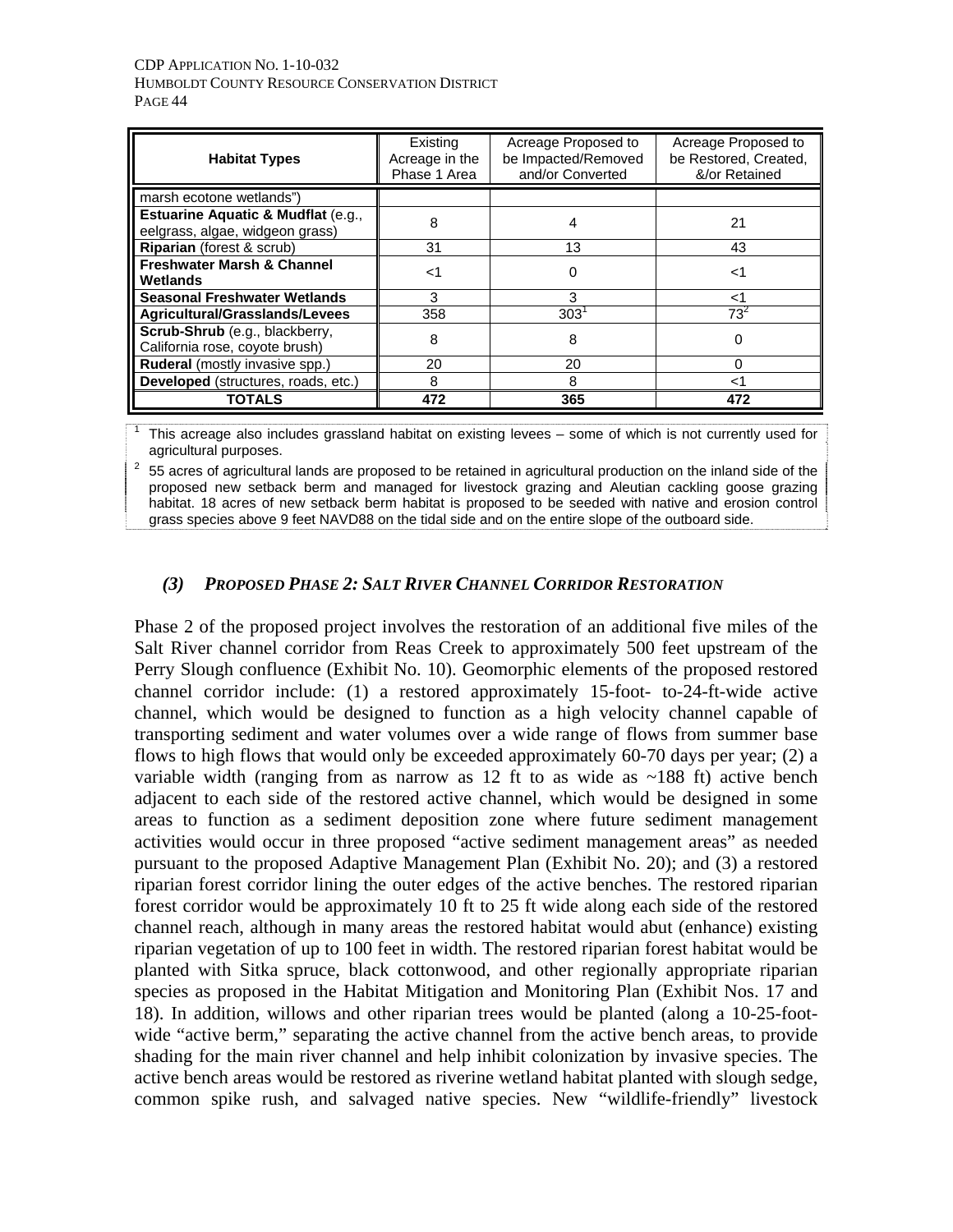exclusion wire fencing (~4 feet tall with galvanized metal T-posts and 4- to 5-inchdiameter cementless anchor posts) would be installed along the outer edges of the restored riparian forest habitat throughout the Phase 2 restoration reach along restoration areas that directly abut agricultural lands.

As with Phase 1, Phase 2 also would require extensive riparian vegetation removal prior to excavating the main river channel. Approximately 32 acres of riparian vegetation (primarily willows and alders) growing within the river channel would be removed outside of bird breeding and nesting seasons (proposed for summer to fall 2012) prior to channel excavation activities.

The proposed Salt River channel design is based on prospective flow conditions from Williams and Coffee Creeks, although it is recognized that the hydrologic function of both of these lower creek tributaries is degraded. The project anticipates that active and passive sediment management activities will be required to maintain optimal flows and sediment conveyance. Sediment management areas (SMAs) are intended to be integrated along the Salt River in coordination with floodplain and riparian vegetation enhancements. The proposed design includes three active SMAs (totaling 13 acres in size) and various passive SMAs (described as "active bench" habitat). Active SMAs would be constructed to emulate natural floodplains in designated areas along the river (e.g., near the confluence of Francis Creek) to reduce flow velocity and create conditions that promote settling of fine sediment. Active SMAs would be subject to periodic sediment removal activities during dry summer months to maintain topography, function, and sediment trapping efficiency (see the proposed Adaptive Management Plan, Exhibit No. 20). Passive SMAs (active benches) would function as floodplain and riparian areas that promote sediment deposition without the need for long-term sediment removal and maintenance, although the proposed Adaptive Management Plan proposes future sediment removal in these areas in the event that excessive sediment deposition occurs (the proposed AMP is discussed in more detail below).

Various "multi-function habitat elements" would be incorporated into active bench areas, including elevated vegetated berms (e.g., the proposed "active berm" along the restored active channel), engineered log jams, high flow pathways, backwater slough alcoves, and others. These features would be integrated into the channel corridor design primarily to diversify aquatic habitat (e.g., by creating pools, cover, and areas suitable for macroinvertebrates and refugia for fish and amphibians), increase morphologic complexity, promote (in designated active SMAs) or discourage sedimentation on the active bench, and direct flows into active bench areas and backwater slough alcoves (see typical elements in project plans, Exhibit No. 10, sheets C-42 to C-48). In addition, new boulder weirs would be installed at the confluences of Reas, Francis, and Williams Creeks with the main channel both for habitat improvement and bed gradient control purposes.

Phase 2 of the proposed project also would restore connectivity of the Salt River with Francis Creek and Eastside Drainage. The lower approximately 2,900 feet of Francis Creek would be realigned to restore the channel alignment that previously was realigned in the 1970's to accommodate the Ferndale wastewater treatment plant and to maximize grazing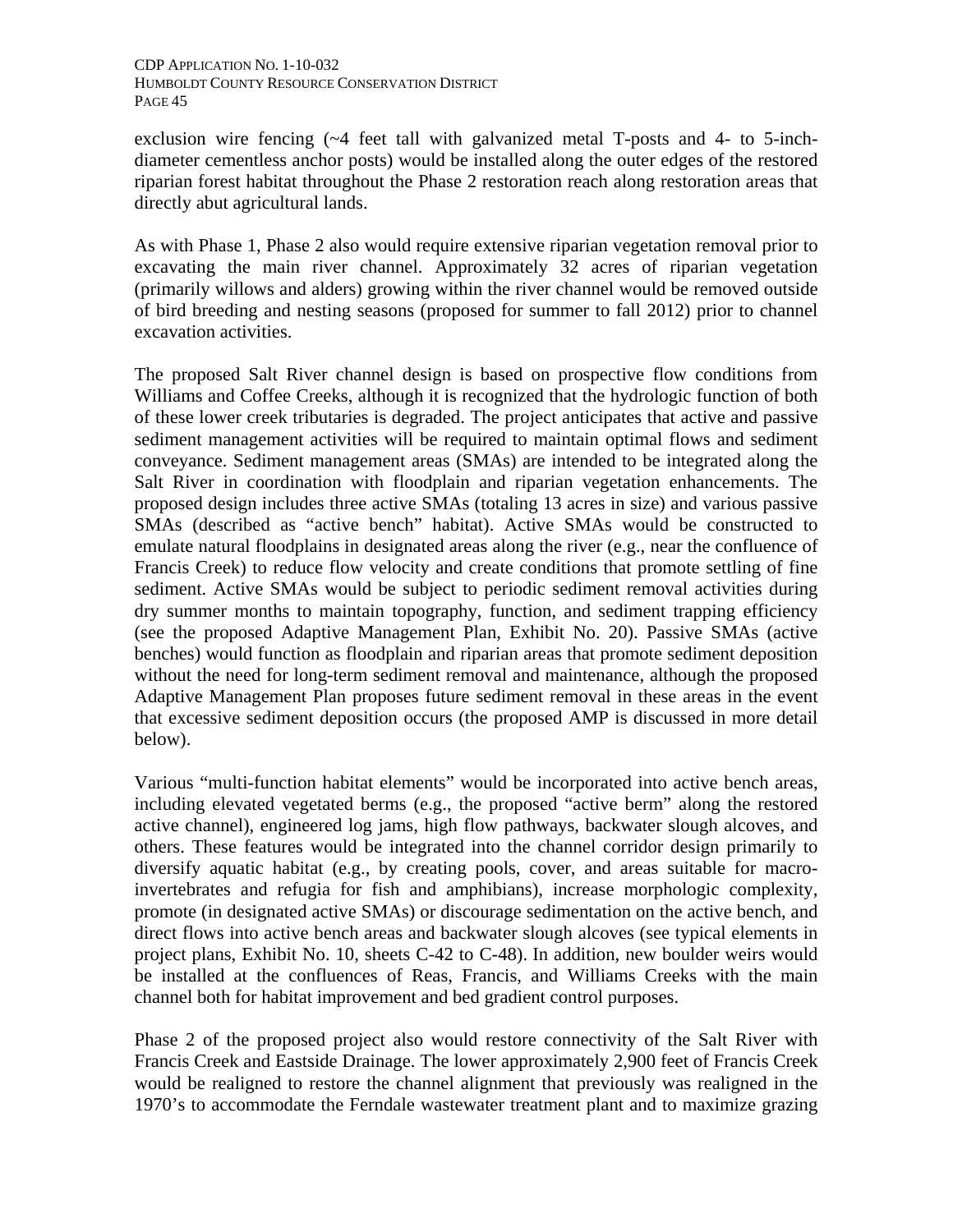land. The proposed creek channel restoration is designed to alleviate the chronic flooding in the area. In addition, an approximately 500-linear-foot portion of Eastside Drainage, a natural low-profile drainage swale that collects "clean" (i.e., mostly sediment-free) runoff from a network of street gutters, storm sewers, culverts, and drainage channels throughout the eastern side of Ferndale, would be rerouted to flow into Francis Creek near the City's wastewater treatment facility. This connection historically existed but has been lost to sediment deposition over time. A portion of the existing Eastside Drainage channel in the project area was excavated and realigned to flow into a new cross-pasture ditch that was dredged during a County of Humboldt emergency flood relief project (Commission Emergency Permit No. 1-10-035-G approved by the Executive Director on October 7, 2010, see Exhibit No. 12). The emergency channel alignments are proposed to be backfilled with the stockpiled native soil and restored to agricultural pastureland (see Phase 2 plans, Exhibit No. 10).

Most of the excavated sediments from the proposed river, creek, and drainage channel restoration activities (up to ~426,700 cubic yards) are proposed to be disposed of on upland agricultural pasturelands in the surrounding area pursuant to the proposed plans (Exhibit Nos. 6 and 13) and to property-specific sediment reuse plans that would be prepared for each property in accordance with the example Sediment Reuse Plan template (Exhibit No. 14). The material to be excavated from the channels consists mostly of "clean" upland soils from the tributaries in the Wildcat Hills and is viewed as a beneficial resource that various farmers and ranchers (see Appendix B) are interested in receiving for agronomic reuse. The identified upland areas proposed for sediment reuse were delineated in a collaborative effort by the Army Corps of Engineers and the applicant's consultants (see Substantive File Documents, page 2), and the delineations were verified by the Commission's ecologist (John Dixon). The applicant proposes to haul excess material not appropriate or available for sediment reuse "off-site for other beneficial reuses."

Finally, the project proposes new infrastructure and other development in the form of: (1) replacement of an existing failed 7-ft-wide by-10-ft-long reinforced concrete box culvert over Francis Creek at Port Kenyon Road with a new free-span, pre-fabricated 32-ft-wide by 42-ft-long arch culvert that would span the top width of the restored creek channel (see Exhibit No. 11); (2) installation of new gravel maintenance access roads within the project area footprint extending from Port Kenyon Road to the three proposed active sediment management areas for future maintenance purposes; (3) installation of a new 60-inch diameter, 20-ft-long elliptical culvert on Eastside Drainage to replace an existing access on the property that will be impacted as a result of the rerouting of the drainage channel; and (4) new gates along proposed permanent maintenance roads and a few other sites, none of which would block existing public access to the river.

Phase 2 of the proposed project would result in the restoration of approximately 11 acres of freshwater aquatic habitat, 32 acres of freshwater wetland habitats, and 85 acres of riparian habitat throughout the corridor restoration area. Detailed habitat monitoring and adaptive management plans are attached as Exhibit Nos. 17-18 and 20 respectively. Phase 2 50% design plans are attached as Exhibit No. 10. Table 4 displays the proposed dredge and fill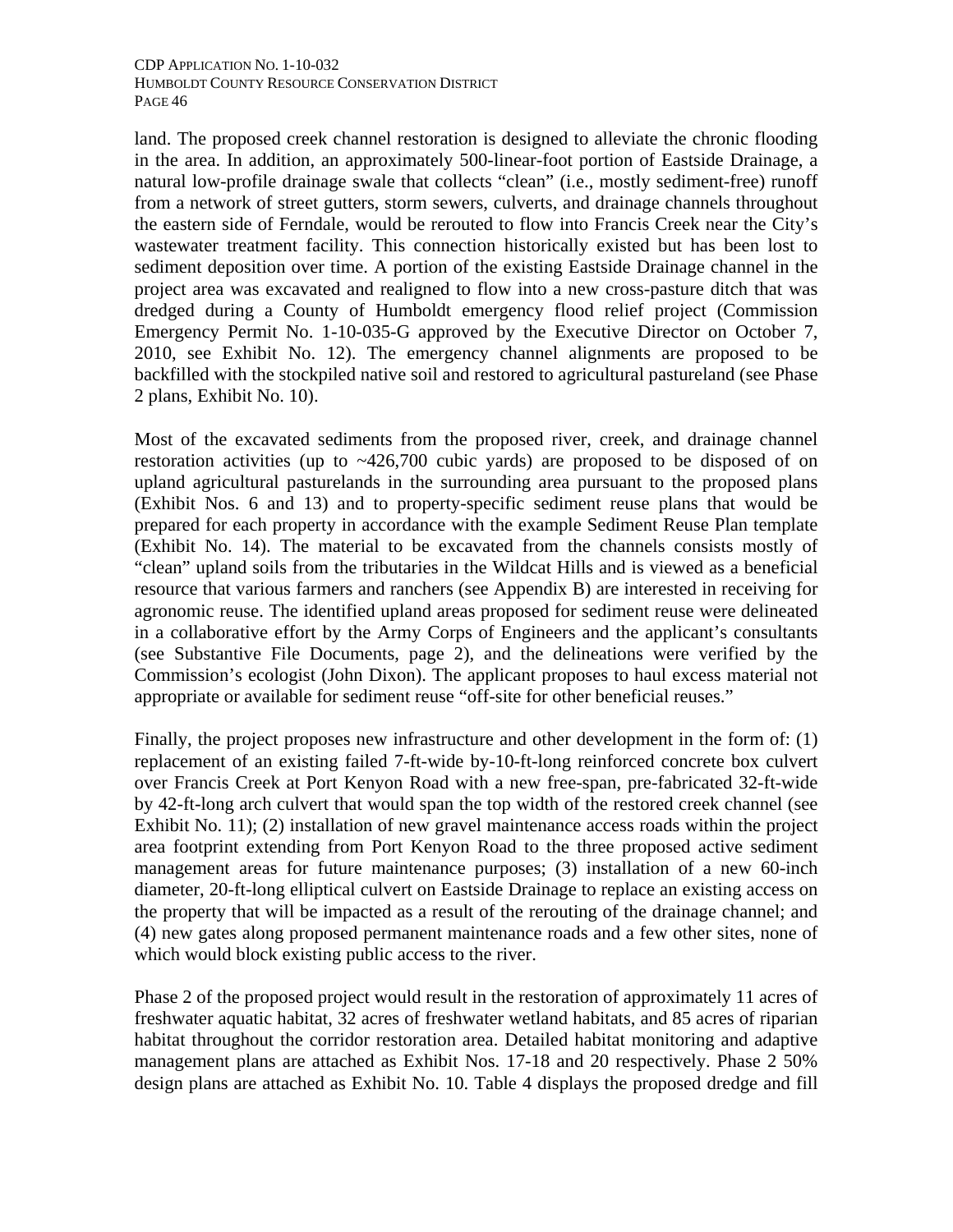estimates for Phase 2 of the project. Additional project details and maps are included in Exhibit Nos. 11-14 and in Tables 4, 5, and 6 below.

**Table 4**. Dredge and fill volume and area estimates for the proposed Salt River channel corridor restoration project (Phase 2 of the Salt River Ecosystem Restoration Project, which spans approximately 336 acres).

| <b>PHASE 2: SALT RIVER CHANNEL CORRIDOR RESTORATION</b>                    |                          |              |                      |                                                              |  |
|----------------------------------------------------------------------------|--------------------------|--------------|----------------------|--------------------------------------------------------------|--|
| Permanent <sup>1</sup><br><b>Dredge &amp; Fill Estimates</b>               |                          |              |                      | Temporary <sup>2</sup><br><b>Dredge &amp; Fill Estimates</b> |  |
| <b>Description</b>                                                         | <b>Cubic Yards</b>       | <b>Acres</b> | <b>Linear Feet</b>   | <b>Cubic Yards</b>                                           |  |
| Salt River Channel<br>(Dredge Native)                                      | 387,700                  | 70           | 27,750               |                                                              |  |
| Francis Creek Channel<br>(Dredge Native)                                   | 36,000                   | 3            | 2,900                |                                                              |  |
| Eastside Drainage<br>(Dredge Native)                                       | 1,000                    | 0.3          | 1,000                |                                                              |  |
| Boulder Weirs at Reas,<br>Francis, and Williams<br>Creek Confluence (Fill) | 500<br>(Rock)            |              |                      | $~1,500$ cubic yards<br>of gravel $^{3,4}$                   |  |
| <b>Francis Creek Channel</b><br>(Fill-Bridge Replacement)                  | 50<br>(Concrete Footing) | $0.3^{3}$    | Not applicable       |                                                              |  |
| New Access Roads to<br>Active SMAs (Fill)                                  | 350<br>(Gravel)          |              |                      |                                                              |  |
| <b>Total Permanent Dredge</b><br><b>Impacts</b>                            | 426,700 <sup>5</sup>     | $-73$        | 31,650<br>(~6 miles) |                                                              |  |
| <b>Total Permanent</b><br><b>Fill Impacts</b>                              | $900^6$                  | 0.3          | Not applicable       |                                                              |  |

<sup>1</sup> Permanent impact areas are defined as areas that will experience permanent dredge/fill.<br><sup>2</sup> Temperature impact areas are unlead as wetland areas where temperature construction

 Temporary impact areas are upland or wetland areas where temporary construction disturbance could occur and are within the project area. These areas are proposed to be utilized for haul roads, staging areas and stockpiling areas and would be restored back to pre-construction conditions. These areas exclude the proposed soil amendment areas on agriculture lands (Exhibit Nos. 6 and 13). 3

<sup>3</sup> Assumed 50 cubic yards of temporarily placed gravel base for each proposed construction entrance and temporary placement of coffer dams.

 Does not include area within project limits and outside of permanent disturbance area (135 acres) that will be temporarily disturbed for construction access and material hauling. This area is proposed to be decompacted and restored back to pre-construction conditions. 5

 Excess excavated sediments are proposed to be placed off-site in delineated upland areas on surrounding agricultural properties (Exhibit No. 13) for agronomic benefit pursuant to property-specific sediment reuse plans proposed for future preparation in accordance with the proposed example Sediment Reuse Plan

template (Exhibit No. 14).<br><sup>6</sup> Fill would result from replacement of failed culvert on Francis Creek at Port Kenyon Road with new bridge (bottomless arched culvert) spanning the top width of the restored creek channel, boulder weirs at the confluences of Reas, Francis, and Williams Creeks with the main channel for habitat improvement purposes and to control bed gradients, and new permanent maintenance access roads to active SMAs.

Table 5. Acreages of coastal wetlands<sup>1</sup> permanently impacted and created in proposed Phase 2 (Salt River Channel Corridor Restoration). The Phase 2 project area footprint is  $~1$ -336 acres.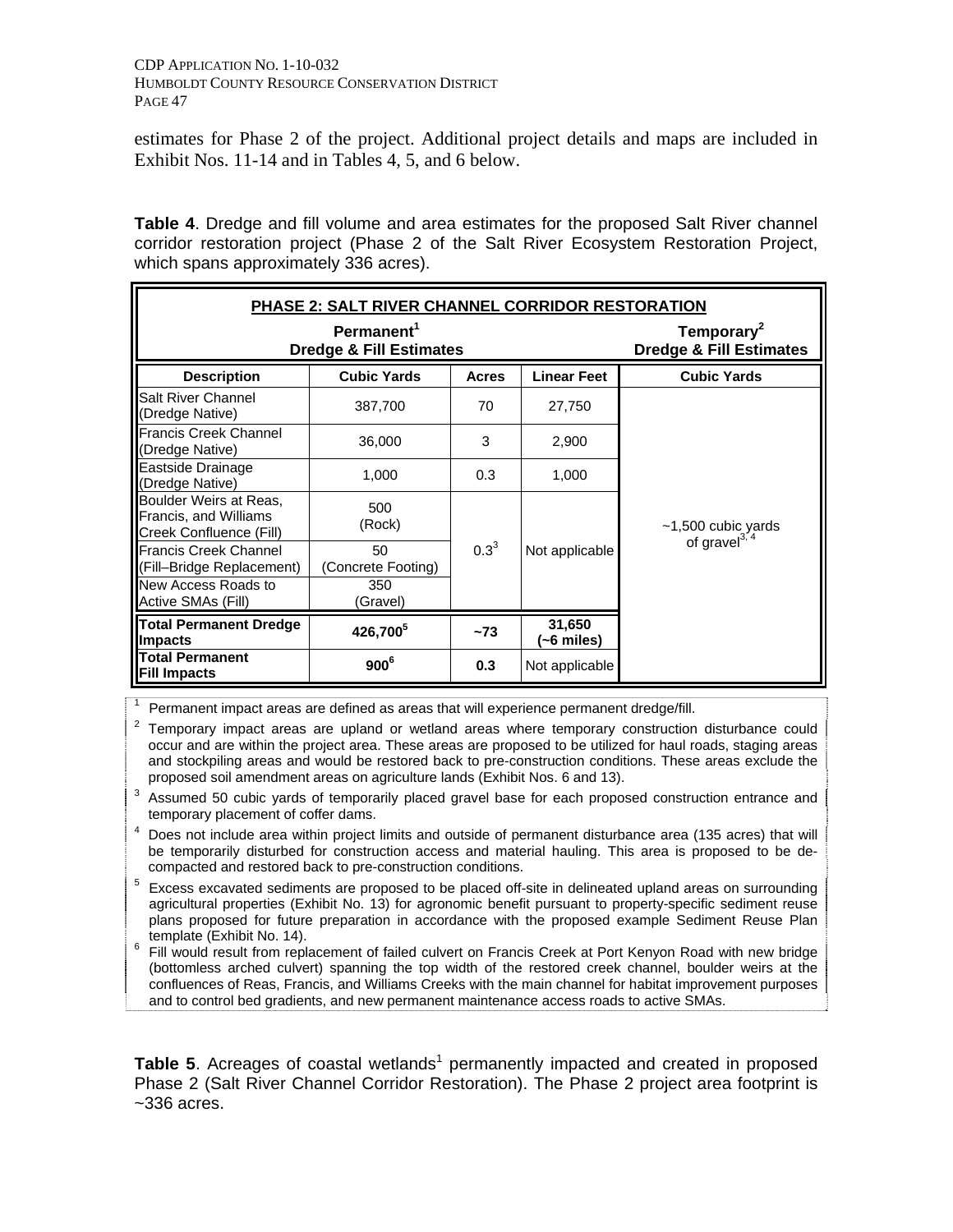| <b>Existing Wetland Acreage</b><br>$\parallel$ in the ~336-acre Phase 2<br><b>Project Area</b> | Wetland<br>Acreage to be<br><b>Converted to</b><br><b>Uplands</b> | <b>Upland Acreage</b><br>to be Restored to<br>Wetlands | <b>Projected Wetland</b><br><b>Acreage Post-Project</b><br>Implementation |
|------------------------------------------------------------------------------------------------|-------------------------------------------------------------------|--------------------------------------------------------|---------------------------------------------------------------------------|
| 293                                                                                            | $0.3^2$                                                           |                                                        | $294.3^3$                                                                 |

- 1 As delineated in the *Uplands Delineation for Salt River Restoration Project, Ferndale, CA* (Army Corps of Engineers, HCRCD, and W&K, rev. version April 2011).<br><sup>2</sup> Filled area accounts for replacement of failed culvert on Francis Creek at Port Kenyon Road with new
- bridge (bottomless arched culvert) spanning the top width of the restored creek channel, replacement agricultural bridge crossing over Francis Creek approx. 500 feet upstream from Port Kenyon Road, boulder weirs at the confluences of Reas, Francis, and Williams Creeks with the main channel for habitat improvement purposes and to control bed gradients, and new permanent maintenance access roads to
- active SMAs.<br><sup>3</sup> The proposed project would result in a net gain of approximately 1.3 acres of wetland habitats due to delineated uplands in the project area corridor that are proposed to be converted to restored wetland and/or riparian habitats according to the proposed plans.

**Table 6**. Existing and proposed land use and habitat projections for the 336-acre Phase 2 project area (Salt River channel corridor restoration). Also see Exhibit Nos. 7 and 8.

| <b>Habitat Types</b>                                             | Existing<br>Acreage in the<br>Phase 2 Area | Acreage Proposed to<br>be Impacted/Removed<br>and/or Converted | Acreage Proposed to<br>be Restored, Created,<br>&/or Retained |
|------------------------------------------------------------------|--------------------------------------------|----------------------------------------------------------------|---------------------------------------------------------------|
| <b>Brackish Marsh Wetlands</b>                                   |                                            |                                                                |                                                               |
| <b>Estuarine Aquatic</b>                                         | 0                                          |                                                                | 3                                                             |
| <b>Freshwater Aquatic</b>                                        | 3                                          |                                                                | 11                                                            |
| Riparian (forest & scrub)                                        | 66                                         | 32                                                             | 85                                                            |
| <b>Freshwater Marsh &amp; Channel</b><br>Wetlands                |                                            | ا>                                                             | 22                                                            |
| <b>Seasonal Freshwater Wetlands</b>                              | 21                                         | 11                                                             | 10                                                            |
| Agricultural/Grasslands/Levees                                   | 240                                        | 52                                                             | 188                                                           |
| Scrub-Shrub (e.g., blackberry,<br>California rose, coyote brush) |                                            |                                                                | 0                                                             |
| Ruderal (mostly invasive spp.)                                   | 3                                          | 3                                                              | 0                                                             |
| Developed (structures, roads, etc.)                              |                                            | <1                                                             | ا>                                                            |
| <b>Sediment Management Areas</b>                                 | O                                          | 0                                                              | $13^{1}$                                                      |
| New permanent access road or<br>improved bridge crossing         | O                                          | 0                                                              | ا>                                                            |
| <b>TOTALS</b>                                                    | 336                                        | ~100                                                           | 336                                                           |

#### *(4) SUMMARY OF LAND USE AND HABITAT CHANGES OVERALL*

The proposed project would greatly increase estuarine marsh, aquatic, and freshwater wetland habitats in the overall project area while at the same time convert approximately 325 acres of agricultural lands, including 52 acres of prime and 273 acres of non-prime agricultural lands (including grazed seasonal wetlands) to restored habitat types (Exhibit Nos. 7-8). The restoration project would improve or reconnect access to approximately 15 miles of salmonid spawning habitat in Reas, Francis, and Williams Creeks, improve over 7.5 miles of riverine channel habitat with multiple fish habitat features such as alcoves and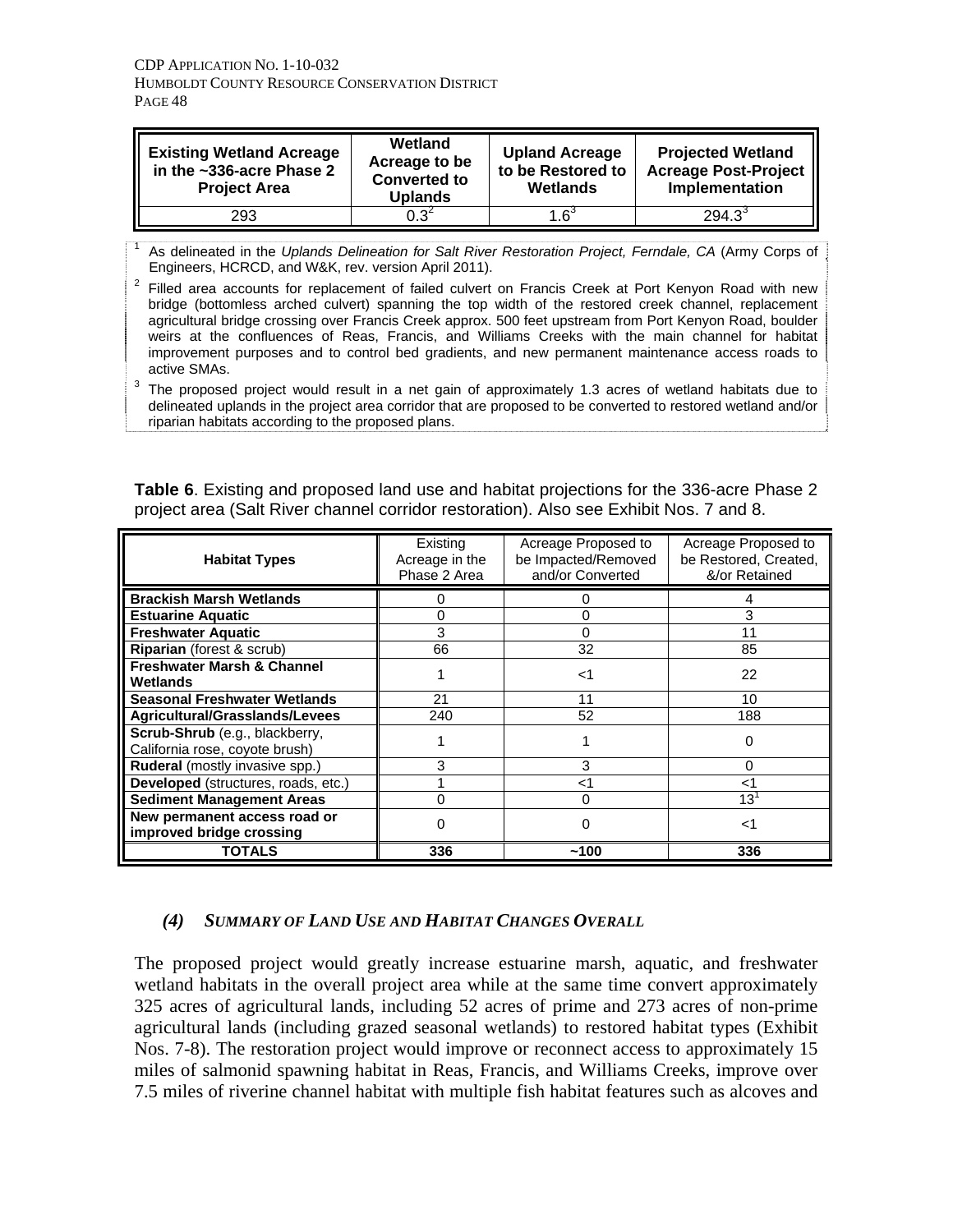instream structures in the Salt River and lower Francis Creek, increase the availability of necessary transition (salt/freshwater) habitat for juvenile coho and other salmonids by 264 acres, increase eelgrass habitat by 8.7 acres, and create up to 11 acres and 12,500 linear feet of suitable habitat for tidewater gobies. Table 7 provides a summary of existing and projected land use and habitat types for the overall project area.

| <b>Land Use/Habitat Types</b>                            | Existing<br>Acreage in the<br>Overall Area | Projected<br>Acreage in the<br>Overall Area | <b>Projected Change</b><br>(Creation Ratio) <sup>1</sup> |
|----------------------------------------------------------|--------------------------------------------|---------------------------------------------|----------------------------------------------------------|
| <b>Estuarine Marsh Wetlands</b>                          | 36                                         | $338^{2}$                                   | $+302(9:1)$                                              |
| Aquatic & Mudflat                                        | 11                                         | 35                                          | $+24(3:1)$                                               |
| Riparian                                                 | 97                                         | $128^{3}$                                   | $+31(1.3:1)$                                             |
| Freshwater Marsh & Channel Wetlands                      |                                            | 22                                          | $+22(22:1)$                                              |
| Seasonal Freshwater Wetlands                             | 24                                         | 10                                          | $-14(-)$                                                 |
| Agricultural/Grasslands/Levees                           | 598                                        | 262                                         | $-337$ ( $-$                                             |
| Scrub-Shrub                                              | 9                                          | 0                                           | -9 (--                                                   |
| Ruderal                                                  | 23                                         | 0                                           | $-23(-)$                                                 |
| Developed                                                | 9                                          | $<$ 1                                       | $-8(-)$                                                  |
| Sediment Management Areas                                | 13                                         | 13                                          | $+13(13:1)$                                              |
| New permanent access road or<br>improved bridge crossing | 0                                          | <1                                          | $+<1$ (--)                                               |
| <b>TOTALS</b>                                            | 808                                        | 808                                         |                                                          |

**Table 7**. Summary of existing and projected land use and habitat types for the overall project area.

<sup>1</sup> Creation ratio is the ratio of total projected acreage to total existing acreage.<br> $2^{2}$  lookides 12 cares of proposed "bigh marsh essters wetlands."

 $12$  Includes 12 acres of proposed "high marsh ecotone wetlands."

 $3$  Additional riparian habitat not calculated here is expected to develop on the active bench due to natural recruitment.

## *(5) PROPOSED LONG-TERM MAINTENANCE AND ADAPTIVE MANAGEMENT*

The applicant asserts that given the watershed-level scale of the Salt River Ecosystem Restoration Project, the variety of habitats and hydrologic conditions, the high initial disturbance to the ecosystem, interactions with agricultural land uses, and the typical level of uncertainty associated with the evolution of ecosystem restoration projects, the proposed project will benefit from an adaptive management program. The applicant has submitted an Adaptive Management Plan (Exhibit No. 20), which describes the organizational structure for the AMP process and identifies the initial monitoring activities proposed to evaluate the project progress towards meeting the project's proposed goals and objectives. The AMP establishes the triggers, or thresholds, that would initiate a management response and describes a range of potential adaptive management actions that may be undertaken in the future as needed.

The two key elements of the proposed AMP are (1) a description of the organizational structure for the Adaptive Management Participants (i.e., the decision making/funding acquisition team, project management/coordination team, and advisory team, which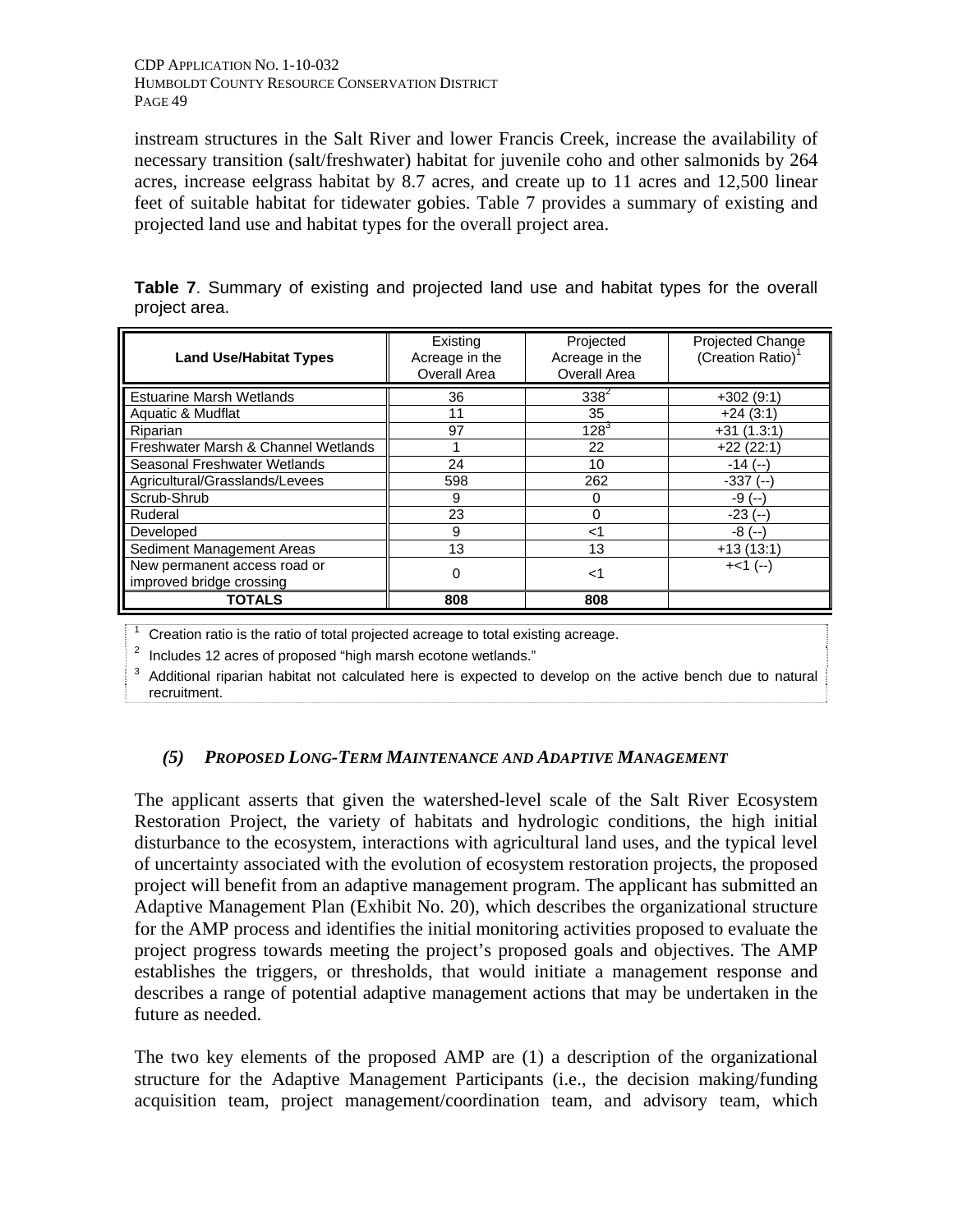includes the Commission); and (2) the conceptual model of the adaptive management process itself (e.g., if monitoring results indicate that a particular management trigger is activated, then the AMP calls for either continued monitoring and data collection, taking a specified remedial action, or, after meeting and conferring with the adaptive management participants, modifying the particular goals for that management element). For example, if the proposed monitoring (using methods specified in the AMP for each management element) for erosion and sediment deposition were to indicate a risk to the stability of public infrastructure, channel blockage conditions, or other "management triggers," remedial action would be triggered. Remedial action may include a number of identified "potential management actions" for that particular management element category, such as implementation of site-specific BMPs as needed to reduce the erosion hazard while maintaining channel function and riparian habitat value.

The proposed AMP process would evaluate progress toward individual goals and objectives and permitting requirements. Four general categories of "management elements" would be monitored: (1) erosion, sediment deposition, and geomorphic condition monitoring and adaptive management for the Salt River channel corridor; (2) erosion, sediment deposition, and geomorphic condition monitoring and adaptive management for Riverside Ranch; (3) water quality monitoring and adaptive management for both the Salt River channel corridor and for Riverside Ranch; and (4) habitat development, vegetation and invasive species monitoring, and adaptive management for both the Salt River channel corridor and for Riverside Ranch. For each general category, the AMP identifies various management elements, each with specifications for individual objectives, monitoring methods, monitoring frequency, management triggers, and potential management actions. The September 7, 2011 Table A-1 supplement to the AMP (see last pages of Exhibit No. 20) further refines future development that is proposed to be undertaken if necessary (if triggered) under this coastal development permit authorization. No definitive time period for the life of the AMP is proposed, though there are references to monitoring frequencies of ten years for certain management elements.

## *(6) PROPOSED "BMPS" AND MITIGATION MEASURES*

The applicant is proposing to implement a suite of "Best Management Practices" (BMPs) and mitigation measures to avoid, minimize, or compensate for the project's potential impacts on hydrology, water quality, environmentally sensitive habitat areas, special-status species, archaeological resources, and other coastal resources. The various proposed measures are included in the following documents: (1) the proposed Mitigation Monitoring and Reporting Program developed for the Final Environmental Impact Report (Exhibit No. 15); (2) tidewater goby conservation measures included in the goby Biological Assessment (BA) prepared for the Fish & Wildlife Service Endangered Species Act (ESA) formal consultation (Exhibit No. 16); (3) salmonid and other species and habitat protection measures included in the BA prepared for the NOAA-Fisheries ESA consultation (Exhibit No. 16); (4) avoidance measures proposed to minimize and fully mitigate impacts to willow flycatcher, western yellow-billed cuckoo, and long-fin smelt prepared for the California ESA consultation with DFG (Exhibit No. 16); (5) measures outlined in the rare plant mitigation and monitoring plan (Exhibit No. 19) to minimize and mitigate impacts to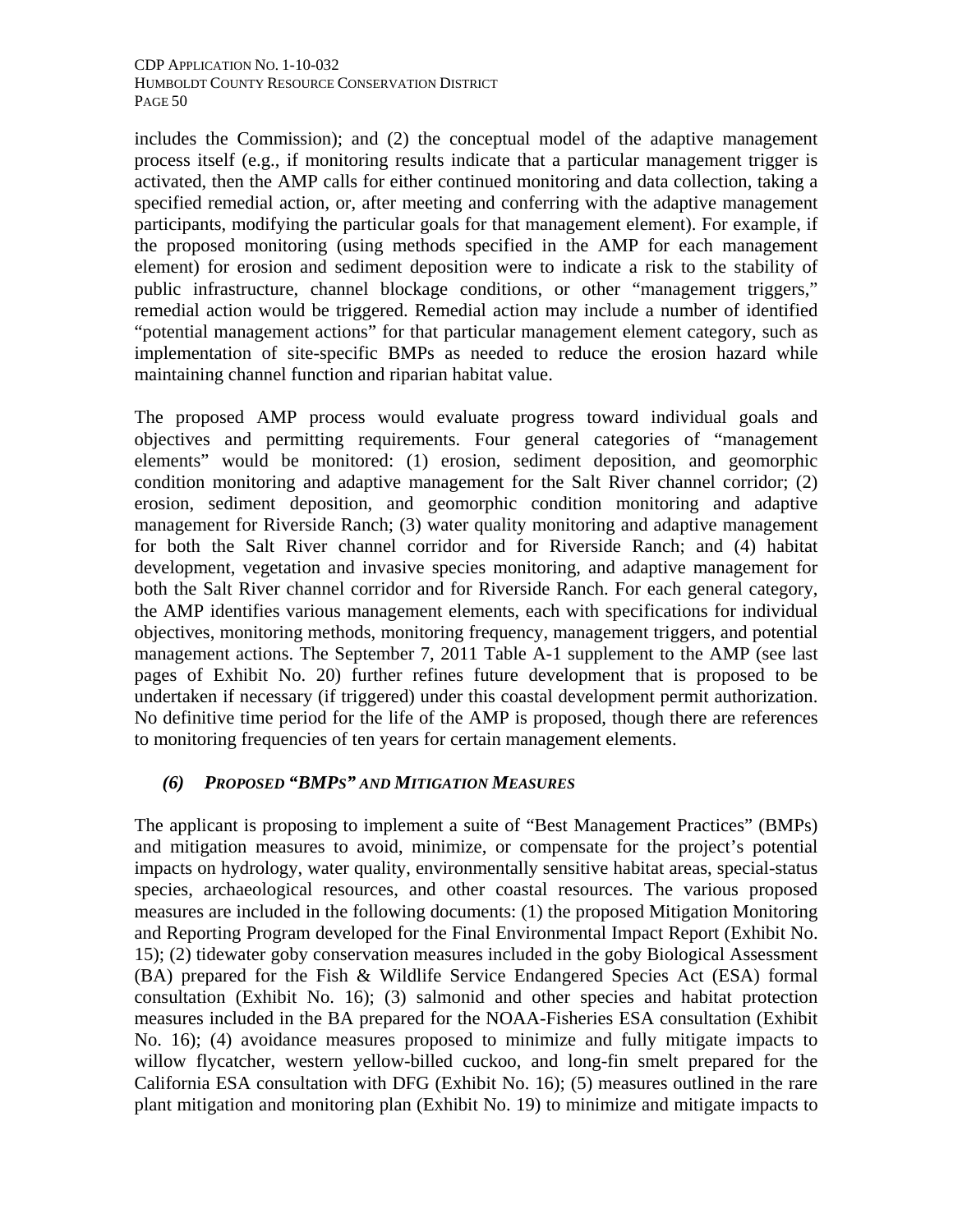CDP APPLICATION NO. 1-10-032 HUMBOLDT COUNTY RESOURCE CONSERVATION DISTRICT PAGE 51

Humboldt Bay owl's-clover, Lyngbye's sedge, Point Reyes bird's-beak, and eelgrass in the project area; and (6) construction responsibilities related to erosion control, traffic mitigation, earthwork, debris disposal, etc. noted in the Phase 1 75% plans and the Phase 2 50% plans (Exhibit Nos. 9-10). The multitude of proposed measures includes, but is not limited to, the following:

- Restricting in-channel construction and maintenance activities to the non-rainy season beginning no earlier than June 15;
- Clearly delineating the limits of grading and construction work with protective fencing where needed to protect existing native vegetation and sensitive habitats;
- Preparing and implementing a Storm Water Pollution Prevention Plan (SWPPP) to in part address erosion and runoff control during construction;
- Implementing dewatering restrictions and various other water quality and fish protection measures;
- Performing authorized riparian vegetation removal for site preparation purposes outside of the willow flycatcher, western yellow-billed cuckoo, and other bird species breeding and nesting seasons (Phase 1 vegetation removal is proposed to occur in the fall of 2011 and Phase 2 vegetation removal is proposed to occur in the summer to fall of 2012);
- Conducting pre-construction surveys for available cavity-nesting sites in the riparian vegetation slated for removal and if necessary erecting nest boxes in the area to ensure adequate habitat availability for cavity-nesting birds (such as purple martin);
- Implementing the mitigation measures recommended in the Cultural Resources Investigation report in the event of inadvertent discovery of archaeological resources during construction;
- Avoiding and minimizing disturbance to rare and sensitive plant populations to the maximum extent feasible while also collecting seed from known populations for proposed active replanting/reintroduction in proposed restoration areas;
- Implementing the proposed Habitat Mitigation and Monitoring Plan (Exhibit No. 17) to ensure that the proposed target restoration and mitigation habitats develop as proposed;
- Implementing the proposed Adaptive Management Plan (Exhibit No. 20) to monitor the project area post-construction for various factors and functions including erosion, sediment control, water quality, habitat development, vegetation maintenance, and more;
- Controlling undesirable, nonnative species that may colonize the restoration areas and degrade their habitat values;
- Stockpiling native topsoil separately for reuse as the top layer in areas proposed to be backfilled and restored to pre-project conditions;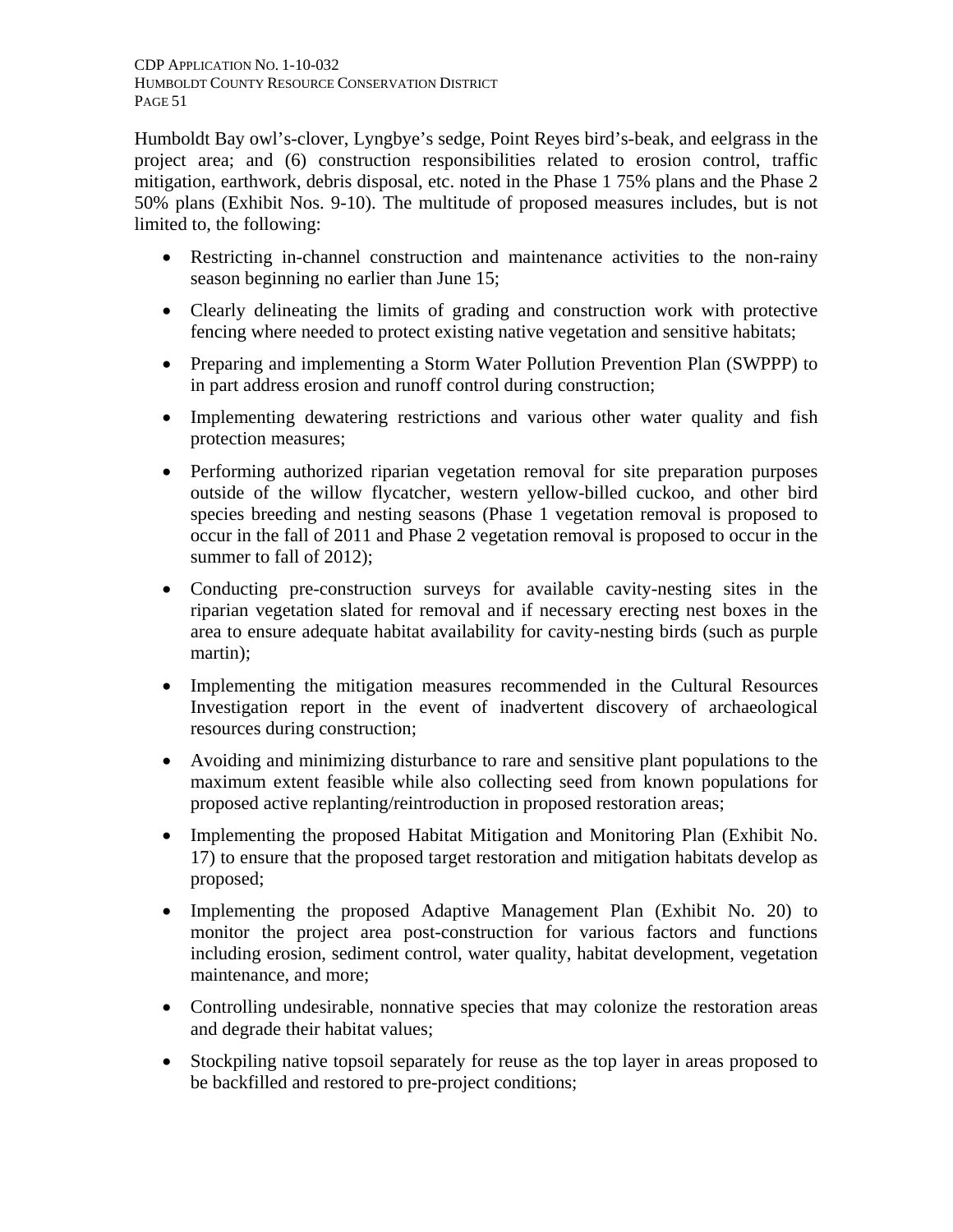CDP APPLICATION NO. 1-10-032 HUMBOLDT COUNTY RESOURCE CONSERVATION DISTRICT PAGE 52

- Providing pre-construction training for all on-site contractors by a qualified biologist to educate personnel on the biological restrictions and sensitivity of habitats in and adjacent to the construction area; and
- Removing the nonnative invasive plant dense-flowered cordgrass from the Salt River channel and adjacent areas prior to commencement of channel restoration activities.

# **C. RESTORATION OF MARINE RESOURCES AND THE BIOLOGICAL PRODUCTIVITY OF COASTAL WETLANDS**

Section 30230 of the Coastal Act states, in applicable part, as follows:

*Marine resources shall be maintained, enhanced, and where feasible, restored. Special protection shall be given to areas and species of special biological or economic significance. Uses of the marine environment shall be carried out in a manner that will sustain the biological productivity of coastal waters and that will maintain healthy populations of all species of marine organisms adequate for long-term commercial, recreational, scientific, and educational purposes.* [Emphasis added.]

Section 30231 of the Coastal Act states as follows:

*The biological productivity and the quality of coastal waters, streams, wetlands, estuaries, and lakes appropriate to maintain optimum populations of marine organisms and for the protection of human health shall be maintained and, where feasible, restored through, among other means, minimizing adverse effects of waste water discharges and entrainment, controlling runoff, preventing depletion of ground water supplies and substantial interference with surface water flow, encouraging waste water reclamation, maintaining natural vegetation buffer areas that protect riparian habitats, and minimizing alteration of natural streams.* [Emphasis added.]

As cited above, Coastal Act Sections 30230 and 30231 require, in part, that marine resources and coastal wetlands and waters be maintained, enhanced, and where feasible restored. These policies specifically call for the maintenance of the biological productivity and quality of marine resources, coastal waters, streams, wetlands, and estuaries necessary to maintain optimum populations of all species of marine organisms and for the protection of human health.

### *(1) RESTORATION ASPECTS OF THE PROPOSED PROJECT*

The majority of the proposed excavation and filling of wetlands in the overall project area will be for "restoration purposes." Neither the Coastal Act nor the Commission's administrative regulations contain a precise definition of "restoration." The dictionary defines "restoration" in terms of actions that result in returning an article "back to a former position or condition," especially to "an unimpaired or improved condition."<sup>[2](#page-73-0)</sup> The particular restorative methods and outcomes vary depending upon the subject being

 $\overline{a}$ 

<span id="page-73-0"></span><sup>&</sup>lt;sup>2</sup> Merriam-Webster's Collegiate Dictionary, Tenth Edition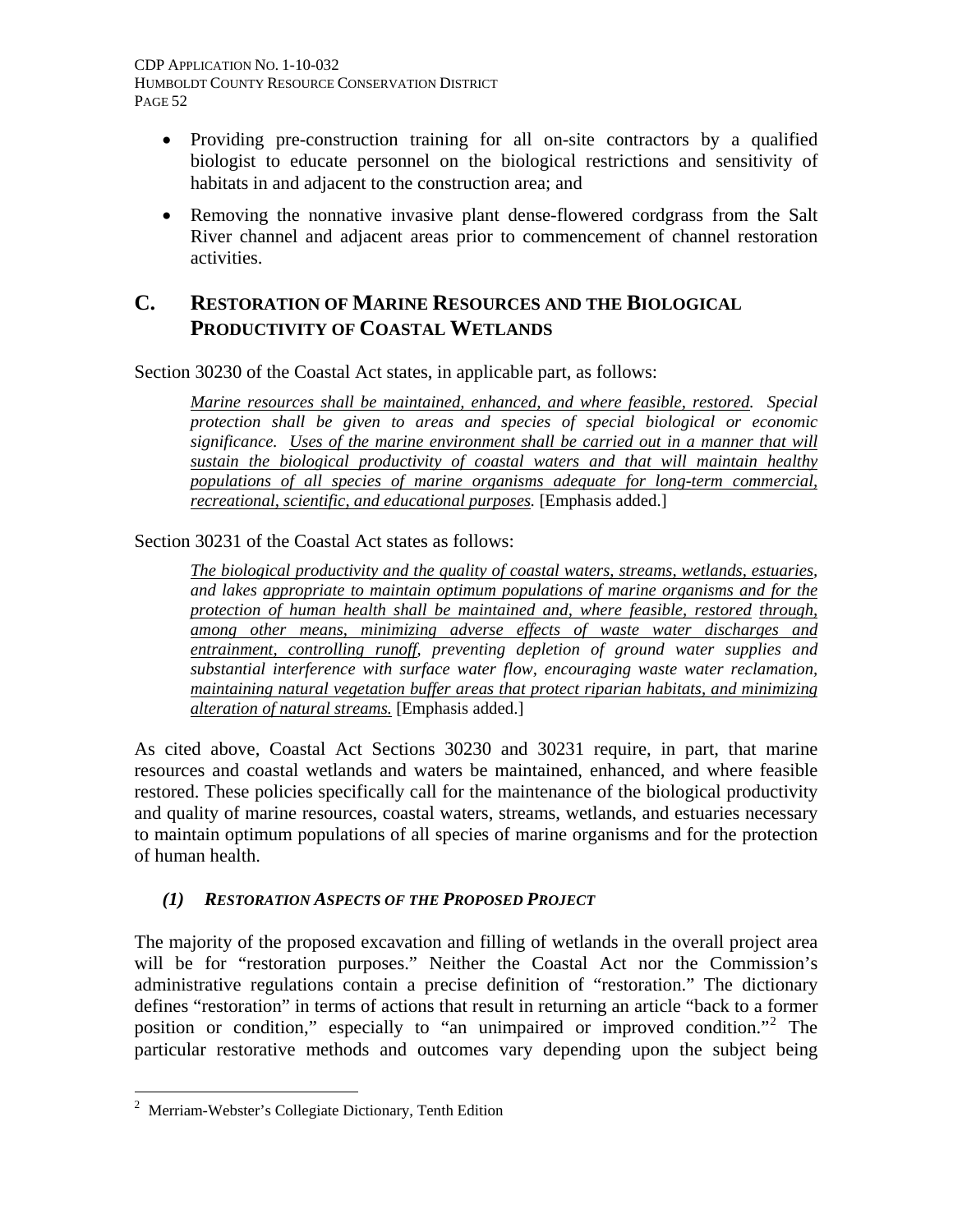restored. For example, the Society for Ecological Restoration defines "ecological restoration" as "the process of intentionally altering a site to establish a defined indigenous, historical ecosystem. The goal of the process is to emulate the structure, function, diversity, and dynamics of the specified ecosystem."<sup>[3](#page-74-0)</sup> Within the field of "wetland restoration" however, the term also applies to actions taken "in a converted or degraded natural wetland that result in the reestablishment of ecological processes, functions, and biotic/abiotic linkages and lead to a persistent, resilient system integrated within its landscape"<sup>[4](#page-74-1)</sup> that may not necessarily result in a return to historic locations or conditions within the subject wetland area.

Implicit in all of these varying definitions and distinctions is the understanding that the restoration entails returning something to a prior state. Wetlands are extremely dynamic systems in which specific physical functions such as nutrient cycles, succession, water levels and flow patterns directly affect biological composition and productivity. Consequently "restoration," as contrasted with "enhancement," encompasses not only reestablishing certain prior conditions but also reestablishing the processes that create those conditions. In addition, most of the varying definitions of restoration imply that the reestablished conditions will persist to some degree, reflecting the homeostatic natural forces that formed and sustained the original conditions before being artificially altered or degraded. Moreover, finding that a proposed project constitutes "restoration purposes" must be based, in part, on evidence that the proposed project will be successful in improving habitat values. Should the project be unsuccessful at increasing and/or enhancing habitat values, or worse, if the proposed impacts of the project actually result in long term degradation of the habitat, the proposed activities could not be for "restoration purposes." These two characteristics (reestablishing prior conditions and processes and improving habitat values) are particularly noteworthy to restoration grant program administrators in reviewing funding requests to ensure that the return on the funding investment is maximized and liabilities associated with unwanted side effects of the project are minimized.

Thus, to ensure that a restoration project achieves its stated habitat enhancement objectives, and therefore can be recognized as being for "restoration purposes," the project must demonstrate that: (1) it either entails (a) a return to or re-establishment of former habitat conditions, or (b) entails actions taken in a converted or degraded natural wetland that will result in the reestablishment of landscape-integrated ecological processes and/or abiotic/biotic linkages associated with wetland habitats; (2) there is a reasonable likelihood that the identified improvements in habitat value and diversity will result; and (3) once reestablished, it has been designed to provide the desired habitat characteristics in a selfsustaining, persistent fashion independent of the need for repeated maintenance or manipulation to uphold the habitat function.

As described in Finding IV.B, the proposed project has various components involving development in coastal wetlands and waters, the combined total of which will reestablish

 $\overline{a}$ 

<sup>&</sup>lt;sup>3</sup> "Definitions," *Society of Ecological Restoration News*, Society for Ecological Restoration; Fall, 1994

<span id="page-74-1"></span><span id="page-74-0"></span><sup>4</sup> *Position Paper on the Definition of Wetland Restoration*, Society of Wetland Scientists, August 6, 2000.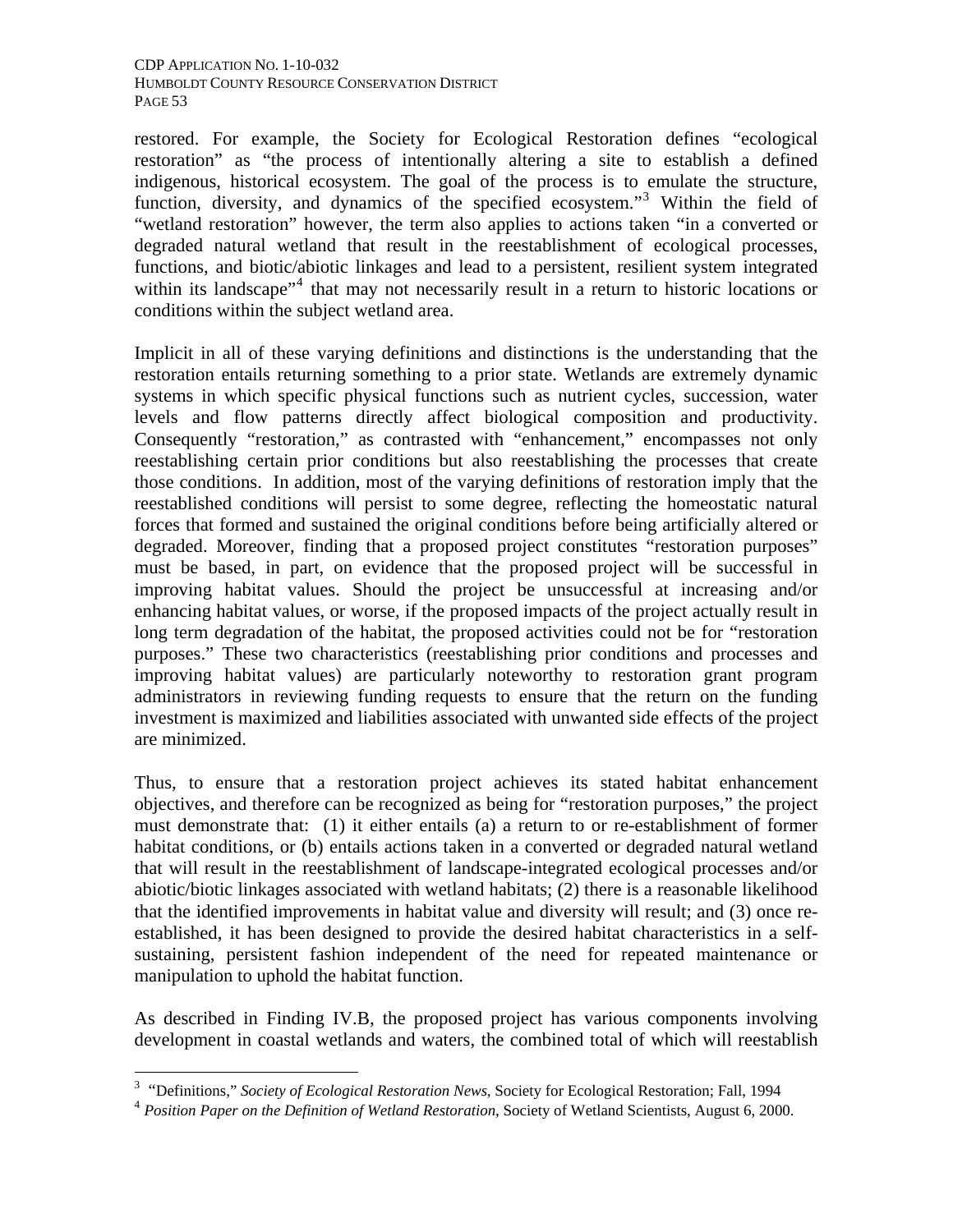approximately the same configuration of estuarine and functional riverine and freshwater habitats that historically existed in the area prior to various historic land use practices related to agricultural uses of the land and chronic sedimentation from upslope uncontrollable and controllable sources. First, excavation will occur within approximately 7.5 miles of the Salt River channel and within the Francis Creek and Eastside Drainage channels both to reestablish historic channel configurations and to restore significant acreages of estuarine and freshwater aquatic habitats that have been lost over the past century. Second, dredging and filling will occur within seasonal freshwater wetlands (seasonally grazed agricultural pasturelands) on Riverside Ranch and along the river channel corridor to restore both estuarine marsh and aquatic habitats and an expanded tidal prism, which has been greatly diminished over the past century. Expanding the tidal prism of the lower Salt River is critical to allowing tidal exchange within the newly created estuarine habitats on Riverside Ranch and to promoting the conveyance of flows and sediments throughout the upstream river reach. Third, existing agricultural ditches (freshwater wetlands) will be filled for the purpose of restoring historic estuarine habitats on Riverside Ranch.

As discussed above in Finding IV.A-(3), in the 1880s, extensive salt marsh, mudflats, and riparian forest habitats were documented throughout the Eel River Delta, including the lower Salt River (Exhibit No. 4), which at that time had four anadromous freshwater tributaries, seven smaller drainages and several significant estuarine tributaries. The Salt River historically functioned as a migration corridor for adult salmonids reaching spawning habitat in tributaries within the Wildcat Mountains and provided rearing habitat for juveniles migrating downstream to the Eel River estuary. By the 1940s, much of the project area was devoid of historic vegetation due to past and ongoing farming practices in the region, and today only severely limited habitat for anadromous salmonids can be found in Francis and Russ Creek, while salmonid access to Williams and Coffee Creeks has been completely eliminated. The reduction in historic estuarine and riparian habitats is directly correlated with the increase of agricultural land in the delta. In addition, the removal of colonizing riparian vegetation by landowners in an effort to keep the river channel free from debris and sediment accumulation was routine. The proposed restoration work is expected to provide extensive benefits to marine resources such as sensitive fish and estuarine plant species, and it will increase available "critical habitat" for federal- and state-listed fish species, including coho, Chinook, steelhead, and tidewater goby. The proposed project will improve or reconnect access to approximately 15 miles of salmonid spawning habitat in Reas, Francis, and Williams Creeks, improve over 7.5 miles of habitat with multiple fish habitat features, increase the availability of necessary transition (salt/freshwater) habitat for juvenile coho and other salmonids by 264 acres, increase eelgrass habitat (which increases food sources for sensitive fish species) by 8.7 acres, and create up to 11 acres and 12,500 linear feet of suitable habitat for tidewater gobies. In past permit actions on wetland restoration projects around Humboldt Bay, the Commission has acknowledged that, in general, restoring areas that historically supported estuarine and marine riparian habitats is preferable when the physical conditions of a site present such an opportunity.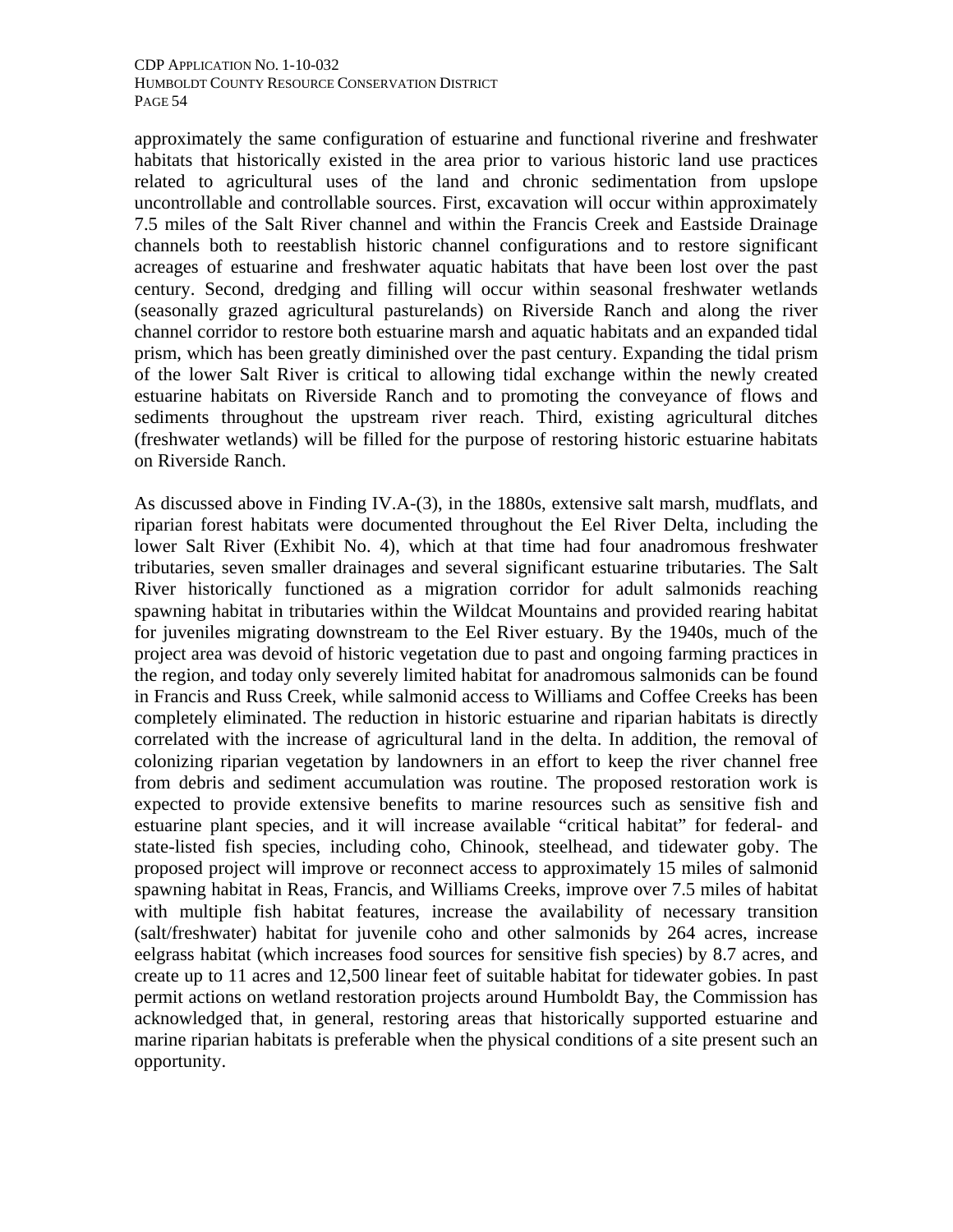Thus, the proposed restoration of historic estuarine habitats, historic salmonid habitats, tidewater goby habitat, historic freshwater habitats, and historic connectivity between habitats at the transition between tidal and non-tidal lands entail actions taken in converted or degraded natural wetlands (diked former tidelands/agricultural wetland, and aggraded channel habitats) that will result in the reestablishment of landscape-integrated ecological processes associated with the various wetland habitats that historically existed in the area. Therefore, the Commission finds that as the proposed salmonid and tidewater goby habitat improvements, among other proposed improvements, will maintain and enhance marine resources and the biological productivity of coastal waters, the proposed improvements are mandated by the requirements of Sections 30230 and 30231.

The Commission notes that historically the area where the new setback berm is proposed to be placed on Riverside Ranch and the area beyond (inland of) the new setback berm historically consisted of tideland habitats. Restoring tidal influence to the entire project area beyond the proposed setback berm footprint would require the flooding of existing infrastructure (e.g., County roads) and private properties actively used for agricultural grazing. Therefore, while it is possible to restore over 300 acres of diked former tidelands to their historic estuarine function as proposed, it is infeasible to restore the area significantly beyond (inland of) the proposed new setback berm to its historic tidal influence.

This finding that the proposed project is truly for a restoration purpose is based in part on the assumption that the proposed project will be successful in restoring various historic habitats and processes as proposed and increasing habitat values. The specific habitat restoration goals proposed are detailed in the submitted Habitat Mitigation and Monitoring Plan (HMMP) (Exhibit Nos. 17-18) and include (1) restoring historic habitats, including tidal marsh, tidal slough, freshwater channel, Sitka spruce riparian forest, and rare plant habitat; (2) increasing habitat diversity in the area to support a wider assemblage of wildlife species; and (3) improving fish passage and significant levels of restored and currently unavailable instream habitat. Should the project be unsuccessful, or worse, if the proposed impacts of the project actually result in long-term degradation of the habitats, the proposed project would not be for "restoration purposes."

Although the measures proposed in the HMMP are appropriate, in some cases they do not go far enough, lack detail, or fail to address certain factors to ensure that the permissible development does not result in long-term degradation of the surrounding habitats and indeed achieves the objectives for which it is intended. Commission staff, including the Commission's ecologist (John Dixon), have reviewed the submitted plan and recommended various additional provisions to help ensure the success of the development in achieving its restoration objectives. These additional provisions include all of the following: (1) field documentation that the physical restoration, planting plan, and cattle exclusion fencing have been built-to-plan within three months of the completion of grading, filling, and dredging within each restoration area (both phases); (2) verification, within 180 days of completion of each phase of construction, that all wetlands, agricultural lands, and other sensitive habitats temporarily impacted by construction activities have been returned to pre-project conditions as proposed; (3) production of a map of the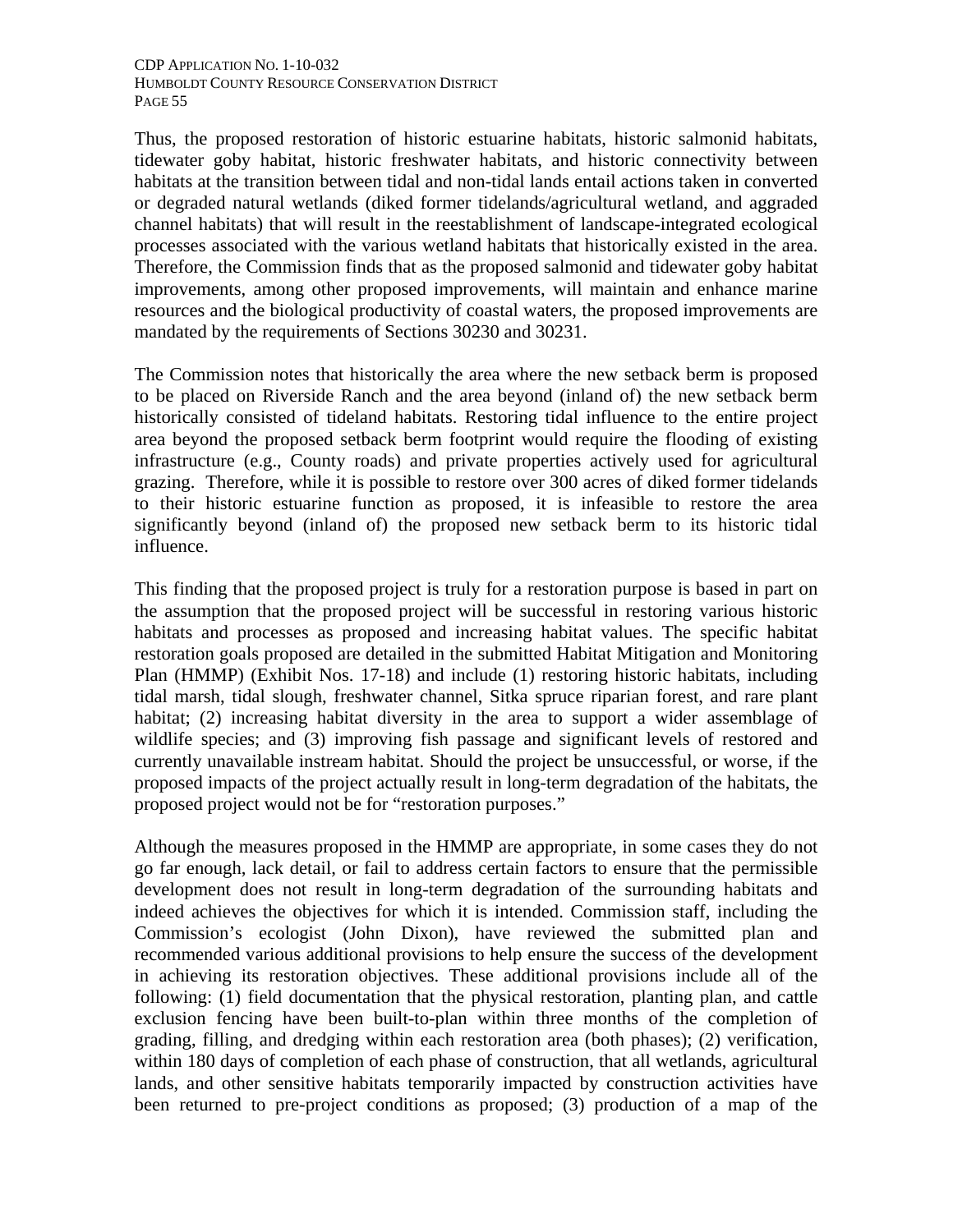Riverside Ranch tidal restoration areas with 0.5-foot elevation contours within six months following completion of all restoration grading, filling, and dredging within the tidal restoration areas; (4) continuous monitoring of water level and salinity at one location in the Eel River Estuary near the mouth of the Salt River and at two locations within the Riverside Ranch tidal restoration areas from July 1 through October 31 during the first summer following completion of restoration grading and dredging; (5) collection of spot salinity measurements in the Salt River channel within 1 hour of each higher high tide from July 1 through October 31 during the first summer following completion of creek dredging in order to create a depth profile of salinity at several locations and thereby to determine the upstream limit and approximate shape of the tidal salt water wedge; (6) quantitative monitoring of the Riverside Ranch tidal restoration area and of the riparian restoration areas; (7) inclusion of success criteria for each habitat type, including criteria for species diversity and composition; (8) implementing an eelgrass mitigation plan to adequately compensate for direct impacts to approximately 1.2 acres of eelgrass beds proposed to be impacted by restoration activities; (9) conducting tidewater goby, salmonid, and avian surveys in suitable habitats of the project restoration areas following the completion of restoration activities; (10) completion of a wetland delineation in the  $5<sup>th</sup>$  year following completion of restoration activities; (11) periodic documentation of channel profiles of the Salt River and of tidal creeks in the Riverside Ranch tidal restoration area to determine channel stability and measure changes that may have to be addressed by adaptive management; (12) the use of native and/or non-persistent, non-invasive plants only in all proposed plantings and seed mixes to be used in the project; and (13) submittal of a reporting schedule to the Executive Director.

To ensure that the proposed dredging and filling project will achieve the objectives for which it is intended, the Commission attaches **Special Condition No. 2**. This special condition requires the applicant to submit a final revised habitat mitigation and monitoring plan for the Executive Director's review and approval that substantially conforms with the submitted plan, except that it shall be revised to include provisions for all of the above. Furthermore, Special Condition No. 2 requires that the final revised HMMP include provisions for remediation to ensure that the goals and objectives of the restoration project are met.

Therefore, the Commission concludes that as conditioned, the proposed diking, dredging, and filling of various types of wetland habitats for the restoration, maintenance, and enhancement of historic estuarine and sensitive fish habitats necessary to maintain healthy populations of marine organisms is mandated by the requirements of Sections 30230 and 30231.

### *(2) MAINTENANCE AND ENHANCEMENT OF MARINE HABITAT VALUES*

In addition to stating that marine resources shall be maintained, enhanced, and where feasible, restored, Sections 30230 and 30231 specifically state that the biological productivity of coastal waters appropriate to maintain optimum populations of all species of marine organisms and protect to human health shall be maintained and, where feasible, restored.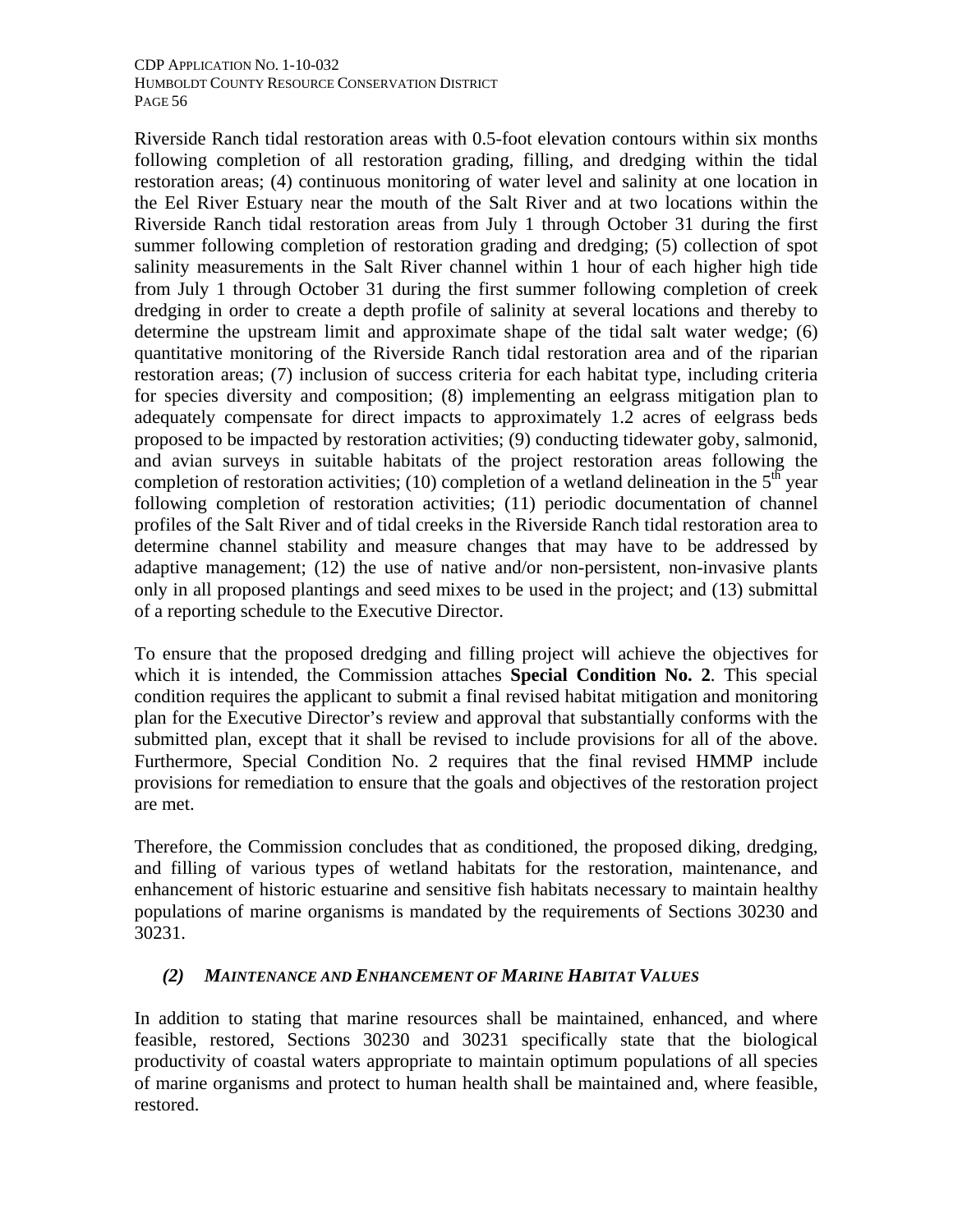As discussed in more detail in Finding IV.D below, the conditions of the permit will ensure that the project will not have significant adverse impacts on the water quality of coastal waters in the project area and that the project construction will not adversely affect the biological productivity and functional capacity of coastal waters or wetlands. Furthermore, the restoration project's stated purpose is to enhance and restore the functional capacity and biological productivity of coastal wetlands and waters, and conditions of the permit will ensure that the site is monitored for achievement of these goals. In short, the proposed restoration work will provide extensive benefits to marine resources such as sensitive fish and estuarine plant species, and it will increase available "critical habitat" for listed salmonids and tidewater goby. Without the proposed project, the existing river system would continue to function as impaired and dysfunctional, there would be no restoration of the tidal prism, no restored connectivity between tidal and non-tidal lands, and no restored hydrologic connectivity between Williams Creek and the Salt River – all of which are essential components of a healthy riverine and estuarine environment capable of supporting marine resources such as coho and other salmonid species. Furthermore, the biological productivity of the coastal waters would not be maintained or improved, including habitat value for a diversity of sensitive species and habitats associated with the intertidal environment.

Therefore, the Commission finds that the project, as conditioned, will maintain and enhance the functional capacity of the habitat, maintain and restore optimum populations of marine organisms, and protect human health as mandated by the requirements of Sections 30230 and 30231 of the Coastal Act.

# **D. PERMISSIBLE DIKING, DREDGING, & FILLING OF COASTAL WETLANDS & WATERS**

Section 30233(a) of the Coastal Act provides, in applicable part, as follows:

*(a) The diking, filling, or dredging of open coastal waters, wetlands, estuaries, and lakes shall be permitted in accordance with other applicable provisions of this division, where there is no feasible less environmentally damaging alternative, and where feasible mitigation measures have been provided to minimize adverse environmental effects, and shall be limited to the following:* 

*(1) New or expanded port, energy, and coastal-dependent industrial facilities, including commercial fishing facilities.* 

*(2) Maintaining existing, or restoring previously dredged, depths in existing navigational channels, turning basins, vessel berthing and mooring areas, and boat launching ramps.* 

*(3) In open coastal waters, other than wetlands, including streams, estuaries, and lakes, new or expanded boating facilities and the placement of structural pilings for public recreational piers that provide public access and recreational opportunities.* 

*(4) Incidental public service purposes, including but not limited to, burying cables and pipes or inspection of piers and maintenance of existing intake and outfall lines.*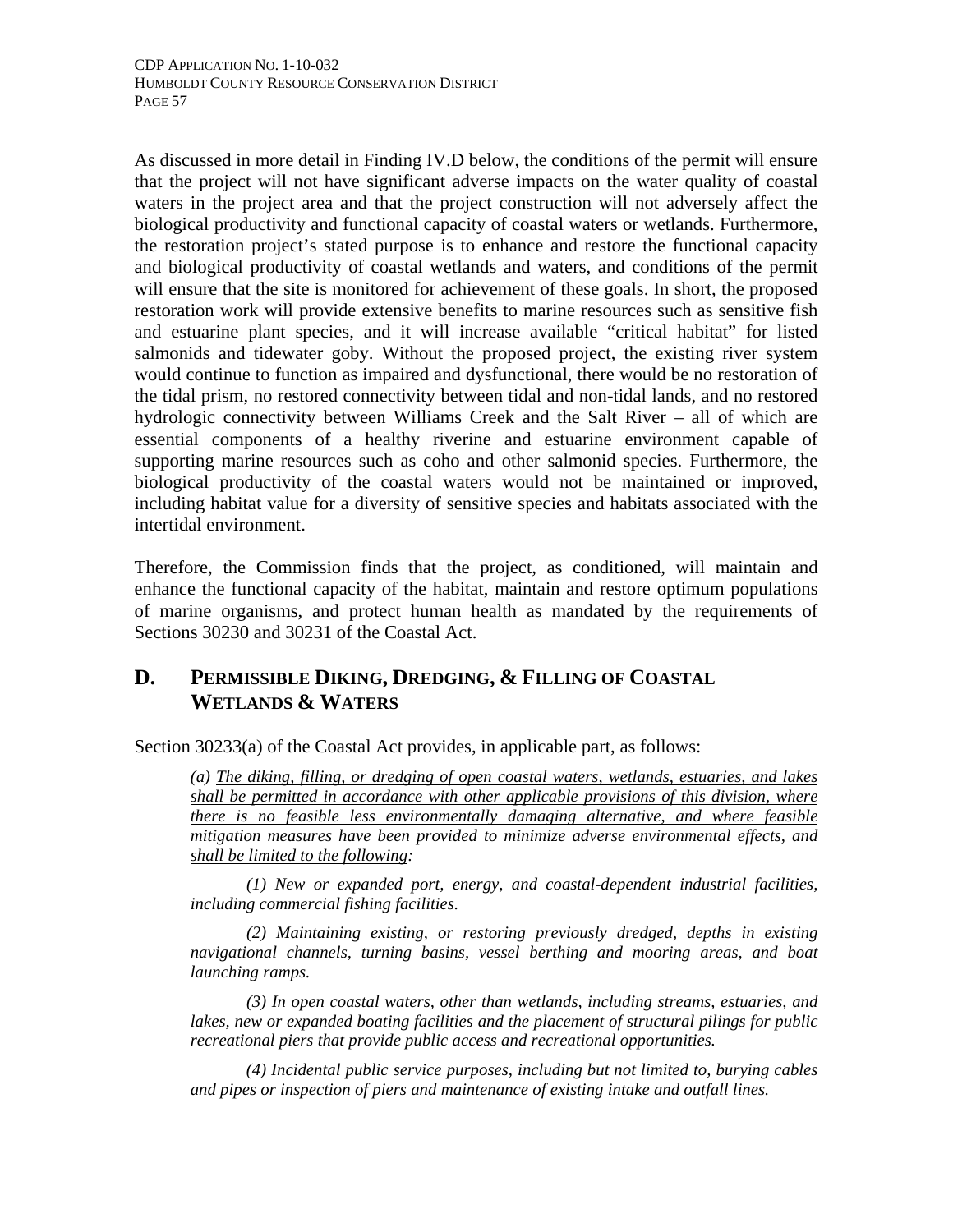*(5) Mineral extraction, including sand for restoring beaches, except in environmentally sensitive areas.* 

*(6) Restoration purposes.* 

*(7) Nature study, aquaculture, or similar resource dependent activities.* 

*(c) In addition to the other provisions of this section, diking, filling, or dredging in existing estuaries and wetlands shall maintain or enhance the functional capacity of the wetland or estuary…* [Emphasis added.]

*…* 

*…* 

As discussed in Finding IV.B (Project Description) above, the proposed project will involve diking, dredging, and filling of wetland habitat. Wetland dredging and/or filling impacts will occur extensively across the ~808-acre overall project area, including impacts to estuarine marsh, estuarine aquatic, riparian, freshwater aquatic, and seasonal freshwater wetland habitats (e.g., the many acres of agricultural grasslands in the area that also function as seasonal wetlands or "transitional agricultural lands" as discussed in Finding IV.A-(3) above). Diking will occur in the form of temporary coffer dams constructed in the main river and creek channels to separate construction areas from wetted channel habitat. Tables 1 through 7 above and Table 8 below summarize the wetland dredge and fill impacts.

**Table 8**. Proposed dredge and fill impacts<sup>1</sup> to coastal wetlands<sup>2</sup> (both phases). The overall project area footprint is ~808 acres.

| <b>Existing Wetlands in</b><br>the $~508$ -acre<br>Overall Project Area | <b>Overall Dredging</b><br><b>Acreages/Amounts</b>                       | <b>Overall Filling</b><br><b>Acreages/Amounts</b>              | <b>Projected Wetlands</b><br>in the Overall<br><b>Project Area</b> |
|-------------------------------------------------------------------------|--------------------------------------------------------------------------|----------------------------------------------------------------|--------------------------------------------------------------------|
| $~1$ 756 acres                                                          | $\sim$ 63.7 acres <sup>3</sup><br>$(-153, 150$ cubic yards) <sup>4</sup> | 52 acres <sup>3</sup><br>$(-337,450$ cubic yards) <sup>5</sup> | $\sim$ 757.2 acres $^{\circ}$                                      |

1 This table shows permanent fill only. In addition, there will be ~3,100 cubic yards of fill placed temporarily for construction purposes (i.e., temporary construction access and coffer dams). An additional up to 535 acres of upland and wetland areas outside of the project area footprint will be temporarily disturbed for construction access and material hauling. All temporarily disturbed areas are proposed to be decompacted and restored back to pre-construction conditions.

2 As delineated in the *Uplands Delineation for Salt River Restoration Project, Ferndale, CA* (Army Corps of Engineers, HCRCD, and W&K, revised version April 2011).

 $3$  Proposed dredging in coastal wetlands will occur on Riverside Ranch for "restoration purposes."<br> $4$  All avenuated sediments dredged on Riverside Ranch will be used on eite for restoration purpose

 $<sup>4</sup>$  All excavated sediments dredged on Riverside Ranch will be used on site for restoration purposes.</sup>

<sup>5</sup> Proposed fill in coastal wetlands and waters will be used almost entirely for estuarine habitat "restoration purposes" (as discussed in more detail below) on Riverside Ranch (approximately 336,500 cubic yards). Approximately 50 cubic yards of fill in Francis Creek will be used for incidental public service purposes resulting from the replacement of the failed culvert on Francis Creek at Port Kenyon Road with a new bridge (bottomless arched culvert) spanning the top width of the restored creek channel.

 $6$  The proposed project will result in a net gain of approximately 1.3 acres of wetland habitats due to delineated uplands in the project area that are proposed to be converted to restored wetland habitats according to the proposed plans (i.e., ~1.25 miles of existing upland access road on Riverside Ranch, an existing concrete slab and developed dairy facilities near the property entrance, and the lowering of existing upland elevations and levees in the project area).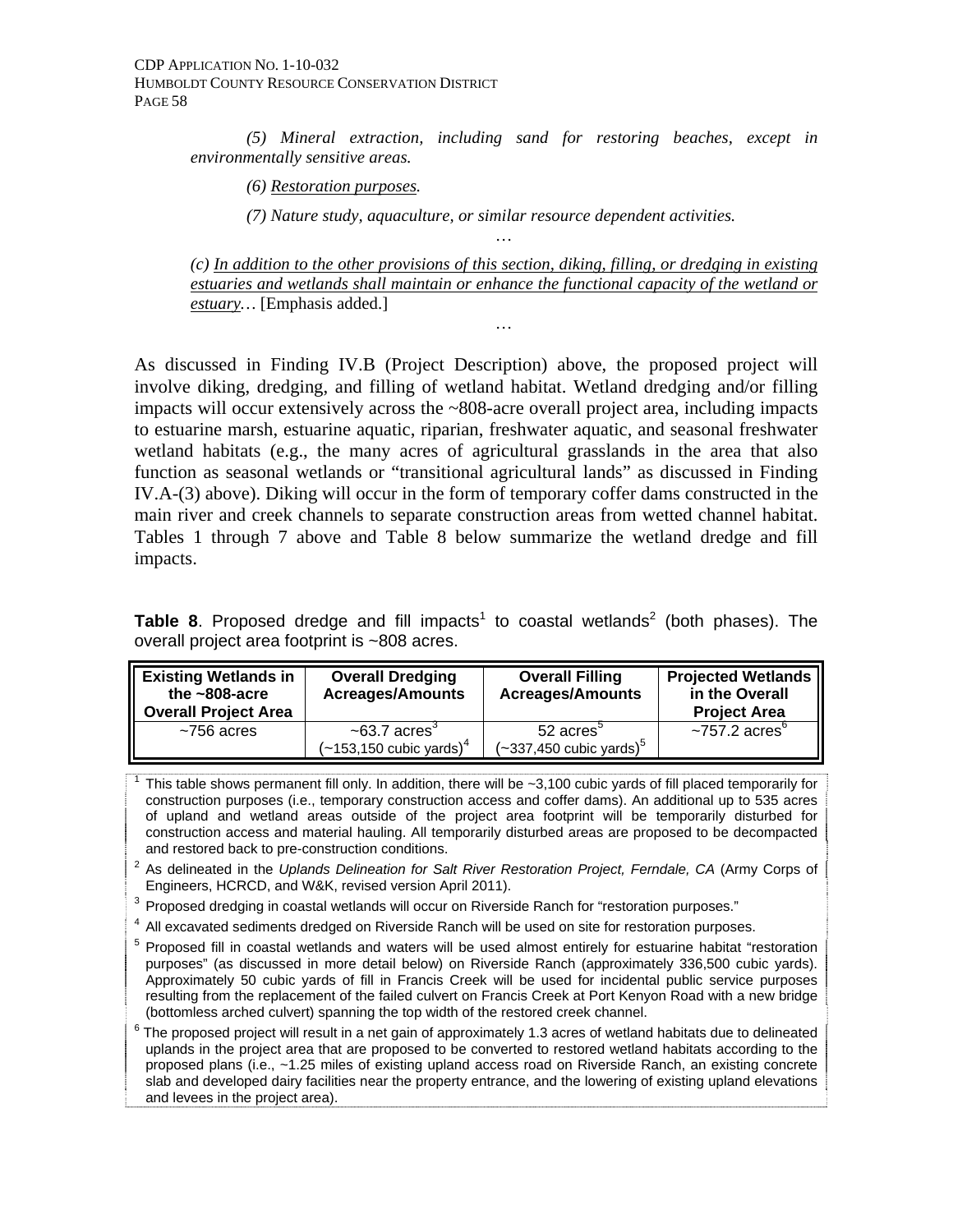The diking, filling, and dredging of existing seasonal wetlands proposed on Riverside Ranch for the purpose of restoring the internal tidal slough networks and estuarine marsh plain habitats and the new outboard ditch freshwater wetland habitat is reviewed for consistency with the requirements of Section 30233 below. Similarly, the dredging and placement of 50 cubic yards of fill associated with the proposed replacement of a failed culvert on Francis Creek is also reviewed for consistency with the requirements of Section 30233 below. The development proposed to the Salt River and portions of Francis Creek, the Eastside Drainage channel, and other tributary streams that includes (a) the excavation of over 600,000 cubic yards of material from river and stream channels, (b) the restoration of an active channel, the creation of a variable width bench adjacent to the active channel, and the creation of as sediment management areas, and (c) the restoration of riparian forest cover along the outer edges of the active benches constitutes "substantial alteration" of rivers and streams that must be found consistent with the more specific provisions of Section 30236 of the Coastal Act (see Finding IV.E below).

Section 30233 sets forth a number of different limitations on what types of projects may be allowed in coastal wetlands. For analysis purposes, the limitations applicable to the subject project can be grouped into four general categories or tests. These tests require that projects that entail the dredging, diking, or filling of wetlands demonstrate that:

- a. That the purpose of the filling, diking, or dredging is for one of the seven uses allowed under Section 30233;
- b. That the project has no feasible less environmentally damaging alternative;
- c. That feasible mitigation measures have been provided to minimize adverse environmental effects; and
- d. That the biological productivity and functional capacity of the habitat shall be maintained and enhanced where feasible.

Each category is discussed separately below.

### *(1) ALLOWABLE USE FOR DREDGING AND FILLING OF COASTAL WATERS*

The first test set forth above is that any proposed filling, diking, or dredging in wetlands must be for an allowable purpose as specified under Section 30233 of the Coastal Act. As described in Finding IV.B and shown in the above tables (and as described in more detail below), the proposed diking and dredging activities are proposed to occur in existing seasonal wetland habitats for the purpose of restoring the internal tidal slough network and estuarine marsh plain habitats and the new outboard ditch freshwater wetland habitat on Riverside Ranch. Likewise, the proposed filling on Riverside Ranch will be used almost entirely for restoration purposes to create both estuarine habitat, except for approximately 50 cubic yards of fill associated with the proposed replacement of a failed culvert on Francis Creek. As discussed below, the two relevant categories of use for diking, dredging, and filling listed under Section 30233(a) that relate to the proposed project are subcategory (6) "restoration purposes" and subcategory (4) "incidental public service purposes."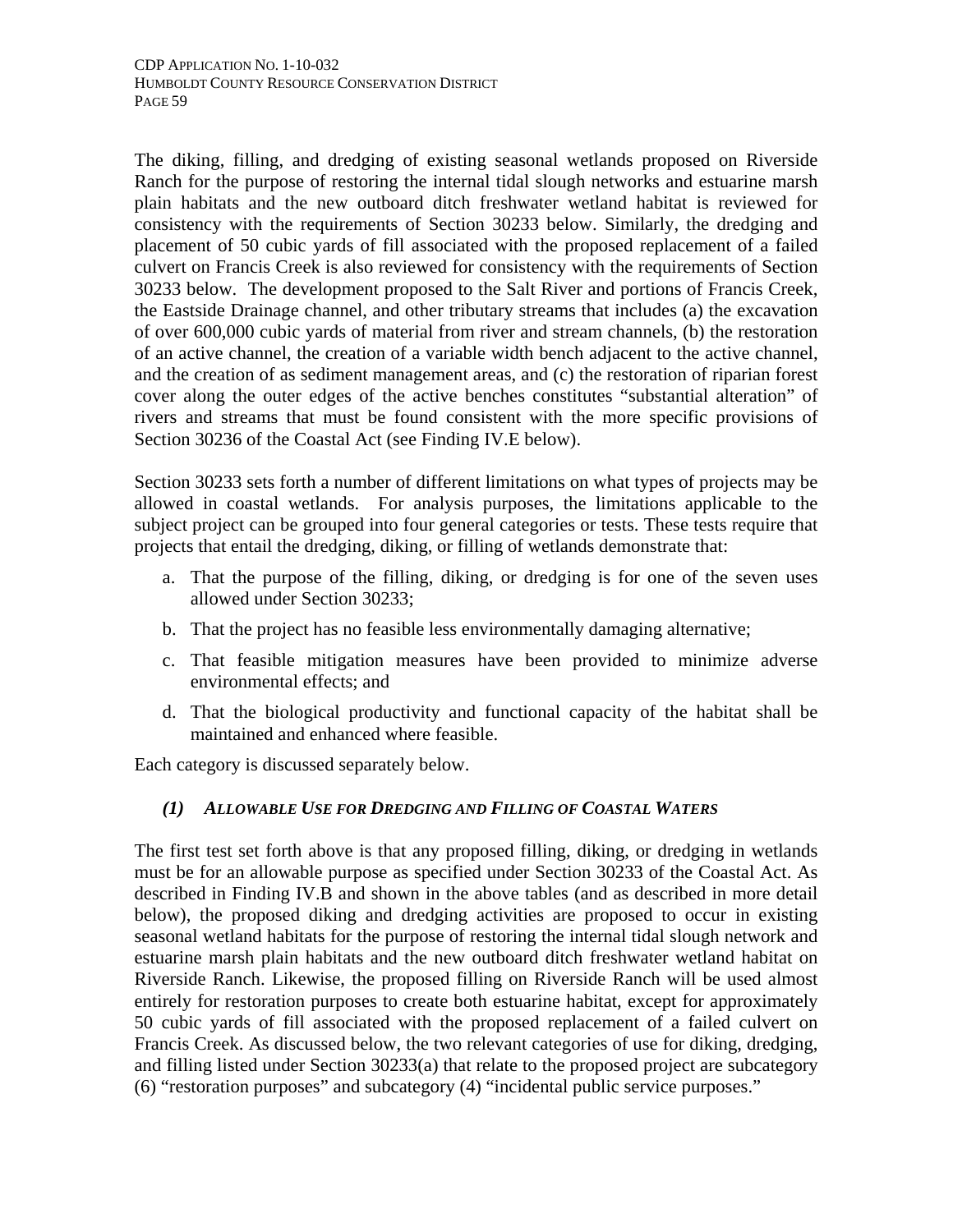### **i. DREDGING & FILLING FOR "RESTORATION PURPOSES"**

As described in Findings IV.B and IV.C and in Table 8 above, the proposed project has various components of proposed diking, dredging, and filling in coastal wetlands, the combined total of which will reestablish approximately the same configuration of estuarine and functional riverine and freshwater habitats that historically existed in the area prior to various historic land use practices related to agricultural uses of the land and chronic sedimentation from upslope uncontrollable and controllable sources. The proposed restoration work is expected to provide extensive benefits to marine resources such as sensitive fish and estuarine plant species, and it will specifically provide needed critical habitat for listed salmonids and tidewater goby. Thus, as previously discussed in Finding IV.C, the proposed restoration of historic habitats entails actions taken in converted or degraded natural wetlands that will result in the reestablishment of landscape-integrated ecological processes associated with the various wetland habitats that historically existed in the area. Therefore, the Commission finds that the proposed restoration is consistent with the definition of restoration and constitutes filling and dredging for restoration purposes consistent with Section 30233(a)(6).

This finding that the proposed project constitutes "restoration purposes" is based in part on the assumption that the proposed project will be successful in restoring various historic habitats and processes as proposed and increasing habitat values. The specific habitat restoration goals are detailed in the submitted Habitat Mitigation and Monitoring Plan (Exhibit No. 17). As explained above, Commission staff, including the Commission's ecologist, has determined that various revisions to the HMMP are necessary to ensure the development will achieve the objectives for which it is intended and thus constitute filling, diking, and dredging for restoration purposes. **Special Condition No. 2**, as previously discussed, requires the applicant to submit a final revised habitat mitigation and monitoring plan for the Executive Director's review and approval that substantially conforms with the submitted plan, except that it shall be revised to include varous provisions discussed in Finding IV.C above.

Therefore, the Commission concludes that as conditioned, the proposed diking, dredging, and filling of various types of wetland habitats for the restoration and enhancement of historic estuarine and sensitive fish habitats is permissible under Section 30233(a)(6) for "restoration purposes."

# **ii. DREDGING & FILLING FOR "INCIDENTAL PUBLIC SERVICES PURPOSES"**

A small portion of the proposed excavation and filling of wetlands (~50 cubic yards of concrete filling) in the overall project area will be for "incidental public services purposes." To determine what constitutes an incidental public service purpose, the Commission must first determine that the proposed diking, dredging, and/or filling is for a public service purpose. The project component that relates to this purpose is the proposed replacement of the existing failed 7-ft-wide by-10-ft-long reinforced concrete box culvert over Francis Creek at Port Kenyon Road with a new free-span, pre-fabricated 32-ft-wide by 42-ft-long arch culvert that would span the top width of the restored creek channel (see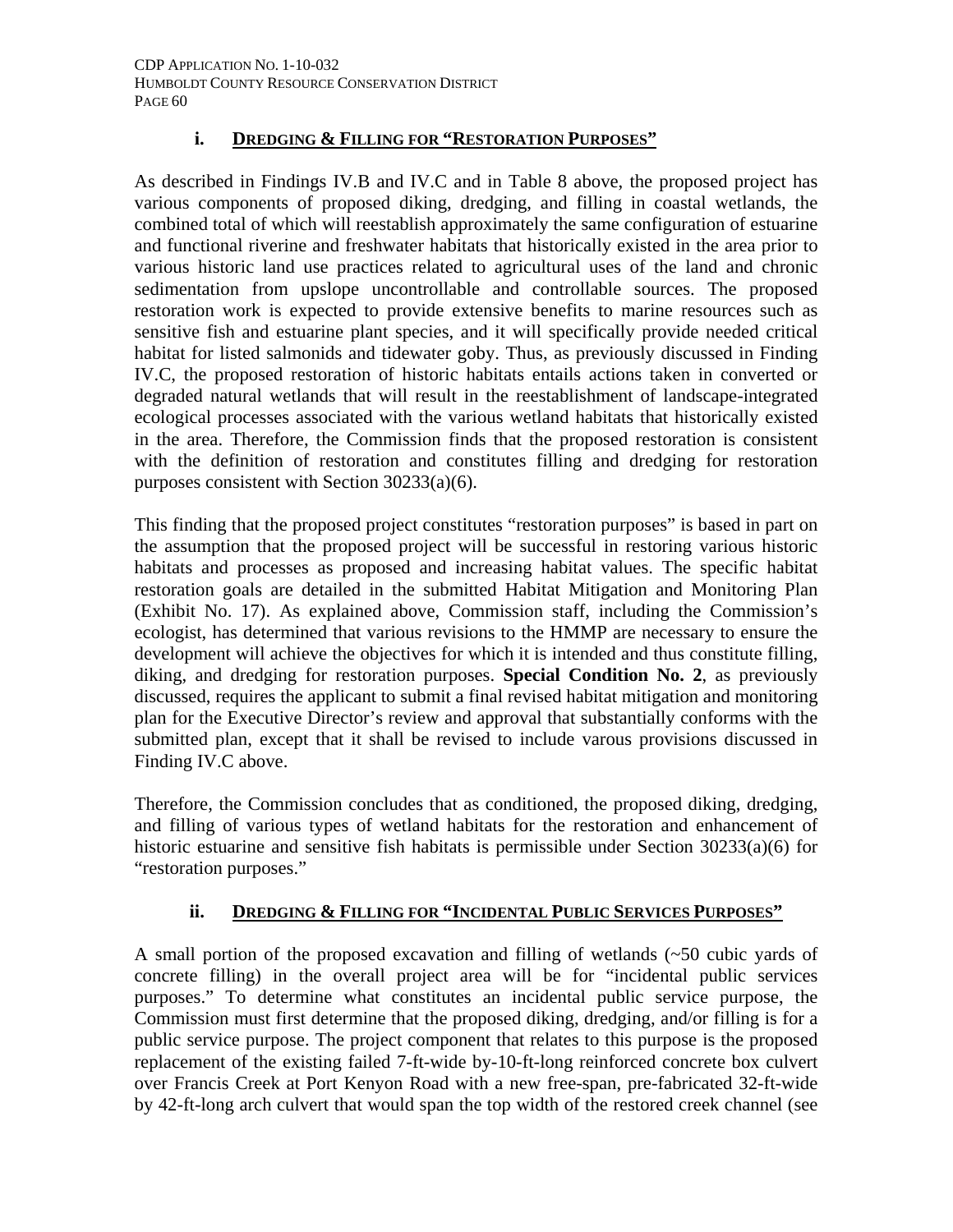Exhibit No. 11). This creek crossing is located within the County of Humboldt's road right-of-way easement, and the proposed crossing replacement would be undertaken by a public agency. Therefore, the Commission finds that the fill for the proposed excavation and filling related to this crossing upgrade is for a public service purpose consistent with Section 30233(a)(4).

The Commission must next determine if the proposed diking, dredging, and/or filling is for an "incidental" public service purpose. The proposed replacement crossing will permanently impact approximately one tenth of an acre of creek channel habitat (though creek channel habitat currently filled by the existing box culvert will be restored along with the creek channel restoration proposed under Phase 2). The purpose of the crossing replacement is to accommodate the restored, widened channel, to improve public safety along this otherwise narrow roadway for motor vehicles, pedestrians, and bicyclists, and to have the crossing upgrade conform to current County standards. The existing substandard culvert crossing was installed decades ago and routinely plugs with sediment. In 2010, the Commission authorized Emergency Permit No. 1-10-035-G in part to allow for the emergency removal of a sediment plug at the road/creek crossing. The substandard road crossing conditions lead to sediment buildup in the channel, which in turn leads to flooding of the roadway and surrounding areas during heavy rains and hazardous driving conditions or necessary road closure. Thus, the Commission finds that the excavation and filling of the Francis Creek channel for the replacement arch culvert to accommodate the restored creek channel habitat and improve the existing road for public safety purposes is incidental to the road's primary transportation purpose and is allowable as an incidental public service purpose pursuant to Section 30233(a)(4) of the Coastal Act.

### *(2) ALTERNATIVES*

The second test set forth by the Commission's diking/dredging/filling policies is that the proposed diking/dredging/filling project must have no feasible less environmentally damaging alternative. In this case, the Commission has considered alternatives and determines that there are no feasible less environmentally damaging alternatives to the project as conditioned. Alternatives that have been identified include: (1) the "no project" alternative (with respect to both no restoration and no Francis Creek culvert replacement); (2) partial restoration (Phase 1 only); and (3) partial restoration (Phase 2 only).

# **i. "NO PROJECT" ALTERNATIVE**

The "no project" alternative would maintain the *status quo* of the lower Salt River ecosystem in its current degraded, dysfunctional condition with no comprehensive restorative actions to improve and restore its hydraulic and ecosystem functions. Although the "no project" alternative would avoid the short-term impacts related to hydrology, water quality, and biological resources associated with the proposed project, such non-action would fail to maintain and enhance marine resources and the biological productivity of coastal waters necessary to maintain healthy populations of marine organisms, as is mandated by the requirements of Coastal Act Sections 30230 and 30231. The "no project" alternative would not address the issues of the continued degradation of marine resources,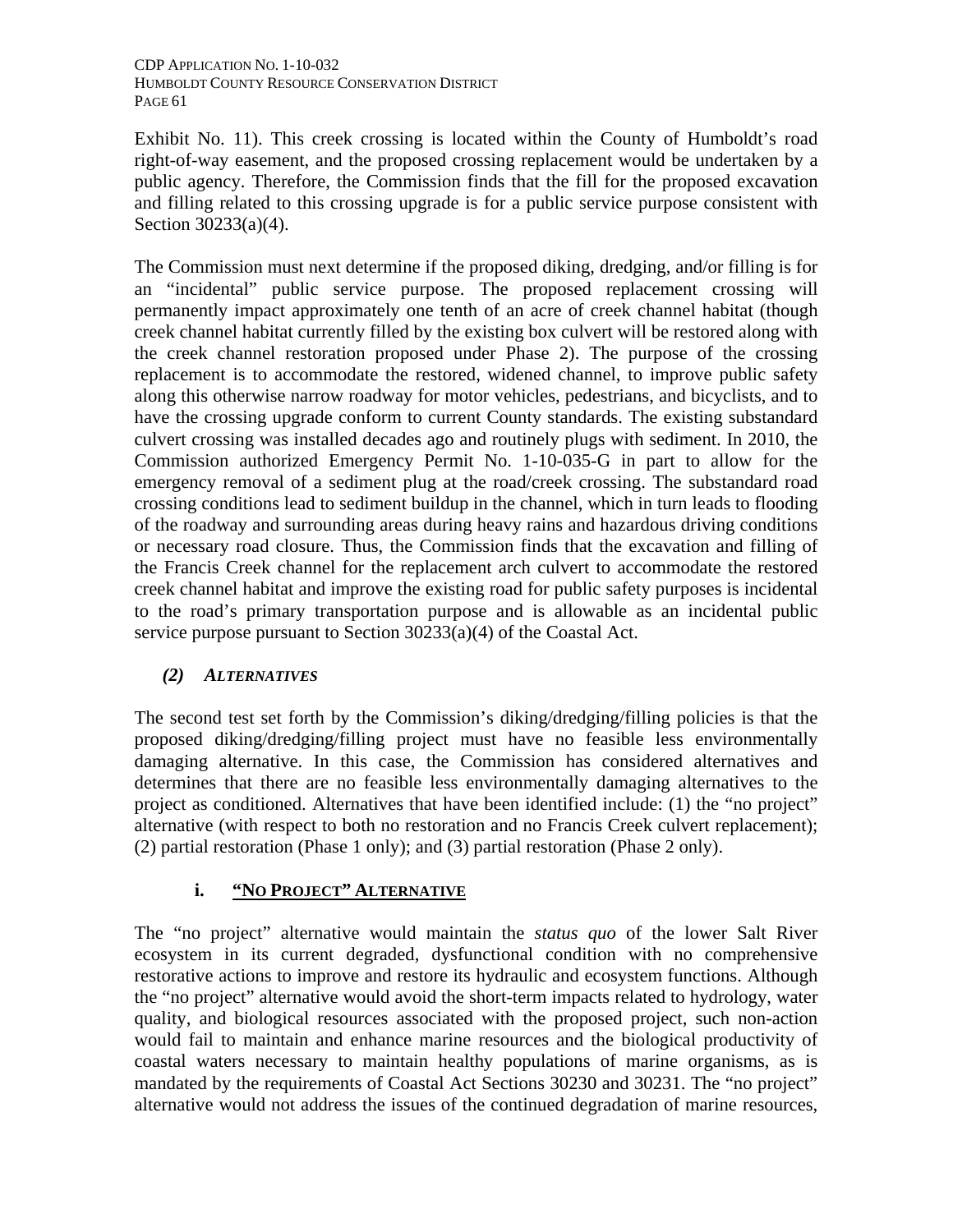water quality, agricultural productivity, and flood hazard mitigation. With respect to the proposed new arch culvert at Francis Creek and Port Kenyon Road, the "no project" alternative would leave this particular roadway crossing with an existing substandard culvert inadequately sized to accommodate the restored channel conditions. In addition, the substandard road crossing conditions lead to sediment buildup in the channel, which in turn leads to flooding of the roadway and surrounding areas during heavy rains and hazardous driving conditions or necessary road closure. Therefore, the no project alternative is not a feasible less environmentally damaging alternative to the proposed project as conditioned.

# **ii. PARTIAL RESTORATION (PHASE 1 ONLY)**

This alternative would implement Phase 1 (Riverside Ranch restoration) of the project only, with no restoration of an additional five miles of the Salt River channel from Reas Creek to Perry Slough. Without these Phase 2 restoration activities, water quality in the main channel reach would continue to degrade, no channel habitat and fish passage improvements would be made to over 5 miles of riverine habitats, salmonid habitat would continue to be degraded and unavailable in  $\sim$ 15 acres of tributary habitats, and chronic flooding of surrounding agricultural lands would continue. Although this alternative would provide substantial estuarine restoration benefits, it would still result in substantial excavation and filling impacts that would result in only some of the channel improvements necessary to maintain and enhance marine resources consistent with the requirements of Sections 30230 and 30231 of the Coastal Act. Therefore, this partial restoration alternative is not a feasible less environmentally damaging alternative to the proposed project as conditioned.

# **iii. PARTIAL RESTORATION (PHASE 2 ONLY)**

This alternative would implement Phase 2 (Salt River channel corridor restoration) of the project only, with no restoration of Riverside Ranch or the lower 2.5 miles of the Salt River channel. Without these Phase 1 restoration activities, the tidal prism would not be expanded and restored, the river system would continue to be unable to functionally convey sediments and flows, and chronic flooding and degradation of prime agricultural lands in the surrounding area would continue. Under this alternative, there would be no restoration of 264 acres of transition habitat for juvenile coho, no restoration of 8.7 acres of important (for coho and other marine organisms) eelgrass habitat, and no restoration of 11 acres and 12,500 linear feet of suitable tidewater goby habitat. This alternative would provide some channel habitat and fish passage improvements, but it still would result in substantial excavation and filling impacts, and the project benefits would unlikely be selfsustaining and persistent without repeated maintenance to uphold habitat function. This alternative would fail to maintain and enhance marine resources and the biological productivity of coastal waters necessary to maintain healthy populations of marine organisms, as is mandated by the requirements of Coastal Act Sections 30230 and 30231. Therefore, this partial restoration alternative is not a feasible less environmentally damaging alternative to the proposed project as conditioned.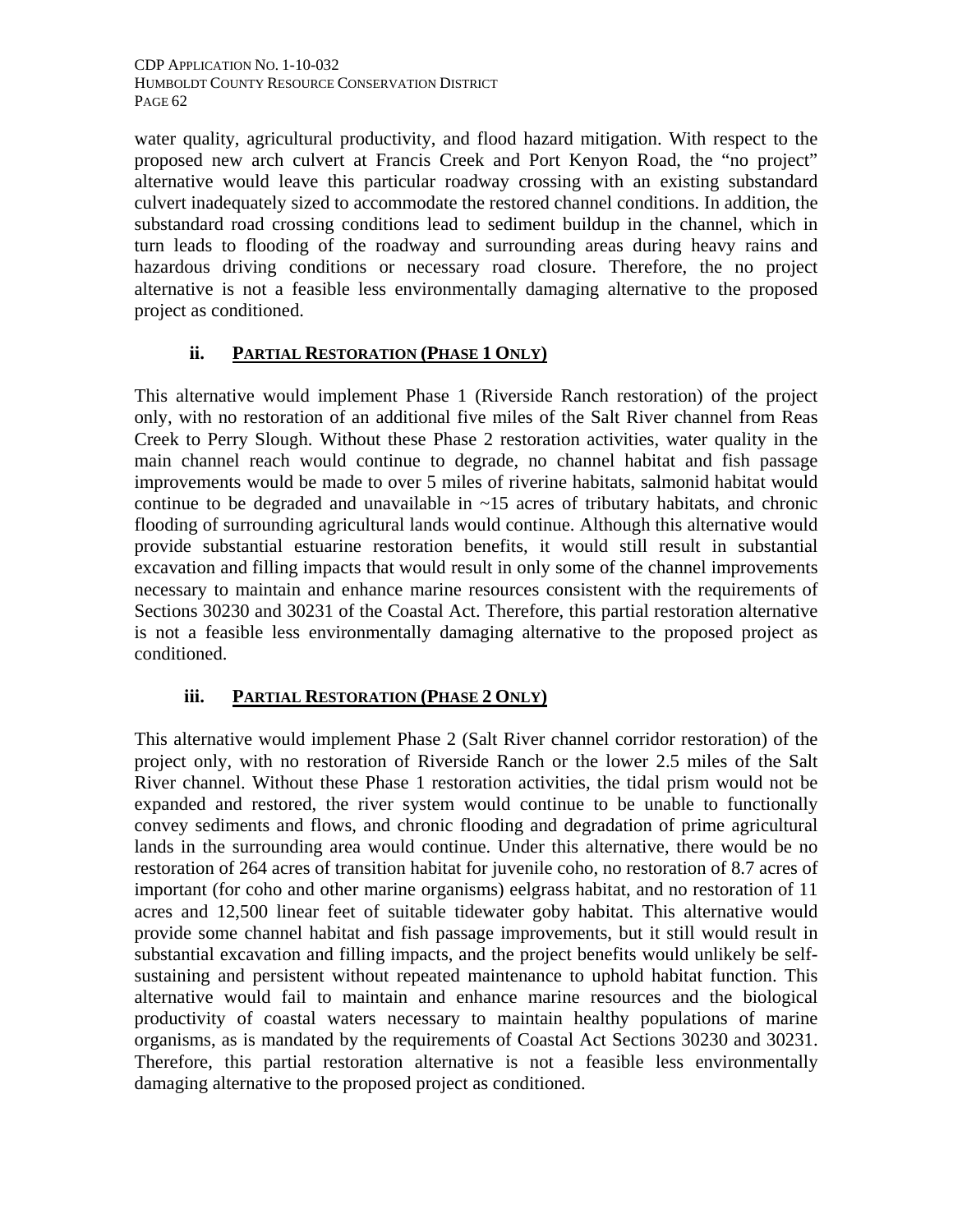#### **Conclusion:**

Based on the above analysis, the Commission concludes that there are no feasible less environmentally damaging alternatives to the proposed project as conditioned.

#### *(3) FEASIBLE MITIGATION MEASURES*

The third test set forth by the above-cited policies is whether feasible mitigation measures have been provided to minimize adverse environmental effects. The proposed diking, dredging, and/or filling of coastal wetlands and waters has the potential to cause a number of adverse impacts to coastal resources including (i) water quality impacts; (ii) impacts to sensitive fish and other aquatic resources in the project area; (iii) impacts to sensitive plants in the project area; (iv) impacts to coastal wetlands from excavated sediment disposal on agricultural lands; and (v) impacts associated with future maintenance activities. The potential adverse impacts and their mitigations are discussed in the following sections.

# **i. WATER QUALITY IMPACTS**

Although there is existing chronic water quality problems in the project area related to sedimentation, agricultural runoff, and wastewater treatment plant discharge, widespread earth-moving activities across large construction areas (~472 acres in Phase 1 and ~336 acres in Phase 2) pose the risk of acute water quality impacts to coastal waters and wetlands during construction activities. The applicant proposes certain mitigation measures that would be implemented during construction to minimize water quality impacts, including: restricting in-channel construction and maintenance activities to the non-rainy season beginning no earlier than June 15; preparing and implementing a Storm Water Pollution Prevention Plan (SWPPP) to address erosion and runoff control during construction; implementing various erosion, sediment, pollution, and waste control measures as detailed in the preliminary project plans; and implementing dewatering restrictions and various other water quality protection measures.

To ensure that the applicant implements the proposed measures and BMPs to protect water quality, the Commission attaches Special Condition Nos. 3 through 6. **Special Condition No. 3** imposes various construction responsibilities that must be adhered to during construction including, but not limited to, the following: (a) during construction, all trash shall be properly contained, removed from the work site, and disposed of on a regular basis to avoid contamination of habitat during construction activities; (b) out-of-channel grading, excavation, and other earth-moving activities shall be conducted during the dry season period of June 1 through October 15 only, with limited allowances for earth-moving activities during the broader dry season period of April 15 through November 30; (c) inchannel construction and maintenance activities shall be limited to the dry season period of June 1 through November 30 only; (d) excess ground water shall be pumped into upland areas on surrounding fields to prevent sediment-laden water from entering coastal waters or wetlands; (e) in-stream erosion and turbidity control measures shall be implemented during channel dredging activities; (f) any fueling and maintenance of construction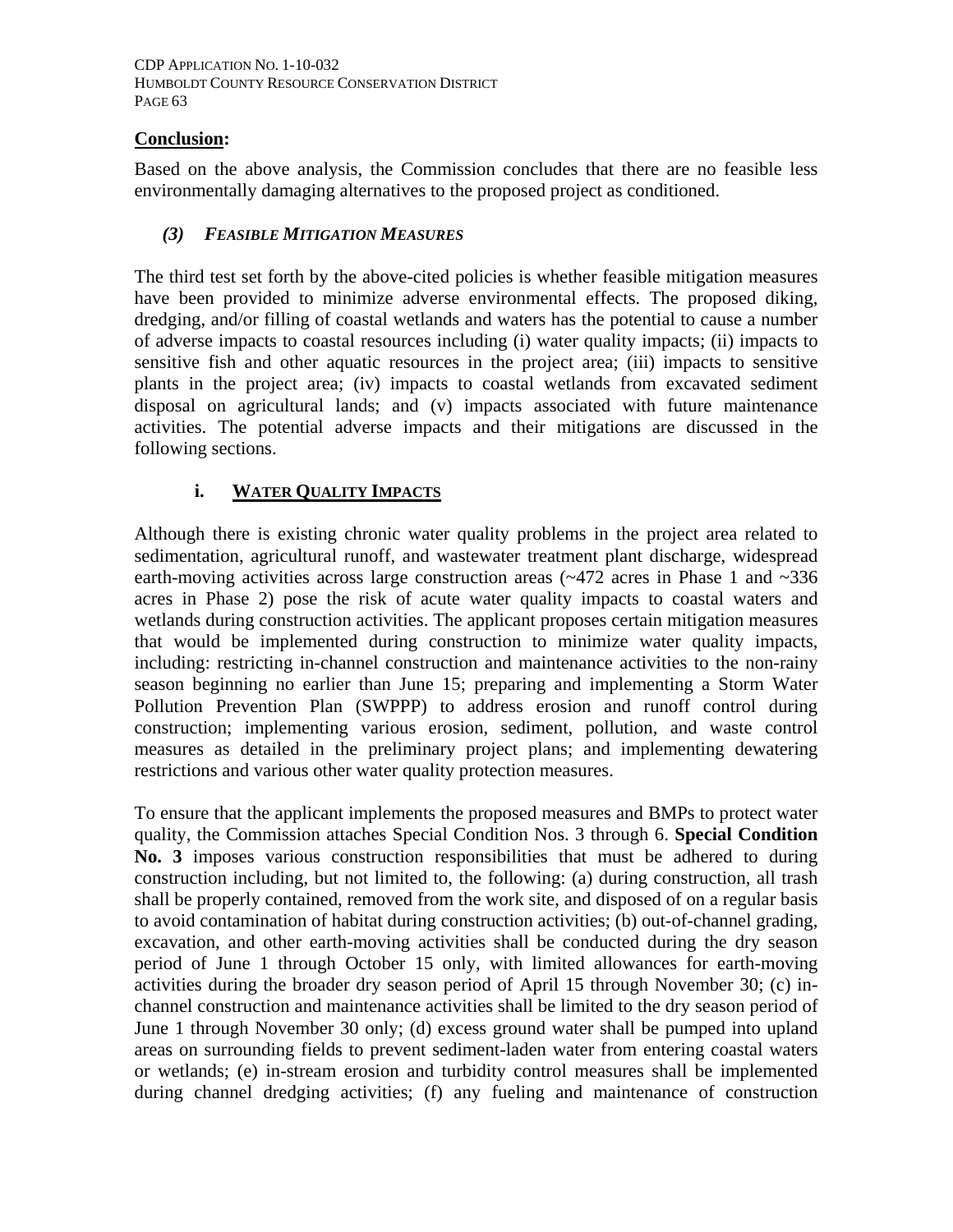equipment shall occur within upland areas outside of environmentally sensitive habitat areas or within designated staging areas; mechanized heavy equipment and other vehicles used during construction shall not be refueled or washed within 100 feet of coastal waters; (g) fuels, lubricants, and solvents shall not be allowed to enter the coastal waters or wetlands; and (h) upon completion of construction activities and prior to the onset of the rainy season, all bare soil areas shall be seeded and mulched with weed-free rice straw. **Special Condition No. 4** requires submittal of a final SWPPP for the Executive Director's review and approval. The SWPPP must demonstrate that (a) runoff from the project site shall not increase sedimentation in coastal waters or wetlands during construction or postconstruction; (b) runoff from the project site shall not result in pollutants entering coastal waters or wetlands during construction or post-construction; (c) BMPs shall be used to prevent the entry of polluted stormwater runoff into coastal waters and wetlands during construction and post-construction; (d) an on-site spill prevention and control response program shall be implemented to capture and clean-up any accidental releases of oil, grease, fuels, lubricants, or other hazardous materials from entering coastal waters or wetlands; and (e) the SWPPP shall be consistent with the provisions of all other terms and conditions of Coastal Development Permit No. 1-10-032. **Special Condition No. 5** requires submittal of final construction plans, including final Phase 1 plans, Phase 2 plans, and Francis Creek culvert replacement plans, prior to commencement of each phase of construction for the Executive Director's review and approval. The plans shall substantially conform to the proposed plans submitted with the application (Exhibit Nos. 9- 10) and also shall be consistent with all special conditions of this CDP. Finally, **Special Condition No. 6** requires submittal of final debris disposal plans prior to issuance of the CDP (for Phase 1 debris disposal) and prior to commencement of Phase 2 development (for Phase 2 debris disposal) for the Executive Director's review and approval. The plans are required to demonstrate that (a) all temporary stockpiles of construction debris, excess sediments, vegetative spoils, and any other debris and waste associated with the authorized work shall be minimized and limited to areas within the proposed project footprint as depicted on the final approved construction plans required by Special Condition No. 5 and where they can feasibly be contained with appropriate BMPs to prevent any discharge of contaminants to coastal waters and wetlands; (b) all construction debris, excess sediments, vegetative spoils, and any other debris and waste expected to be generated by the authorized work shall be disposed of at an authorized disposal site(s) capable of receiving such materials; and (c) side casting or placement of any such material within coastal waters and wetlands is prohibited.

The special conditions discussed above will minimize adverse impacts to water quality while not conflicting with any determinations by the State Water Resources Control Board or any California Regional Water Quality Control Board in matters relating to water quality as required by Section 30412 of the Coastal Act.

### **ii. IMPACTS TO SENSITIVE FISH AND OTHER AQUATIC RESOURCES IN THE PROJECT AREA**

Construction activities will occur within an aquatic environment that supports habitat for sensitive fish species. Tidewater gobies, salmonids, and other sensitive fish are known to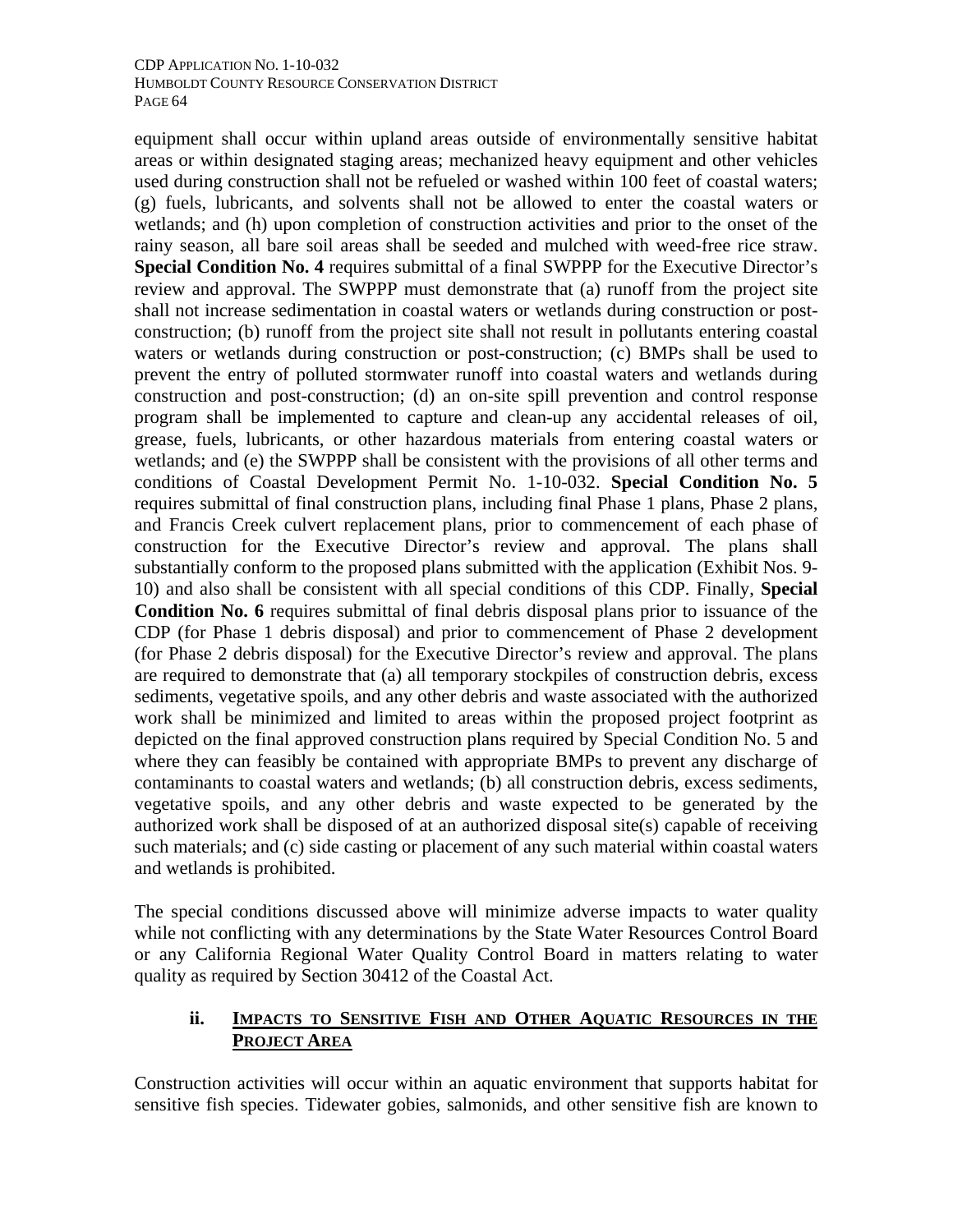occur in the project area and may be impacted by construction activities. The applicant has proposed, in the two biological assessments (BAs) prepared for the project (see Substantive File Documents, pages 2-3, and excerpts attached as Exhibit No. 16), various measures to avoid, minimize, and compensate for impacts to sensitive fish and other aquatic organisms. These include many of the construction standards/restrictions and water quality protection measures cited above and included in Special Condition Nos. 3 through 6. The applicant also proposes relocation measures to further minimize impacts to sensitive fish and other aquatic organisms. Specifically, coffer dams will be erected prior to any dewatering activities in any creeks or channels, and a qualified biologist will relocate all native aquatic vertebrates and "larger invertebrates" out of the construction area into a flowing channel segment. Relocation of aquatic organisms is proposed to be performed in consultation with staff from NOAA-Fisheries, DFG, and Fish & Wildlife Service. Fish screens will be installed upstream of coffer dams to prevent aquatic organisms from transfer into the bypass pipe proposed to be used to divert flowing water around the isolated work area (a Dewatering and Creek Diversion Plan is proposed to be prepared by the contractor). A qualified biologist then would appropriately use seining, dip nets, electrofishing, or other trapping procedures to transfer aquatic organisms out of the work area. Additional measures proposed for tidewater goby (in the FEIR, Mitigation 3.4.1-1.10, and in the BA) include conducting goby surveys in May prior to commencement of construction and collecting tissue samples for genetic analysis, avoiding existing tidewater goby habitat at "Site #6" (north of and adjacent to Riverside Ranch), and relocating captured gobies to specific areas (e.g., Connick Ranch, "Site #6", and retained habitats on Riverside Ranch).

To ensure that appropriate mitigation measures are implemented to minimize impacts to sensitive fish and other aquatic organisms, the Commission attaches **Special Condition No. 7**. This condition requires the applicant to undertake development in accordance with the fish and aquatic resources protection measures and protocols detailed above and included in the February 2011 Final Environmental Impact Report (Mitigation Monitoring and Reporting Program) and the two Biological Assessments (May 25, 2011 and June 2011) prepared for the project (Exhibit Nos. 15-16). Protection measures include, but are not necessarily limited to, the following: (a) coffer dams shall be erected prior to dewatering; (b) channels shall be dewatered prior to excavation under the supervision of a qualified aquatic biologist; (c) fish screens shall be installed upstream of coffer dams to prevent aquatic organisms from transfer into bypass piping; (d) a qualified biologist shall appropriately use seining, dip nets, electrofishing, or other trapping procedures to transfer aquatic organisms out of the work area; (e) any captured Sacramento pikeminnow shall be euthanized rather than relocated; (f) coffer dam construction, channel dewatering, and relocation of aquatic organisms shall be performed in consultation with staff from NOAA-Fisheries, DFG, and Fish & Wildlife Service; (g) the various avoidance and minimization measures for tidewater goby shall be implemented as proposed in the May 25, 2011 Biological Assessment; and (h) the various water quality protection measures required by Special Condition Nos. 3, 4, and 6 shall be implemented.

If Sacramento pikeminnow individuals are encountered during fish trapping and relocation, the nonnative fish is proposed to be documented and euthanized. Sacramento pikeminnow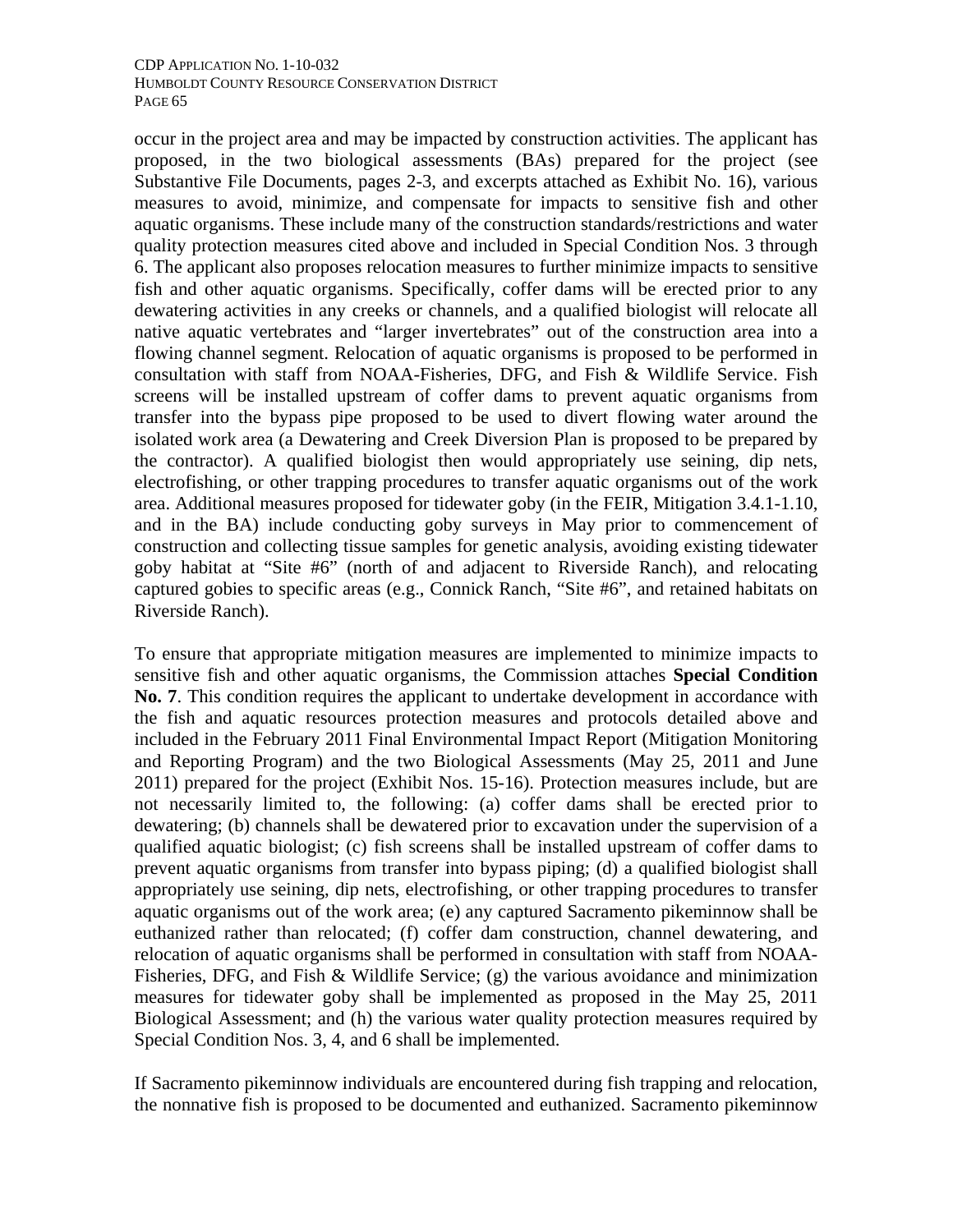(*Ptychocheilus grandis*) is a relatively large piscivorous (fish-eating) fish native to the Sacramento-San Joaquin river systems and other coastal drainages in California. The species is not native to the Salt River, but it was introduced into the Eel River approximately 30 years ago. It has since become widespread in the Eel River, and an abundance of juvenile pikeminnow has been documented in the Salt River. According to the BA, larger pikeminnow are believed to prey on juvenile salmonids including coho, and the highly mobile nonnative fish may out-compete native fish in overlapping habitats. The pikeminnow has a low tolerance to saline conditions and therefore is not expected to thrive in the restored estuarine habitats. Larger fish could, however, colonize restored habitat areas upstream of tidal influence, and smaller fish could persist throughout the restored aquatic habitats. In addition to euthanizing any pikeminnow caught during fish relocation activities, the applicant proposes (in the BA) to conduct annual monitoring for pikeminnow for at least five years following completion of restoration activities. Populations levels, habitat preferences, dietary preferences, movement patterns, and other factors would be monitored to determine if adult pikeminnow capable of piscivory are present and/or dominant in the restored project area, if their presence is harmful to native species, and whether practicable measures could be undertaken to control the pikeminnow population while native species are recolonizing the newly created habitat areas. Complete eradication of pikeminnow from the area is considered infeasible, but control of the species in combination with the restoration of native fish habitat features is critical to ensuring that coho and other salmonids will successfully colonize the restored aquatic habitat. As discussed above in Finding IV.B-(3), the project incorporates various "multi-function habitat elements" into the restored channel design for salmonid habitat purposes, such as large woody debris, backwater slough alcoves, and other features designed to create pools, cover, and areas suitable for macro-invertebrates and refugia for fish (see Phase 2 50% design plans, Exhibit No. 10). The project also will restore 264 acres of transition habitat critical for juvenile coho (and other salmonid) rearing.

To ensure that the final construction plans include the various fish habitat features proposed in the preliminary plans, the Commission attaches **Special Condition No. 5(B)**, which requires submittal of final Phase 2 construction plans for the Executive Director's review and approval that substantially conform with the 50% plans (which include the various proposed fish habitat features throughout the channel restoration areas). To ensure that a pikeminnow monitoring and control program is implemented as proposed to increase the restoration success for coho and other native fish, the Commission attaches **Special Condition No. 8**. This condition requires that the permittee undertake monitoring and control of Sacramento pikeminnow in the project area as proposed in the June 2011 Biological Assessment prepared for the project including, but not necessarily limited to, conducting annual monitoring for and documentation of pikeminnow for at least five years to assess presence/absence, population estimates, habitat preferences, dietary preferences, movement patterns, and other factors. Annual reports shall be submitted to the Executive Director by December 31 of each year. In the event that adult pikeminnow greater than 10 inches in size become dominant in the project area, a control program shall be implemented as proposed in the BA. The pikeminnow control program shall require an amendment to this coastal development permit, unless the Executive Director determines that no amendment is legally required.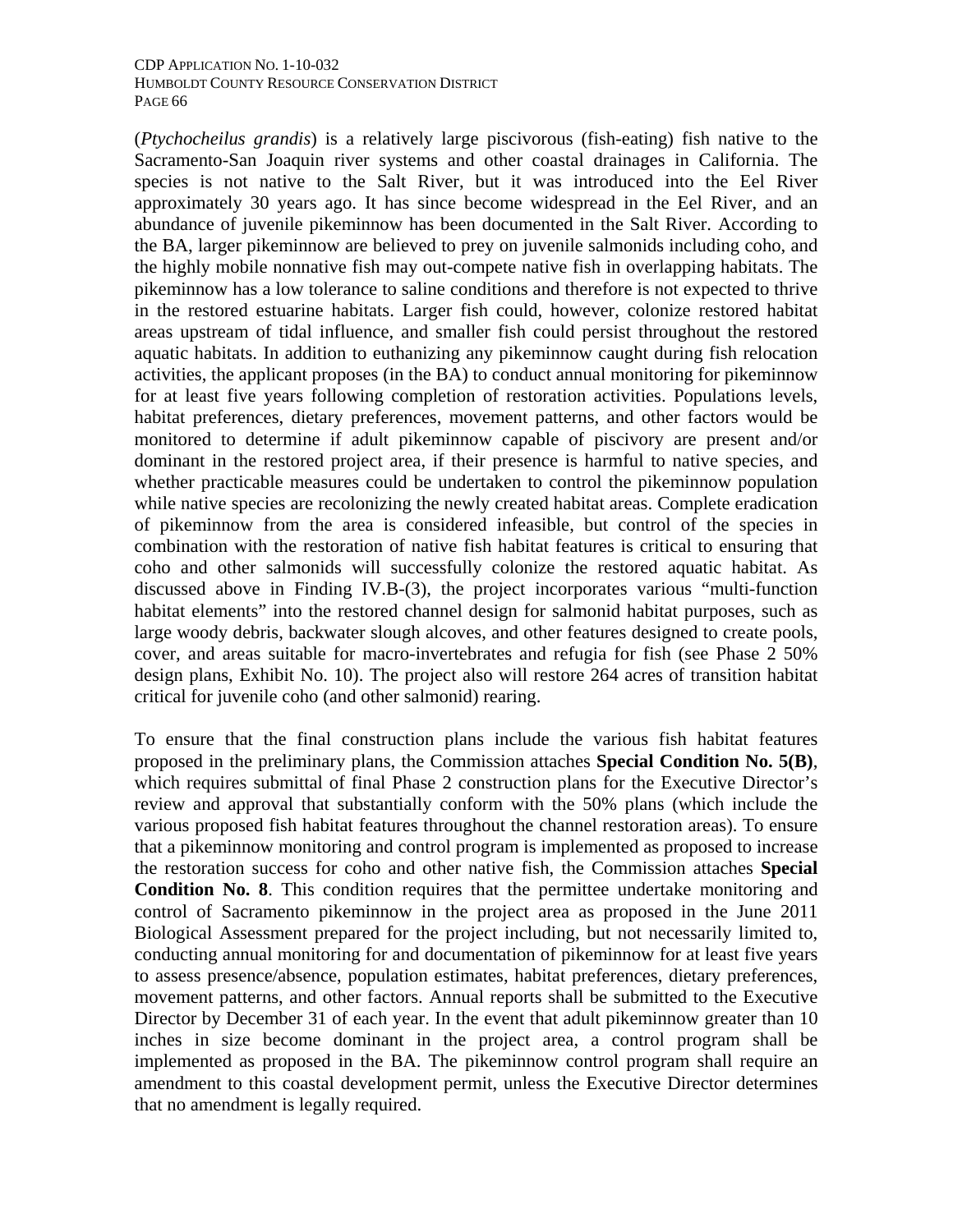#### **iii. IMPACTS TO SENSITIVE PLANTS IN THE PROJECT AREA**

Three sensitive plant species were documented growing in tidal habitats in the project area during 2010 surveys. Lyngbye's sedge (*Carex lyngbyei*) occurs in a continuous, 3-to-15 foot-wide band of brackish marsh habitat along both channel banks of the Salt River for a span of nearly two river miles from the lowest-most reach of the project area to as far upstream as Port Kenyon Road. In addition, three locations of Humboldt Bay owl's-clover (*Castilleja ambigua* ssp. *humboldtiensis*) totaling 58 individuals were mapped in salt marsh patches in the area that laced a dominance of invasive dense-flowered cordgrass, including at least 10 individual plants within the project area footprint. Both plants are listed by the California Native Plant Society and the DFG as "rare, threatened, and endangered in California" (CNPS List 2.2 and 1B.2 respectively).<sup>[5](#page-88-0)</sup> Finally, an estimated 1.2 acres of eelgrass (*Zostera marina*) is present in the area growing as a 3-ft to 4-ft-wide continuous band on either side of the channel along the lower 7,500 feet of the Salt River. Eelgrass is not a rare species, but eelgrass beds are considered environmentally sensitive due to their important fish habitat functions. Eelgrass is a marine plant that grows in clear, well-lit, shallow coastal waters and provides shelter and spawning habitat for fish and invertebrates. It is widely recognized as one of the most productive and valuable habitats in shallow marine environments. The 1996 amendments to the Magnuson-Stevens Fishery Conservation and Management Act set forth Essential Fish Habitat (EFH) provisions to identify and protect important habitats of federally managed marine and anadromous fish species. Eelgrass beds are considered a Special Aquatic Site by the U.S. Army Corps of Engineers, DFG, the Fish & Wildlife Service, and NOAA-Fisheries. Eelgrass habitat is regulated under Section 404 of the Clean Water Act and is considered EFH by NOAA-Fisheries.

The proposed project will directly impact portions of the populations of each of the three sensitive plant species in the project area, though additional portions of each population are not expected to be directly impacted during construction (as shown in Phase 1 75% design plans, Exhibit No. 9), and the project will restore significant acreages of suitable habitat for each of the species. To mitigate for rare plant impacts and to protect rare plant habitat adjacent to the project area, the applicant has proposed various measures in the Final EIR and in a proposed Rare Plant Mitigation & Monitoring Plan dated January 27, 2011. These measures include conducting pre-construction surveys (Phase 1 pre-construction surveys were conducted in 2010; Phase 2 surveys haven't been completed yet); flagging identified locations of special-status species for avoidance if feasible; and compensating for unavoidable impacts to special-status plants through the preparation of a compensatory mitigation plan in coordination with Fish & Wildlife Service and DFG. The rare plant mitigation and monitoring plan (prepared by H.T. Harvey & Associates dated January 27, 2011) includes a "Conservation and Reintroduction Plan" element with species-specific

 $\overline{a}$ 

<span id="page-88-0"></span><sup>5</sup> California Native Plant Society (CNPS). 2011. *Inventory of Rare and Endangered Plants* (online edition, v8-01a). CNPS. Sacramento, CA. [http://www.cnps.org/inventory.](http://www.cnps.org/inventory) **LIST 1B** = Rare, threatened, or endangered in California and elsewhere; **LIST 2** = Rare, threatened, or endangered in California but more common elsewhere; **LIST 4** = Uncommon in California; **0.2** = fairly endangered in California.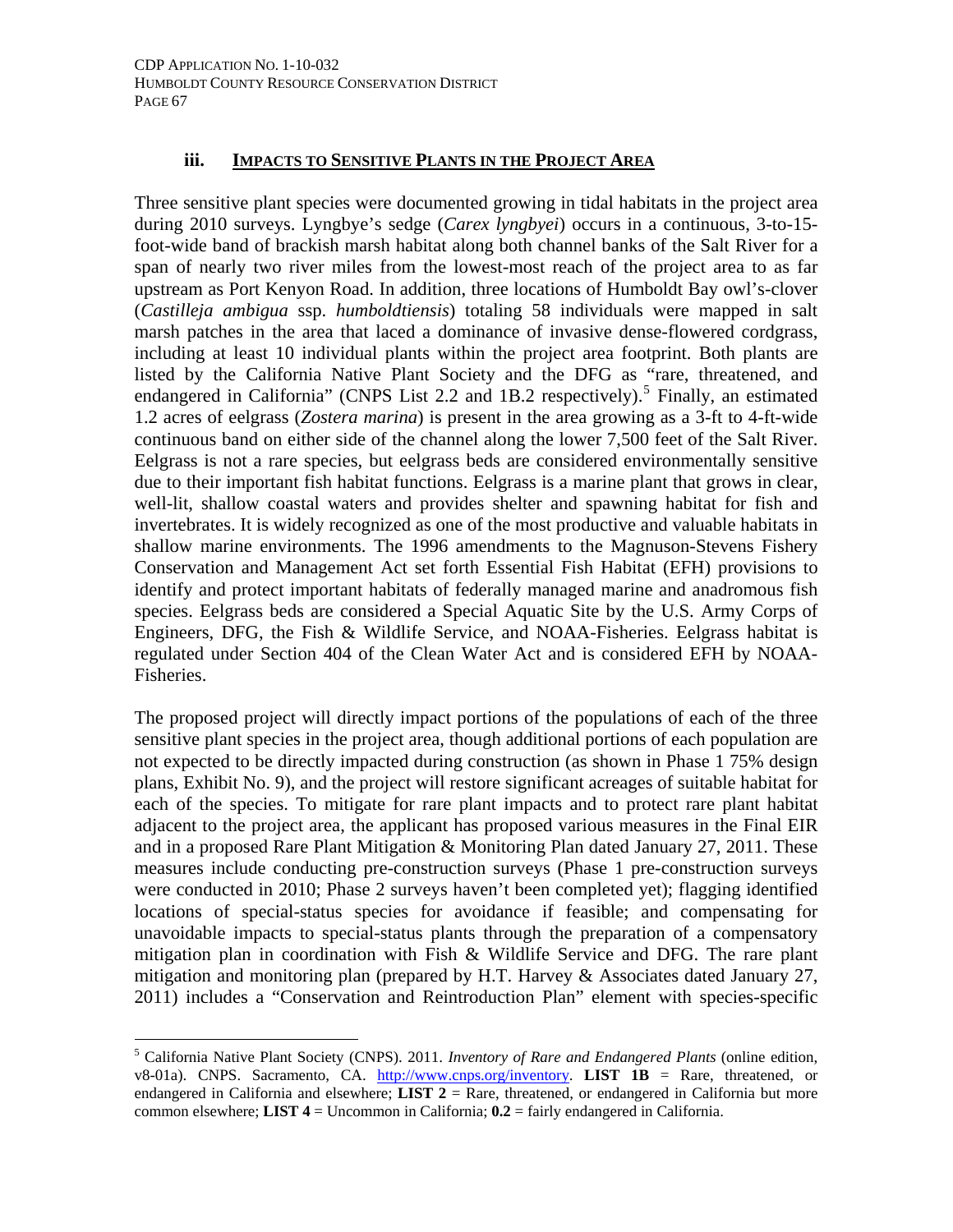strategies for avoiding, minimizing, and compensating for impacts to Humboldt Bay owl'sclover, Lyngbye's sedge, Point Reyes bird's beak (not yet documented in the project area but expected to occur in salt marsh habitats), and eelgrass (Exhibit No. 19). Proposed measures include (but are not limited to) fencing plants for avoidance (where feasible) during construction, minimizing disturbance to the maximum extent feasible, and collecting seed from known populations for introduction into appropriate restored habitat areas. The plan does not propose to salvage and replant rare plants slated for construction impacts due to the potential for introducing the highly invasive dense-flowered cordgrass (*Spartina densiflora*) into the restored tidal marsh area.

Although the protocols proposed in the rare plant mitigation and monitoring plan are generally appropriate, in some cases they do not go far enough or lack sufficient detail to ensure that feasible mitigation measures are provided to minimize adverse rare plant impacts. For example, the eelgrass strategy outlined in the plan proposes to monitor natural recruitment of eelgrass in the restored mudflat habitats for three years, with active replanting to occur after that period if eelgrass does not establish. However, the strategy does not provide (or include provisions for preparing) a detailed plan for surveying, assessing impacts, monitoring, or remediating eelgrass habitat to ensure that sufficient eelgrass will be restored to compensate for the proposed impacts to 1.2 acres of eelgrass habitat. The Commission's ecologist (John Dixon) and DFG staff have reviewed the submitted plan and recommended various additions. Therefore, **Special Condition No. 11** requires the applicant to submit a final revised rare plant mitigation and monitoring plan for the Executive Director's review and approval that substantially conforms with the submitted plan, except that it shall be revised to include provisions for eelgrass mitigation and monitoring, including: (1) pre- and post-construction surveys completed during the months of May through August; (2) five years of monitoring if post-construction surveys indicate any decrease in eelgrass density or cover; (3) assurance that the entire preconstruction eelgrass area plus the restored areas suitable for eelgrass recruitment shall have an extent of vegetative cover equal to 1.2 times the impacted area and have an average density equal to the pre-construction average density within three years of completion of the project; and (4) a remediation plan if the impacted eelgrass areas have not met the recovery standard in three years. The condition also requires that if the performance criteria have not been met at the end of three years following the completion of remediation, the permittee shall submit an application for an amendment to this CDP proposing additional mitigation to ensure all performance criteria are satisfied consistent with all terms and conditions of this permit. In addition, **Special Condition No. 2(11)** requires that the final revised habitat monitoring and reporting program be revised to include provisions for implementing the eelgrass mitigation and monitoring plan prepared pursuant to Special Condition No. 11.

The applicant has proposed a revegetation plan (within the Habitat Mitigation and Monitoring Plan and on the project plans, Exhibit Nos. 9-10 and 17-18), which includes a plant palette for each proposed restored habitat type and seed mixes for active bench seeding and erosion control seeding. Native, regionally appropriate and habitat appropriate species are proposed for all cases except for the erosion control seeding, which proposes a mix of nonnative species "or a mix specified by the landowner and approved by the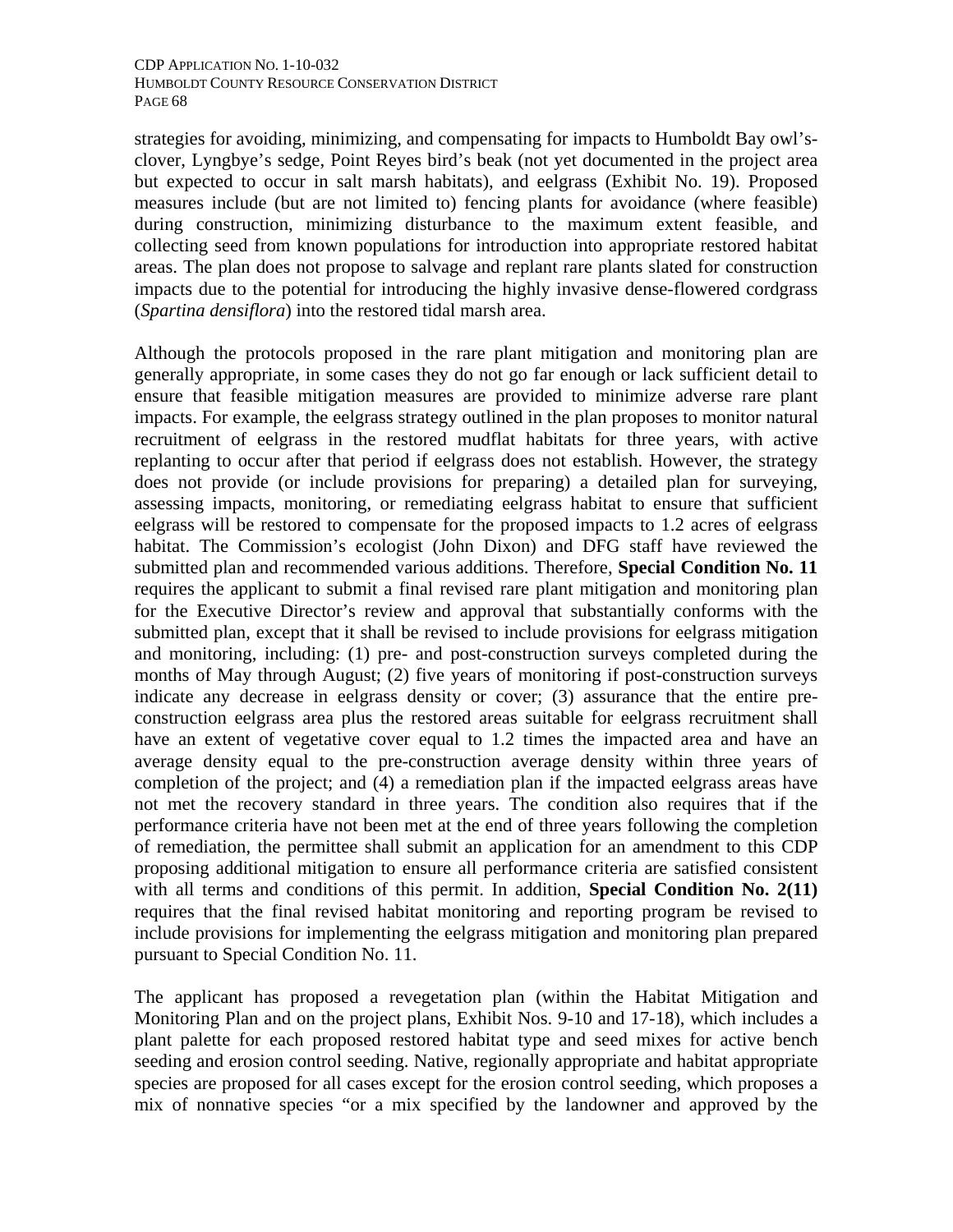HCRCD." The Commission finds that rare plant and wetland habitats located within the restored areas and adjacent to the restoration site could be adversely affected if non-native, invasive plant species were to colonize or be dispersed to the areas. Introduced invasive exotic plant species could colonize environmentally sensitive habitat areas and displace native vegetation, thereby disrupting the functions and values of the adjacent sensitive areas. Thus, to ensure that rare plant habitat and other ESHA in or adjacent to the project area are not significantly degraded by any revegetation or seeding that contains invasive exotic species, the Commission attaches **Special Condition No. 12.** This condition requires that only native and/or non-persistent, non-invasive plant species be planted at the site. In addition, **Special Condition No. 2(16)** requires that the final revised habitat monitoring and reporting program be revised to include provisions for the use of native plants only in all proposed plantings and seed mixes consistent with Special Condition No. 12.

#### **iv. IMPACTS TO COASTAL WETLANDS FROM EXCAVATED MATERIAL DISPOSAL/ SEDIMENT REUSE**

The project proposes to dispose of most of the excavated sediments from the river and creek channels (up to ~425,600 cubic yards) on upland agricultural pasturelands in the surrounding area (the application also proposes to dispose of any excess materials "off-site for other beneficial reuses" if necessary). The material to be excavated from the channels consists mostly of "clean" upland soils from the tributaries in the Wildcat Hills and is viewed as a beneficial resource rather than a disposable problem. [In 2008 the Commission granted CDP Waiver No. 1-08-036-W to Humboldt County to allow for a small-scale, limited-excavation pilot test at three selected points in the river in part to examine the properties of the excavated material to determine its value for agronomic reuse]. As discussed above in Finding IV.A(3), many of the agricultural grasslands in the area, in addition to serving as agricultural land for livestock grazing, hay production, and other agricultural uses, also function as seasonal wetlands. This dual function is recognized in the County's certified LCP through the designation of much of the agricultural land in the region as "transitional agricultural wetlands" with a "T" combining zone overlay. The stated purpose of the overlay designation is "to permit agricultural use as a principal permitted use while providing that development in transitional agricultural lands is conducted in such a manner as to maintain long-term wetland habitat values and minimize short-term habitat degradation within these environmentally sensitive habitat areas" (CZR Section 313-35.1.1). Disposal of excavated sediments from the proposed restoration project on agricultural pasturelands that also function as seasonal wetlands would result in the impermissible placement of fill in wetlands for a use not specified under Coastal Act Section 30233(a).

To ensure that excavated sediments proposed for beneficial reuse on agricultural lands would not be placed in agricultural wetlands, the applicant completed upland delineations for various agricultural fields in the surrounding region (see Substantive File Documents, page 2). The Commission's ecologist (John Dixon) reviewed and verified the delineations. The delineations and subsequent calculations detailed in the project plans (sheets C40 and C-41 of Exhibit No. 10 and updated table attached as Exhibit No. 13) identify a land base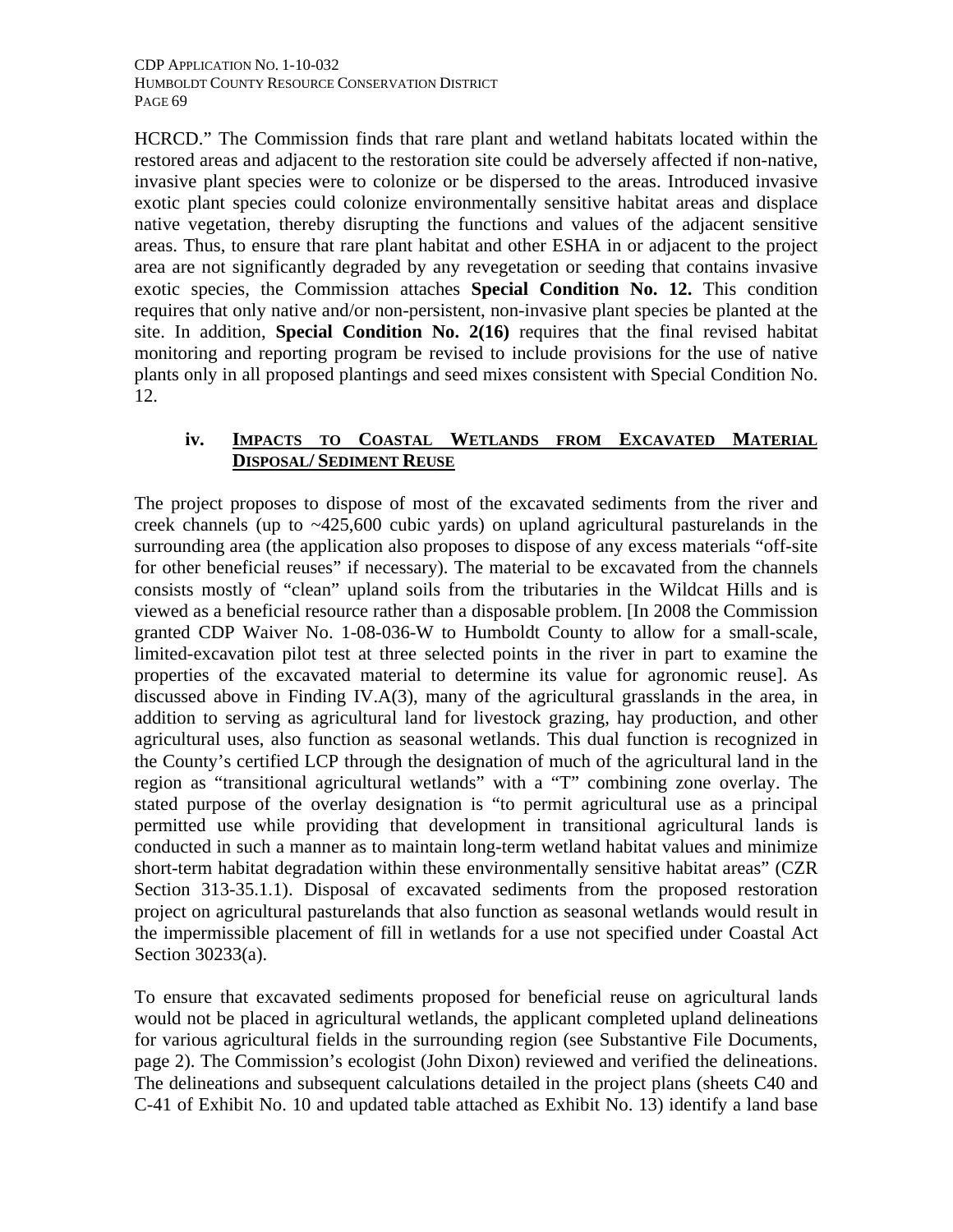of over 1,100 acres of upland agricultural lands on 13 different properties capable of receiving up to 469,970 cubic yards of excavated sediments (the excess material is expected to total approximately 425,600 cubic yards). Various property owners in the coastal zone (see Appendix B) are interested in receiving the excavated sediments for agronomic use. According to the example sediment reuse plan (Exhibit No. 14) submitted as a general template for future plans proposed to be developed for each of the various properties proposed to receive excavated sediments, material will be delivered via belly dumps or end dump trucks and windrowed within agricultural upland areas during the months of June through October. Windrows will be approximately 5 feet high and 10 feet wide and will remain for no more than 18 months before being applied to upland pastures by individual farmers. BMPs to prevent wind- and rain-induced erosion will be implemented during the windrowing and application of sediment on the agricultural fields. Based on conversations with the applicant, it is anticipated that farmers will spread a 3- to 4-inch-thick layer of the excavated sediments as a top-dressing on upland pastures. The material then would be "scratched" in and subsequently irrigated to stimulate pasture growth. The area may then be tilled to further incorporate the sediment amendments and to aerate the soil.

Because many of the delineated uplands proposed to receive excavated sediments for agronomic benefit are located close or adjacent to seasonal wetlands ("transitional agricultural lands"), the applicant prepared a wetland buffer assessment for the sediment reuse areas (see Substantive File Documents, pages 2-3). The assessment analyzed the minimum effective width of a grass (pastureland) filter buffer necessary to reduce the potential for sediment runoff from sediment reuse areas into agricultural wetland pasture areas. The report considered the sensitivity of the wetland resources to be protected (generally agricultural wetlands subject to agricultural management activities such as tilling, seeding, grazing, and haying on a routine basis) and the potential for adverse impacts to the wetland resources from the proposed nearby sediment reuse on upland pasturelands (e.g., the potential for discharge of sediments into wetland areas based on factors such as rainfall, soil erosiveness, slope, vegetative cover, and others). The report concludes that for parcels where upland delineations were conducted at a high resolution (i.e., soil, vegetation, and hydrology data were conducted along transects so that sample plots were positioned on both sides of wetland/upland boundaries), a setback distance of 30 feet between agricultural wetlands and sediment reuse areas will be adequate to protect wetland resources from adverse impacts associated with dredged material disposal (i.e., sediment stockpiling and subsequent reuse on agricultural uplands). For parcels where upland delineations were conducted at a lower resolution (e.g., data were collected throughout pastures, with wetland/upland boundaries recorded with an average-quality GPS unit and/or mapped on an aerial photos and subsequently digitized into a GIS database), a conservative setback distance of 100 feet will be applied to ensure adequate protection of agricultural wetlands from adverse impacts associated with excavated sediment disposal.

The Commission finds that for the subject agricultural wetlands, the factors most significant to the determination of buffer width adequacy are (a) the low biological significance of the lands adjacent to the agricultural wetlands, (b) the low importance of a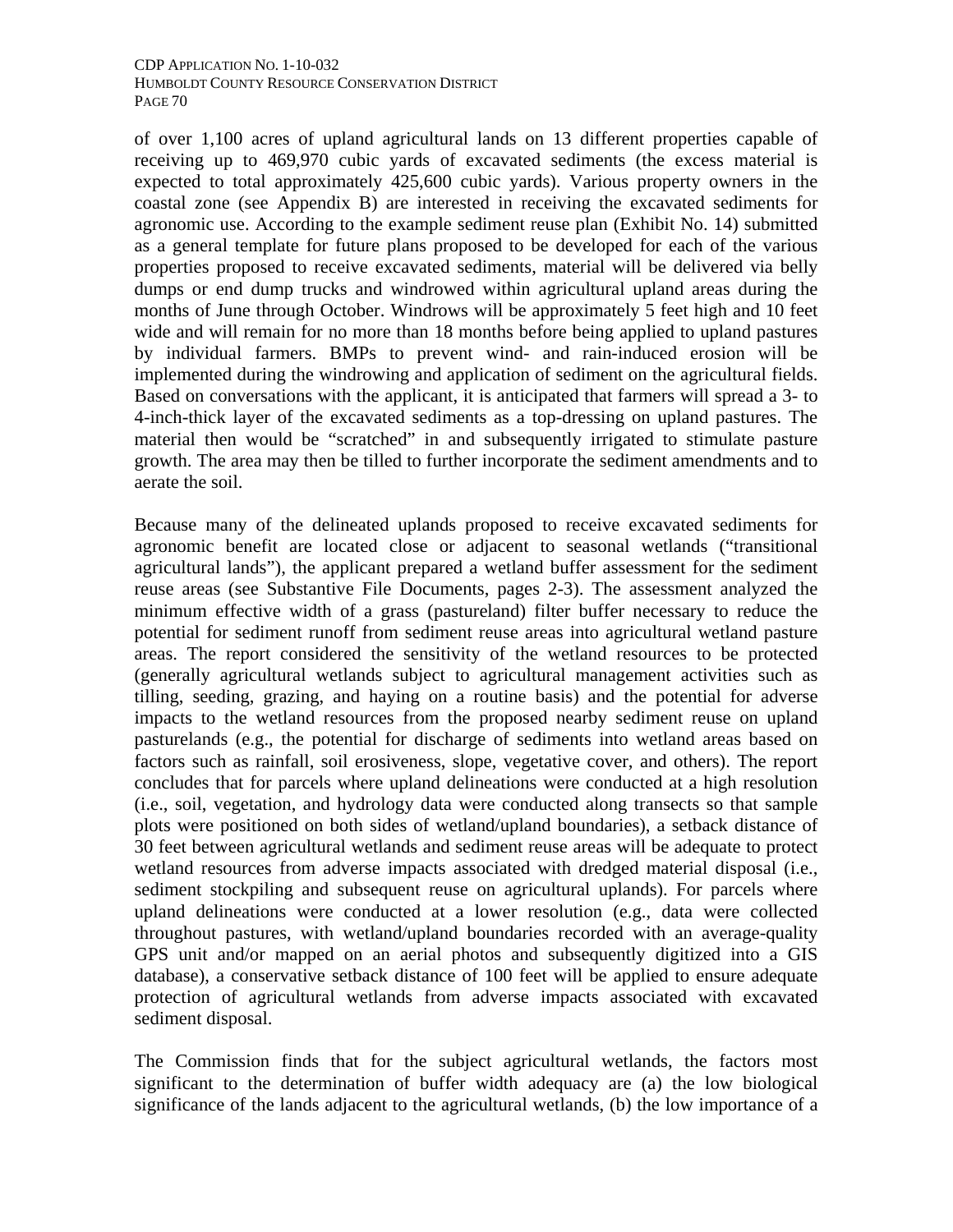large buffer to avoid habitat disturbance provided other mitigation measures are provided, and (c) the low susceptibility of the area around the wetland to erosion. These agricultural wetlands, their adjacent buffer areas, and surrounding upland agricultural lands all are subject to agricultural management activities such as tilling, seeding, grazing, and haying on a routine basis. Thus, unlike certain other types of wetlands, the subject agricultural wetlands do not depend on the functional relationships of adjacent lands that a larger buffer area is usually intended to protect such as supporting habitats for wildlife breeding, nesting, feeding, or resting activities. So in the case of these wetlands, there is less of a need for a wide buffer to help sustain the habitat on the site. In addition, the fact that the entire agricultural region, including sediment reuse areas, buffer areas, and agricultural wetland areas, is more or less flat (slopes less than 2 percent) indicates that erosion and sedimentation from sediment reuse areas are less likely to affect the wetland resources than erosion and sedimentation impacts in steeper-sloped areas, particularly with the implementation of the various BMPs proposed in the example sediment reuse plan. Therefore, the Commission finds that a 30-foot buffer between delineated agricultural wetlands and upland areas proposed for sediment reuse on properties that received a high resolution delineation (that was verified by the Commission's ecologist, as previously mentioned) will be adequate to protect the wetland ESHA from possible significant disruption caused by the proposed development (i.e., excavated sediment disposal/reuse), and the proposed 100-foot buffer will be adequate for properties that received a lower resolution delineation (since 100 feet is conservative enough to account for any errors in the delineations of wetland/upland boundaries resulting from the low resolution delineation methods described above while still maintaining adequate buffers to protect adjacent agricultural wetlands from possible significant disruption caused by the proposed disposal of excavated sediments). However, the Commission finds that restricting the window when sediments could be spread across upland areas for agricultural reuse to the dryer season would further protect against the potential for erosion and sedimentation impacts in the event of a large magnitude overbank flood along the Salt or Eel Rivers.

Thus, to ensure that site-specific plans are prepared as proposed for each of the properties proposed to receive excavated sediments, and to further ensure that the window when sediments could be spread across upland areas for agricultural reuse is restricted to the dryer season, the Commission attaches **Special Condition No. 13**. This condition requires submittal of the various final sediment reuse plans prior to commencement of Phase 2 construction for the Executive Director's review and approval. Each sediment reuse plan shall substantially conform to the proposed example sediment reuse plan (Exhibit No. 14), except that each plan shall be site-specific for each property and shall include various specified narrative and graphical information such as (a) the upland acreage available on the subject property for receiving dredged spoils for sediment reuse; (b) the amount of dredged spoils proposed to be placed on the subject property for sediment reuse; (c) generally when, how, and where the dredged spoils will be applied on the subject property; (d) the work window for sediment application on agricultural uplands, with the restriction that sediments shall be applied only during the generally dryer period of April through November; (e) specific BMPs to be used to ensure that no wind- or rain-induced erosion results from the stockpiling and application of material on the subject site; (f) the applicable setback distances from the sediment windrowing and application areas that shall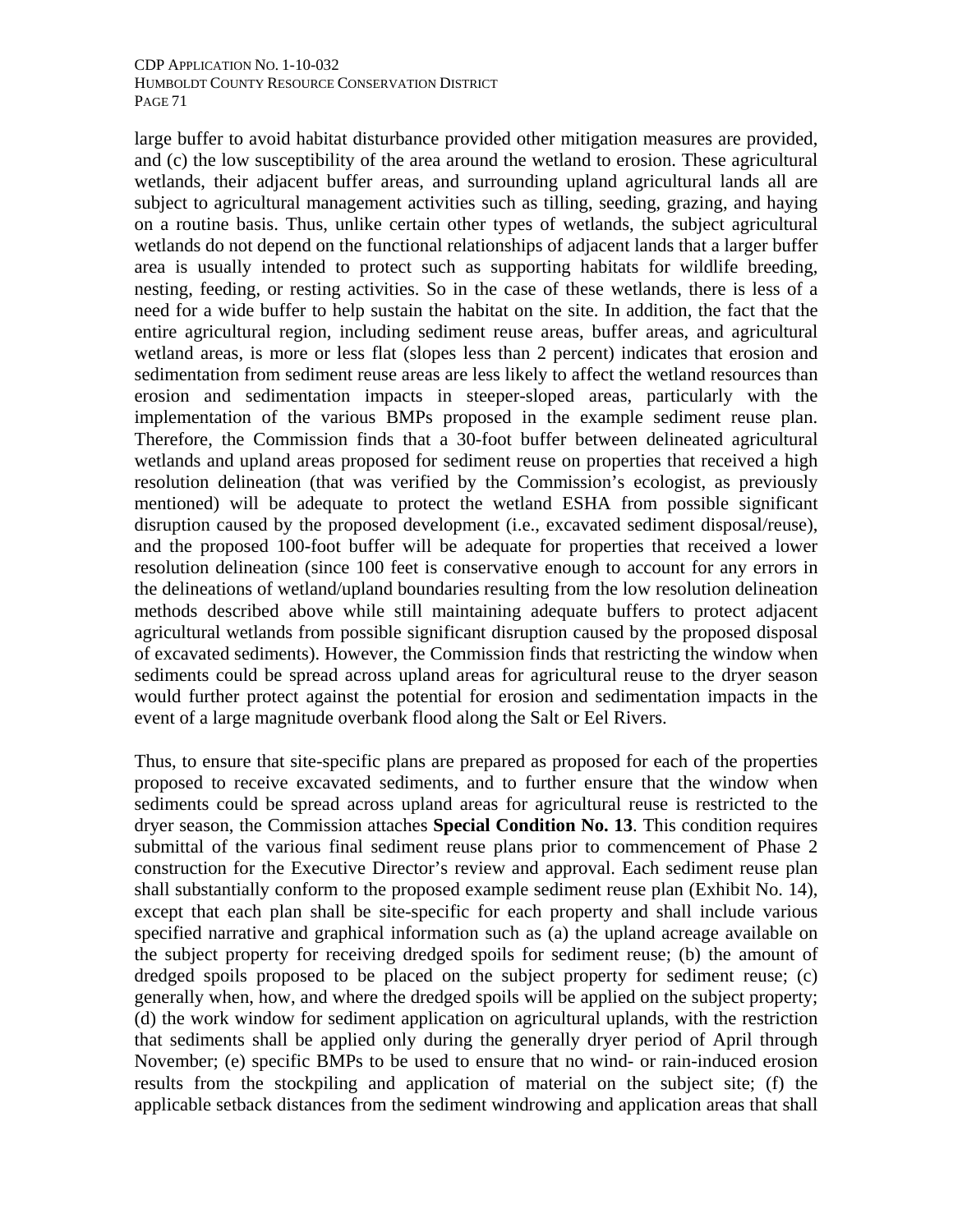be established on the subject property; and (g) any limitations and restrictions imposed on established buffer areas during the reestablishment of vegetation following sediment application on the sediment reuse area. The condition further requires that the applicant ensure that sediment disposal/reuse is undertaken in accordance with the approved final plans.

Furthermore, to ensure that any excess material (including excess sediments not proposed or available for beneficial reuse as well as other excess material expected to be generated by the proposed work) is appropriately disposed of and does not result in impacts to coastal wetlands or other environmentally sensitive habitats, the Commission attaches **Special Condition No. 6** requiring submittal of final debris disposal plans prior to commencement of each phase of construction for the Executive Director's review and approval. As discussed above, the plans are required to demonstrate that (a) all temporary stockpiles of construction debris, excess sediments, vegetative spoils, and any other debris and waste associated with the authorized work shall be minimized and limited to areas within the proposed project footprint as depicted on the final approved construction plans required by Special Condition No. 5 and where they can feasibly be contained with appropriate BMPs to prevent any discharge of contaminants to coastal waters and wetlands; (b) all construction debris, excess sediments, vegetative spoils, and any other debris and waste expected to be generated by the authorized work shall be disposed of at an authorized disposal site(s) capable of receiving such materials; and (c) side casting or placement of any such material within coastal waters and wetlands is prohibited.

### **v. IMPACTS ASSOCIATED WITH FUTURE MAINTENANCE ACTIVITIES**

As discussed above in Finding IV.B-(5), given the magnitude of the project, the variety of habitats and hydrologic conditions, the high initial disturbance to the ecosystem, interactions with agricultural land uses, and the typical level of uncertainty associated with the evolution of ecosystem restoration projects, the project is proposing future maintenance and adaptive management activities under this CDP application. Some of the proposed future maintenance work would occur in coastal waters and wetlands. The Adaptive Management Plan (AMP) and Table A-1 supplement to the AMP (Exhibit No. 20) detail the different types of development that may be undertaken in the future for maintenance and adaptive management purposes. These include development such as implementing site-specific erosion control BMPs, removing channel obstructions, installing or modifying instream structures such as large woody debris, channel excavation to remove sediment to improve channel function, additional Riverside Ranch breaches and/or levee lowering, and various other potential management actions. The table describes each potential management action, where, when, and how frequently it would be conducted, proposed methods of implementation, maximum quantity of associated material, and impact avoidance measures and BMPs to be used in the undertaking of each management action.

The Commission finds that although the level of detail presented in the AMP in some cases is sufficient to understand the potential impacts associated with each proposed future management action, in other cases it lacks the specificity needed to evaluate the measures consistency with the Chapter 3 policies of the Coastal Act and to ensure that all feasible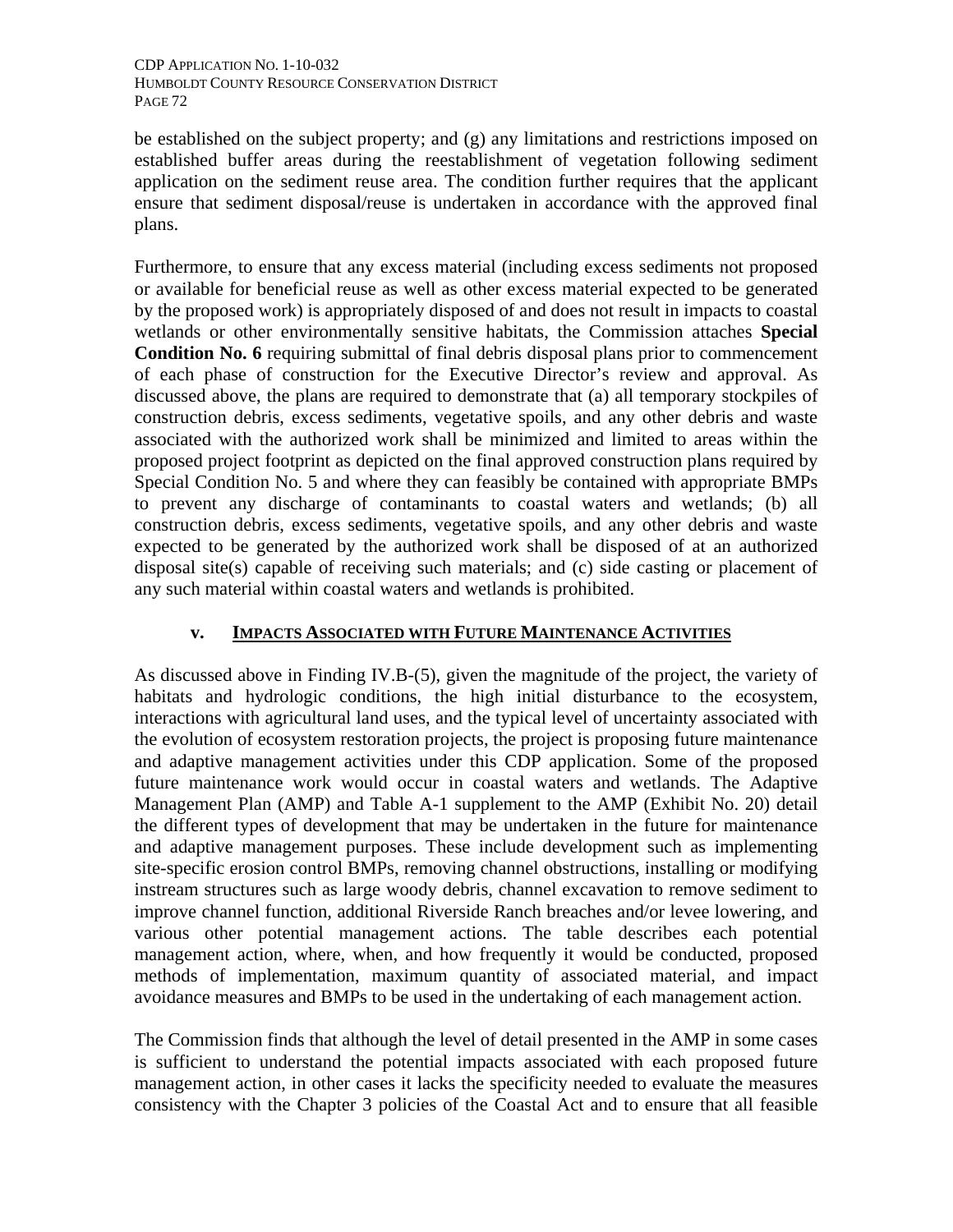mitigation measures are provided to minimize adverse impacts. For example, although the BMPs presented in the AMP generally are appropriate, they do not incorporate all the various precautionary measures the Commission has deemed necessary (in its attachment of the various special condition previously discussed) for maximizing coastal resources protection during the course of the proposed work. In addition, in some cases the measures and protocols proposed under the AMP do not go far enough to ensure that coastal resources will be adequately protected during maintenance and adaptive management activities. Therefore, **Special Condition No. 14** requires the applicant to submit a final revised adaptive management plan for the Executive Director's review and approval that substantially conforms with the submitted plan, except that it shall be revised to include provisions for all of the following (among others): (1) including all measures, protocols, and BMPs listed in Special Condition Nos. 2 through 13 of CDP No. 1-10-032 as they relate to each specific "potential management action" listed in AMP Supplement Update Table A-1; (2) limiting the channel excavation to remove sediment to improve channel function to an area not to exceed 25,000 cubic yards of sediment and 2,000 linear feet of sediment removal; (3) restricting pre- and post-storm maintenance activities in the channel to the period of June 1 through November 30 only; (4) prohibiting the removal of any native vegetation in riparian forest restoration areas and existing riparian areas; (5) restricting the trimming/removal of woody vegetation annually to areas of five acres or less within Sediment Management Areas, active bench areas, and active channel areas only, and within these areas only young (i.e., less than 5-year-old) trees and shrubs no larger than 4 inches in diameter are permitted to be removed; (6) restricting the work window for applying/placing excavated sediment on agricultural lands to the dry season period of April through November only; and (7) including criteria for flash grazing, including restricting grazing for limited time periods across limited acreages to active bench areas and upland berm areas only, provided that pre-construction rare plant surveys are conducted in proposed grazing areas within or adjacent to rare plant suitable habitat, and temporary livestock exclusion fencing is installed to exclude livestock from channels, riparian areas, and other sensitive habitat areas.

The applicant has requested authorization to undertake maintenance and adaptive management activities on an annual basis as needed for an unspecified duration of time. The Commission has, on occasion, granted special districts multi-year permits for such activities in order to reduce both Commission and District staff workload associated with processing repetitive, routine coastal permits (e.g., CDP No. 3-04-72 Moss Landing Harbor District routine pier replacement; CDP No. 3-00-034 Santa Cruz Port District routine maintenance dredging; CDP No. 3-02-047 Monterey Harbor routine operations and maintenance; CDP No. 1-03-004 Reclamation District levee repair and maintenance; CDP No. 1-07-041 Humboldt County Public Works Dept. annual sediment removal from Jacoby Creek; and others.). However, given the fact that circumstances can change over time and techniques for addressing maintenance needs can also evolve, the Commission chooses to grant an initial five year period of development authorization with a one-time ability to extend the period of development authorization for another five years for a maximum total of 10 years of development authorization, if there are no changed circumstances that require review of the maintenance and management operations to ensure the development remains consistent with the Chapter 3 policies of the Coastal Act. Therefore, the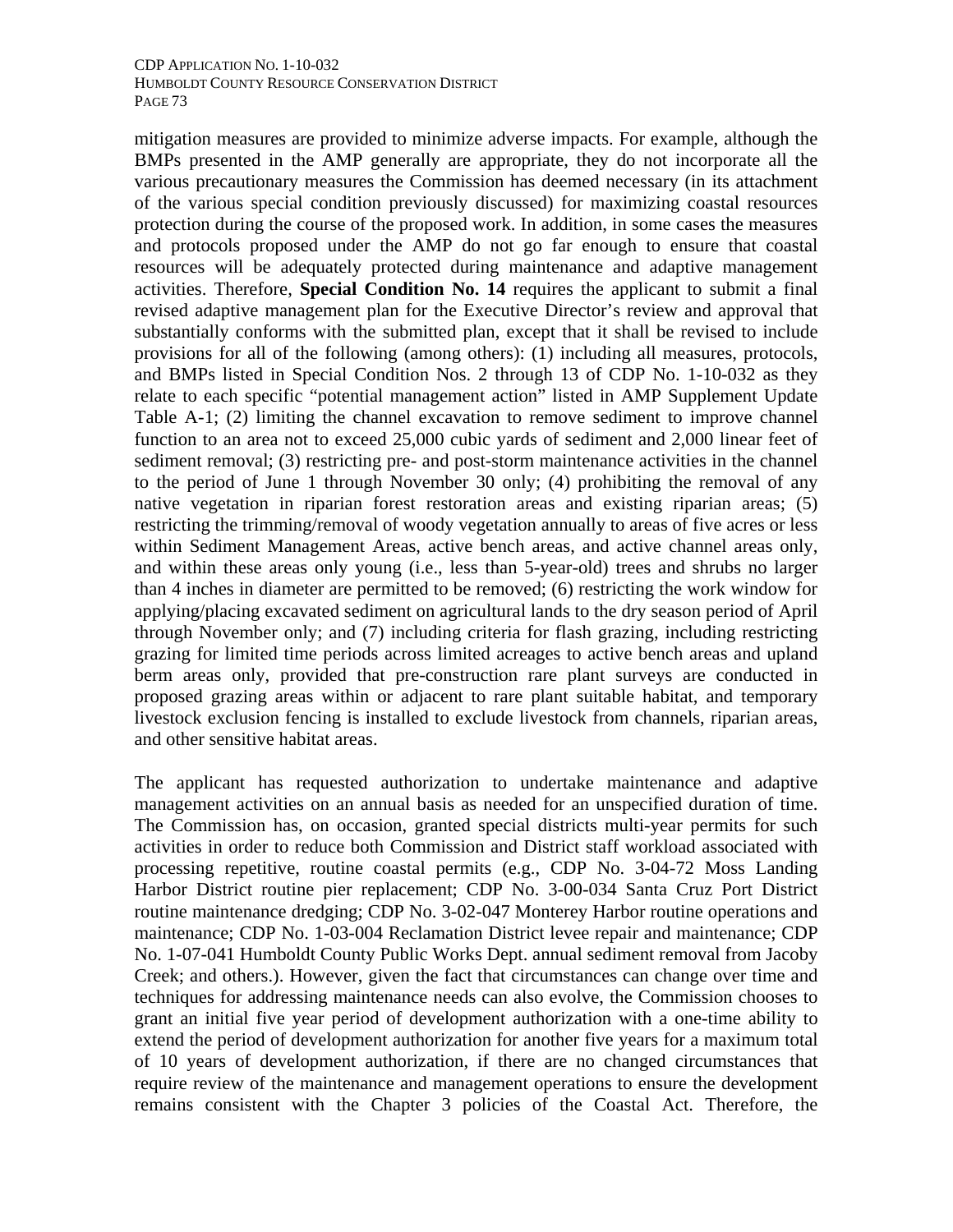Commission attaches **Special Condition No. 15**, which limits the authorized maintenance and adaptive management development to five years, but grants the Executive Director the authority to approve a request for an additional five years of maintenance and adaptive management operations provided that the request would not alter the project description and/or require modifications of the conditions due to new information or technology or other changed circumstances.

Finally, to ensure that the various standards and restrictions required by the special conditions continue to be implemented during the course of long-term maintenance and adaptive management operations, the Commission attaches Special Condition No. 16. **Special Condition No. 16** requires submittal of an annual maintenance/adaptive management operations plan for the Executive Director's review and approval each year that (a) is consistent with the final revised AMP approved by the Executive Director pursuant to Special Condition No. 14, (b) is consistent with all terms and conditions of the CDP, and (c) contains, at a minimum, the following information: (1) a site plan depicting the location(s) of proposed annual maintenance and/or adaptive management activities; (2) a description of the type(s) of annual maintenance/adaptive management activities proposed; (3) cross sections, maps, and associated calculations as necessary that accurately depict the proposed annual maintenance/adaptive management work area(s); (4) copies of any necessary biological and botanical surveys needed for approval of annual maintenance/adaptive management activities; (5) a plan for erosion, run-off, and sedimentation control to avoid significant adverse impacts on coastal resources; (6) if applicable, a debris disposal plan consistent with Special Condition No. 6; (7) if applicable, a creek dewatering and diversion plan consistent with the protection measures outlined in Special Condition No. 7; (8) if applicable, a revegetation plan consistent with restrictions enumerated in Special Condition No. 12; (9) if applicable, a sediment reuse plan consistent with Special Condition No. 13; and (10) a schedule for proposed annual maintenance/adaptive management activities.

### **Conclusion:**

In conclusion, the Commission finds that as conditioned to require the various mitigation measures described above for Special Condition Nos. 3 through 16, the proposed project provides feasible mitigation measures to minimize potential impacts to water quality, sensitive species, wetlands, and other environmentally sensitive habitats, as required by Sections 30230, 30231, and 30233(a) of the Coastal Act.

### *(4) MAINTENANCE AND ENHANCEMENT OF MARINE HABITAT VALUES*

The fourth general limitation set by Section 30233 is that any proposed dredging and/or filling in coastal wetlands must maintain, enhance and where feasible restore the biological productivity and functional capacity of the habitat. Section 30233(c) states that the diking, filling, or dredging of wetlands shall maintain or enhance the functional capacity of the wetland. Sections 30230 and 30231, as discussed above in Finding IV.C, state that marine resources shall be maintained, enhanced, and, where feasible, restored.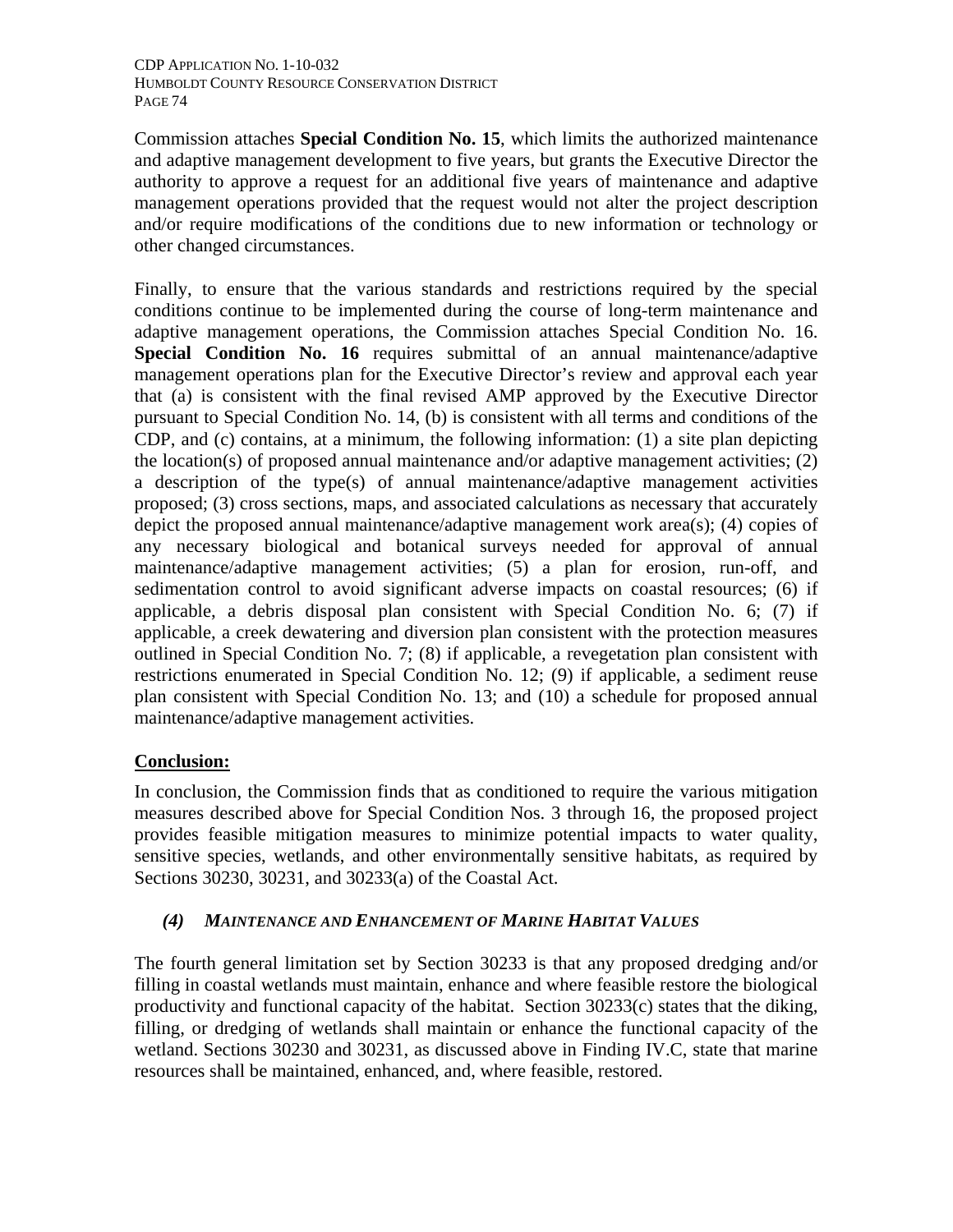As discussed above, the conditions of the permit will ensure that the project will not have significant adverse impacts on the water quality of coastal waters in the project area and that the project construction will not adversely affect the biological productivity and functional capacity of coastal waters or wetlands. Furthermore, the restoration project's stated purpose is to enhance and restore the functional capacity and biological productivity of coastal wetlands and waters necessary to maintain healthy populations of marine organisms, and conditions of the permit will ensure that the site is monitored for achievement of these goals. In short, the proposed restoration work will provide extensive benefits to marine resources such as sensitive fish and estuarine plant species, and it will provide needed "critical habitat" for listed salmonids and tidewater goby. Therefore, the Commission finds that the project, as conditioned, will maintain and enhance the functional capacity of the habitat, maintain and restore optimum populations of marine organisms and protect human health consistent with the requirements of Section 30233 of the Coastal Act.

### *(5) MAINTENANCE AND ENHANCEMENT OF MARINE HABITAT VALUES*

In summary, the Commission finds that the proposed diking, dredging, and filling project is for an allowable use, there is no feasible less environmentally damaging alternative, adequate mitigation is required for potential impacts associated with the diking, dredging, and filling of coastal waters and wetlands, and marine habitat values will be maintained or enhanced. Therefore, the Commission finds that the proposed development, as conditioned, is consistent with Section 30233 of the Coastal Act.

# **E. DEVELOPMENT WITHIN COASTAL RIVERS & STREAMS**

The development proposed to the Salt River and portions of Francis Creek, the Eastside Drainage channel, and other tributary streams that includes (a) the excavation of over 600,000 cubic yards of material from river and stream channels, (b) the restoration of an active channel, the creation of a variable width bench adjacent to the active channel, and the creation of as sediment management areas, and (c) the restoration of riparian forest cover along the outer edges of the active benches constitutes "substantial alteration" of rivers and streams that must be found consistent with the more specific provisions of Section 30236 of the Coastal Act.

Section 30236 of the Coastal Act states the following:

*Channelizations, dams, or other substantial alterations of rivers and streams shall incorporate the best mitigation measures feasible, and be limited to (l) necessary water supply projects, (2) flood control projects where no other method for protecting existing structures in the floodplain is feasible and where such protection is necessary for public safety or to protect existing development, or (3) developments where the primary function is the improvement of fish and wildlife habitat*.

The proposed project will involve substantial alterations to the lower 7.5 miles of the Salt River and the lower reach of Francis Creek. There will be over 600,000 cubic yards of material excavated from over 44,000 linear feet of river and stream channels. The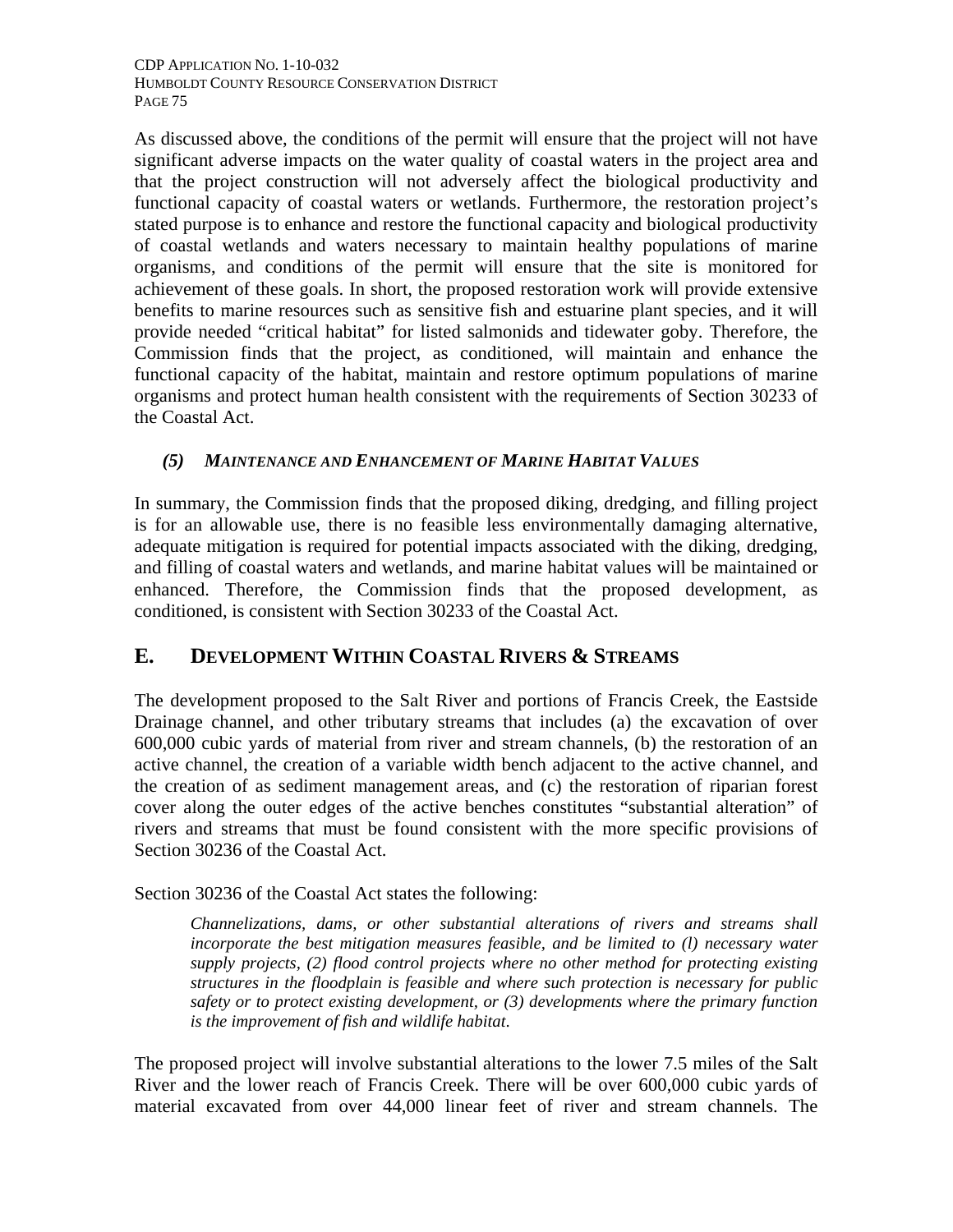alterations will remove sediment deposits and reconstruct channels with geomorphic elements that more closely resemble the riverine habitats that historically occurred along the drainage corridors but have been lost over time to aggradation and land use practices in the region. Geomorphic elements of the proposed restored river channel corridor include (1) a restored approximately 15-foot- to-24-ft-wide active channel (designed to function as a high velocity channel capable of transporting sediment and water volumes over a wide range of flows); (2) a variable width (ranging from as narrow as 12 ft to as wide as  $\sim$ 188 ft) active bench adjacent to each side of the restored active channel (designed in some areas to function as a sediment deposition zone where future sediment management activities will occur in three proposed "active sediment management areas" as needed pursuant to the proposed Adaptive Management Plan); and (3) a restored riparian forest corridor lining the outer edges of the active benches planted with Sitka spruce, black cottonwood, and other regionally appropriate riparian species. In addition, willows and other riparian trees will be planted along the active channel (along a 10-25-foot-wide "active berm") to provide shading for the main river channel and help inhibit colonization by invasive species. The active bench areas will be restored as riverine wetland habitat planted with slough sedge, common spike rush, and salvaged native species.

The first test set forth by Section 30236 is that any proposed substantial alteration of a river or stream may be allowed only if it's for one of the purposes enumerated in the policy. In addition, the development must provide the best mitigation measures feasible to minimize the significant adverse environmental effects of the substantial river or stream alteration.

In the subject case, the project has two principal objectives, both of which are enumerated 30236 purposes: (1) flood alleviation to protect existing roads, houses, agricultural structures, public infrastructure, and other development in the floodplain; and (2) necessary improvement of fish and wildlife habitat.

# *(1) FLOOD ALLEVIATION PURPOSE*

One principal objective of the proposed "substantial alteration" of the Salt River channel is flood alleviation to protect County roads, the Ferndale wastewater treatment plant, existing residences, agricultural structures, public infrastructure, and other development in the floodplain.

Flooding is a natural component of the Salt River system. The entire project area lies within FEMA's 100-year flood zone. Furthermore, the Salt River channel and project area upstream of Reas Creek, including proposed agricultural sediment reuse areas, are almost entirely in the Eel River floodway. Flood hazards along the Salt River are related both to overbank flows from the Eel River and storm runoff from the Wildcat tributaries.

As previously discussed, loss of natural drainage features and loss of tidal exchange in combination with high sediment loads and channel filling have greatly accelerated the frequency of flooding and the duration of inundation for flood-prone areas. Flooding is common along the lowland areas of the Eel River Delta and is initiated seasonally in many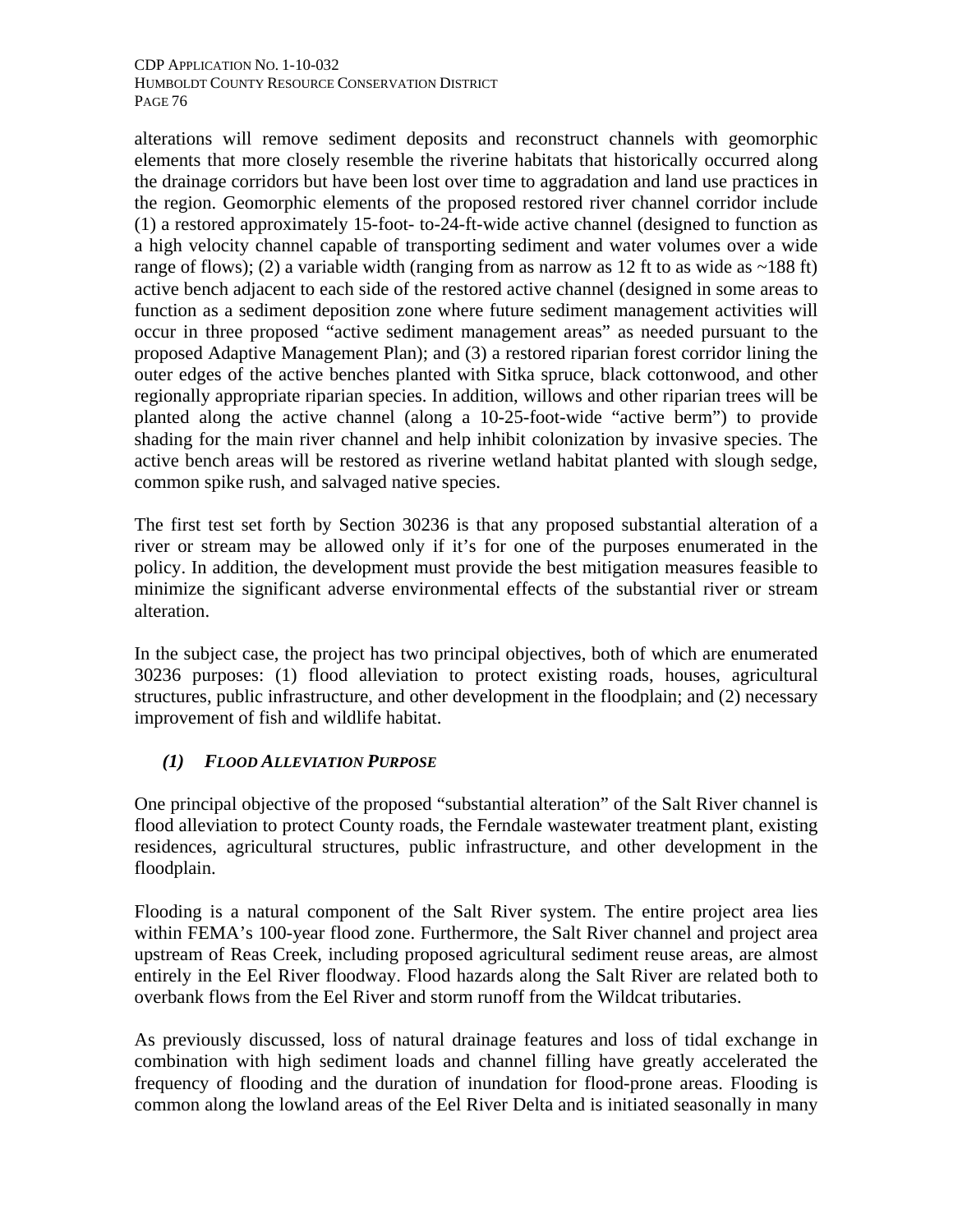areas during moderate rainfall events. Floodwaters from both the Salt and Eel Rivers periodically overtop the channel banks and spill over the gently sloping lands of the delta. Flooding due to overbank flow from the Salt River and its tributaries has increased in recent decades due to geomorphic changes that have reduced the capacity of the Salt River channel to convey runoff. A combination of factors that increased the volume of sediment entering the Salt River system and factors that decreased the energy available to transport sediment out of the system triggered rapid sedimentation across the Salt River portion of the Eel River Delta. The mainstem Salt River at Port Kenyon, once 200-feet wide and 15 feet deep, has filled in leaving a channel approximately 3 feet wide and 2 feet deep. Most areas of the channel upstream of the Reas Creek confluence have filled in completely. Annual flooding of lowland areas is now commonly triggered by relatively minor precipitation events, and areas along the Salt River that formerly drained relatively quickly now remain ponded well into the summer. NOAA-Fisheries staff (Tauzer 2009) has estimated that flooding along the Salt River occurs well under a one-year recurrence interval. There currently is no positive drainage below the confluence with Francis Creek, thus all flood waters (and sediment to some extent) pond and disseminate across the vicinity causing long-standing ponding and inhibiting productive land use.

Overbank flooding from the Eel River begins at a stage of 19 feet at Fernbridge (approximately 2 miles east of the project area on the Eel River), with overbank floods occurring on the average of every six years. Large magnitude flood events (e.g., 1861/62, 1955 and 1964, which were in excess of 100-year flood events) inundate the entire Salt River project area, depositing significant volumes of sediment and causing extensive flood damage to the local community. Overbank flow enters a network of abandoned meander channels at the eastern side of the delta, inundates the floodplain and adjacent land areas, and eventually drains off of the delta via the Salt River or the Old River/Perry Slough system. Historically, overbank flood waters from the Eel River were directed into the far upstream reach of the Salt River and directed back to the Eel River via flow through the Salt River. The Leonardo Levee was constructed at the far upstream end of the Salt River in 1967 to reduce the frequency and extent of floodwater introduction to the Salt River. According to the Final EIR, the Leonardo Levee provides protection up to approximately the 10-year frequency flood event and has been repaired at least twice by the Army Corps of Engineers, most recently in 1986. The reduction in Eel River floodwater drainage and sediment scour/transport through the Salt River has contributed to excessive accumulation over the past century.

As cited above, the first test set forth by Section 30236(2) (...*flood control projects where no other method for protecting existing structures in the floodplain is feasible and where such protection is necessary for public safety or to protect existing development*...) is, if the substantial alteration of the river or stream is for a flood control purpose, there must be no other feasible method for protecting existing structures within the floodplain.

It is conceivable that flood hazards in the Salt River region could be managed through other methods than proposed. For example, dams hypothetically could be constructed upstream in tributary watersheds, impounding floodwaters into reservoirs and allowing their release over time at flow rates that would not result in inundation of lands within the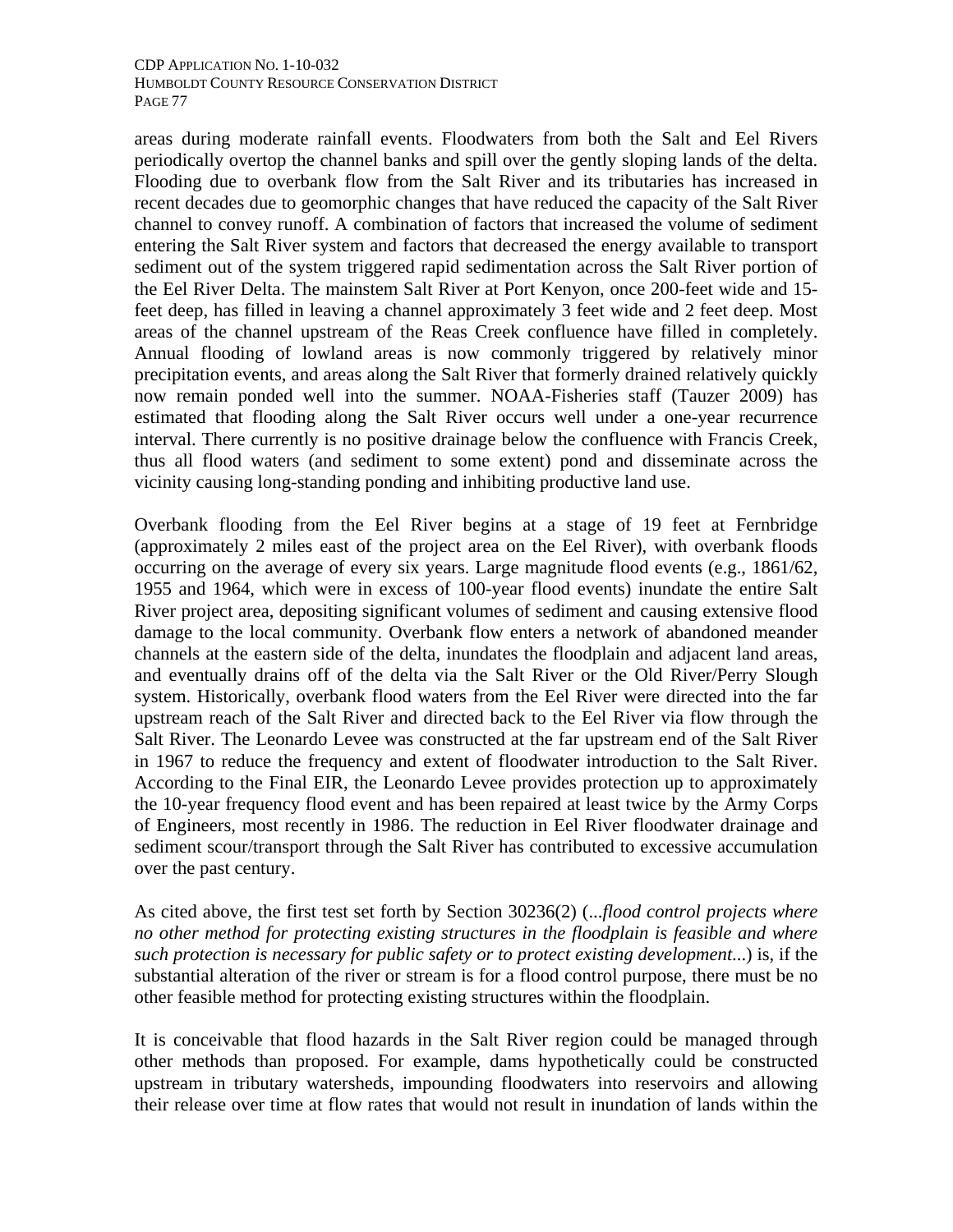lower watershed. However, the applicant does not possess either the land base or the capital necessary to develop such large public works facilities. Notwithstanding these financial limitations, damming or diversions also would result in far greater and widereaching significant adverse environmental impacts than would the proposed river corridor reconstruction project. Furthermore, this alternative would do nothing to correct the hydrologic dysfunction of the existing river and creek channels, so annual flooding problems would continue for the foreseeable future.

Another hypothetical flood control option would be to construct a series of sediment basins to reduce the amount of sediment entering the Salt River. Based on a study completed by the Natural Resources Conservation Service (Soil Conservation Service) in the 1990s, basins would need to be located on Reas Creek (100 feet upstream of Meridian Road), Francis Creek (100 feet upstream of the Port Kenyon Culvert), and Williams Creek (100 feet upstream of the Salt River confluence). Similar to the previous alternative however, this alternative likewise would do nothing to correct the hydrologic dysfunction of the existing river and creek channels.

A third hypothetical option for flood control is constructing large levees throughout the length of the river corridor, similar to Leonardo levee constructed at the far upstream end of the Salt River in 1967 to reduce the frequency and extent of floodwater introduction to the Salt River from the Eel River. Again, the applicant does not possess either the land base or the capital necessary to develop such large public works facilities, and this alternative would result in far greater and wide-reaching significant adverse environmental impacts than would the proposed river corridor reconstruction project which, as discussed above and in more detail below, is needed for significant fish and wildlife habitat improvements.

Thus, the Commission finds that no other feasible measures currently exist to protect County roads, the Ferndale wastewater treatment plant, and houses, barns, and other structures in the region from flooding within the lower Salt River floodplain.

The second test set forth by Section 30236(2) is that the flood control project is necessary for public safety or the protection of existing development.

The proposed project is necessary to alleviate chronic flooding of County roads (e.g., Port Kenyon Road), the Ferndale wastewater treatment plant, and various residential and agricultural structures. As discussed above, in 2010 the Commission authorized Emergency Permit No. 1-10-035-G in part to allow for the emergency removal of a sediment plug at the Port Kenyon Road/Francis Creek crossing. The substandard road crossing conditions led to sediment buildup in the channel, which in turn led to flooding of the roadway and surrounding areas during heavy rains and hazardous driving conditions or necessary road closure. Also as discussed above, sediment deposition near the confluence of Francis Creek and the Salt River puts the entire wastewater treatment plant at increasing risk of being flooded. There is no question that chronic annual flooding seriously jeopardizes the public safety of travelers along Port Kenyon Road and other County roads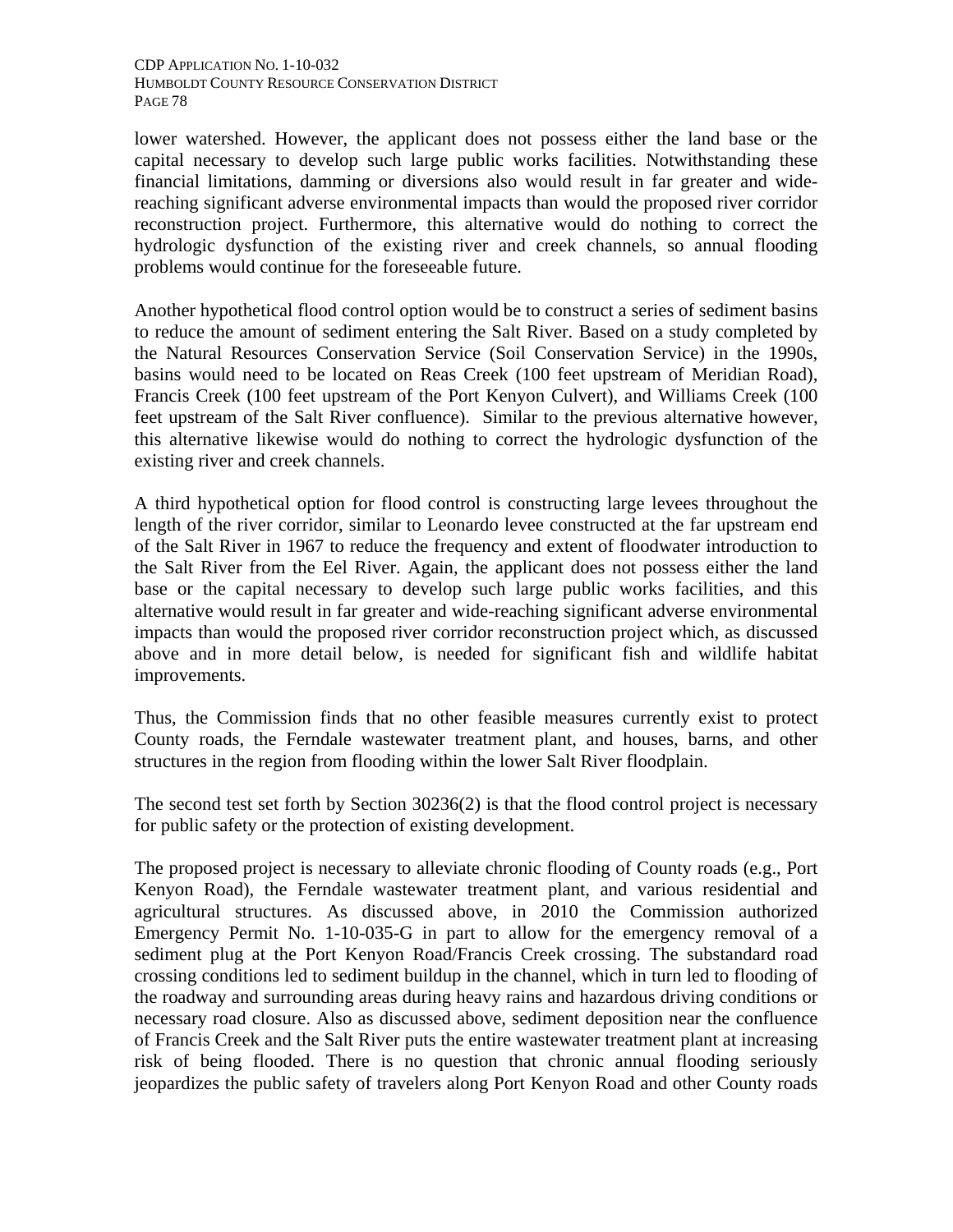in the vicinity and could involve extensive damage to existing structures within the lower river drainage.

In summary, the Commission finds that the proposed flood control project is necessary for public safety and for the protection of existing development. In addition, as stated above, the Commission finds that no other feasible measures currently exist to protect County roads, the Ferndale wastewater treatment plant, and houses, barns, and other structures in the region from flooding within the lower Salt River floodplain.

### *(2) FISH & WILDLIFE HABITAT IMPROVEMENT PURPOSE*

The second principal objective of the proposed "substantial alteration" of the Salt River channel is the necessary improvement of fish and wildlife habitat in the Salt River [Section 30236(3)].

As discussed above, the project has been designed to provide extensive fish habitat improvements, including habitats for coho salmon, Chinook salmon, steelhead trout, and coastal cutthroat trout. The reconstructed channel will reconnect access to approximately 15 miles of salmonid spawning habitat in Reas, Francis, and Williams Creeks. Additionally, it will improve over 7.5 miles of habitat within the mainstem Salt River with multiple fish habitat features such as alcoves and instream structures. Furthermore, the channel reconstruction will be designed to provide necessary transition (salt/freshwater) habitat for juvenile coho and other salmonids and needed tidewater goby and eelgrass habitats.

In addition to its fish habitat benefits, the proposed channel reconstruction work will restore the diversity of habitats that historically occurred in the river corridor, including Sitka spruce forest riparian habitat, active bench habitats, and transitional "ecotone" habitats between estuarine/freshwater and wetland/ upland areas. The restored habitat and vegetative diversity along the river corridor will promote a greater diversity of birds and other wildlife and will be significantly more valuable than the monotonous willow and alder stands that currently choke the existing river system. Moreover, "wildlife-friendly" fencing is proposed to be erected at the interface of restored riparian habitats with agricultural lands to protect the restored habitat areas from livestock impacts while allowing deer, fox, and other wildlife to migrate through the area unimpeded.

Therefore, the Commission finds that the proposed substantial alteration of the river and creek channels is indeed for the necessary improvement of fish and wildlife habitat.

# *(3) INCORPORATION OF THE BEST MITIGATION MEASURES FEASIBLE*

The second test set forth by Section 30236 of the Coastal Act is whether the best feasible mitigation measures have been provided to avoid or minimize the significant adverse environmental impacts associated with the proposed substantial alteration of rivers and streams.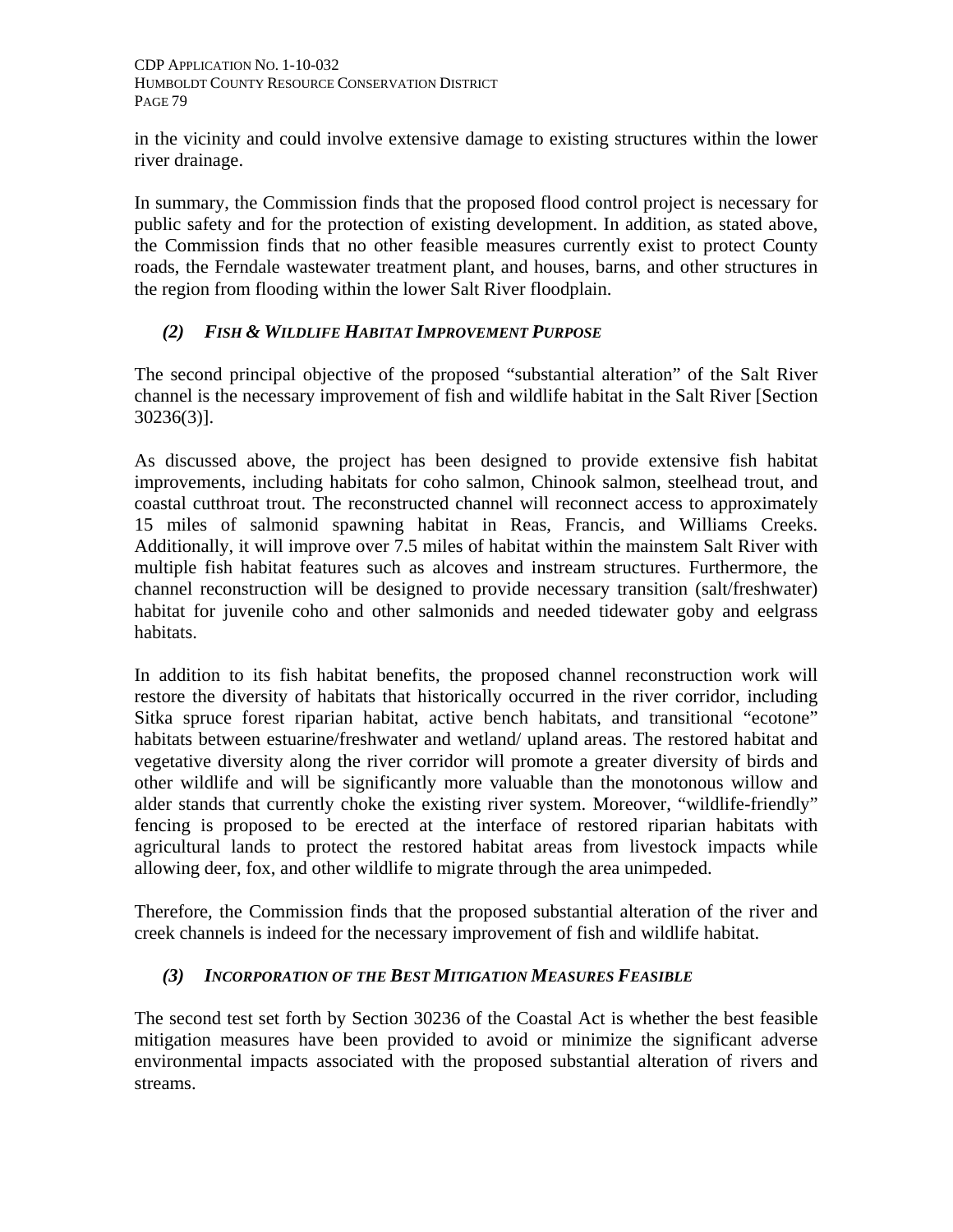#### **i. PROTECTION OF SENSITIVE BIRD BREEDING AND NESTING HABITAT**

In order to restore the hydrology and habitats of the Salt River as proposed, approximately 45 acres of mature riparian vegetation (primarily willows and alders) growing within the river and creek channels will be removed prior to construction. The project has been designed to avoid impacts to 52 acres of riparian vegetation in the project area, and the project proposes to restore an additional 76 acres of the Sitka spruce riparian forest habitat that historically occurred in the area. Thirteen acres of riparian vegetation is proposed for removal this fall, and an additional 32 acres will be removed next summer/fall.

As described above in Finding IV.A-(3), the riparian habitat in the project area occurs in a 50-200-foot-wide corridor within and around the Salt River channel and adjacent levees as well as narrower bands and patches along tributary drainages. The vegetation consists mostly of various species of willows, red alder, and black cottonwood, along with California blackberry, thimbleberry, and other shrub and herbaceous species. The riparian habitat supports a relatively high diversity of birds throughout the year, including breeding habitat for neotropical migratory and resident species. Two state-listed endangered bird species that occur in the riparian habitat in the project area are willow flycatcher and yellow-billed cuckoo. Other sensitive bird species that are known to occur or have a high potential to occur in the riparian area (based on 2010 surveys) include black-capped chickadee, yellow warbler, purple martin, and nesting white-tailed kite.

The proposed riparian habitat will consist of a greater diversity of woody species than is present in the existing mostly willow stands that inhabit the project area. Therefore, the restored riparian habitat, as it matures, will have a beneficial effect (in terms of habitat availability) on a variety of birds, including sensitive birds such as willow flycatcher and yellow-billed cuckoo. As previously discussed, the final revised habitat monitoring and reporting program required by **Special Condition No. 2** is required to include provisions to ensure that the proposed planting plan has been built-to-plan with regard to location, spacing, and species diversity within four months following the completion of planting within each restoration area (both phases). It also is required to include provisions for quantitative monitoring of the riparian restoration areas within each habitat reach and type to ensure that the habitat is developing as intended in terms of size, cover, and species diversity.

The applicant has proposed to remove the 45 acres of riparian vegetation outside of bird breeding and nesting seasons (i.e., outside of the March 1-July timeframe) to avoid impacting sensitive nesting habitat. **Special Condition No. 9** is required to ensure that this seasonal vegetation removal restriction is implemented.

Although direct impacts to bird nesting habitat will be avoided through the vegetation removal restrictions imposed by Special Condition No. 9, other site preparation and construction activities that will occur during the bird breeding and nesting seasons could disturb occupied nests adjacent to the work area. The applicant has proposed (as a mitigation measure in the Final EIR) minimizing disturbance to nesting birds by establishing "no activity" zones around nests that are located during pre-construction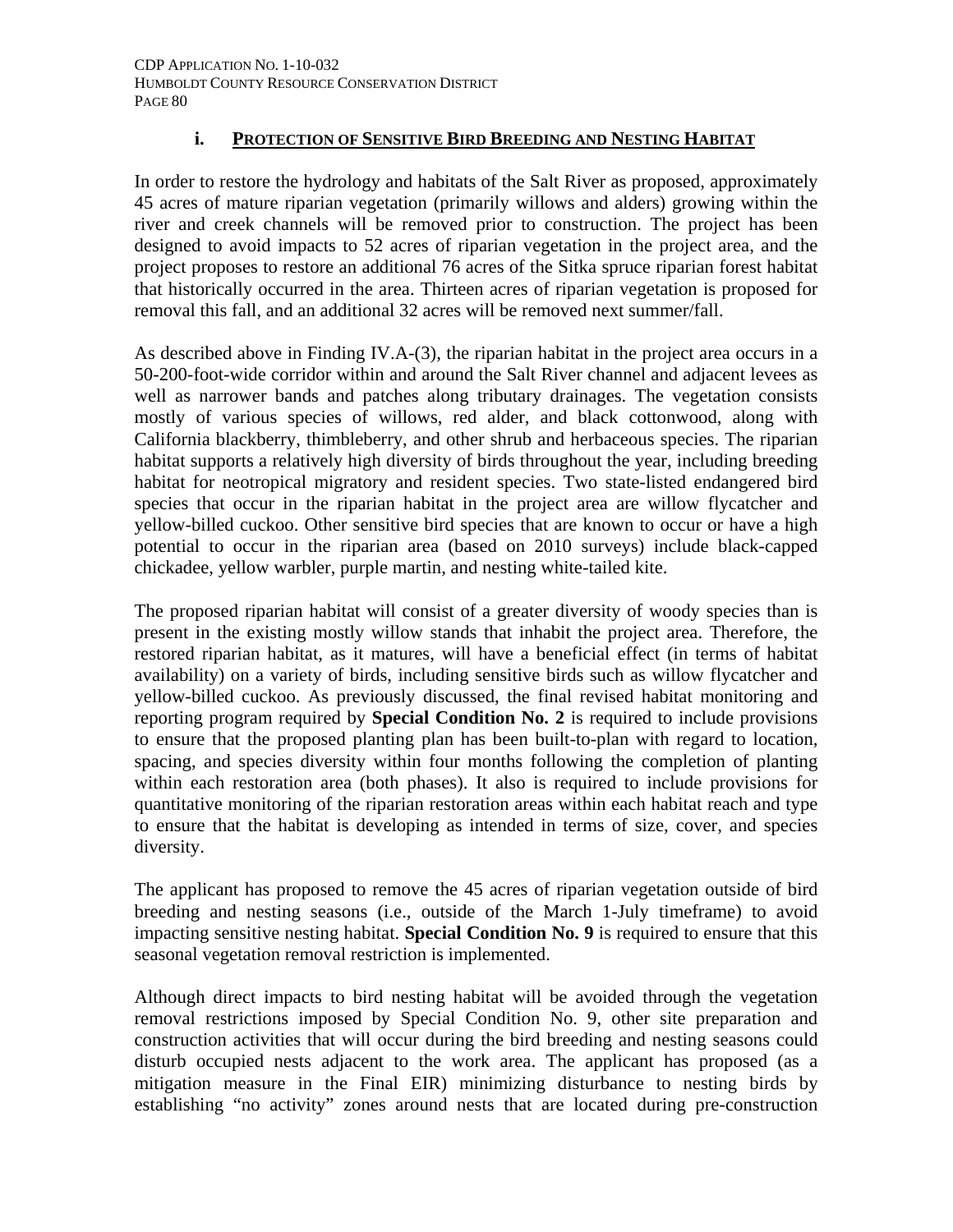surveys to be completed no more than one week prior to commencement of construction activities. The proposed buffer zone widths are based on DFG comments submitted during the CEQA process.

To minimize impacts to adjacent nesting birds and to ensure implementation of the proposed mitigation measures and no-disturbance buffers recommended by DFG, the Commission includes **Special Condition No. 10.** This condition requires the applicant to submit, prior to commencement of Phase 1 construction for the Executive Director's review and approval, a Sensitive Bird Nesting Habitat Protection Plan, prepared by a qualified biologist, for conducting seasonally appropriate pre-construction surveys for sensitive bird nesting habitat in the project area and for protecting such habitat from construction impacts. The plan must include provisions for (1) surveying the project area by a qualified biologist according to current DFG protocols no more than one week prior to commencement of construction activities proposed to occur during the bird breeding and nesting season for the presence of active nesting habitat; (2) avoiding activities during the nesting season within 100 feet of an occupied nest of any native migratory bird species; within 300 feet of an occupied nest of any special-status bird species; and within 500 feet of an occupied nest of any raptor species; and (3) submittal of the surveys required above for the review and approval of the Executive Director prior to the commencement of the authorized work each construction season that include a map that locates any sensitive nesting habitat identified by the surveys and a narrative that describes sensitive avoidance measures proposed.

# **ii. OTHER FEASIBLE MITIGATION MEASURES**

As discussed in Finding IV.D above, the Commission finds it necessary to include Special Condition No. 2, which requires submittal of a final revised habitat mitigation and monitoring plan to ensure that the permissible development does not result in long-term degradation of the surrounding habitats and achieves the objectives for which it is intended. Furthermore, as also discussed in Finding IV.D above, the Commission requires Special Condition Nos. 3-8 and 11-15 as feasible mitigation measures to minimize the project's potential impacts to water quality, sensitive species, wetlands, and other environmentally sensitive habitats. To summarize:

- Special Condition No. 3 imposes various construction responsibilities that must be adhered to during construction to protect water quality and sensitive habitats in and adjacent to the project area.
- Special Condition No. 4 requires submittal of a final Storm Water Pollution Prevention Plans for both proposed phases of construction prior to commencement of Phase 1 construction.
- Special Condition No. 5 requires submittal of final construction plans, including final Phase 1 plans, Phase 2 plans, and Francis Creek culvert replacement plans, that substantially conform to the proposed plans and also shall be consistent with all special conditions of this CDP.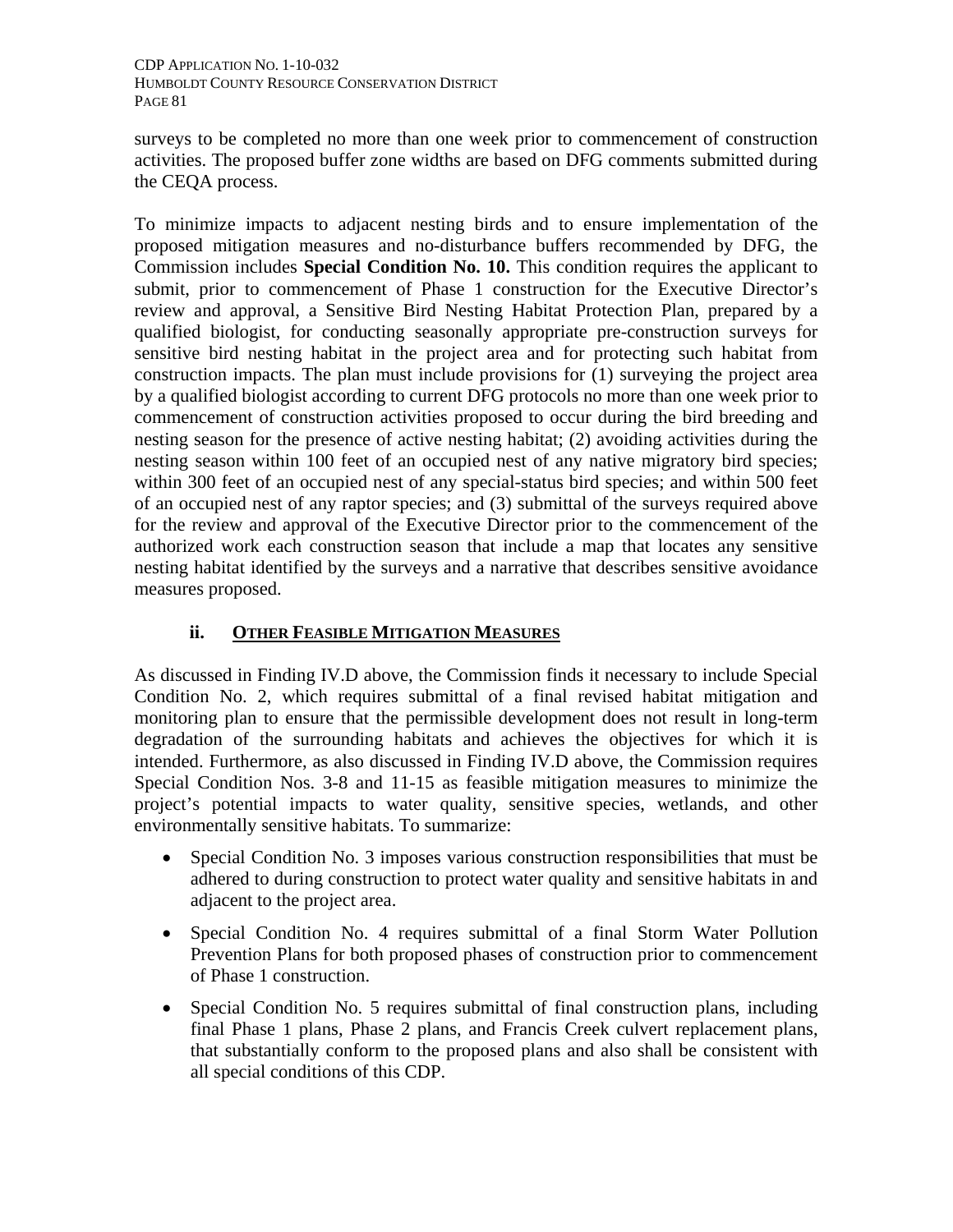- Special Condition No. 6 requires submittal of final debris disposal plans ensuring that no construction debris or materials contaminate coastal waters or wetlands.
- Special Condition No. 7 requires the applicant to undertake development in accordance with various fish and aquatic resources protection measures and protocols.
- Special Condition No. 8 requires the permittee to monitoring and if necessary to control for nonnative Sacramento pikeminnow in the restored aquatic habitats as proposed in the June 2011 Biological Assessment.
- Special Condition No. 11 requires submittal of a revised rare plant mitigation and monitoring plan that includes provisions for eelgrass mitigation and monitoring.
- Special Condition No. 12 sets revegetation standards and restrictions to ensure that only native and non-invasive species are planted and seeded in the area.
- Special Condition No. 13 requires submittal of the various final sediment reuse plans that are site-specific for each property proposed to receive excavated sediments for agronomic reuse to ensure that agricultural wetlands are adequately protected.
- Special Condition No. 14 requires submittal of a final revised adaptive management plan that incorporates all the various precautionary measures the Commission has deemed necessary (in its attachment of the various special conditions cited above) for maximizing coastal resources protection during the course of the proposed maintenance and adaptive management work.
- Special Condition No. 15 limits the authorized maintenance and adaptive management development to five years, but grants the Executive Director the authority to approve a request for an additional five years of maintenance and adaptive management operations provided that the request would not substantively alter the project description and/or require modifications of the conditions due to new information or technology or other changed circumstances.
- Finally, Special Condition No. 16 requires submittal of an annual maintenance/ adaptive management operations plan for the Executive Director's review and approval each year that maintenance/adaptive management activities are conducted pursuant to this CDP authorization to ensure that the various standards and restrictions required by the special conditions continue to be implemented during the course of long-term maintenance and adaptive management operations.

### *(4) INCORPORATION OF THE BEST MITIGATION MEASURES FEASIBLE*

As (1) the dual principal objectives of the project are the necessary improvement of fish and wildlife habitat and flood alleviation to protect existing structures and development in the floodplain, both permissible uses under Section 30236, (2) no other feasible measures currently exist for protecting structures within the area, and (3) such protection is necessary to protect public safety and existing development, the proposed substantial streambed alteration of the Salt River and tributary drainages is allowable under Coastal Act Section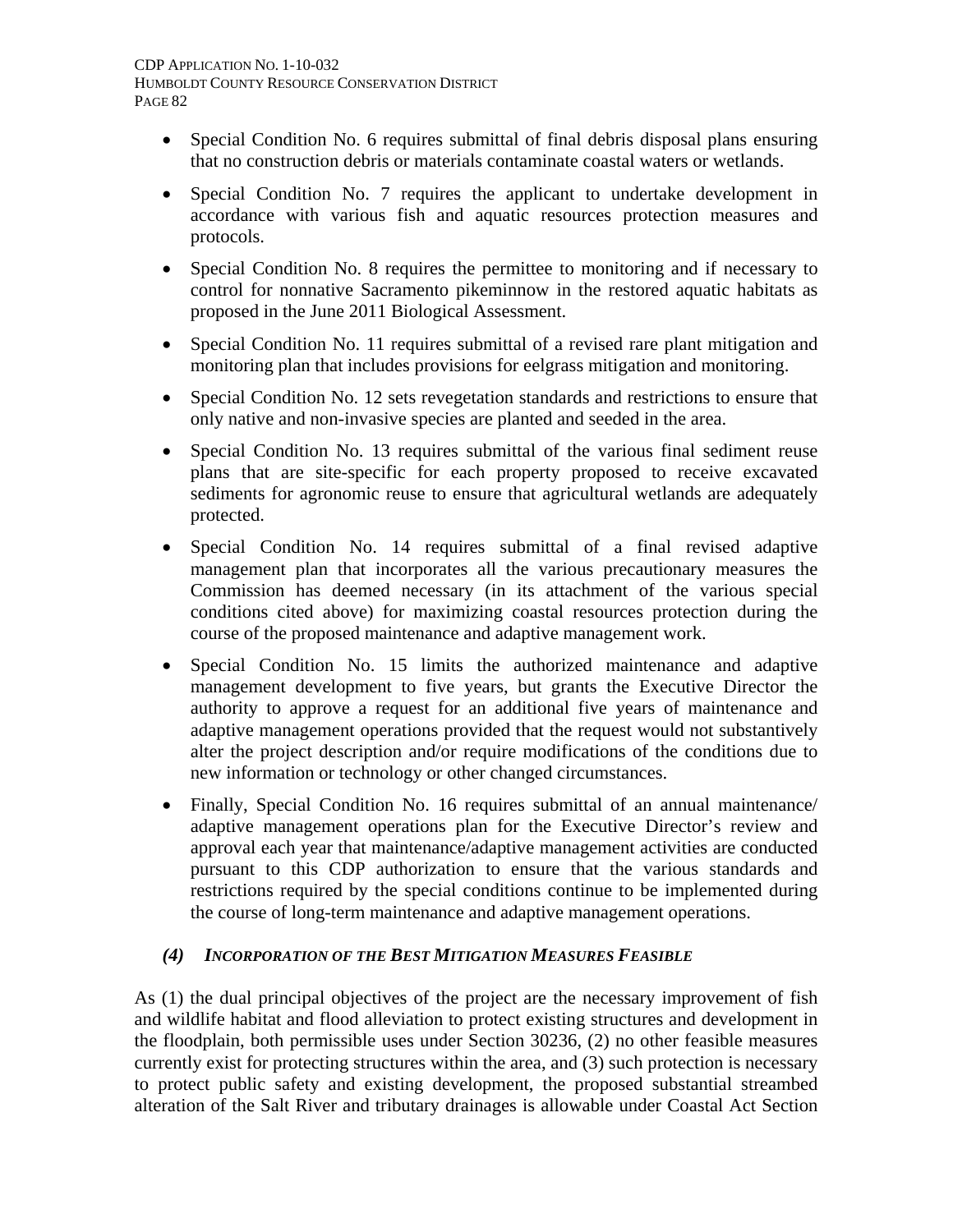CDP APPLICATION NO. 1-10-032 HUMBOLDT COUNTY RESOURCE CONSERVATION DISTRICT PAGE 83

30236. Further, the proposed project, as conditioned, incorporates all feasible mitigation measures to minimize or avoid significant adverse environmental effects. Therefore, the Commission finds that as conditioned herein, the proposed project is consistent with the requirements of Section 30236 of the Coastal Act.

### **F. PROTECTION OF AGRICULTURAL LANDS**

Coastal Act Section 30241 states as follows:

*The maximum amount of prime agricultural land shall be maintained in agricultural production to assure the protection of the area's agricultural economy, and conflicts shall be minimized between agricultural and urban land uses through all of the following:* 

*(a) By establishing stable boundaries separating urban and rural areas, including, where necessary, clearly defined buffer areas to minimize conflicts between agricultural and urban land uses.* 

*(b) By limiting conversions of agricultural lands around the periphery of urban areas to the lands where the viability of existing agricultural use is already severely limited by conflicts with urban uses or where the conversion of the lands would complete a logical and viable neighborhood and contribute to the establishment of a stable limit to urban development.* 

*(c) By permitting the conversion of agricultural land surrounded by urban uses where the conversion of the land would be consistent with Section 30250.* 

*(d) By developing available lands not suited for agriculture prior to the conversion of agricultural lands.* 

*(e) By assuring that public service and facility expansions and nonagricultural development do not impair agricultural viability, either through increased assessment costs or degraded air and water quality.* 

*(f) By assuring that all divisions of prime agricultural lands, except those conversions approved pursuant to subdivision (b), and all development adjacent to prime agricultural lands shall not diminish the productivity of such prime agricultural lands.* 

The referenced section of Coastal Act Section 30250 states as follows:

*(a) New residential, commercial, or industrial development, except as otherwise provided in this division, shall be located within, contiguous with, or in close proximity to, existing developed areas able to accommodate it or, where such areas are not able to accommodate it, in other areas with adequate public services and where it will not have significant adverse effects, either individually or cumulatively, on coastal resources.* 

#### Coastal Act Section 30242 states as follows:

*All other lands suitable for agricultural use shall not be converted to nonagricultural uses unless (l) continued or renewed agricultural use is not feasible, or (2) such conversion would preserve prime agricultural land or concentrate development consistent with Section 30250. Any such permitted conversion shall be compatible with continued agricultural use on surrounding lands.* [Emphasis added.]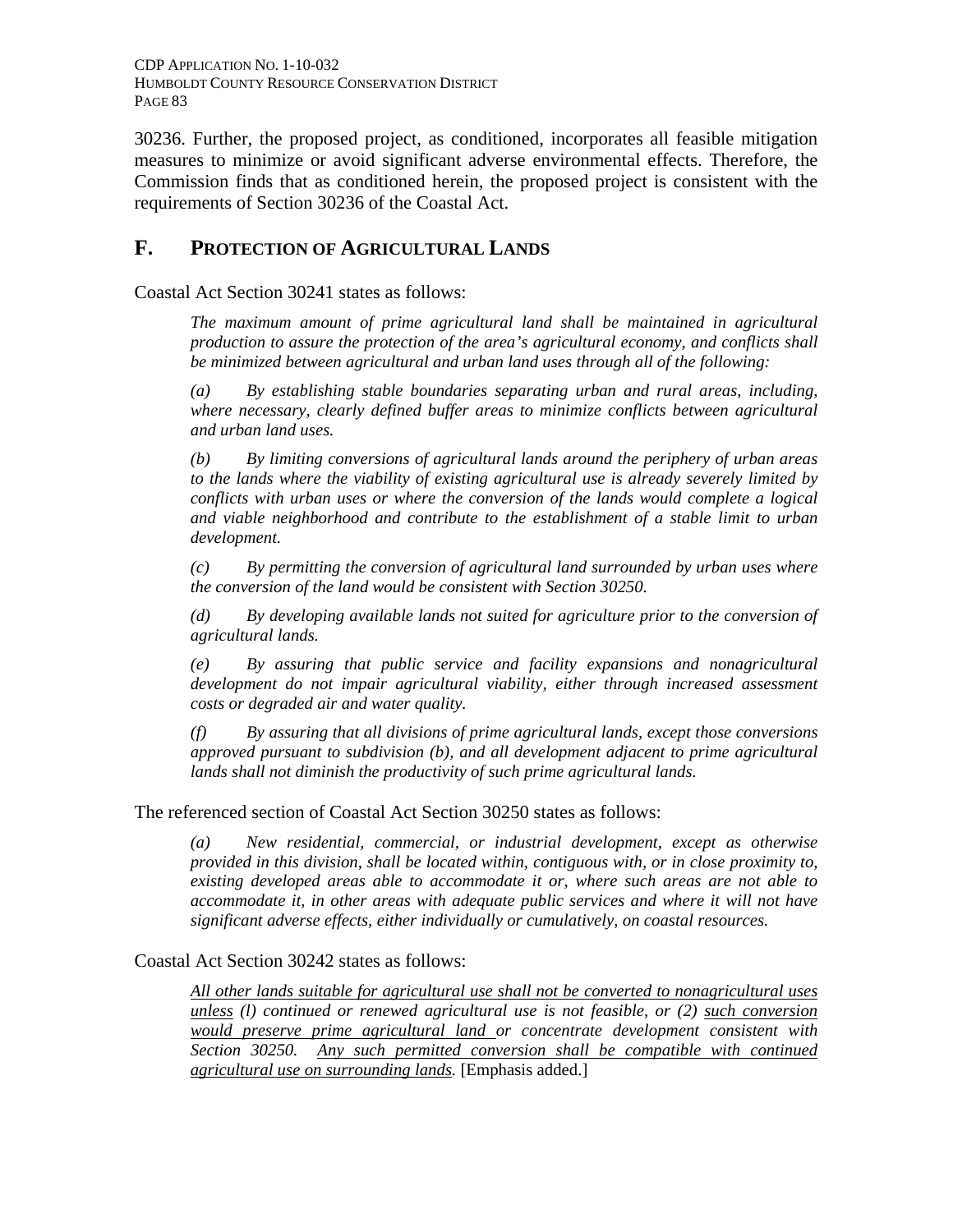In addition, Coastal Act Section 30250 requires consideration of the cumulative impacts of development (defined in Coastal Act Section 30105.5) as follows:

*"Cumulatively" or "cumulative effect" means the incremental effects of an individual project shall be reviewed in connection with the effects of past projects, the effects of other current projects, and the effects of probable future projects.* 

The total acreage of the project area is 808 acres, of which approximately 598 acres is currently being used for agricultural purposes (mostly livestock grazing). With the exception of the 440-acre Riverside Ranch owned by DFG, the entire project area, including grazing land, is privately owned by a multitude of different landowners (see Appendix B).

As discussed in the Findings below, the proposed project will result in the conversion of 273 acres of non-prime pastureland in the project footprint to other habitat types, notably tidal marsh and channel areas. This conversion, essential to the reintroduction of tidal prism and scouring of the restored Salt River channel, will occur at Riverside Ranch. Elsewhere along the proposed channel, 52 acres of prime agricultural land located within the historic Salt River channel, and likely subject to the public trust, will be converted to various riverine habitat types. All prime agricultural land proposed for conversion is located along the channel corridor. According to analyses prepared by the applicant and the State Coastal Conservancy, with input from agricultural economists, dairy advisors, and ranchers (Exhibit No. 23), the total conversion would result in the loss of approximately 2,298 Animal Unit Months (AUMs) per year.<sup>[6](#page-105-0)</sup> Despite this loss, however, the project is expected to protect and enhance approximately 750 acres of mostly prime agricultural land in the coastal zone, resulting in an increase of approximately 4,270 AUMs per year, for an overall net gain of 1,972 AUMs per year.

### *(1) SIGNIFICANCE OF AGRICULTURAL LANDS IN HUMBOLDT COUNTY AND THE EEL RIVER DELTA*

Humboldt County has a total land area of approximately 2.3 million acres, and approximately one third of this land base (~690,000 acres) is directed to some type of agricultural use. According to the Humboldt County Farm Bureau's website,<sup>[7](#page-105-1)</sup> about  $67,000$ acres of land is classified as being under intensive farming (e.g., harvested cropland and cropland used only for pasture), while an estimated 605,000 acres of land is used primarily for grazing-related purposes (e.g., pastureland and rangeland). Traditional agriculture in the county consists of grazing beef cattle on coastal rangeland; dairy cows on rich pasture bottomlands around Humboldt Bay and the Eel River Estuary; and row crops and orchards

 $\overline{a}$ 

<span id="page-105-0"></span><sup>&</sup>lt;sup>6</sup> An "animal unit" (AU) is a standardized measure of animals used for various agricultural purposes. A 1,000-pound beef cow is the standard measure of an animal unit. The dry matter forage requirement of one animal unit is 26 pounds per day. Animal unit equivalents (AUE) are calculated for various other animals. A 700-pound steer is 0.80 animal units. A 1,300 pound horse is 1.20 animal units. A 120-pound sheep is 0.20 animal units. The amount of forage used by one animal unit in a month is an "animal unit month."

<span id="page-105-1"></span><sup>7</sup> [http://www.humboldtfarmbureau.org](http://www.humboldtfarmbureau.org/)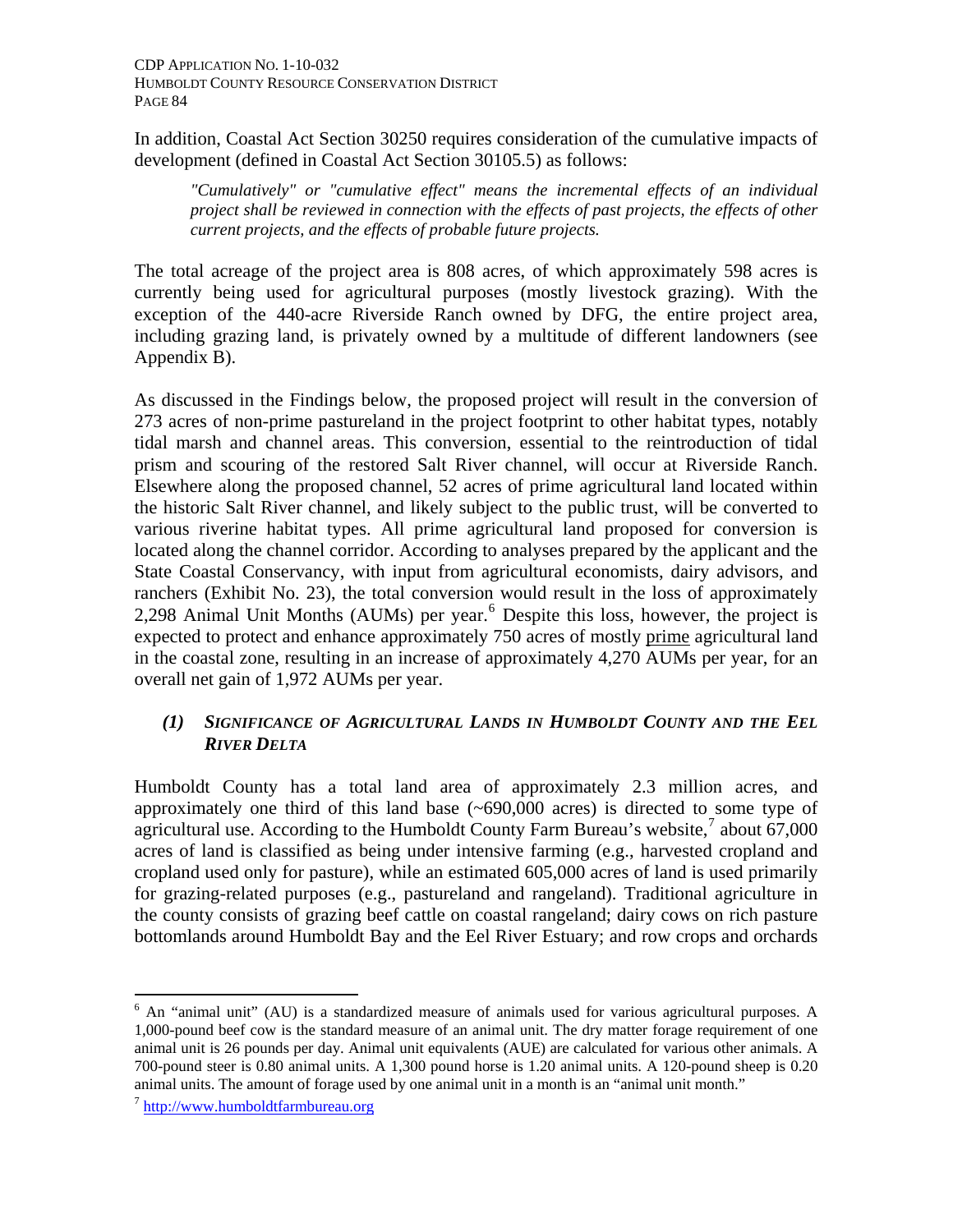on terraced river floodplains. The region's mild and moist climate complements a growing nursery and bulb industry.

The high rainfall, deep, fertile soil, and marine climate make some of the County's agriculture land highly productive. Humboldt County agricultural products (excluding timber) had a market value of approximately \$131 million in  $2008$  $2008$ <sup>8</sup>, with the top four crops, by value, excluding timber, consisting of nursery stock (cut flowers, ornamental tree production, etc.), milk and milk products, livestock (beef cattle, dairy cows, sheep, etc.), and field crops (alfalfa, silage, range, etc.). Although Humboldt County agricultural production does not compare in quantity or economic value with California's leading agricultural counties (e.g., local dairies produce only one percent of California's annual milk products<sup>8</sup>), dairy and ranch lands are "etched more deeply into Humboldt County's cultural and aesthetic landscape than economic data can convey."<sup>[9](#page-106-1)</sup> The ranches that spread out across the vast pastureland surrounding Humboldt Bay, the Eel River and Mad River deltas provide habitat for numerous wildlife and migrating waterfowl. These open spaces, both within the coastal zone and inland, represent a significant resource with a multitude of values.

The protection of the County's agricultural land in the coastal zone is a primary goal of the certified Humboldt County Local Coastal Program (LCP). There is an estimated 32,500 acres of agricultural land (i.e., land designated and zoned for agricultural uses) in the County's coastal zone. Approximately 60 percent (19,700 acres) of this agricultural land is within the Eel River Area Plan (ERAP) planning area (including approximately 5,500 acres of "transitional agricultural wetlands" as described in Finding IV.A(3) above). [The ERAP is one of six planning areas identified in the County's certified LCP and is the LUP associated with the subject site]. This land is either in active agricultural use or has the potential for such use. Livestock grazing and forage production comprise the primary uses of agricultural land in the Eel River Delta.

The project area spans a mosaic of Eel River Delta dairy pasturelands in the heart of Humboldt County's dairy industry. According to the Ferndale Chamber of Commerce's website:<sup>[10](#page-106-2)</sup>

The dairy-farming Danes, arriving in the 1870s, brought practices from their homeland. Each small neighborhood of dairymen formed its own cooperative creamery. By 1890 there were eleven separate creameries operating in the immediate Ferndale area. Ferndale butter was considered the finest in the state, bringing premium prices in San Francisco. Ferndale acquired its first nickname, 'Cream City.'

Shortly after 1900 many of the small creameries consolidated into larger creameries. The Central Creamery, located on north Main Street, became the mother plant of the Golden

 $\overline{a}$ 

<span id="page-106-0"></span><sup>8</sup> Humboldt County Department of Agriculture Crop Report 2008.

<span id="page-106-1"></span><sup>9</sup> Morehead, B. 2003. Humboldt County Agriculture Survey Final Report. Humboldt County Farm Bureau, Eureka, CA.

<span id="page-106-2"></span><sup>10</sup> <http://www.victorianferndale.com/history.htm>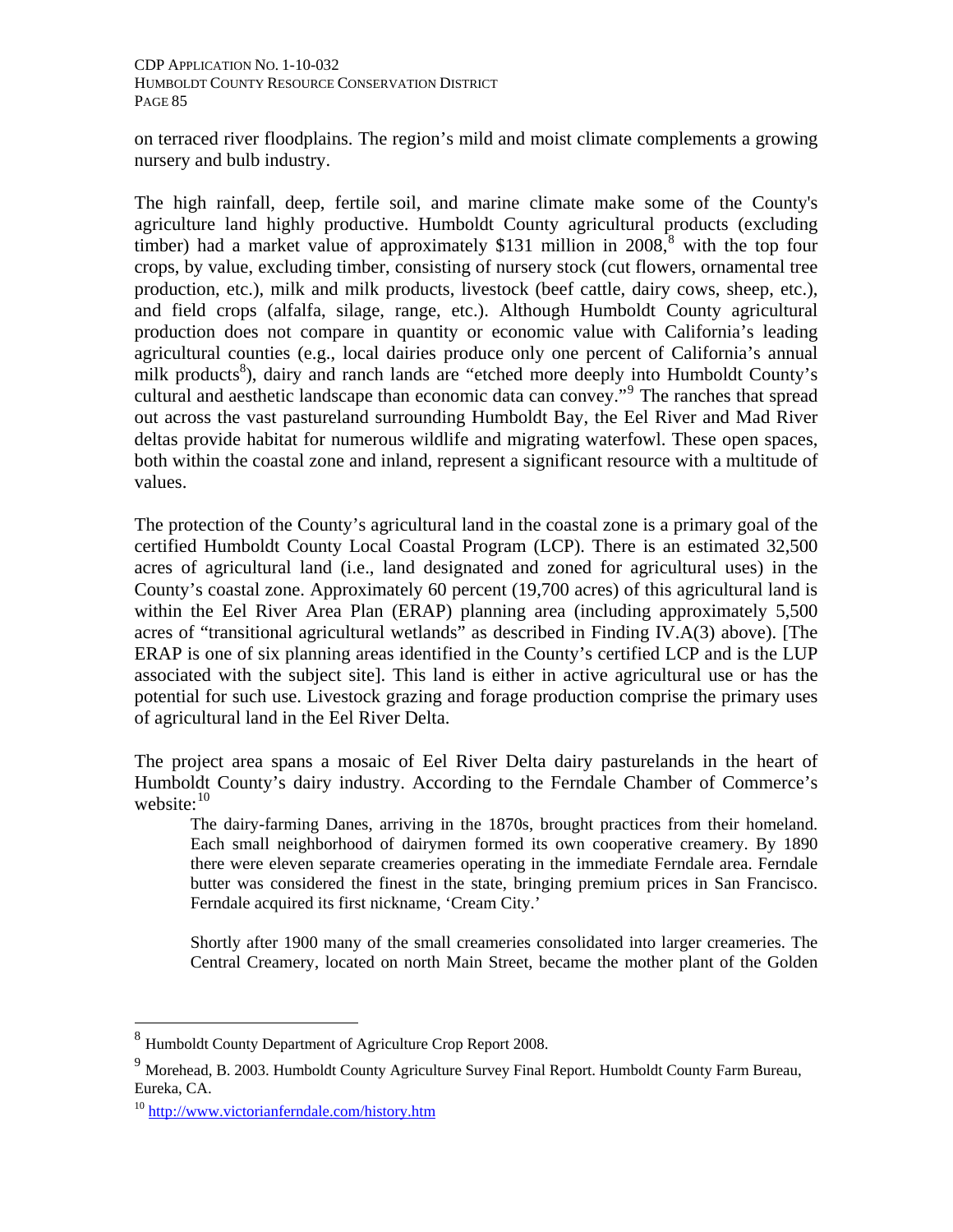State Creamery, one of the largest in the state. ('Challenge' brand dairy products are from the remaining cooperative creamery, the Humboldt Creamery in Fernbridge.)…

Although the standard of review for this consolidated coastal development permit application is the Chapter 3 policies of the Coastal Act, the local government's certified LCP may be used as guidance. The Humboldt County LCP recognizes the importance and uniqueness of agricultural land in the Eel River planning area. It states (on page 2 of Chapter 4):

The agricultural use of this [Eel River Delta] area is unique to Humboldt County's Coastal Zone because of the relationship between seasonally inundated pastures and upland areas. During the wet season, the upland areas provide grazing areas free from both inundation and irrigation requirements. During the dry season, when the uplands would require extensive irrigation for pasturage, the seasonal wetland areas, with their high freshwater table, provide prime grazing land with minimum or no irrigation requirements. Besides the soils themselves, agriculture is dependent upon this relationship between wetlands and upland use.

In addition, the ERAP contains numerous policies requiring the protection of both prime and nonprime agricultural lands. Sections 30241 and 30242 of the Coastal Act are directly incorporated into both Sections 3.24 and 3.34 of the ERAP as development policies. Sections 3.34-A-1 and -2 of the ERAP require the protection of prime and non-prime agricultural lands outside the urban limit line (as is the case with the subject site) and specifically prohibit the division or development of agricultural lands that would "*lower the economic viability of continued agricultural operations on them*." Section 3.34-A-3 only allows for the conversion of agricultural lands in cases where the land is non-prime and where "*the long-term economic infeasibility of continued agricultural operation is shown to exist…*" The policy further prohibits the division or development of such lands if the viability of continued agricultural operations on adjacent agricultural lands would be lowered. Section 3.34-A-4 prohibits the division of agricultural lands to parcels less than 60 acres in size (except in limited cases subject to certain restrictions if it is determined that the division is necessary for "*a specific agricultural purpose*"). Section 3.34-B specifies various uses considered compatible with agricultural operations (e.g., fish and wildlife habitat management, farm labor housing, etc.). Section 3.34-C and 3.34-D include additional policies specific to particular regions of the Eel River planning area (not including the subject site). Section 3.34-E provides for limited exceptions to the minimum agricultural parcel size. Finally, Section 3.41-C contains a number of policies related to allowable uses in "transitional agricultural lands" (which are defined as "wetlands" under the LCP and Coastal Act definitions).

#### *(2) RECLAMATION IN HUMBOLDT COUNTY: THE HISTORICAL ESTABLISHMENT OF AGRICULTURAL LAND THROUGH CONVERSION AND FILL OF TIDAL WETLANDS*

Much agricultural land in the coastal zone of Humboldt County occurs on historic tidal marsh. Humboldt Bay supported nearly 10,000 acres of intertidal coastal marsh, and the Eel River Delta historically supported a comparable amount. Riverside Ranch is among the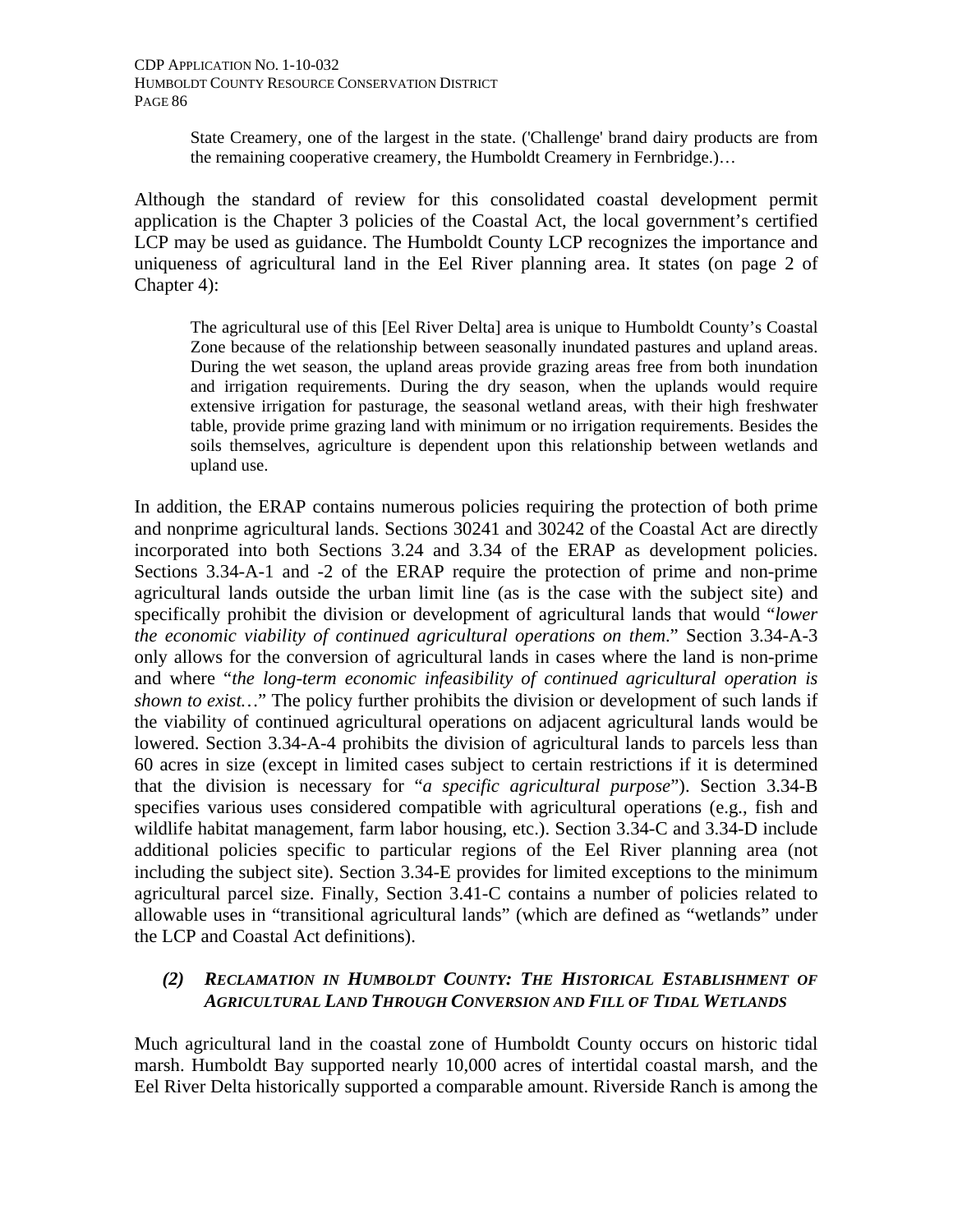more than 4,000 acres in the delta that historically was subject to tidal inundation. It is also an example of reclaimed land subsequently utilized for agricultural production.

Euro-American settlers diked and drained most of these marshes and sloughs in the delta for agricultural use beginning in the late  $19<sup>th</sup>$ -century. Encouraged by federal land use policies, this approach enabled increased pasture and hay production on thousands of acres, many of which are still in agricultural production today.

Earthen levees were constructed along the margins of marsh plains to a height of about 3 to 4 feet above the marsh plain using locally excavated mud. The associated borrow ditches were typically located on the bayward side of the dikes, creating narrow channels. To alleviate long periods of saturated ground in reclaimed agricultural fields, underground drainage tiles were placed on a few thousand acres around Humboldt Bay. These drainage tiles were effective for only a few years before becoming plugged. Alternatively, open ditches were excavated to facilitate drainage in some areas. Tidegates were installed to enable the enclosed basins to drain at low tide.

These enclosed basins filled naturally by sedimentation, were filled actively, or both. Successful farming of these areas ensued for many years. Nevertheless, some areas proved more successful than others. As soil maps demonstrate, these diked former tideland areas are not the most productive in Humboldt County. Many were immediately compromised by poor soils. Others suffered from frequent inundation at high tides and during other unfavorable conditions. Eventually, productivity in these areas declined, and many farms and ranches in low-lying areas of former tidal marsh have been sold willingly to public entities for wildlife management purposes. Much of the Eel River National Wildlife Refuge and Department of Fish and Game properties have been so assembled.

## *(3) PRIME AGRICULTURAL LAND DETERMINATION*

As cited above, Coastal Act Sections 30241 and 30242 require the protection of prime agricultural lands and set limits on the conversion of all agricultural lands to nonagricultural uses. Coastal Act Section 30113 defines "*prime agricultural land*" through incorporation-by-reference of paragraphs (1) through (4) of Section 51201(c) of the California Government Code:

"*Prime agricultural land entails land with any of the follow characteristics: (1) a rating as class I or class II in the Natural Resource Conservation Service land use capability classifications; or (2) a rating 80 through 100 in the Storie Index Rating; or (3) the ability to support livestock used for the production of food and fiber with an annual carrying capacity equivalent to at least one animal unit per acre as defined by the United States Department of Agriculture; or (4) the ability to normally yield in a commercial bearing period on an annual basis not less than two hundred dollars (\$200) per acre of unprocessed agricultural plant production of fruit- or nut-bearing trees, vines, bushes or crops which have a nonbearing period of less than five years.*"

The four different prongs of the definition of "prime agricultural land" relate to the value and utility of the land in terms of range of agricultural uses and productivity. The land use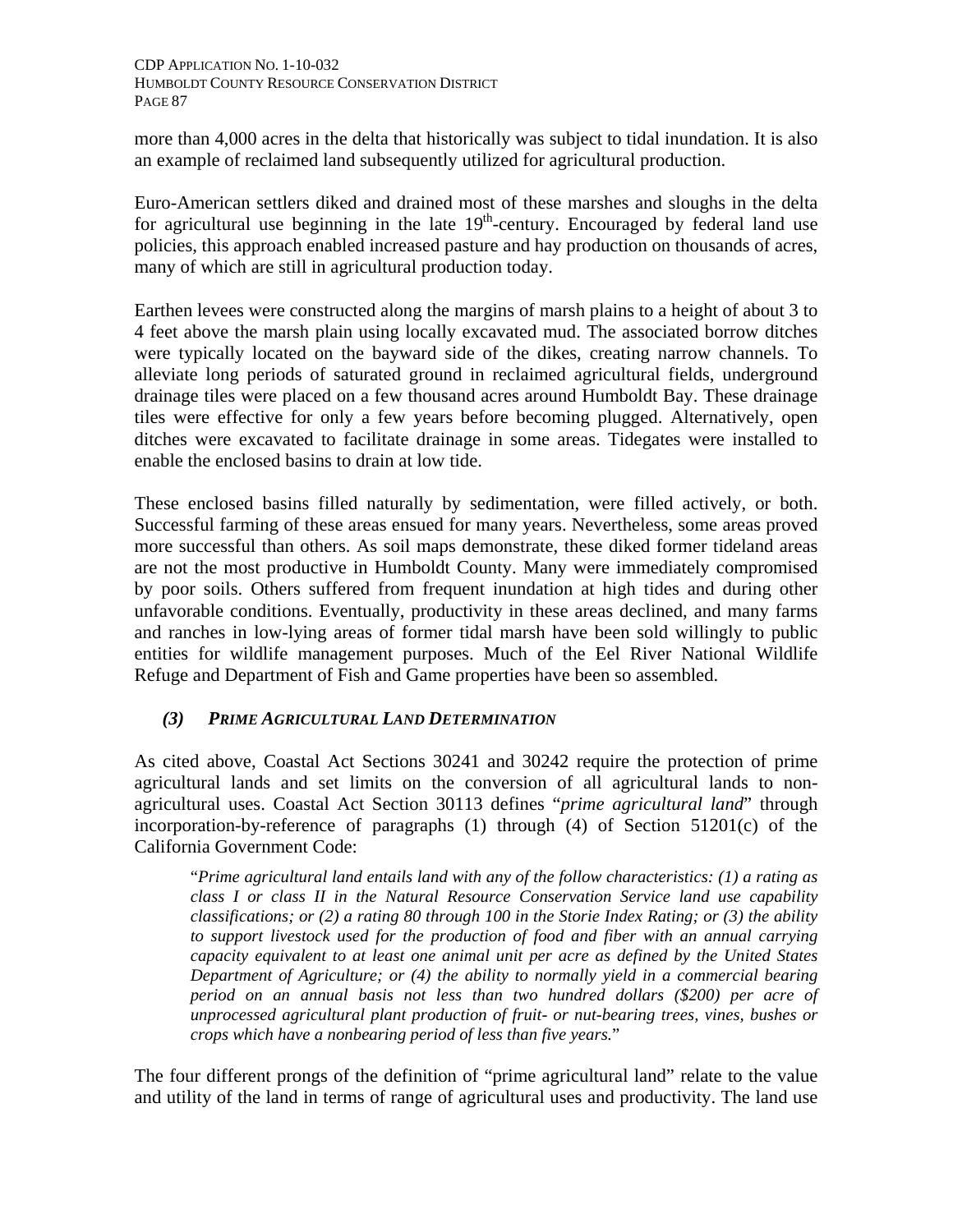capability classification rates the utility of the land based on various physical factors (e.g., rock type, soil type, slope, erosion potential, etc.). The lower the rating the more utility the land is considered to have for various agricultural uses. The Storie Index Rating is based on soil characteristics that govern the land's potential utilization and productive capacity (e.g., characteristics of the soil profile, surface texture, slope, drainage, nutrient level, acidity, alkalinity, etc.) independent of other physical or economic factors that might determine the desirability of growing certain plants in a given location. The third paragraph of the definition speaks to the number of "animal units" the land can sustain. An "animal unit" (AU) is a standardized measure of animals used for various agricultural purposes. A 1,000-pound beef cow is the standard measure of an animal unit. The dry matter forage requirement of one animal unit is 26 pounds per day. Animal unit equivalents (AUE) are calculated for various other animals. A 700-pound steer is 0.80 animal units. A 1,300 pound horse is 1.20 animal units. A 120-pound sheep is 0.20 animal units. The amount of forage used by one animal unit in a month is an "animal unit month" (AUM). Finally, the fourth prong of the definition of prime agricultural land relates to the agricultural value of the land in terms of its capacity to generate a minimum commercial revenue of \$200 per acre. Land that meets any one of the four criteria in the definition is considered "prime" under the Coastal Act.

Approximately half of the 808-acre project area currently is used for agricultural purposes (primarily livestock grazing and hay production). The majority of the current agricultural land is located on Riverside Ranch (~358 acres), owned by DFG, and approximately 240 acres of current agricultural land occurs along the Phase 2 project corridor (various private property ownerships). As the Findings below explain, 52 acres of land within the project area footprint may meet the statutory definition of "prime agricultural land" in Section 51201(c) of the California Government Code.

## **i. AGRICULTURAL LAND WITHIN THE PHASE 1 PROJECT AREA**

There are approximately 358 acres of agricultural land in the Phase 1 project area. None of it meets the statutory definition of prime agricultural land (Section 51201(c) of the California Government Code cited above).

The soils in the area are classified primarily as "Occidental, 0-2% slopes," "Swainslough, 0-2% slopes," and "Fluvents-Riverwash complex, 0-2% slopes." All of these soils have values that fall well below those required for classification as prime agricultural land. In general, the soils all have severe limitations due to water in or on the soil that interferes with plant growth and cultivation.

Due to annual flooding, none of the land is available for the entire year. Well before the acquisition of the property in 2007 by Western Rivers Conservancy (which later conveyed it to DFG), all livestock had to be removed from the premises each winter due to flooding within the Eel River Estuary. More than anywhere else in the Salt River delta, Riverside Ranch suffers from chronic flooding and long-term ponding, which is directly related to the property's position at the delta of the aggraded Salt River and the Eel River estuary.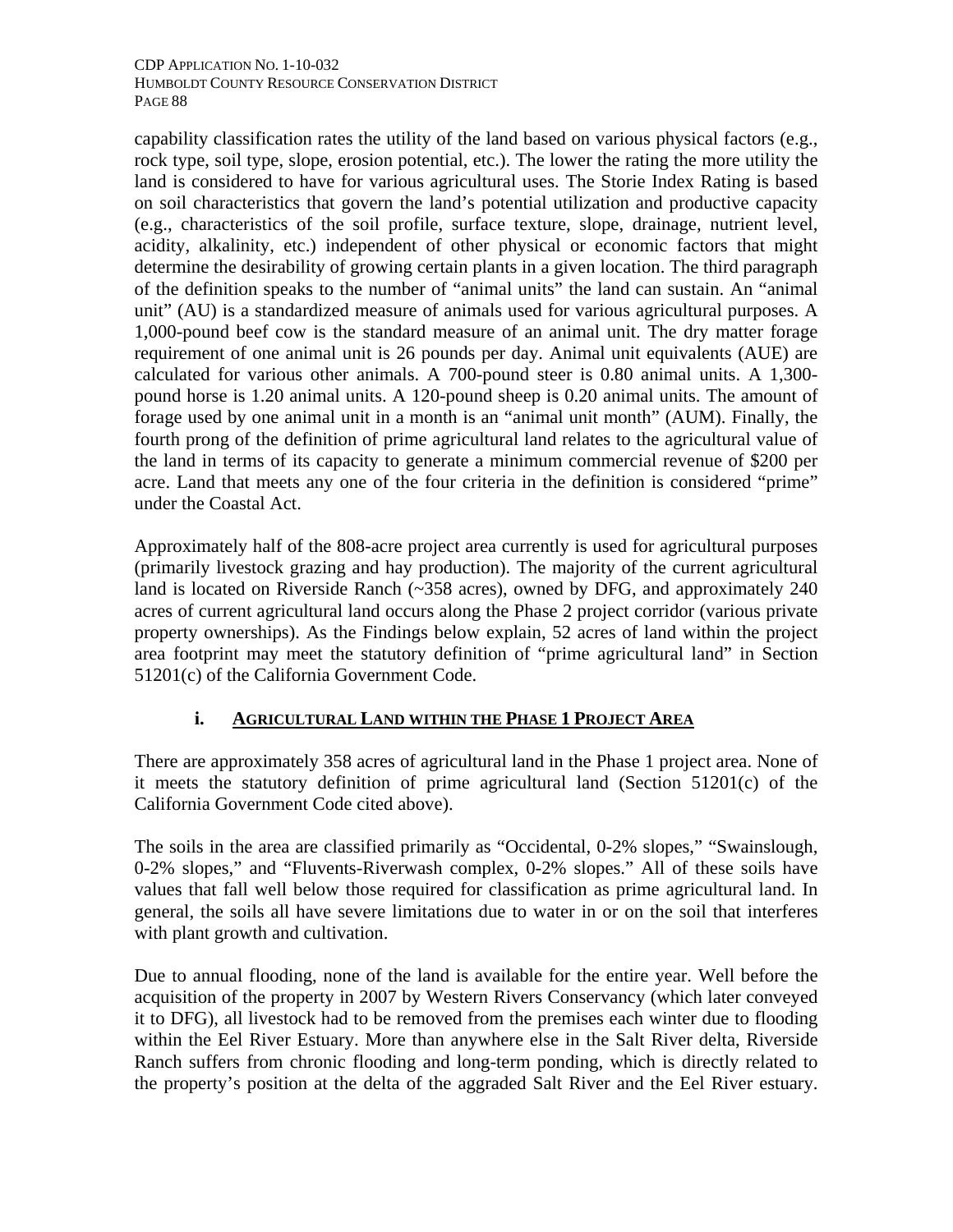Even the highest areas of the property suffer from prolonged ponding of water at the expense of agricultural operations. For these reasons, at Riverside Ranch:

- None of the land qualifies for rating as class I or class II in the Natural Resource Conservation Service land use capability classifications;
- None of the land qualifies for rating 80-100 in the Storie Index Rating;
- The property as a whole is incapable of supporting one animal unit per acre as defined by the United States Department of Agriculture;

In other words, the agricultural lands in the Phase 1 project area do not meet any of the first three prongs of the definition of "prime agricultural land" as cited in Section 51201(c) of the California Government Code.

Regarding the fourth prong of the definition cited above (…*the ability to normally yield in a commercial bearing period on an annual basis not less than two hundred dollars (\$200) per acre of unprocessed agricultural plant production of fruit- or nut-bearing trees, vines, bushes or crops which have a nonbearing period of less than five years*), the property has demonstrated over the course of many years its incapacity to generate the minimum revenue required by paragraph (4) of Section 51201(c) of the Government Code. Prior to its acquisition in 2007 by Western Rivers Conservancy, the property ceased operating as a dairy and had shifted to low-grade hay and haylage production. For much of this time, the lease revenue for haying returns was approximately \$30,000 per year in revenue (i.e., less than \$67.56/acre), as averaged over the entire 440-acre property. According to the applicant, as shown in financial records for the property, the land at Riverside Ranch produced hay that sold for (depending on nutritional value) from \$30/ton at its peak several years ago to \$12.50/ton at its peak today. This decline is based upon the declining nutritional value of the forage and the lateness of harvest due to chronic standing water on the property (a trend that is expected to continue for the foreseeable future for all the reasons discussed in Finding IV-A above). At its peak, and on the best 35 to 50 acres of (relatively) high ground on the subject site, the property produced approximately four tons of hay per acre which sold for \$30/ton. Thus, according to the applicant, in recent years the property's annual production value was \$120/acre from the most productive areas of the property. It should be noted that the current value per acre of hay produced is closer to \$10/ton, even in the productive higher pasture areas, and the property today generates closer to \$40/acre (far less than the annual production value of past years). This is due to the significant decline in nutritional value of the hay resulting from chronic saturation and inundation. Nevertheless, even if, for some unknown reason, the crop value had a value of four times the cost of harvesting, it still would not rise to the standard required under paragraph (4) of subdivision (c) of Section 51201. Therefore, the land does not generate the minimum revenue required to qualify it as "prime agricultural land" under Section 51201(c) of the California Government Code.

In conclusion, none of the 358 acres of agricultural land within the Phase 1 project area footprint meets the statutory definition of "prime agricultural land" cited above.

## **ii. AGRICULTURAL LAND WITHIN THE PHASE 2 PROJECT AREA**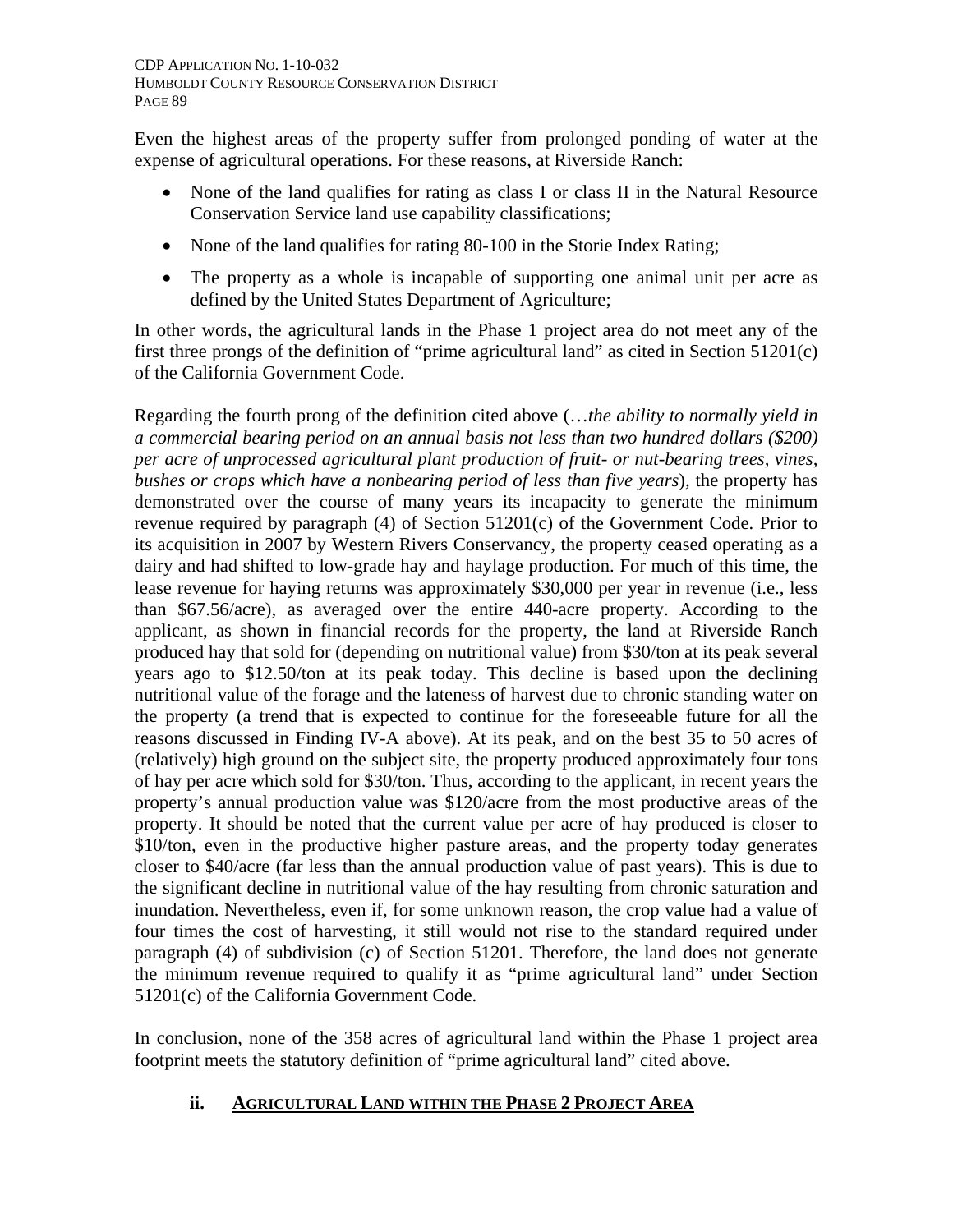There are approximately 240 acres of agricultural land in the Phase 2 project area. According to information contained in the Final EIR and analyses prepared by the State Coastal Conservancy (Exhibit No. 23), most of the soils in the Phase 2 project area are classified primarily as "Fluvaquents, 0-2% slopes" and "Fluvents-Riverwash complex, 0- 2% slopes." Similar to the Riverside Ranch soils, these soils have severe limitations due to water in or on the soil that interferes with plant growth and cultivation and therefore have values that fall below those required for classification as prime agricultural land. However, approximately 52 acres of soils can be considered prime based on the fourth prong of the definition cited above. Although the 52 acres fall within areas along the river corridor that have significantly deteriorated in agricultural value over time due to chronic saturation and inundation, both County mapping for the area and an August 12, 2011 analysis provided by the Coastal Conservancy acknowledge that 52 acres of prime agricultural land in the Phase 2 project footprint will be converted. Further, the applicant has presented no evidence that the productivity of these lands falls below the standard of paragraph 4 (…*the ability to normally yield in a commercial bearing period on an annual basis not less than two hundred dollars (\$200) per acre of unprocessed agricultural plant production of fruitor nut-bearing trees, vines, bushes or crops which have a nonbearing period of less than five years*). Therefore, all available evidence indicates that the approximately 52 acres of agricultural land in the Phase 2 project footprint that will be converted to other habitat types for restoration purposes meets the statutory definition of "prime agricultural land" in Section 51201(c) of the California Government Code.

## *(4) MAINTAINING MAXIMIZED PRODUCTION OF PRIME AGRICULTURAL LAND*

As cited above, Section 30241 requires that the maximum amount of prime agricultural land be maintained in agricultural production in order to maintain the agricultural economy of the area. Specifically, the policy requires (in applicable part):

- Section 30241(b) limits conversions of agricultural lands to the periphery of urban areas to the lands where the viability of existing agricultural use is already severely limited by conflicts with urban uses or where the conversion of the lands would complete a logical and viable neighborhood and contribute to the establishment of a stable limit to urban development. This section of the Act applies to situations where urban uses are already compromising the agricultural viability of adjacent agricultural lands by conflicts with urban uses such as light, noise, human activity, stormwater runoff associated with developed areas, and other similar urban use conflicts.
- Section 30241(c) permits the conversion of agricultural lands surrounded by urban uses where the conversion of the land would be consistent with Section 30250 of the Coastal Act. Section 30250(a) of the Coastal Act requires in part that new development be concentrated in and around existing developed areas with adequate development capacities. Where such areas are not available, development must be located where adequate public services exist, and where the development will not have significant adverse effects, either individually or cumulatively, on coastal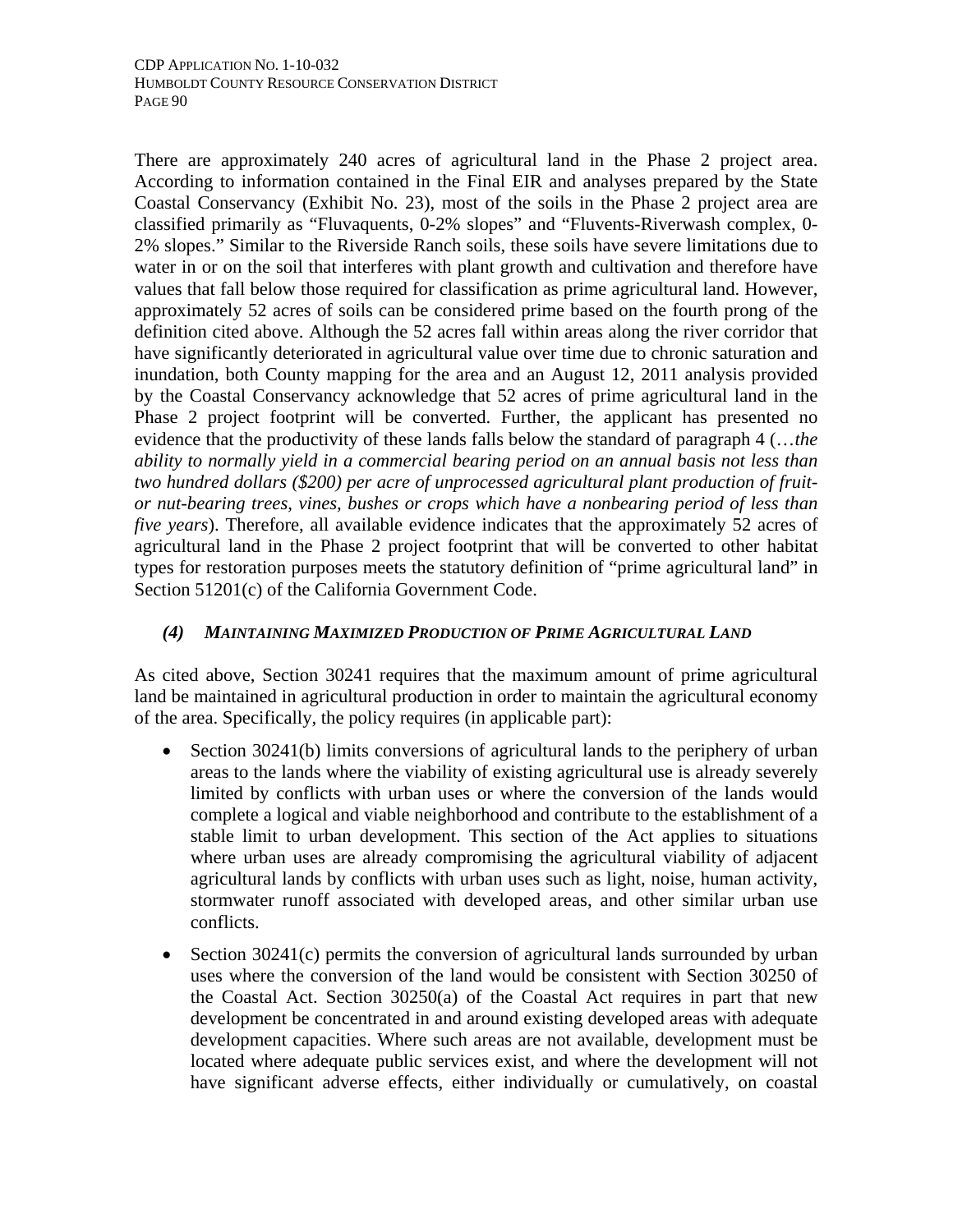resources. Generally, public works such as water, roads, and sewer systems must be sized to serve planned development.

 Section 30241(d) requires the development of available lands not suited for agriculture prior to the conversion of agricultural lands.

The portion of the project involving the proposed conversion of 52 acres of prime agricultural lands in the Phase 2 project area constitutes a conversion of agricultural land in an area that is neither located around the periphery of urban areas nor surrounded by urban uses, and the viability of existing agricultural use at the site is not limited by conflicts with urban uses. The project area is located a mile north of the incorporated limits of Ferndale at its closest point, and most of the lands surrounding the project site are largely undeveloped and used primarily for agricultural uses or natural resources uses. In addition, there may be other areas of undeveloped land within the coastal zone around the Ferndale region that are not suitable for agriculture that have yet to be developed.

Thus, given this location relative to adjoining land uses and the cumulative loss of agricultural lands in the project vicinity, development of the restoration project on the prime agricultural lands of the site would not be consistent with the limitations on conversion of agricultural lands contained in subsections Section 30241(b), (c), and (d) and would not serve to minimize conflicts between agricultural and urban land uses.

## **Conclusion:**

For all of the reasons stated above, the Commission finds the portion of the project involving the permanent loss of the subject 52 acres of agricultural land in the Phase 2 project area is inconsistent with the provisions of Section 30241 cited above. This project inconsistency will be further discussed below in Section IV.G, the section on conflict resolution of competing Chapter 3 policies.

## *(5) CONVERSION OF "ALL OTHER LANDS" SUITABLE FOR AGRICULTURAL USE*

Coastal Act Section 30242 protects lands suitable for agricultural use that are not prime agricultural lands or agricultural lands on the periphery of urban areas from conversion to non-agricultural use unless continued agricultural use is not feasible, or such conversion would preserve prime agricultural land or concentrate development consistent with Section 30250. The proposed restoration project will convert approximately 273 acres of nonprime agricultural land for Phase 1 (Riverside Ranch) restoration activities. Although the land is not considered prime, cattle grazing (though limited by seasonal inundation and general pasture quality) is the primary use on the subject site, and this use is proposed to continue on 55 acres of the project site in the future. Thus, continued agricultural use of the site is feasible. Nonetheless, as explained in the Findings below, the portion of the project involving the proposed conversion of 273 acres of non-prime agricultural land to restored habitat in the Phase 1 project area is consistent with Section 30242 of the Coastal Act, because the conversion is both necessary to preserve prime agricultural land in the surrounding area and compatible with continued agricultural use on surrounding lands.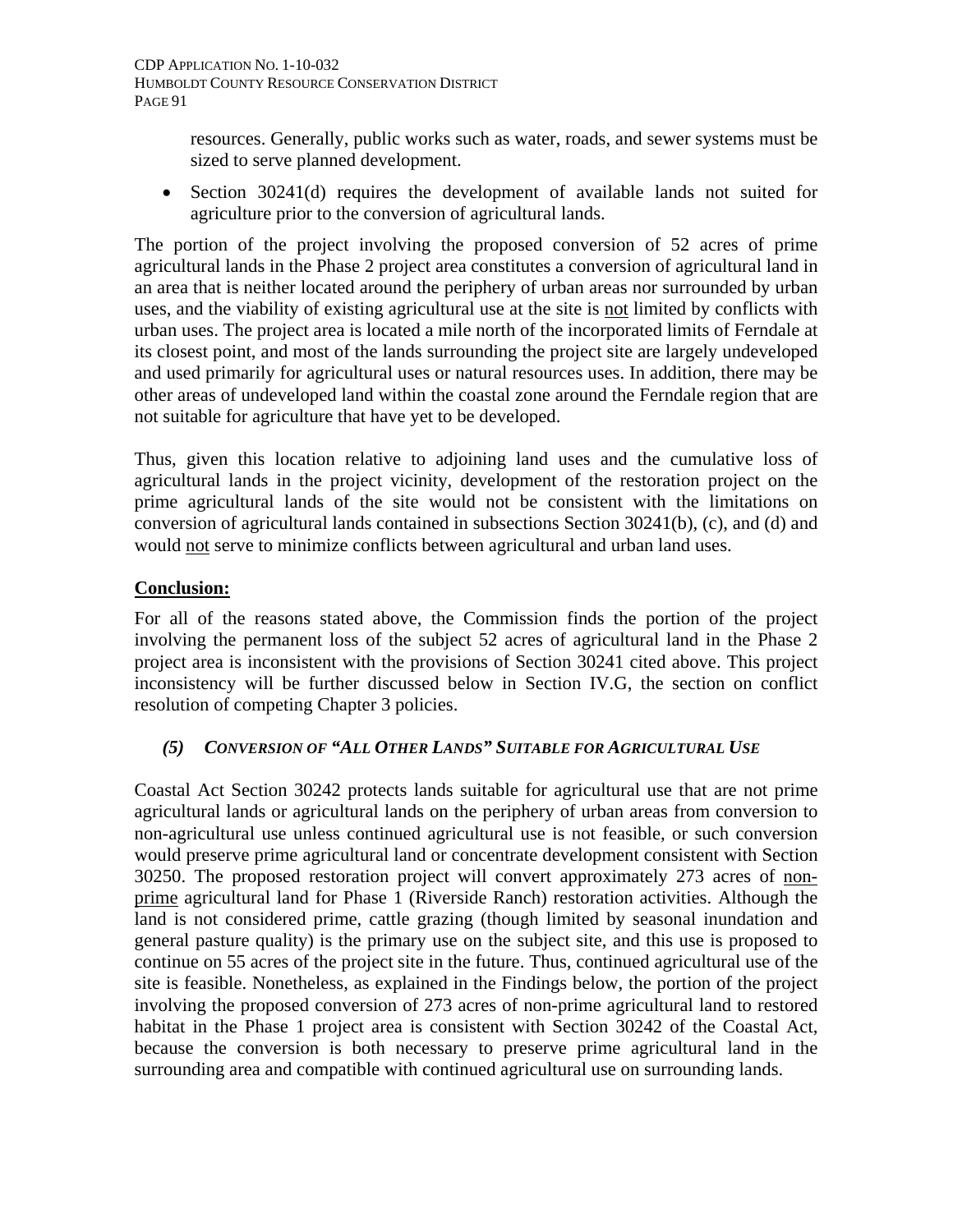## **i. CONVERSION NECESSARY TO PRESERVE PRIME AGRICULTURAL LAND IN THE SURROUNDING AREA**

There are several thousand acres of farmland in the Eel River Delta devoted to livestock grazing. While lower-cost, larger-scale producers in other parts of the State grow simply by adding cows to an already crowded feedlot, the pasture-based farms in Humboldt, which average about 1.5 cows per acre, don't have that luxury. Here, ranchers must continue to use their land in more innovative ways, competing with quality and product specialization as opposed to price. For forty Humboldt dairies – sixteen of them located in the Ferndale area<sup>[11](#page-113-0)</sup> – organic milk production has become one way to take advantage of the area's pastoral setting, utilize the methods of sustainable agriculture, and ensure a commitment to producing milk free of artificial hormones. Organic milk is still a small percentage of the overall dairy market, but as a commodity it is growing at more than 20 percent a year. Current demand for organic milk far exceeds supply, with prices nearly double those for conventional milk.

According to the agricultural analysis (Exhibit No. 23), the property value of agricultural land in the Eel River Delta is high, and there is very little land available for rent or purchase. The land is owned and used by local dairies, beef producers, or held as investments by retired dairymen or their heirs. Inflation of property values has slowed in recent years, but deflation is absent. As reported in an appraisal report for property within the project footprint dated January 2011, ranchers compete strongly for any land in the delta offered for sale or rent, and land typically sells for \$5,000 to \$10,000 per acre. To further document this valuation, a 100-acre NRCS easement on the Vevoda property along the Salt River near Port Kenyon recently sold for approximately \$10,000 per acre (although that price was applied regionally and is widely disputed as a reasonable easement value for the area).

Episodic flooding has always been common along the lowland areas of the Eel River Delta, and catastrophic (e.g., 100+ year) floods on the Eel will always occur. However, the inhabitants of Ferndale and surrounding dairies, farms, and ranches are now severely impacted by increased chronic flooding and persistent ponding. What has changed over the past 25 years is that lands that used to drain after flooding no longer do so, or do so much more slowly. According to one landowner interviewed by the applicant, in the 1955 and 1964 floods, the floodwaters subsided within three to four days on his property. Now, according to interviews with several producers throughout the project area, water persists on some pastures for up to eight months out of the year.

As relayed to the applicant by affected landowners, a series of events occurred sometime in the late 1990's that impacted the drainage and hydrology of the area. Williams Creek was rerouted at its confluence with the Salt River channel by a sediment plug. Now flows are redirected in the opposite direction (Exhibit No. 5). The loss of this significant volume of water reduced flows available to help flush sediment out through the Salt River channel. Additionally, a change in maintenance practices occurred. Prior to this time, according to

 $\overline{a}$ 

<span id="page-113-0"></span><sup>&</sup>lt;sup>11</sup> 2011 California Certified Organic Farmers directory listing of organic dairies in Humboldt.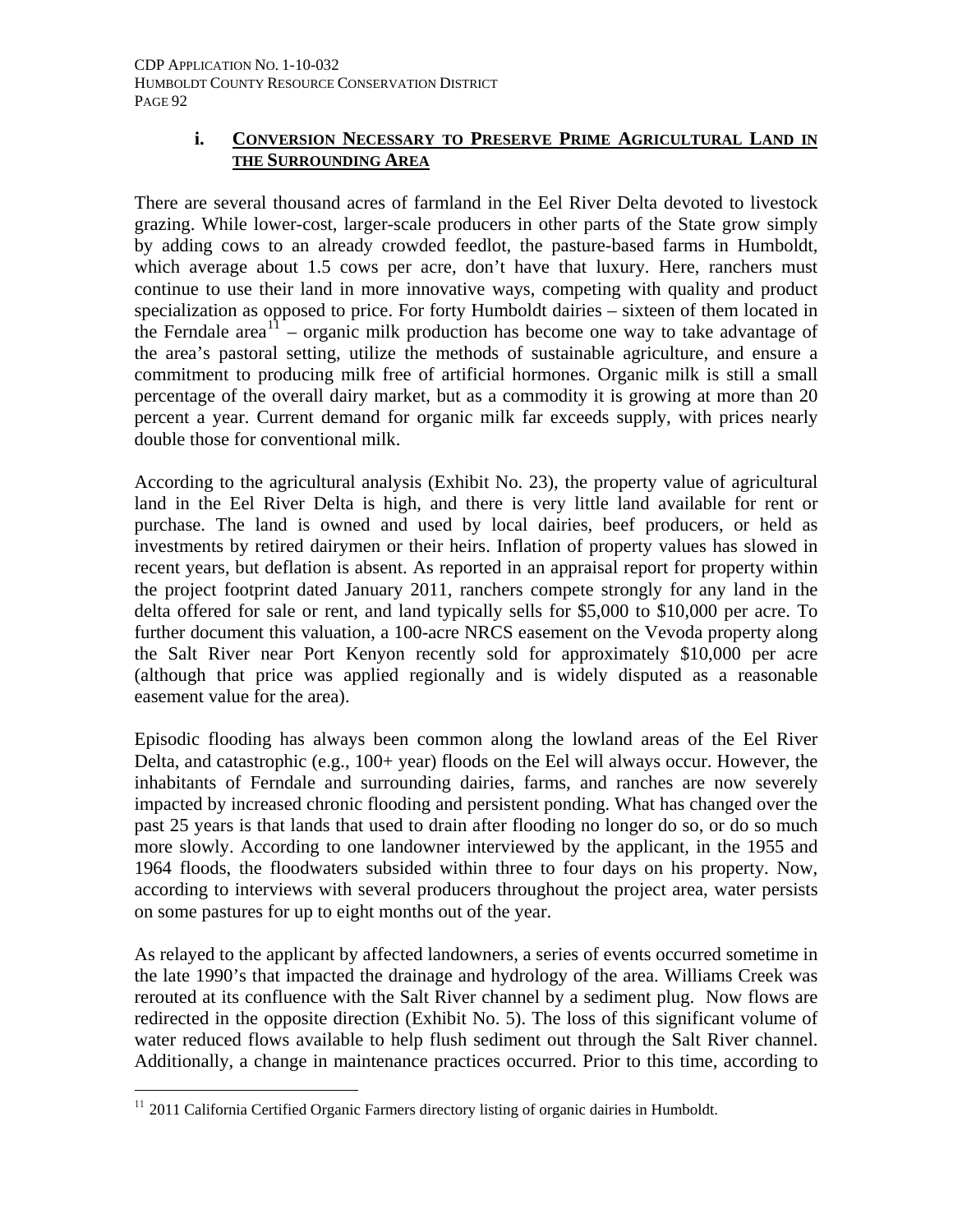regional landowner accounts, individual landowners conducted routine maintenance to keep the channel free of vegetation and excess sediment. A change in regulations and threats of legal actions and fines deterred this type of vegetation maintenance. As the channel began to fill in, water started to flow across different properties. This inundation resulted in a myriad of individual actions to divert water and, ultimately, has completely disrupted natural drainage patterns.

Today, due to sedimentation and aggradation of the historic Salt River channel, chronic flooding and long-term ponding of floodwater is initiated seasonally in many areas with only moderate rainfall, and ponding persists much longer than before in many areas that drain via the Salt River. Average rainfall in Ferndale is approximately 44 inches per year, with most rain falling October through April. Aggradation has virtually eliminated a defined Salt River channel such that water from rain events is forced across roads and pastures, through barns, and around houses throughout the mainstem river between Reas and Williams Creeks, a distance of over four miles. At least twenty homes and a similar number of dairies have been flooded routinely for the past several years. Similarly, Francis Creek is so impacted by sediment that Port Kenyon Road acts as the channel for Francis Creek high flows and sediment loads. Port Kenyon Road, an important county thoroughfare in the area, was closed for months in 2010 until emergency-permitted work (Commission Emergency Permit No. 1-10-035-G) enabled the County to reopen the road for public safety purposes. Needless to say, the closure of Port Kenyon Road presented a costly inconvenience to dairies, ranchers, and truckers accustomed to utilizing that thoroughfare and jeopardized the homes, health, and safety of residents.

Beyond the direct impacts to the twenty residences in the immediate vicinity of the Salt River channel, the Ferndale wastewater treatment plant, and other infrastructure affected by flooding, the economic impacts of lost agricultural productivity due to flooding of this agricultural area affect Ferndale residents and Humboldt County as a whole. There is considerable documentation of flooding in the form of aerial and landowner photography spanning decades. The applicant also has collected information to document the existing impacts to the project area due to flooding and ponding (FEIR pg. 3.9-11 and Exhibit No. 23). Most of this information was collected between 2005 and the present. The applicant interviewed eleven local dairy and ranch operators in representative areas throughout the project area to understand which areas currently are affected by flooding, including extent and duration of flooding impacts. The applicant worked with interviewees to sketch areas affected by flooding on an aerial photographs, and additional areas also were mapped where RCD staff had consistently observed long-term flooding and ponding for a number of years. The outlines of flooded and ponded areas were digitized from the aerial photographs and assigned to one of two categories: (1) inundated lands, which refers to those lands directly flooded and ponded; or (2) inaccessible lands, which includes lands isolated by flooding of adjacent areas (Exhibit No. 21). The total area mapped as affected by flooding and ponding through this effort (including lands outside of the 808-acre project area footprint only) is approximately 750 acres. This acreage is considered conservative because there are additional areas in the Ferndale Bottoms affected by flooding and ponding that were not mapped because the applicant was not able to interview the landowner and had no personal knowledge of the land in question. Comparing the map of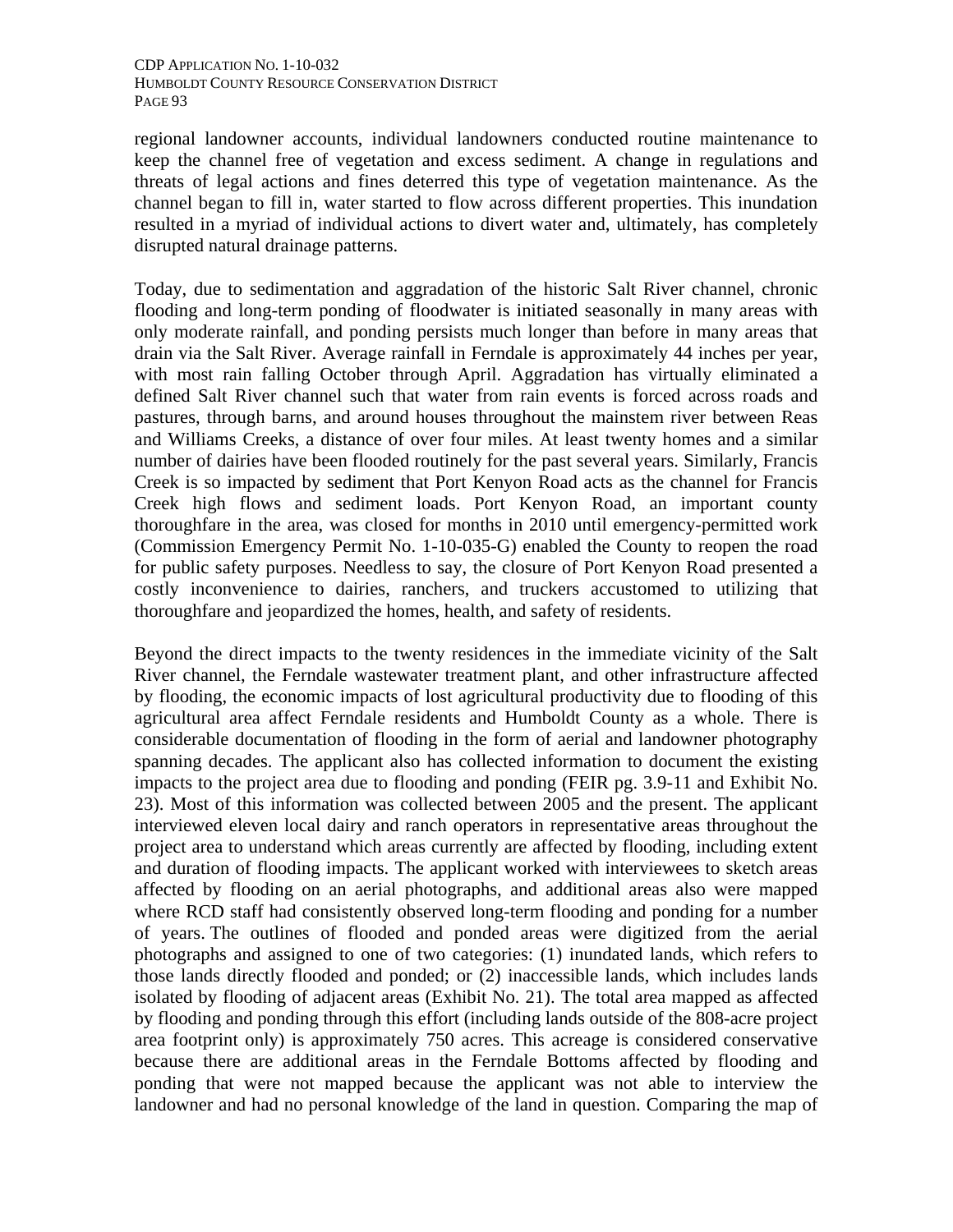prime agricultural land (based on County mapping of NRCS land use capability class I and II soils in the 1980s) with the applicant's map of lands that are inundated or inaccessible due to current seasonal flood conditions reveals that most of the impacted lands are considered prime under the Coastal Act definition.

The information gained through the interviews with local farmers reveals that many pastures are unusable due to flooding from October through May. Although this flooding does not occur during the growing season, producers consistently reported that inundated fields were less productive throughout the growing season. They also say that they are not able to have their cows on the fields when other producers could and that they needed to provide feed to the livestock, rather than allowing them to graze. Due to the resulting loss of forage and cropland, these operators report reducing herd sizes and/or buying supplemental feed. Estimated losses translate to approximately 80 animal units per year. Additional expense for supplemental feed, farming, reseeding flooded areas, and pumping out floodwater exceeds \$88,332 annually on one farm alone (Vevoda, letter to State Water Board, 2006). The economic impacts of flooding are widespread and affect productivity and agricultural economic values throughout the project area and beyond the areas described in the interviews.

In sum, agricultural productivity in the project vicinity is adversely impacted by frequent and prolonged flooding. Flooding, soil saturation, and loss of access result in the loss of livestock grazing on approximately 750 acres of mostly prime agricultural land in the project vicinity for one to eight months each year. Not only is the land unproductive for a period of time due to flooding impacts, but also inundation further leads to a decline in forage productivity. The growth cycle of forage grasses is postponed when it is covered by water. Once a particular threshold is past, typically about two months of continuous inundation, approximately 50 percent of the pasture productivity is lost that year. Longterm inundation also necessitates the subsequent amendment and improvement of soil to restore its original level of productivity. Farmland on Riverside Ranch and adjacent to the Salt River, some of which will be restored to wetland, riparian, and aquatic habitats by the project, is severely affected by flooding and frequently can only be grazed between five and nine months per year.

Project implementation is expected to significantly reduce flooding duration on approximately 750 acres of mostly prime agricultural land in and around the project area, thereby greatly enhancing its productivity. Implementation of the proposed project will alleviate chronic and economically damaging flooding while restoring and enhancing fish and wildlife habitat lost due to the ongoing aggradation of the historic Salt River channel. Flood alleviation will be achieved by converting 273 acres of non-prime, low-productivity agricultural land on the lower Salt River (Riverside Ranch) to a 300+-acre restored estuarine channel and marsh complex. This estuarine channel and marsh restoration in turn will provide the scour necessary to maintain the constructed channel geometry at the lower end of the project area. Extensive modeling by the consulting hydrologist (Kamman Hydrology) has shown that the increase in the tidal prism gained by expanding tidal areas at Riverside Ranch will help to preserve and maintain channel geometry and project performance in the long-term, thereby maintaining channel function and performance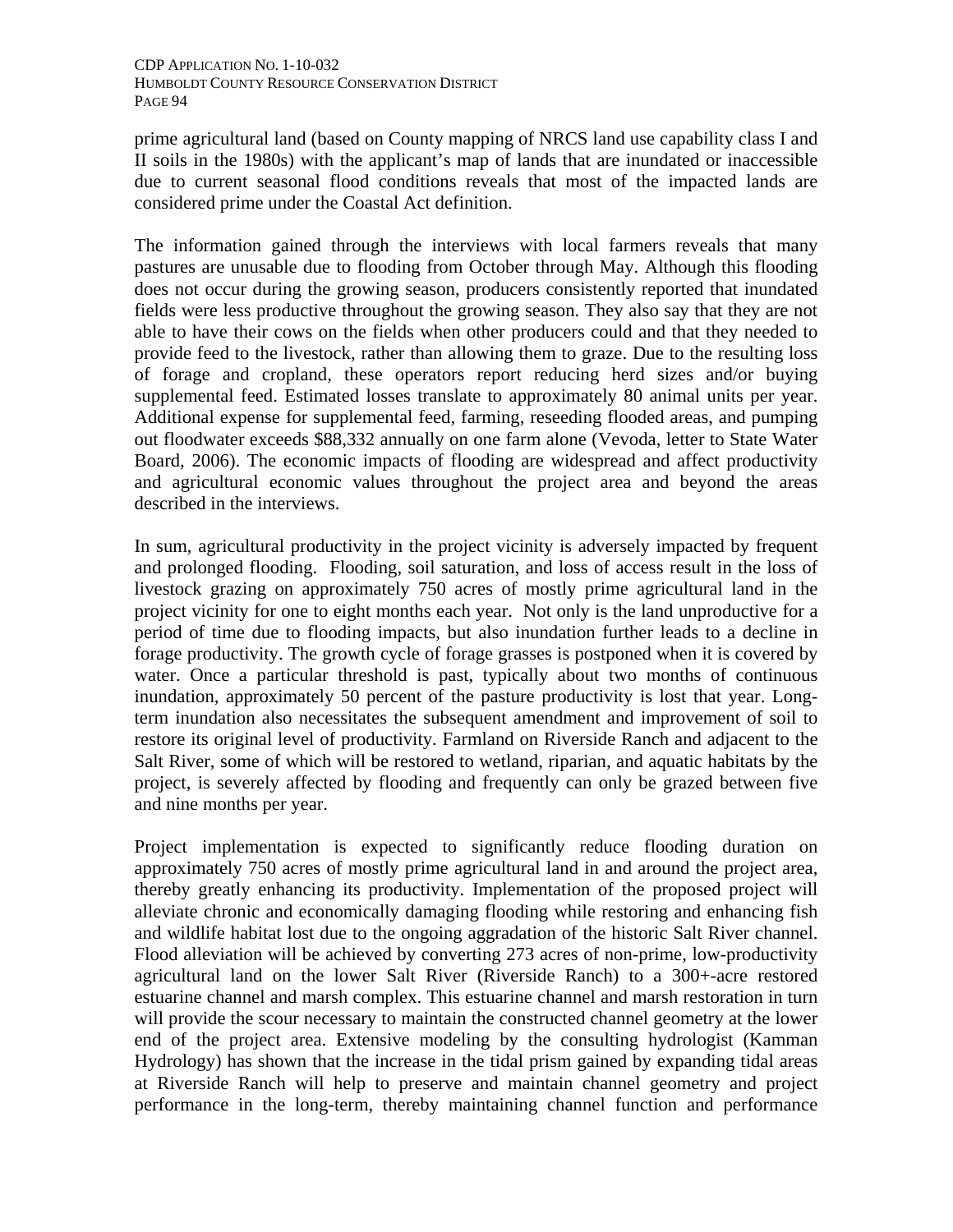while reducing long-term maintenance costs.<sup>[12](#page-116-0)</sup> The increase in sediment transport through the river system upstream will prevent problematic aggradation and subsequent flooding of prime agricultural lands in the immediate vicinity (Exhibit No. 22). A key attribute of the proposed project is that the duration of flooding and ponding will be significantly shortened on approximately 750 acres of mostly prime agricultural land in the project vicinity from months back to days or weeks. In other words, the proposed project provides the duel benefits of increasing drainage capacity in a hydraulically dysfunctional area while also providing substantial habitat improvements and enhancements to agricultural productivity in the surrounding area.

This finding that the proposed conversion of 273 acres of non-prime agricultural land is consistent with Section 30241 (because it will preserve prime agricultural land) is based in part on the assumption that the proposed project will be successful in reducing flooding upon (and thereby preserving) prime agricultural land within and adjacent to the project site. The applicant has proposed measures to ensure that the anticipated agricultural benefits to the existing prime agricultural lands on the project site are indeed realized as intended. The applicant has proposed to implement an Agricultural Enhancement Monitoring Program (AEMP) to assess the flood alleviation improvements to surrounding agricultural land resulting from project implementation. The AEMP proposes to use declining levels of inundation as a proxy for enhanced agricultural productivity, since inundation and ponding have demonstrably adverse impacts on agricultural productivity, as discussed above. Each year for five years after completion of the restoration improvements, the applicant would determine qualitatively the approximate area of inundation and ponding in the project area and surrounding agricultural lands. The applicant considers "ponding" to mean an area lacking full or partial drainage. Ponded areas would be recorded with a GPS unit to establish the boundaries of the inundated areas. The extent of ponding would be compared to existing documentation of ponding (e.g., Exhibit No. 21) to determine if and where the project has resulted in drainage improvements. The applicant has not proposed any remedial action measures in the event that drainage improvements are not realized.

To ensure that the agricultural productivity of prime agricultural lands within and adjacent to the site is preserved and improved with implementation of the approved project, the Commission attaches **Special Condition No. 17**. The special condition requires submittal of a final revised Agricultural Enhancement Monitoring Plan for the review and approval of the Executive Director, which demonstrates that agricultural productivity on the existing prime agricultural lands within and around the project area footprint will be increased by 4,270 Animal Unit Months per year (or an equivalent agricultural productivity value, as calculated in Table 9 below) within five years of completion of Phase 2 construction. This standard will ensure that the agricultural productivity of prime agricultural lands within and adjacent to the site results in an overall net gain by implementation of the approved

 $\overline{a}$ 

<span id="page-116-0"></span><sup>&</sup>lt;sup>12</sup> As cited in the Salt River Watershed Local Implementation Plan, (NRCS/SCS, March 1993); "The threat to navigation posed by sedimentation in Salt River was recognized as early as 1898 when a lawsuit was filed after Z. Russ and Sons Company placed four dams on sloughs tributary to the Salt River. The plaintiff charged, and the California Supreme Court concurred, that the resulting loss of tidal prism would ultimately cause the '…said Salt River and said Eel River (to) … become filled up with debris and sediment…' ".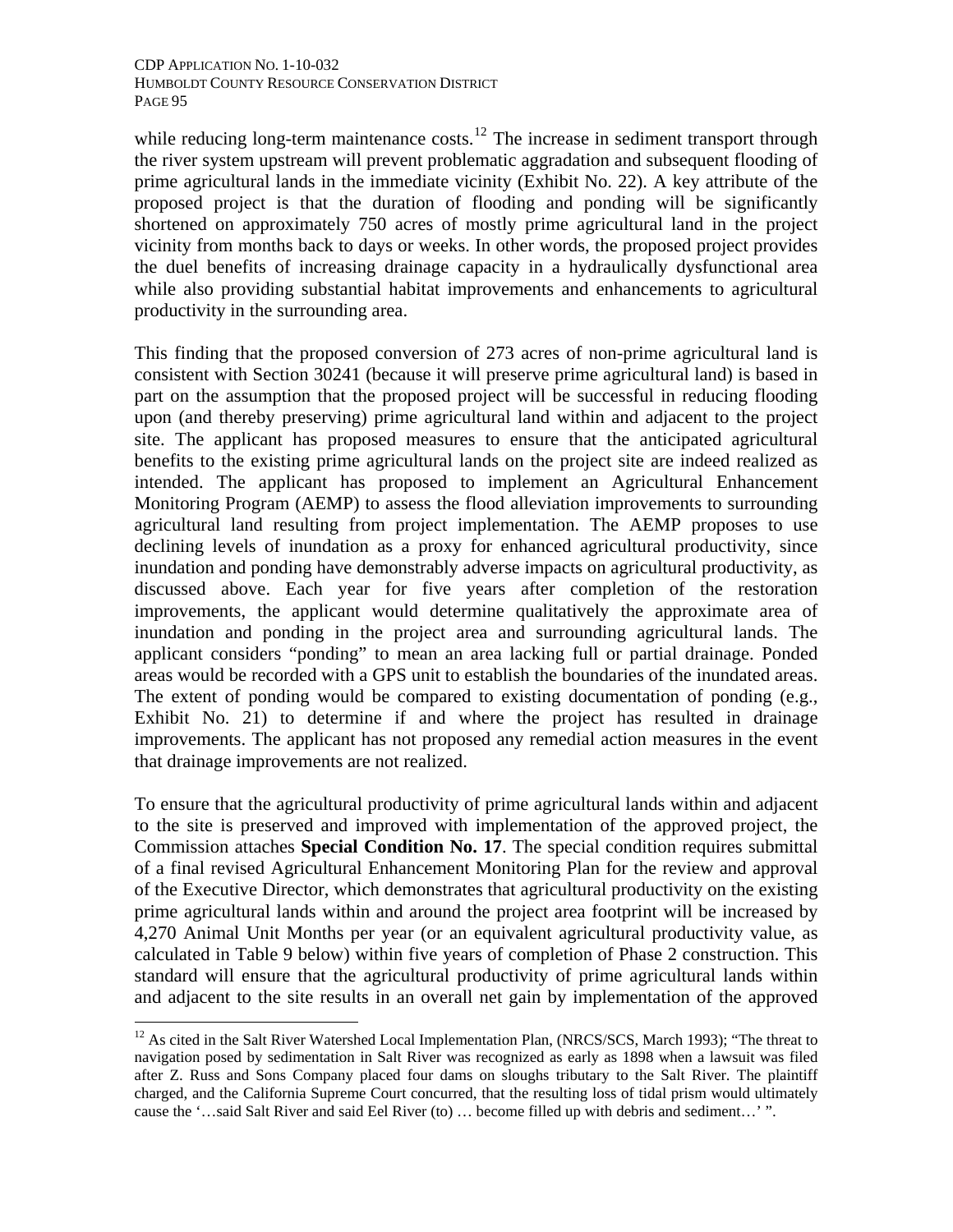project. Special Condition No. 17 also requires that the final AEMP provides for remediation measures if this increase in productivity is not achieved. The remediation measures must provide that the permittee shall submit an application for an amendment to this CDP proposing revisions to the project that would achieve the required increase in agricultural productivity on the existing prime agricultural lands.

Therefore, the Commission concludes that as conditioned, the portion of the project involving the conversion of 273 acres of non-prime agricultural land in the Phase 1 project area is necessary to preserve prime agricultural land in the surrounding area and thus is permissible under Section 30242 of the Coastal Act.

## **ii. CONVERSION COMPATIBLE WITH CONTINUED AGRICULTURAL USE ON SURROUNDING LANDS**

The Commission must next consider whether or not the conversion of 273 acres of nonprime agricultural land is compatible with continued agricultural use on surrounding lands. The agricultural analysis discussed above (Exhibit No. 23) assessed agricultural productivity in the area based on pasture productivity, animal units, milk production, and milk sales. The analyses conclude that while the necessary 273-acre conversion of agricultural land will result in the loss of approximately 1,776 Animal Unit Months (AUMs) per year, the project is expected to protect and enhance at least 750 acres of prime agricultural land in the surrounding area, which translates to an increase of approximately 4,270 AUMs per year, for an overall net gain of 1,972 AUMs per year (Table 9).

| Area                                  | Productivity<br>(lbs of dry<br>matter/acre<br>/month) | Change<br>in<br>Produc-<br>tive<br>Acreage | Change in<br>Annual Dry<br>Matter<br>Production<br>(lbs of dry<br>matter/vr) | Change<br>$\mathsf{I}$<br>AUMs* | Change in<br><b>Annual Milk</b><br>Production<br>$(lbs/yr)^{**}$ | Change in<br><b>Annual Milk</b><br>Sales<br>(dollars/<br>year)*** | Conversion<br>Consistent<br>with Coastal<br><b>Act Sections</b><br>30241 &<br>30242? |
|---------------------------------------|-------------------------------------------------------|--------------------------------------------|------------------------------------------------------------------------------|---------------------------------|------------------------------------------------------------------|-------------------------------------------------------------------|--------------------------------------------------------------------------------------|
| Phase 1<br><b>Project Area</b>        | 457                                                   | $-273$                                     | $-1,497,132$                                                                 | $-1.776$                        | $-1,926,914$                                                     | (\$539.536)                                                       | Yes                                                                                  |
| Phase 2<br><b>Project Area</b>        | 705                                                   | $-52$                                      | $-439.920$                                                                   | $-522$                          | $-566.208$                                                       | (\$158,538)                                                       | <b>No</b>                                                                            |
| <b>Surrounding</b><br><b>Vicinity</b> | 800                                                   | $375 +$                                    | $+3,600,000$                                                                 | $+4.270$                        | +4,633,452                                                       | \$1,297,367                                                       | N/A                                                                                  |
| <b>Overall Area</b>                   |                                                       |                                            | +1,662,948                                                                   | $+1,972$                        | $+2,140,330$                                                     | \$599,293                                                         |                                                                                      |

**Table 9**. Anticipated changes in agricultural productivity and revenue due to implementation of the proposed project (from Exhibit No. 23).

**\*** Assumes 843 lbs of dry matter is equivalent to one Animal Unit Month (AUM), based on the University of Wisconsin pasture forage intake calculator for dairy cows assuming average production rate of 35 lbs of milk/day with a milk fat percentage of 3.7 and an average cow weight of 1,000 lbs.

**\*\*** Assumes average production rate of 35 lbs/cow/day.

**\*\*\*** Assumes price of organic milk is \$28/cwt (hundredweight).

† Assumes a 50% increase in productivity on 750 acres of agricultural land in the project vicinity that is significantly affected by flooding.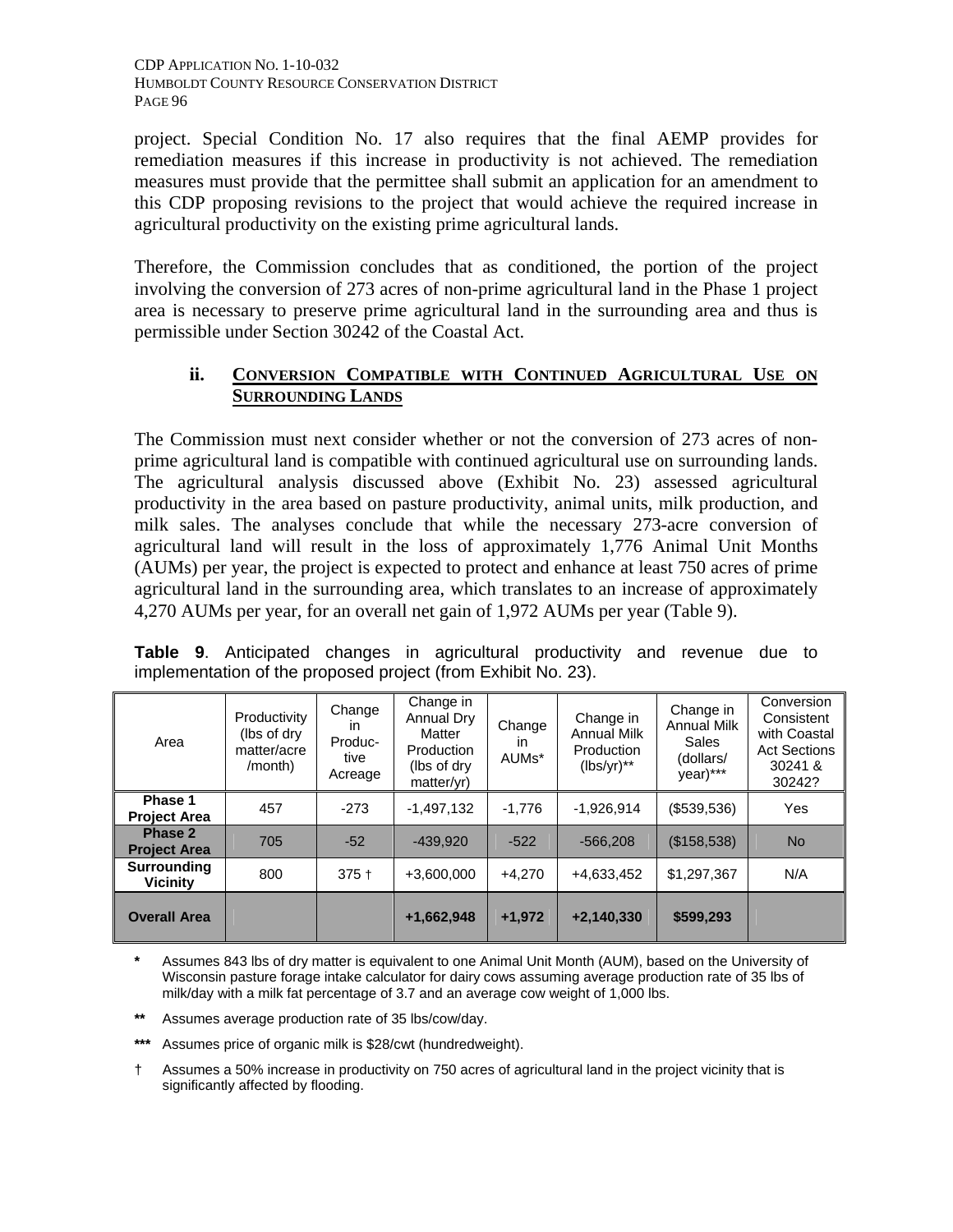As discussed above, to ensure that the agricultural productivity of prime agricultural lands within and adjacent to the site is preserved and improved with implementation of the approved project, the Commission imposes **Special Condition No. 17**. This condition requires submittal of a final revised Agricultural Enhancement Monitoring Plan for the review and approval of the Executive Director, which demonstrates that agricultural productivity on the existing prime agricultural lands within and around the project area footprint will be increased by 4,270 Animal Unit Months per year (or an equivalent agricultural productivity value) within five years of completion of Phase 2 construction.

As discussed above and in the agricultural analysis prepared for the project, the agricultural viability of the region deteriorates each year due to continuing aggradation and increased ponding of water within and outside of the project footprint. The economic viability and social fabric of the region's agricultural economy have been severely strained by these conditions. The proposed project will reverse this trend by converting those areas least capable of providing relatively high levels of agricultural productivity, and improving agricultural productivity in the surrounding areas. By reducing the frequency and duration of flooding on land adjacent to and nearby the project footprint, the proposed project will increase the area's capacity to support livestock, reduce flooding risk to homes and infrastructure, improve water quality, and ensure the County's ability to maintain its road system for domestic, commercial, and public safety purposes. Moreover, protection of agricultural lands from chronic flooding will enable operators to invest more reliably and protect investments in such things as fences, barns, dairy waste tanks, and other costly items that are designed to achieve energy savings, increase operational efficiency, and improve water quality. Reducing flooding by restoring historic habitats and improving drainage also will reduce economic impacts to producers from annual pumping, farming and seeding, decrease emission of greenhouse gases such as methane, and reduce energy consumption in the region. Thus, the proposed project will protect and restore the agricultural productivity of the area and protect and enhance the area's agricultural economy.

Therefore, as conditioned, the Commission finds that the proposed conversion of 273 acres of non-prime agricultural land is compatible with continued agricultural use on surrounding lands.

## *(6) CONCLUSION*

In summary, the Commission finds that the conversion of 273 acres of non-prime agricultural land on Riverside Ranch is consistent with Section 30242 of the Coastal Act, because it is necessary to preserve prime agricultural land, and the conversion is compatible with continued agricultural use on surrounding lands. The Commission further finds that the conversion of 52 acres of prime agricultural land along the Salt River channel corridor is not consistent with Section 30241 of the Coastal Act.

# **G. CONFLICT RESOLUTION**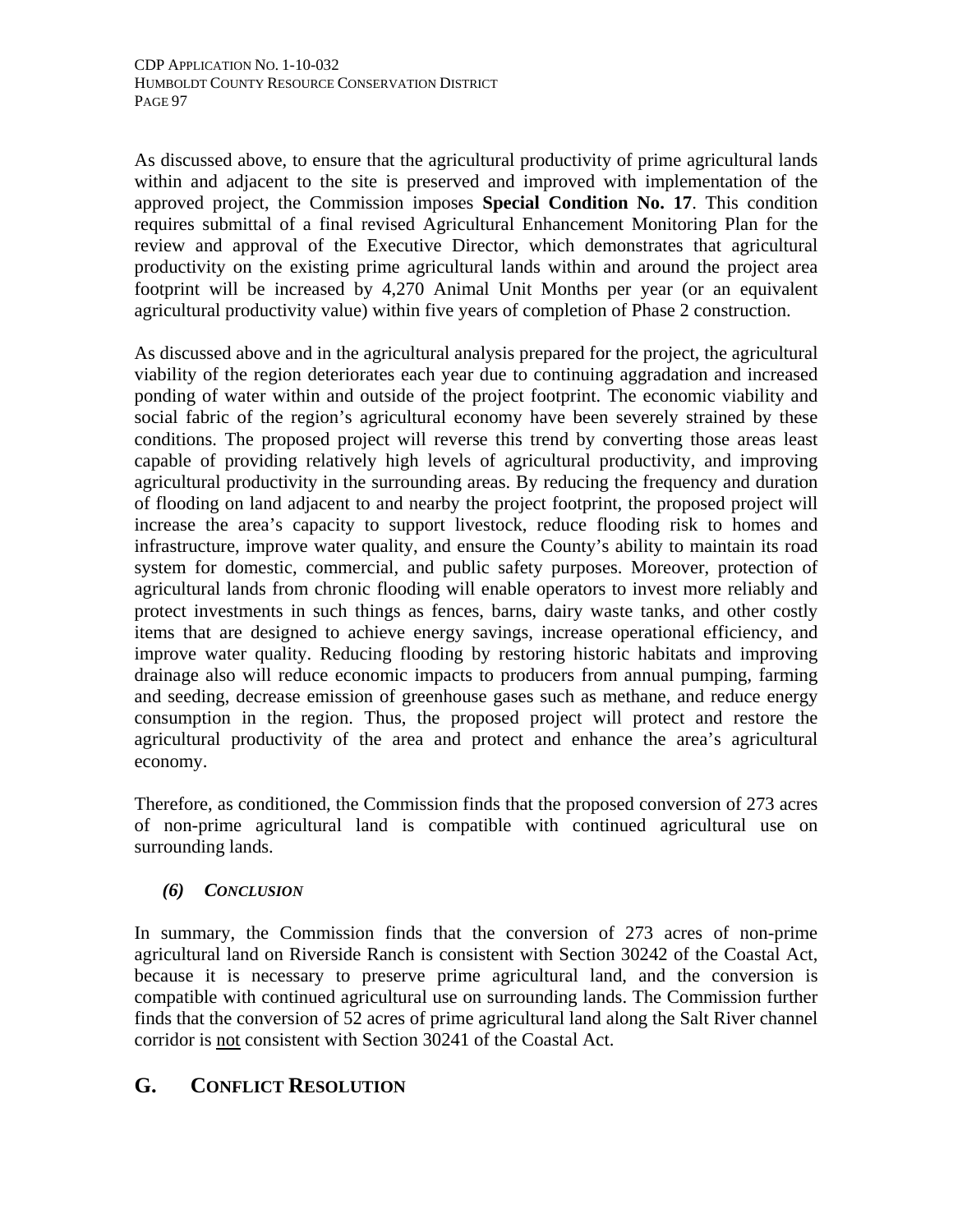As noted above, the proposed restoration project would convert 52 acres of prime agricultural land in the Phase 2 project area to restored habitats inconsistent with the provisions of Section 30241. However, as also noted above, to not approve the project would result in a failure to restore marine resources and the biological productivity of coastal wetlands and waters necessary to maintain healthy populations of marine organisms inconsistent with the mandates of Sections 30230 and 30231 of the Coastal Act. Sections 30230 and Section 30231 mandate that the biological productivity of coastal waters appropriate to maintain healthy optimum populations of marine organisms shall be maintained.

## *(1) THE IDENTIFICATION OF A TRUE CONFLICT IS NORMALLY A CONDITION PRECEDENT TO INVOKING A BALANCING APPROACH*

As is indicated above, the standard of review for the Commission's decision whether to approve a coastal development permit in the Commission's retained jurisdiction is whether the project as proposed is consistent with the Chapter 3 policies of the Coastal Act. In general, a proposal must be consistent with all relevant policies in order to be approved. Put differently, consistency with each individual policy is a necessary condition for approval of a proposal. Thus, if a proposal is inconsistent with one or more policies, it must normally be denied (or conditioned to make it consistent with all relevant policies).

However, the Legislature also recognized that conflicts can occur among those policies (Coastal Act Section 30007.5). It therefore declared that when the Commission identifies a conflict among the policies in Chapter 3, such conflicts are to be resolved "*in a manner which on balance is the most protective of significant coastal resources* [Coastal Act Sections 30007.5 and 30200(b)]." That approach is generally referred to as the "balancing approach to conflict resolution." Balancing allows the Commission to approve proposals that conflict with one or more Chapter 3 policies, based on a conflict among the Chapter 3 policies as applied to the proposal before the Commission. Thus, the first step in invoking the balancing approach is to identify a conflict among the Chapter 3 policies.

## *(2) IDENTIFICATION OF A CONFLICT*

For the Commission to use the balancing approach to conflict resolution, it must establish that a project presents a substantial conflict between two statutory directives contained in Chapter 3 of the Coastal Act. The fact that a proposed project is consistent with one policy of Chapter 3 and inconsistent with another policy does not necessarily result in a conflict. Virtually every project will be consistent with some Chapter 3 policy. This is clear from the fact that many of the Chapter 3 policies prohibit specific types of development. For example, section 30211 states that development "*shall not interfere with the public's right of access to the sea where acquired through use or legislative authorization . . .,*" and subdivision (2) of section 30253 states that new development "*shall . . . neither create nor contribute significantly to erosion . . . or in any way require the construction of protective devices . . . .*" Almost no project would violate every such prohibition. A project does not present a conflict between two statutory directives simply because it violates some prohibitions and not others.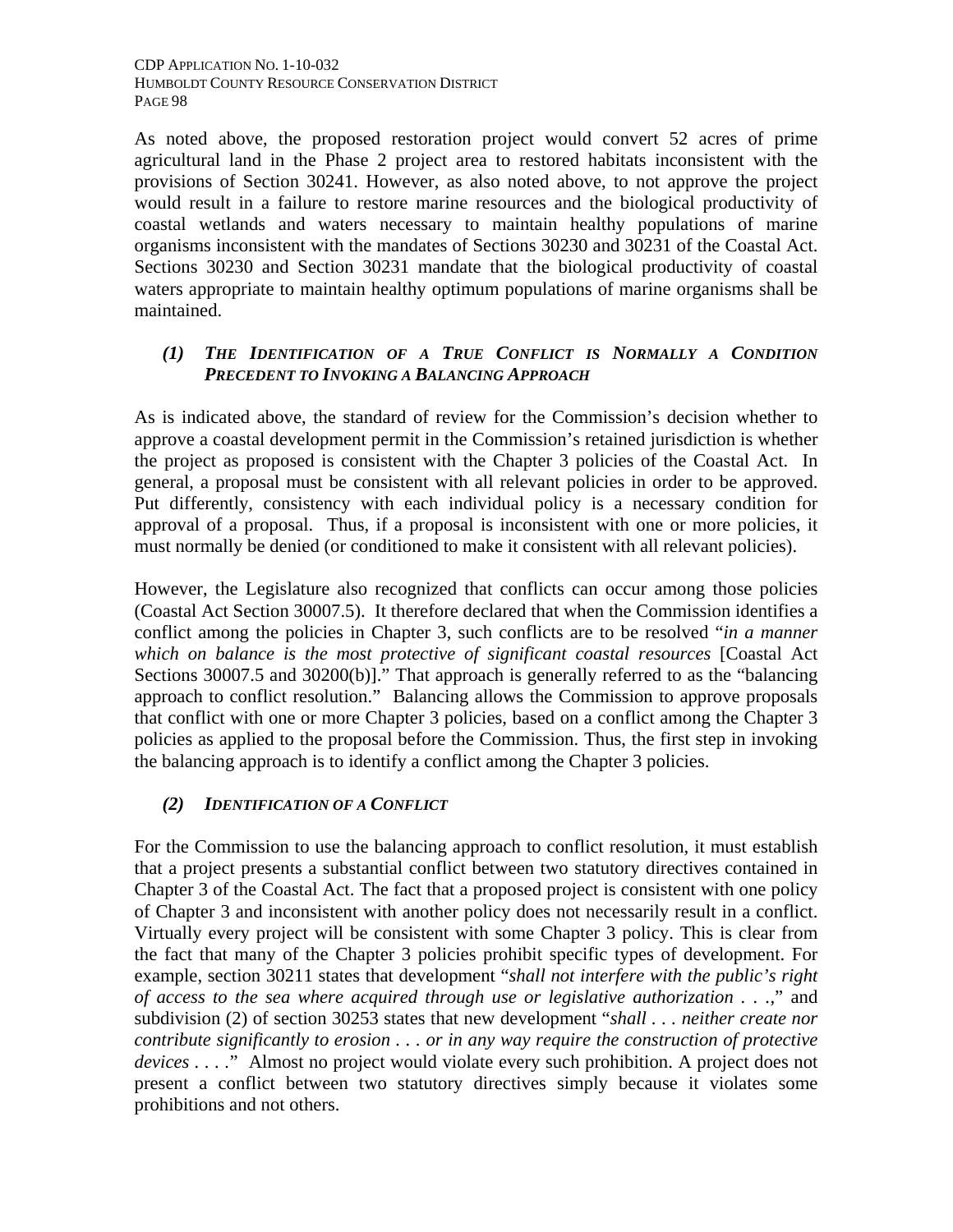In order to identify a conflict, the Commission must find that although approval of a project would be inconsistent with a Chapter 3 policy, the denial of the project based on that inconsistency would result in coastal zone effects that are inconsistent with some other Chapter 3 policy. In most cases, denial of a proposal will not lead to any coastal zone effects at all. Instead, it will simply maintain the *status quo*. The reason that denial of a project can result in coastal zone effects that are inconsistent with a Chapter 3 policy is that some of the Chapter 3 policies, rather than prohibiting a certain type of development, affirmatively mandate the protection and enhancement of coastal resources, such as sections 30210 ("*maximum access . . . and recreational opportunities shall be provided . . .*"), 30220 ("*Coastal areas suited for water-oriented recreational activities that cannot readily be provided at inland water areas shall be protected for such uses*"), and 30230 ("*Marine resources shall be maintained,* [and] *enhanced…*"). If there is ongoing degradation of one of these resources, and a proposed project would cause the cessation of that degradation, then denial would result in coastal zone effects (in the form of the continuation of the degradation) inconsistent with the applicable policy. Thus, the only way that denial of a project can have impacts inconsistent with a Chapter 3 policy, and therefore the only way that a true conflict can exist, is if: (1) the project will stop some ongoing resource degradation, and (2) there is a Chapter 3 policy requiring the Commission to protect and/or enhance the resource being degraded. Only then is the denial option rendered problematic because of its failure to fulfill the Commission's protective mandate.

With respect to the second of those two requirements though, there are relatively few policies within Chapter 3 that include such an affirmative mandate to enhance a coastal resource. Moreover, because the Commission's role is generally a reactive one, responding to proposed development rather than affirmatively seeking out ways to protect resources, even policies that are phrased as affirmative mandates to protect resources more often function as prohibitions. For example, Section 30240's requirement that environmentally sensitive habitat areas "*shall be protected against any significant disruption of habitat values*" generally functions as a prohibition against allowing such disruptive development, and its statement that "*only uses dependent on those resources shall be allowed within those areas*" is a prohibition against allowing non-resource-dependent uses within these areas. Similarly, Section 30251's requirement to protect "*scenic and visual qualities of coastal areas*" generally functions as a prohibition against allowing development that would degrade those qualities. Section 30253 begins by stating that new development shall minimize risks to life and property in certain areas, but that usually requires the Commission to condition projects to ensure that they are not unsafe. Even Section 30220, listed above as an affirmative mandate, can be seen more as a prohibition against allowing non-water-oriented recreational uses (or water-oriented recreational uses that could be provided at inland water areas) in coastal areas suited for such activities. Denial of a project cannot result in a coastal zone effect that is inconsistent with a prohibition on a certain type of development. As a result, there are few policies that can serve as a basis for a conflict.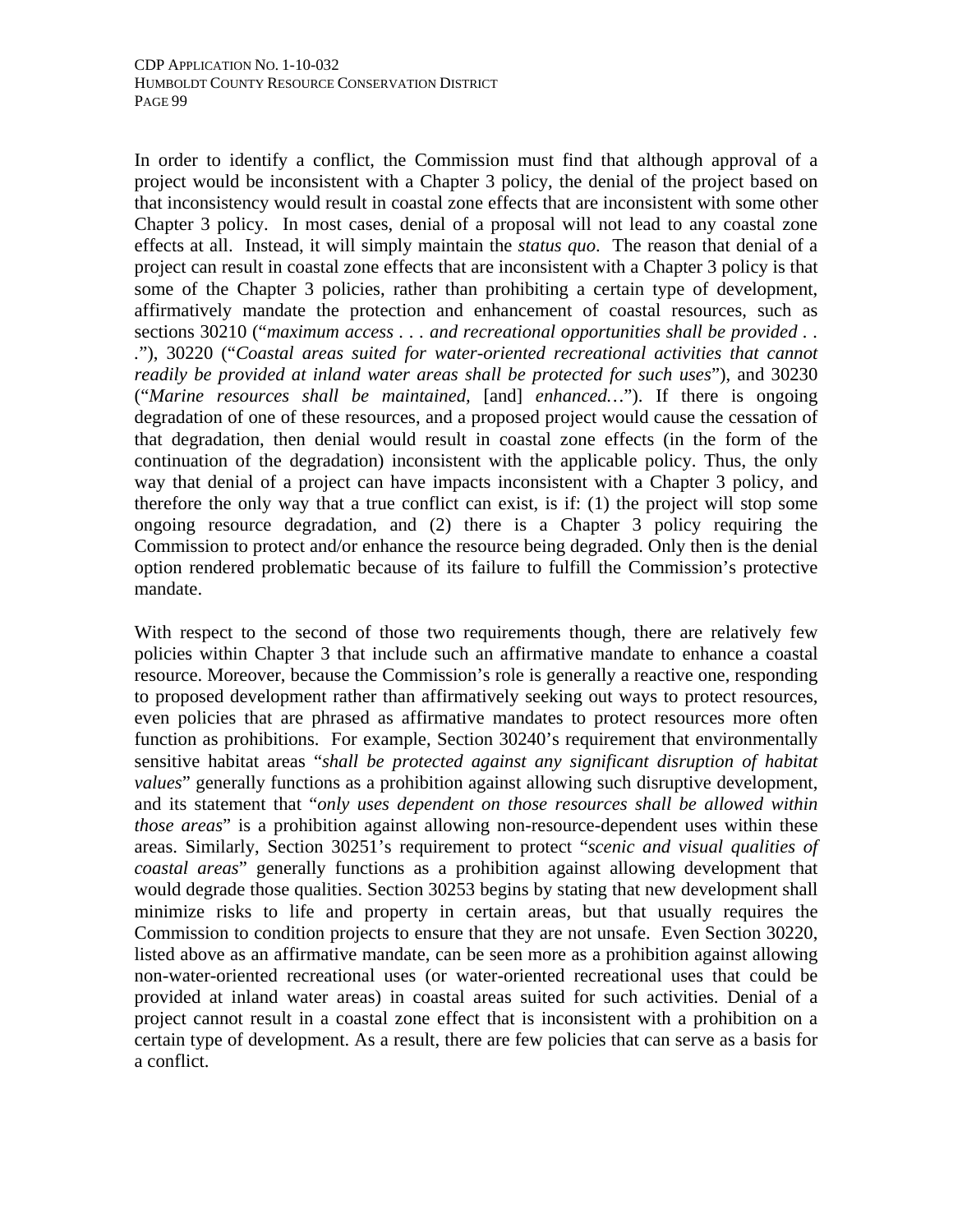Similarly, denial of a project is not inconsistent with Chapter 3, and thus does not present a conflict, simply because the project would be less inconsistent with a Chapter 3 policy than some alternative project would be, even if approval of the proposed project would be the only way in which the Commission could prevent the more inconsistent alternative from occurring. For denial of a project to be inconsistent with a Chapter 3 policy, the project must produce tangible, necessary enhancements in resource values over existing conditions, not over the conditions that would be created by a hypothetical alternative. In addition, the project must be fully consistent with the Chapter 3 policy requiring resource enhancement, not simply less inconsistent with that policy than the hypothetical alternative project would be. If the Commission were to interpret the conflict resolution provisions otherwise, then any proposal, no matter how inconsistent with Chapter 3, which offered even the smallest, incremental improvement over a hypothetical alternative project, would necessarily result in a conflict that would justify a balancing approach. The Commission concludes that the conflict resolution provisions were not intended to apply based on an analysis of different potential levels of compliance with individual policies or to balance a proposed project against a hypothetical alternative.

In addition, if a project is inconsistent with at least one Chapter 3 policy, and the essence of that project does not result in the cessation of ongoing degradation of a resource the Commission is charged with enhancing, the project proponent cannot "create a conflict" by adding on an essentially independent component that does remedy ongoing resource degradation or enhance some resource. The benefits of a project must be inherent in the essential nature of the project. If the rule were to be otherwise, project proponents could regularly "create conflicts" and then demand balancing of harms and benefits simply by offering unrelated "carrots" in association with otherwise unapprovable projects. The balancing provisions of the Coastal Act could not have been intended to foster such an artificial and manipulatable process. The balancing provisions were not designed as an invitation to enter into a bartering game in which project proponents offer amenities in exchange for approval of their projects.

Finally, a project does not present a conflict among Chapter 3 policies if there is at least one feasible alternative that would accomplish the essential purpose of the project without violating any Chapter 3 policy. Thus, an alternatives analysis is a condition precedent to invocation of the balancing approach. If there are alternatives available that are consistent with all of the relevant Chapter 3 policies, then the proposed project does not create a true conflict among Chapter 3 policies.

In sum, in order to invoke the balancing approach to conflict resolution, the Commission must conclude all of the following with respect to the proposed project before it: (1) approval of the project would be inconsistent with at least one of the policies listed in Chapter 3; (2) denial of the project would result in coastal zone effects that are inconsistent with at least one other policy listed in Chapter 3, by allowing continuing degradation of a resource the Commission is charged with protecting and/or enhancing; (3) the project results in tangible, necessary resource enhancement over the current state, rather than an improvement over some hypothetical alternative project; (4) the project is fully consistent with the resource enhancement mandate that requires the sort of benefits that the project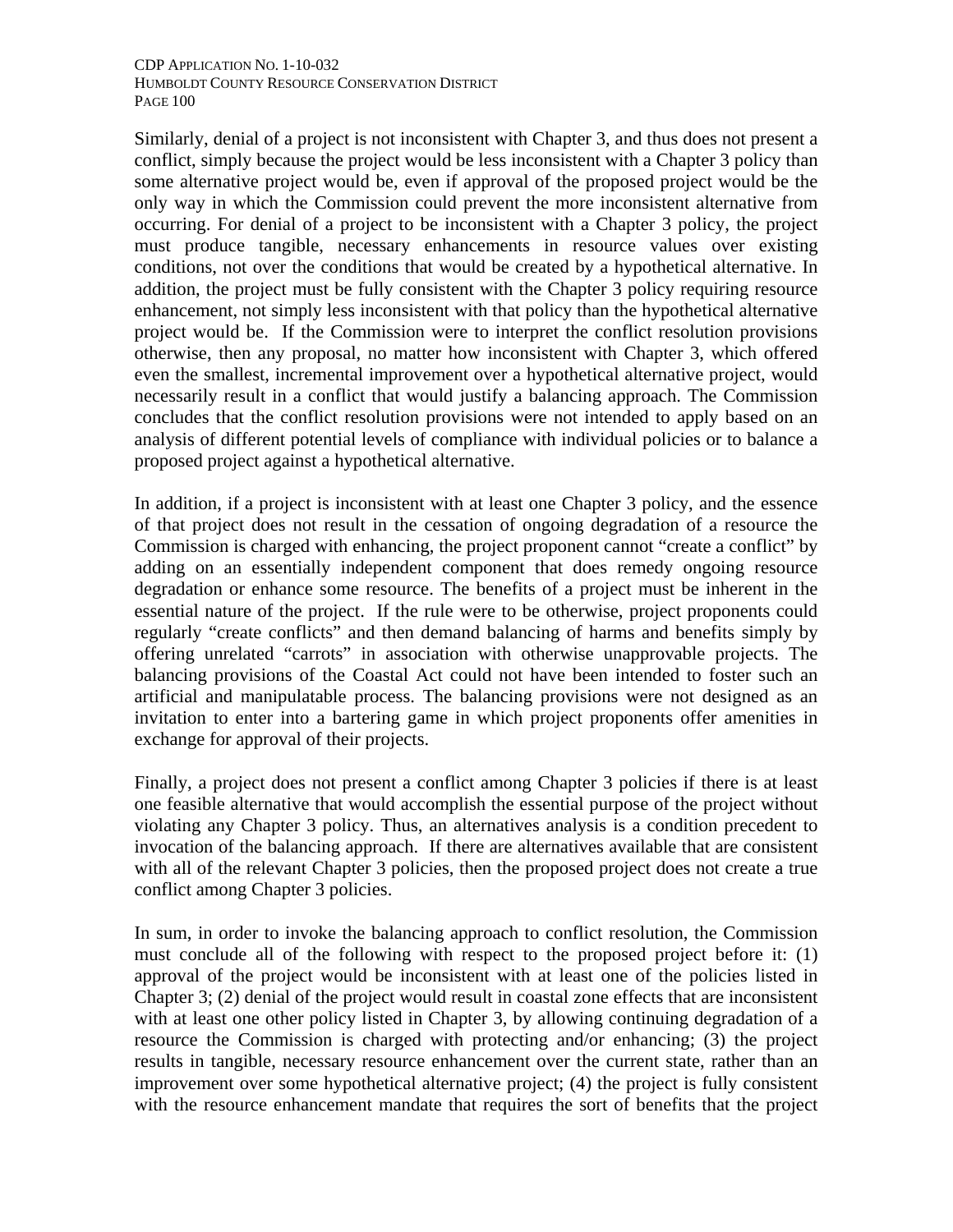provides; (5) the benefits of the project are a function of the very essence of the project, rather than an ancillary component appended to the project description in order to "create a conflict; " and (6) there are no feasible alternatives that would achieve the objectives of the project without violating any Chapter 3 policies.

An example of a project that presented such a conflict is a project approved by the Commission in 1999 involving the placement of fill in a wetland in order to construct a barn atop the fill and the installation of water pollution control facilities on a dairy farm in Humboldt County (CDP #1-98-103, O'Neil). In that case, one of the main objectives of the project was to create a more protective refuge for cows during the rainy season. However, another primary objective was to improve water quality by enabling the better management of cow waste. The existing, ongoing use of the site was degrading water quality, and the barn enabled consolidation and containment of manure, thus providing the first of the four necessary components of an effective waste management system. Although the project was inconsistent with Section 30233, which limits allowable fill of wetlands to seven enumerated purposes, the project also enabled the cessation of ongoing resource degradation. The project was fully consistent with Section 30231's mandate to maintain and restore coastal water quality and offered to tangibly enhance water quality over existing conditions, not just some hypothetical alternative. Thus, denial would have resulted in impacts that would have been inconsistent with Section 30231's mandate for improved water quality. Moreover, it was the very essence of the project, not an ancillary amenity offered as a trade-off, that was both inconsistent with certain Chapter 3 policies and yet also provided benefits. Finally, there were no alternatives identified that were both feasible and less environmentally damaging.

## *(3) THE PROPOSED PROJECT PRESENTS A CONFLICT*

The Commission finds that the proposed project presents a true conflict between Chapter 3 policies of the Coastal Act. The proposed restoration of habitats for the benefit of juvenile salmonids and tidewater gobies, among other marine resources, would convert agricultural land in a manner inconsistent with the provisions of Section 30241 of the Coastal Act. However, to not approve the project would result in a failure to maintain and enhance marine resources and the biological productivity of coastal waters necessary to maintain healthy populations of marine organisms that would be inconsistent with the mandates of Sections 30230 and 30231 of the Coastal Act.

As discussed above in Finding IV.A.(3), in the 1880's, extensive salt marsh, mudflats, and riparian forest habitats were documented throughout the Eel River Delta, including the lower Salt River, which at that time had four anadromous freshwater tributaries, seven smaller drainages and several significant estuarine tributaries. The Salt River historically functioned as a migration corridor for adult salmonids reaching spawning habitat in tributaries within the Wildcat Mountains and provided rearing habitat for juveniles migrating downstream to the Eel River estuary. By the 1940's, much of the project area was devoid of historic vegetation due to past and ongoing farming practices in the region, and today only severely limited habitat for anadromous salmonids can be found in Francis and Russ Creek, while salmonid access to Williams and Coffee Creeks has been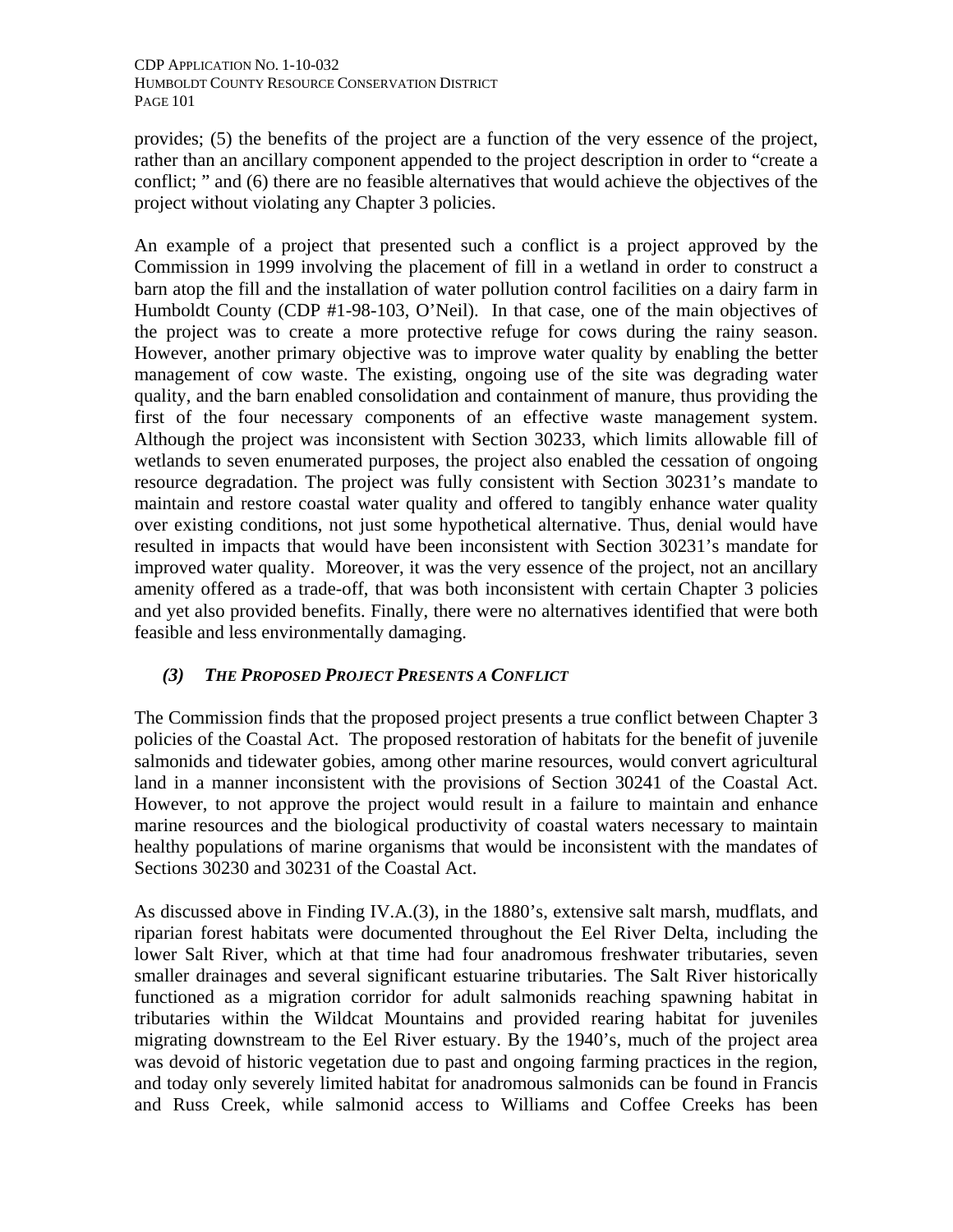completely eliminated. The reduction in historic estuarine and riparian habitats is directly correlated with the increase of agricultural land in the delta. In addition, the removal of colonizing riparian vegetation by landowners in an effort to keep the river channel free from debris and sediment accumulation was routine. The proposed restoration work will provide extensive benefits to marine resources such as sensitive fish and estuarine plant species, and it will provide needed "critical habitat" for federal- and state-listed fish species, including coho, Chinook, steelhead, and tidewater goby. The proposed project will improve or reconnect access to approximately 15 miles of salmonid spawning habitat in Reas, Francis, and Williams Creeks, improve over 7.5 miles of riverine habitat with multiple fish habitat features such as alcoves and instream structures, increase the availability of necessary transition habitat for juvenile salmonids by 264 acres, increase eelgrass habitat by 8.7 acres, and create up to 11 acres and 12,500 linear feet of suitable habitat for tidewater gobies. Finally, the proposed work will greatly improve water quality, to the benefit of fish and other aquatic resources, by restoring the sediment transport capacity of the Salt River, lower Francis Creek, and Eastside Drainage. In sum, the proposed restoration of historic estuarine habitats, historic salmonid habitats, tidewater goby habitat, historic freshwater habitats, and historic connectivity between habitats at the transition between tidal and non-tidal lands will result in the reestablishment of landscapeintegrated ecological processes associated with the various wetland, riverine, and estuarine habitats that historically existed in the area.

Although the proposed project is inconsistent with the requirements of Section 30241 that protect productive agricultural land and limit the conversion of agricultural land, denial would preclude achieving Section 30230's and 30231's mandates for protection and maintenance of marine resources and the biological productivity of coastal waters appropriate to maintain optimum populations of all species of marine organisms and protect human health. In addition, it is the very essence of the project, not an ancillary amenity offered as a trade-off, that is both inconsistent with certain Chapter 3 policies and yet also provides benefits. Finally, as discussed below, there are no alternatives identified that are both feasible and less environmentally damaging.

## **i. ALTERNATIVES ANALYSIS**

As noted above, a true conflict among Chapter 3 policies would not exist if there are feasible alternatives available that are consistent with all of the relevant Chapter 3 policies. Alternatives that have been identified that conceivably could accomplish the essential purposes of the project (i.e., habitat restoration, water quality improvement, and flood alleviation) include (a) the construction of sediment detention basins, (b) the removal of Salt River tide gates; (c) alternative configurations of project features, and (d) the "no project" alternative. These various alternatives are discussed below.

## *(a) SEDIMENT DETENTION BASINS*

An alternative to the proposed project – one that would be highly effective at capturing sediment originating from the Wildcat Hills tributaries – would be to implement the proposed channel restoration work combined with constructing a series of sediment basins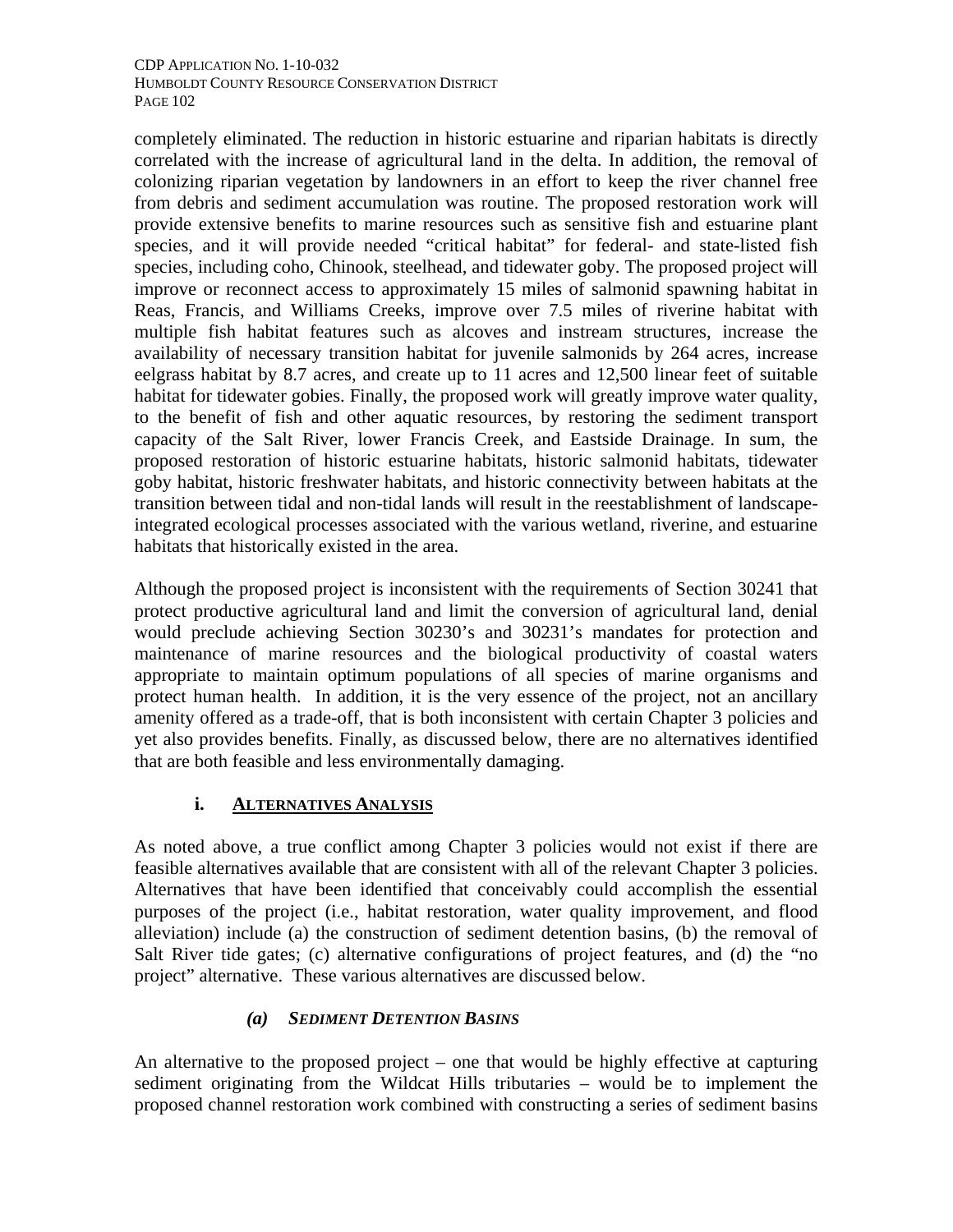to reduce the amount of sediment entering the Salt River. Based on a study completed by the Natural Resources Conservation Service (Soil Conservation Service) in the 1990's, basins would be located on Reas Creek (100 feet upstream of Meridian Road), Francis Creek (100 feet upstream of the Port Kenyon Culvert), and Williams Creek (100 feet upstream of the Salt River confluence). The NRCS alternative also included construction of a dam on Williams Creek one mile upstream of Grizzly Bluff Road (outside of the coastal zone). A related alternative involving the use of instream sediment detention basins and side channel and floodplain elements to promote deposition was developed more recently by the Salt River technical advisory group. The instream sediment detention basin could be designed to provide juvenile and adult salmonid passage.

These sediment detention basin alternatives would achieve the objective of efficiently capturing sediment and curtailing further flooding and water quality problems in the Salt River. However, construction of the basins would result in the conversion of significant acreages of agricultural lands (inconsistent with Coastal Act Sections 30241 and 30242) and seasonal wetlands (involving diking, dredging, or filling for a use not specified in Section 30233 of the Coastal Act). In addition, sediment detention basins would require frequent maintenance, including, in the case of the instream sediment detention basin alternative, regular channel dewatering and fish relocation. Furthermore, obtaining site control for the necessary project features (all on various private lands) would be difficult and prohibitively expensive. Moreover, these alternatives do not include any of the estuarine habitat restoration benefits included in the proposed project, so there would be no restoration of 300 acres of tidal habitats, no restored transitional habitat for juvenile salmonids, no restored tidewater goby habitat, and no restored eelgrass habitat.

Therefore, implementing this alternative is not a less environmentally damaging feasible alternative that is consistent with all relevant Chapter 3 policies.

## *(b) REMOVAL OF SALT RIVER TIDE GATES*

An option outlined in the Salt River Local Implementation Plan (NRCS 1993) was to remove the six operational tide gates in the Salt River (on Riverside Ranch, Cutoff Slough, and Smith Creek) both to restore tidal action to the areas (mostly grazed seasonal wetlands/diked former tidelands) behind the tide gates (on The Wildlands Conservancy property, Riverside Ranch, and various privately owned agricultural lands in the area) and to increase channel scour downstream of the existing tide gates. Tide gates are barriers to fish migration, they impact water quality (temperature, nutrient concentration, turbidity, dissolved oxygen, and pH), and they change the composition and abundance of aquatic plants (which can impede channel flow). Thus, their complete removal would achieve many of the fish and estuarine habitat restoration goals of the proposed project. However, this alternative would result in far less channel scour in reaches upstream of the existing tide gates (i.e., upstream of Smith Creek). Furthermore, this alternative would not result in decreased sedimentation upstream of Smith Creek. Thus, this alternative would not alleviate flooding or improve water quality to any significant degree along the mainstem of the Salt River, including the five miles of river between Reas and Williams Creeks. Moreover, this alternative would result in the conversion of significant acreages of prime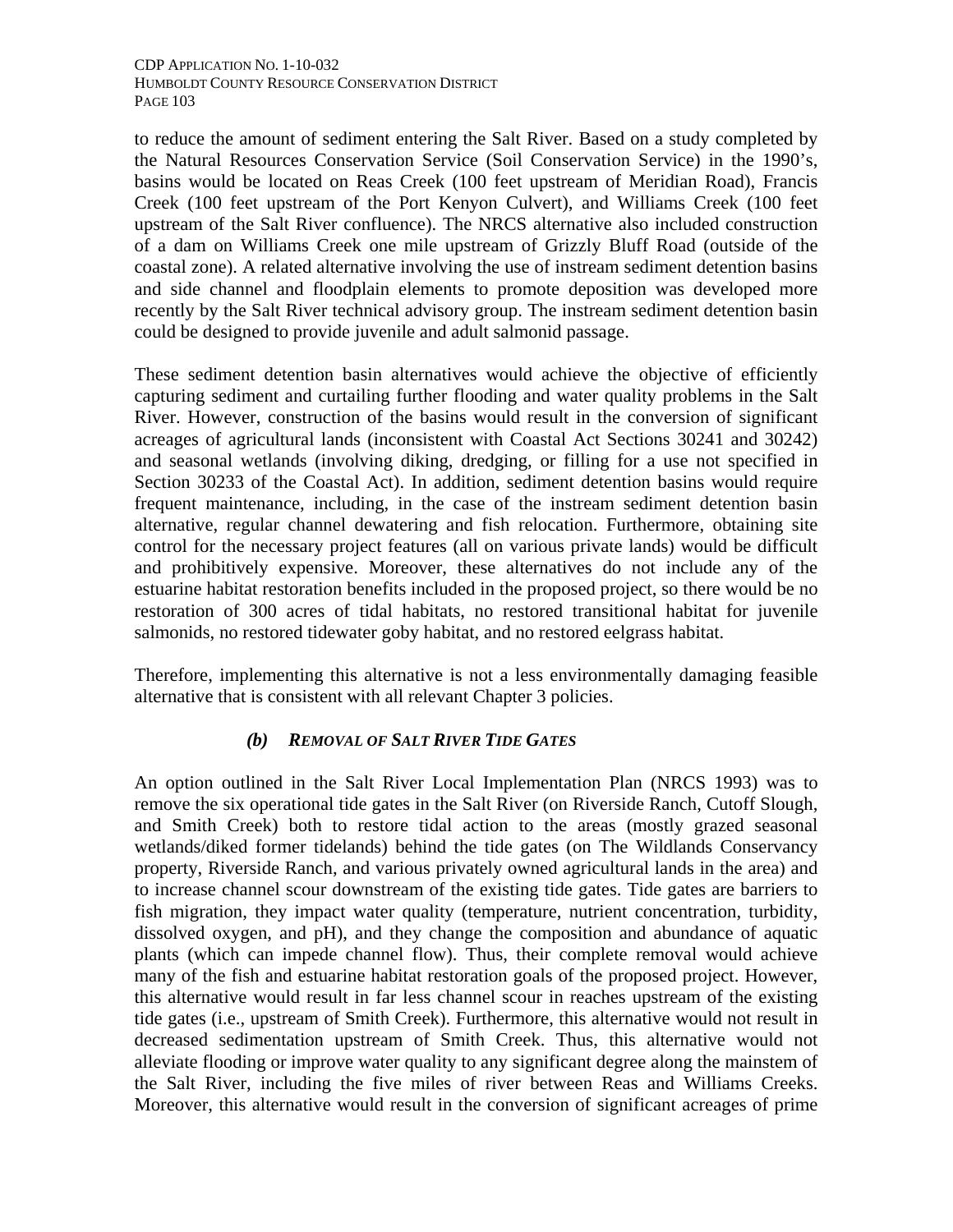and non-prime agricultural land (throughout the areas behind tide gates as well as on adjacent agricultural properties), inconsistent with Sections 30241 and 30242 of the Coastal Act. Therefore, implementing this alternative is not a less environmentally damaging feasible alternative that is consistent with all relevant Chapter 3 policies.

## *(c) ALTERNATIVE CONFIGURATIONS OF PROJECT FEATURES*

Feasible restoration of the site is not dependent on the exact site plan or configuration of river channel, estuary, and riparian restoration proposed by the applicant. Other configurations of these features could be successful at reestablishing ecological processes, functions, and biotic/abiotic linkages that lead to a persistent, resilient system integrated within its landscape consistent with the definition of restoration for which diking, dredging, and filling is allowed pursuant to Section 30233 of the Coastal Act and for which Sections 30230 and 30231 mandate to occur. Various examples include:

- Alternative configuration 1: This alternative would minimize channel disturbance by restoring 2.6 miles of the Salt River between Smith Creek and Francis Creek only. The channel design for this option would be based on existing flow conditions (diversion of the upper portion of the Salt River), and it is assumed that additional excavation wuold be needed if and when Williams Creek is reconnected to the Salt River. The channel would have an average depth of five feet and width of 20 feet, resulting in a total of approximately 51,500 cubic yards of excavated sediments. A 12- to 15-foot-wide band of vegetation would need to be removed on one side of the channel to allow small mechanized equipment to access the channel. Approximately 16 acres of riparian habitat would be disturbed. Six acres of existing riparian vegetation would be converted to a mix of open water, permanent fresh and brackish wetland, and forested riparian habitat.
- Alternative configuration 2: This alternative includes designs to maximize fish passage and sediment transport under low-flow conditions. The channel design for this option would be based on existing flow conditions (diversion of the upper portion of the Salt River), and it is assumed that additional excavation would be needed if and when Williams Creek is reconnected to the Salt River. Channel excavation would occur along 4.2 miles of the lower Salt River, starting 1,300 feet upstream of Port Kenyon Road and extending downstream to Cutoff Slough. The channel would include a low-flow channel within an inset floodplain. The low-flow channel would have an average depth of three feet, which would contain a two-year storm flow event. The inset floodplain would be 60- to 100-feet-wide and would receive flows under moderate and high-flow conditions. A total of approximately 260,000 cubic yards of sediment would be removed to create the channel and floodplain. Approximately 40 acres of existing riparian habitat would be converted to a mix of open water, permanent fresh and brackish wetland, and forested riparian habitat.
- Alternative configuration 3: This alternative represents the most amount of disturbance to the existing stream and riparian corridor. The channel design for this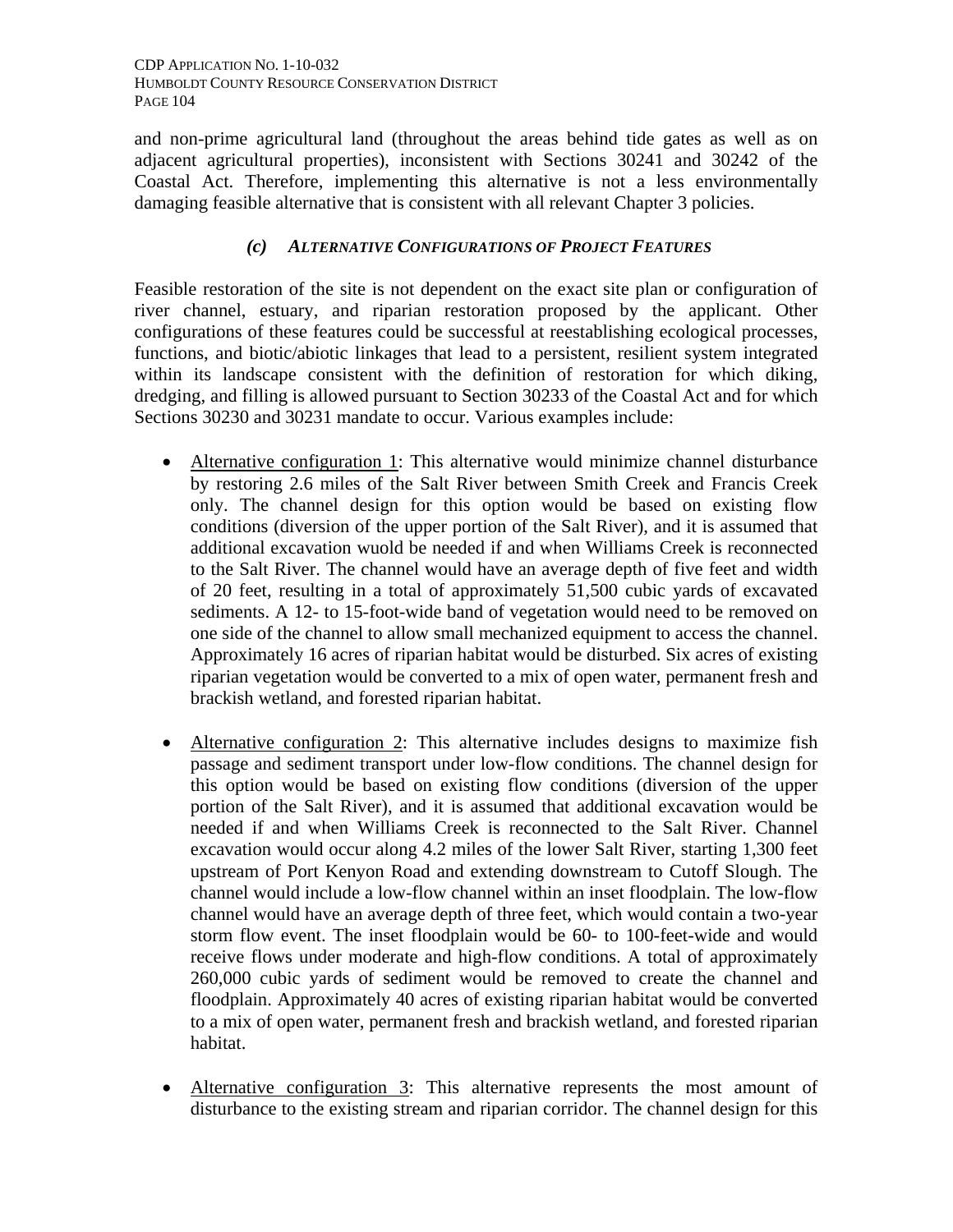option is based on historic channel conditions and would aim to recreate a sloughtype channel in the lower Salt River extending up to the wastewater treatment plant (near the confluence of Francis Creek). Channel excavation would occur along three miles of the lower Salt River from the Smith Creek to Francis Creek. The channel would have an average width of 300 feet and an average depth of 15 feet. A total of approximately 2.6 million cubic yards of sediment would be removed to create the channel. Riparian areas and pastures adjacent to the existing channel would be converted to approximate historic vegetation conditions. Approximately 109 acres of existing riparian habitat would be converted to a mix of open water, permanent fresh and brackish wetland, and forested riparian habitat.

All of the alternative project configurations listed above would achieve varying degrees of restoration benefits similar to those achieved by the proposed project. However, none of them would avoid the conversion of agricultural lands in a manner inconsistent with Sections 30241 and 30242 of the Coastal Act, since virtually the entire lower Salt River basin consists of agricultural lands that have been created by diking, draining, filling, and channelizing historic estuarine habitats. As (1) most of the larger 808-acre project area except for the river and creek channels is used agriculturally, (2) the use of any portion of these areas for restoration of tidal habitat would preclude agricultural use and convert agricultural land, and (3) simply reducing the size of the restoration project by eliminating the tidal estuarine restoration component of the project would not restore the biological productivity of the Salt River system in a manner that would maintain optimum populations of salmonids, tidewater goby, and other marine resources, no alternative configuration of the project site would avoid conversion of agricultural land inconsistent with Section 30241 (and possibly 30242) of the Coastal Act and still achieve Section 30230's and 30231's mandates for protection and maintenance of marine resources and the biological productivity of coastal waters appropriate to maintain optimum populations of all species of marine organisms and to protect human health. Therefore, implementation of alternative configurations of the restoration project are not less environmentally damaging feasible alternatives that are consistent with all Chapter 3 policies.

## *(d) "NO PROJECT" ALTERNATIVE*

The "no project" alternative would maintain the *status quo* of the lower Salt River ecosystem in its current degraded, dysfunctional condition with no comprehensive restorative actions to improve and restore its hydraulic and ecosystem functions. Although the "no project" alternative would avoid the conversion of 52 acres of prime agricultural land, such non-action would fail to maintain and enhance marine resources and the biological productivity of coastal waters appropriate to maintain optimum populations of marine organisms and to protect human health, as is mandated by the requirements of Coastal Act Section 30230 and 30231. Water quality would continue to be impaired (with excess sediments, high nutrient levels, high temperature, and turbidity), over 15 miles of tributary waters would continue to be inaccessible to salmon, and there would be no restoration of habitats for tidewater gobies, eelgrass, and estuarine resources such as juvenile salmonids and tidal marsh rare plant species. The "no project" alternative would not address the issues of the continued degradation of marine resources, water quality,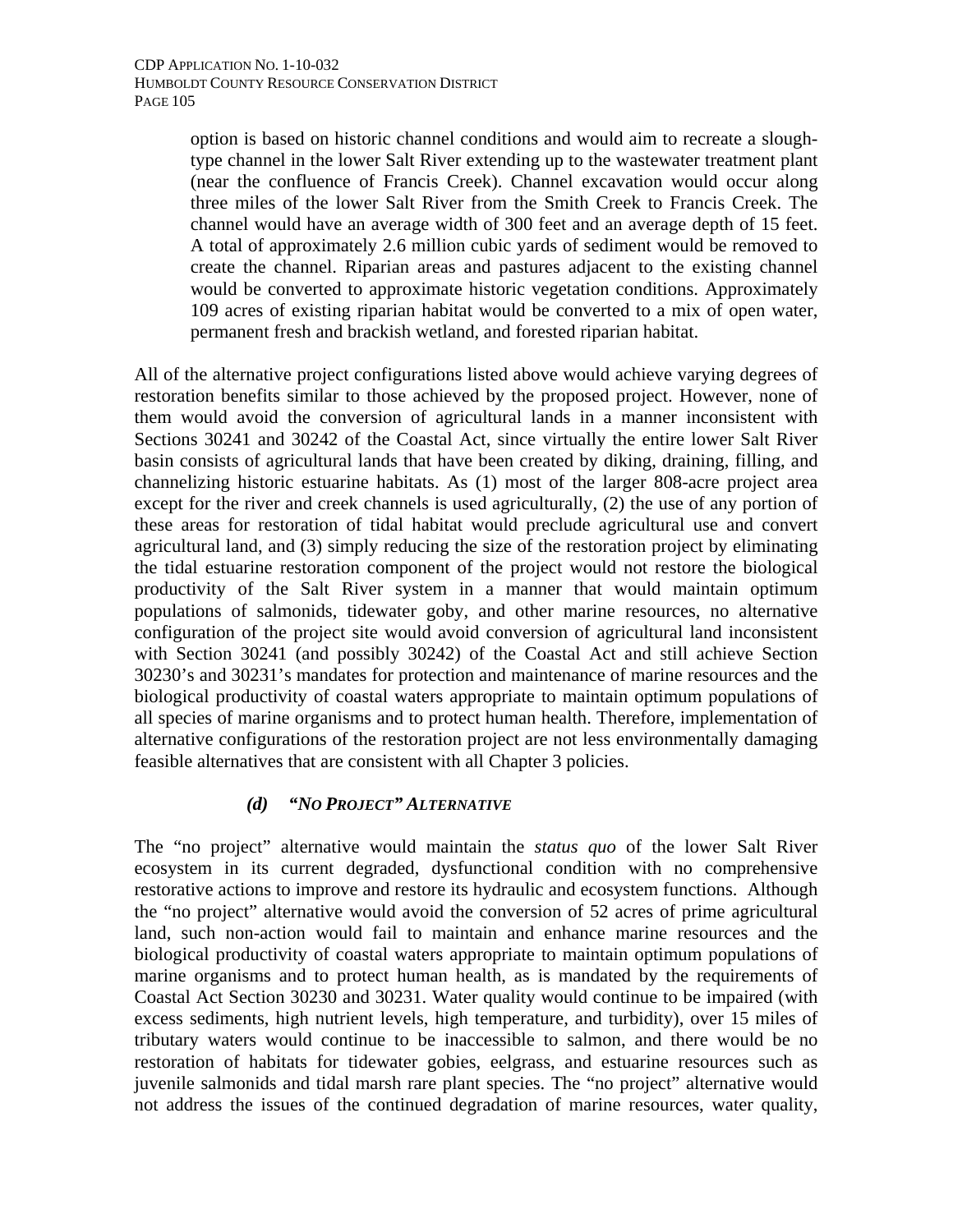agricultural productivity, and flood hazard mitigation. Therefore, the "no project" alternative is not a less environmentally damaging feasible alternative that is consistent with all Chapter 3 policies.

### **Conclusion**

As discussed above, none of the identified alternatives to the proposed project would be both feasible and consistent with all relevant Chapter 3 policies.

## *(4) CONFLICT RESOLUTION*

After establishing a conflict among Coastal Act policies, Section 30007.5 requires the Commission to resolve the conflict in a manner that is on balance most protective of coastal resources. In this case, the Commission finds that the impacts on coastal resources from not constructing the project would be more significant than the project's agricultural conversion impacts. Denying the project because of its inconsistency with Section 30241 would avoid the conversion of 52 acres of agricultural land. However, as the proposed habitat restoration and enhancement components will maintain and enhance marine resources and the biological productivity of coastal waters appropriate to maintain optimum populations of all species of marine organisms and protect human health, the proposed improvements are mandated by the requirements of Sections 30230 and 30231.

Approving the development will restore habitats (including juvenile salmonid rearing habitat, tidewater goby habitat, marine riparian habitat, and salt marsh habitat for rare plants) in the Eel River Delta that have been tremendously reduced over the past century, consistent with Sections 30230 and 30231. The proposed restoration project will maintain and enhance marine resources including sensitive fish species, eelgrass beds, waterfowl and other water-associated wildlife, numerous bird species, native salt and brackish marsh plant species, and various other species and habitats. Scientific research has shown that juvenile salmonids utilize the estuary ecotone while adapting from freshwater to saltwater conditions, as the estuary provides a rich foraging environment that can provide a last opportunity for growth prior to ocean migration. The proposed newly restored estuary on Riverside Ranch and the lower Salt River will provide necessary rearing habitat for salmonids, tidewater goby, and other marine resources. Aside from assisting with the recovery of listed marine fish species including coho salmon, Chinook salmon, steelhead, and tidewater goby, the proposed enhancements are also needed to help restore habitat diversity within the delta that has been lost over the past century or more. Importantly, the proposed restoration project will help to alleviate flooding in the surrounding region for the benefit of human health and safety and for the benefit of agricultural resources. As discussed above in Finding IV.A, the hydrologically impaired condition of the Salt River channel leads to regular and sustained flooding in the surrounding region and significant water quality problems. High quantities of nutrients from surrounding agricultural land present water quality problems in the mainstem of the river as well as in the estuary. Fish spawning habitat in the river basin and lower tributaries is inadequate due to excess fine sediments. Other factors that influence salmonid habitat such as water temperature, water chemistry, and turbidity also are adversely affected by the hydrologic impairment of the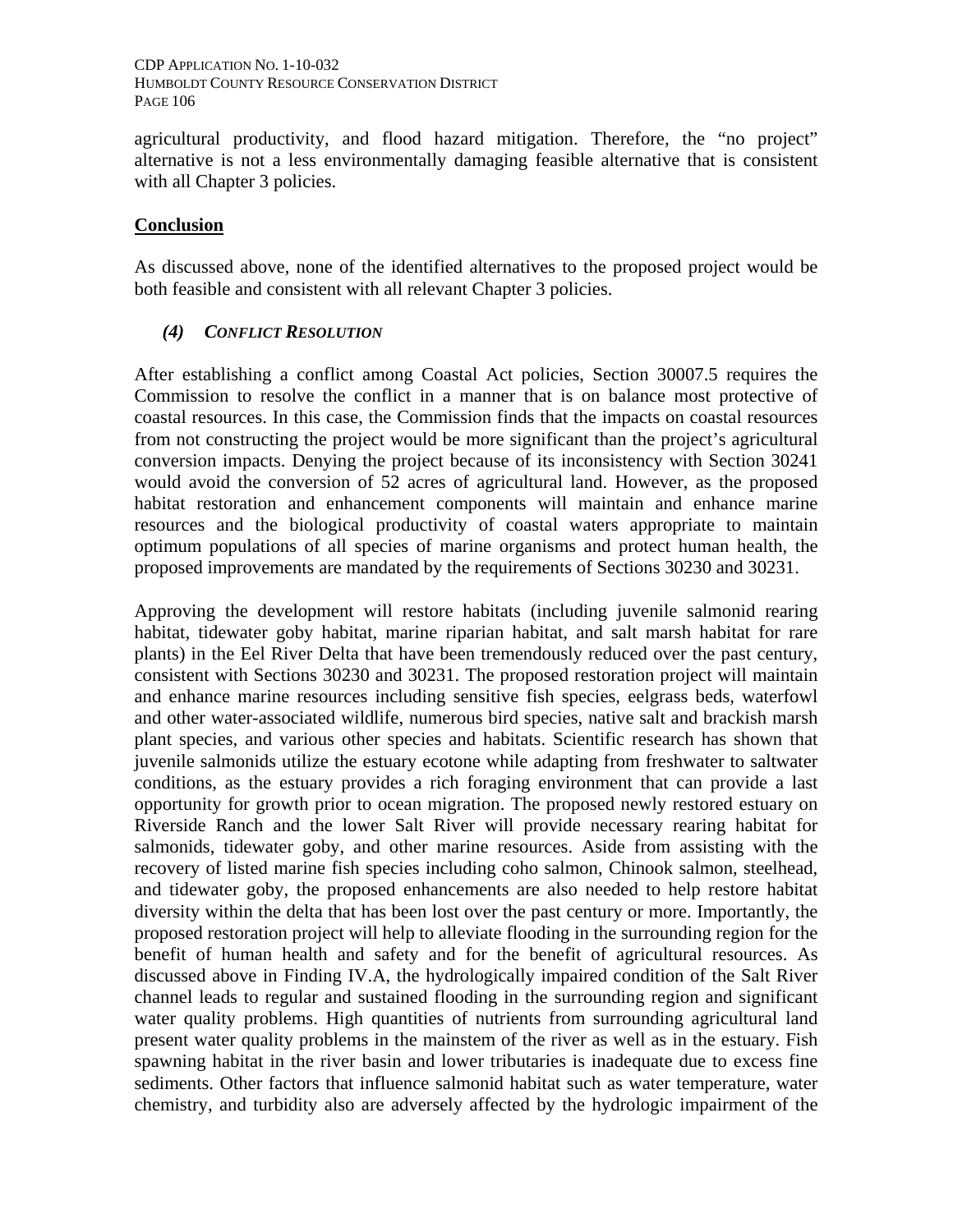river. Significantly for the City of Ferndale, sedimentation and flow volume reduction in the Salt River have reduced channel capacity and the receiving water flows to the point that the effluent from the City's wastewater treatment plant, located near the confluence of the Salt River and Francis Creek, violates water quality standards. The proposed restoration project will alleviate flooding and improve water quality while at the same time benefiting marine resources by (1) restoring hydraulic capacity and expanding the tidal prism to improve water quality and drainage efficiency across the floodplain; (2) restoring historic estuarine habitat and tidal connectivity within the lower Salt River, including increasing the availability of necessary transition habitat for juvenile salmonids by 264 acres; (3) increasing suitable habitat for eelgrass by 8.7 acres; (4) creating up to 11 acres and 12,500 linear feet of suitable habitat for tidewater gobies; (5) improving over 7.5 miles of riverine channel habitat with multiple fish habitat features in the Salt River and lower Francis Creek; and (6) reconnecting access to approximately 15 miles of salmonid spawning habitat in Reas, Francis, and Williams Creeks.

Therefore, the Commission finds that the proposed restoration, which would maintain and enhance marine resources necessary to maintain the biological productivity of existing degraded wetlands and waters, maintain optimum populations of all species of marine organisms, and protect human health, would be more protective of coastal resources than the impacts of the conversion of 52 acres of agricultural land.

As discussed above in Finding IV.C, to ensure that the maintenance and enhancement of marine resources and the biological productivity of coastal waters that would enable the Commission to use the balancing provision of Section 30007.5 is achieved, the Commission attaches Special Condition Nos. 2 through 16. These conditions require that the applicant submit various final plans, including a final habitat monitoring and reporting plan, final SWPPPs, final construction plans, debris disposal plans, a sensitive bird nesting habitat protection plan, a final rare plant mitigation and monitoring plan, final sediment reuse plans, a final adaptive management plan, and annual maintenance/adaptive management operations plans. Additionally, Special Condition No. 3 requires that the applicant carry out the project in accordance with various construction protocols to ensure the protection of coastal waters and wetlands, Special Condition No. 7 requires various measures to protect sensitive fish and aquatic resources, Special Condition No. 8 requires the permittee to monitoring and if necessary to control for nonnative Sacramento pikeminnow in the restored aquatic habitats, Special Condition No. 9 places certain restrictions on riparian vegetation removal, Special Condition No. 12 requires revegetation of the site to be carried out according to specified standards and limitations, and Special Condition No. 15 limits the length of development authorization for ongoing maintenance and adaptive management activities. The Commission finds that without Special Condition Nos. 2 through 16, the proposed project could not be approved pursuant to Section 30007.5 of the Coastal Act.

## *(5) MITIGATION FOR AGRICULTURAL IMPACTS*

As stated above, the conflict resolution provisions of the Coastal Act require that the conflict be resolved in a manner that on balance is the most protective of significant coastal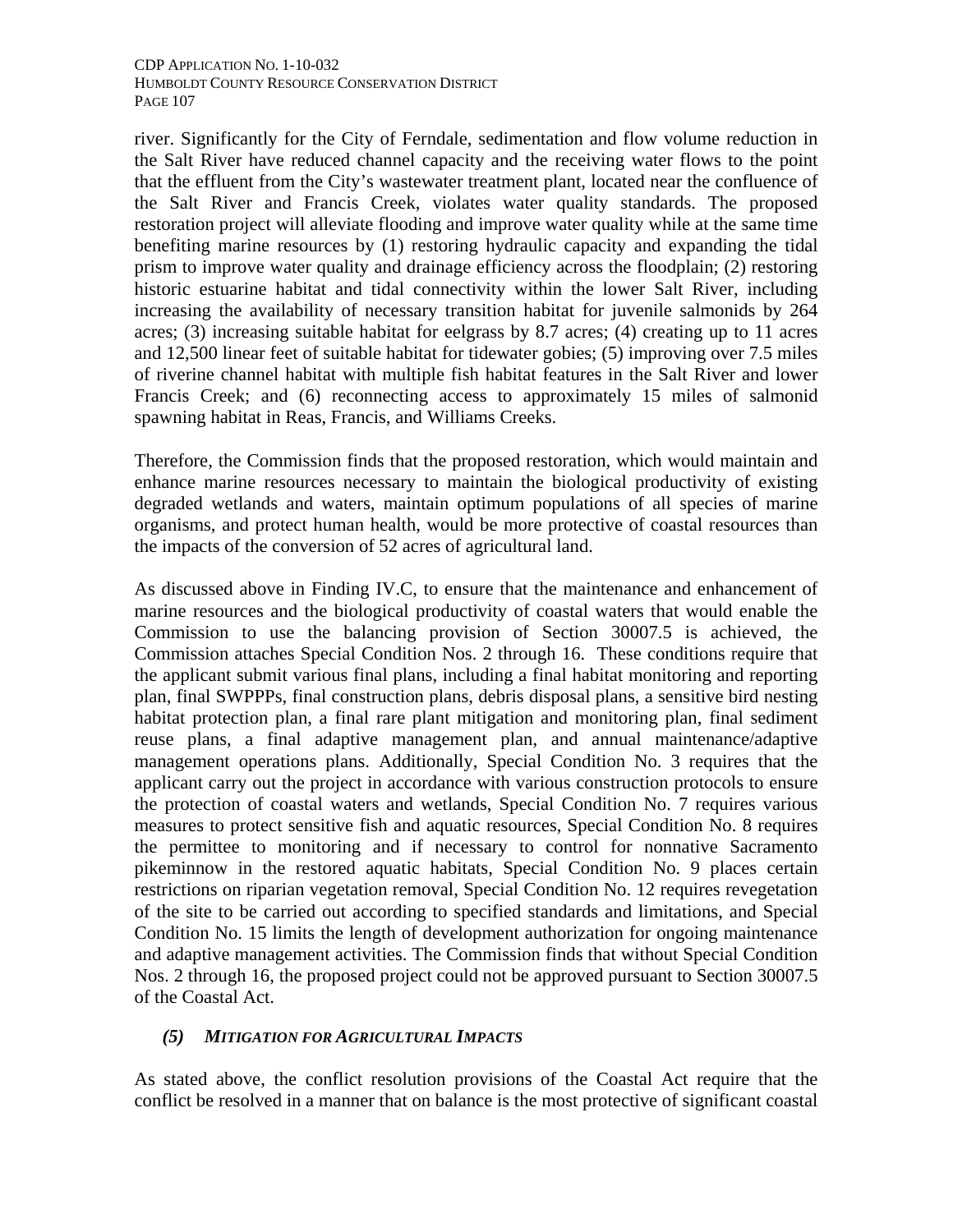resources. To meet this test, in past actions where the Commission has invoked the balancing provisions of the Coastal Act, the Commission has found it necessary to mitigate adverse impacts on coastal agricultural resources to the maximum extent feasible.

The proposed project will result in the permanent conversion of 52 acres of prime agricultural land for a purpose that is not consistent with Section 30241 of the Coastal Act. As discussed above, the Commission finds that the conversion of 273 acres of non-prime agricultural land at Riverside Ranch for the purpose of preserving 750 acres of prime agricultural land elsewhere at the project site is consistent with Section 30242 of the Coastal Act. Thus, only the loss of the 52 acres of prime agricultural land for a purpose not consistent with Section 30241 of the Coastal Act need be considered in determining whether the conflict between the habitat restoration mandates of Sections 30230 and 30231 and the limitations on agricultural land conversions of Section 30241 is being resolved in a manner that on balance is the most protective of significant coastal resources.

The conversion of 52 acres of prime agricultural land to restored habitat translates to a loss of 522 AUMs per year. However, the applicant asserts that the project will preserve and enhance at least 750 acres of mostly prime agricultural land in the coastal zone, which equates to an increase of approximately 4,270 AUMs per year, for a net gain of 1,972 AUMs per year resulting from project implementation. This purported agricultural benefit of the project translates to a change in acre equivalents of +246.6 acres of agricultural land (assuming an average stocking rate for the region of one AUM per 1.5 acres).

As discussed previously, the applicant has proposed measures to ensure that the anticipated agricultural benefits to the existing prime agricultural lands on the project site are indeed realized as intended. The applicant has proposed to implement an Agricultural Enhancement Monitoring Program (AEMP) to assess the flood alleviation improvements to surrounding agricultural land resulting from project implementation. The AEMP proposes to use declining levels of inundation as a proxy for enhanced agricultural productivity, since inundation and ponding have demonstrably adverse impacts on agricultural productivity. Each year for five years after completion of the restoration improvements, the applicant proposes to determine qualitatively the approximate area of inundation and ponding in the project area and surrounding agricultural lands. Ponded areas will be recorded with a GPS unit to establish the boundaries of the inundated areas. The extent of ponding would be compared to existing documentation of ponding (e.g., Exhibit No. 21) to determine if and where the project has resulted in drainage improvements. The applicant has not proposed any remedial action measures in the event that drainage improvements are not realized.

**Special Condition No. 17** is attached to ensure that a final Agricultural Enhancement Monitoring Plan is submitted for the review and approval of the Executive Director that provides that agricultural productivity on the existing prime agricultural lands will be increased by at least 4,270 AUMs per year (or an equivalent agricultural productivity value) within five years of completion of Phase 2 construction. The condition further provides for remediation measures if this increase in productivity is not achieved. The remediation measures must provide that the permittee shall submit an application for an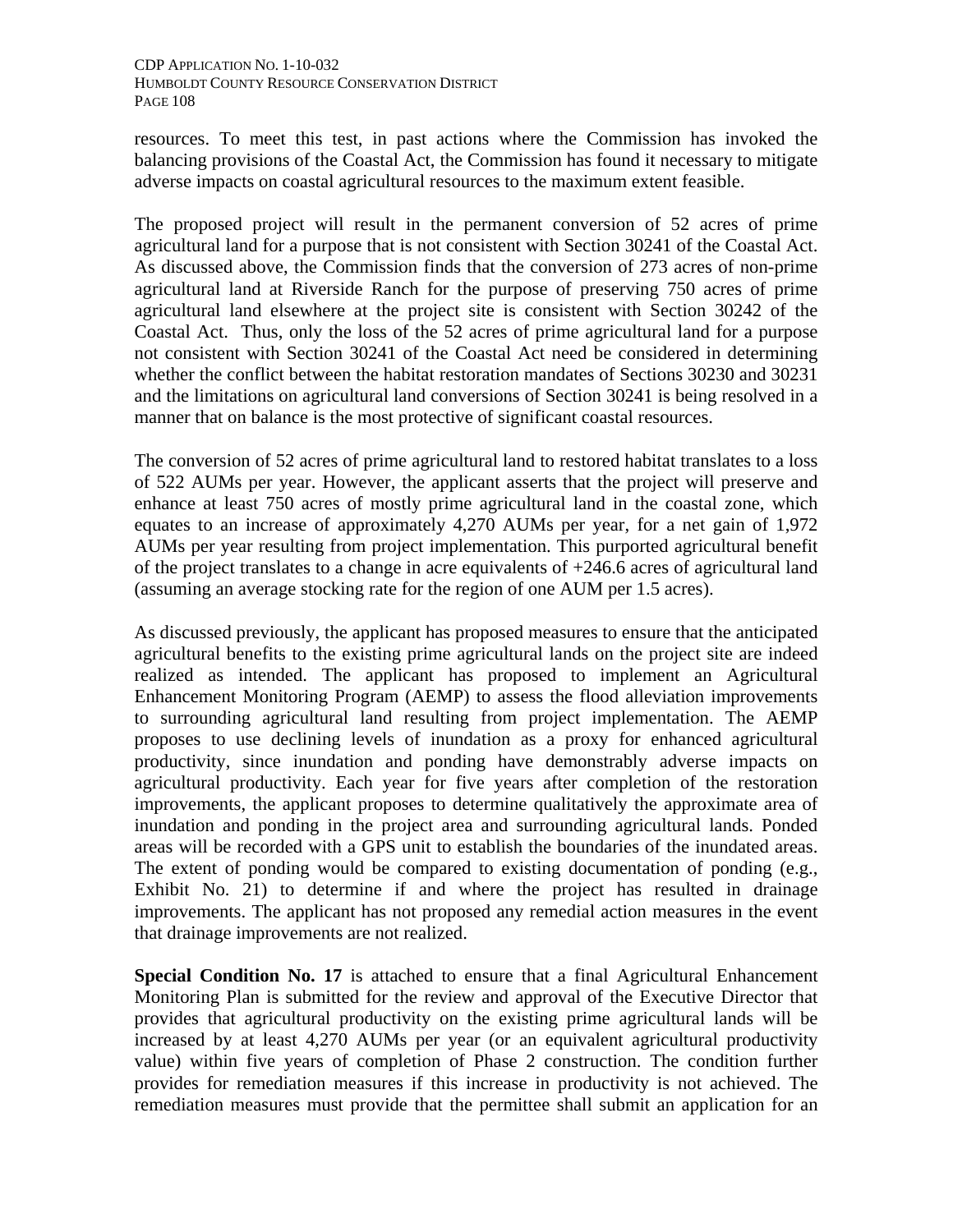amendment to CDP No. 1-10-032 proposing revisions to the project that would achieve the required increase in agricultural productivity on the existing prime agricultural lands.

The applicant also has committed to retain 55 acres of existing low-productivity pastureland on Riverside Ranch and to restore it to prime agricultural productivity within five years. According to the State Coastal Conservancy, the terms of its grant agreement with the Department of Fish and Game dictate that the acreage proposed for agricultural retention on the property is to be managed for short-grass forage habitat preferred by Aleutian cackling geese. The geese, which migrate through the North Coast region by the tens of thousands each winter and spring, typically graze on emergent pasture grasses with high nutritive value, which also is preferred livestock forage. Providing goose grazing habitat on public lands helps relieve the economic impacts caused by the geese grazing on privately owned farmlands. DFG is committed to managing (through future agricultural lease agreements) the retained agricultural portions of the property in a manner that is compatible both with Aleutian cackling goose forage habitat and with livestock grazing. It is believed that this management style, coupled with the anticipated flood reduction benefits resulting from implementation of the estuary restoration project, will promote the transformation of the retained agricultural land on the property from non-prime to prime conditions. Depending on the chosen management regime, the land would be expected to meet the standards for qualifying as "prime" in either paragraph (3) (i.e., the number of "animal units" the land can sustain) or (4) (i.e., capacity to generate a minimum commercial revenue of \$200 per acre) of Section 51201(c) of the Government Code.

The Commission finds that the proposal to transform approximately 55 acres of non-prime agricultural land on Riverside Ranch to prime agricultural land within five years of completion of Phase 1 construction would, if successful, help to offset the productivity lost due to the proposed conversion of 52 acres of prime agricultural land (which equates to a loss of 522 AUMs per year) for Phase 2 restoration activities. The proposed transformation of at least 52 acres of agricultural land from non-prime to prime within five years on Riverside Ranch is a feasible mitigation measure necessary to offset in part the project's adverse impacts on coastal agricultural resources (i.e., the proposed conversion of 52 acres of prime agricultural land inconsistent with Section 30241 of the Coastal Act).

Although the proposed plan to transform 55 acres of non-prime agricultural land to prime agricultural land is appropriate, the plan is lacking in detail, methodology, and specifics to ensure that intended results are achieved. Furthermore, the measures as proposed do not contain any provisions for remedial action in the event that increases in agricultural productivity are not realized. Therefore, the Commission attaches Special Condition No. 18. **Special Condition No. 18** requires submittal of a plan, for the Executive Director's review and approval, to transform at least 52 acres of currently non-prime agricultural land on Riverside Ranch to "prime agricultural land" as defined in Section 51201(c) of the California Government Code within five years of completion of Phase 1 construction. The plan requires the submittal of a report by the end of the  $5<sup>th</sup>$ -year following completion of Phase 1 construction documenting the amount of retained agricultural land at Riverside Ranch that has actually been transformed to prime agricultural land at that point. If the report indicates that less than 52 acres has been transformed to prime agricultural land at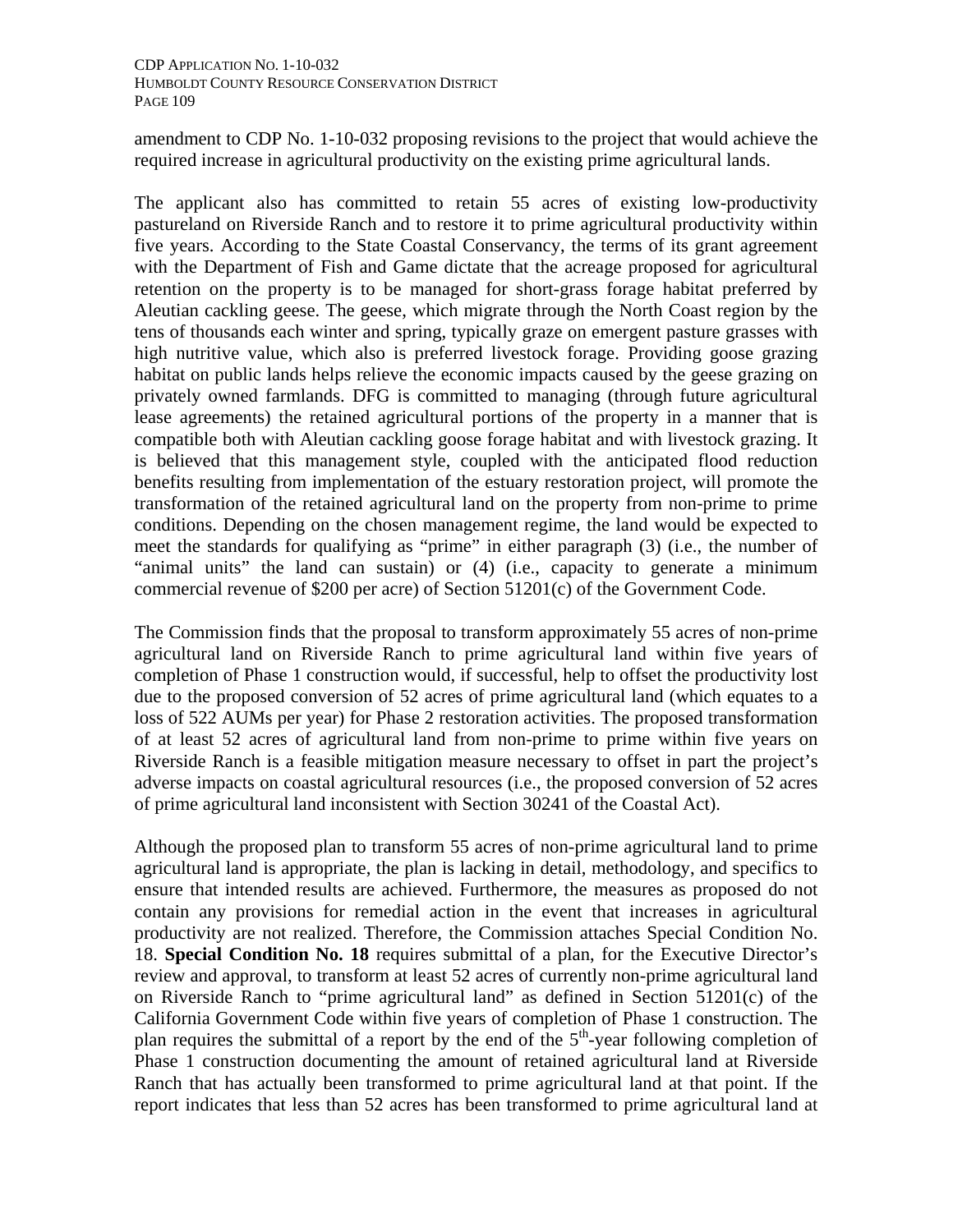Riverside Ranch, the permittee must submit a permit amendment proposing either (i) corrective measures to ensure that at least 52 acres of the retained agricultural land on Riverside Ranch will qualify as prime agricultural land within one year of approval of the permit amendment, or (ii) to transform other non-prime agricultural land elsewhere within the coastal zone in the Eel River Delta to prime agricultural land in an amount equal to or greater than the number of acres less than 52 that have been transformed to prime agricultural land on Riverside Ranch.

The Commission finds that there is another aspect of the overall project that also would help offset the loss of 52 acres of prime agricultural lands for Phase 2 restoration activities. An ongoing threat to the agricultural productivity and the integrity of the restored habitats of the Salt River basin is the continual input of massive loads of sediment into the river system from tributary watersheds, which has the potential to compromise the success of the restoration project and lead to increased flooding of surrounding agricultural lands. The Final EIR prepared for the proposed project included a project element involving sediment reduction activities that would occur outside of the coastal zone and thus not require coastal development permit authorization. The Upslope Sediment Reduction Program is an ongoing effort being undertaken by the applicant to address controllable sources of sediment being deposited via tributary watersheds into the lower basin from upslope sources in the Wildcat Hills. In the Francis Creek watershed, an Upslope and Instream Erosion Hazard Assessment and Inventory was completed in 2009. The report identified some 170 sites with potential for sediment delivery, 132 of which were either currently delivering or had the potential to deliver sediment to Francis Creek. Fifty-six sites were deemed to be high priority, meaning that the sites were not adequately protected against erosion during peak storm events and would likely contribute 50+ cubic yards of sediment to a watercourse, if complete failure occurred. To date, the applicant has successfully partnered with a private landowner to treat some 10,234 feet of road and 37 specific erosion sites with best management practices, including shaping and surfacing of the roadway, installing adequately-sized culverts, rock armoring the inlets and outlets, installation of critical dips, rocked rolling dips, rolling grade breaks, and performing inside ditch work, preventing some 6,334 cubic yards of sediment from entering the creek. In addition, in the Williams Creek watershed, an Upslope and Instream Erosion Hazard Assessment and Inventory completed in 2010 identified some 164 sites with potential for sediment delivery. Forty-nine sites were deemed high priority.

The applicant has worked with private landowners to implement a variety of erosion control activities over the past several years, and the applicant proposes to continue to reach out to landowners in the Williams, Francis, and Reas Creek watersheds to complement the proposed project by improving water quality and anadromous fish habitat in the watershed and reducing erosion and sediment deposition on the delta, thereby extending the longevity of the proposed channel excavation. The upslope projects are funded through the State Water Resources Control Board and typically are implemented under a cost-share agreement with the landowners providing materials and/or equipment. Areas proposed for restoration/sediment reduction in the Final EIR are depicted on Exhibit No. 24.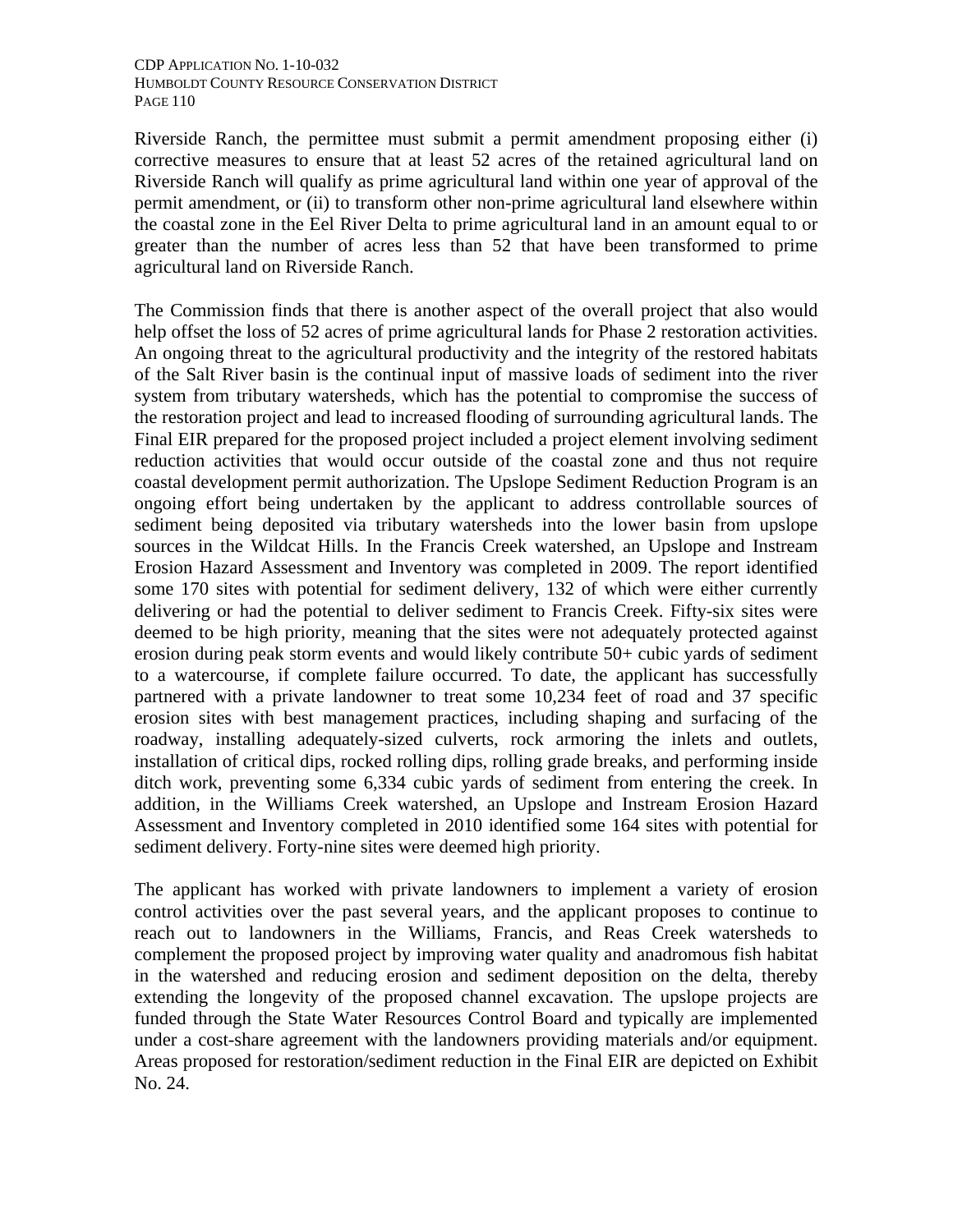The Commission finds that continued implementation of the Upslope Sediment Reduction Program as described in the Final EIR for the Salt River Ecosystem Restoration Project is essential to better ensure the success of the proposed project in reducing flooding impacts on agricultural lands and restoring habitat and will help offset the loss of 52 acres of prime agricultural lands for Phase 2 restoration activities. To ensure that the applicant continues to implement the upslope sediment reduction program as proposed, the Commission attaches **Special Condition No. 19**. This condition requires that the Upslope Sediment Reduction Program be implemented as proposed in the Final EIR and that annual progress reports be submitted for the review and approval of the Executive Director for five years following completion of the Phase 2 improvements. The annual progress reports shall (a) document the progress made during the reporting period in planning, coordinating, and implementing specific erosion control and sediment reduction projects under the program, (b) summarize the total number of sites and treated under the program to date, (c) identify the high priority sites to be addressed in the coming year of the program and discuss the steps needed to implement an erosion control or sediment reduction project at each site, (d) identify funding that has been secured to date and the amount of new funding that was secured over the reporting period, and (e) identify steps to be followed to secure additional needed funding over the next year.

In conclusion, the Commission finds that because the project as conditioned will (1) reestablish prior habitat conditions and the processes that create those conditions in a converted and degraded natural wetland (seasonal grazing land); (2) restore hydraulic capacity and expand the tidal prism to improve water quality and drainage efficiency across the Eel River floodplain such that substantial benefits to marine resources and surrounding prime agricultural lands will result; (3) restore instream fish habitat within 7.5 miles of the Salt River and reconnect access to spawning habitats for migrating salmonids in 15 miles of river tributaries; (4) ensure through monitoring that the purported benefits to prime agricultural land in the project vicinity are accrued as proposed; (5) retain and transform 55 acres of existing low-productivity pastureland on Riverside Ranch to prime agricultural productivity within five years; and (6) implement upslope erosion control and sediment reduction projects to reduce the inflow of sediment into the Salt River system and to better ensure the success of the proposed project in reducing flooding impacts on agricultural lands and in restoring habitat values, no further agricultural impact mitigation is necessary to compensate for the conversion of 52 acres of prime agricultural land for the proposed habitat restoration.

# **H. HAZARDS**

Section 30253 of the Coastal Act states, in applicable part, as follows:

 *New development shall do all of the following:* 

*(a) Minimize risks to life and property in areas of high geologic, flood, and fire hazard.* 

*(b) Assure stability and structural integrity, and neither create nor contribute significantly to erosion, geologic instability, or destruction of the site or surrounding area or in any way require the construction of protective devices that would substantially alter natural landforms along bluffs and cliffs…*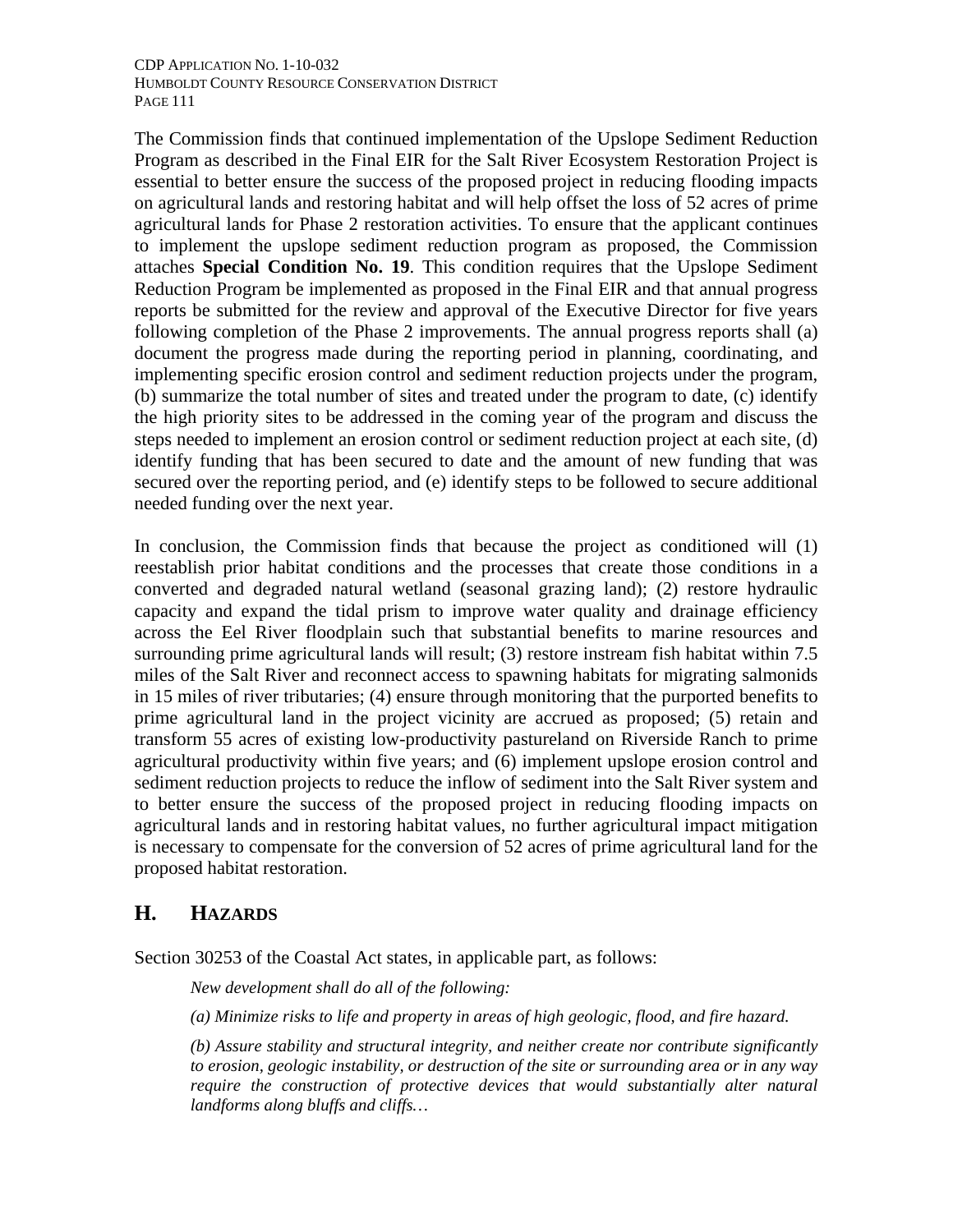## *(1) GEOLOGIC AND FLOOD HAZARDS IN THE PROJECT AREA*

The project site is located in an area of high geologic and flood hazards. The area is highly active tectonically and subject to episodic land subsidence in response to large earthquakes (from the Cascadia subduction zone). According to the Final EIR, the Eel River delta region has undergone net subsidence in the late Holocene at an average rate of about 1-3 millimeter per year, though most of the subsidence occurs during large tectonic events that result in one to three meters of net permanent subsidence. Geologic studies of the area indicate that there have been five rapid subsidence events over the past 200 years, the most recent of which occurred approximately 300 years ago. The studies have revealed that (1) net subsidence across the Eel River Delta is non-uniform, (2) slow rates of sediment accumulation associated with tidal wetland and river flooding occur across the delta during relatively stable periods following the sudden subsidence events, and (3) sedimentation patterns over the last 2,000 years indicate that fine-grained sediment and the development of stable vegetated surfaces followed the four oldest subsidence events.

In addition to geologic hazards, flooding and associated geomorphic processes are natural components of the Salt River system. The entire project area lies within FEMA's 100-year flood zone. Furthermore, the Salt River channel and project area upstream of Reas Creek, including proposed agricultural sediment reuse areas, are almost entirely in the Eel River floodway. As discussed above in Finding IV.E, flood hazards along the Salt River are related both to overbank flows from the Eel River and storm runoff from the Wildcat tributaries. Flooding due to overbank flow from the Salt River and its tributaries has increased in recent decades due to geomorphic changes previously discussed that have reduced the capacity of the Salt River channel to convey runoff. In addition, the reduction in Eel River floodwater drainage and sediment scour/transport through the Salt River has contributed to excessive accumulation over the past century. However, as discussed below, tectonic subsidence and sea level rise both work to counter-act the impacts of sediment accumulation in the Salt River, but at a much slower or less frequent rate than overbank flooding and associated sediment deposition.

Based on sea-level rise estimates presented in the California State Lands Commission's 2009 sea-level rise report, sea level is predicted to rise at a rate of 1.2 centimeters per year. As the design life of the proposed project is 50 years, this equates to a 2-foot (0.6-meter) sea-level rise over the life of the project (by the year 2060). Potential impacts of sea-level rise include inundation of habitats, agricultural lands, and infrastructure and increased frequency of flooding. According to the Final EIR, it is expected that the effects of sealevel rise will not be significantly different from the natural episodic tectonically induced subsidence, though it will occur much more gradually. The high sedimentation rates on the delta have effectively kept pace with historic sea-level rise and tectonic subsidence. In general, the project area experiences rapid land subsidence during episodic (approximately every 300-500 years) tectonic events followed by both gradual and rapid sediment accumulation associated with natural deltaic building processes from the Eel River and its tributaries. In geologic terms, the impacts of sea-level rise may impart gradual changes, but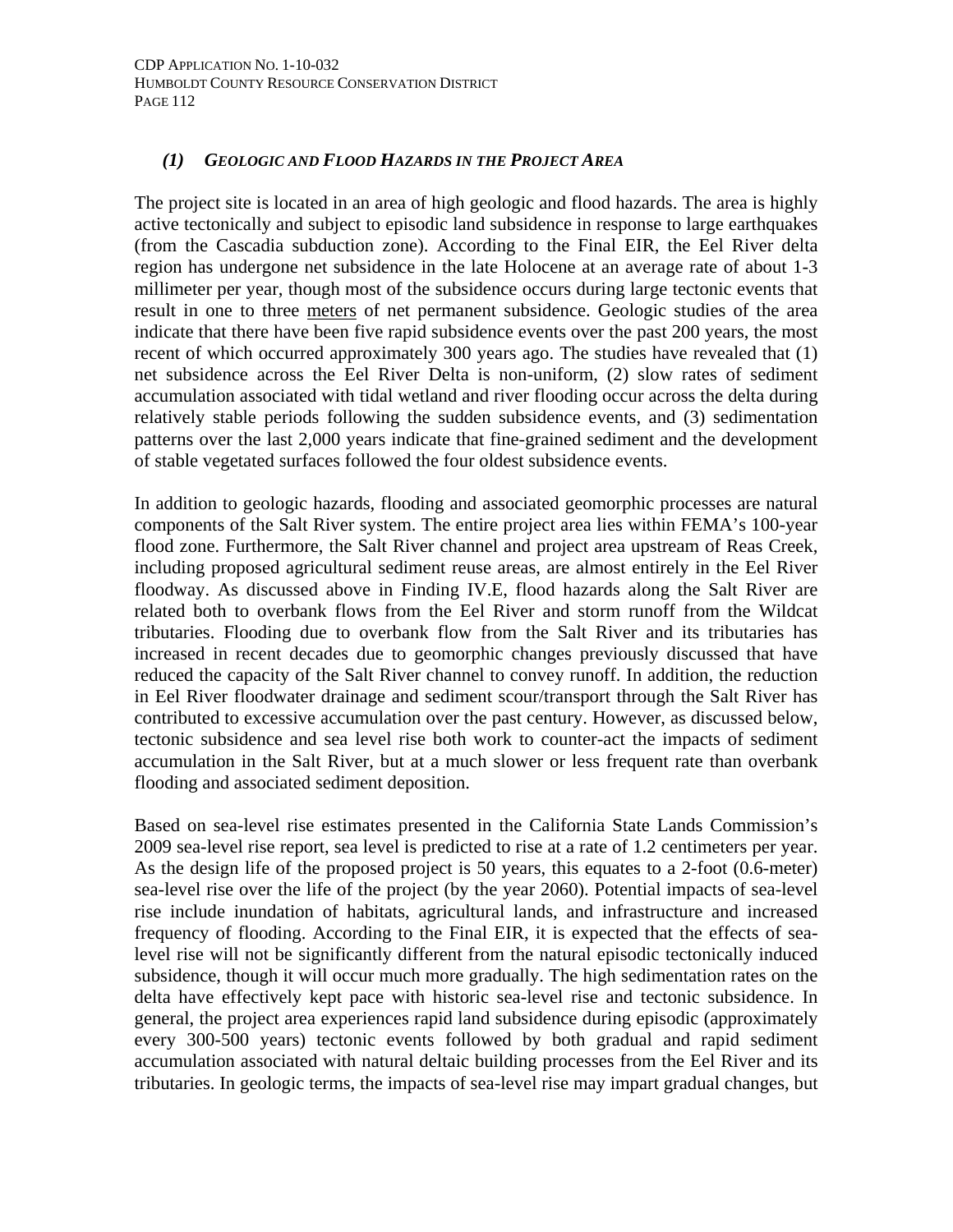likely will not significantly alter this large scale land-form generating process in such a tectonically active area.

In addition to the flood hazards associated with storm runoff and Eel River overbank flows discussed above, the entire project area is subject to the hazard of tsunami wave run-up, though this hazard is lower towards the upstream end of the project area, especially upstream of Highway 211.

## *(2) MINIMIZING RISKS*

Section 30253 of the Coastal Act requires that new development in hazard areas minimize risks to life and property. The policy further requires that new development assure stability and structural integrity and neither create nor contribute significantly to erosion, geologic instability, or destruction of the site or surrounding area.

Although the Salt River channel and project area upstream of Reas Creek, including the proposed agricultural sediment reuse areas, are located almost entirely in the Eel River floodway, the Final EIR states that extensive hydraulic modeling has determined that the project will not alter the Eel River floodway capacity. The project will not place any new development in the mainstem Salt River corridor that will displace the capacity of existing floodway to convey flood waters nor cause floodwaters to spread. Additionally, all material placed in the agricultural sediment reuse areas located within the floodway will be derived locally from excavation in the floodway, thereby balancing any impacts on floodway flow conveyance. Furthermore, extensive hydraulic modeling of the 75 percent project design indicates that the project will significantly increase the floodwater flow conveyance over existing conditions along the Salt River corridor and within the Eel River floodway. The project will accelerate the drainage of floodway lands that currently remain ponded throughout much of the winter season.

The channel restoration component has been designed to convey significantly larger volumes of water without increasing flood hazards on adjacent parcels to a higher degree than currently occurs. The channel has been sized to accommodate between the 1- and 2 year recurrence flood, accounting for increased flows resulting from reconnecting the upper watershed. Currently, without the contribution from the upper watershed, normal rain events cause flooding and prolonged inundation of large areas bordering the river through the project reach. The restored channel will convey flood waters and allow for the more rapid draining of flooded parcels bordering the river. In order to maintain the flood reduction and improved drainage benefits realized by the channel project, the project includes a long-term monitoring and maintenance plan that would assure monitoring for and adaptive management of the river channel to maintain the desired flood conveyance capacity (Exhibit No. 20).

There is expected to be little change in the nature and extent of flooding experienced by adjacent landowners as a result of the new setback berm around the outer edges of Riverside Ranch other than a more rapid drainage of flooded areas in the vicinity due to the construction of the outboard drainage ditch, increased conveyance of the lower Salt River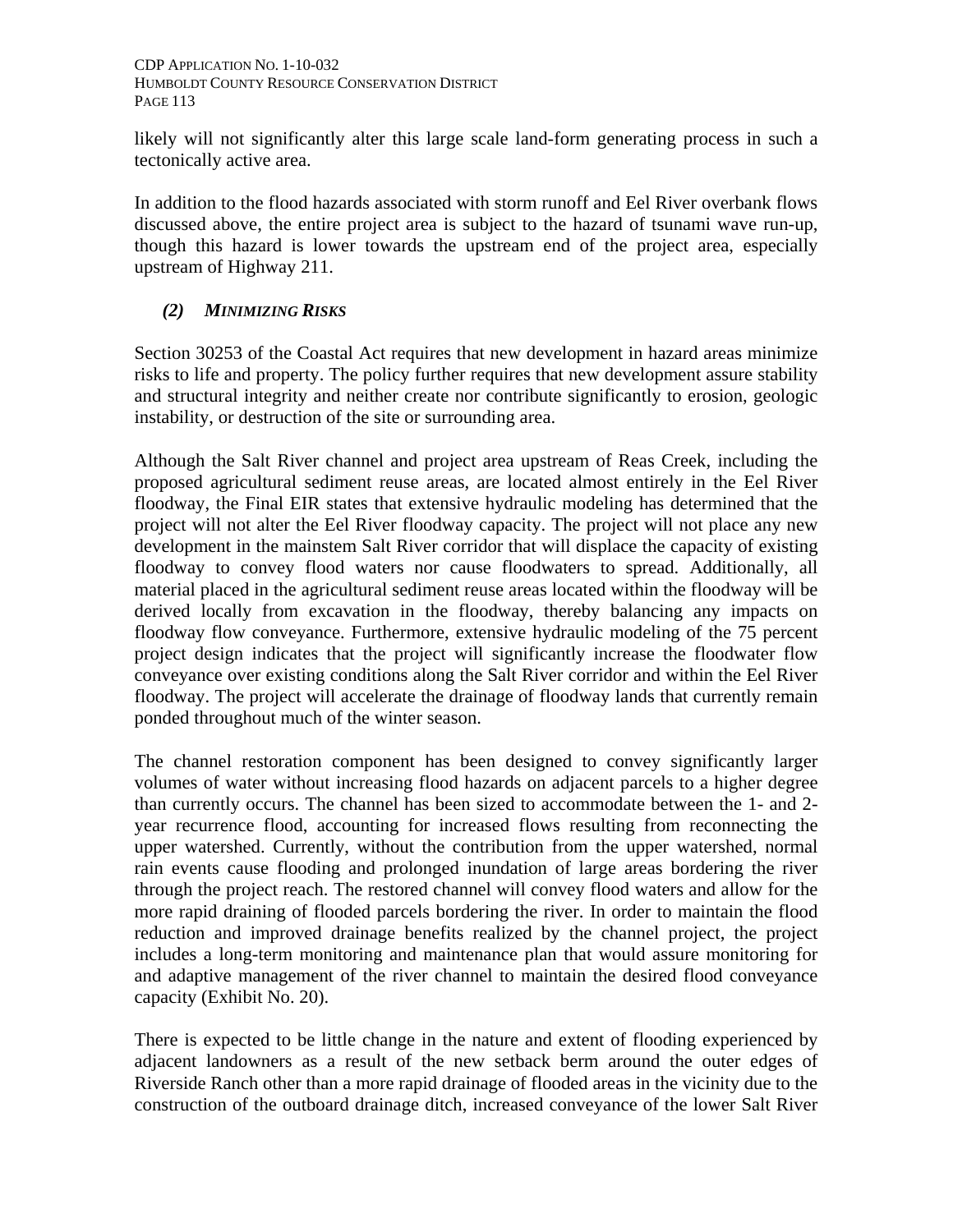channel, and the internal slough channel network proposed to be constructed within Riverside Ranch. The existing levees bordering Riverside Ranch along the Salt River were constructed in an informal manner many decades ago. The levees are eroded and weakened in numerous locations and prone to frequent failures. The proposed new setback berm and berm improvements will yield far wider, less steep, and taller berms, constructed pursuant to modern construction methods and specifications. Thus, the proposed berm will provide adjacent landowners with superior flood protection than currently exists. Moreover, the proposed new berm will contain a high flow bypass in order to further accommodate drainage of adjacent properties during larger, more expansive Eel River floods.

In addition to minimizing flooding risks, the proposed project incorporates various measures to ensure that it does not contribute significantly to erosion. Boulder weirs to control bed gradients and minimize erosion risks will be installed at the Williams, Francis, and Reas Creeks connections with the restored Salt River channel as well as at new Riverside Ranch internal slough channel connections to the Salt River channel. The project plans also call for the use of bioengineering methods (e.g., planting of specific vegetation such as willow fascines and/or the installation of large-wood structures) as necessary to stabilize bank erosion both on tributaries and the main river channels. In addition, the project is designed to accommodate the increased tidal prism created through Phase 1 (Riverside Ranch) restoration so that no additional channel expansion is anticipated. Tidal energy is expected to maintain the construction channel geometry by transporting sediments introduced from the upper watershed or downstream estuary, but the reintroduction of tidal exchange to the area is not designed to impart enough change or energy to increase erosion in any portion of the excavated Salt River channel. Furthermore, the restoration design accounts for wind-wave erosion control measures through the proposed use of bioengineering stabilization measures as deemed necessary through implementation of the Adaptive Management Plan.

Finally, the proposed project has been designed to account for the hazards of future sealevel rise. The restored Riverside Ranch wetlands will be located at a relatively high elevation so that over the next 50-years, as sea-level rise encroaches, the habitats will generally be altered from higher marsh to lower marsh, as summarized in Table 10 below.

|            | <b>Elevation Range</b><br>(feet NAVD88) | <b>As-Built Conditions</b><br>(acres)        |
|------------|-----------------------------------------|----------------------------------------------|
| Low Marsh  | 3.76-5.81                               | 67                                           |
| Mid Marsh  | 5.81-6.99                               | 146                                          |
| High Marsh | 6.99-8.50                               | 43                                           |
|            | <b>Elevation Range</b><br>(feet NAVD88) | <b>Post 2-foot Sea-Level Rise</b><br>(acres) |
| Low Marsh  | 5.76-7.81                               | 180                                          |
| Mid Marsh  | 7.81-8.99                               | 17                                           |

**Table 10**. Estimated changes in Riverside Ranch wetland habitat areas subject to 2 feet of sea-level rise over the design life of the project (50 years). Tabular data taken from Table 3.1-8 of the Final EIR.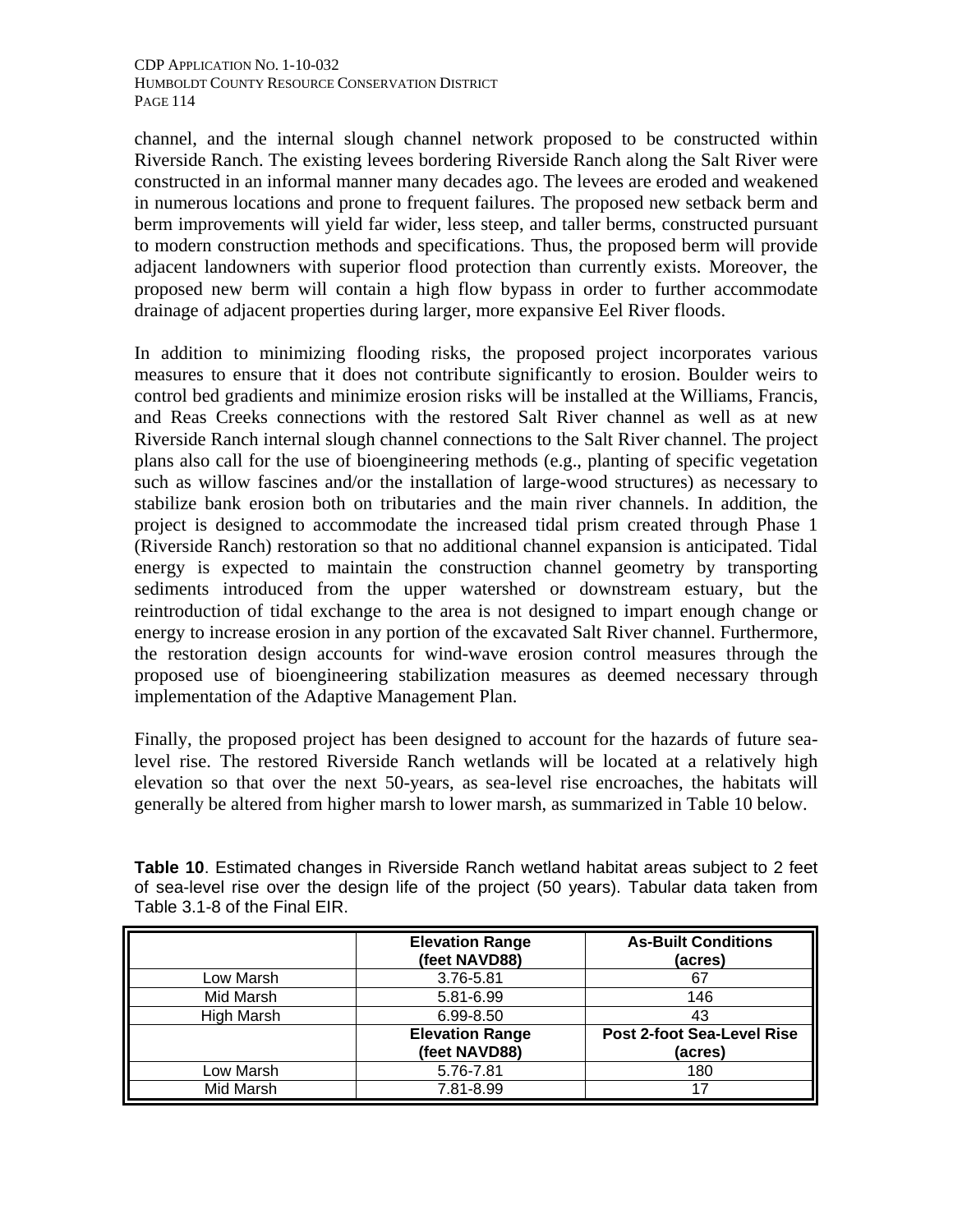| ┚╹へ┢<br><br>11 Z<br>-<br>. .<br>v<br>.<br>$\sim$ $\sim$ $\sim$ $\sim$ $\sim$ $\sim$ | $\sim$<br><br>. . |  |
|-------------------------------------------------------------------------------------|-------------------|--|
|                                                                                     |                   |  |

Thus, as shown above, the low marsh habitat area will increase almost three times in area (from 67 to 180 acres), while mid- and high-marsh zones will decrease tremendously. In addition to the anticipated changes in tidal marsh habitats, upland areas (e.g., lower berm elevations above 9 feet) also will convert to wetland areas (e.g., high marsh habitat in some areas).

The proposed new setback berm also has been designed to accommodate the added effects of sea-level rise. The berm will have a top elevation of 14.75 feet NAVD88 with 3:1 (H:V) side slopes. This elevation is adequate to protect against wave erosion during extreme tides, and vegetation on the berm will further protect against moderate flood events. Cattle will be precluded from accessing the berm (via proposed livestock fencing along the base of the outboard length of the berm), which will further guard against associated erosion risks. In addition, the proposed berm height is sufficient to compensate for the anticipated 2-foot rise of sea-level projected over the 50-year economic life of the structure.

Even though the project has been designed to minimize risks associated with geologic and flood hazards, some risk remains. The entire project area is located within the FEMAmapped 100-year floodplain of the Eel River, and there is no way to avoid the risk of a large magnitude flood event in the future. Given that the applicant has chosen to implement the project despite the identified geologic and flooding risks in the area, the applicant must assume the risks. Therefore, the Commission attaches **Special Condition No. 20**, which notifies the applicant that the Commission is not liable for damage as a result of approving the permit for development. The condition also requires the applicant to indemnify the Commission in the event that third parties bring an action against the Commission as a result of the failure of the development to withstand the hazards.

As conditioned as discussed above, the Commission finds the proposed new development is consistent with Section 30253 of the Coastal Act.

## **I. PROTECTION OF ARCHAEOLOGICAL RESOURCES**

Section 30244 of the Coastal Act states as follows:

*Where development would adversely impact archeological or paleontological resources as identified by the State Historic Preservation Officer, reasonable mitigation measures shall be required.* 

The project area includes lands formerly occupied by the Wiyot people, prior to Euro-American exploration and settlement in the area in the 1850's. The Wiyot dwelling place, Wotwetwok, was located along the Salt River (Oka't). The Wiyot used the Salt River and its surroundings for fishing and transport.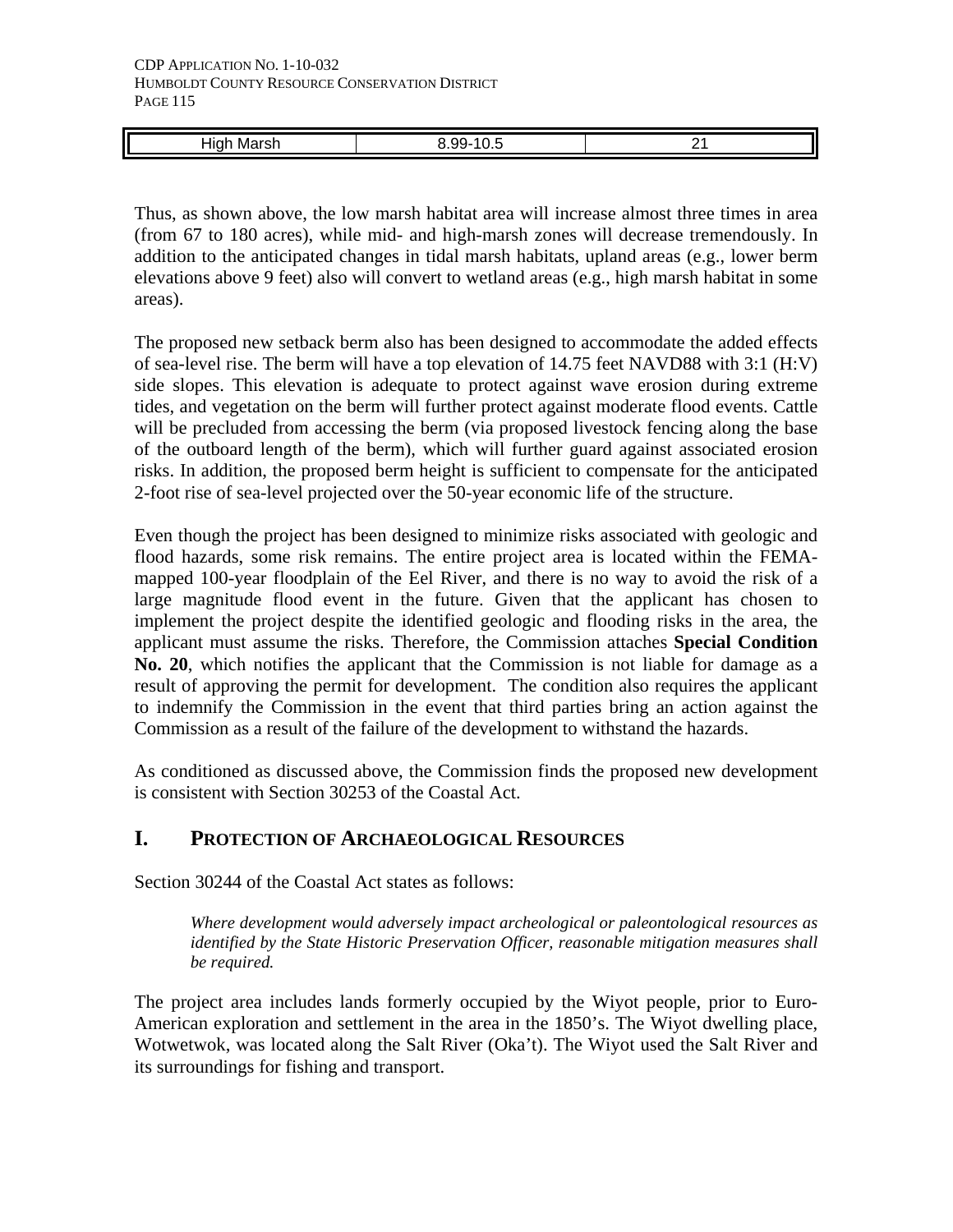The proposed project area was surveyed for archaeological resources by registered professional archaeologists in 2008, with additional areas surveyed in 2010 (Roscoe & Associates, March 2008 plus January 2011 addendum). The resulting archaeological report indicates that the archaeological studies identified twelve historic-era resources eligible for listing on the California Register of Historical Resources (eight farmsteads, a linear dike and ditch system, a barn foundation and corral, Salt River channel improvement features, and a cement feature at the site of Port Kenyon) and one culturally sensitive area (historic town of Port Kenyon, which has a high probability for buried historic-era archaeological materials).

With regard to the historic-era resources, the report concludes that no adverse effects to the eight building complexes or cultural landscape will occur as a result of project implementation, so no specific mitigation measures are recommended to protect these resources. The report further concludes that no site-specific recommendations are warranted for the identified historic-era sites (dike and ditch system, barn foundation and corrals, etc.). Moreover, the archaeological report states that based on consultation with the Native American Heritage Commission, no listed "sacred lands" are present within the project area. However, according to the Wiyot Tribe, the Eel River watershed may be considered a "Traditional Cultural Property" with the potential for cultural use and resources in the project area.

With regard to the identified culturally sensitive area, the report recommends that the applicant (a) conduct additional pre-project archaeological testing at a particular location between Port Kenyon and the Salt River, (b) stop work within 20 meters of any discovery of cultural resources during ground-disturbing activities, with work not to resume until a professional archaeologist has evaluated the materials and offered recommendations for further action, and (c) follow a series of specific procedures in the event of inadvertent discovery of human remains, including stoppage of work within 20 meters of the discovery.

To ensure protection of any archaeological or cultural resources that may be discovered at the site during construction of the proposed project, the Commission attaches **Special Condition No. 21**. This condition requires (a) that the additional pre-project testing recommended by the archaeological report in the location between Port Kenyon and the Salt River be conducted and that a qualified cultural resource specialist analyze the significance of any resources discovered prior to the commencement of Phase 2 development, and (b) that if an area of cultural deposits is discovered during the course of the project, all construction within 20 meters of the discovery must cease, and a qualified cultural resource specialist must analyze the significance of the find and recommend any needed changes to the proposed development or mitigation measures to protect archaeological resources at either the site of pre-project testing or during construction. To recommence development following discovery of cultural deposits, the applicant is required to submit a supplementary archaeological plan for the review and approval of the Executive Director to determine whether the changes are *de minimis* in nature and scope, or whether an amendment to this permit is required.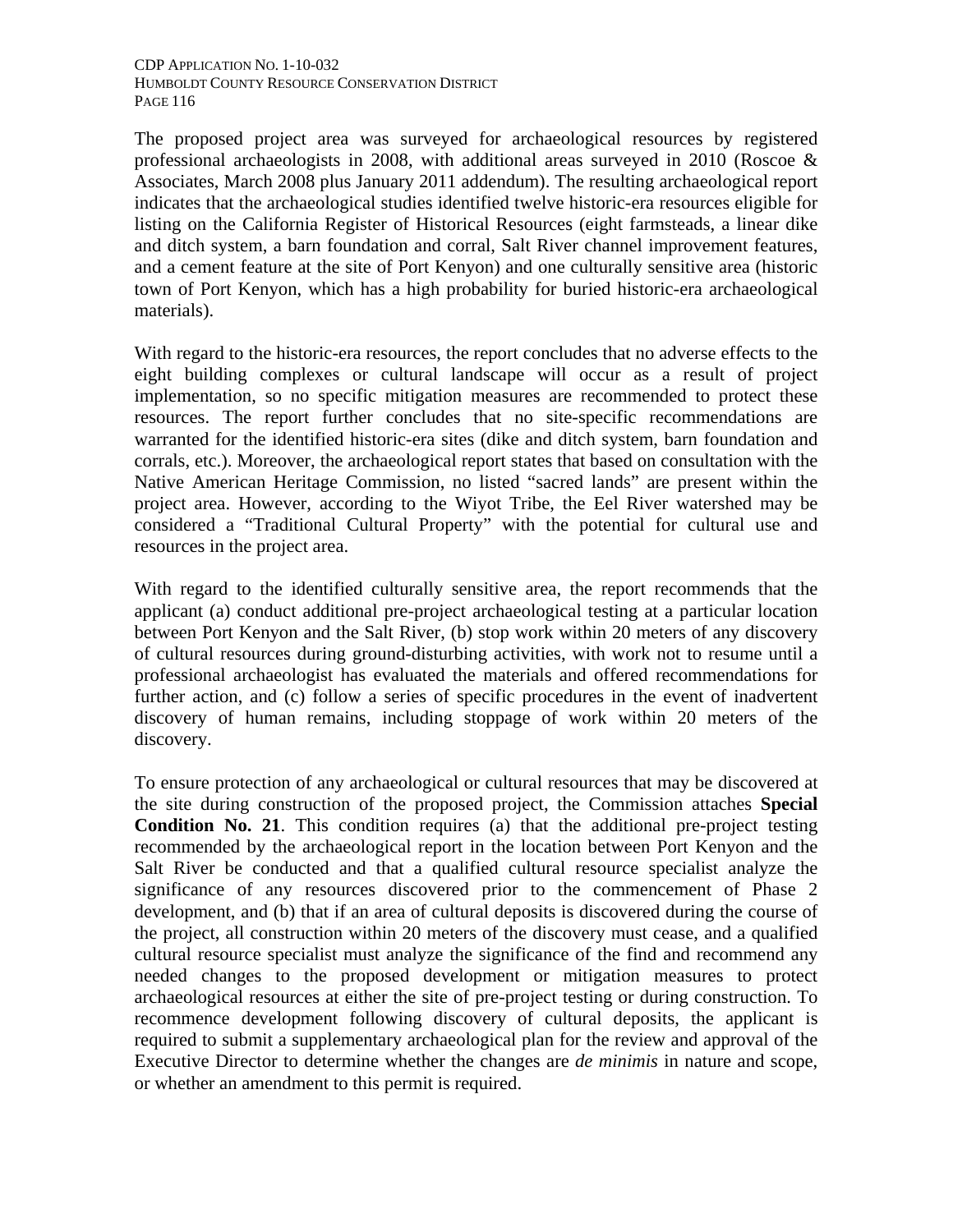CDP APPLICATION NO. 1-10-032 HUMBOLDT COUNTY RESOURCE CONSERVATION DISTRICT PAGE 117

Therefore, the Commission finds that the proposed project, as conditioned, is consistent with Coastal Act Section 30244, as the development will include mitigation measures to ensure that the development will not adversely impact archaeological resources.

## **J. PUBLIC ACCESS**

The proposed project is located on public trust lands seaward of the first through public road, which in this area is Port Kenyon Road on the south side of the Salt River and Goble Lane on the north side of the Salt River. The historic navigable waters of the Salt River supported a shipping industry from 1870-1909. Land reclamation, construction of levees, channelization of tributaries, and excessive aggradation significantly reduced the extent of navigable waters within the Salt River, thereby decreasing the sustainability of the shipping industry. In addition to eliminating shipping, the transformation of the Salt River (as described in Finding IV.A above) also reduced and in many cases eliminated other benefits provided by the existence of navigable waters. These benefits included hydraulic connectivity and drainage, habitat benefits for aquatic and terrestrial species, and more. The proposed restoration project will greatly expand the extent of historic navigable waters and their many-fold benefits, resulting in an overall statewide benefit.

The Coastal Act contains numerous policies that address public access and recreation:

Section 30210 of the Coastal Act states as follows:

*In carrying out the requirement of Section 4 of Article X of the California Constitution, maximum access, which shall be conspicuously posted, and recreational opportunities shall be provided for all the people consistent with public safety needs and the need to protect public rights, rights of private property owners, and natural resource areas from overuse.* [Emphasis added.]

Section 30211 of the Coastal Act states as follows:

*Development shall not interfere with the public's right of access to the sea where acquired through use or legislative authorization, including, but not limited to, the use of dry sand and rocky coastal beaches to the first line of terrestrial vegetation.* 

Section 30212 of the Coastal Act states, in applicable part, as follows:

*(a) Public access from the nearest public roadway to the shoreline and along the coast shall be provided in new development projects except where: (1) it is inconsistent with public safety, military security needs, or the protection of fragile coastal resources, (2) adequate access exists nearby, or, (3) agriculture would be adversely affected. Dedicated accessway shall not be required to be opened to public use until a public agency or private association agrees to accept responsibility for maintenance and liability of the accessway.*  [Emphasis added.]

*(c) Nothing in this division shall restrict public access nor shall it excuse the performance of duties and responsibilities of public agencies which are required by Sections 66478.1 to 66478.14, inclusive, of the Government Code and by Section 4 of Article X of the California Constitution.* 

…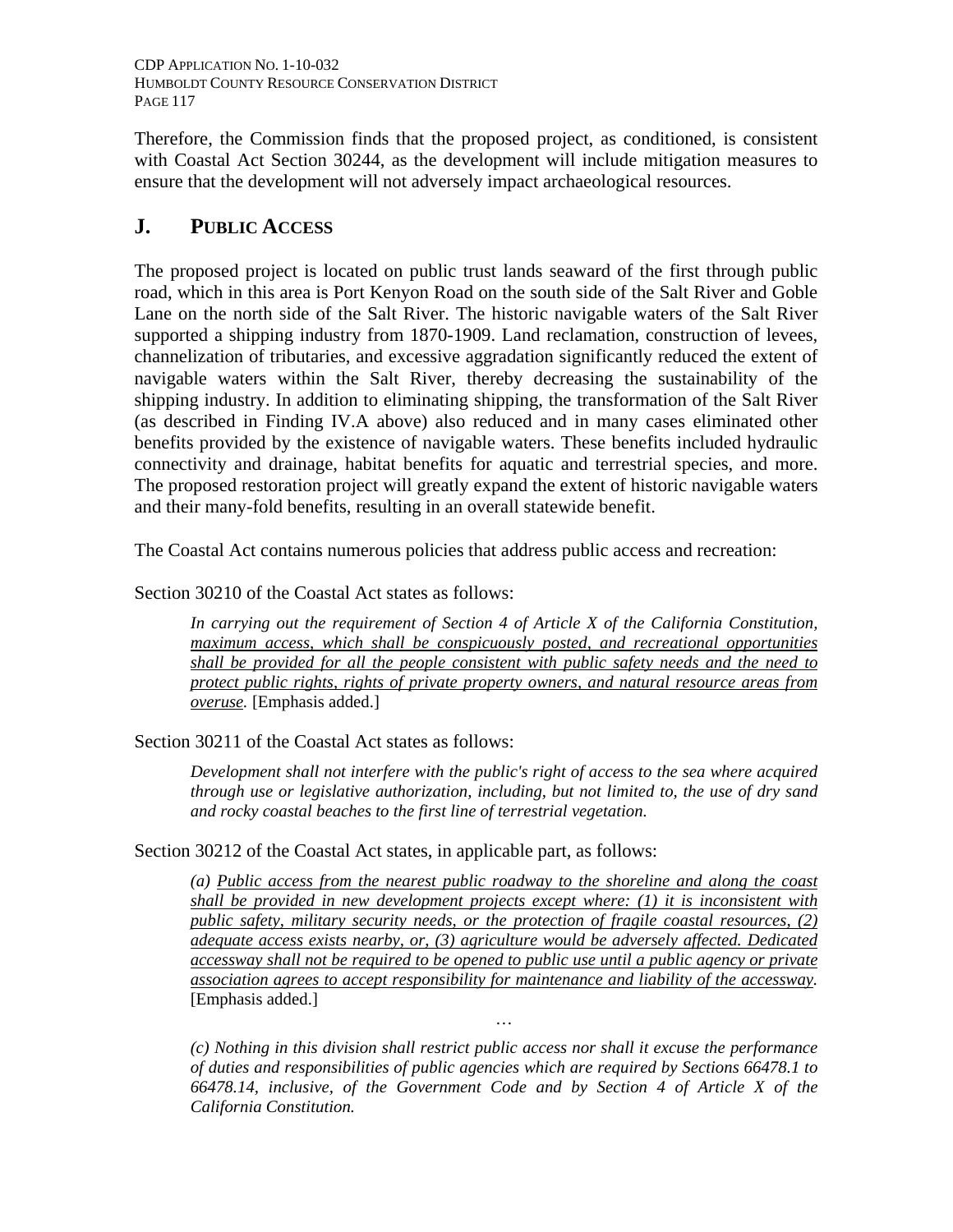CDP APPLICATION NO. 1-10-032 HUMBOLDT COUNTY RESOURCE CONSERVATION DISTRICT PAGE 118

### Section 30212.5 of the Coastal Act states as follows:

*Wherever appropriate and feasible, public facilities, including parking areas or facilities, shall be distributed throughout an area so as to mitigate against the impacts, social and otherwise, of overcrowding or overuse by the public of any single area.* 

Section 30213 of the Coastal Act states, in applicable part, as follows:

*Lower cost visitor and recreational facilities shall be protected, encouraged, and, where feasible, provided. Developments providing public recreational opportunities are preferred.* 

…

### Section 30214 of the Coastal Act states as follows:

*(a) The public access policies of this article shall be implemented in a manner that takes into account the need to regulate the time, place, and manner of public access depending on the facts and circumstances in each case including, but not limited to, the following:* 

*(1) Topographic and geologic site characteristics.* 

*(2) The capacity of the site to sustain use and at what level of intensity.* 

*(3) The appropriateness of limiting public access to the right to pass and repass depending on such factors as the fragility of the natural resources in the area and the proximity of the access area to adjacent residential uses.* 

*(4) The need to provide for the management of access areas so as to protect the privacy of adjacent property owners and to protect the aesthetic values of the area by providing for the collection of litter.* 

*(b) It is the intent of the Legislature that the public access policies of this article be carried out in a reasonable manner that considers the equities and that balances the rights of the individual property owner with the public's constitutional right of access pursuant to Section 4 of Article X of the California Constitution. Nothing in this section or any amendment thereto shall be construed as a limitation on the rights guaranteed to the public under Section 4 of Article X of the California Constitution.* 

*(c) In carrying out the public access policies of this article, the commission and any other responsible public agency shall consider and encourage the utilization of innovative access management techniques, including, but not limited to, agreements with private organizations which would minimize management costs and encourage the use of volunteer programs.* 

### Section 30223 of the Coastal Act states as follows:

*Upland areas necessary to support coastal recreational uses shall be reserved for such uses, where feasible.* 

### Section 30224 of the Coastal Act states as follows:

*Increased recreational boating use of coastal waters shall be encouraged, in accordance with this division, by developing dry storage areas, increasing public launching facilities, providing additional berthing space in existing harbors, limiting non-water-dependent land uses that congest access corridors and preclude boating support facilities, providing*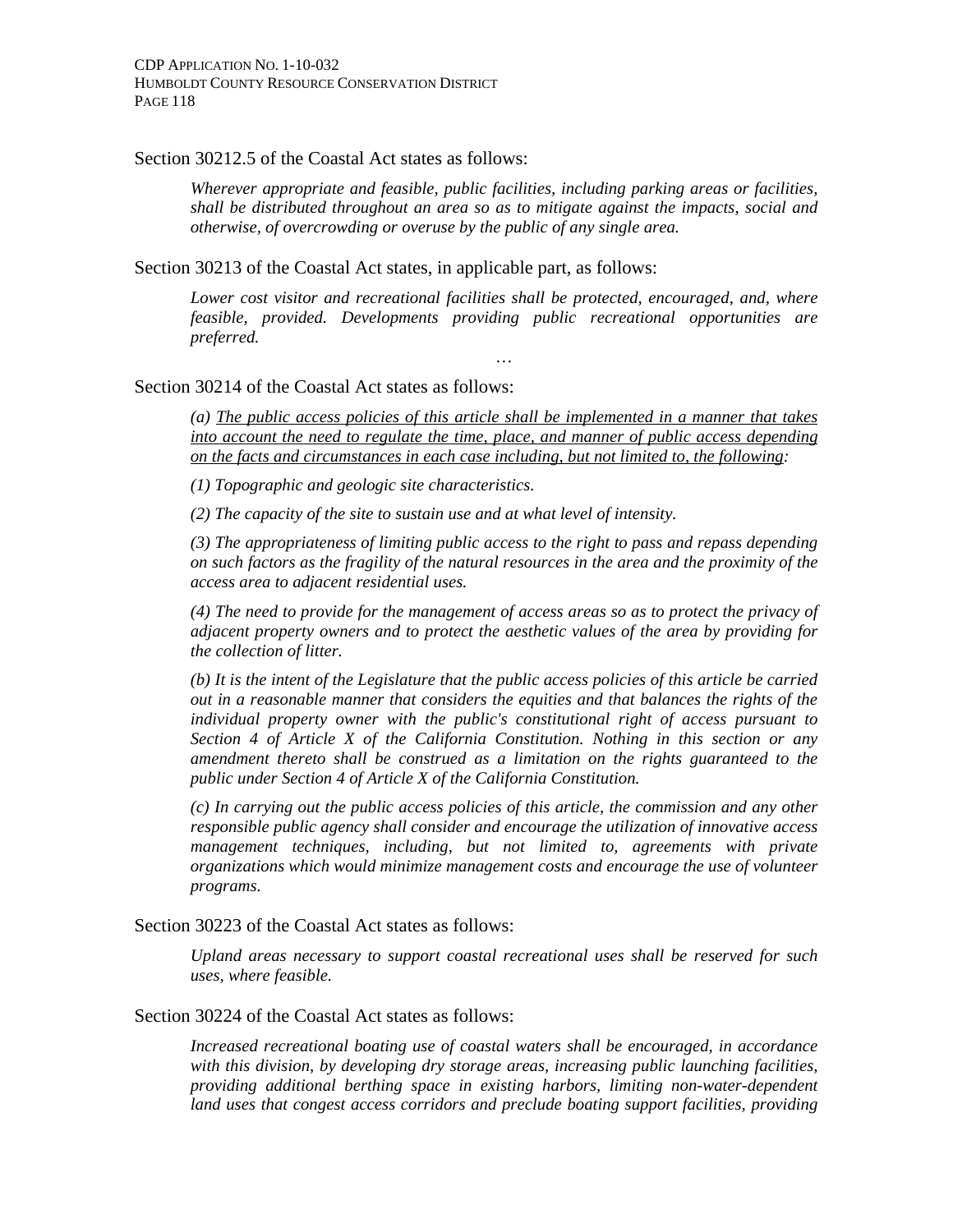*harbors of refuge, and by providing for new boating facilities in natural harbors, new protected water areas, and in areas dredged from dry land.* 

As cited above, Section 30210 of the Coastal Act requires that maximum public access be provided consistent with public safety needs and the need to protect natural resource areas from overuse. Section 30212 requires that access from the nearest public roadway to the shoreline be provided in new development projects except where it is inconsistent with public safety, military security, or protection of fragile coastal resources, or adequate access exists nearby. Section 30211 requires that development not interfere with the public's right to access gained by use or legislative authorization. Section 30214 provides that the public access policies of the Coastal Act shall be implemented in a manner that takes into account the capacity of the site and the fragility of natural resources in the area. In applying Sections 30210, 30211, 30212, and 30214, the Commission must show that any denial of a permit application based on these policies or any decision to grant a permit subject to special conditions requiring public access is necessary to avoid or offset a project's adverse impact on existing or potential access. Finally, Section 30224 of the Coastal Act Section encourages increased recreational boating use of coastal waters by, among other means, increasing public launching facilities. In sum, the Coastal Act requirements applicable to the site require that development maximize public access and recreational opportunities.

Given that Riverside Ranch is a public property (under the ownership of DFG) and includes development over and into public trust resources, the provision of public access and recreation consistent with Coastal Act requirements is especially important. Notwithstanding the improved coastal access and substantial statewide public trust benefits resulting from the proposed restoration of tidal habitats and navigable waters, the project as proposed includes no specific public access components to increase and improve access and recreational opportunities available to the public at Riverside Ranch, as required by the above-cited policies. Thus, the project falls short of maximizing public recreational access opportunities consistent with the Coastal Act.

Currently there is no public access available in the project area except for use of the Salt River by small crafts using boating access points in other waterways outside of the project area (e.g., Morgan Slough or the Eel River). Moreover, existing public access in the surrounding region is limited. The only public beach access in the surrounding region is available at Centerville County Park and Beach, located approximately five (driving) miles west of the project site. Future public beach access is planned by The Wildlands Conservancy for its Eel River Estuary Preserve located west of the project site (including access to beach and dune areas south of the mouth of the Eel River), though it may be several years before necessary access improvements are permitted and implemented at that location. Public access to the Eel River (north side), including boating access, is available at Cock Robin Island, located approximately 11 (driving) miles from the project site. The closest boating access to the project area is located approximately two (driving) miles away at the westerly end of Camp Weott Road. A small dirt boat ramp and parking area allows for small boat and pedestrian access to Morgan Slough approximately one mile from the Eel River mouth (Morgan Slough is a small, approximately mile-long tidal slough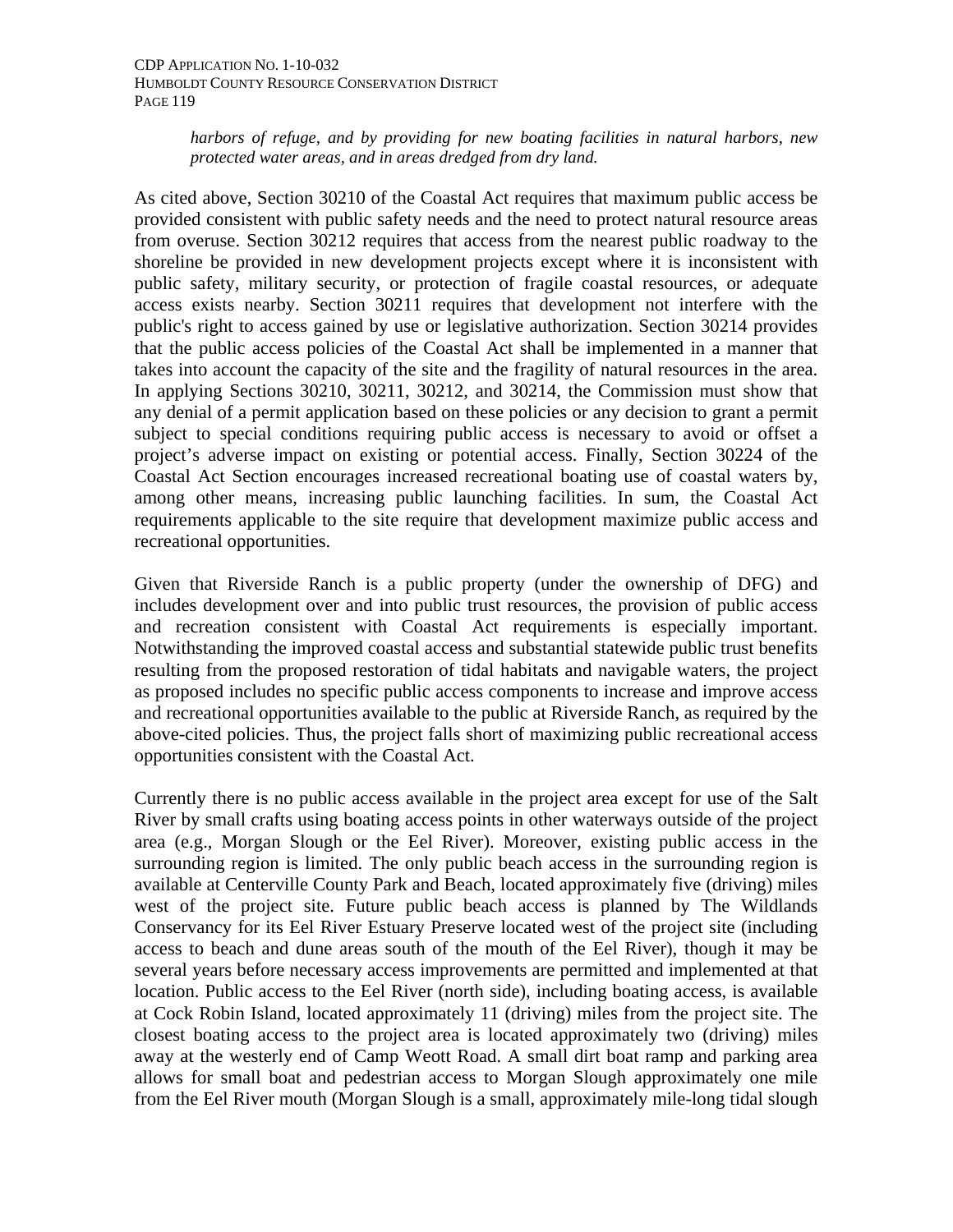that connects with the Salt and Eel Rivers near their confluence downstream of the project area). The small parking area supports a maximum of three to five cars, and the certified access plan in the County's LCP recommends acquisition from willing sellers of additional area at this location to provide for additional vehicles (10-15 additional cars) and boat trailers.

The applicant has not proposed any public access in the project area post other than access to navigable waters from access points outside of the project area, even though over half of the project area (~440 acres) will be under public (DFG) ownership. However, various features of the project could facilitate future public access at the site in a manner that would protect both natural and agricultural resources and would provide for public safety. These include the proposal to maintain significant acreages of upland areas near the southern entrance to the property and along the length of the approximately 2-mile-long 12-foot-wide berm that will buttress the eastern edge of the restoration area, and the proposal to install livestock-exclusion fencing along the length of the new setback berm to separate the proposed agricultural and natural resources uses of the property. The upland areas could be used for future public access amenities such as parking and pedestrian trail development (along the top of the new berm) without impacting restored habitat areas, and the fencing would serve to separate the public from retained agricultural operations on the property. Moreover, it is worth noting that the terms of the State Coastal Conservancy grant agreement for the acquisition of Riverside Ranch specify as an "essential provision" of the permanent dedication of the property that the purpose of the property acquisition is for "*…agricultural open space, habitat preservation and public access. No use of the real property inconsistent with these purposes is permitted*" (emphasis added).

The DFG has not yet prepared a management plan for its recently acquired Riverside Ranch property, but based on the proposed project plans, the property will be managed primarily for natural resources and agricultural uses. Any future planned public access improvements are unspecified at this time. The majority of the property will be restored to tidal habitats (~355 acres) and riparian habitats (~43 acres). Approximately 55 acres of the property will be maintained in agricultural production with the intent (according to the Final EIR) that the pastureland will be managed for agricultural uses in a manner that also supports Aleutian cackling goose habitat (the geese prefer to forage on new growth that emerges in the winter and spring when the birds migrate through the North Coast region, and providing grazing habitat for the geese on public lands helps relieve the economic impacts caused by geese grazing on privately owned farmlands). Agricultural areas will include pasturelands east and southeast of the new setback berm, which is necessary to contain the restored tidal habitats and prevent flooding of surrounding County infrastructure, private properties, and agricultural land. Other agricultural areas include the area around the Riverside Ranch Road access to the property where the existing dilapidated barn and manure ponds (which are proposed to be filled) are located.

Thus, the Commission finds that (1) existing public access in the project area is nonexistent to severely limited, (2) a large portion (over half) of the project area has recently been transferred to public ownership (DFG), and (3) the access policies of the Coastal Act require that development maximize public access and recreational opportunities. The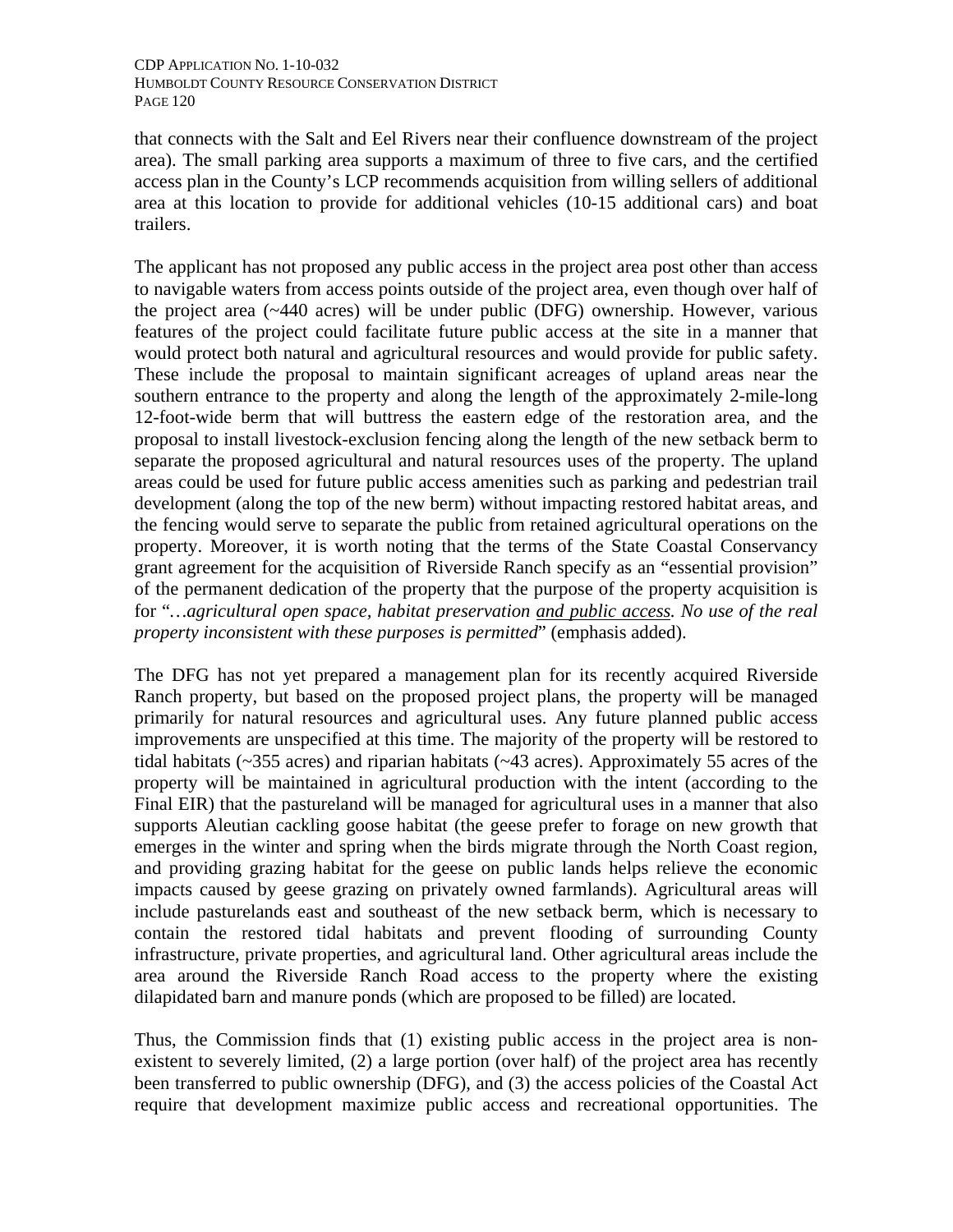Commission therefore finds that inclusion of public access is necessary to avoid any of the project's potential adverse impacts on future potential public access to Riverside Ranch (i.e., the portion of the project area under public ownership). Without the development of a public access plan for the property, future management of the site could be undertaken in a way that would preclude public access. The preparation and implementation of a public access plan would fulfill Coastal Act requirements for maximizing public access and would provide specificity on how such public access amenities shall be provided, maintained, and made available for general public recreational use in a manner that maximizes their utility and value, protects public safety, and does not adversely affect natural or agricultural resources.

Therefore, the Commission attaches **Special Condition No. 22** to require that a public access plan for the property be prepared and submitted for the Executive Director's review and approval prior to commencement of Phase 1 construction (or such additional time as the Executive Director may grant for good cause). The plan must demonstrate that (a) public access amenities shall be provided at Riverside Ranch within two years of completion of the authorized Phase 1 construction activities; (b) public access amenities shall include, at a minimum, the following: (i) public parking for a minimum of six to eight vehicles; (ii) a trail suitable for foot traffic on top of and along the entire length of the new setback berm; (iii) a viewing platform at the seaward end of the setback berm trail; (iv) at least two interpretive panels or signs describing the restoration project and/or issues, information, and history related to the Eel River Estuary; and (v) access for non-motorized boating located at or near the parking area; and (c) all public access areas and amenities shall be available to the general public free of charge at a minimum during daylight hours each weekend of the year. The required public access plan is needed to refine and secure public access elements in a way that will provide maximum public benefit at this important public site in the Eel River Estuary consistent with the Coastal Act policies discussed in this finding.

In conclusion, the Commission finds that the project, as conditioned, will provide maximum public access consistent with public safety needs and the protection of natural resources and is consistent with the requirements of Coastal Act Sections 30210, 30211, 30212, and 30214.

# **K. PUBLIC TRUST LANDS**

Because the project site is located in an area subject to the public trust as discussed above, to ensure that the applicant has the necessary authority to undertake all aspects of the project on these public lands, the Commission attaches **Special Condition No. 23**. This condition requires that the project be reviewed and where necessary approved by the State Lands Commission prior to the issuance of the coastal development permit.

# **L. OTHER APPROVALS**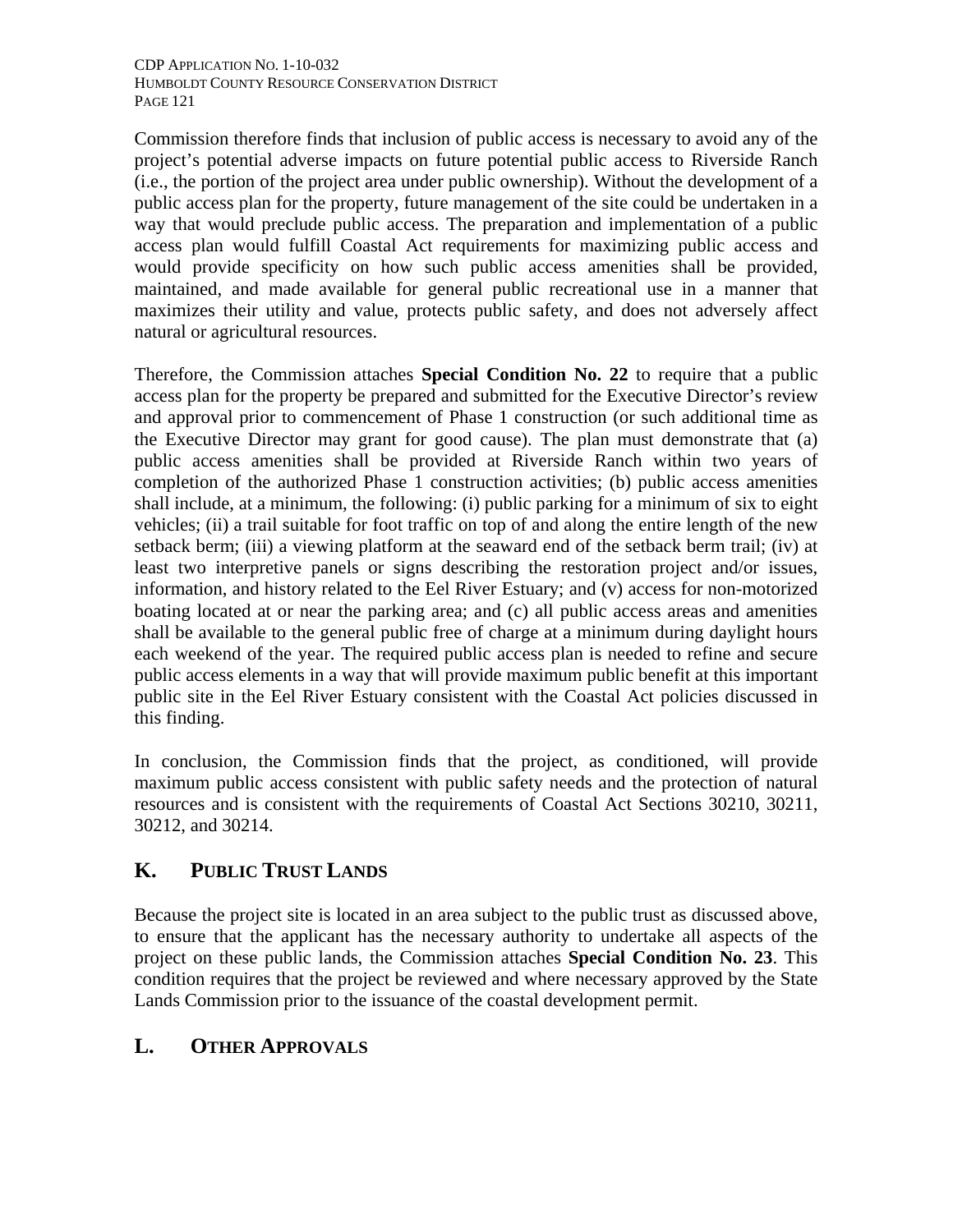The project requires review and authorization by the U.S. Army Corps of Engineers, the North Coast Regional Water Quality Control Board, and the Department of Fish and Game (for both FGC Sec. 1602 Streambed Alteration Agreement and CESA Consistency Determination). Pursuant to the Federal Coastal Zone Management Act, any permit issued by a federal agency for activities that affect the coastal zone must be consistent with the coastal zone management program for that state. Under agreements between the Coastal Commission and the Corps, the Corps will not issue a permit until the Coastal Commission approves a federal consistency certification for the project or approves a permit.

To ensure that the project ultimately approved by the Corps, the RWQCB, and DFG is the same as the project authorized herein, the Commission attaches **Special Condition Nos. 24 25, 26, and 27**, which require the applicant to submit to the Executive Director evidence of these agencies' approvals of the project prior to permit issuance and, in the case of the Corps, prior to commencement of construction. The conditions require that any project changes resulting from these other agency approvals not be incorporated into the project until the applicant obtains any necessary amendments to this coastal development permit.

# **M. FINAL BIOLOGICAL OPINIONS**

The project requires the preparation and issuance of final Biological Opinions (BOs) by the U.S. Fish and Wildlife Service (FWS) and NOAA-Fisheries. The BOs are expected to be finalized prior to the October hearing. FWS and NOAA-Fisheries staff have informed Commission staff that the BOs are not expected to reach conclusions contrary to the two Biological Assessments produced for the project (see Substantive File Documents, page 2), both of which concluded that the project may affect but would not jeopardize the continued existence of listed species in the project area. The BAs reached their determinations based on the numerous avoidance, minimization, and compensation measures incorporated into the proposed project.

To ensure that the project ultimately approved by the FWS and NOAA-Fisheries is the same as the project authorized herein, the Commission attaches **Special Condition No. 28**, which requires the applicant to submit, prior to permit issuance, the final Biological Opinions in support of the restoration work authorized by this permit and that are consistent with all terms and conditions of this permit. The applicant shall inform the Executive Director of any changes to the project required by the FWS and NOAA-Fisheries. Such changes shall not be incorporated into the project until the applicant obtains a Commission amendment to this coastal development permit, unless the Executive Director determines that no amendment is legally required.

# **N. CALIFORNIA ENVIRONMENTAL QUALITY ACT (CEQA)**

The applicant, as the lead agency for CEQA purposes, certified a Final Environmental Impact Report for the proposed project on February 24, 2011 (SCH No. SD2007-05-06).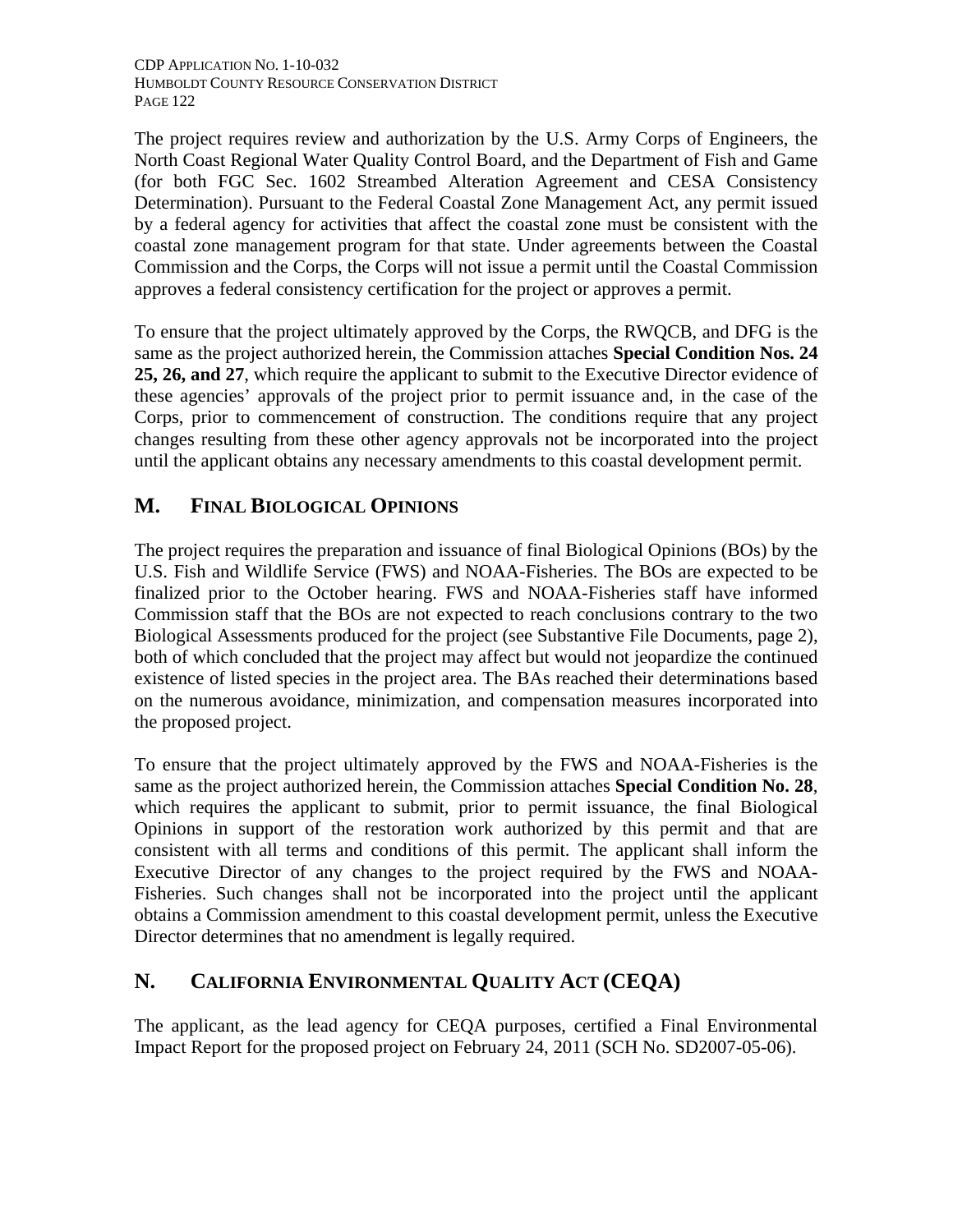Section 13906 of the Commission's administrative regulation requires Coastal Commission approval of coastal development permit applications to be supported by a finding showing the application, as modified by any conditions of approval, is consistent with any applicable requirements of the California Environmental Quality Act (CEQA). Section  $21080.5(d)(2)(A)$  of CEOA prohibits a proposed development from being approved if there are any feasible alternatives or feasible mitigation measures available, which would substantially lessen any significant adverse effect the proposed development may have on the environment.

The Commission incorporates its findings on Coastal Act consistency at this point as if set forth in full. As discussed above, the proposed project has been conditioned to be consistent with the policies of the Coastal Act. The findings address and respond to all public comments regarding potential significant adverse environmental effects of the project that were received prior to preparation of the staff report. As specifically discussed in these above findings, which are hereby incorporated by reference, mitigation measures that will minimize or avoid all significant adverse environmental impacts have been required. As conditioned, there are no other feasible alternatives or feasible mitigation measures available which would substantially lessen any significant adverse impacts which the activity may have on the environment. Therefore, the Commission finds that the proposed project, as conditioned to mitigate the identified impacts, can be found consistent with the requirements of the Coastal Act to conform to CEQA.

### **V. EXHIBITS:**

- (1) Regional Location Map
- (2) Project Vicinity Map
- (3) Land Use Zoning Map
- (4) Historic Tidal Inundation Map
- (5) [Changes in Salt River Drainage Patterns Due to Sedimentation](http://documents.coastal.ca.gov/reports/2011/10/W10b-10-2011-a1.pdf)
- (6) Generalized Overall Site Plan
- (7) Generalized Existing Habitat Types
- (8) Generalized Proposed Habitat Types
- (9) Phase 1 (Riverside Ranch Restoration) 75% Plans
- (10) [Phase 2 \(Salt River Channel Corridor Restoration\) 50% Plans](http://documents.coastal.ca.gov/reports/2011/10/W10b-10-2011-a2.pdf)
- (11) Francis Creek Culvert Replacement Plans
- (12) [Work Permitted Under Commission Emergency Permit No. 1-10-035-G](http://documents.coastal.ca.gov/reports/2011/10/W10b-10-2011-a3.pdf)
- (13) Properties Proposed for Excavated Sediment Reuse
- (14) Example Sediment Reuse Plan (draft template)
- (15) Proposed CEQA Mitigation Measures
- (16) Proposed Mitigation Measures for Listed Species
- (17) Habitat Mitigation and Monitoring Plan (excerpt)
- (18) Generalized Revegetation Plans
- (19) Rare Plant Mitigation and Monitoring Plan (excerpt)
- (20) Adaptive Management Plan (excerpt)
- (21) [Agricultural Areas Impacted by Chronic Flooding Where Improvement is Expected](http://documents.coastal.ca.gov/reports/2011/10/W10b-10-2011-a4.pdf)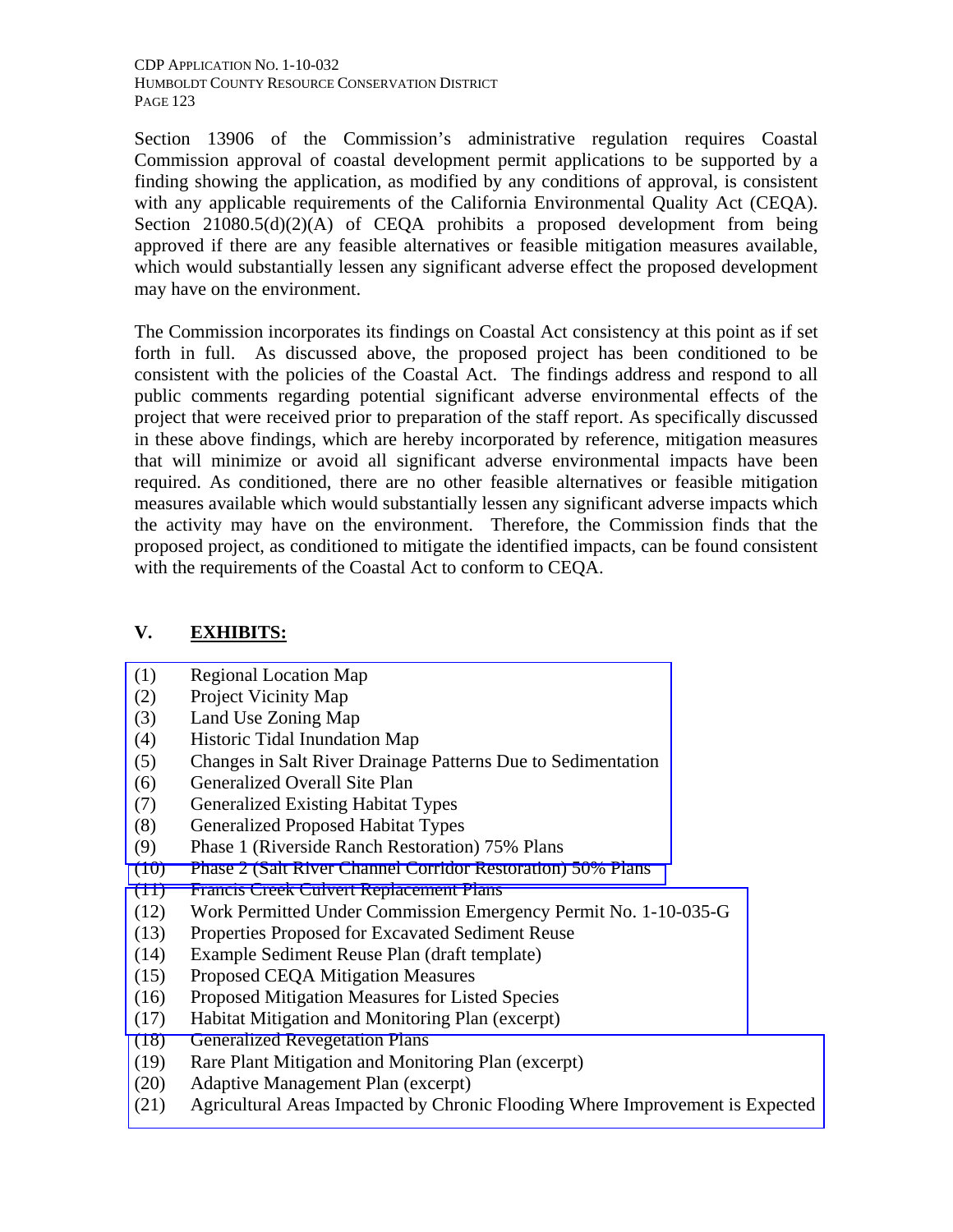CDP APPLICATION NO. 1-10-032 HUMBOLDT COUNTY RESOURCE CONSERVATION DISTRICT PAGE 124

- (22) Areas of prime agricultural land that will be preserved by the conversion of nonprime agricultural land on Riverside Ranch
- (23) Agricultural Analysis (excerpt)<br>(24) Upslope Sediment Reduction A
- Upslope Sediment Reduction Areas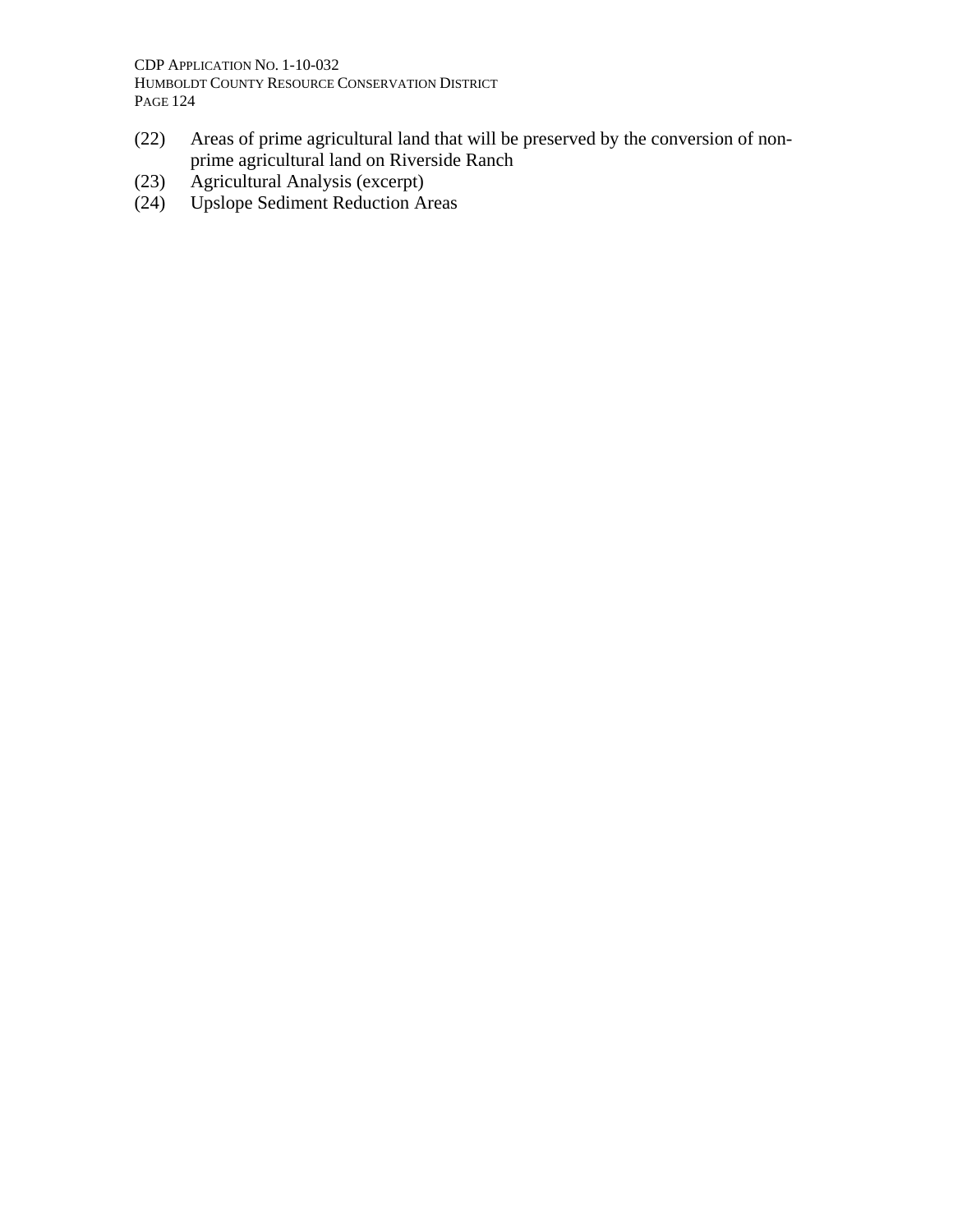CDP APPLICATION NO. 1-10-032 HUMBOLDT COUNTY RESOURCE CONSERVATION DISTRICT PAGE 125

# **APPENDIX A**

### **STANDARD CONDITIONS**

#### 1. Notice of Receipt and Acknowledgment:

The permit is not valid and development shall not commence until a copy of the permit, signed by the permittee or authorized agent, acknowledging receipt of the permit and acceptance of the terms and conditions, is returned to the Commission office.

#### 2. Expiration:

If development has not commenced, the permit will expire two years from the date on which the Commission voted on the application. Development shall be pursued in a diligent manner and completed in a reasonable period of time. Application for extension of the permit must be made prior to the expiration date.

#### 3. Interpretation:

Any questions of intent of interpretation of any condition will be resolved by the Executive Director or the Commission.

#### 4. Assignment:

The permit may be assigned to any qualified person, provided assignee files with the Commission an affidavit accepting all terms and conditions of the permit.

#### 5. Terms and Conditions Run with the Land:

These terms and conditions shall be perpetual, and it is the intention of the Commission and the permittee to bind all future owners and possessors of the subject property to the terms and conditions.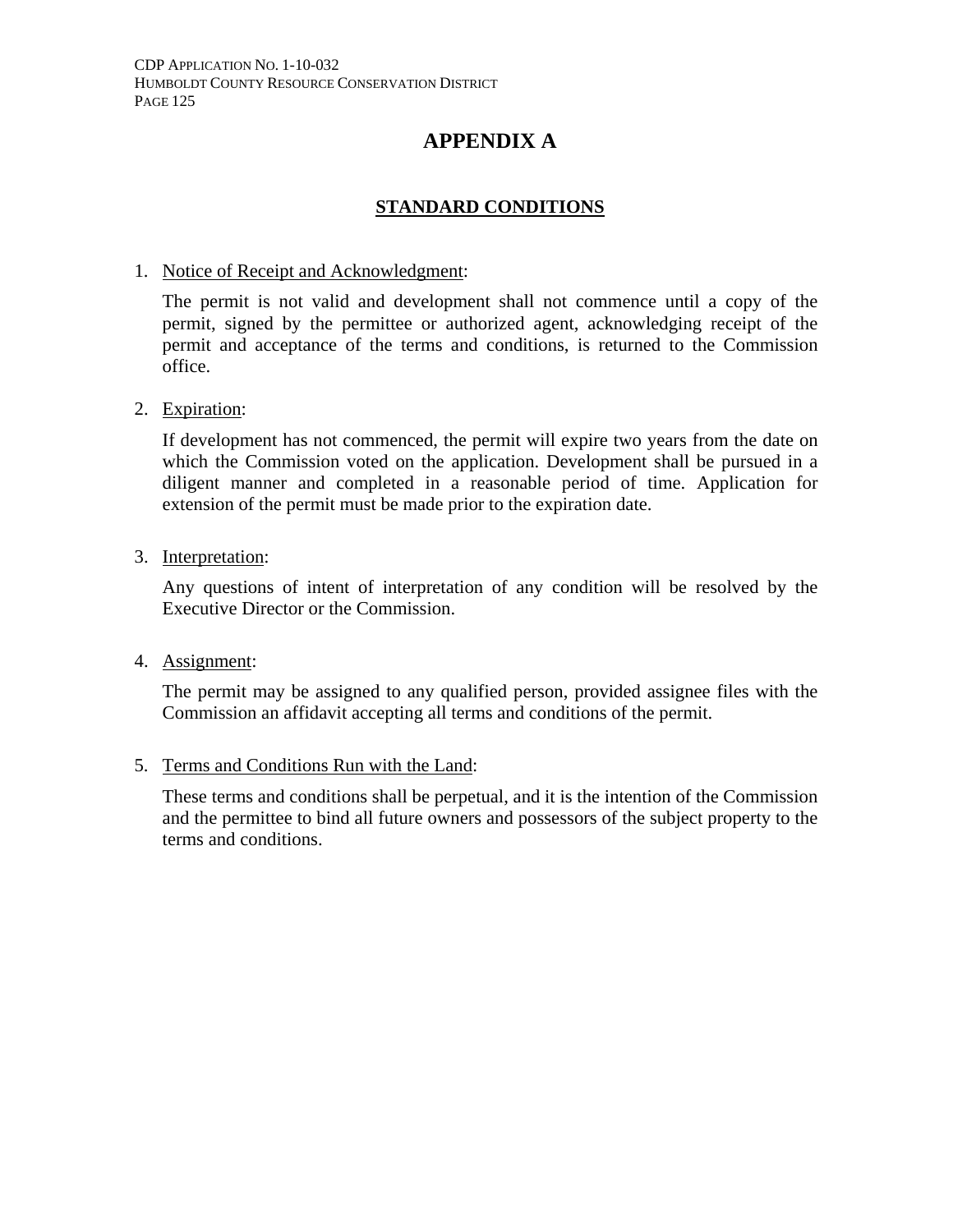# **APPENDIX B**

## **LIST OF PROJECT AREA LANDOWNERS AND ASSESSOR PARCEL NUMBERS**

|            | Phase 1<br>(11 APNs; 7 landowners) | 100-291-09       | <b>Mike Toste</b>                                |
|------------|------------------------------------|------------------|--------------------------------------------------|
| 100-091-08 | Dept. Fish & Game (DFG)            | 100-291-10       | <b>Mike Toste</b>                                |
| 100-091-10 | Oleson                             | 100-281-26       | <b>Mike Toste</b>                                |
| 100-101-07 | Mendes                             | 100-281-23       | John & Charlotte Michel                          |
| 100-111-01 | DFG                                | 100-281-25       | Cooper                                           |
| 100-111-02 | Mendes                             | 100-281-29       | Pfeiffer                                         |
| 100-111-07 | Mendes                             | 100-291-06       | Larsen                                           |
| 100-111-08 | <b>DFG</b>                         | 100-291-08       | Jim Regli                                        |
| 100-291-01 | Bertha Russ Lytel Found.           | 106-021-12       | Trutalli                                         |
| 100-291-02 | Zana                               | 106-021-80       | Walker                                           |
| 100-291-06 | Larsen                             | 106-021-83       | Tunzini                                          |
| 100-291-07 | Walker                             | 106-021-85       | Coffee Creek Ptsp. (Russ)                        |
|            | Phase 2                            |                  |                                                  |
|            | (51 APNs; 32 landowners)           | 106-051-01       | Camile Regli                                     |
| 100-111-13 | Don Boynton                        | 100-281-05       | Miranda                                          |
| 100-111-14 | <b>Bob Boynton</b>                 | 100-281-02       | <b>Mike Toste</b>                                |
|            |                                    |                  | <b>Properties to Receive Excavated Sediments</b> |
| 100-201-01 | <b>William Lorenzen</b>            |                  | for Reuse on Agricultural Uplands                |
|            |                                    |                  | (42 APNs; 13 landowners)                         |
| 100-201-03 | William Lorenzen                   | 100-102-10       | Alexandre                                        |
| 100-112-14 | Vevoda                             | 106-011-01       | Alexandre (Manzi)                                |
| 100-161-01 | Vevoda                             | 106-011-02       | Alexandre                                        |
| 100-161-07 | Vevoda                             | 106-011-03       | Alexandre (Halley)                               |
| 100-201-02 | William Lorenzen                   | $106 - 011 - 20$ | Alexandre                                        |
| 100-161-13 | Vevoda                             | 106-011-24       | Alexandre                                        |
| 100-171-03 | Vevoda (Hamner Estate)             | 106-021-11       | Alexandre                                        |
| 106-021-76 | Vevoda                             | 106-021-12       | Alexandre (Trutalli)                             |
| 106-021-77 | Vevoda                             | 106-021-13       | Alexandre                                        |
| 100-161-08 | City of Ferndale                   | 106-021-30       | Alexandre                                        |
| 100-162-03 | Hawkins                            | 106-021-32       | Alexandre                                        |
| 100-162-13 | D. Richardson                      | 106-021-50       | Alexandre (Trutalli)                             |
| 100-162-14 | D. Richardson                      | $106 - 021 - 56$ | Alexandre                                        |
| 100-162-30 | D. Richardson                      | 106-021-61       | Alexandre (Trutalli)                             |
| 100-162-15 | Elias Sousa                        | 106-021-78       | Alexandre (Trutalli)                             |
| 100-162-28 | Elias Sousa                        | 106-031-01       | Alexandre                                        |
| 100-231-02 | Elias Sousa                        | 030-211-08       | Alexandre                                        |
| 100-231-07 | Elias Sousa                        | 031-171-17       | Alexandre                                        |
| 100-162-33 | Lazio (in bankruptcy)              | 031-171-22       | Alexandre                                        |
| 100-171-02 | Trueman Vroman                     | 100-102-16       | Boynton, Don (Rocha)                             |
| 100-171-04 | Shannon Stoltz                     | 100-111-09       | Boynton, Don                                     |
| 100-191-09 | Scalvini                           | $100 - 111 - 13$ | Boynton, Don                                     |
| 100-191-14 | Scalvini                           | 100-111-14       | Boynton, Bob                                     |
| 100-191-15 | Scalvini                           | $100 - 102 - 14$ | Cahill                                           |
| 100-201-04 | <b>Tracy Copinni</b>               | 106-011-04       | Cahill                                           |
| 100-231-09 | Parsons                            | 030-071-01       | Ferndale Fairgrounds                             |
| 100-231-10 | Scales                             | 100-112-11       | Head                                             |
| 100-231-12 | Kempf                              | 106-021-01       | Head                                             |
| 100-241-01 | Tom & Cindy Michel                 | 106-021-39       | <b>McCanless</b>                                 |
| 100-241-02 | Ross                               | 100-111-02       | Mendes                                           |
| 100-241-03 | Niels Lorenzen                     | 106-021-37       | Nelson                                           |
| 100-241-05 | Giaimo                             | 106-021-02       | Rocha                                            |
| 100-281-03 | Miranda                            | 106-021-03       | Rocha                                            |